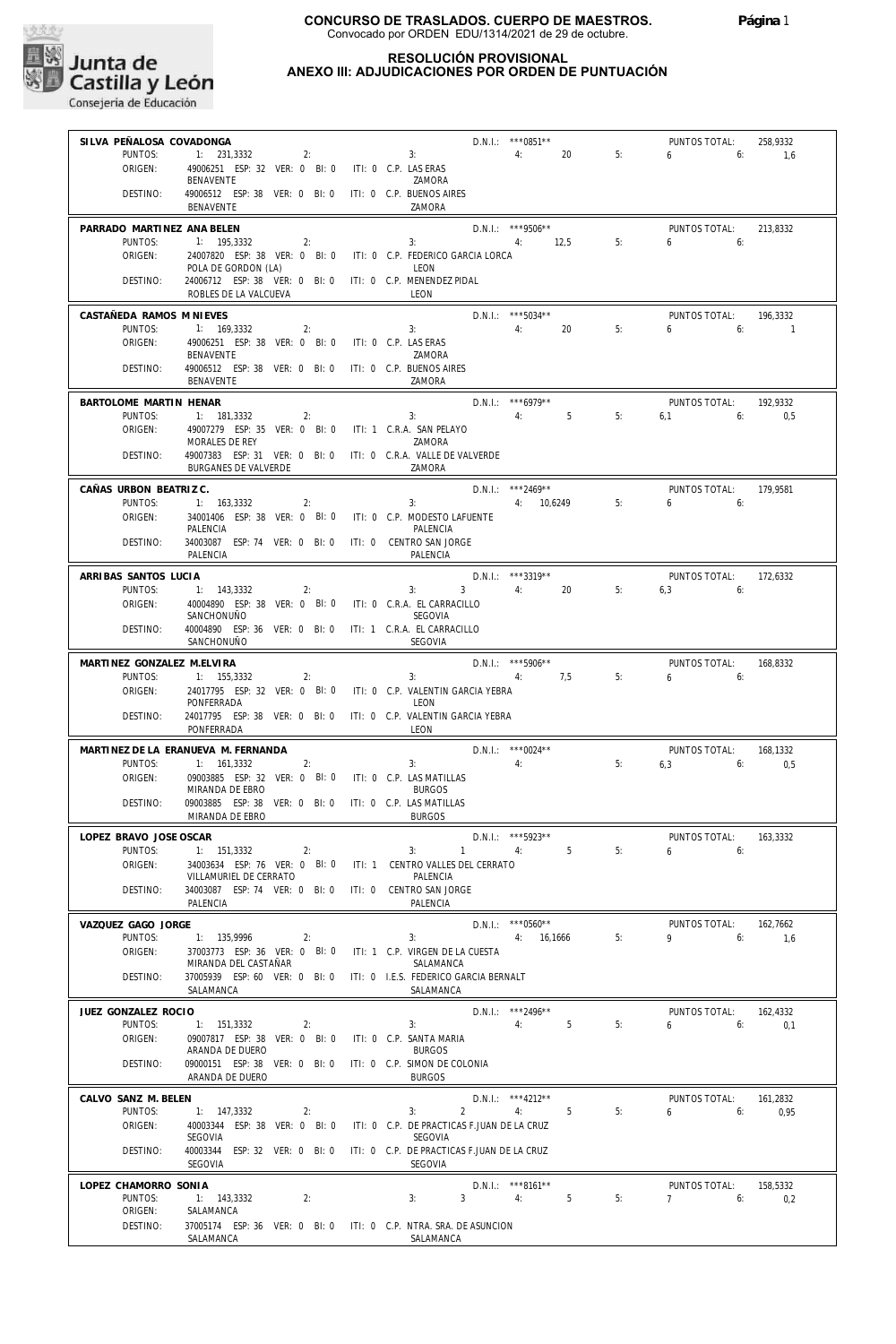

## **RESOLUCIÓN PROVISIONAL ANEXO III: ADJUDICACIONES POR ORDEN DE PUNTUACIÓN**

| VAZQUEZ FERNANDEZ M. CAMINO      |                                                                                   | D.N.I.: *** 0724**                                                             |                                        |    | PUNTOS TOTAL:              | 158,3332 |
|----------------------------------|-----------------------------------------------------------------------------------|--------------------------------------------------------------------------------|----------------------------------------|----|----------------------------|----------|
| PUNTOS:                          | 1: 127,3332                                                                       | 2:<br>$5 - 1$<br>3:                                                            | 4:<br>20                               | 5: | 6<br>6:                    |          |
| ORIGEN:                          | 05004780 ESP: 32 VER: 0 BI: 0 ITI: 0 C.P. JUAN LUIS VIVES<br>SOTILLO DE LA ADRADA | AVILA                                                                          |                                        |    |                            |          |
| DESTINO:                         | 47011176 ESP: 32 VER: 0 BI: 0 ITI: 0 C.P. JOAQUIN DIAZ<br>CISTERNIGA              | VALLADOLID                                                                     |                                        |    |                            |          |
| MORAL BARRIOS CECILIA            |                                                                                   |                                                                                | $D.N.1::$ *** 6556**                   |    | PUNTOS TOTAL:              | 157,8832 |
| PUNTOS:<br>ORIGEN:               | 1: 143,3332<br>2:<br>05003431 ESP: 31 VER: 0 BI: 0                                | 3:<br>3<br>ITI: 0 C.P. VICENTE ALEIXANDRE                                      | 5<br>4:                                | 5: | 6<br>6:                    | 0,55     |
|                                  | NAVAS DEL MARQUES (LAS)                                                           | AVILA                                                                          |                                        |    |                            |          |
| DESTINO:                         | 05000491 ESP: 38 VER: 0 BI: 0<br>AVILA                                            | ITI: 0 C.P. SAN PEDRO BAUTISTA<br>AVILA                                        |                                        |    |                            |          |
| CADIÑANOS CERECEDA LAURA         |                                                                                   |                                                                                | $D.N.1::$ *** 0733**                   |    | PUNTOS TOTAL:              | 156,3332 |
| PUNTOS:<br>ORIGEN:               | 1: 127,3332<br>2:<br>09003551 ESP: 38 VER: 0 BI: 0                                | 3 <sup>1</sup><br>$3:$ $\qquad \qquad$<br>ITI: 0 C.P. SAN ISIDRO               | 4:<br>20                               | 5: | 6<br>6:                    |          |
|                                  | MEDINA DE POMAR                                                                   | <b>BURGOS</b>                                                                  |                                        |    |                            |          |
| DESTINO:                         | 09003551 ESP: 99 VER: 0 BI: 0 ITI: 0 C.P. SAN ISIDRO<br>MEDINA DE POMAR           | <b>BURGOS</b>                                                                  |                                        |    |                            |          |
| ILLERA SANCHEZ MARIA BEGOÑA      |                                                                                   |                                                                                | D.N.I.: ***4134**                      |    | PUNTOS TOTAL:              | 155,9332 |
| PUNTOS:                          | 1: 137,3332<br>2:                                                                 | $7^{\circ}$<br>3:                                                              | $-5$<br>4:                             | 5: | 6<br>6:                    | 0.6      |
| ORIGEN:                          | 47006843 ESP: 35 VER: 0 BI: 0<br>VALLADOLID                                       | ITI: 0 C.P. MARIA TERESA IÑIGO DE TORO<br>VALLADOLID                           |                                        |    |                            |          |
| DESTINO:                         | 47007392 ESP: 74 VER: 0 BI: 0 ITI: 0 CENTRO LA VICTORIA<br>VALLADOLID             | VALLADOLID                                                                     |                                        |    |                            |          |
| LASHERAS IBAÑEZ BALBINA          |                                                                                   |                                                                                | $D.N.1::$ ***6582**                    |    | PUNTOS TOTAL:              | 155,6662 |
| PUNTOS:                          | 1: 139,3332<br>2:                                                                 | 3:<br>$\overline{3}$                                                           | 4: 7,083                               | 5: | 6:<br>5,7                  | 0,55     |
| ORIGEN:                          | 47006089 ESP: 38 VER: 0 BI: 0<br>VALLADOLID                                       | ITI: 0 C.P. ALONSO BERRUGUETE<br>VALLADOLID                                    |                                        |    |                            |          |
| DESTINO:                         | 47011607 ESP: 38 VER: 0 BI: 0<br><b>BOECILLO</b>                                  | ITI: 0 C.E.O. BOECILLO<br>VALLADOLID                                           |                                        |    |                            |          |
| LOBATO RODRIGUEZ ROSA            |                                                                                   |                                                                                | $D.N.1::$ ***2977**                    |    | PUNTOS TOTAL:              | 154.666  |
| PUNTOS:                          | 1: 146,4994<br>2:                                                                 | 3:                                                                             | 4: 2.1666                              | 5: | 6<br>6:                    |          |
| ORIGEN:                          | 05005942 ESP: 32 VER: 0 BI: 0<br>CILLAN                                           | ITI: 1 C.R.A. LA SIERRA<br>AVILA                                               |                                        |    |                            |          |
| DESTINO:                         | 05005383 ESP: 38 VER: 0 BI: 0<br>AVILA                                            | ITI: 0 C.P. EL PRADILLO<br>AVILA                                               |                                        |    |                            |          |
| ALVAREZ DE PRADO SORAYA          |                                                                                   |                                                                                | $D.N.1::$ ***7778**                    |    | PUNTOS TOTAL:              | 154,3332 |
| PUNTOS:                          | 1: 143,3332<br>2:                                                                 | 3:                                                                             | 5<br>4:                                | 5: | 6<br>6:                    |          |
| ORIGEN:                          | BAÑEZA (LA)                                                                       | 24000618 ESP: 31 VER: 0 BI: 0 ITI: 0 C.P. SAN JOSE DE CALASANZ<br>LEON         |                                        |    |                            |          |
| DESTINO:                         | 24010958 ESP: 31 VER: 0 BI: 0<br>SANTA MARIA DEL PARAMO                           | ITI: 0 C.P. BENITO LEON<br>LEON                                                |                                        |    |                            |          |
| GONZALEZ GONZALEZ M. GLORIA      |                                                                                   |                                                                                | D.N.I.: *** 5031**                     |    | PUNTOS TOTAL:              | 152,7394 |
| PUNTOS:                          | 1: 122,4994<br>2:                                                                 | 3:                                                                             | 20<br>4:                               | 5: | $7.2$ 6:                   | 3,04     |
| ORIGEN:                          | 24016274 ESP: 37 VER: 0 BI: 0<br>LEON                                             | ITI: 0 C.P. ANTONIO DE VALBUENA<br>LEON                                        |                                        |    |                            |          |
| DESTINO:                         | 24017904 ESP: 60 VER: 0 BI: 0<br>LEON                                             | ITI: 0 I.E.S. ERAS DE RENUEVA<br>LEON                                          |                                        |    |                            |          |
| LOPEZ SANZ M. CARMEN             |                                                                                   | $D.N.1::$ *** 6687**                                                           |                                        |    | PUNTOS TOTAL:              | 151,4332 |
| PUNTOS:                          | 1: 111,3332<br>2:                                                                 | 10<br>3:                                                                       | 20<br>4:                               | 5: | 9 6: 1,1                   |          |
| ORIGEN:                          | 37000140 ESP: 37 VER: 0 BI: 0<br>ALBA DE TORMES                                   | ITI: 1 C.P. SANTA TERESA<br>SALAMANCA                                          |                                        |    |                            |          |
| DESTINO:                         | 37005769 ESP: 37 VER: 0 BI: 0<br>SALAMANCA                                        | ITI: 1 C.P. SANTA CATALINA<br>SALAMANCA                                        |                                        |    |                            |          |
| VILLORIA CASTRO MIGUEL ANGEL     |                                                                                   |                                                                                | D.N.I.: ***5683**                      |    | PUNTOS TOTAL:              | 150,5162 |
| PUNTOS:                          | 1: 133,3332<br>2:                                                                 | 3:<br>3 <sup>7</sup>                                                           | 8,083<br>4:                            | 5: | 6:<br>6,1                  |          |
| ORIGEN:                          | 37009428 ESP: 32 VER: 0 BI: 0<br>BARBADILLO                                       | ITI: 1 C.R.A. CAMPO DE SALAMANCA<br>SALAMANCA                                  |                                        |    |                            |          |
| DESTINO:                         | 37009489 ESP: 38 VER: 0 BI: 0<br>ALDEATEJADA                                      | ITI: 0 C.R.A. LOS ARAPILES<br>SALAMANCA                                        |                                        |    |                            |          |
| HIDALGO FERNANDEZ M. CARMEN      |                                                                                   |                                                                                | D.N.I.: *** 5980**                     |    | PUNTOS TOTAL:              | 147,1413 |
| PUNTOS:                          | 1: 117.4998<br>2:                                                                 | $\overline{\mathbf{3}}$<br>3:                                                  | 4: 18.5415                             | 5: | 6:<br>6                    | 2,1      |
| ORIGEN:                          | 37005277 ESP: 38 VER: 0 BI: 0<br>SALAMANCA                                        | ITI: 0 C.P. JUAN JAEN<br>SALAMANCA                                             |                                        |    |                            |          |
| DESTINO:                         | 37008631 ESP: 38 VER: 0 BI: 0                                                     | ITI: 0 C.P. MIGUEL DE CERVANTES                                                |                                        |    |                            |          |
|                                  | <b>GUIJUELO</b>                                                                   | SALAMANCA                                                                      |                                        |    |                            |          |
| RODRIGUEZ GOMEZ MARTA<br>PUNTOS: | 1: 127,3332<br>2:                                                                 | 8<br>3:                                                                        | D.N.I.: ***8661**<br>4:<br>$5^{\circ}$ | 5: | PUNTOS TOTAL:<br>6<br>6:   | 146,3332 |
| ORIGEN:                          | 47002576 ESP: 38 VER: 0 BI: 0                                                     | ITI: 0 C.P. CESAR BEDOYA                                                       |                                        |    |                            |          |
| DESTINO:                         | SECA (LA)<br>47007574 ESP: 38 VER: 0 BI: 0                                        | VALLADOLID<br>ITI: 0 C.P. PARQUE ALAMEDA                                       |                                        |    |                            |          |
|                                  | VALLADOLID                                                                        | VALLADOLID                                                                     |                                        |    |                            |          |
| PEÑA HURTADO LUIS<br>PUNTOS:     | 1: 119,3332<br>2:                                                                 | 3 <sup>7</sup><br>3:                                                           | $D.N.1::$ ***1782**<br>20<br>4:        | 5: | PUNTOS TOTAL:<br>3,7<br>6: | 146,0332 |
| ORIGEN:                          | 47007574 ESP: 38 VER: 0 BI: 0                                                     | ITI: 0 C.P. PARQUE ALAMEDA                                                     |                                        |    |                            |          |
| DESTINO:                         | VALLADOLID                                                                        | VALLADOLID<br>47006582 ESP: 38 VER: 0 BI: 0 ITI: 0 C.P. PROFESOR TIERNO GALVAN |                                        |    |                            |          |
|                                  | VALLADOLID                                                                        | VALLADOLID                                                                     |                                        |    |                            |          |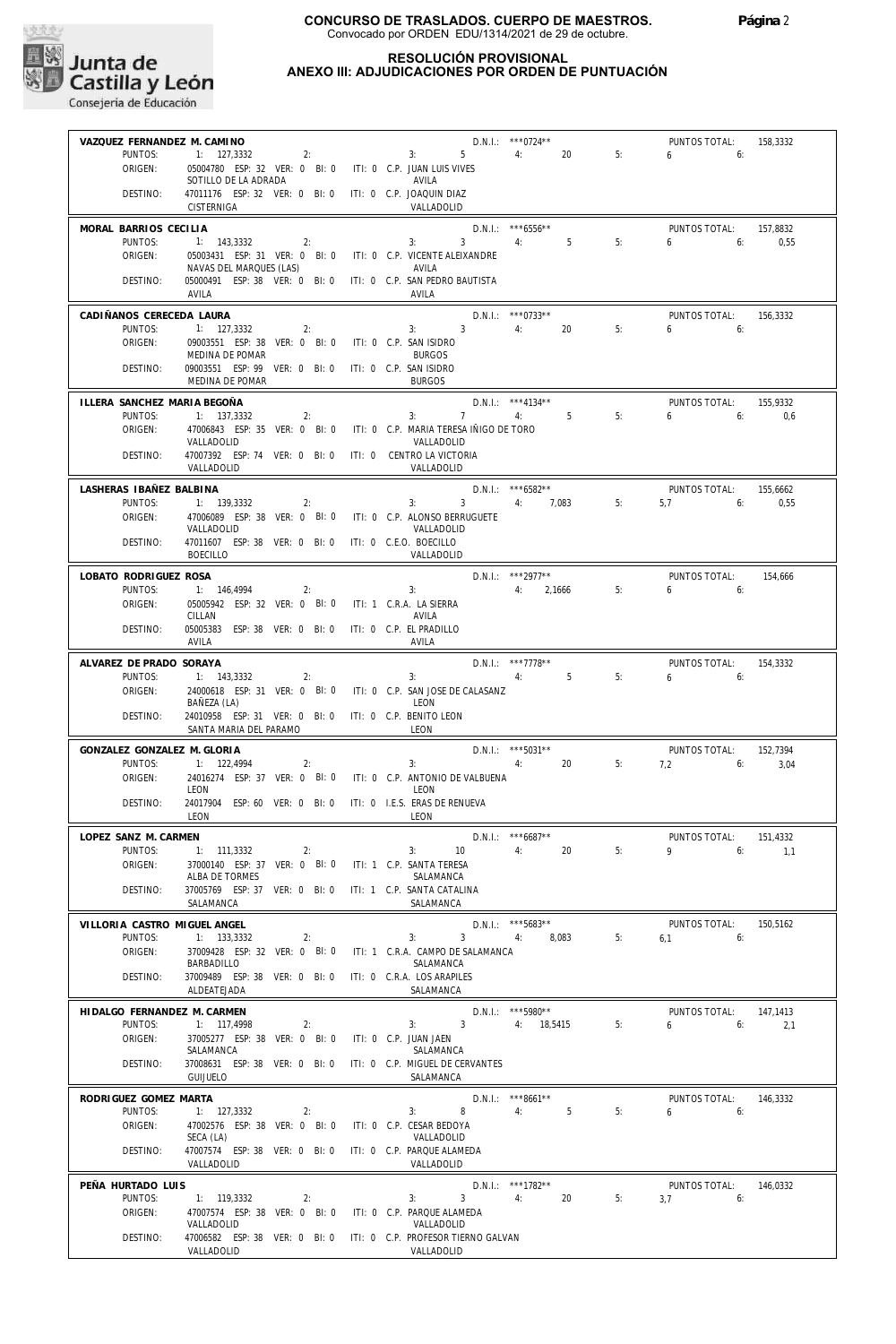

## **RESOLUCIÓN PROVISIONAL ANEXO III: ADJUDICACIONES POR ORDEN DE PUNTUACIÓN**

| ORTEGA TORRES MARIA MAR       |                                                           |    |                                                                      | D.N.I.: ***7592**    |                         |    | PUNTOS TOTAL:  | 145,5682       |
|-------------------------------|-----------------------------------------------------------|----|----------------------------------------------------------------------|----------------------|-------------------------|----|----------------|----------------|
| PUNTOS:                       | $1: 115,3332$ 2:                                          |    | 3:<br>$3^{\circ}$                                                    | 4:                   | 20                      | 5: | $6\quad$<br>6: | 1,235          |
| ORIGEN:                       |                                                           |    | 05000671 ESP: 34 VER: 0 BI: 0 ITI: 0 C.P. ARTURO DUPERIER            |                      |                         |    |                |                |
|                               | AVILA                                                     |    | AVILA                                                                |                      |                         |    |                |                |
| DESTINO:                      | 05000671 ESP: 38 VER: 0 BI: 0 ITI: 0 C.P. ARTURO DUPERIER |    |                                                                      |                      |                         |    |                |                |
|                               | AVILA                                                     |    | AVILA                                                                |                      |                         |    |                |                |
| LOPEZ HERNANDEZ M. DEL CARMEN |                                                           |    |                                                                      | $D.N.1::$ ***7880**  |                         |    | PUNTOS TOTAL:  | 144.8994       |
| PUNTOS:                       | 1: 108,4994                                               | 2: | 9<br>3:                                                              | 4:                   | 20                      | 5: | 6<br>6:        | 1.4            |
| ORIGEN:                       | 37005988 ESP: 36 VER: 0 BI: 0 ITI: 0 C.E.E. REINA SOFIA   |    |                                                                      |                      |                         |    |                |                |
|                               | SALAMANCA                                                 |    | SALAMANCA                                                            |                      |                         |    |                |                |
| DESTINO:                      |                                                           |    | 37005241 ESP: 36 VER: 0 BI: 0 ITI: 0 C.P. FILIBERTO VILLALOBOS       |                      |                         |    |                |                |
|                               | SALAMANCA                                                 |    | SALAMANCA                                                            |                      |                         |    |                |                |
| MERINO TRIANA LUZ MARIA       |                                                           |    |                                                                      | $D.N.1::$ ***3712**  |                         |    | PUNTOS TOTAL:  | 144,7494       |
| PUNTOS:                       | 1: 119,6664                                               | 2: | 3:                                                                   | 4: 19,083            | 5:                      |    | 6:<br>6        |                |
| ORIGEN:                       |                                                           |    | 34002563 ESP: 38 VER: 0 BI: 0 ITI: 0 C.P. HEROES DE LA INDEPENDENCIA |                      |                         |    |                |                |
|                               | TORQUEMADA                                                |    | PALENCIA                                                             |                      |                         |    |                |                |
| DESTINO:                      |                                                           |    | 34001406 ESP: 38 VER: 0 BI: 0 ITI: 0 C.P. MODESTO LAFUENTE           |                      |                         |    |                |                |
|                               | PALENCIA                                                  |    | PALENCIA                                                             |                      |                         |    |                |                |
| SAN SEGUNDO LOPEZ BEATRIZ     |                                                           |    |                                                                      | D.N.I.: ***7942**    |                         |    | PUNTOS TOTAL:  | 144,3332       |
| PUNTOS:                       | 1: 127,3332                                               | 2: | $5 -$<br>3:                                                          | 4:                   | $5^{\circ}$             | 5: | 6<br>6:        | $\overline{1}$ |
| ORIGEN:                       |                                                           |    | 05003751 ESP: 37 VER: 0 BI: 0 ITI: 1 C.P. GRAN DUQUE DE ALBA         |                      |                         |    |                |                |
|                               | PIEDRAHITA                                                |    | AVILA                                                                |                      |                         |    |                |                |
| DESTINO:                      |                                                           |    | 05009571 ESP: 60 VER: 0 BI: 0 ITI: 0 I.E.S. JOSE LUIS L. ARANGUREN   |                      |                         |    |                |                |
|                               | AVILA                                                     |    | AVILA                                                                |                      |                         |    |                |                |
| SANCHEZ MONTES ARACELI        |                                                           |    |                                                                      | D.N.I.: ***7405**    |                         |    | PUNTOS TOTAL:  | 142,6664       |
| PUNTOS:                       | 1: 131,6664                                               | 2: | $2^{\circ}$<br>3:                                                    | 4:                   | $\overline{\mathbf{3}}$ | 5: | 6<br>6:        |                |
| ORIGEN:                       |                                                           |    | 05003431 ESP: 32 VER: 0 BI: 0 ITI: 0 C.P. VICENTE ALEIXANDRE         |                      |                         |    |                |                |
|                               | NAVAS DEL MARQUES (LAS)                                   |    | AVILA                                                                |                      |                         |    |                |                |
| DESTINO:                      | 05005383 ESP: 40 VER: 0 BI: 0 ITI: 1 C.P. EL PRADILLO     |    |                                                                      |                      |                         |    |                |                |
|                               | AVILA                                                     |    | AVILA                                                                |                      |                         |    |                |                |
| GOMEZ GONZALEZ OLVIDO         |                                                           |    |                                                                      | D.N.I.: *** 5446**   |                         |    | PUNTOS TOTAL:  | 142,3764       |
| PUNTOS:                       | 1: 117,6664                                               | 2: | 3:<br>6                                                              | 4: 12.5              |                         | 5: | $6\qquad 6$    | 0,21           |
| ORIGEN:                       | 05005371 ESP: 37 VER: 0 BI: 0                             |    | ITI: 1 E.E.I. LA ENCARNACION                                         |                      |                         |    |                |                |
|                               | AVILA                                                     |    | AVILA                                                                |                      |                         |    |                |                |
| DESTINO:                      |                                                           |    | 05000701 ESP: 60 VER: 0 BI: 0 ITI: 0 I.E.S. ALONSO DE MADRIGAL       |                      |                         |    |                |                |
|                               | AVILA                                                     |    | AVILA                                                                |                      |                         |    |                |                |
|                               | MARTINEZ FERNANDEZ MONTSERRAT                             |    |                                                                      | $D.N.1::$ ***9061**  |                         |    | PUNTOS TOTAL:  | 142,3332       |
| PUNTOS:                       | 1: 115,3332                                               | 2: | 3:<br>$1 \qquad \qquad$                                              | 4:                   | 20                      | 5: | 6<br>6:        |                |
| ORIGEN:                       |                                                           |    | 24021981 ESP: 38 VER: 0 BI: 0 ITI: 0 C.P. CAMINO DEL NORTE           |                      |                         |    |                |                |
|                               | LEON                                                      |    | LEON                                                                 |                      |                         |    |                |                |
| DESTINO:                      |                                                           |    | 24018799 ESP: 74 VER: 0 BI: 0 ITI: 0 CENTRO FAUSTINA ÁLVAREZ GARCÍA  |                      |                         |    |                |                |
|                               | LEON                                                      |    | LEON                                                                 |                      |                         |    |                |                |
| ANDRES CASAS JESUS            |                                                           |    |                                                                      | $D.N.1::$ ***3616**  |                         |    | PUNTOS TOTAL:  | 142,0332       |
| PUNTOS:                       | 1: 115,3332                                               | 2: | 3:                                                                   | 4:                   | 20                      | 5: | $6,2$ 6:       | 0,5            |
| ORIGEN:                       | 49007243 ESP: 34 VER: 0 BI: 0 ITI: 0 C.R.A. GEMA          |    |                                                                      |                      |                         |    |                |                |
|                               | <b>GEMA</b>                                               |    | ZAMORA                                                               |                      |                         |    |                |                |
| DESTINO:                      |                                                           |    | 49005477 ESP: 40 VER: 0 BI: 0 ITI: 1 C.P. JACINTO BENAVENTE          |                      |                         |    |                |                |
|                               | ZAMORA                                                    |    | ZAMORA                                                               |                      |                         |    |                |                |
|                               | SANCHEZ ALAEJOS RICARDO RAFAEL                            |    |                                                                      | $D.N.1.:$ ***6582**  |                         |    | PUNTOS TOTAL:  | 140,5332       |
| PUNTOS:                       | 1: 111,3332                                               | 2: | 3 <sup>1</sup><br>3:                                                 | 4:                   | 20                      | 5: | $6\qquad 6:$   | 0,2            |
| ORIGEN:                       | 37009854 ESP: 38 VER: 0 BI: 0                             |    | ITI: 0 C.R.A. FUENTEGUINALDO-AZABA                                   |                      |                         |    |                |                |
|                               | <b>FUENTEGUINALDO</b>                                     |    | SALAMANCA                                                            |                      |                         |    |                |                |
| DESTINO:                      | 37002112 ESP: 38 VER: 0 BI: 0<br>CIUDAD-RODRIGO           |    | ITI: 0 C.P. SAN FRANCISCO<br>SALAMANCA                               |                      |                         |    |                |                |
|                               |                                                           |    |                                                                      |                      |                         |    |                |                |
| CIRIA BOROBIO FRANCISCO J.    |                                                           |    |                                                                      | D.N.I.: *** 9851**   |                         |    | PUNTOS TOTAL:  | 139,8332       |
| PUNTOS:                       | 1: 113,3332                                               | 2: | 3:                                                                   | 4:                   | 20                      | 5: | 6<br>6:        | 0,5            |
| ORIGEN:                       | 42002562 ESP: 38 VER: 0 BI: 0                             |    | ITI: 0 C.P. DE PRACTICAS NUMANCIA                                    |                      |                         |    |                |                |
|                               | SORIA                                                     |    | SORIA                                                                |                      |                         |    |                |                |
| DESTINO:                      | 42002562 ESP: 40 VER: 0 BI: 0<br>SORIA                    |    | ITI: 1 C.P. DE PRACTICAS NUMANCIA<br>SORIA                           |                      |                         |    |                |                |
|                               |                                                           |    |                                                                      |                      |                         |    |                |                |
| DIAZ LOPEZ MIGUEL ANGEL       |                                                           |    |                                                                      | D.N.I.: *** 5214**   |                         |    | PUNTOS TOTAL:  | 139,3332       |
| PUNTOS:                       | 1: 127,3332                                               | 2: | 3 <sup>1</sup><br>3:                                                 | 4:                   | $\overline{2}$          | 5: | 6<br>6:        | $\overline{1}$ |
| ORIGEN:                       | 24015403 ESP: 60 VER: 0 BI: 0                             |    | ITI: 0 I.E.S. RIO ORBIGO                                             |                      |                         |    |                |                |
| DESTINO:                      | VEGUELLINA DE ORBIGO<br>24017734 ESP: 60 VER: 0 BI: 0     |    | LEON<br>ITI: 0 I.E.S. CLAUDIO SANCHEZ ALBORNOZ                       |                      |                         |    |                |                |
|                               | LEON                                                      |    | LEON                                                                 |                      |                         |    |                |                |
|                               |                                                           |    |                                                                      |                      |                         |    |                |                |
| GUTIERREZ BARON ANA BELEN     |                                                           |    |                                                                      | $D.N.1.:$ *** 6906** |                         |    | PUNTOS TOTAL:  | 139,1332       |
| PUNTOS:                       | 1: 111,3332                                               | 2: | 3:<br>$\mathbf{1}$                                                   | 4:                   | 20                      | 5: | 6:<br>6,1      | 0,7            |
| ORIGEN:                       | 34001728 ESP: 31 VER: 0 BI: 0                             |    | ITI: 0 C.P. AVE MARIA                                                |                      |                         |    |                |                |
| DESTINO:                      | PALENCIA<br>34001443 ESP: 38 VER: 0 BI: 0                 |    | PALENCIA<br>ITI: 0 C.P. SOFIA TARTILAN                               |                      |                         |    |                |                |
|                               | PALENCIA                                                  |    | PALENCIA                                                             |                      |                         |    |                |                |
|                               |                                                           |    |                                                                      |                      |                         |    |                |                |
|                               |                                                           |    |                                                                      | D.N.I.: *** 5692**   |                         |    | PUNTOS TOTAL:  | 138,8332       |
| MANJON PALOMERO M. CELESTE    |                                                           |    |                                                                      |                      |                         |    |                |                |
| PUNTOS:                       | 1: 109,3332                                               | 2: | $\overline{3}$<br>3:                                                 | 4:                   | 20                      | 5: | 6<br>6:        | 0,5            |
| ORIGEN:                       | 37013535 ESP: 31 VER: 0 BI: 0                             |    | ITI: 0 C.P. CIUDAD DE L@S NIÑ@S                                      |                      |                         |    |                |                |
| DESTINO:                      | VILLAMAYOR<br>37013535 ESP: 38 VER: 0 BI: 0               |    | SALAMANCA<br>ITI: 0 C.P. CIUDAD DE L@S NIÑ@S                         |                      |                         |    |                |                |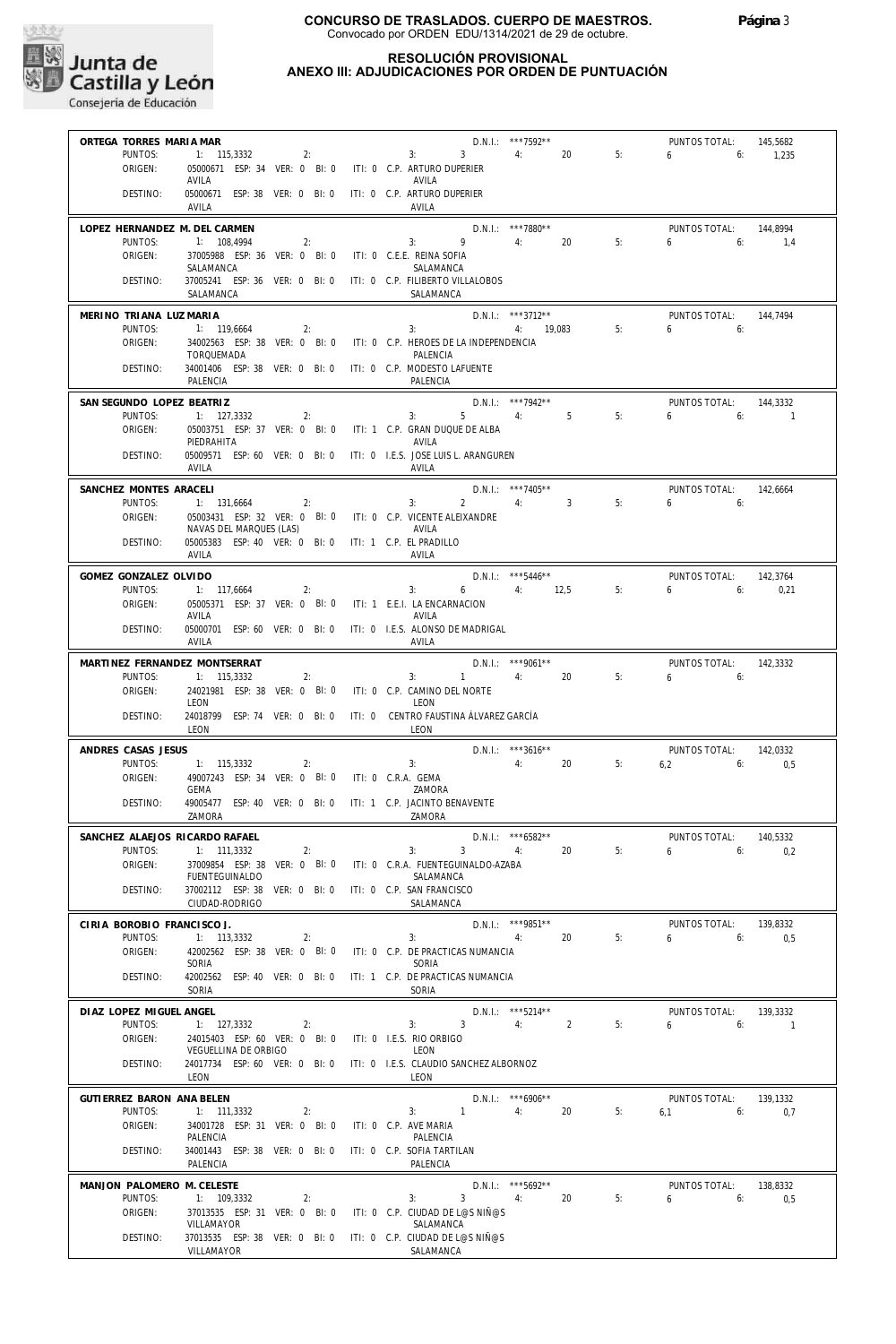

## **RESOLUCIÓN PROVISIONAL ANEXO III: ADJUDICACIONES POR ORDEN DE PUNTUACIÓN**

| SOMOZA GARCIA M. JESUS                  |                                                                 |                                              | D.N.I.: ***3175**                         |    | PUNTOS TOTAL:              | 137,8332         |
|-----------------------------------------|-----------------------------------------------------------------|----------------------------------------------|-------------------------------------------|----|----------------------------|------------------|
| PUNTOS:                                 | 1: 127,3332<br>2:                                               | 3:                                           | 4:<br>5                                   | 5: | $5-1$<br>6:                | 0,5              |
| ORIGEN:                                 | 49007218 ESP: 31 VER: 0 BI: 0<br>SANTA CRISTINA DE LA POLVOROSA | ITI: 0 C.R.A. TRES RIOS<br>ZAMORA            |                                           |    |                            |                  |
| DESTINO:                                | 49000339 ESP: 40 VER: 0 BI: 0                                   | ITI: 1 C.P. LOS SALADOS                      |                                           |    |                            |                  |
|                                         | BENAVENTE                                                       | ZAMORA                                       |                                           |    |                            |                  |
| CHICOTE GONZALEZ RAUL                   |                                                                 |                                              | $D.N.1.:$ ***6070**                       |    | PUNTOS TOTAL:              | 137.2994         |
| PUNTOS:                                 | 1: 127.3332<br>2:                                               | 3:                                           | 4:<br>2,6662                              | 5: | 4.8<br>6:                  | 2.5              |
| ORIGEN:                                 | 09007143 ESP: 34 VER: 0 BI: 0                                   | ITI: 0 C.P. PRINCESA DE ESPAÑA               |                                           |    |                            |                  |
| DESTINO:                                | VILLARCAYO<br>09007805 ESP: 34 VER: 0 BI: 0                     | <b>BURGOS</b><br>ITI: 0 C.P. ANTONIO MACHADO |                                           |    |                            |                  |
|                                         | <b>BURGOS</b>                                                   | <b>BURGOS</b>                                |                                           |    |                            |                  |
| GONZALEZ DIEZ LUIS ALBERTO              |                                                                 |                                              | $D.N.1.:$ ***5770**                       |    | PUNTOS TOTAL:              | 136,6828         |
| PUNTOS:                                 | 1: 108,3328<br>2:                                               | 3:                                           | 20<br>4:                                  | 5: | 7<br>6:                    | 1,35             |
| ORIGEN:                                 | 24001490 ESP: 38 VER: 0 BI: 0                                   | ITI: 0 C.P. DE VALLES                        |                                           |    |                            |                  |
| DESTINO:                                | <b>BOÑAR</b><br>24005434 ESP: 38 VER: 0 BI: 0                   | LEON<br>ITI: 0 C.P. LUIS VIVES               |                                           |    |                            |                  |
|                                         | LEON                                                            | LEON                                         |                                           |    |                            |                  |
| GARCIA ANGULO M.JESUS                   |                                                                 |                                              | D.N.I.: ***6316**                         |    | PUNTOS TOTAL:              | 136,5332         |
| PUNTOS:                                 | 1: 109,3332<br>2:                                               | 3:                                           | 4:<br>20                                  | 5: | 6,4<br>6:                  | 0,8              |
| ORIGEN:                                 | 24016547 ESP: 31 VER: 0 BI: 0                                   | ITI: 0 C.P. LA PALOMERA                      |                                           |    |                            |                  |
|                                         | LEON                                                            | LEON                                         |                                           |    |                            |                  |
| DESTINO:                                | 24016547 ESP: 99 VER: 0 BI: 0<br>LEON                           | ITI: 0 C.P. LA PALOMERA<br>LEON              |                                           |    |                            |                  |
|                                         |                                                                 |                                              |                                           |    |                            |                  |
| PEREZ VILLAR MARIA JOSE<br>PUNTOS:      | 1: 115,3332<br>2:                                               | 8<br>3:                                      | D.N.I.: ***3044**<br>5 <sup>1</sup><br>4: | 5: | PUNTOS TOTAL:<br>7<br>6:   | 136,4332<br>1,1  |
| ORIGEN:                                 | 47006624 ESP: 36 VER: 0 BI: 0                                   | ITI: 0 C.P. ANTONIO GARCIA QUINTANA          |                                           |    |                            |                  |
|                                         | VALLADOLID                                                      | VALLADOLID                                   |                                           |    |                            |                  |
| DESTINO:                                | 47006624 ESP: 37 VER: 0 BI: 0                                   | ITI: 0 C.P. ANTONIO GARCIA QUINTANA          |                                           |    |                            |                  |
|                                         | VALLADOLID                                                      | VALLADOLID                                   |                                           |    |                            |                  |
| GARCIA GOMEZ JESUS MIGUEL               |                                                                 | 3 <sup>7</sup><br>3:                         | $D.N.1.:$ ***6033**<br>4: 9,4998          | 5: | PUNTOS TOTAL:              | 136,433          |
| PUNTOS:<br>ORIGEN:                      | 1: 115,3332<br>2:<br>40003381 ESP: 38 VER: 0 BI: 0              | ITI: 0 C.P. SANTA EULALIA                    |                                           |    | $8.1$ 6:                   | 0,5              |
|                                         | SEGOVIA                                                         | SEGOVIA                                      |                                           |    |                            |                  |
| DESTINO:                                | 40003307 ESP: 34 VER: 0 BI: 0                                   | ITI: 0 C.P. DOMINGO DE SOTO                  |                                           |    |                            |                  |
|                                         | SEGOVIA                                                         | SEGOVIA                                      |                                           |    |                            |                  |
| PELAYO MARTIN M. BEGOÑA                 |                                                                 |                                              | D.N.I.: ***5791**                         |    | PUNTOS TOTAL:              | 135,4332         |
| PUNTOS:                                 | 1: 107,3332<br>2:                                               | $1 -$<br>3:                                  | 20<br>4:                                  | 5: | 6<br>6:                    | 1.1              |
| ORIGEN:                                 | 49007310 ESP: 32 VER: 0 BI: 0<br>MORALEJA DEL VINO              | ITI: 1 C.R.A. MORALEJA DEL VINO<br>ZAMORA    |                                           |    |                            |                  |
| DESTINO:                                | 49005431 ESP: 32 VER: 0 BI: 0                                   | ITI: 0 C.P. JUAN XXIII                       |                                           |    |                            |                  |
|                                         | ZAMORA                                                          | ZAMORA                                       |                                           |    |                            |                  |
| HERNANDEZ SAEZ FRANCISCO JOSE           |                                                                 |                                              | $D.N.1::$ ***5567**                       |    | PUNTOS TOTAL:              | 135.2796         |
| PUNTOS:                                 | 1: 111,3332<br>2:                                               | 3:                                           | 1,5 4: 14,1664                            | 5: | 6,8<br>6:                  | 1,48             |
| ORIGEN:                                 | 40003861 ESP: 38 VER: 0 BI: 0<br>TORRECABALLEROS                | ITI: 0 C.P. MARQUES DE LOZOYA<br>SEGOVIA     |                                           |    |                            |                  |
| DESTINO:                                | 40004415 ESP: 74 VER: 0 BI: 0                                   | ITI: 0 CENTRO ANTONIO MACHADO                |                                           |    |                            |                  |
|                                         | SEGOVIA                                                         | SEGOVIA                                      |                                           |    |                            |                  |
| PEDREGAL GONZALEZ PAMELA                |                                                                 |                                              | D.N.I.: ***1882**                         |    | PUNTOS TOTAL:              | 135,2498         |
| PUNTOS:                                 | 1: 107.3332<br>2:                                               | 3:<br>5                                      | 4: 17,9166                                | 5: | 5 <sup>5</sup><br>6:       |                  |
| ORIGEN:                                 | 24018040 ESP: 32 VER: 0 BI: 0<br>VENTAS DE ALBARES (LAS)        | ITI: 1 C.R.A. VALLE DEL BOEZA<br>LEON        |                                           |    |                            |                  |
| DESTINO:                                | 24018040 ESP: 38 VER: 0 BI: 0                                   | ITI: 0 C.R.A. VALLE DEL BOEZA                |                                           |    |                            |                  |
|                                         | VENTAS DE ALBARES (LAS)                                         | LEON                                         |                                           |    |                            |                  |
| BLAZQUEZ MATEOS CRISTINA                |                                                                 |                                              | $D.N.1::$ *** 0325**                      |    | PUNTOS TOTAL:              | 134,8332         |
| PUNTOS:                                 | 1: 127.3332<br>2:                                               | 3:                                           | $\overline{1}$<br>4:                      | 5: | 6<br>6:                    | 0,5              |
| ORIGEN:                                 | AVILA<br>05000749 ESP: 37 VER: 0 BI: 0 ITI: 1 C.P. CERVANTES    |                                              |                                           |    |                            |                  |
| DESTINO:                                | AVILA                                                           | AVILA                                        |                                           |    |                            |                  |
|                                         |                                                                 |                                              | D.N.I.: *** 0318**                        |    |                            |                  |
| RECIO FERNANDEZ M. DEL HENAR<br>PUNTOS: | 1: 103.3332<br>2:                                               | 3<br>3:                                      | 4:<br>20                                  | 5: | PUNTOS TOTAL:<br>7,4<br>6: | 134,2332<br>0,5  |
| ORIGEN:                                 | 47011607 ESP: 38 VER: 0 BI: 0                                   | ITI: 0 C.E.O. BOECILLO                       |                                           |    |                            |                  |
|                                         | <b>BOECILLO</b>                                                 | VALLADOLID                                   |                                           |    |                            |                  |
| DESTINO:                                | 47006089 ESP: 38 VER: 0 BI: 0<br>VALLADOLID                     | ITI: 0 C.P. ALONSO BERRUGUETE<br>VALLADOLID  |                                           |    |                            |                  |
|                                         |                                                                 |                                              |                                           |    |                            |                  |
| JIMENEZ LLORENTE M. YOLANDA<br>PUNTOS:  | 1: 115,3332<br>2:                                               | $\overline{4}$<br>3:                         | $D.N.1.:$ ***0009**<br>4:<br>5            | 5: | PUNTOS TOTAL:<br>9<br>6:   | 133,5832<br>0,25 |
| ORIGEN:                                 | 42003244 ESP: 38 VER: 0 Bl: 2                                   | ITI: 0 C.P. LA ARBOLEDA                      |                                           |    |                            |                  |
|                                         | SORIA                                                           | SORIA                                        |                                           |    |                            |                  |
| DESTINO:                                | 42002562 ESP: 38 VER: 0 BI: 0                                   | ITI: 0 C.P. DE PRACTICAS NUMANCIA            |                                           |    |                            |                  |
|                                         | SORIA                                                           | SORIA                                        |                                           |    |                            |                  |
| BARRIOS MARTIN JOAQUIN<br>PUNTOS:       |                                                                 |                                              | $D.N.1::$ ***3647**                       |    | PUNTOS TOTAL:              | 132,3832         |
|                                         |                                                                 |                                              |                                           |    |                            |                  |
| ORIGEN:                                 | 1: 111,3332<br>2:<br>40004907 ESP: 34 VER: 0 BI: 0              | 3:<br>ITI: 1 C.R.A. EL PIZARRAL              | 4:<br>15                                  | 5: | 6<br>6:                    | 0,05             |
|                                         | SANTA MARIA LA REAL DE NIEVA                                    | SEGOVIA                                      |                                           |    |                            |                  |
| DESTINO:                                | 40004774 ESP: 34 VER: 0 BI: 0<br>SEGOVIA                        | ITI: 0 C.P. NUEVA SEGOVIA<br>SEGOVIA         |                                           |    |                            |                  |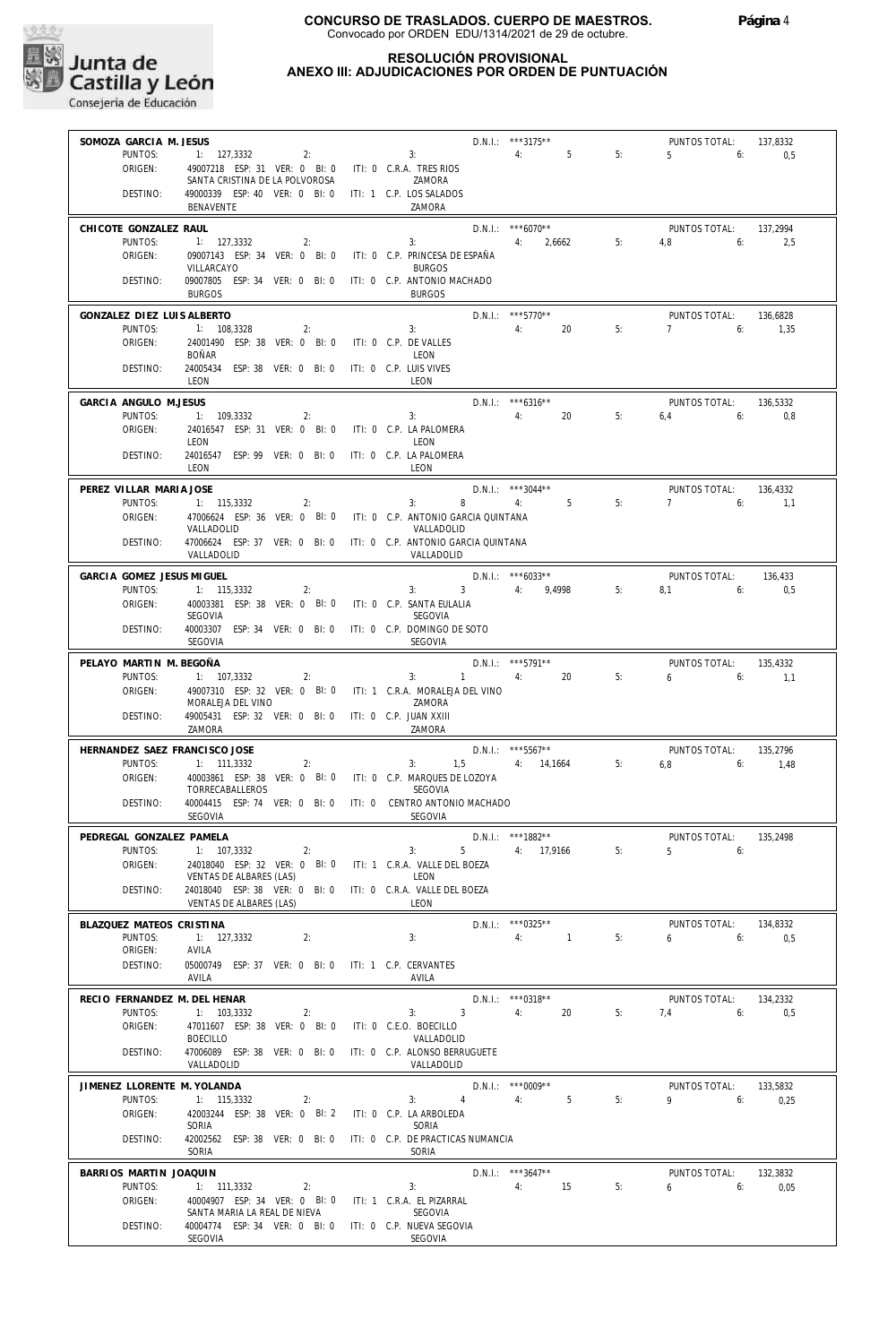

## **RESOLUCIÓN PROVISIONAL ANEXO III: ADJUDICACIONES POR ORDEN DE PUNTUACIÓN**

| GONZALEZ SANZ JESUS ANGEL                |                                                                                             |                                                | D.N.I.: ***8085**                 |    | PUNTOS TOTAL:              | 131,9164        |
|------------------------------------------|---------------------------------------------------------------------------------------------|------------------------------------------------|-----------------------------------|----|----------------------------|-----------------|
| PUNTOS:                                  | $1: 99,6664$ 2:                                                                             | 3: 1                                           | 4:<br>20                          | 5: | 9<br>6:                    | 2,25            |
| ORIGEN:                                  | 47001122 ESP: 38 VER: 0 BI: 0 ITI: 0 C.P. ALVAR FAÑEZ<br><b>ISCAR</b>                       | VALLADOLID                                     |                                   |    |                            |                 |
| DESTINO:                                 | 47001122 ESP: 34 VER: 0 BI: 0 ITI: 0 C.P. ALVAR FAÑEZ<br><b>ISCAR</b>                       | VALLADOLID                                     |                                   |    |                            |                 |
| TIEDRA LORENZO ELIANA                    |                                                                                             |                                                | $D.N.1::$ ***2365**               |    | PUNTOS TOTAL:              | 131.3332        |
| PUNTOS:                                  | 1: 103,3332<br>2:                                                                           | 3:                                             | 4:<br>20                          | 5: | 6<br>6:                    | 2               |
| ORIGEN:                                  | 47011437 ESP: 38 VER: 0 BI: 0 ITI: 0 C.P. LOLA HERRERA<br>TUDELA DE DUERO                   | VALLADOLID                                     |                                   |    |                            |                 |
| DESTINO:                                 | 49006469 ESP: 38 VER: 0 BI: 0 ITI: 0 C.P. VIRGEN DEL CANTO<br><b>TORO</b>                   | ZAMORA                                         |                                   |    |                            |                 |
| FERNANDEZ DE PAZ JOSE ANTONIO<br>PUNTOS: | 1: 99,3332<br>2:                                                                            | 3:5                                            | $D.N.1::$ ***7596**<br>4:<br>20   | 5: | PUNTOS TOTAL:<br>6<br>6:   | 130,8332<br>0,5 |
| ORIGEN:                                  | 24018039 ESP: 38 VER: 0 BI: 0 ITI: 0 C.R.A. ARMELLADA                                       |                                                |                                   |    |                            |                 |
| DESTINO:                                 | ARMELLADA<br>24015403 ESP: 60 VER: 0 BI: 0 ITI: 0 I.E.S. RIO ORBIGO<br>VEGUELLINA DE ORBIGO | LEON<br>LEON                                   |                                   |    |                            |                 |
| DIAZ GARCIA M. ISABEL                    |                                                                                             |                                                | D.N.I.: ***6768**                 |    | PUNTOS TOTAL:              | 130,7664        |
| PUNTOS:                                  | 1: 101,6664<br>2:                                                                           | $3:$ $3:$                                      | $3 \t 4: \t 20$                   | 5: | 6<br>6:                    | 0.1             |
| ORIGEN:                                  | 37005988 ESP: 36 VER: 0 BI: 0 ITI: 0 C.E.E. REINA SOFIA                                     |                                                |                                   |    |                            |                 |
| DESTINO:                                 | SALAMANCA<br>37008643 ESP: 36 VER: 0 BI: 0 ITI: 0 C.P. SAN BLAS                             | SALAMANCA                                      |                                   |    |                            |                 |
|                                          | SANTA MARTA DE TORMES                                                                       | SALAMANCA                                      |                                   |    |                            |                 |
| NIETO MARTIN SILVIA                      |                                                                                             |                                                | D.N.I.: *** 2179**                |    | PUNTOS TOTAL:              | 130.0994        |
| PUNTOS:<br>ORIGEN:                       | 1: 98,4994<br>2:<br>05001237 ESP: 37 VER: 0 BI: 0 ITI: 1 C.P. EL ZAIRE                      | 3:5                                            | 4:<br>20                          | 5: | 6<br>6:                    | 0,6             |
|                                          | <b>BURGOHONDO</b>                                                                           | AVILA                                          |                                   |    |                            |                 |
| DESTINO:                                 | 05005371 ESP: 37 VER: 0 BI: 0 ITI: 1 E.E.I. LA ENCARNACION<br>AVILA                         | AVILA                                          |                                   |    |                            |                 |
| MODORAN MODORAN IOANA LILIANA            |                                                                                             |                                                | $D.N.1.:$ ***5786**               |    | PUNTOS TOTAL:              | 129,9332        |
| PUNTOS:                                  | 1: 95,3332<br>2:                                                                            | 3:                                             | $8 - 1$<br>4: 20                  | 5: | $6.1$ $6:$                 | 0,5             |
| ORIGEN:                                  | 40004804 ESP: 74 VER: 0 BI: 0 ITI: 1 CENTRO ANTONIO HERRERA<br>CUELLAR                      | <b>SEGOVIA</b>                                 |                                   |    |                            |                 |
| DESTINO:                                 | 47011152 ESP: 99 VER: 0 BI: 0 ITI: 0 C.P. MARGARITA SALAS<br>ARROYO DE LA ENCOMIENDA        | VALLADOLID                                     |                                   |    |                            |                 |
| GARCIA GALLEGO M. CARMEN                 |                                                                                             |                                                | $D.N.1::$ ***7400**               |    | PUNTOS TOTAL:              | 129,9032        |
| PUNTOS:<br>ORIGEN:                       | 1: 103,3332<br>2:<br>34001364 ESP: 38 VER: 0 BI: 0 ITI: 0 C.P. NTRA. SRA. DE RONTE          | 3:                                             | 4:<br>20                          | 5: | 6<br>6:                    | 0,57            |
|                                          | <b>OSORNO</b>                                                                               | PALENCIA                                       |                                   |    |                            |                 |
| DESTINO:                                 | 34001251 ESP: 38 VER: 0 BI: 0 ITI: 0 C.P. PADRE HONORATO DEL VAL<br>MONZON DE CAMPOS        | PALENCIA                                       |                                   |    |                            |                 |
| MELERO GONZALEZ M.DOLORES                |                                                                                             |                                                | $D.N.1::$ ***4338**               |    | PUNTOS TOTAL:              | 129,2498        |
| PUNTOS:                                  | 1: 105,3332<br>2:                                                                           | 3:                                             | 3 4: 14,4166                      | 5: | $6\qquad 6$                | 0,5             |
| ORIGEN:                                  | 34001443 ESP: 38 VER: 0 BI: 0 ITI: 0 C.P. SOFIA TARTILAN<br>PALENCIA                        | PALENCIA                                       |                                   |    |                            |                 |
| DESTINO:                                 | 34003117 ESP: 38 VER: 0 BI: 0 ITI: 0 C.P. RAMON CARANDE Y THOVAR<br>PALENCIA                | PALENCIA                                       |                                   |    |                            |                 |
| MINGUELA MERINO MARIA LUISA              |                                                                                             |                                                | $D.N.1.:$ ***3805**               |    | PUNTOS TOTAL:              | 129,1862        |
| PUNTOS:<br>ORIGEN:                       | 1: 95.3332<br>2:<br>47006582 ESP: 38 VER: 0 BI: 0                                           | 3:<br>10<br>ITI: 0 C.P. PROFESOR TIERNO GALVAN | 5<br>4:                           | 5: | $9 \t\t 6$                 | 9.853           |
|                                          | VALLADOLID                                                                                  | VALLADOLID                                     |                                   |    |                            |                 |
| DESTINO:                                 | 47006673 ESP: 60 VER: 0 BI: 0<br>VALLADOLID                                                 | ITI: 0 I.E.S. JUAN DE JUNI<br>VALLADOLID       |                                   |    |                            |                 |
| MARTINEZ MAGAÑA M. CARMEN                |                                                                                             |                                                | $D.N.1::$ *** 0471**              |    | PUNTOS TOTAL:              | 128,9232        |
| PUNTOS:                                  | 1: 111,3332<br>2:                                                                           | 3<br>3:                                        | 4:<br>5                           | 5: | 9<br>6:                    | 0,59            |
| ORIGEN:                                  | 40004762 ESP: 37 VER: 0 BI: 0<br>LOSA (LA)                                                  | ITI: 1 C.R.A. EL ENCINAR<br>SEGOVIA            |                                   |    |                            |                 |
| DESTINO:                                 | 40003708 ESP: 60 VER: 0 BI: 0                                                               | ITI: 0 I.E.S. FRANCISCO GINER DE LOS RIOS      |                                   |    |                            |                 |
|                                          | SEGOVIA                                                                                     | SEGOVIA                                        |                                   |    |                            |                 |
| BLAZQUEZ GARCIA OLGA<br>PUNTOS:          | 1: 99,3332<br>2:                                                                            | 3:<br>10                                       | $D.N.1::$ ***5236**<br>4: 10.8332 | 5: | PUNTOS TOTAL:<br>8.1<br>6: | 128,2664        |
| ORIGEN:                                  | 05005930 ESP: 32 VER: 0 BI: 0                                                               | ITI: 1 C.R.A. FUENTEADAJA                      |                                   |    |                            |                 |
| DESTINO:                                 | MUÑANA<br>05005383 ESP: 38 VER: 0 BI: 0                                                     | AVILA<br>ITI: 0 C.P. EL PRADILLO               |                                   |    |                            |                 |
|                                          | AVILA                                                                                       | AVILA                                          |                                   |    |                            |                 |
| RAMOS SEVILLANO M. NIEVES                |                                                                                             |                                                | $D.N.1::$ ***6696**               |    | PUNTOS TOTAL:              | 128,1165        |
| PUNTOS:<br>ORIGEN:                       | 1: 109,3332<br>2:<br>37013511 ESP: 99 VER: 0 BI: 0                                          | 3:<br>ITI: 0 C.P. PABLO PICASSO                | 4: 16,5833                        | 5: | 2,2<br>6:                  |                 |
|                                          | CARBAJOSA DE LA SAGRADA                                                                     | SALAMANCA                                      |                                   |    |                            |                 |
| DESTINO:                                 | 37013511 ESP: 38 VER: 0 BI: 0<br>CARBAJOSA DE LA SAGRADA                                    | ITI: 0 C.P. PABLO PICASSO<br>SALAMANCA         |                                   |    |                            |                 |
| SASTRE DIAZ LAURA                        |                                                                                             |                                                | $D.N.1::$ ***7950**               |    | PUNTOS TOTAL:              | 127,8332        |
| PUNTOS:                                  | 1: 111,3332<br>2:                                                                           | 5<br>3:                                        | 4:<br>5                           | 5: | 6:<br>6                    | 0,5             |
| ORIGEN:<br>DESTINO:                      | AVILA<br>05000518 ESP: 38 VER: 0 BI: 0 ITI: 0 C.P. SANTA TERESA                             |                                                |                                   |    |                            |                 |
|                                          | AVILA                                                                                       | AVILA                                          |                                   |    |                            |                 |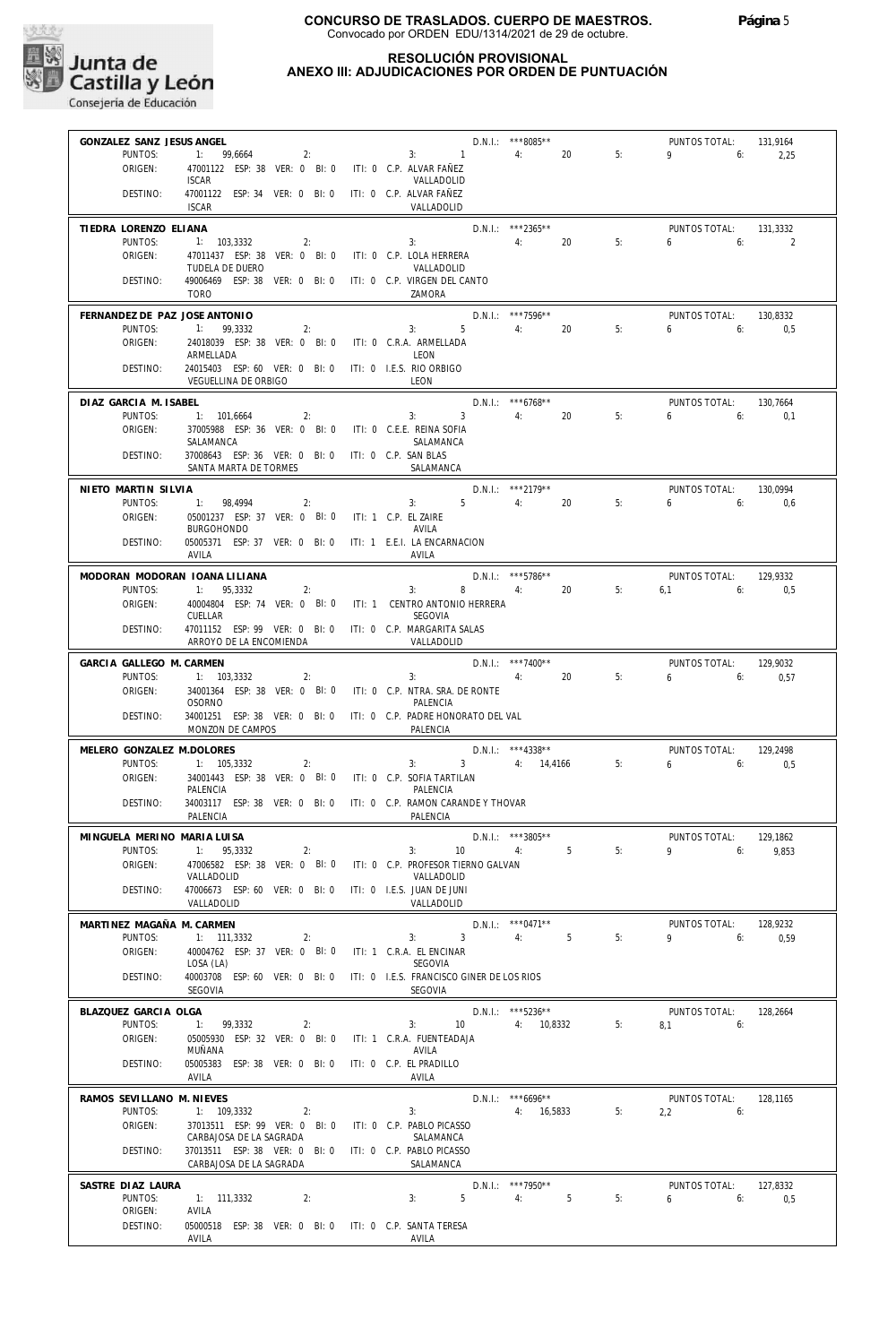

## **RESOLUCIÓN PROVISIONAL ANEXO III: ADJUDICACIONES POR ORDEN DE PUNTUACIÓN**

| TEJEDOR BODA M. NIEVES          |                                                                     |    |                                                                 | $D.N.1.:$ ***9879**      |    | PUNTOS TOTAL:<br>6       | 127,4332                             |
|---------------------------------|---------------------------------------------------------------------|----|-----------------------------------------------------------------|--------------------------|----|--------------------------|--------------------------------------|
| PUNTOS:<br>ORIGEN:              | 1: 121,3332<br>40004488 ESP: 32 VER: 0 BI: 0                        | 2: | 4:<br>3:<br>ITI: 0 C.P. CARLOS DE LECEA                         |                          | 5: | 6:                       | 0,1                                  |
|                                 | SEGOVIA                                                             |    | <b>SEGOVIA</b>                                                  |                          |    |                          |                                      |
| DESTINO:                        |                                                                     |    | 40004415 ESP: 74 VER: 0 BI: 0 ITI: 0 CENTRO ANTONIO MACHADO     |                          |    |                          |                                      |
|                                 | SEGOVIA                                                             |    | SEGOVIA                                                         |                          |    |                          |                                      |
| GARRIDO GUZMAN NOEMI            |                                                                     |    |                                                                 | $D.N.1.:$ ***0148**      |    | PUNTOS TOTAL:            | 127,3998                             |
| PUNTOS:                         | 1: 103,3332                                                         | 2: | 3:                                                              | 5 4: 12,9166             | 5: | 6<br>6:                  | 0.15                                 |
| ORIGEN:                         | 24018003 ESP: 38 VER: 0 BI: 0                                       |    | ITI: 0 C.R.A. VALLE DEL DUERNA                                  |                          |    |                          |                                      |
|                                 | DESTRIANA                                                           |    | LEON                                                            |                          |    |                          |                                      |
| DESTINO:                        | 24018441 ESP: 35 VER: 0 BI: 0 ITI: 1 C.R.A. VEGACEMAR               |    |                                                                 |                          |    |                          |                                      |
|                                 | SAN JUSTO DE LA VEGA                                                |    | LEON                                                            |                          |    |                          |                                      |
| CUENCA GALAN ALBERTO            |                                                                     |    |                                                                 | $D.N.1.:$ ***8214**      |    | PUNTOS TOTAL:            | 127.1998                             |
| PUNTOS:                         | 1: 111,3332                                                         | 2: | 3:                                                              | 4: 9,1666                | 5: | 6:<br>6,2                | 0,5                                  |
| ORIGEN:                         | 05005954 ESP: 38 VER: 0 BI: 0                                       |    | ITI: 0 C.R.A. LAS COGOTAS                                       |                          |    |                          |                                      |
| DESTINO:                        | CARDEÑOSA<br>05005449 ESP: 38 VER: 0 BI: 0                          |    | AVILA<br>ITI: 0 C.P. SANTA ANA                                  |                          |    |                          |                                      |
|                                 | AVILA                                                               |    | AVILA                                                           |                          |    |                          |                                      |
|                                 |                                                                     |    |                                                                 |                          |    |                          |                                      |
| ESPESO RENEDO IRENE<br>PUNTOS:  | 1: 93,6664                                                          | 2: | $3: 7 \t 4:$                                                    | D.N.I.: ***3815**<br>20  | 5: | PUNTOS TOTAL:            | 127,1664                             |
| ORIGEN:                         | 47005577 ESP: 36 VER: 0 BI: 0                                       |    | ITI: 0 C.E.E. NUMERO 1                                          |                          |    | 6<br>6:                  | 0,5                                  |
|                                 | VALLADOLID                                                          |    | VALLADOLID                                                      |                          |    |                          |                                      |
| DESTINO:                        | 47006089 ESP: 38 VER: 0 BI: 0 ITI: 0 C.P. ALONSO BERRUGUETE         |    |                                                                 |                          |    |                          |                                      |
|                                 | VALLADOLID                                                          |    | VALLADOLID                                                      |                          |    |                          |                                      |
| MIGUEL CARBAJO LIDIA            |                                                                     |    |                                                                 | D.N.I.: ***1961**        |    | PUNTOS TOTAL:            | 126,7332                             |
| PUNTOS:                         | 1: 103,3332                                                         | 2: | 3: 10                                                           | 4:<br>5                  | 5: | 6<br>6:                  | 2,4                                  |
| ORIGEN:                         | 49000960 ESP: 35 VER: 0 BI: 0                                       |    | ITI: 1 C.P. LUIS CASADO                                         |                          |    |                          |                                      |
|                                 | CORRALES                                                            |    | ZAMORA                                                          |                          |    |                          |                                      |
| DESTINO:                        | 49005404 ESP: 35 VER: 0 BI: 0                                       |    | ITI: 1 C.P. SAN JOSE DE CALASANZ                                |                          |    |                          |                                      |
|                                 | ZAMORA                                                              |    | ZAMORA                                                          |                          |    |                          |                                      |
| FUENTES DE LA CALLE M. ELENA DE |                                                                     |    |                                                                 | $D.N.1::$ ***2234**      |    | PUNTOS TOTAL:            | 126.6664                             |
| PUNTOS:                         | 1: 103,3332                                                         | 2: | 3:                                                              | 2 4: 14,3332             | 5: | 650                      | $\sim$ 1                             |
| ORIGEN:                         | 40000926 ESP: 32 VER: 0 BI: 0 ITI: 0 C.P. LA VILLA                  |    |                                                                 |                          |    |                          |                                      |
| DESTINO:                        | CUELLAR<br>47000075 ESP: 38 VER: 0 BI: 0 ITI: 0 C.P. MIGUEL DELIBES |    | SEGOVIA                                                         |                          |    |                          |                                      |
|                                 | ALDEAMAYOR DE SAN MARTIN                                            |    | VALLADOLID                                                      |                          |    |                          |                                      |
|                                 |                                                                     |    |                                                                 |                          |    |                          |                                      |
| CID GARCIA JESUS                |                                                                     |    |                                                                 | $D.N.1::$ ***7335**      |    | PUNTOS TOTAL:            | 125,8492                             |
| PUNTOS:<br>ORIGEN:              | 1: 112,666<br>05005942 ESP: 35 VER: 0 BI: 0                         | 2: | 3:<br>ITI: 1 C.R.A. LA SIERRA                                   | 4: 6,3332                | 5: | 6.1<br>6:                | 0,75                                 |
|                                 | CILLAN                                                              |    | AVILA                                                           |                          |    |                          |                                      |
| DESTINO:                        | 05000488 ESP: 38 VER: 0 BI: 0                                       |    | ITI: 0 C.P. CLAUDIO SANCHEZ ALBORNOZ                            |                          |    |                          |                                      |
|                                 |                                                                     |    |                                                                 |                          |    |                          |                                      |
|                                 | AVILA                                                               |    | AVILA                                                           |                          |    |                          |                                      |
|                                 |                                                                     |    |                                                                 |                          |    |                          |                                      |
| CRESPO RAMOS AMALIA<br>PUNTOS:  | 1: 114,4994                                                         | 2: | 3:                                                              | D.N.I.: ***4920**<br>4:3 | 5: | PUNTOS TOTAL:<br>6<br>6: | 125,4994<br>$\overline{\phantom{0}}$ |
| ORIGEN:                         |                                                                     |    | 49006691 ESP: 37 VER: 0 BI: 0 ITI: 0 C.E.E. VIRGEN DEL CASTILLO |                          |    |                          |                                      |
|                                 | ZAMORA                                                              |    | ZAMORA                                                          |                          |    |                          |                                      |
| DESTINO:                        | 49006068 ESP: 38 VER: 0 BI: 0                                       |    | ITI: 0 C.P. GONZALO DE BERCEO                                   |                          |    |                          |                                      |
|                                 | ZAMORA                                                              |    | ZAMORA                                                          |                          |    |                          |                                      |
| FERNANDEZ GAGO MARIA            |                                                                     |    |                                                                 | D.N.I.: ***1953**        |    | PUNTOS TOTAL:            | 125,2992                             |
| PUNTOS:                         | $-11 -$<br>89.3332                                                  | 2: | 3:<br>4,5                                                       | 4:<br>20                 | 5: | 8,2<br>6:                | 3,266                                |
| ORIGEN:                         | 47001158 ESP: 38 VER: 0 BI: 0                                       |    | ITI: 0 C.P. NTRA. SRA. DEL VILLAR                               |                          |    |                          |                                      |
|                                 | LAGUNA DE DUERO                                                     |    | VALLADOLID                                                      |                          |    |                          |                                      |
| DESTINO:                        | 47004871 ESP: 38 VER: 0 BI: 0<br>VALLADOLID                         |    | ITI: 0 C.P. MIGUEL DELIBES<br>VALLADOLID                        |                          |    |                          |                                      |
|                                 |                                                                     |    |                                                                 |                          |    |                          |                                      |
| CRUZ ROBLEDO ANA BELEN          |                                                                     |    |                                                                 | D.N.I.: ***7779**        |    | PUNTOS TOTAL:            | 124,8332                             |
| PUNTOS:                         | 1: 111.3332                                                         | 2: | 3:                                                              | 5<br>4:                  | 5: | 6<br>6:                  | 2,5                                  |
| ORIGEN:                         | 40004932 ESP: 38 VER: 0 BI: 0<br>VILLACASTIN                        |    | ITI: 0 C.E.O. EL MIRADOR DE LA SIERRA<br><b>SEGOVIA</b>         |                          |    |                          |                                      |
| DESTINO:                        | 05005632 ESP: 38 VER: 0 BI: 0                                       |    | ITI: 0 C.P. JUAN DE YEPES                                       |                          |    |                          |                                      |
|                                 | AVILA                                                               |    | AVILA                                                           |                          |    |                          |                                      |
| FLOREZ CASTRO M.PALOMA          |                                                                     |    |                                                                 | D.N.I.: ***3932**        |    | PUNTOS TOTAL:            | 124,6332                             |
| PUNTOS:                         | 1: 101,3332                                                         | 2: | 3<br>3:                                                         | 4:<br>13                 | 5: | 6,7<br>6:                | 0,6                                  |
| ORIGEN:                         | 24008253 ESP: 38 VER: 0 BI: 0                                       |    | ITI: 0 C.P. LUIS DEL OLMO                                       |                          |    |                          |                                      |
|                                 | PONFERRADA                                                          |    | LEON                                                            |                          |    |                          |                                      |
| DESTINO:                        | 24008204 ESP: 38 VER: 0 BI: 0                                       |    | ITI: 0 C.P. NAVALIEGOS                                          |                          |    |                          |                                      |
|                                 | PONFERRADA                                                          |    | LEON                                                            |                          |    |                          |                                      |
| GANGOSO ANTA M.ANGELES          |                                                                     |    |                                                                 | D.N.I.: ***3474**        |    | PUNTOS TOTAL:            | 124,3914                             |
| PUNTOS:                         | 1: 107,6664                                                         | 2: | $\overline{3}$<br>3:                                            | 4:<br>7,5                | 5: | 6<br>6:                  | 0,225                                |
| ORIGEN:                         | 49005428 ESP: 38 VER: 0 BI: 0                                       |    | ITI: 0 C.P. LA HISPANIDAD                                       |                          |    |                          |                                      |
| DESTINO:                        | ZAMORA<br>49006391 ESP: 74 VER: 0 BI: 0                             |    | ZAMORA<br>ITI: 0 CENTRO VIRIATO DE ZAMORA                       |                          |    |                          |                                      |
|                                 | ZAMORA                                                              |    | ZAMORA                                                          |                          |    |                          |                                      |
|                                 |                                                                     |    |                                                                 |                          |    |                          |                                      |
| BACIERO PAIS M. ESTHER          |                                                                     |    |                                                                 | D.N.I.: ***7889**        |    | PUNTOS TOTAL:            | 123,8332                             |
| PUNTOS:<br>ORIGEN:              | 1: 107,3332<br>47002059 ESP: 38 VER: 0 BI: 0                        | 2: | 5<br>3:<br>ITI: 0 C.P. PIO DEL RIO HORTEGA                      | 5<br>4:                  | 5: | 6<br>6:                  | 0,5                                  |
|                                 | PORTILLO                                                            |    | VALLADOLID                                                      |                          |    |                          |                                      |
| DESTINO:                        | 47006624 ESP: 38 VER: 0 BI: 0<br>VALLADOLID                         |    | ITI: 0 C.P. ANTONIO GARCIA QUINTANA<br>VALLADOLID               |                          |    |                          |                                      |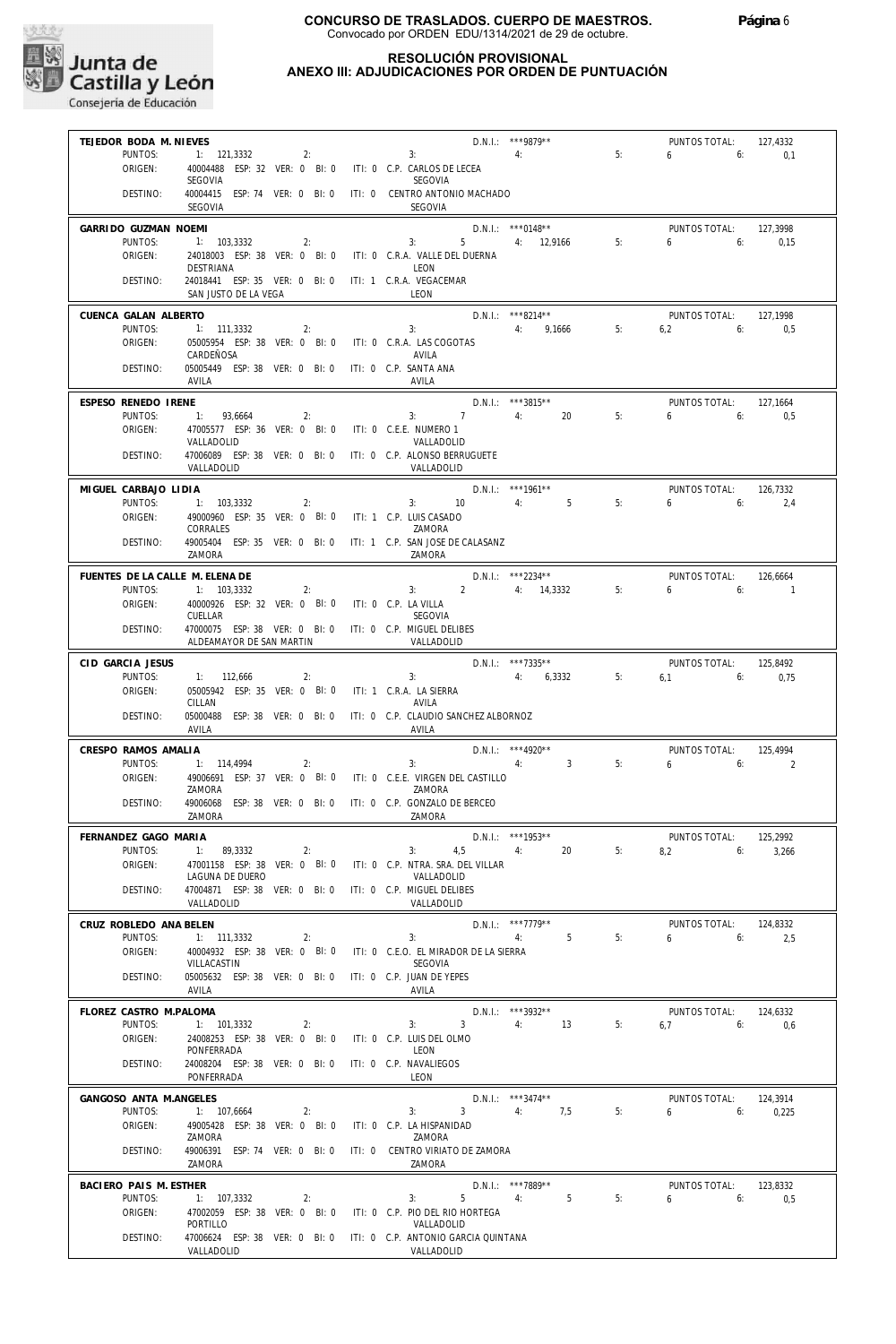

## **RESOLUCIÓN PROVISIONAL ANEXO III: ADJUDICACIONES POR ORDEN DE PUNTUACIÓN**

| CASTAÑO FALAGAN MARTA                 |                                                                                      |           |                                          | $D.N.1.:$ *** 0477**      |    | PUNTOS TOTAL:                        |    | 123,8332                   |
|---------------------------------------|--------------------------------------------------------------------------------------|-----------|------------------------------------------|---------------------------|----|--------------------------------------|----|----------------------------|
| PUNTOS:                               | 1: 95,3332<br>2:                                                                     |           | $3: 2 \t 4:$                             |                           | 20 | 5:<br>$6\qquad 6$                    |    | 0,5                        |
| ORIGEN:                               | 47004871 ESP: 38 VER: 0 BI: 0 ITI: 0 C.P. MIGUEL DELIBES                             |           |                                          |                           |    |                                      |    |                            |
| DESTINO:                              | VALLADOLID<br>37005381 ESP: 99 VER: 0 BI: 2 ITI: 0 C.P. SAN MATEO                    |           | VALLADOLID                               |                           |    |                                      |    |                            |
|                                       | SALAMANCA                                                                            |           | SALAMANCA                                |                           |    |                                      |    |                            |
| GARCIA INFANTE MARIA                  |                                                                                      |           |                                          | D.N.I.: ***8056**         |    | PUNTOS TOTAL:                        |    | 123,656                    |
| PUNTOS:                               | 1: 99,3332                                                                           | 2:        | 4:7.0828<br>3:                           |                           |    | $9 \t\t 6$<br>5:                     |    | 8,24                       |
| ORIGEN:                               | 47011152 ESP: 34 VER: 0 BI: 0 ITI: 0 C.P. MARGARITA SALAS<br>ARROYO DE LA ENCOMIENDA |           | VALLADOLID                               |                           |    |                                      |    |                            |
| DESTINO:                              | 47010937 ESP: 38 VER: 0 BI: 0 ITI: 0 C.P. FRANCISCO PINO                             |           |                                          |                           |    |                                      |    |                            |
|                                       | VALLADOLID                                                                           |           | VALLADOLID                               |                           |    |                                      |    |                            |
| CALZADA CABALLERO MARTA ISABEL        |                                                                                      |           |                                          | D.N.I.: *** 5562**        |    | PUNTOS TOTAL:                        |    | 123,6332                   |
| PUNTOS:                               | 1: 91,3332                                                                           | $2:$ $2:$ | $3: 3 \t 4:$                             |                           | 20 | 5:<br>$7 \t\t\t 6.$                  |    | 2,3                        |
| ORIGEN:                               | 47011267 ESP: 38 VER: 0 BI: 0 ITI: 0 C.P. KANTIC@ARROYO<br>ARROYO DE LA ENCOMIENDA   |           | VALLADOLID                               |                           |    |                                      |    |                            |
| DESTINO:                              | 47011413 ESP: 38 VER: 0 BI: 0 ITI: 0 C.P. ELVIRA LINDO GARRIDO                       |           |                                          |                           |    |                                      |    |                            |
|                                       | ARROYO DE LA ENCOMIENDA                                                              |           | VALLADOLID                               |                           |    |                                      |    |                            |
| VAILLO GASTELUT M. ELOISA             |                                                                                      |           | $D.N.1.:$ ***9229**                      |                           |    | PUNTOS TOTAL:                        |    | 123,4328                   |
| PUNTOS:                               | 1: 104,3328                                                                          | 2:        | $3: 8 \t 4: 5$                           |                           |    | $6\qquad 6$<br>5:                    |    | 0.1                        |
| ORIGEN:                               | 05009583 ESP: 38 VER: 0 BI: 0 ITI: 0 C.R.A. ALTO ALBERCHE<br>NAVALOSA                |           | AVILA                                    |                           |    |                                      |    |                            |
| DESTINO:                              | 05005632 ESP: 36 VER: 0 BI: 0 ITI: 0 C.P. JUAN DE YEPES                              |           |                                          |                           |    |                                      |    |                            |
|                                       | AVILA                                                                                |           | AVILA                                    |                           |    |                                      |    |                            |
| SANCHEZ GONZALEZ NURIA                |                                                                                      |           |                                          | $D.N.1.:$ ***8317**       |    | PUNTOS TOTAL:                        |    | 122.7332                   |
| PUNTOS:                               | 1: 111,3332<br>$\sim$ 2:                                                             |           | 4:5<br>3:                                |                           |    | 5:<br>6.6                            |    | 0,4                        |
| ORIGEN:                               | 05006119 ESP: 38 VER: 0 BI: 0 ITI: 0 C.R.A. VALDELAVIA<br>NAVALPERAL DE PINARES      |           | AVILA                                    |                           |    |                                      |    |                            |
| DESTINO:                              | 05005632 ESP: 38 VER: 0 BI: 0 ITI: 0 C.P. JUAN DE YEPES                              |           |                                          |                           |    |                                      |    |                            |
|                                       | AVILA                                                                                |           | AVILA                                    |                           |    |                                      |    |                            |
| GUTIERREZ LOPEZ INMACULADA            |                                                                                      |           | $D.N.1.:$ ***0329**                      |                           |    | PUNTOS TOTAL: 122.4332               |    |                            |
| PUNTOS:<br>ORIGEN:                    | 1: 91,3332                                                                           | 2:        | $3: 5 \t 4: 20$                          |                           |    | 5:<br>$6.1$ $6:$                     |    |                            |
|                                       | 24018441 ESP: 37 VER: 0 BI: 0 ITI: 1 C.R.A. VEGACEMAR<br>SAN JUSTO DE LA VEGA        |           | LEON                                     |                           |    |                                      |    |                            |
| DESTINO:                              | 24016331 ESP: 37 VER: 0 BI: 0 ITI: 1 C.P. ANEJAS / DE PRACTICAS                      |           |                                          |                           |    |                                      |    |                            |
|                                       | LEON                                                                                 |           | LEON                                     |                           |    |                                      |    |                            |
| OREFICE PASCUAL MARIA                 |                                                                                      |           |                                          | D.N.I.: ***7111**         |    | PUNTOS TOTAL:                        |    | 122,3332                   |
| PUNTOS:<br>ORIGEN:                    | 1: 111,3332<br>40004831 ESP: 31 VER: 0 BI: 0 ITI: 0 C.R.A. RETAMA                    | 2:        | 4:5<br>3:                                |                           |    | 5:<br>$6 \t\t 6$                     |    |                            |
|                                       | CHAÑE                                                                                |           | SEGOVIA                                  |                           |    |                                      |    |                            |
| DESTINO:                              | 40000975 ESP: 31 VER: 0 BI: 0 ITI: 0 C.P. SANTA CLARA                                |           |                                          |                           |    |                                      |    |                            |
|                                       | CUELLAR                                                                              |           | SEGOVIA                                  |                           |    |                                      |    |                            |
| BENITO GALLEGO EVA MARIA              |                                                                                      |           | 3: $4 \t 4$ : 5                          | $D.N.1.:$ ***5160**       |    | PUNTOS TOTAL: 122,3332<br>$6 - 6$    |    |                            |
| PUNTOS:<br>ORIGEN:                    | 1: 107,3332<br>05000831 ESP: 31 VER: 0 BI: 0 ITI: 0 C.P. SANTA TERESA DE JESUS       | 2:        |                                          |                           |    | 5:                                   |    |                            |
|                                       | BARRACO                                                                              |           | AVILA                                    |                           |    |                                      |    |                            |
| DESTINO:                              | 05000749 ESP: 38 VER: 0 BI: 0 ITI: 0 C.P. CERVANTES<br>AVILA                         |           | AVILA                                    |                           |    |                                      |    |                            |
|                                       |                                                                                      |           |                                          |                           |    |                                      |    |                            |
| SANCHEZ CUBINO MAITE<br>PUNTOS:       | 1: 91,3332                                                                           | 2:        | 3:                                       | $D.N.1.:$ ***0679**<br>4: | 20 | PUNTOS TOTAL:<br>$10 \t\t\t 6$<br>5: |    | 122.3332<br>$\overline{1}$ |
| ORIGEN:                               | 37006026 ESP: 38 VER: 0 BI: 0                                                        |           | ITI: 0 C.P. GRAN CAPITAN                 |                           |    |                                      |    |                            |
|                                       | SALAMANCA                                                                            |           | SALAMANCA                                |                           |    |                                      |    |                            |
| DESTINO:                              | 37005277 ESP: 38 VER: 0 BI: 0<br>SALAMANCA                                           |           | ITI: 0 C.P. JUAN JAEN<br>SALAMANCA       |                           |    |                                      |    |                            |
|                                       |                                                                                      |           |                                          |                           |    |                                      |    |                            |
| GILSANZ CARTUJO ROSA MARIA<br>PUNTOS: | 1: 91,3332                                                                           | 2:        | $\overline{3}$<br>3:                     | D.N.I.: ***7950**<br>4:   | 20 | PUNTOS TOTAL:<br>5:<br>7,2           | 6: | 122,0332<br>0,5            |
| ORIGEN:                               | 47011176 ESP: 36 VER: 0 BI: 0                                                        |           | ITI: 0 C.P. JOAQUIN DIAZ                 |                           |    |                                      |    |                            |
|                                       | CISTERNIGA                                                                           |           | VALLADOLID                               |                           |    |                                      |    |                            |
| DESTINO:                              | 47003350 ESP: 38 VER: 0 BI: 0<br>VALLADOLID                                          |           | ITI: 0 C.P. MACIAS PICAVEA<br>VALLADOLID |                           |    |                                      |    |                            |
| CABALLERO SANTOS M. ANGELES           |                                                                                      |           |                                          | $D.N.1::$ ***8473**       |    |                                      |    |                            |
| PUNTOS:                               | 1: 87,3332                                                                           | 2:        | 6<br>3:                                  | 4:                        | 20 | PUNTOS TOTAL:<br>5:<br>8,1           | 6: | 122,0332<br>0,6            |
| ORIGEN:                               | 49006263 ESP: 31 VER: 0 BI: 0                                                        |           | ITI: 0 C.P. FERNANDO II                  |                           |    |                                      |    |                            |
|                                       | BENAVENTE                                                                            |           | ZAMORA                                   |                           |    |                                      |    |                            |
| DESTINO:                              | 37005368 ESP: 38 VER: 0 BI: 0<br>SALAMANCA                                           |           | ITI: 0 C.P. VILLAR Y MACIAS<br>SALAMANCA |                           |    |                                      |    |                            |
| GONZALEZ PEREZ CRISTINA               |                                                                                      |           |                                          | $D.N.1::$ *** 4615**      |    | PUNTOS TOTAL:                        |    | 121,4332                   |
| PUNTOS:                               | 1: 87,3332                                                                           | 2:        | 8<br>3:                                  | 4:                        | 20 | 5:<br>6                              | 6: | 0,1                        |
| ORIGEN:                               | 05001237 ESP: 32 VER: 0 BI: 0                                                        |           | ITI: 0 C.P. EL ZAIRE                     |                           |    |                                      |    |                            |
| DESTINO:                              | <b>BURGOHONDO</b><br>05005632 ESP: 38 VER: 0 BI: 0                                   |           | AVILA<br>ITI: 0 C.P. JUAN DE YEPES       |                           |    |                                      |    |                            |
|                                       | AVILA                                                                                |           | AVILA                                    |                           |    |                                      |    |                            |
| SAN SEGUNDO LOPEZ FELIPA ANGELA       |                                                                                      |           |                                          | D.N.I.: *** 6499**        |    | PUNTOS TOTAL:                        |    | 121,0382                   |
| PUNTOS:                               | 1: 103,3332                                                                          | 2:        | 6<br>3:                                  | 4:                        | 5  | 5:<br>6                              | 6: | 0,705                      |
| ORIGEN:                               | 05005954 ESP: 31 VER: 0 BI: 0                                                        |           | ITI: 0 C.R.A. LAS COGOTAS                |                           |    |                                      |    |                            |
| DESTINO:                              | CARDEÑOSA<br>05005383 ESP: 38 VER: 0 BI: 0                                           |           | AVILA<br>ITI: 0 C.P. EL PRADILLO         |                           |    |                                      |    |                            |
|                                       | AVILA                                                                                |           | AVILA                                    |                           |    |                                      |    |                            |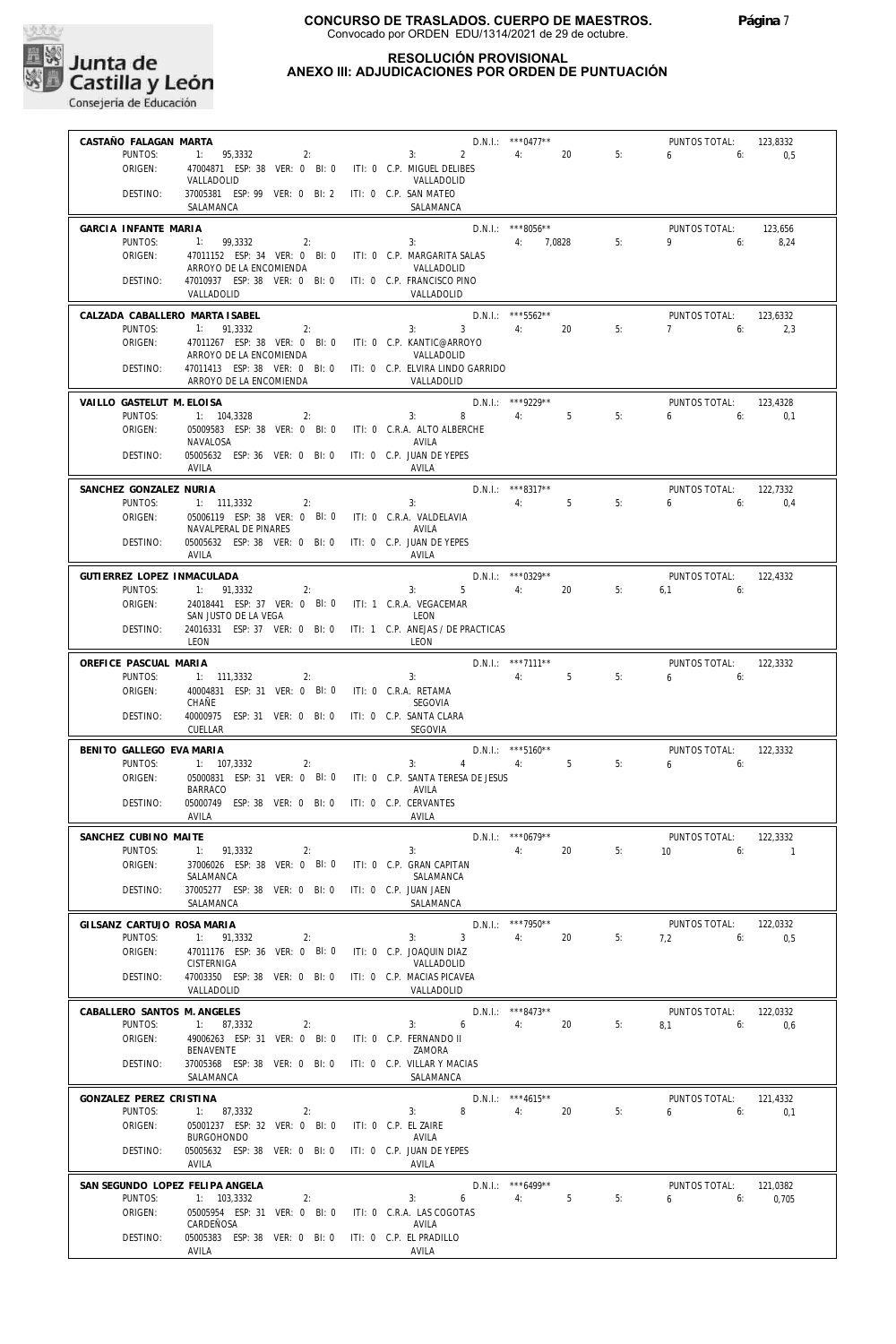

## **RESOLUCIÓN PROVISIONAL ANEXO III: ADJUDICACIONES POR ORDEN DE PUNTUACIÓN**

| GONZALEZ LOMBO EVA                   |                                                                                    |                                             | $D.N.1::$ *** 6806** |    | PUNTOS TOTAL:            | 120.7332         |
|--------------------------------------|------------------------------------------------------------------------------------|---------------------------------------------|----------------------|----|--------------------------|------------------|
| PUNTOS:                              | 1: 113,3332<br>2:                                                                  | 3:                                          | 4:<br>$\sim$ 1       | 5: | 6,1<br>6:                | 0,3              |
| ORIGEN:                              | 47011176 ESP: 35 VER: 0 BI: 0 ITI: 0 C.P. JOAQUIN DIAZ                             |                                             |                      |    |                          |                  |
|                                      | CISTERNIGA                                                                         | VALLADOLID                                  |                      |    |                          |                  |
| DESTINO:                             | 47006089 ESP: 38 VER: 0 BI: 0                                                      | ITI: 0 C.P. ALONSO BERRUGUETE               |                      |    |                          |                  |
|                                      | VALLADOLID                                                                         | VALLADOLID                                  |                      |    |                          |                  |
| HERAS VALDEGRAMA M. ANGELES DE       |                                                                                    |                                             | $D.N.1.:$ ***6733**  |    | PUNTOS TOTAL:            | 118,6332         |
| PUNTOS:                              | 1: 107,3332<br>2:                                                                  | 3:                                          | 5<br>4:              | 5: | 6<br>6:                  | 0,3              |
| ORIGEN:                              | 49007310 ESP: 31 VER: 0 BI: 0 ITI: 0 C.R.A. MORALEJA DEL VINO                      |                                             |                      |    |                          |                  |
|                                      | MORALEJA DEL VINO                                                                  | ZAMORA                                      |                      |    |                          |                  |
| DESTINO:                             | 49007310 ESP: 38 VER: 0 BI: 0 ITI: 0 C.R.A. MORALEJA DEL VINO<br>MORALEJA DEL VINO | ZAMORA                                      |                      |    |                          |                  |
|                                      |                                                                                    |                                             |                      |    |                          |                  |
| LOZANO GONZALEZ JUAN PEDRO           |                                                                                    |                                             | D.N.I.: *** 5865**   |    | PUNTOS TOTAL:            | 118,5332         |
| PUNTOS:                              | 2:<br>1:<br>91,3332                                                                | 3:                                          | 4:<br>20             | 5: | 6,7<br>6:                | 0,5              |
| ORIGEN:                              | 09003401 ESP: 35 VER: 0 BI: 0                                                      | ITI: 1 C.P. PONS SOROLLA<br><b>BURGOS</b>   |                      |    |                          |                  |
| DESTINO:                             | LERMA<br>09008822 ESP: 35 VER: 0 BI: 0                                             | ITI: 0 C.P. FERNANDO DE ROJAS               |                      |    |                          |                  |
|                                      | <b>BURGOS</b>                                                                      | <b>BURGOS</b>                               |                      |    |                          |                  |
|                                      |                                                                                    |                                             |                      |    |                          |                  |
| ENCABO JIMENEZ SILVIA                |                                                                                    |                                             | D.N.I.: ***7985**    |    | PUNTOS TOTAL:            | 118,4664         |
| PUNTOS:                              | 1: 103,6664<br>2:                                                                  | 3:<br>3 <sup>1</sup>                        | 4:<br>5 <sup>5</sup> | 5: | 6<br>6:                  | 0,8              |
| ORIGEN:                              | 05009741 ESP: 36 VER: 0 BI: 0<br>AVILA                                             | ITI: 0 C.E.E. PRINCIPE DON JUAN<br>AVILA    |                      |    |                          |                  |
| DESTINO:                             | 05000749 ESP: 38 VER: 0 BI: 0                                                      | ITI: 0 C.P. CERVANTES                       |                      |    |                          |                  |
|                                      | AVILA                                                                              | AVILA                                       |                      |    |                          |                  |
|                                      |                                                                                    |                                             |                      |    |                          |                  |
| AGUADO GOMEZ VIRGINIA                |                                                                                    |                                             | D.N.I.: *** 9512**   |    | PUNTOS TOTAL:            | 118,2332         |
| PUNTOS:                              | 1: 99,3332<br>2:<br>47006053 ESP: 34 VER: 0 BI: 0                                  | 3:<br>7                                     | 4:<br>5              | 5: | 6<br>6:                  | 0,9              |
| ORIGEN:                              | VALLADOLID                                                                         | ITI: 0 C.P. MARIA DE MOLINA<br>VALLADOLID   |                      |    |                          |                  |
| DESTINO:                             | 47006879 ESP: 36 VER: 0 BI: 0                                                      | iti: 0 C.p. Pedro Gomez Bosque              |                      |    |                          |                  |
|                                      | VALLADOLID                                                                         | VALLADOLID                                  |                      |    |                          |                  |
|                                      |                                                                                    |                                             | $D.N.1::$ *** 0221** |    |                          |                  |
| REDONDO PACHECO SONIA<br>PUNTOS:     | 1: 103,3332<br>2:                                                                  | 3:<br>$\overline{3}$                        | 4:<br>5              | 5: | PUNTOS TOTAL:<br>6<br>6: | 118,1832<br>0,85 |
| ORIGEN:                              | 47011450 ESP: 38 VER: 0 BI: 0 ITI: 0 C.P. MARIA MONTESSORI                         |                                             |                      |    |                          |                  |
|                                      | RENEDO DE ESGUEVA                                                                  | VALLADOLID                                  |                      |    |                          |                  |
| DESTINO:                             | 47006442 ESP: 38 VER: 0 BI: 0 ITI: 0 C.P. LA LAGUNA                                |                                             |                      |    |                          |                  |
|                                      | LAGUNA DE DUERO                                                                    | VALLADOLID                                  |                      |    |                          |                  |
| CASADO MALFAZ JOSE LUIS              |                                                                                    |                                             | $D.N.1::$ *** 0046** |    | PUNTOS TOTAL:            | 117,5832         |
| PUNTOS:                              | 1: 87,3332<br>2:                                                                   | 3<br>3:                                     | 4:<br>20             | 5: | 6<br>6:                  | 1,25             |
| ORIGEN:                              | 40003307 ESP: 34 VER: 0 BI: 0                                                      | ITI: 0 C.P. DOMINGO DE SOTO                 |                      |    |                          |                  |
|                                      | SEGOVIA                                                                            | SEGOVIA                                     |                      |    |                          |                  |
| DESTINO:                             | 40003290 ESP: 38 VER: 0 BI: 0                                                      | ITI: 0 C.P. EL PEÑASCAL                     |                      |    |                          |                  |
|                                      | SEGOVIA                                                                            | SEGOVIA                                     |                      |    |                          |                  |
| GONZALEZ GONZALEZ ANA BELEN          |                                                                                    |                                             | $D.N.I.:$ ***9061**  |    | PUNTOS TOTAL:            | 117,4998         |
| PUNTOS:                              | 1: 91,4998<br>2:                                                                   | 3:                                          | 20<br>4:             | 5: | 6<br>6:                  |                  |
| ORIGEN:                              | 47003519 ESP: 38 VER: 0 BI: 0 ITI: 0 C.P. ANTONIO ALLUE MORER                      |                                             |                      |    |                          |                  |
|                                      | VALLADOLID                                                                         | VALLADOLID                                  |                      |    |                          |                  |
| DESTINO:                             | 47006077 ESP: 38 VER: 0 BI: 0                                                      | ITI: 0 C.P. PABLO PICASSO                   |                      |    |                          |                  |
|                                      | VALLADOLID                                                                         | VALLADOLID                                  |                      |    |                          |                  |
| CALABUIG APARICI MARINA              |                                                                                    |                                             | D.N.I.: ***9113**    |    | PUNTOS TOTAL:            | 117,4577         |
| PUNTOS:                              | 1: 79,6664<br>2:                                                                   | 3:<br>10                                    | 4: 19,2913           | 5: | 8,4<br>6:                | 0,1              |
| ORIGEN:                              | 49006691 ESP: 36 VER: 0 BI: 0                                                      | ITI: 0 C.E.E. VIRGEN DEL CASTILLO           |                      |    |                          |                  |
|                                      | ZAMORA                                                                             | ZAMORA                                      |                      |    |                          |                  |
| DESTINO:                             | 49006691 ESP: 37 VER: 0 BI: 0<br>ZAMORA                                            | ITI: 0 C.E.E. VIRGEN DEL CASTILLO<br>ZAMORA |                      |    |                          |                  |
|                                      |                                                                                    |                                             |                      |    |                          |                  |
|                                      | GONZALEZ GUTIERREZ M.CONCEPCION                                                    |                                             | D.N.I.: ***7351**    |    | PUNTOS TOTAL:            | 117,3882         |
| PUNTOS:                              | 1: 103.3332<br>2:                                                                  | $\overline{2}$<br>3:                        | 4:<br>5              | 5: | 6<br>6:                  | 1,055            |
| ORIGEN:                              | 05005632 ESP: 31 VER: 0 BI: 0                                                      | ITI: 0 C.P. JUAN DE YEPES                   |                      |    |                          |                  |
| DESTINO:                             | AVILA<br>05005632 ESP: 38 VER: 0 BI: 0                                             | AVILA<br>ITI: 0 C.P. JUAN DE YEPES          |                      |    |                          |                  |
|                                      | AVILA                                                                              | AVILA                                       |                      |    |                          |                  |
|                                      |                                                                                    |                                             |                      |    |                          |                  |
| GONZALEZ VAZQUEZ MARTA               |                                                                                    |                                             | $D.N.I.:$ ***7007**  |    | PUNTOS TOTAL:            | 117,3332         |
| PUNTOS:                              | 1: 91,3332<br>2:<br>34001728 ESP: 31 VER: 0 BI: 0                                  | 3:                                          | 4:<br>20             | 5: | 6<br>6:                  |                  |
| ORIGEN:                              | PALENCIA                                                                           | ITI: 0 C.P. AVE MARIA<br>PALENCIA           |                      |    |                          |                  |
| DESTINO:                             | 34001728 ESP: 38 VER: 0 BI: 0                                                      | ITI: 0 C.P. AVE MARIA                       |                      |    |                          |                  |
|                                      | PALENCIA                                                                           | PALENCIA                                    |                      |    |                          |                  |
|                                      |                                                                                    |                                             | D.N.I.: ***2904**    |    |                          |                  |
| CANTERA ANTOLIN LAURA<br>PUNTOS:     | 1:<br>91,3332<br>2:                                                                | 3:                                          | 4:<br>20             | 5: | PUNTOS TOTAL:<br>6<br>6: | 117,3332         |
| ORIGEN:                              | 34000876 ESP: 34 VER: 0 BI: 0                                                      | ITI: 0 C.P. REYES CATOLICOS                 |                      |    |                          |                  |
|                                      | DUEÑAS                                                                             | PALENCIA                                    |                      |    |                          |                  |
| DESTINO:                             | 34000876 ESP: 38 VER: 0 BI: 0                                                      | ITI: 0 C.P. REYES CATOLICOS                 |                      |    |                          |                  |
|                                      | DUEÑAS                                                                             | PALENCIA                                    |                      |    |                          |                  |
|                                      |                                                                                    |                                             | D.N.I.: *** 4729**   |    | PUNTOS TOTAL:            | 117,1832         |
|                                      |                                                                                    |                                             |                      |    |                          |                  |
| FERNANDEZ FOLGADO M. JOSE<br>PUNTOS: | 1: 103,3332                                                                        | 3<br>3:                                     | 5                    | 5: | 6:                       |                  |
| ORIGEN:                              | 2:<br>49006214 ESP: 40 VER: 0 BI: 0                                                | ITI: 1 C.P. HOSPITAL DE LA CRUZ             | 4:                   |    | 4,7                      | 1,15             |
|                                      | <b>TORO</b>                                                                        | ZAMORA                                      |                      |    |                          |                  |
| DESTINO:                             | 49006378 ESP: 60 VER: 0 BI: 0                                                      | ITI: 0 I.E.S. LA VAGUADA                    |                      |    |                          |                  |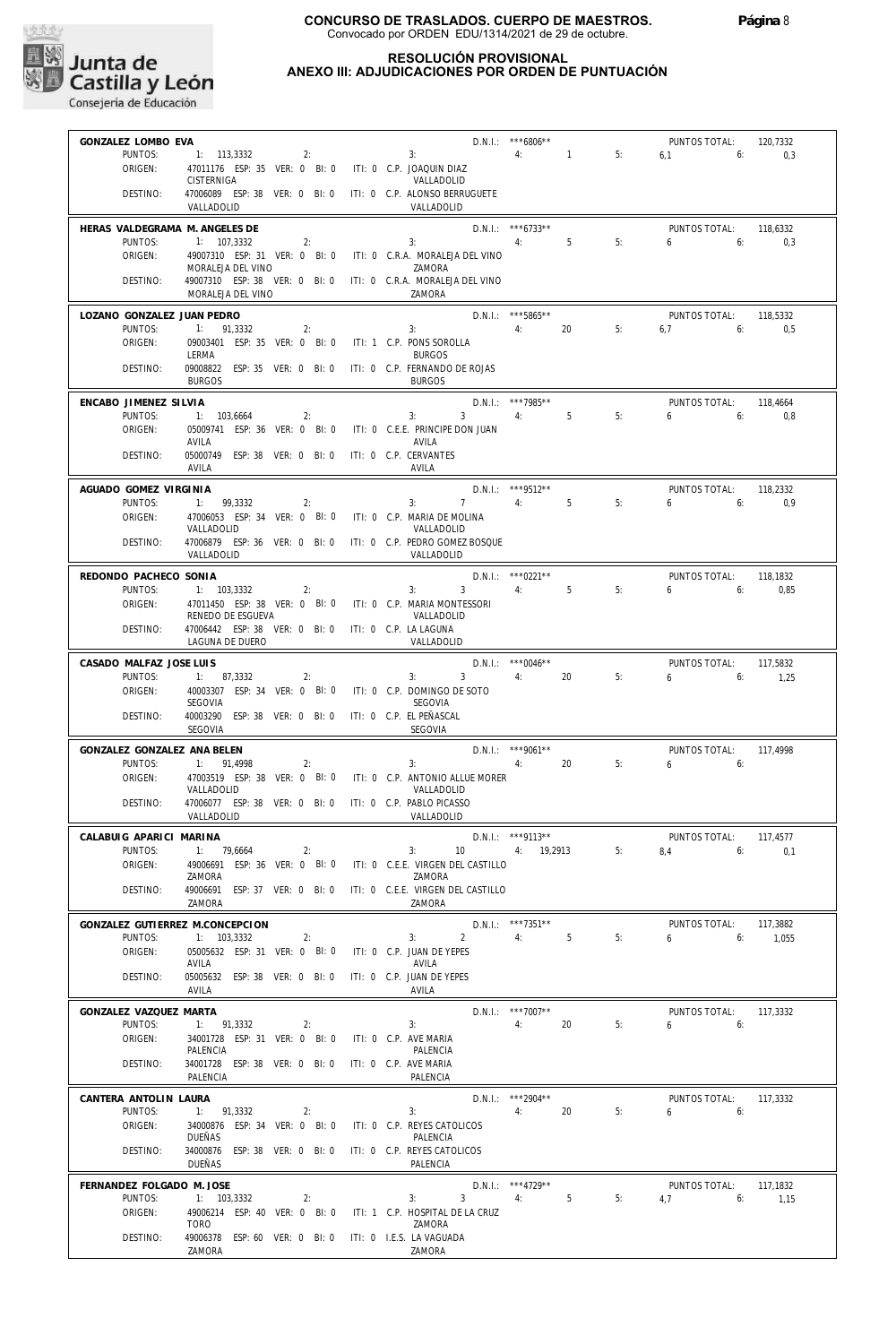

## **RESOLUCIÓN PROVISIONAL ANEXO III: ADJUDICACIONES POR ORDEN DE PUNTUACIÓN**

| CASTRO LOPEZ GABRIEL                |                                                                                                    |                       |                                                | $D.N.1::$ *** 0401**                      |    | PUNTOS TOTAL:              | 117,1332         |
|-------------------------------------|----------------------------------------------------------------------------------------------------|-----------------------|------------------------------------------------|-------------------------------------------|----|----------------------------|------------------|
| PUNTOS:<br>ORIGEN:                  | 1: 103,3332<br>2:<br>VALLADOLID                                                                    |                       | 3:<br>$7\phantom{0}$                           | 4:                                        | 5: | 6,8<br>6:                  |                  |
| DESTINO:                            | 09000963 ESP: 38 VER: 0 BI: 0 ITI: 0 C.P. LOS VADILLOS<br><b>BURGOS</b>                            |                       | <b>BURGOS</b>                                  |                                           |    |                            |                  |
| GUTIERREZ CONCEJO DIEGO             |                                                                                                    |                       |                                                | D.N.I.: ***7959**                         |    | PUNTOS TOTAL:              | 117,0332         |
| PUNTOS:                             | 1: 91,3332<br>2:                                                                                   |                       | 3:                                             | 20<br>4:                                  | 5: | $4.1$ 6:                   | 1,6              |
| ORIGEN:                             | 47006557 ESP: 34 VER: 0 BI: 0 ITI: 0 C.P. PONCE DE LEON<br>VALLADOLID                              |                       | VALLADOLID                                     |                                           |    |                            |                  |
| DESTINO:                            | 47011401 ESP: 34 VER: 0 BI: 0 ITI: 0 C.P. EL PERAL<br>VALLADOLID                                   |                       | VALLADOLID                                     |                                           |    |                            |                  |
| SIGUENZA AYUSO MILAGROS             |                                                                                                    |                       |                                                | $D.N.1.:$ ***6644**                       |    | PUNTOS TOTAL:              | 117,0332         |
| PUNTOS:<br>ORIGEN:                  | 1: 89.3332<br>2:<br>47006624 ESP: 38 VER: 0 BI: 0 ITI: 0 C.P. ANTONIO GARCIA QUINTANA              |                       | 3:<br>$\overline{1}$                           | 4:<br>20                                  | 5: | 6.6                        | 0,7              |
|                                     | VALLADOLID                                                                                         |                       | VALLADOLID                                     |                                           |    |                            |                  |
| DESTINO:                            | 47011796 ESP: 36 VER: 0 BI: 0 ITI: 0 C.E.O. ATENEA<br>ARROYO DE LA ENCOMIENDA                      |                       | VALLADOLID                                     |                                           |    |                            |                  |
| GARCIA ALVAREZ JOSE PABLO           |                                                                                                    |                       |                                                | D.N.I.: *** 0427**                        |    | PUNTOS TOTAL:              | 116,9996         |
| PUNTOS:                             | 1: 99,9996<br>2:                                                                                   |                       | 3:<br>5                                        | 4:<br>6                                   | 5: | $6 \qquad \qquad$<br>6:    |                  |
| ORIGEN:<br>DESTINO:                 | SALAMANCA<br>37009295 ESP: 36 VER: 0 BI: 0 ITI: 1 C.P. CARMEN MARTIN GAITE                         |                       |                                                |                                           |    |                            |                  |
|                                     | SANTA MARTA DE TORMES                                                                              |                       | SALAMANCA                                      |                                           |    |                            |                  |
| JIMENEZ SANCHEZ M. JESUS<br>PUNTOS: | 1: 95,3332<br>2:                                                                                   |                       | 3:<br>10                                       | $D.N.1::$ *** 0980**<br>4:<br>$5^{\circ}$ | 5: | PUNTOS TOTAL:<br>6<br>6:   | 116,8832<br>0,55 |
| ORIGEN:                             | 40001141 ESP: 99 VER: 0 BI: 0 ITI: 0 C.P. ARCIPRESTE DE HITA                                       |                       |                                                |                                           |    |                            |                  |
| DESTINO:                            | ESPINAR (EL)<br>05005565 ESP: 99 VER: 0 BI: 2 ITI: 0 C.P. COMUNEROS DE CASTILLA                    |                       | SEGOVIA                                        |                                           |    |                            |                  |
|                                     | AVILA                                                                                              |                       | AVILA                                          |                                           |    |                            |                  |
| LOPEZ RANDO EDUARDO                 |                                                                                                    |                       |                                                | $D.N.1.:$ ***1309**                       |    | PUNTOS TOTAL:              | 115.9329         |
| PUNTOS:<br>ORIGEN:                  | 1: 95,3332<br>2:<br>05006090 ESP: 32 VER: 0 BI: 0 ITI: 1 C.R.A. MORAÑA BAJA                        |                       | $3^{\circ}$<br>3:                              | 4: 9,4997                                 | 5: | 6<br>6:                    | 2,1              |
|                                     | MAMBLAS                                                                                            |                       | AVILA                                          |                                           |    |                            |                  |
| DESTINO:                            | 05000521 ESP: 99 VER: 0 BI: 0 ITI: 0 C.P. REINA FABIOLA DE BELGICA<br>AVILA                        |                       | AVILA                                          |                                           |    |                            |                  |
| ANTOLIN DE LA FUENTE ANGEL          |                                                                                                    |                       |                                                | $D.N.1::$ ***0651**                       |    | PUNTOS TOTAL:              | 115,8994         |
| PUNTOS:<br>ORIGEN:                  | 1: 95,6664<br>2:<br>05001535 ESP: 34 VER: 0 BI: 0                                                  |                       | 8<br>3:<br>ITI: 0 C.P. MORENO ESPINOSA         | 5 <sub>5</sub><br>4:                      | 5: | 6.5<br>6:                  | 0,733            |
|                                     | <b>CEBREROS</b>                                                                                    |                       | AVILA                                          |                                           |    |                            |                  |
| DESTINO:                            | 05000671 ESP: 34 VER: 0 BI: 0 ITI: 0 C.P. ARTURO DUPERIER<br>AVILA                                 |                       | AVILA                                          |                                           |    |                            |                  |
| BOYERO RUBIO RAQUEL M.              |                                                                                                    |                       |                                                | $D.N.1::$ ***7670**                       |    | PUNTOS TOTAL:              | 115,6332         |
| PUNTOS:                             | 1: 103,3332<br>2:                                                                                  |                       | 6<br>3:                                        | 4:                                        | 5: | 6.2<br>6:                  | 0.1              |
| ORIGEN:                             | 37002793 ESP: 36 VER: 0 BI: 0 ITI: 1 C.P. NTRA. SRA. DE LOS REMEDIOS<br>FUENTE DE SAN ESTEBAN (LA) |                       | SALAMANCA                                      |                                           |    |                            |                  |
| DESTINO:                            | 37006038 ESP: 36 VER: 0 BI: 0 ITI: 0 C.P. FELIX RODRIGUEZ DE LA FUENTE<br>SALAMANCA                |                       | SALAMANCA                                      |                                           |    |                            |                  |
| GARCIA FERNANDEZ M.YOLANDA          |                                                                                                    |                       |                                                | D.N.I.: ***7057**                         |    | PUNTOS TOTAL:              | 114,8332         |
| PUNTOS:                             | 1: 103,3332<br>2:                                                                                  |                       | 3:                                             | 4:<br>5                                   | 5: | 6<br>6:                    | 0,5              |
| ORIGEN:                             | 24008204 ESP: 38 VER: 0 BI: 0 ITI: 0 C.P. NAVALIEGOS<br><b>PONFERRADA</b>                          |                       | LEON                                           |                                           |    |                            |                  |
| DESTINO:                            | 24008265 ESP: 38 VER: 0 BI: 0 ITI: 0 C.P. CAMPO DE LA CRUZ                                         |                       |                                                |                                           |    |                            |                  |
|                                     | PONFERRADA                                                                                         |                       | LEON                                           |                                           |    |                            |                  |
| FERNANDEZ ARCONADA SONIA<br>PUNTOS: | 1:<br>97,3332<br>2:                                                                                |                       | 3:                                             | D.N.I.: ***2362**<br>4: 10,8332           | 5: | PUNTOS TOTAL:<br>6.1<br>6: | 114,7664<br>0,5  |
| ORIGEN:                             | 47011590 ESP: 38 VER: 0 BI: 0                                                                      |                       | ITI: 0 C.P. VIOLETA MONREAL                    |                                           |    |                            |                  |
| DESTINO:                            | ZARATAN<br>47005826 ESP: 38 VER: 0 BI: 0                                                           |                       | VALLADOLID<br>ITI: 0 C.P. RAIMUNDO DE BLAS SAZ |                                           |    |                            |                  |
|                                     | ARROYO DE LA ENCOMIENDA                                                                            |                       | VALLADOLID                                     |                                           |    |                            |                  |
| IGLESIAS LOPEZ ROSANA               |                                                                                                    |                       |                                                | $D.N.I.:$ ***9012**                       |    | PUNTOS TOTAL:              | 114,3332         |
| PUNTOS:<br>ORIGEN:                  | 1: 85,3332<br>2:<br>37000140 ESP: 38 VER: 0 BI: 0                                                  |                       | 3<br>3:<br>ITI: 0 C.P. SANTA TERESA            | 20<br>4:                                  | 5: | 6<br>6:                    |                  |
|                                     | ALBA DE TORMES                                                                                     |                       | SALAMANCA                                      |                                           |    |                            |                  |
| DESTINO:                            | 37013523 ESP: 38 VER: 0 BI: 0<br>CARBAJOSA DE LA SAGRADA                                           | ITI: 0 C.P. LA LADERA | SALAMANCA                                      |                                           |    |                            |                  |
| NIETO MARTIN LUIS ALEJANDRO         |                                                                                                    |                       |                                                | D.N.I.: ***3255**                         |    | PUNTOS TOTAL:              | 114,3332         |
| PUNTOS:<br>ORIGEN:                  | 1: 79,3332<br>2:<br>37007298 ESP: 38 VER: 0 BI: 2                                                  |                       | 3:<br>8<br>ITI: 0 C.P. PIEDRA DE ARTE          | 4:<br>20                                  | 5: | 6<br>6:                    | $\sim$ 1         |
|                                     | VILLAMAYOR                                                                                         |                       | SALAMANCA                                      |                                           |    |                            |                  |
| DESTINO:                            | 37005253 ESP: 38 VER: 0 BI: 0<br>SALAMANCA                                                         |                       | ITI: 0 C.P. FRANCISCO VITORIA<br>SALAMANCA     |                                           |    |                            |                  |
| PARDIÑAS MERINO NOEMI               |                                                                                                    |                       |                                                | D.N.I.: ***6830**                         |    | PUNTOS TOTAL:              | 114,1332         |
| PUNTOS:<br>ORIGEN:                  | 1:<br>99,3332<br>2:<br>34002964 ESP: 31 VER: 0 BI: 0                                               |                       | 3<br>3:<br>ITI: 0 C.P. PADRE CLARET            | 4:<br>5                                   | 5: | 6<br>6:                    | 0,8              |
|                                     | PALENCIA                                                                                           |                       | PALENCIA                                       |                                           |    |                            |                  |
| DESTINO:                            | 34002964 ESP: 36 VER: 0 BI: 0<br>PALENCIA                                                          |                       | ITI: 0 C.P. PADRE CLARET<br>PALENCIA           |                                           |    |                            |                  |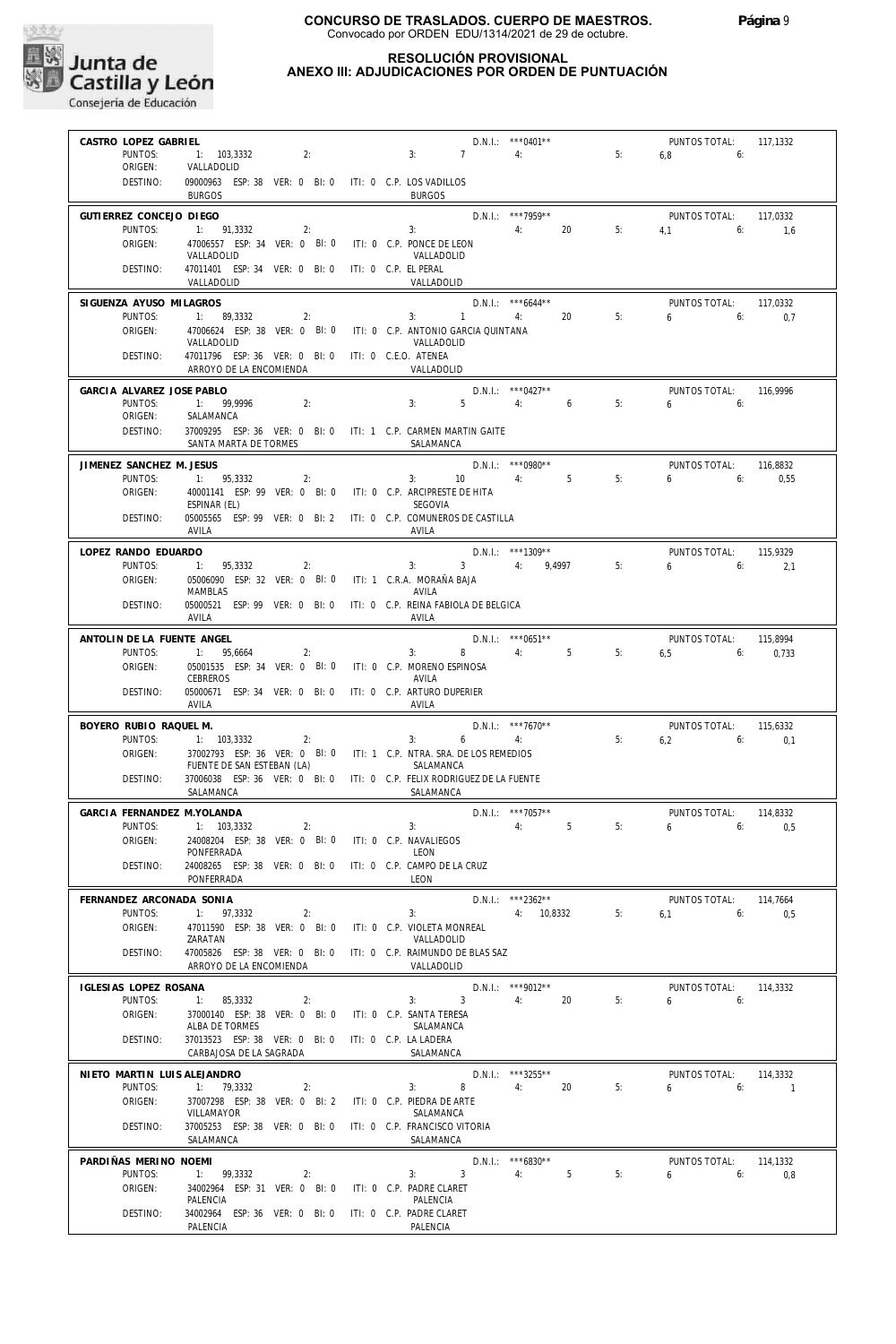

## **RESOLUCIÓN PROVISIONAL ANEXO III: ADJUDICACIONES POR ORDEN DE PUNTUACIÓN**

| GOMEZ SAIZ CESAR                           |                                                                                          |                       |                                                    | D.N.I.: ***4473**                  |    | PUNTOS TOTAL:                | 113,8332        |
|--------------------------------------------|------------------------------------------------------------------------------------------|-----------------------|----------------------------------------------------|------------------------------------|----|------------------------------|-----------------|
| PUNTOS:                                    | 1: 83.3332<br>2:                                                                         |                       | 3:<br>$4.5$ $4:$                                   | 20                                 | 5: | 6<br>6:                      |                 |
| ORIGEN:                                    | 09005985 ESP: 38 VER: 0 BI: 0<br><b>TARDAJOS</b>                                         |                       | ITI: 0 C.P. PETRA LAFONT<br><b>BURGOS</b>          |                                    |    |                              |                 |
| DESTINO:                                   | 09001013 ESP: 38 VER: 0 BI: 0 ITI: 0 C.P. SIERRA DE ATAPUERCA<br><b>BURGOS</b>           |                       | <b>BURGOS</b>                                      |                                    |    |                              |                 |
|                                            | VALDEGRAMA BALLESTEROS LEANDRO                                                           |                       |                                                    | $D.N.1::$ ***6623**                |    | PUNTOS TOTAL:                | 113.8332        |
| PUNTOS:                                    | 1: 83.3332<br>2:                                                                         |                       | 3 <sup>1</sup><br>3:                               | 4:<br>20                           | 5: | 7<br>6:                      | 0.5             |
| ORIGEN:                                    | 49006093 ESP: 34 VER: 0 BI: 0<br>ZAMORA                                                  | ITI: 0 C.P. SANCHO II | ZAMORA                                             |                                    |    |                              |                 |
| DESTINO:                                   | 49006093 ESP: 38 VER: 0 BI: 0                                                            | ITI: 0 C.P. SANCHO II |                                                    |                                    |    |                              |                 |
|                                            | 7AMORA                                                                                   |                       | ZAMORA                                             |                                    |    |                              |                 |
| BRIONES SAN MIGUEL SARA                    |                                                                                          |                       |                                                    | $D.N.1::$ ***3749**                |    | PUNTOS TOTAL:                | 113,3332        |
| PUNTOS:<br>ORIGEN:                         | 1: 87.3332<br>2:<br>47001717 ESP: 35 VER: 0 BI: 0 ITI: 1 C.P. MIGUEL DELIBES             |                       | 3:                                                 | 20<br>4:                           | 5: | 6:<br>6                      |                 |
|                                            | NAVA DEL REY                                                                             |                       | VALLADOLID                                         |                                    |    |                              |                 |
| DESTINO:                                   | 47001328 ESP: 38 VER: 0 BI: 0 ITI: 0 C.P. NTRA. SRA. DE LAS MERCEDES<br>MEDINA DEL CAMPO |                       | VALLADOLID                                         |                                    |    |                              |                 |
| PEINADOR SANCHEZ ALICIA                    |                                                                                          |                       |                                                    | D.N.I.: ***6785**                  |    | PUNTOS TOTAL:                | 113,3082        |
| PUNTOS:                                    | 1: 83,3332<br>2:                                                                         |                       | $3^{\circ}$<br>3:                                  | 4:<br>20                           | 5: | 6.3<br>6:                    | 0,675           |
| ORIGEN:                                    | 34001421 ESP: 31 VER: 0 BI: 0 ITI: 0 C.P. MARQUES DE SANTILLANA<br>PALENCIA              |                       | PALENCIA                                           |                                    |    |                              |                 |
| DESTINO:                                   | 34001421 ESP: 38 VER: 0 BI: 0 ITI: 0 C.P. MARQUES DE SANTILLANA<br>PALENCIA              |                       | PALENCIA                                           |                                    |    |                              |                 |
| MARTIN SANCHEZ M. INMACULADA               |                                                                                          |                       |                                                    | D.N.I.: ***2893**                  |    | PUNTOS TOTAL:                | 112,9162        |
| PUNTOS:                                    | 1: 99,3332<br>2:                                                                         |                       | 3:                                                 | 4: 7,083                           | 5: | 6<br>6:                      | 0,5             |
| ORIGEN:                                    | 47011176 ESP: 34 VER: 0 BI: 0                                                            |                       | iti: 0 C.P. JOAQUIN DIAZ                           |                                    |    |                              |                 |
| DESTINO:                                   | CISTERNIGA<br>47011450 ESP: 38 VER: 0 BI: 0 ITI: 0 C.P. MARIA MONTESSORI                 |                       | VALLADOLID                                         |                                    |    |                              |                 |
|                                            | RENEDO DE ESGUEVA                                                                        |                       | VALLADOLID                                         |                                    |    |                              |                 |
| ESPINAL MORAN SILVIA                       |                                                                                          |                       |                                                    | $D.N.I.:$ *** 0508**               |    | PUNTOS TOTAL:                | 112,5332        |
| PUNTOS:                                    | 1:<br>95.3332<br>2:                                                                      |                       | 3:<br>$5 -$                                        | $4:$ $\overline{\phantom{a}}$<br>5 | 5: | 6.7<br>6:                    | 0,5             |
| ORIGEN:                                    | 24012785 ESP: 37 VER: 0 BI: 0<br>VALDERAS                                                |                       | ITI: 1 C.P. NTRA. SRA. DEL SOCORRO<br>LEON         |                                    |    |                              |                 |
| DESTINO:                                   | 24005811 ESP: 36 VER: 0 BI: 0<br><b>IFON</b>                                             | ITI: 0 C.P. QUEVEDO   | LEON                                               |                                    |    |                              |                 |
| AYUELA FERNANDEZ M. MAR                    |                                                                                          |                       |                                                    | $D.N.I.:$ ***3727**                |    | PUNTOS TOTAL:                | 111,6832        |
| PUNTOS:                                    | 1: 93,3332<br>2:                                                                         |                       | 3:<br>10                                           | 4:                                 | 5: | 6:<br>8,3                    | 0,05            |
| ORIGEN:                                    | 34001893 ESP: 60 VER: 0 BI: 0                                                            |                       | ITI: 0 I.E.S. TRINIDAD ARROYO                      |                                    |    |                              |                 |
| DESTINO:                                   | PALENCIA<br>34001431 ESP: 38 VER: 0 BI: 0<br>PALENCIA                                    |                       | PALENCIA<br>ITI: 0 C.P. JORGE MANRIQUE<br>PALENCIA |                                    |    |                              |                 |
|                                            |                                                                                          |                       |                                                    |                                    |    |                              |                 |
| ANDRES MOLPECERES AITOR<br>PUNTOS:         | 1: 97,6664<br>2:                                                                         |                       | $2^{\circ}$<br>3:                                  | D.N.I.: *** 6691**<br>4:<br>5      | 5: | PUNTOS TOTAL:<br>$6\qquad 6$ | 111,4664<br>0.8 |
| ORIGEN:                                    | 34001364 ESP: 34 VER: 0 BI: 0                                                            |                       | ITI: 0 C.P. NTRA. SRA. DE RONTE                    |                                    |    |                              |                 |
| DESTINO:                                   | <b>OSORNO</b><br>34003038 ESP: 60 VER: 0 BI: 0 ITI: 0 I.E.S. VICTORIO MACHO              |                       | PALENCIA                                           |                                    |    |                              |                 |
|                                            | PALENCIA                                                                                 |                       | PALENCIA                                           |                                    |    |                              |                 |
|                                            | TORRECILLA RAMOS OSCAR MARIANO                                                           |                       |                                                    | D.N.I.: ***1333**                  |    | PUNTOS TOTAL:                | 111.0682        |
| PUNTOS:                                    | 1: 71,3332<br>2:                                                                         |                       | 3:<br>10 <sup>°</sup>                              | 20<br>4:                           | 5: | 8.7 6:                       | 1.035           |
| ORIGEN:                                    | 37009908 ESP: 32 VER: 0 BI: 0<br>CUBO DE DON SANCHO (EL)                                 |                       | ITI: 1 C.R.A. LA SENARA<br>SALAMANCA               |                                    |    |                              |                 |
| DESTINO:                                   | 37006038 ESP: 40 VER: 0 BI: 0                                                            |                       | ITI: 1 C.P. FELIX RODRIGUEZ DE LA FUENTE           |                                    |    |                              |                 |
|                                            | SALAMANCA                                                                                |                       | SALAMANCA                                          |                                    |    |                              |                 |
| FERNANDEZ FUERTES ISABEL CAMINO<br>PUNTOS: | 1: 89,3332                                                                               |                       | 3:<br>10                                           | $D.N.1::$ *** 6149**<br>5<br>4:    | 5: | PUNTOS TOTAL:<br>6<br>6:     | 110,8332        |
| ORIGEN:                                    | 2:<br>49007371 ESP: 38 VER: 0 BI: 0                                                      |                       | ITI: 0 C.R.A. VIA DE LA PLATA                      |                                    |    |                              | 0,5             |
|                                            | SAN CRISTOBAL DE ENTREVIÑAS                                                              |                       | ZAMORA                                             |                                    |    |                              |                 |
| DESTINO:                                   | 49006263 ESP: 37 VER: 0 BI: 0<br>BENAVENTE                                               |                       | ITI: 1 C.P. FERNANDO II<br>ZAMORA                  |                                    |    |                              |                 |
| RELLAN BARREIRO MELINA                     |                                                                                          |                       |                                                    | D.N.I.: ***4173**                  |    | PUNTOS TOTAL:                | 110,8332        |
| PUNTOS:                                    | 1: 75.3332<br>2:                                                                         |                       | 9<br>3:                                            | 4:<br>15                           | 5: | 9<br>6:                      | 2,5             |
| ORIGEN:                                    | 47003234 ESP: 38 VER: 0 BI: 2                                                            |                       | ITI: 0 C.P. FRAY LUIS DE LEON                      |                                    |    |                              |                 |
| DESTINO:                                   | VALLADOLID<br>47001158 ESP: 38 VER: 0 BI: 2 ITI: 0 C.P. NTRA. SRA. DEL VILLAR            |                       | VALLADOLID                                         |                                    |    |                              |                 |
|                                            | LAGUNA DE DUERO                                                                          |                       | VALLADOLID                                         |                                    |    |                              |                 |
| GARCIA FRAILE FELIPE                       |                                                                                          |                       |                                                    | $D.N.I.:$ ***1379**                |    | PUNTOS TOTAL:                | 110,6664        |
| PUNTOS:                                    | 1: 79,3332<br>2:                                                                         |                       | 3:<br>8                                            | 4: 14,3332                         | 5: | 9<br>6:                      |                 |
| ORIGEN:                                    | 47007227 ESP: 38 VER: 0 BI: 0<br>QUINTANILLA DE ONESIMO                                  |                       | ITI: 0 C.R.A. RIBERA DEL DUERO<br>VALLADOLID       |                                    |    |                              |                 |
| DESTINO:                                   | 47011401 ESP: 38 VER: 0 BI: 0<br>VALLADOLID                                              | ITI: 0 C.P. EL PERAL  | VALLADOLID                                         |                                    |    |                              |                 |
| HERNANDEZ GOMEZ M. MONTSERRAT              |                                                                                          |                       |                                                    | D.N.I.: ***7001**                  |    | PUNTOS TOTAL:                | 110,6332        |
| PUNTOS:                                    | 1: 77,3332<br>2:                                                                         |                       | 6<br>3:                                            | 4:<br>20                           | 5: | 6:<br>6                      | 1,3             |
| ORIGEN:                                    | 37005277 ESP: 31 VER: 0 BI: 0                                                            | ITI: 0 C.P. JUAN JAEN |                                                    |                                    |    |                              |                 |
| DESTINO:                                   | SALAMANCA<br>37005277 ESP: 38 VER: 0 BI: 0                                               | ITI: 0 C.P. JUAN JAEN | SALAMANCA                                          |                                    |    |                              |                 |
|                                            | SALAMANCA                                                                                |                       | SALAMANCA                                          |                                    |    |                              |                 |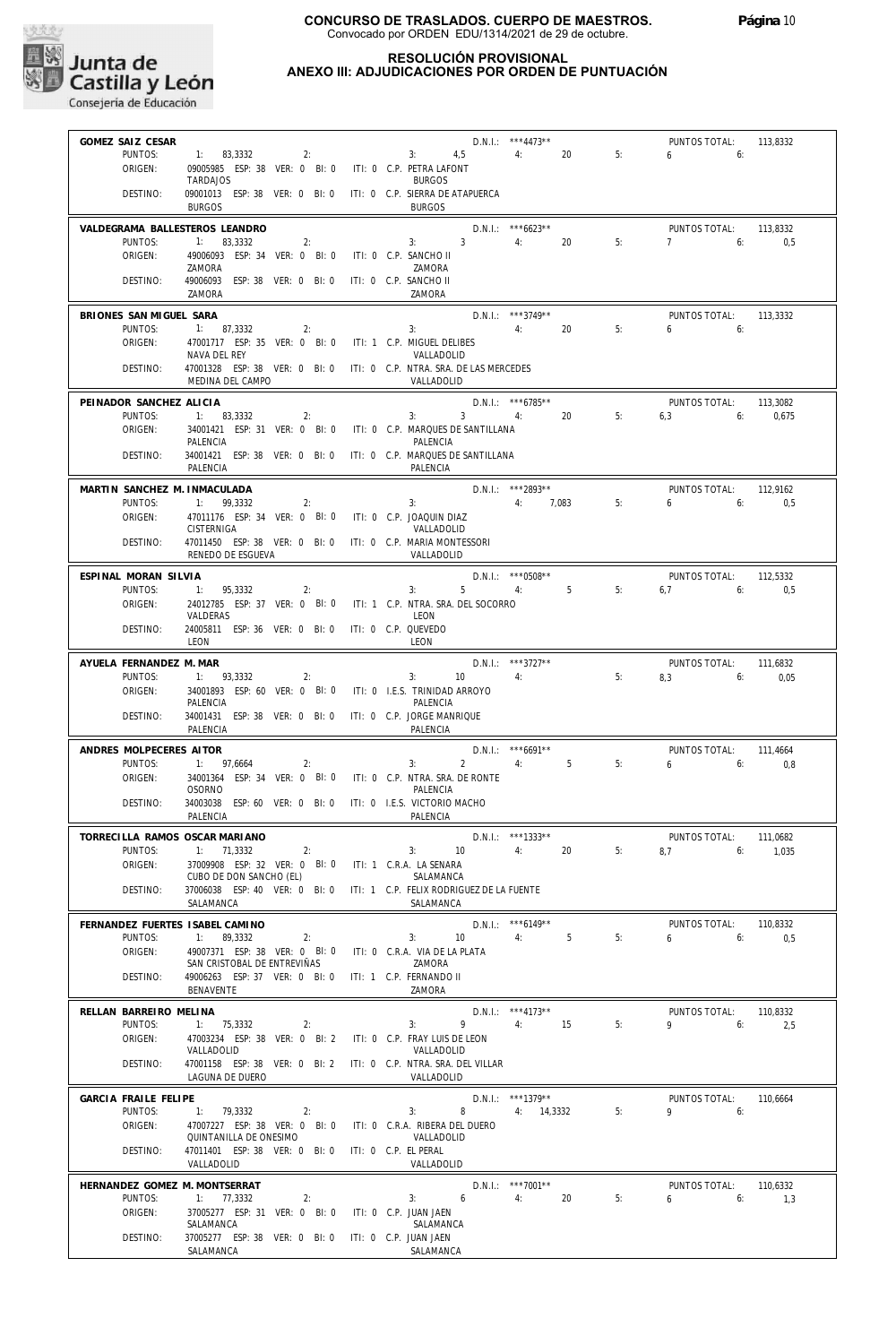

## **RESOLUCIÓN PROVISIONAL ANEXO III: ADJUDICACIONES POR ORDEN DE PUNTUACIÓN**

| GARCIA SAEZ RAQUEL           |                                                                                       |                                                                                    | $D.N.1.:$ ***7668**          |    | PUNTOS TOTAL:             | 110,2997          |
|------------------------------|---------------------------------------------------------------------------------------|------------------------------------------------------------------------------------|------------------------------|----|---------------------------|-------------------|
| PUNTOS:<br>ORIGEN:           | $1: 97,3332$ 2:                                                                       | 3:<br>05006089 ESP: 31 VER: 0 BI: 0 ITI: 0 C.R.A. TOMAS LUIS DE VICTORIA           | 4: 6,6665                    | 5: | $6 \t\t 6$                | 0,3               |
|                              | SANCHIDRIAN                                                                           | AVILA                                                                              |                              |    |                           |                   |
| DESTINO:                     | 05005632 ESP: 31 VER: 0 BI: 0 ITI: 0 C.P. JUAN DE YEPES<br>AVILA                      | AVILA                                                                              |                              |    |                           |                   |
| CAMARENA RODRIGUEZ NURIA     |                                                                                       |                                                                                    | D.N.I.: ***6371**            |    | PUNTOS TOTAL: 110,1664    |                   |
| PUNTOS:<br>ORIGEN:           | 1: 79,3332<br>2:<br>09001037 ESP: 99 VER: 0 BI: 0 ITI: 0 C.P. RIO ARLANZON            | 3: $4 \t 4$ : 14.3332 5:                                                           |                              |    | $8.4$ 6:                  | 4.1               |
|                              | <b>BURGOS</b>                                                                         | <b>BURGOS</b>                                                                      |                              |    |                           |                   |
| DESTINO:                     | <b>BURGOS</b>                                                                         | 09007741 ESP: 60 VER: 0 BI: 0 ITI: 0 I.E.S. COMUNEROS DE CASTILLA<br><b>BURGOS</b> |                              |    |                           |                   |
| ALONSO GARRIDO ARANZAZU      |                                                                                       | $D.N.1.:$ ***4267**                                                                |                              |    | PUNTOS TOTAL:             | 109.8332          |
| PUNTOS:<br>ORIGEN:           | 1: 91,3332<br>2:<br>47011449 ESP: 35 VER: 0 BI: 0 ITI: 0 C.P. ANA DE AUSTRIA          | 3: $4,5$ 4: 7,5                                                                    |                              | 5: | 6.605                     |                   |
|                              | CIGALES                                                                               | VALLADOLID                                                                         |                              |    |                           |                   |
| DESTINO:                     | VALLADOLID                                                                            | 47006843 ESP: 35 VER: 0 BI: 0 ITI: 0 C.P. MARIA TERESA IÑIGO DE TORO<br>VALLADOLID |                              |    |                           |                   |
| CASAS PASCUAL REMEDIOS       |                                                                                       | $D.N.1.:$ ***3603**                                                                |                              |    | PUNTOS TOTAL:             | 109,7664          |
| PUNTOS:                      | 1: 91,6664<br>2:                                                                      | $3:$ $3:$ $4:$ $5$                                                                 |                              | 5: | $8.1$ 6:                  | $\sim$ 2          |
| ORIGEN:                      | 49005428 ESP: 31 VER: 0 BI: 0 ITI: 0 C.P. LA HISPANIDAD<br>ZAMORA                     | ZAMORA                                                                             |                              |    |                           |                   |
| DESTINO:                     | 49005428 ESP: 38 VER: 0 BI: 0 ITI: 0 C.P. LA HISPANIDAD<br>ZAMORA                     | ZAMORA                                                                             |                              |    |                           |                   |
| GIL CALVO M. ANGELES         |                                                                                       |                                                                                    | $D.N.1::$ ***7105**          |    | PUNTOS TOTAL:             | 109.3329          |
| PUNTOS:                      | 1: 73,3332<br>$\overline{2}$ :                                                        | 3: 3: 4: 19.9997                                                                   |                              | 5: | $9 \t\t 6$                | $\overline{4}$    |
| ORIGEN:                      | CALZADA DE VALDUNCIEL                                                                 | 37009829 ESP: 36 VER: 0 BI: 0 ITI: 1 C.R.A. RIBERA DE CAÑEDO<br>SALAMANCA          |                              |    |                           |                   |
| DESTINO:                     | 37009829 ESP: 38 VER: 0 BI: 0 ITI: 0 C.R.A. RIBERA DE CAÑEDO<br>CALZADA DE VALDUNCIEL | SALAMANCA                                                                          |                              |    |                           |                   |
| IGLESIAS DOMINGUEZ JOSEFA M. |                                                                                       |                                                                                    | $D.N.1.:$ ***5609**          |    | PUNTOS TOTAL: 109,2332    |                   |
| PUNTOS:                      | 1: 79,3332<br>2:                                                                      | $3 \t 4$ : 20<br>3:                                                                |                              | 5: | 6. 6: 0.9                 |                   |
| ORIGEN:                      | 37009805 ESP: 34 VER: 0 BI: 0 ITI: 1 C.R.A. LOPE DE VEGA<br>GARCIHERNANDEZ            | SALAMANCA                                                                          |                              |    |                           |                   |
| DESTINO:                     | 37000140 ESP: 38 VER: 0 BI: 0 ITI: 0 C.P. SANTA TERESA<br>ALBA DE TORMES              | SALAMANCA                                                                          |                              |    |                           |                   |
| FRUTOS SANCHEZ ISABEL DE     |                                                                                       |                                                                                    | D.N.I.: *** 0372**           |    | PUNTOS TOTAL:             | 109.1332          |
| PUNTOS:                      | 1: 97,3332<br>2:                                                                      | 4:5<br>3:                                                                          |                              | 5: | 6.6                       | 0.8               |
| ORIGEN:                      | <b>BEJAR</b>                                                                          | 37000942 ESP: 34 VER: 0 BI: 0 ITI: 0 C.P. MARQUES DE VALERO<br>SALAMANCA           |                              |    |                           |                   |
| DESTINO:                     | 37000930 ESP: 34 VER: 0 BI: 0 ITI: 0 C.P. MARIA DIAZ MUÑOZ<br><b>BEJAR</b>            | SALAMANCA                                                                          |                              |    |                           |                   |
| MARTINEZ LABAJOS M.ANTONIA   |                                                                                       | $D.N.1.:$ ***6737**                                                                |                              |    | PUNTOS TOTAL:             | 109,0832          |
| PUNTOS:                      | 1: $89,3332$ 2:                                                                       | 3: 7.5 4: 5                                                                        |                              | 5: | $6 \t\t 6: \t\t 1,25$     |                   |
| ORIGEN:                      | 24022171 ESP: 38 VER: 0 BI: 0 ITI: 0 C.P. LOS ADILES<br>VILLAOBISPO DE LAS REGUERAS   | LEON                                                                               |                              |    |                           |                   |
| DESTINO:                     | 24022171 ESP: 35 VER: 0 BI: 0 ITI: 0 C.P. LOS ADILES                                  |                                                                                    |                              |    |                           |                   |
|                              | VILLAOBISPO DE LAS REGUERAS                                                           | LEON                                                                               |                              |    |                           |                   |
| GARCIA GARCIA SUSANA         | PUNTOS: 1: 77.3332<br>2:                                                              | 3:                                                                                 | D.N.I.: ***6898**<br>6 4: 19 | 5: | PUNTOS TOTAL:<br>$6,3$ 6: | 108,7702<br>0.137 |
| ORIGEN:                      | 34002964 ESP: 36 VER: 0 BI: 0                                                         | ITI: 0 C.P. PADRE CLARET                                                           |                              |    |                           |                   |
| DESTINO:                     | PALENCIA<br>34001893 ESP: 60 VER: 0 BI: 0                                             | PALENCIA<br>ITI: 0 I.E.S. TRINIDAD ARROYO                                          |                              |    |                           |                   |
|                              | PALENCIA                                                                              | PALENCIA                                                                           |                              |    |                           |                   |
| VAZQUEZ SANCHEZ M. ESTHER    |                                                                                       |                                                                                    | $D.N.1::$ ***3834**          |    | PUNTOS TOTAL:             | 108,4332          |
| PUNTOS:<br>ORIGEN:           | 1: 87.3332<br>2:<br>49007371 ESP: 38 VER: 0 BI: 0                                     | 3:<br>10 <sup>°</sup><br>ITI: 0 C.R.A. VIA DE LA PLATA                             | 5<br>4:                      | 5: | 6<br>6:                   | 0,1               |
|                              | SAN CRISTOBAL DE ENTREVIÑAS                                                           | ZAMORA                                                                             |                              |    |                           |                   |
| DESTINO:                     | 49006251 ESP: 38 VER: 0 BI: 0<br>BENAVENTE                                            | ITI: 0 C.P. LAS ERAS<br>ZAMORA                                                     |                              |    |                           |                   |
| SANZ BAYON EVA MARIA         |                                                                                       |                                                                                    | $D.N.1::$ *** 6508**         |    | PUNTOS TOTAL:             | 108,2162          |
| PUNTOS:                      | 1: 59,3332<br>2:                                                                      | 3:<br>10                                                                           | 4:<br>18,083                 | 5: | 8.8<br>6:                 | 12                |
| ORIGEN:                      | 47007343 ESP: 38 VER: 0 BI: 0<br>VALLADOLID                                           | ITI: 0 C.P. MARINA ESCOBAR<br>VALLADOLID                                           |                              |    |                           |                   |
| DESTINO:                     | 47006582 ESP: 38 VER: 0 BI: 0<br>VALLADOLID                                           | ITI: 0 C.P. PROFESOR TIERNO GALVAN<br>VALLADOLID                                   |                              |    |                           |                   |
| DIAZ SANCHEZ M. INMACULADA   |                                                                                       |                                                                                    | D.N.I.: ***1519**            |    | PUNTOS TOTAL:             | 107,9332          |
| PUNTOS:                      | 1: 95,3332<br>2:                                                                      | $\mathbf{1}$<br>3:                                                                 | $5^{\circ}$<br>4:            | 5: | 6<br>6:                   | 0.6               |
| ORIGEN:                      | 37008631 ESP: 38 VER: 0 BI: 0<br><b>GUIJUELO</b>                                      | ITI: 0 C.P. MIGUEL DE CERVANTES<br>SALAMANCA                                       |                              |    |                           |                   |
| DESTINO:                     | 37005393 ESP: 38 VER: 0 BI: 0<br>SALAMANCA                                            | ITI: 0 C.P. SANTA TERESA<br>SALAMANCA                                              |                              |    |                           |                   |
| GIL GOMEZ ANA MARIA          |                                                                                       |                                                                                    | D.N.I.: ***8572**            |    | PUNTOS TOTAL:             | 107,8664          |
| PUNTOS:                      | 1: 93,6664<br>2:                                                                      | 3 <sup>1</sup><br>3:                                                               | 4:<br>5                      | 5: | 6<br>6:                   | 0,2               |
| ORIGEN:                      | 42003712 ESP: 31 VER: 0 BI: 0<br>ARCOS DE JALON                                       | ITI: 0 C.R.A. ARCOS DE JALON<br>SORIA                                              |                              |    |                           |                   |
| DESTINO:                     | 42000280 ESP: 31 VER: 0 BI: 0                                                         | ITI: 0 C.P. DIEGO LAINEZ                                                           |                              |    |                           |                   |
|                              | ALMAZAN                                                                               | SORIA                                                                              |                              |    |                           |                   |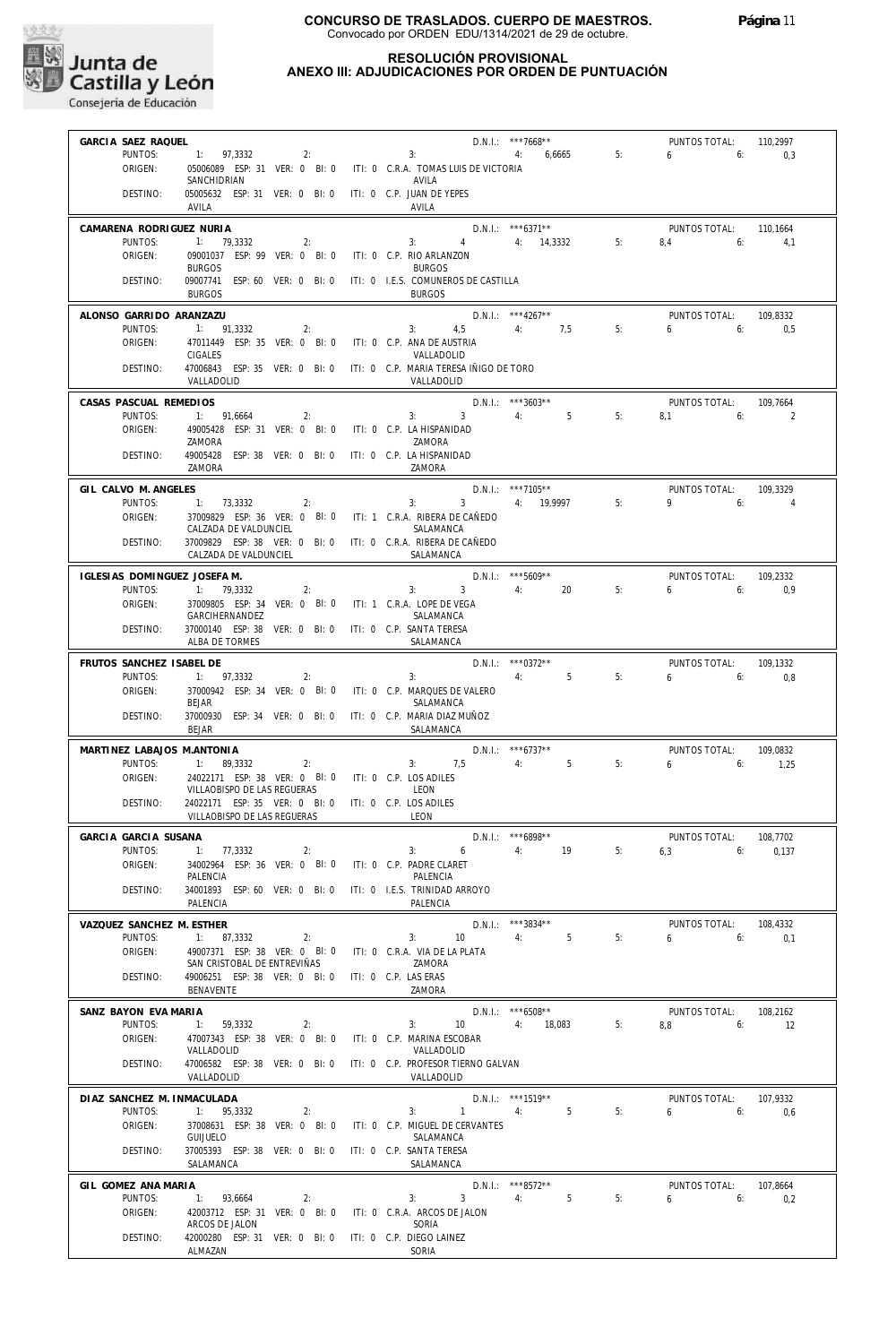

## **RESOLUCIÓN PROVISIONAL ANEXO III: ADJUDICACIONES POR ORDEN DE PUNTUACIÓN**

| RODRIGUEZ FERNANDEZ ANA BELEN     |                                                                                     |                       |                                               | D.N.I.: ***1780**              |    | PUNTOS TOTAL:                   | 107,5332             |
|-----------------------------------|-------------------------------------------------------------------------------------|-----------------------|-----------------------------------------------|--------------------------------|----|---------------------------------|----------------------|
| PUNTOS:<br>ORIGEN:                | 1: 87,3332<br>2:<br>37003426 ESP: 38 VER: 0 BI: 0 ITI: 0 C.P. LIMINARES             |                       | 3:<br>6                                       | 4:5                            | 5: | 9<br>6:                         | 0,2                  |
|                                   | LUMBRALES                                                                           |                       | SALAMANCA                                     |                                |    |                                 |                      |
| DESTINO:                          | 37005253 ESP: 38 VER: 0 BI: 0 ITI: 0 C.P. FRANCISCO VITORIA                         |                       |                                               |                                |    |                                 |                      |
|                                   | SALAMANCA                                                                           |                       | SALAMANCA                                     |                                |    |                                 |                      |
| SANCHEZ BARTOLOME ANTONIO         |                                                                                     |                       |                                               | $D.N.1.:$ ***9979**            |    | PUNTOS TOTAL:                   | 107.3498             |
| PUNTOS:<br>ORIGEN:                | 1: 79,3332<br>2:<br>47002680 ESP: 38 VER: 0 BI: 0 ITI: 0 C.P. PEDRO I               |                       | 3: 4                                          | 4: 17,9166 5:                  |    | $6.1$ $6:$                      |                      |
|                                   | <b>TORDESILLAS</b>                                                                  |                       | VALLADOLID                                    |                                |    |                                 |                      |
| DESTINO:                          | 47011267 ESP: 38 VER: 0 BI: 0 ITI: 0 C.P. KANTIC@ARROYO<br>ARROYO DE LA ENCOMIENDA  |                       | VALLADOLID                                    |                                |    |                                 |                      |
|                                   |                                                                                     |                       |                                               |                                |    |                                 |                      |
| ALEGRE MAYO M. CARMEN<br>PUNTOS:  | 1: 87,3332<br>2:                                                                    |                       | 3:<br>8                                       | $D.N.1::$ ***8863**<br>4: 5    | 5: | PUNTOS TOTAL:<br>$6 \t\t 6$     | 107,3332<br>$\sim$ 1 |
| ORIGEN:                           | 47005917 ESP: 31 VER: 0 BI: 0                                                       |                       | ITI: 0 C.P. NARCISO ALONSO CORTES             |                                |    |                                 |                      |
|                                   | VALLADOLID                                                                          |                       | VALLADOLID                                    |                                |    |                                 |                      |
| DESTINO:                          | 47011401 ESP: 31 VER: 0 BI: 0 ITI: 0 C.P. EL PERAL<br>VALLADOLID                    |                       | VALLADOLID                                    |                                |    |                                 |                      |
| CASQUERO NAVARRO BLANCA ROSA      |                                                                                     |                       |                                               | D.N.I.: ***1357**              |    | PUNTOS TOTAL:                   | 107.0664             |
| PUNTOS:                           | 1: 95,6664<br>2:                                                                    |                       | 3:                                            | 4: 5                           | 5: | $6 \t\t 6$                      | 0.4                  |
| ORIGEN:                           | 37005988 ESP: 36 VER: 0 BI: 0 ITI: 0 C.E.E. REINA SOFIA                             |                       |                                               |                                |    |                                 |                      |
| DESTINO:                          | SALAMANCA<br>37006041 ESP: 36 VER: 0 BI: 0 ITI: 0 C.P. JOSE HERRERO                 |                       | SALAMANCA                                     |                                |    |                                 |                      |
|                                   | SALAMANCA                                                                           |                       | SALAMANCA                                     |                                |    |                                 |                      |
| MARTIN ARMAND IGUACEL             |                                                                                     |                       |                                               | $D.N.1.:$ ***6123**            |    | PUNTOS TOTAL:                   | 107,0332             |
| PUNTOS:                           | 1: 85,3332<br>2:                                                                    |                       | 3:<br>10                                      | 4:5                            | 5: | $6 \t\t 6$                      | 0,7                  |
| ORIGEN:                           | 37005241 ESP: 38 VER: 0 BI: 2 ITI: 0 C.P. FILIBERTO VILLALOBOS<br>SALAMANCA         |                       |                                               |                                |    |                                 |                      |
| DESTINO:                          | 37005371 ESP: 38 VER: 0 BI: 0 ITI: 0 C.P. RUFINO BLANCO                             |                       | SALAMANCA                                     |                                |    |                                 |                      |
|                                   | SALAMANCA                                                                           |                       | SALAMANCA                                     |                                |    |                                 |                      |
| ALMARAZ IGLESIAS M. JOSE          |                                                                                     |                       |                                               | $D.N.1::$ ***7438**            |    | PUNTOS TOTAL:                   | 106,9996             |
| PUNTOS:                           | 1: 93.3332<br>2:                                                                    |                       | 3 <sup>7</sup><br>3:                          | 4: 3.6664                      | 5: | 6:6:                            | $\sim$ $\sim$ 1      |
| ORIGEN:                           | 37009477 ESP: 34 VER: 0 BI: 0 ITI: 1 C.R.A. CAÑADA REAL<br>CANTARACILLO             |                       | SALAMANCA                                     |                                |    |                                 |                      |
| DESTINO:                          | 37005277 ESP: 34 VER: 0 BI: 0 ITI: 0 C.P. JUAN JAEN                                 |                       |                                               |                                |    |                                 |                      |
|                                   | SALAMANCA                                                                           |                       | SALAMANCA                                     |                                |    |                                 |                      |
| VALLE VILLALIBRE M. ANGELES       |                                                                                     |                       |                                               | $D.N.1::$ ***9448**            |    | PUNTOS TOTAL:                   | 106,8332             |
| PUNTOS:                           | 1: 91,3332<br>2:                                                                    |                       | 3:<br>$2^{\circ}$                             | 7,5<br>4:                      | 5: | 6.6                             |                      |
| ORIGEN:                           | 24000451 ESP: 31 VER: 0 BI: 0 ITI: 0 C.P. ANGEL GONZALEZ ALVAREZ<br><b>ASTORGA</b>  |                       | LEON                                          |                                |    |                                 |                      |
| DESTINO:                          | 24000451 ESP: 38 VER: 0 BI: 0 ITI: 0 C.P. ANGEL GONZALEZ ALVAREZ                    |                       |                                               |                                |    |                                 |                      |
|                                   | <b>ASTORGA</b>                                                                      |                       | LEON                                          |                                |    |                                 |                      |
| MARTINEZ NAVAS M. JOSE<br>PUNTOS: |                                                                                     |                       | $5 - 1$<br>3:                                 | D.N.I.: *** 0825**<br>20<br>4: | 5: | PUNTOS TOTAL:<br>$6\qquad 6$    | 106,8332             |
| ORIGEN:                           | 1: 75,3332<br>2:<br>42003839 ESP: 38 VER: 0 BI: 0 ITI: 0 C.R.A. TIERRAS DE BERLANGA |                       |                                               |                                |    |                                 | 0,5                  |
|                                   | BERLANGA DE DUERO                                                                   |                       | SORIA                                         |                                |    |                                 |                      |
| DESTINO:                          | 24005446 ESP: 38 VER: 0 BI: 0 ITI: 0 C.P. PONCE DE LEON<br>LEON                     |                       | LEON                                          |                                |    |                                 |                      |
|                                   |                                                                                     |                       |                                               |                                |    |                                 |                      |
| ROMAN GIL SANDRA<br>PUNTOS:       | 1: 95.3332<br>2:                                                                    |                       | 3:                                            | D.N.I.: ***8194**<br>4: 5,4163 | 5: | PUNTOS TOTAL:<br>6 <sub>6</sub> | 106,7495             |
| ORIGEN:                           | 37002112 ESP: 36 VER: 0 BI: 0 ITI: 0 C.P. SAN FRANCISCO                             |                       |                                               |                                |    |                                 |                      |
| DESTINO:                          | CIUDAD-RODRIGO<br>37002112 ESP: 38 VER: 0 BI: 0 ITI: 0 C.P. SAN FRANCISCO           |                       | SALAMANCA                                     |                                |    |                                 |                      |
|                                   | CIUDAD-RODRIGO                                                                      |                       | SALAMANCA                                     |                                |    |                                 |                      |
| RIGÜELA GONZALEZ MARTA ISABEL     |                                                                                     |                       |                                               | D.N.I.: *** 2840**             |    | PUNTOS TOTAL:                   | 106,4332             |
| PUNTOS:                           | 1: 79,3332<br>2:                                                                    |                       | 3:                                            | 4:<br>20                       | 5: | 4,6<br>6:                       | 2,5                  |
| ORIGEN:                           | 37009520 ESP: 32 VER: 0 BI: 0                                                       |                       | ITI: 1 C.R.A. DOMINGO DE GUZMAN               |                                |    |                                 |                      |
| DESTINO:                          | DOÑINOS DE SALAMANCA<br>37013641 ESP: 38 VER: 0 BI: 0                               |                       | SALAMANCA<br>ITI: 0 C.P. VILLARES DE LA REINA |                                |    |                                 |                      |
|                                   | VILLARES DE LA REINA                                                                |                       | SALAMANCA                                     |                                |    |                                 |                      |
| MARTIN NAVAZO OLGA MARIA          |                                                                                     |                       |                                               | D.N.I.: ***8168**              |    | PUNTOS TOTAL:                   | 106,3332             |
| PUNTOS:                           | 1: 75,3332<br>2:                                                                    |                       | 3:<br>5                                       | 4:<br>20                       | 5: | 6<br>6:                         |                      |
| ORIGEN:                           | 05002722 ESP: 36 VER: 0 BI: 0<br>MINGORRIA                                          |                       | ITI: 1 C.R.A. MIGUEL DELIBES<br>AVILA         |                                |    |                                 |                      |
| DESTINO:                          | 05002722 ESP: 31 VER: 0 BI: 0                                                       |                       | ITI: 0 C.R.A. MIGUEL DELIBES                  |                                |    |                                 |                      |
|                                   | <b>MINGORRIA</b>                                                                    |                       | AVILA                                         |                                |    |                                 |                      |
| ALVAREZ SANCHEZ LUIS MARIA        |                                                                                     |                       |                                               | D.N.I.: ***8690**              |    | PUNTOS TOTAL:                   | 106,2332             |
| PUNTOS:                           | 1: 67,3332<br>2:                                                                    |                       | 9<br>3:                                       | 4:<br>20                       | 5: | 8,8<br>6:                       | 1,1                  |
| ORIGEN:                           | 37005277 ESP: 34 VER: 0 BI: 0<br>SALAMANCA                                          | ITI: 0 C.P. JUAN JAEN | SALAMANCA                                     |                                |    |                                 |                      |
| DESTINO:                          | 37005277 ESP: 38 VER: 0 BI: 0                                                       | ITI: 0 C.P. JUAN JAEN |                                               |                                |    |                                 |                      |
|                                   | SALAMANCA                                                                           |                       | SALAMANCA                                     |                                |    |                                 |                      |
| RIZZO DELGADO M. JESUS<br>PUNTOS: |                                                                                     |                       |                                               | D.N.I.: *** 4698**             |    | PUNTOS TOTAL:                   | 105,9332             |
|                                   |                                                                                     |                       |                                               |                                |    |                                 |                      |
|                                   | 1: 95,3332<br>2:                                                                    |                       | 3:                                            | 5<br>4:                        | 5: | 5,3<br>6:                       | 0,3                  |
| ORIGEN:                           | 40002881 ESP: 38 VER: 0 BI: 0<br>SAN ILDEFONSO O LA GRANJA                          |                       | ITI: 0 C.P. AGAPITO MARAZUELA<br>SEGOVIA      |                                |    |                                 |                      |
| DESTINO:                          | 40005262 ESP: 38 VER: 0 BI: 0<br>SEGOVIA                                            |                       | ITI: 0 C.P. ELENA FORTUN<br>SEGOVIA           |                                |    |                                 |                      |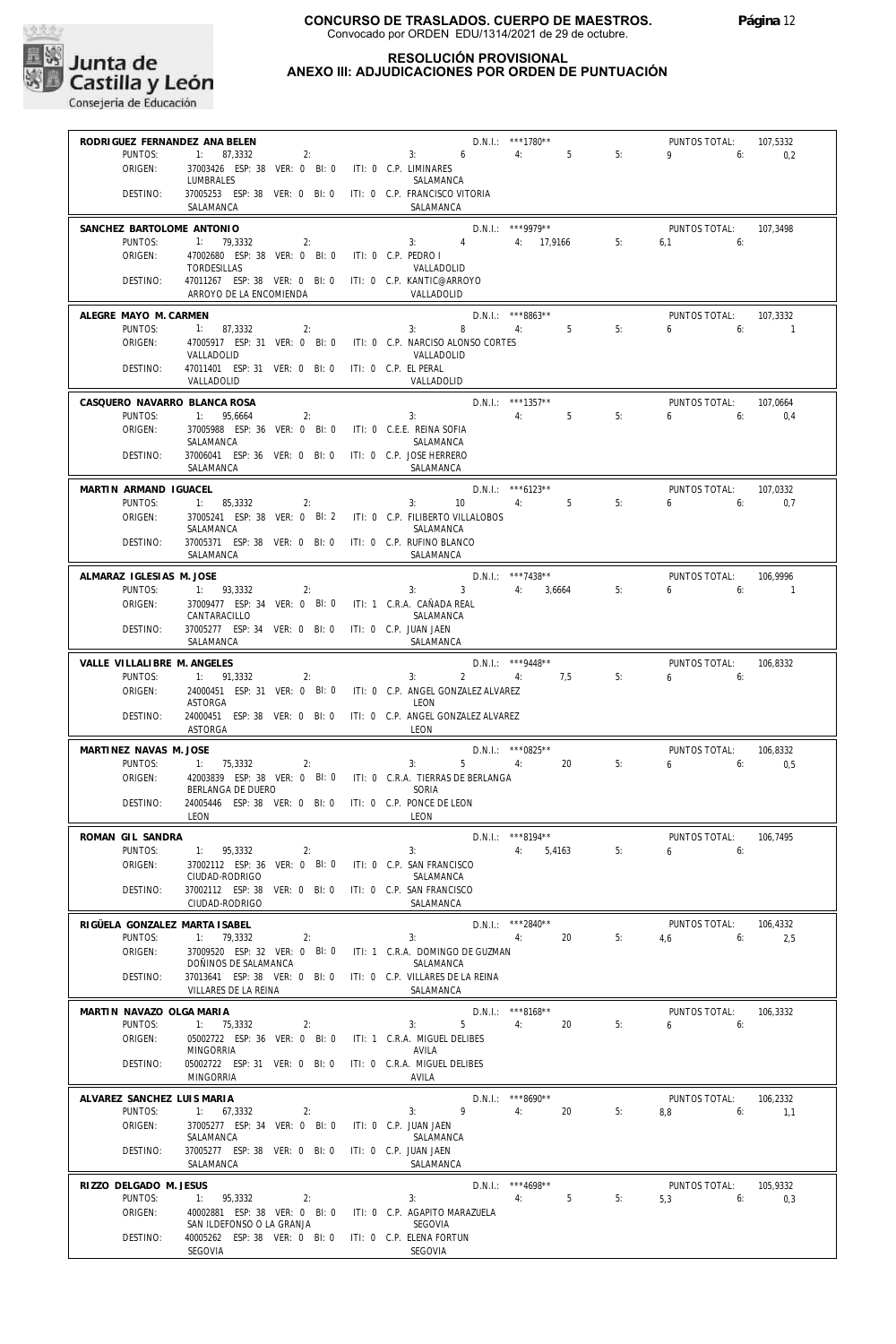

# **RESOLUCIÓN PROVISIONAL**

# **ANEXO III: ADJUDICACIONES POR ORDEN DE PUNTUACIÓN**

| ARIAS ORDOÑEZ Mª AIDA               |                                                                                           |                                                   | D.N.I.: ***7790**               |    | PUNTOS TOTAL:             | 105,9332        |
|-------------------------------------|-------------------------------------------------------------------------------------------|---------------------------------------------------|---------------------------------|----|---------------------------|-----------------|
| PUNTOS:                             | 1: 91,3332                                                                                | 2:<br>3: 3                                        | 4:<br>5                         | 5: | 6<br>6:                   | 0,6             |
| ORIGEN:                             | 24001106 ESP: 36 VER: 0 BI: 0 ITI: 1 C.E.O. SAN JUAN                                      |                                                   |                                 |    |                           |                 |
| DESTINO:                            | BENAVIDES DE ORBIGO<br>24005446 ESP: 38 VER: 0 BI: 0 ITI: 0 C.P. PONCE DE LEON            | LEON                                              |                                 |    |                           |                 |
|                                     | LEON                                                                                      | LEON                                              |                                 |    |                           |                 |
| ROMERO GONZALO ANGEL                |                                                                                           |                                                   | D.N.I.: ***8514**               |    | PUNTOS TOTAL:             | 105,8664        |
| PUNTOS:                             | 1: 69.6664<br>2:                                                                          | 3:<br>10                                          | 4:<br>20                        | 5: | 5,7<br>6:                 | 0.5             |
| ORIGEN:                             | 47001122 ESP: 34 VER: 0 BI: 0                                                             | ITI: 0 C.P. ALVAR FAÑEZ                           |                                 |    |                           |                 |
|                                     | <b>ISCAR</b>                                                                              | VALLADOLID                                        |                                 |    |                           |                 |
| DESTINO:                            | 47011152 ESP: 34 VER: 0 BI: 0 ITI: 0 C.P. MARGARITA SALAS                                 |                                                   |                                 |    |                           |                 |
|                                     | ARROYO DE LA ENCOMIENDA                                                                   | VALLADOLID                                        |                                 |    |                           |                 |
| ENRIQUEZ GALLEGO ANA MARIA          |                                                                                           |                                                   | $D.N.1::$ ***7266**             |    | PUNTOS TOTAL:             | 105,8498        |
| PUNTOS:<br>ORIGEN:                  | 1: 79,3332<br>2:<br>05001535 ESP: 31 VER: 0 BI: 0 ITI: 0 C.P. MORENO ESPINOSA             | $3:$ $3:$                                         | 4: 17,9166                      | 5: | $6 \qquad$<br>6:          | 2,6             |
|                                     | <b>CEBREROS</b>                                                                           | AVILA                                             |                                 |    |                           |                 |
| DESTINO:                            | 05005383 ESP: 31 VER: 0 BI: 0 ITI: 0 C.P. EL PRADILLO                                     |                                                   |                                 |    |                           |                 |
|                                     | AVILA                                                                                     | AVILA                                             |                                 |    |                           |                 |
| RODRIGUEZ GIMENO PILAR              |                                                                                           |                                                   | D.N.I.: ***8320**               |    | PUNTOS TOTAL:             | 105,6332        |
| PUNTOS:                             | 1: 83,3332<br>2:                                                                          | 10<br>3:                                          | 4:<br>$5^{\circ}$               | 5: | 6<br>6:                   | 1,3             |
| ORIGEN:                             | 49007221 ESP: 36 VER: 0 BI: 0                                                             | iti: 1 C.R.A. GUAREÑA                             |                                 |    |                           |                 |
| DESTINO:                            | <b>GUARRATE</b><br>37006038 ESP: 37 VER: 0 BI: 0 ITI: 1 C.P. FELIX RODRIGUEZ DE LA FUENTE | ZAMORA                                            |                                 |    |                           |                 |
|                                     | SALAMANCA                                                                                 | SALAMANCA                                         |                                 |    |                           |                 |
|                                     |                                                                                           |                                                   |                                 |    |                           |                 |
| CALDERON MARCOS VERONICA<br>PUNTOS: | 1: 77,6664<br>2:                                                                          | 3:3                                               | D.N.I.: ***3994**<br>4: 17,9166 | 5: | PUNTOS TOTAL:<br>6<br>6:  | 105,483<br>0,9  |
| ORIGEN:                             | 47005577 ESP: 36 VER: 0 BI: 0                                                             | ITI: 0 C.E.E. NUMERO 1                            |                                 |    |                           |                 |
|                                     | VALLADOLID                                                                                | VALLADOLID                                        |                                 |    |                           |                 |
| DESTINO:                            | 47006090 ESP: 38 VER: 0 BI: 0 ITI: 0 C.P. LEON FELIPE                                     |                                                   |                                 |    |                           |                 |
|                                     | VALLADOLID                                                                                | VALLADOLID                                        |                                 |    |                           |                 |
| GABRIEL BERROCAL NURIA              |                                                                                           |                                                   | $D.N.1::$ ***5764**             |    | PUNTOS TOTAL:             | 105.4332        |
| PUNTOS:                             | 1: 93,3332<br>2:                                                                          | 3:                                                | $5^{\circ}$<br>4:               | 5: | 6<br>6:                   | 1,1             |
| ORIGEN:                             | 37009908 ESP: 31 VER: 0 BI: 0 ITI: 0 C.R.A. LA SENARA<br>CUBO DE DON SANCHO (EL)          | SALAMANCA                                         |                                 |    |                           |                 |
| DESTINO:                            | 37006041 ESP: 38 VER: 0 BI: 0 ITI: 0 C.P. JOSE HERRERO                                    |                                                   |                                 |    |                           |                 |
|                                     | SALAMANCA                                                                                 | SALAMANCA                                         |                                 |    |                           |                 |
| BARTULOS MATEOS M. ANGELES          |                                                                                           |                                                   | $D.N.1::$ *** 4603**            |    | PUNTOS TOTAL:             | 105,4332        |
| PUNTOS:                             | 1: 91,3332<br>2:                                                                          | 3:<br>$3^{\circ}$                                 | 4:<br>5                         | 5: | 6<br>6:                   | 0,1             |
| ORIGEN:                             | 49007231 ESP: 31 VER: 0 BI: 0 ITI: 0 C.R.A. TIERRA DEL PAN                                |                                                   |                                 |    |                           |                 |
|                                     | MONFARRACINOS                                                                             | ZAMORA                                            |                                 |    |                           |                 |
| DESTINO:                            | 49005441 ESP: 38 VER: 0 BI: 0 ITI: 0 C.P. NTRA. SRA. DE LA CANDELARIA<br>ZAMORA           | ZAMORA                                            |                                 |    |                           |                 |
|                                     |                                                                                           |                                                   |                                 |    |                           |                 |
| TERRON CAMARA VERONICA<br>PUNTOS:   | 1: 79,3332<br>2:                                                                          | 3:                                                | D.N.I.: ***1524**<br>4: 20      | 5: | PUNTOS TOTAL:<br>$6,1$ 6: | 105,4332        |
| ORIGEN:                             | 40004971 ESP: 38 VER: 0 BI: 0 ITI: 0 C.R.A. EL PINAR                                      |                                                   |                                 |    |                           |                 |
|                                     | NAVAS DE ORO                                                                              | SEGOVIA                                           |                                 |    |                           |                 |
| DESTINO:                            | 05005966 ESP: 38 VER: 0 BI: 0 ITI: 0 C.R.A. LOS FRESNOS                                   |                                                   |                                 |    |                           |                 |
|                                     | FRESNO (EL)                                                                               | AVILA                                             |                                 |    |                           |                 |
| GARCIA BELLIDO M. CARMEN            |                                                                                           |                                                   | D.N.I.: ***9385**               |    | PUNTOS TOTAL:             | 105,3732        |
|                                     | PUNTOS: 1: 71,3332<br>2:                                                                  |                                                   | 3: $6 \t 4$ : 20                |    | 5: $7,6$ 6:               | 0,44            |
| ORIGEN:                             | 37003426 ESP: 31 VER: 0 BI: 0<br>LUMBRALES                                                | ITI: 0 C.P. LIMINARES<br>SALAMANCA                |                                 |    |                           |                 |
| DESTINO:                            | 37013511 ESP: 38 VER: 0 BI: 0                                                             | ITI: 0 C.P. PABLO PICASSO                         |                                 |    |                           |                 |
|                                     | CARBAJOSA DE LA SAGRADA                                                                   | SALAMANCA                                         |                                 |    |                           |                 |
| GUTIERREZ GUTIERREZ LEONOR          |                                                                                           |                                                   | D.N.I.: ***5784**               |    | PUNTOS TOTAL:             | 105,3332        |
| PUNTOS:                             | 1: 91,3332<br>2:                                                                          | 3:<br>3                                           | 5<br>4:                         | 5: | 6<br>6:                   |                 |
| ORIGEN:                             | 49006469 ESP: 31 VER: 0 BI: 0                                                             | ITI: 0 C.P. VIRGEN DEL CANTO                      |                                 |    |                           |                 |
|                                     | <b>TORO</b><br>49005441 ESP: 38 VER: 0 BI: 0                                              | ZAMORA                                            |                                 |    |                           |                 |
| DESTINO:                            | 7AMORA                                                                                    | ITI: 0 C.P. NTRA. SRA. DE LA CANDELARIA<br>7AMORA |                                 |    |                           |                 |
|                                     |                                                                                           |                                                   |                                 |    |                           |                 |
| MUCIENTES PEREZ DAVID<br>PUNTOS:    | 1: 79,3332<br>2:                                                                          | 3:                                                | D.N.I.: *** 0108**<br>4:<br>20  | 5: | PUNTOS TOTAL:<br>6<br>6:  | 105,3332        |
| ORIGEN:                             | 34003804 ESP: 34 VER: 0 BI: 0 ITI: 1 C.R.A. CAMPOS DE CASTILLA                            |                                                   |                                 |    |                           |                 |
|                                     | BECERRIL DE CAMPOS                                                                        | PALENCIA                                          |                                 |    |                           |                 |
| DESTINO:                            | 34001431 ESP: 38 VER: 0 BI: 0                                                             | ITI: 0 C.P. JORGE MANRIQUE                        |                                 |    |                           |                 |
|                                     | PALENCIA                                                                                  | PALENCIA                                          |                                 |    |                           |                 |
| SIMON ORTEGA RAUL                   |                                                                                           |                                                   | $D.N.1.:$ *** 6607**            |    | PUNTOS TOTAL:             | 105,1498        |
| PUNTOS:                             | 1: 83,3332<br>2:                                                                          | $2^{\circ}$<br>3:                                 | 4: 12,9166                      | 5: | 6<br>6:                   | 0.9             |
| ORIGEN:                             | 09008317 ESP: 32 VER: 0 BI: 0                                                             | ITI: 0 C.P. LA CHARCA<br><b>BURGOS</b>            |                                 |    |                           |                 |
| DESTINO:                            | MIRANDA DE EBRO<br>09012047 ESP: 99 VER: 0 BI: 0                                          | ITI: 0 C.P. RIBERA DEL VENA                       |                                 |    |                           |                 |
|                                     | <b>BURGOS</b>                                                                             | <b>BURGOS</b>                                     |                                 |    |                           |                 |
|                                     |                                                                                           |                                                   |                                 |    |                           |                 |
| RIVERA GARCIA EVA MARIA<br>PUNTOS:  | 1: 75,3332<br>2:                                                                          | 3 <sup>7</sup><br>3:                              | D.N.I.: ***2337**<br>4:<br>20   | 5: | PUNTOS TOTAL:<br>6<br>6:  | 105,1332<br>0,8 |
| ORIGEN:                             | 47010949 ESP: 38 VER: 0 BI: 0                                                             | ITI: 0 C.P. GLORIA FUERTES                        |                                 |    |                           |                 |
|                                     | TUDELA DE DUERO                                                                           | VALLADOLID                                        |                                 |    |                           |                 |
| DESTINO:                            | 47006582 ESP: 38 VER: 0 BI: 0                                                             | ITI: 0 C.P. PROFESOR TIERNO GALVAN                |                                 |    |                           |                 |
|                                     | VALLADOLID                                                                                | VALLADOLID                                        |                                 |    |                           |                 |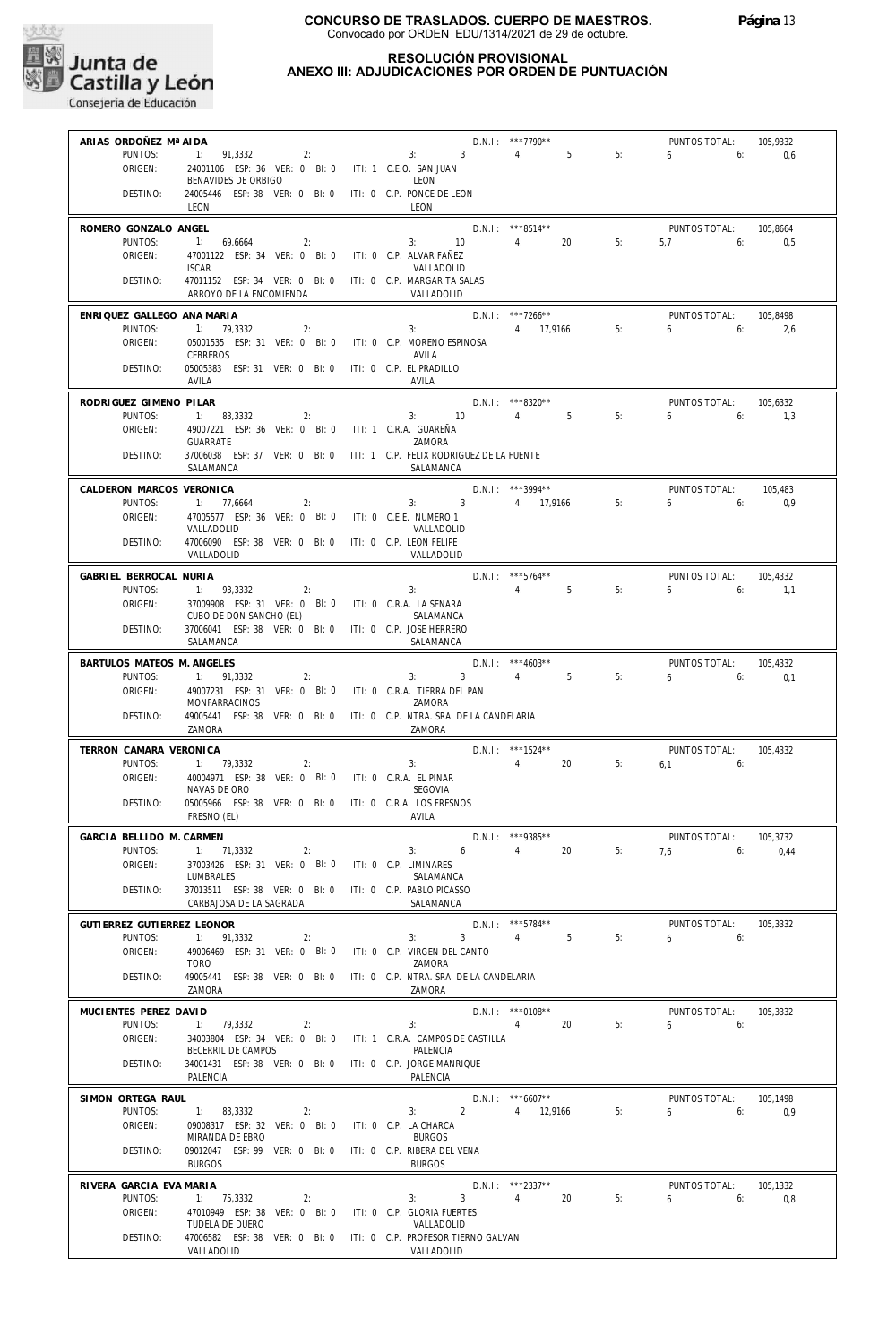

## **RESOLUCIÓN PROVISIONAL ANEXO III: ADJUDICACIONES POR ORDEN DE PUNTUACIÓN**

| AMOR GARCIA MARIA MAR         |                                                                                   |                    | $D.N.1::$ ***1441**                        |                | PUNTOS TOTAL:     | 104,8664    |
|-------------------------------|-----------------------------------------------------------------------------------|--------------------|--------------------------------------------|----------------|-------------------|-------------|
| PUNTOS:                       | 1: 69.6664<br>2:                                                                  |                    | 5 <sup>5</sup><br>4:<br>3:                 | 20<br>5:       | $9 \t\t 6$        | 1,2         |
| ORIGEN:                       | 37005320 ESP: 38 VER: 0 BI: 0 ITI: 0 C.P. NICOLAS RODRIGUEZ ANICETO               |                    |                                            |                |                   |             |
|                               | SALAMANCA                                                                         |                    | SALAMANCA                                  |                |                   |             |
| DESTINO:                      | 37005769 ESP: 38 VER: 0 BI: 0 ITI: 0 C.P. SANTA CATALINA                          |                    |                                            |                |                   |             |
|                               | SALAMANCA                                                                         |                    | SALAMANCA                                  |                |                   |             |
|                               |                                                                                   |                    |                                            |                |                   |             |
| GOMEZ RODRIGUEZ M.CONCEPCION  |                                                                                   |                    | D.N.I.: ***8716**                          |                | PUNTOS TOTAL:     | 104,7332    |
| PUNTOS:                       | 1: 83,3332<br>2:                                                                  |                    | $3: 10 \t 4: 5$                            | 5:             | $6.4$ $6:$        |             |
| ORIGEN:                       | 24021981 ESP: 38 VER: 0 BI: 2 ITI: 0 C.P. CAMINO DEL NORTE                        |                    |                                            |                |                   |             |
|                               | LEON                                                                              |                    | LEON                                       |                |                   |             |
| DESTINO:                      | 24021981 ESP: 38 VER: 0 BI: 0 ITI: 0 C.P. CAMINO DEL NORTE                        |                    |                                            |                |                   |             |
|                               | LEON                                                                              |                    | LEON                                       |                |                   |             |
|                               | FERNANDEZ MANZANO M. ADORACION                                                    |                    | D.N.I.: ***7529**                          |                | PUNTOS TOTAL:     | 104.4332    |
| PUNTOS:                       | 1: 85,3332<br>$\sim$ 2:                                                           |                    | 3:<br>$6 \qquad \qquad 4$                  | 5 <sup>5</sup> | 5:<br>$6\qquad 6$ | 2,1         |
| ORIGEN:                       | 37013641 ESP: 38 VER: 0 BI: 0 ITI: 0 C.P. VILLARES DE LA REINA                    |                    |                                            |                |                   |             |
|                               | VILLARES DE LA REINA                                                              |                    | SALAMANCA                                  |                |                   |             |
| DESTINO:                      | 37005253 ESP: 38 VER: 0 BI: 0 ITI: 0 C.P. FRANCISCO VITORIA                       |                    |                                            |                |                   |             |
|                               | SALAMANCA                                                                         |                    | SALAMANCA                                  |                |                   |             |
|                               |                                                                                   |                    |                                            |                |                   |             |
| CASADO VEGA JOSE MANUEL       |                                                                                   |                    | D.N.I.: ***6564**                          |                | PUNTOS TOTAL:     | 104,4332    |
| PUNTOS:                       | 1: 81,3332<br>2:                                                                  |                    | 3: 8 4: 7,5                                |                | 655<br>5:         | 1.6         |
| ORIGEN:                       | 37009611 ESP: 38 VER: 0 BI: 0 ITI: 0 C.R.A. LOS CEREZOS                           |                    |                                            |                |                   |             |
|                               | SOTOSERRANO                                                                       |                    | SALAMANCA                                  |                |                   |             |
| DESTINO:                      | 37006026 ESP: 38 VER: 0 BI: 0 ITI: 0 C.P. GRAN CAPITAN                            |                    |                                            |                |                   |             |
|                               | SALAMANCA                                                                         |                    | SALAMANCA                                  |                |                   |             |
|                               |                                                                                   |                    |                                            |                |                   |             |
| CORREA COLMENAR M. LOURDES    |                                                                                   |                    | D.N.I.: ***7850**                          |                | PUNTOS TOTAL:     | 104.3332    |
| PUNTOS:                       | 1: 71,3332<br>2:                                                                  |                    | $3 \sim 3$<br>4:<br>3:                     | 20<br>5:       | $9 \t\t 6$        | $\sim$ 1    |
| ORIGEN:                       | 37008631 ESP: 31 VER: 0 BI: 0 ITI: 0 C.P. MIGUEL DE CERVANTES                     |                    |                                            |                |                   |             |
|                               | <b>GUIJUELO</b>                                                                   |                    | SALAMANCA                                  |                |                   |             |
| DESTINO:                      | 37005393 ESP: 38 VER: 0 BI: 0 ITI: 0 C.P. SANTA TERESA                            |                    |                                            |                |                   |             |
|                               | SALAMANCA                                                                         |                    | SALAMANCA                                  |                |                   |             |
| MARTIN BARBA DAVID JESUS      |                                                                                   |                    | D.N.I.: ***7476**                          |                | PUNTOS TOTAL:     | 104,1664    |
| PUNTOS:                       | 1: 83,6664<br>2:                                                                  |                    | 8 4: 5<br>3:                               | 5:             | 6.6               | 1.5         |
| ORIGEN:                       | 37000917 ESP: 31 VER: 0 BI: 0 ITI: 0 C.P. FILIBERTO VILLALOBOS                    |                    |                                            |                |                   |             |
|                               | <b>BEJAR</b>                                                                      |                    | SALAMANCA                                  |                |                   |             |
| DESTINO:                      | 37005231 ESP: 38 VER: 0 BI: 0                                                     |                    | ITI: 0 C.P. BEATRIZ GALINDO                |                |                   |             |
|                               | SALAMANCA                                                                         |                    | SALAMANCA                                  |                |                   |             |
|                               |                                                                                   |                    | $D.N.1.:$ ***5092**                        |                |                   |             |
| DIAZ RUIZ GUADALUPE           |                                                                                   |                    |                                            |                | PUNTOS TOTAL:     | 104.0332    |
| PUNTOS:                       | 1: 101,3332<br>2:                                                                 |                    | 4:<br>3:                                   |                | 5:<br>$1.7$ 6:    | $\sim$ 1    |
|                               |                                                                                   |                    |                                            |                |                   |             |
| ORIGEN:                       | 49005431 ESP: 31 VER: 0 BI: 0 ITI: 0 C.P. JUAN XXIII                              |                    |                                            |                |                   |             |
|                               | ZAMORA                                                                            |                    | ZAMORA                                     |                |                   |             |
| DESTINO:                      | 49006093 ESP: 31 VER: 0 BI: 0 ITI: 0 C.P. SANCHO II                               |                    |                                            |                |                   |             |
|                               | ZAMORA                                                                            |                    | ZAMORA                                     |                |                   |             |
| HERNANDEZ HERNANDEZ M. JESUS  |                                                                                   |                    |                                            |                | PUNTOS TOTAL:     | 103,8532    |
| PUNTOS:                       | 1: 79,3332<br>2:                                                                  |                    | D.N.I.: *** 5557**<br>3:                   | 4: 17.5        | 5:<br>6.6.6       | 1,02        |
| ORIGEN:                       | 37008771 ESP: 31 VER: 0 BI: 0 ITI: 0 C.P. SEVERIANO MONTERO SANCHEZ               |                    |                                            |                |                   |             |
|                               | PEÑARANDA DE BRACAMONTE                                                           |                    | SALAMANCA                                  |                |                   |             |
| DESTINO:                      | 37005332 ESP: 31 VER: 0 BI: 0 ITI: 0 C.P. PADRE MANJON                            |                    |                                            |                |                   |             |
|                               | SALAMANCA                                                                         |                    | SALAMANCA                                  |                |                   |             |
|                               |                                                                                   |                    |                                            |                |                   |             |
|                               | LOPEZ FERNANDEZ GUSTAVO ADOLFO                                                    |                    | $D.N.1::***6279***$                        |                | PUNTOS TOTAL:     | 103,6704    |
| PUNTOS:                       | 1: 85,6664<br>2:                                                                  |                    | $3 \qquad \qquad 4: \qquad \qquad 5$<br>3: | 5:             | 6.9               | 3.104<br>6: |
| ORIGEN:                       | 49006691 ESP: 36 VER: 0 BI: 0                                                     |                    | ITI: 0 C.E.E. VIRGEN DEL CASTILLO          |                |                   |             |
|                               | ZAMORA                                                                            |                    | ZAMORA                                     |                |                   |             |
| DESTINO:                      | 49006007 ESP: 60 VER: 0 BI: 0                                                     |                    | ITI: 0 I.E.S. MARIA DE MOLINA              |                |                   |             |
|                               | ZAMORA                                                                            |                    | ZAMORA                                     |                |                   |             |
| SAEZ LAGUNA JUAN              |                                                                                   |                    | $D.N.1::$ ***4302**                        |                | PUNTOS TOTAL:     | 103,4998    |
| PUNTOS:                       | 1: 87,3332<br>2:                                                                  |                    | 3 <sup>1</sup><br>3:<br>4:                 | 5:<br>5,4166   | 7,1               | 6:<br>0,65  |
| ORIGEN:                       | 40004464 ESP: 38 VER: 0 BI: 0                                                     | ITI: 0 C.P. ERESMA |                                            |                |                   |             |
|                               | SEGOVIA                                                                           |                    | SEGOVIA                                    |                |                   |             |
| DESTINO:                      | 40003356 ESP: 38 VER: 0 BI: 0                                                     |                    | ITI: 0 C.P. DIEGO DE COLMENARES            |                |                   |             |
|                               | SEGOVIA                                                                           |                    | <b>SEGOVIA</b>                             |                |                   |             |
|                               |                                                                                   |                    |                                            |                |                   |             |
| GONZALEZ GARCIA CARMEN RITA   |                                                                                   |                    | D.N.I.: ***3952**                          |                | PUNTOS TOTAL:     | 103,3332    |
| PUNTOS:                       | 1: 97,3332<br>2:                                                                  |                    | 3:<br>4:                                   | 5:             | 6                 | 6:          |
| ORIGEN:                       | 34007159 ESP: 60 VER: 0 BI: 0                                                     |                    | ITI: 0 I.E.S. GUARDO                       |                |                   |             |
|                               | GUARDO                                                                            |                    | PALENCIA                                   |                |                   |             |
| DESTINO:                      | 34001421 ESP: 36 VER: 0 BI: 0                                                     |                    | ITI: 0 C.P. MARQUES DE SANTILLANA          |                |                   |             |
|                               | PALENCIA                                                                          |                    | PALENCIA                                   |                |                   |             |
| GARCIA BARRIO NATALIA         |                                                                                   |                    | $D.N.1.:$ ***4360**                        |                | PUNTOS TOTAL:     | 103,2332    |
| PUNTOS:                       | 1: 71,3332<br>2:                                                                  |                    | 3:<br>7,5<br>4:                            | 17,5<br>5:     | 6:<br>6,4         | 0,5         |
| ORIGEN:                       | 24018167 ESP: 35 VER: 0 BI: 0                                                     |                    | ITI: 1 C.R.A. TRES RIOS                    |                |                   |             |
|                               | VILLANUEVA DE CARRIZO                                                             |                    | LEON                                       |                |                   |             |
| DESTINO:                      | 24022171 ESP: 38 VER: 0 BI: 0                                                     |                    | ITI: 0 C.P. LOS ADILES                     |                |                   |             |
|                               | VILLAOBISPO DE LAS REGUERAS                                                       |                    | LEON                                       |                |                   |             |
|                               |                                                                                   |                    |                                            |                |                   |             |
| SANCHEZ MARTIN M.PURIFICACION |                                                                                   |                    | D.N.I.: ***7178**                          |                | PUNTOS TOTAL:     | 103,1162    |
| PUNTOS:                       | 1: 85,3332<br>2:                                                                  |                    | 3:<br>$\overline{4}$<br>4:                 | 7,083          | 5:<br>6,6         | 6:<br>0,1   |
| ORIGEN:                       | 37002793 ESP: 38 VER: 0 BI: 0                                                     |                    | ITI: 0 C.P. NTRA. SRA. DE LOS REMEDIOS     |                |                   |             |
| DESTINO:                      | FUENTE DE SAN ESTEBAN (LA)<br>37013523 ESP: 36 VER: 0 BI: 0 ITI: 1 C.P. LA LADERA |                    | SALAMANCA                                  |                |                   |             |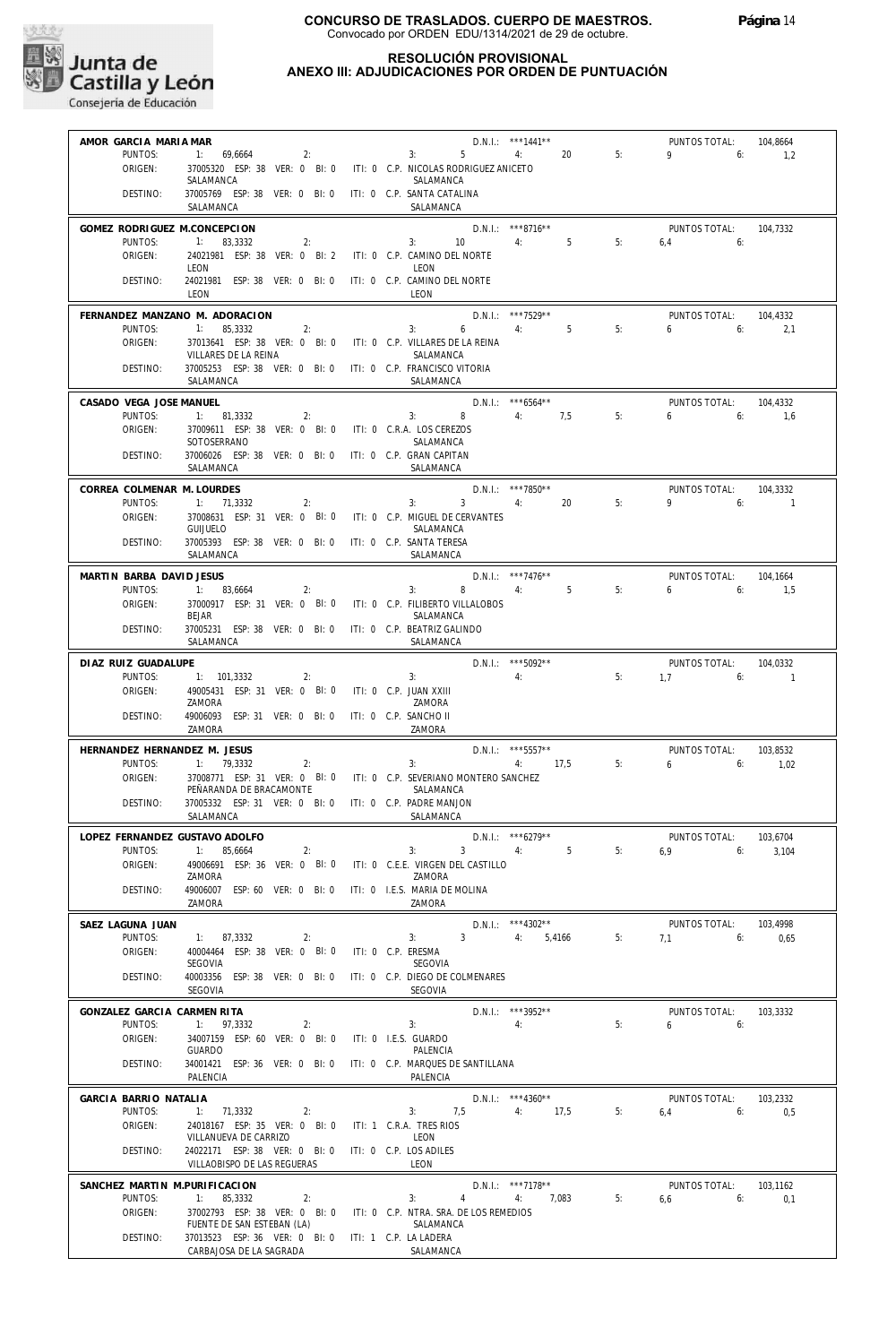

## **RESOLUCIÓN PROVISIONAL ANEXO III: ADJUDICACIONES POR ORDEN DE PUNTUACIÓN**

| CABELLO RODRIGUEZ M. CAMINO         |                                                                                     |                                              |                                        |    |                                            |                 |
|-------------------------------------|-------------------------------------------------------------------------------------|----------------------------------------------|----------------------------------------|----|--------------------------------------------|-----------------|
|                                     | $1: 91,3332$ 2:                                                                     |                                              | $D.N.1.:$ ***8091**<br>3: 4: 5         |    | PUNTOS TOTAL:<br>$6 \t\t 6$                | 102,8332        |
| PUNTOS:<br>ORIGEN:                  | 24015397 ESP: 99 VER: 0 BI: 0 ITI: 0 C.P. MARTIN MONREAL                            |                                              |                                        | 5: |                                            | 0,5             |
|                                     | VEGUELLINA DE ORBIGO                                                                | <b>I FON</b>                                 |                                        |    |                                            |                 |
| DESTINO:                            | 24000451 ESP: 38 VER: 0 BI: 0 ITI: 0 C.P. ANGEL GONZALEZ ALVAREZ                    |                                              |                                        |    |                                            |                 |
|                                     | <b>ASTORGA</b>                                                                      | LEON                                         |                                        |    |                                            |                 |
| DOMINGUEZ MARTIN VIRGINIA           |                                                                                     |                                              | D.N.I.: ***1510**                      |    | PUNTOS TOTAL:                              | 102.6332        |
| PUNTOS:                             | 1: 67,3332<br>2:                                                                    |                                              | $3: 9 \t 4: 20$                        | 5: | 6 6: 0.3                                   |                 |
| ORIGEN:                             | 47011401 ESP: 31 VER: 0 BI: 0 ITI: 0 C.P. EL PERAL                                  |                                              |                                        |    |                                            |                 |
| DESTINO:                            | VALLADOLID<br>47011401 ESP: 36 VER: 0 BI: 0 ITI: 0 C.P. EL PERAL                    | VALLADOLID                                   |                                        |    |                                            |                 |
|                                     | VALLADOLID                                                                          | VALLADOLID                                   |                                        |    |                                            |                 |
|                                     |                                                                                     |                                              | $D.N.1.:$ ***8998**                    |    |                                            |                 |
| RICO CARRASCO M. ISABEL<br>PUNTOS:  | 1: 83,3332<br>2:                                                                    |                                              | 3: 7: 4: 5                             | 5: | PUNTOS TOTAL:<br>$6 \t\t 6: \t\t 0.9$      | 102,2332        |
| ORIGEN:                             | 40003861 ESP: 38 VER: 0 BI: 0 ITI: 0 C.P. MARQUES DE LOZOYA                         |                                              |                                        |    |                                            |                 |
|                                     | TORRECABALLEROS                                                                     | SEGOVIA                                      |                                        |    |                                            |                 |
| DESTINO:                            | 37013641 ESP: 38 VER: 0 BI: 0 ITI: 0 C.P. VILLARES DE LA REINA                      |                                              |                                        |    |                                            |                 |
|                                     | VILLARES DE LA REINA                                                                | SALAMANCA                                    |                                        |    |                                            |                 |
| MARTINEZ FERNANDEZ ESTRELLA C.      |                                                                                     |                                              | $D.N.1.:$ ***2874**                    |    | PUNTOS TOTAL:                              | 102.2158        |
| PUNTOS:                             | 1: 84,3328<br>2:                                                                    |                                              | $3: 3 \t 4: 7,083$                     | 5: | $7 \t\t 6: \t\t 0.8$                       |                 |
| ORIGEN:                             | 37008291 ESP: 31 VER: 0 BI: 0 ITI: 0 C.P. MIGUEL HERNANDEZ<br>SANTA MARTA DE TORMES | SALAMANCA                                    |                                        |    |                                            |                 |
| DESTINO:                            | 37005381 ESP: 31 VER: 0 BI: 0 ITI: 0 C.P. SAN MATEO                                 |                                              |                                        |    |                                            |                 |
|                                     | SALAMANCA                                                                           | SALAMANCA                                    |                                        |    |                                            |                 |
| DOMINGUEZ DIEGUEZ RAMON             |                                                                                     |                                              | $D.N.1.:$ ***6078**                    |    | PUNTOS TOTAL:                              | 102,1662        |
| PUNTOS:                             | 1: 83,6664<br>2:                                                                    |                                              | $3: 9 \t 4: 0.4998$                    | 5: | $9 \t\t 6$                                 |                 |
| ORIGEN:                             | 49005428 ESP: 34 VER: 0 BI: 0 ITI: 0 C.P. LA HISPANIDAD                             |                                              |                                        |    |                                            |                 |
|                                     | ZAMORA                                                                              | ZAMORA                                       |                                        |    |                                            |                 |
| DESTINO:                            | 49006068 ESP: 38 VER: 0 BI: 0 ITI: 0 C.P. GONZALO DE BERCEO<br>ZAMORA               | 7AMORA                                       |                                        |    |                                            |                 |
|                                     |                                                                                     |                                              |                                        |    |                                            |                 |
| PEREZ GONZALEZ ALVARO               |                                                                                     |                                              | $D.N.1.:$ ***3653**<br>$3: 10$ 4: 20   |    | PUNTOS TOTAL:<br>7.9 6: 0.5                | 101,7332        |
| PUNTOS:<br>ORIGEN:                  | 2:<br>1: 63,3332<br>24005434 ESP: 38 VER: 0 BI: 2 ITI: 0 C.P. LUIS VIVES            |                                              |                                        | 5: |                                            |                 |
|                                     | LEON                                                                                | LEON                                         |                                        |    |                                            |                 |
| DESTINO:                            | 24021981 ESP: 38 VER: 0 BI: 0 ITI: 0 C.P. CAMINO DEL NORTE                          |                                              |                                        |    |                                            |                 |
|                                     | LEON                                                                                | LEON                                         |                                        |    |                                            |                 |
| NAVARRO MARTIN IVAN                 |                                                                                     |                                              | $D.N.1.:$ *** 0731**                   |    | PUNTOS TOTAL:                              | 101,4332        |
| PUNTOS:                             | 1: 87,3332<br>2:                                                                    | 3:                                           | $3 \t\t 4$ : 5                         | 5: | 6.6                                        | 0,1             |
| ORIGEN:                             | 47000075 ESP: 31 VER: 0 BI: 0 ITI: 0 C.P. MIGUEL DELIBES                            |                                              |                                        |    |                                            |                 |
| DESTINO:                            | ALDEAMAYOR DE SAN MARTIN<br>47006442 ESP: 38 VER: 0 BI: 0 ITI: 0 C.P. LA LAGUNA     | VALLADOLID                                   |                                        |    |                                            |                 |
|                                     | Laguna de Duero                                                                     | VALLADOLID                                   |                                        |    |                                            |                 |
|                                     |                                                                                     |                                              |                                        |    |                                            |                 |
| FERNANDEZ NUEVO CRISTINA<br>PUNTOS: | 1: 69.6664<br>2:                                                                    | 3:                                           | $D.N.1.:$ ***1262**<br>$5 \t 4: \t 20$ | 5: | PUNTOS TOTAL: 101,3664<br>$6.1$ $6:$ $0.6$ |                 |
| ORIGEN:                             | 37005216 ESP: 38 VER: 0 BI: 0 ITI: 0 C.P. ALFONSO X EL SABIO                        |                                              |                                        |    |                                            |                 |
|                                     | SALAMANCA                                                                           | SALAMANCA                                    |                                        |    |                                            |                 |
| DESTINO:                            |                                                                                     |                                              |                                        |    |                                            |                 |
|                                     | 37005368 ESP: 32 VER: 0 BI: 0 ITI: 0 C.P. VILLAR Y MACIAS                           |                                              |                                        |    |                                            |                 |
|                                     | SALAMANCA                                                                           | SALAMANCA                                    |                                        |    |                                            |                 |
| PIÑAN VALLADARES ALVARO             |                                                                                     |                                              | D.N.I.: ***0284**                      |    | PUNTOS TOTAL:                              | 101,3332        |
|                                     | PUNTOS: 1: 75,3332<br>2:                                                            | 3:                                           | 20<br>4:                               | 5: | 6.6                                        |                 |
| ORIGEN:                             | 24018453 ESP: 38 VER: 0 BI: 0 ITI: 0 C.R.A. SANTA MARINA DEL REY                    |                                              |                                        |    |                                            |                 |
| DESTINO:                            | SANTA MARINA DEL REY<br>24005604 ESP: 38 VER: 0 BI: 0                               | LEON<br>ITI: 0 C.P. SAN CLAUDIO              |                                        |    |                                            |                 |
|                                     | LEON                                                                                | LEON                                         |                                        |    |                                            |                 |
|                                     |                                                                                     |                                              |                                        |    | PUNTOS TOTAL:                              |                 |
| CABERO DOMINGUEZ ZARA<br>PUNTOS:    | 1: 71.3332<br>2:                                                                    | 3:                                           | D.N.I.: ***1285**<br>6<br>4: 15,4166   | 5: | 7,8<br>6:                                  | 101,0498<br>0,5 |
| ORIGEN:                             | 49007309 ESP: 34 VER: 0 BI: 0                                                       | ITI: 1 C.R.A. VILLARRIN DE CAMPOS            |                                        |    |                                            |                 |
|                                     | VILLARRIN DE CAMPOS                                                                 | ZAMORA                                       |                                        |    |                                            |                 |
| DESTINO:                            | 49006691 ESP: 37 VER: 0 BI: 0                                                       | ITI: 0 C.E.E. VIRGEN DEL CASTILLO            |                                        |    |                                            |                 |
|                                     | ZAMORA                                                                              | ZAMORA                                       |                                        |    |                                            |                 |
| ALVAREZ VICENTE AMAYA               |                                                                                     |                                              | $D.N.1::$ ***7804**                    |    | PUNTOS TOTAL:                              | 100,8582        |
| PUNTOS:                             | 1: 71,3332<br>2:                                                                    | 3:                                           | 12,5<br>10<br>4:                       | 5: | 6<br>6:                                    | 1,025           |
| ORIGEN:                             | 37008631 ESP: 31 VER: 0 BI: 0<br><b>GUIJUELO</b>                                    | ITI: 0 C.P. MIGUEL DE CERVANTES<br>SALAMANCA |                                        |    |                                            |                 |
| DESTINO:                            | 37005241 ESP: 31 VER: 0 BI: 0                                                       | ITI: 0 C.P. FILIBERTO VILLALOBOS             |                                        |    |                                            |                 |
|                                     | SALAMANCA                                                                           | SALAMANCA                                    |                                        |    |                                            |                 |
| GONZALEZ RODRIGUEZ PABLO            |                                                                                     |                                              | D.N.I.: ***0248**                      |    | PUNTOS TOTAL:                              | 100,8332        |
| PUNTOS:                             | 1: 79,3332<br>2:                                                                    | 3:                                           | 4:<br>15                               | 5: | 6:<br>6                                    | 0,5             |
| ORIGEN:                             | 37000140 ESP: 34 VER: 0 BI: 0                                                       | ITI: 0 C.P. SANTA TERESA                     |                                        |    |                                            |                 |
|                                     | ALBA DE TORMES                                                                      | SALAMANCA                                    |                                        |    |                                            |                 |
| DESTINO:                            | 24016250 ESP: 34 VER: 0 BI: 0<br>PONFERRADA                                         | ITI: 0 C.P. SAN ANTONIO<br>LEON              |                                        |    |                                            |                 |
|                                     |                                                                                     |                                              |                                        |    |                                            |                 |
| RODRIGUEZ PRIETO ROSA BLANCA        |                                                                                     |                                              | D.N.I.: ***7956**                      |    | PUNTOS TOTAL:                              | 100,4332        |
| PUNTOS:<br>ORIGEN:                  | 1: 89,3332<br>2:<br>37009817 ESP: 34 VER: 0 BI: 0                                   | 3:<br>ITI: 1 C.R.A. LA FLECHA                | 5<br>4:                                | 5: | 6<br>6:                                    | 0,1             |
|                                     | <b>CABRERIZOS</b>                                                                   | SALAMANCA                                    |                                        |    |                                            |                 |
| DESTINO:                            | 37009817 ESP: 38 VER: 0 BI: 0<br>CABRERIZOS                                         | ITI: 0 C.R.A. LA FLECHA<br>SALAMANCA         |                                        |    |                                            |                 |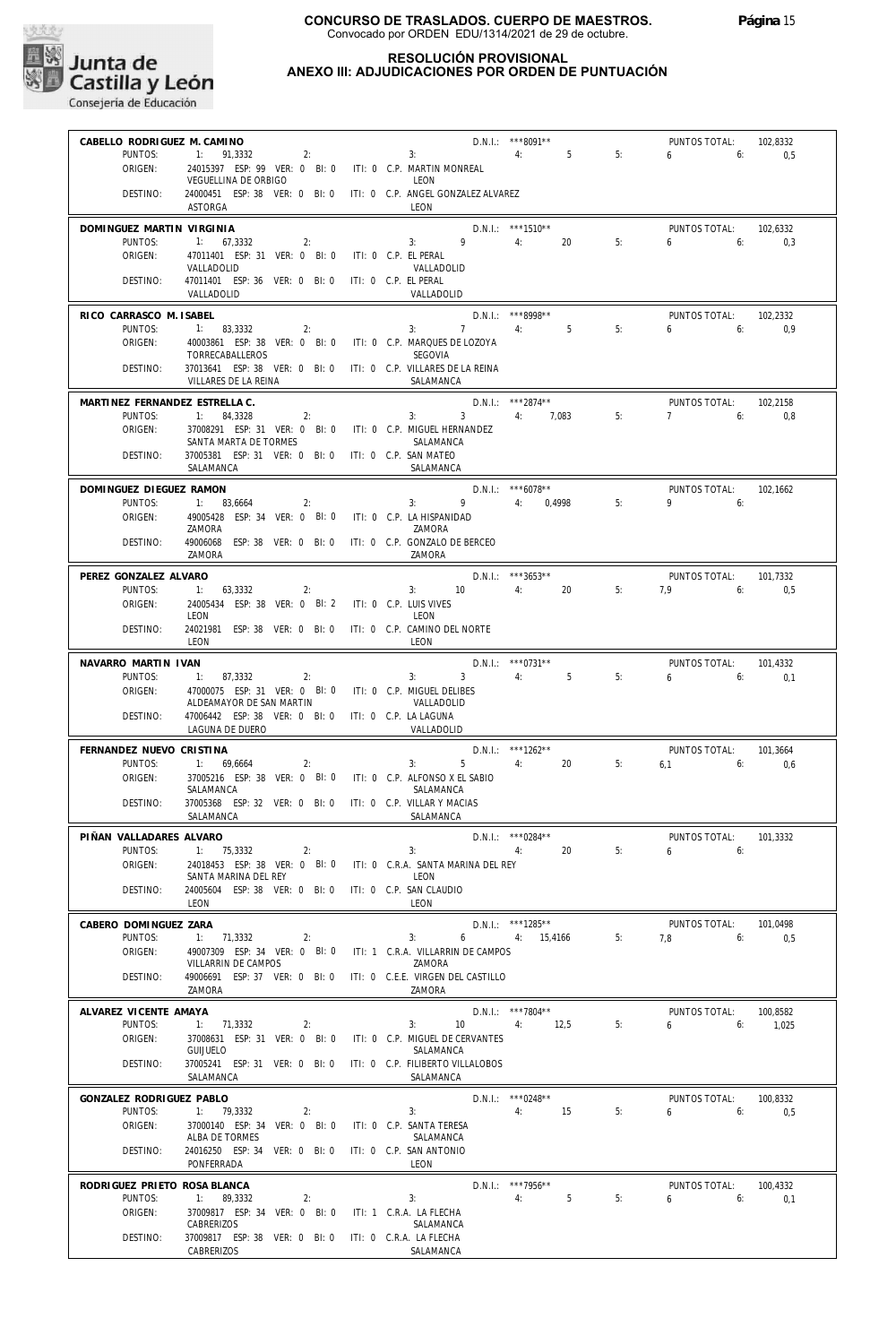

## **RESOLUCIÓN PROVISIONAL ANEXO III: ADJUDICACIONES POR ORDEN DE PUNTUACIÓN**

| OLIVA RIVAS ELENA VICTORIA           |                                                                                  |  |                                    | D.N.I.: ***7078**               |    | PUNTOS TOTAL:                | 100,4332 |
|--------------------------------------|----------------------------------------------------------------------------------|--|------------------------------------|---------------------------------|----|------------------------------|----------|
| PUNTOS:                              | 2:<br>1: 71.3332                                                                 |  | $8 - 1$<br>3:                      | 4: 15                           | 5: | $6\overline{)}$<br>6:        | 0,1      |
| ORIGEN:                              | 05002497 ESP: 31 VER: 0 BI: 0 ITI: 0 C.P. REYES CATOLICOS                        |  |                                    |                                 |    |                              |          |
|                                      | MADRIGAL DE LAS ALTAS TORRES                                                     |  | AVILA                              |                                 |    |                              |          |
| DESTINO:                             | 37005332 ESP: 38 VER: 0 BI: 0 ITI: 0 C.P. PADRE MANJON                           |  |                                    |                                 |    |                              |          |
|                                      | SALAMANCA                                                                        |  | SALAMANCA                          |                                 |    |                              |          |
| MARTIN LOPEZ MARIA VICTORIA          |                                                                                  |  |                                    | D.N.I.: ***1507**               |    | PUNTOS TOTAL:                | 100,3682 |
| PUNTOS:                              | 1: 79.3332<br>2:                                                                 |  | 3:<br>10                           | $5^{\circ}$<br>4:               | 5: | 6<br>6:                      | 0,035    |
| ORIGEN:                              | 05004780 ESP: 31 VER: 0 BI: 0<br>SOTILLO DE LA ADRADA                            |  | ITI: 0 C.P. JUAN LUIS VIVES        |                                 |    |                              |          |
| DESTINO:                             | 05005383 ESP: 31 VER: 0 BI: 0                                                    |  | AVILA<br>ITI: 0 C.P. EL PRADILLO   |                                 |    |                              |          |
|                                      | AVILA                                                                            |  | AVILA                              |                                 |    |                              |          |
|                                      |                                                                                  |  |                                    |                                 |    |                              |          |
| HERNANDEZ SANCHEZ JOSE Mª<br>PUNTOS: |                                                                                  |  |                                    | $D.N.1::$ ***7541**<br>4:5      | 5: | PUNTOS TOTAL:                | 100,2332 |
| ORIGEN:                              | 1: 83,3332<br>2:<br>47006107 ESP: 38 VER: 0 BI: 0 ITI: 0 C.P. VICENTE ALEIXANDRE |  | 3:<br>6                            |                                 |    | 5.2<br>6:                    | 0,7      |
|                                      | VALLADOLID                                                                       |  | VALLADOLID                         |                                 |    |                              |          |
| DESTINO:                             | 47011796 ESP: 38 VER: 0 BI: 0 ITI: 0 C.E.O. ATENEA                               |  |                                    |                                 |    |                              |          |
|                                      | ARROYO DE LA ENCOMIENDA                                                          |  | VALLADOLID                         |                                 |    |                              |          |
| HERRERO VILLARON ESTHER              |                                                                                  |  |                                    | $D.N.1::$ ***6814**             |    | PUNTOS TOTAL:                | 99,8162  |
| PUNTOS:                              | 1: 71,3332<br>2:                                                                 |  | 3:<br>$5 -$                        | 4: 17,083                       | 5: | 6,4<br>6:                    |          |
| ORIGEN:                              | 05003751 ESP: 38 VER: 0 BI: 0                                                    |  | ITI: 0 C.P. GRAN DUQUE DE ALBA     |                                 |    |                              |          |
|                                      | PIEDRAHITA                                                                       |  | AVILA                              |                                 |    |                              |          |
| DESTINO:                             | 37005277 ESP: 38 VER: 0 BI: 0 ITI: 0 C.P. JUAN JAEN                              |  |                                    |                                 |    |                              |          |
|                                      | SALAMANCA                                                                        |  | SALAMANCA                          |                                 |    |                              |          |
| MARTINEZ AGUADO M. PILAR             |                                                                                  |  |                                    | D.N.I.: ***2989**               |    | PUNTOS TOTAL:                | 99,6664  |
| PUNTOS:                              | 1: 71.3332<br>2:                                                                 |  | 6<br>3:                            | 4: 15,8332                      | 5: | 6<br>6:                      | 0,5      |
| ORIGEN:                              | 34001251 ESP: 36 VER: 0 BI: 0 ITI: 1 C.P. PADRE HONORATO DEL VAL                 |  |                                    |                                 |    |                              |          |
|                                      | MONZON DE CAMPOS                                                                 |  | PALENCIA                           |                                 |    |                              |          |
| DESTINO:                             | 34003257 ESP: 38 VER: 0 BI: 0 ITI: 0 C.P. PAN Y GUINDAS                          |  |                                    |                                 |    |                              |          |
|                                      | PALENCIA                                                                         |  | PALENCIA                           |                                 |    |                              |          |
| VAL MARTINEZ NEREA                   |                                                                                  |  |                                    | $D.N.1::$ ***3046**             |    | PUNTOS TOTAL:                | 99.5332  |
| PUNTOS:                              | 2:<br>1: 87,3332                                                                 |  | $3^{\circ}$<br>3:                  | 4:<br>$5 - 5$                   | 5: | 3,7<br>6:                    | 0,5      |
| ORIGEN:                              | 09008664 ESP: 31 VER: 0 BI: 0                                                    |  | ITI: 0 C.P. Mª TERESA LEON         |                                 |    |                              |          |
|                                      | <b>IBEAS DE JUARROS</b>                                                          |  | <b>BURGOS</b>                      |                                 |    |                              |          |
| DESTINO:                             | 09007970 ESP: 38 VER: 0 BI: 0 ITI: 0 C.P. MIGUEL DELIBES                         |  |                                    |                                 |    |                              |          |
|                                      | <b>BURGOS</b>                                                                    |  | <b>BURGOS</b>                      |                                 |    |                              |          |
| PESCADOR GARCIA LAURA                |                                                                                  |  |                                    | D.N.I.: ***8598**               |    | PUNTOS TOTAL:                | 99,4998  |
| PUNTOS:                              | 1: 81,3332<br>2:                                                                 |  | 3:<br>9                            | 4: 3,1666                       | 5: | 6<br>6:                      |          |
| ORIGEN:                              | 42000772 ESP: 36 VER: 0 BI: 0 ITI: 0 C.P. MANUEL RUIZ ZORRILLA                   |  |                                    |                                 |    |                              |          |
| DESTINO:                             | BURGO DE OSMA (EL)<br>42003414 ESP: 40 VER: 0 BI: 0 ITI: 1 C.P. FUENTE DEL REY   |  | SORIA                              |                                 |    |                              |          |
|                                      | SORIA                                                                            |  | SORIA                              |                                 |    |                              |          |
|                                      |                                                                                  |  |                                    |                                 |    |                              |          |
| FERNANDEZ DOMINGUEZ SONIA<br>PUNTOS: | 1: 81.6664                                                                       |  | 3:<br>$3^{\circ}$                  | $D.N.1.:$ ***0757**<br>4: 8.333 | 5: | PUNTOS TOTAL:<br>$6\qquad 6$ | 99.4994  |
| ORIGEN:                              | 2:<br>24005410 ESP: 36 VER: 0 BI: 0 ITI: 0 C.E.E. NTRA.SRA.DEL SAGRADO CORAZON   |  |                                    |                                 |    |                              | 0,5      |
|                                      | LEON                                                                             |  | LEON                               |                                 |    |                              |          |
| DESTINO:                             | 24016274 ESP: 36 VER: 0 BI: 0                                                    |  | ITI: 0 C.P. ANTONIO DE VALBUENA    |                                 |    |                              |          |
|                                      | LEON                                                                             |  | LEON                               |                                 |    |                              |          |
| GARCIA PEREZ ENRIQUE                 |                                                                                  |  |                                    | D.N.I.: *** 3979**              |    | PUNTOS TOTAL:                | 99.4332  |
|                                      | PUNTOS: 1: 73,3332<br>2:                                                         |  | 3:                                 | 4:20                            |    | $5: 6.1$ 6:                  |          |
| ORIGEN:                              | 40004774 ESP: 34 VER: 0 BI: 0                                                    |  | ITI: 0 C.P. NUEVA SEGOVIA          |                                 |    |                              |          |
|                                      | SEGOVIA                                                                          |  | SEGOVIA                            |                                 |    |                              |          |
| DESTINO:                             | 40004488 ESP: 38 VER: 0 BI: 0                                                    |  | ITI: 0 C.P. CARLOS DE LECEA        |                                 |    |                              |          |
|                                      | SEGOVIA                                                                          |  | <b>SEGOVIA</b>                     |                                 |    |                              |          |
| DOMINGUEZ BOLAÑOS JAVIER             |                                                                                  |  |                                    | D.N.I.: ***2152**               |    | PUNTOS TOTAL:                | 99,3662  |
| PUNTOS:                              | 1: 71,3332<br>2:                                                                 |  | 8<br>3:                            | 8,333<br>4:                     | 5: | 9<br>6:                      | 2,7      |
| ORIGEN:                              | 24017953 ESP: 38 VER: 0 BI: 0                                                    |  | ITI: 0 C.P. SAN MIGUEL             |                                 |    |                              |          |
|                                      | VILLABLINO                                                                       |  | LEON                               |                                 |    |                              |          |
| DESTINO:                             | 24018519 ESP: 34 VER: 0 BI: 0                                                    |  | ITI: 1 C.R.A. VILLACEDRE<br>LEON   |                                 |    |                              |          |
|                                      | VILLACEDRE                                                                       |  |                                    |                                 |    |                              |          |
| NIÑO GONZALEZ ARANZAZU NURIA         |                                                                                  |  |                                    | D.N.I.: ***9840**               |    | PUNTOS TOTAL:                | 99,3332  |
| PUNTOS:                              | 1: 73,3332<br>2:                                                                 |  | 3:                                 | 20<br>4:                        | 5: | 6<br>6:                      |          |
| ORIGEN:                              | 24005719 ESP: 38 VER: 0 BI: 0<br>LEON                                            |  | ITI: 0 C.P. CERVANTES<br>LEON      |                                 |    |                              |          |
| DESTINO:                             | 24016331 ESP: 34 VER: 0 BI: 0                                                    |  | ITI: 0 C.P. ANEJAS / DE PRACTICAS  |                                 |    |                              |          |
|                                      | LEON                                                                             |  | LEON                               |                                 |    |                              |          |
|                                      |                                                                                  |  |                                    |                                 |    |                              |          |
| GOMEZ ARNAIZ RAQUEL                  |                                                                                  |  | 3:                                 | D.N.I.: ***2863**               | 5: | PUNTOS TOTAL:                | 99,2848  |
| PUNTOS:<br>ORIGEN:                   | 1: 75,3332<br>2:<br>34000256 ESP: 31 VER: 0 BI: 0                                |  | ITI: 0 C.P. ANGEL ABIA             | 4: 17,9166                      |    | 6<br>6:                      | 0,035    |
|                                      | VENTA DE BAÑOS                                                                   |  | PALENCIA                           |                                 |    |                              |          |
| DESTINO:                             | 34003117 ESP: 31 VER: 0 BI: 0                                                    |  | ITI: 0 C.P. RAMON CARANDE Y THOVAR |                                 |    |                              |          |
|                                      | PALENCIA                                                                         |  | PALENCIA                           |                                 |    |                              |          |
| ESCUREDO RODRIGUEZ OLGA              |                                                                                  |  |                                    | $D.N.1::$ ***5789**             |    | PUNTOS TOTAL:                | 99,0332  |
| PUNTOS:                              | 1: 71,3332<br>2:                                                                 |  | 3: 1.5                             | 20<br>4:                        | 5: | 6,2<br>6:                    |          |
| ORIGEN:                              | 24016407 ESP: 38 VER: 0 BI: 0                                                    |  | ITI: 0 C.P. PEÑALBA                |                                 |    |                              |          |
|                                      | PONFERRADA                                                                       |  | LEON                               |                                 |    |                              |          |
| DESTINO:                             | 24017278 ESP: 38 VER: 0 BI: 0                                                    |  | ITI: 0 C.P. COMPOSTILLA            |                                 |    |                              |          |
|                                      | PONFERRADA                                                                       |  | LEON                               |                                 |    |                              |          |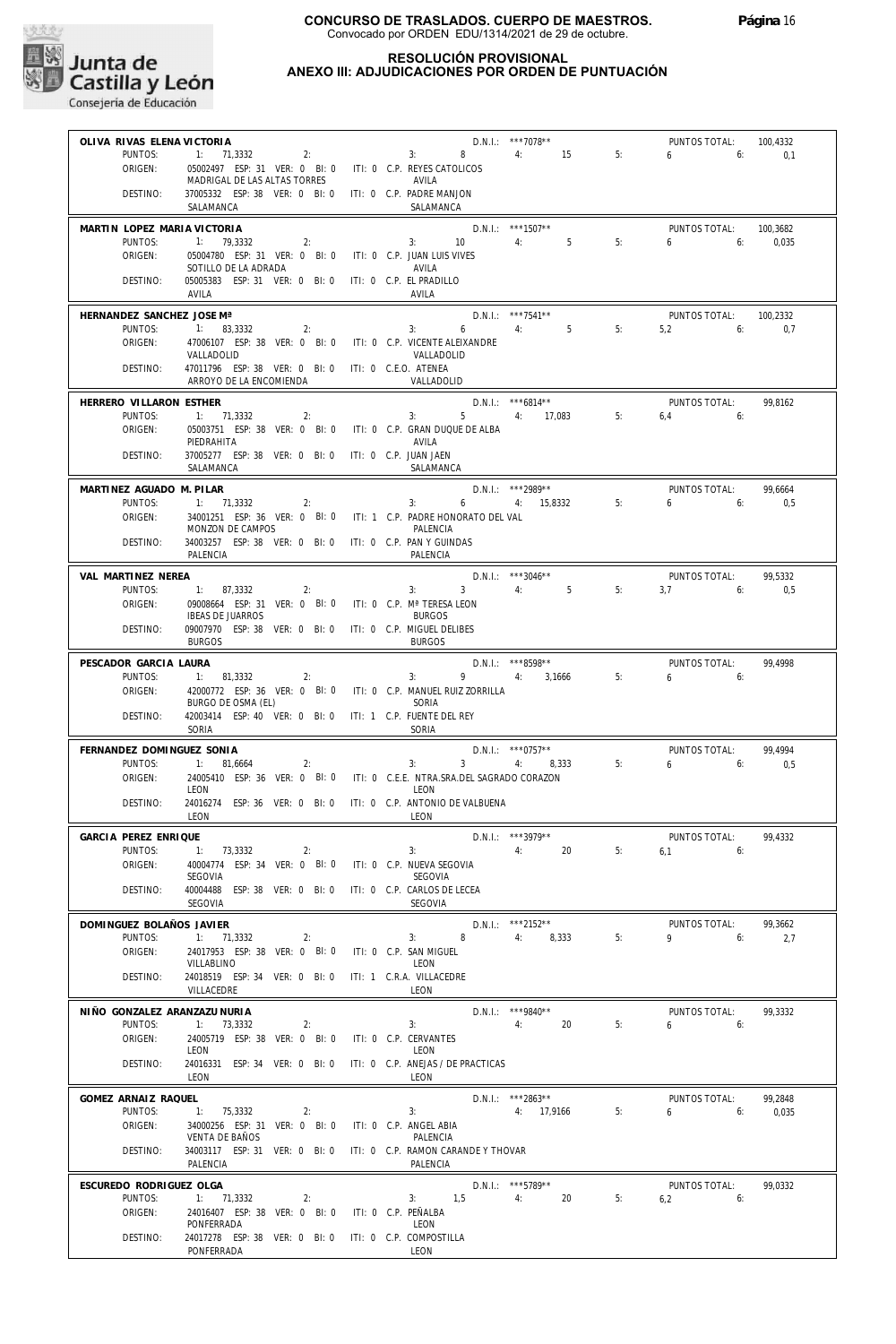

## **RESOLUCIÓN PROVISIONAL ANEXO III: ADJUDICACIONES POR ORDEN DE PUNTUACIÓN**

| RIVAS PEREZ M. ISABEL             |                                                                                 |                                                                                                    |               |
|-----------------------------------|---------------------------------------------------------------------------------|----------------------------------------------------------------------------------------------------|---------------|
|                                   |                                                                                 | D.N.I.: ***6469**<br>PUNTOS TOTAL:                                                                 | 98,9762       |
| PUNTOS:                           | 1: 79,3332<br>2:                                                                | 4: 12,083<br>5 <sub>1</sub><br>3:<br>6                                                             | 6:<br>1,56    |
| ORIGEN:                           | 37009829 ESP: 38 VER: 0 BI: 0 ITI: 0 C.R.A. RIBERA DE CAÑEDO                    |                                                                                                    |               |
|                                   | CALZADA DE VALDUNCIEL                                                           | SALAMANCA                                                                                          |               |
| DESTINO:                          | SALAMANCA                                                                       | 37005174 ESP: 38 VER: 0 BI: 0 ITI: 0 C.P. NTRA. SRA. DE ASUNCION<br>SALAMANCA                      |               |
|                                   |                                                                                 |                                                                                                    |               |
|                                   | DONCEL RODRIGUEZ JULIO MARCIANO                                                 | $D.N.1::$ ***5565**<br>PUNTOS TOTAL:                                                               | 98,9332       |
| PUNTOS:<br>ORIGEN:                | 1: 85,3332<br>2:<br>49005431 ESP: 32 VER: 0 BI: 0 ITI: 0 C.P. JUAN XXIII        | 3:<br>4: 7<br>5:<br>6:<br>6,1                                                                      | 0,5           |
|                                   | ZAMORA                                                                          | ZAMORA                                                                                             |               |
| DESTINO:                          |                                                                                 | 49005441 ESP: 38 VER: 0 BI: 0 ITI: 0 C.P. NTRA. SRA. DE LA CANDELARIA                              |               |
|                                   | ZAMORA                                                                          | ZAMORA                                                                                             |               |
| ALVAREZ NISTAL MARINA             |                                                                                 | D.N.I.: ***7633**<br>PUNTOS TOTAL:                                                                 | 98,8332       |
| PUNTOS:                           | 1: 85,3332<br>2:                                                                | $2^{\circ}$<br>$4:$ $\blacksquare$<br>5 <sub>5</sub><br>5:<br>$3:$ $\qquad \qquad$<br>$6 \t\t\t 6$ | 0,5           |
| ORIGEN:                           | 24022171 ESP: 31 VER: 0 BI: 0 ITI: 0 C.P. LOS ADILES                            |                                                                                                    |               |
|                                   | VILLAOBISPO DE LAS REGUERAS                                                     | LEON                                                                                               |               |
| DESTINO:                          | 24022171 ESP: 38 VER: 0 BI: 0 ITI: 0 C.P. LOS ADILES                            |                                                                                                    |               |
|                                   | VILLAOBISPO DE LAS REGUERAS                                                     | LEON                                                                                               |               |
| MIÑAMBRES MATEOS M. FATIMA        |                                                                                 | $D.N.1::$ ***8036**<br>PUNTOS TOTAL:                                                               | 98,5332       |
| PUNTOS:                           | 1: 79,3332<br>2:                                                                | 8<br>4:<br>5<br>5:<br>$6\qquad 6$<br>3:                                                            | 0,2           |
| ORIGEN:                           | 37009465 ESP: 38 VER: 0 BI: 0 ITI: 0 C.R.A. EUSEBIA PALOMINO                    |                                                                                                    |               |
|                                   | CANTALPINO                                                                      | SALAMANCA                                                                                          |               |
| DESTINO:                          | 37013471 ESP: 38 VER: 0 BI: 0 ITI: 0 C.P. MELENDEZ VALDES<br>SALAMANCA          | SALAMANCA                                                                                          |               |
|                                   |                                                                                 |                                                                                                    |               |
| ACEBES ALVAREZ JOSE ANTONIO       |                                                                                 | D.N.I.: ***9782**<br>PUNTOS TOTAL:                                                                 | 98,4998       |
| PUNTOS:<br>ORIGEN:                | 1: 91,3332<br>2:<br>24018684 ESP: 74 VER: 0 BI: 0 ITI: 1 AULA OLLEROS DE SABERO | 4: 1,1666<br>5:<br>3:<br>$6 \t\t\t 6$                                                              |               |
|                                   | OLLEROS DE SABERO                                                               | LEON                                                                                               |               |
| DESTINO:                          | 24016547 ESP: 34 VER: 0 BI: 0 ITI: 0 C.P. LA PALOMERA                           |                                                                                                    |               |
|                                   | LEON                                                                            | LEON                                                                                               |               |
| CATALINA JIMENEZ MARIA            |                                                                                 | D.N.I.: ***2502**<br>PUNTOS TOTAL:                                                                 | 98,3562       |
| PUNTOS:                           | 1: 71,3332<br>2:                                                                | 5 4: 12,083<br>5:<br>$7 \t\t 6$<br>3:                                                              | 2,94          |
| ORIGEN:                           | 47010949 ESP: 31 VER: 0 BI: 0 ITI: 0 C.P. GLORIA FUERTES                        |                                                                                                    |               |
|                                   | TUDELA DE DUERO                                                                 | VALLADOLID                                                                                         |               |
| DESTINO:                          | 47001559 ESP: 31 VER: 0 BI: 0 ITI: 0 C.P. TIERRA DE PINARES                     |                                                                                                    |               |
|                                   | <b>MOJADOS</b>                                                                  | VALLADOLID                                                                                         |               |
| LOPEZ HERNANDEZ M.ROSA            |                                                                                 | $D.N.1::$ *** 6064**<br>PUNTOS TOTAL:                                                              | 98,3332       |
| PUNTOS:                           | 1: 87,3332<br>2:                                                                | 4:<br>5<br>5:<br>3:<br>$6 \t\t\t 6$                                                                |               |
| ORIGEN:                           | 47005310 ESP: 40 VER: 0 BI: 0 ITI: 1 C.P. TIERRA DE CAMPOS                      |                                                                                                    |               |
| DESTINO:                          | VILLALON DE CAMPOS<br>34003257 ESP: 36 VER: 0 BI: 0 ITI: 1 C.P. PAN Y GUINDAS   | VALLADOLID                                                                                         |               |
|                                   | PALENCIA                                                                        | PALENCIA                                                                                           |               |
|                                   |                                                                                 |                                                                                                    |               |
| PEÑA GONZALEZ ROBERTO             |                                                                                 | $D.N.1.:$ ***1072**<br>PUNTOS TOTAL:<br>5 <sup>1</sup>                                             | 98,3332       |
|                                   |                                                                                 |                                                                                                    |               |
| PUNTOS:                           | 1: 87,3332<br>2:                                                                | 3:<br>5:<br>4:<br>6<br>6:                                                                          |               |
| ORIGEN:                           | ALMEIDA                                                                         | 49000157 ESP: 34 VER: 0 BI: 0 ITI: 0 C.P. MATILDE LEDESMA MARTIN<br>ZAMORA                         |               |
| DESTINO:                          | 49001630 ESP: 34 VER: 0 BI: 0 ITI: 0 C.P. MONTE GANDARA                         |                                                                                                    |               |
|                                   | PUENTE (EL)                                                                     | ZAMORA                                                                                             |               |
|                                   |                                                                                 |                                                                                                    |               |
| COLLAZOS LORENZO SONIA<br>PUNTOS: | 1: 87,3332<br>2:                                                                | $D.N.1.:$ ***9609**<br>PUNTOS TOTAL:<br>3:<br>5<br>6<br>4:<br>5:                                   | 98,3332<br>6: |
| ORIGEN:                           | 47007173 ESP: 38 VER: 0 BI: 0                                                   | ITI: 0 C.R.A. VILLAS DEL SEQUILLO                                                                  |               |
|                                   | VILLABRAGIMA                                                                    | VALLADOLID                                                                                         |               |
| DESTINO:                          | 47006090 ESP: 38 VER: 0 BI: 0                                                   | ITI: 0 C.P. LEON FELIPE                                                                            |               |
|                                   | VALLADOLID                                                                      | VALLADOLID                                                                                         |               |
| RODRIGUEZ GOMEZ SERGIO MANUEL     |                                                                                 | $D.N.1::$ *** 0909**<br>PUNTOS TOTAL:                                                              | 98,3332       |
| PUNTOS:                           | 1: 79,3332<br>2:                                                                | 4:<br>$\overline{3}$<br>5:<br>3:<br>10<br>6                                                        | 6:            |
| ORIGEN:                           | 05003431 ESP: 32 VER: 0 BI: 0                                                   | ITI: 0 C.P. VICENTE ALEIXANDRE                                                                     |               |
|                                   | NAVAS DEL MARQUES (LAS)                                                         | AVILA                                                                                              |               |
| DESTINO:                          | 47001559 ESP: 36 VER: 0 BI: 0<br><b>MOJADOS</b>                                 | ITI: 0 C.P. TIERRA DE PINARES<br>VALLADOLID                                                        |               |
|                                   |                                                                                 |                                                                                                    |               |
|                                   | GONZALEZ GONZALEZ M. CONCEPCION                                                 | D.N.I.: ***8320**<br>PUNTOS TOTAL:                                                                 | 98.2498       |
| PUNTOS:<br>ORIGEN:                | 1: 79,3332<br>2:<br>24018064 ESP: 31 VER: 0 BI: 0                               | 5:<br>3:<br>4: 12,9166<br>6<br>ITI: 0 C.R.A. RUTA DE LA PLATA                                      | 6:            |
|                                   | VILLAQUEJIDA                                                                    | LEON                                                                                               |               |
| DESTINO:                          | 24005446 ESP: 31 VER: 0 BI: 0                                                   | ITI: 0 C.P. PONCE DE LEON                                                                          |               |
|                                   | LEON                                                                            | LEON                                                                                               |               |
| SANCHEZ LOPEZ ANA ISABEL          |                                                                                 | $D.N.1::$ *** 0397**<br>PUNTOS TOTAL:                                                              | 98,0829       |
| PUNTOS:                           | 1: 87,3332<br>2:                                                                | 3:<br>3<br>5:<br>4:<br>1,7497<br>6                                                                 | 6:            |
| ORIGEN:                           | 49003390 ESP: 36 VER: 0 BI: 0                                                   | ITI: 1 C.P. FRAY LUIS DE GRANADA                                                                   |               |
|                                   | PUEBLA DE SANABRIA                                                              | ZAMORA                                                                                             |               |
| DESTINO:                          | 47007343 ESP: 36 VER: 0 BI: 0<br>VALLADOLID                                     | ITI: 0 C.P. MARINA ESCOBAR<br>VALLADOLID                                                           |               |
|                                   |                                                                                 |                                                                                                    |               |
| MARCOS PEREZ MANUEL               |                                                                                 | $D.N.1::$ *** 6457**<br>PUNTOS TOTAL:                                                              | 97,8678       |
| PUNTOS:                           | 1: 72,3328<br>2:                                                                | 9<br>5:<br>3:<br>6<br>4:<br>10                                                                     | 6:<br>0,535   |
| ORIGEN:                           | 37005332 ESP: 34 VER: 0 BI: 0<br>SALAMANCA                                      | ITI: 0 C.P. PADRE MANJON<br>SALAMANCA                                                              |               |
| DESTINO:                          | 37005381 ESP: 34 VER: 0 BI: 0                                                   | ITI: 0 C.P. SAN MATEO                                                                              |               |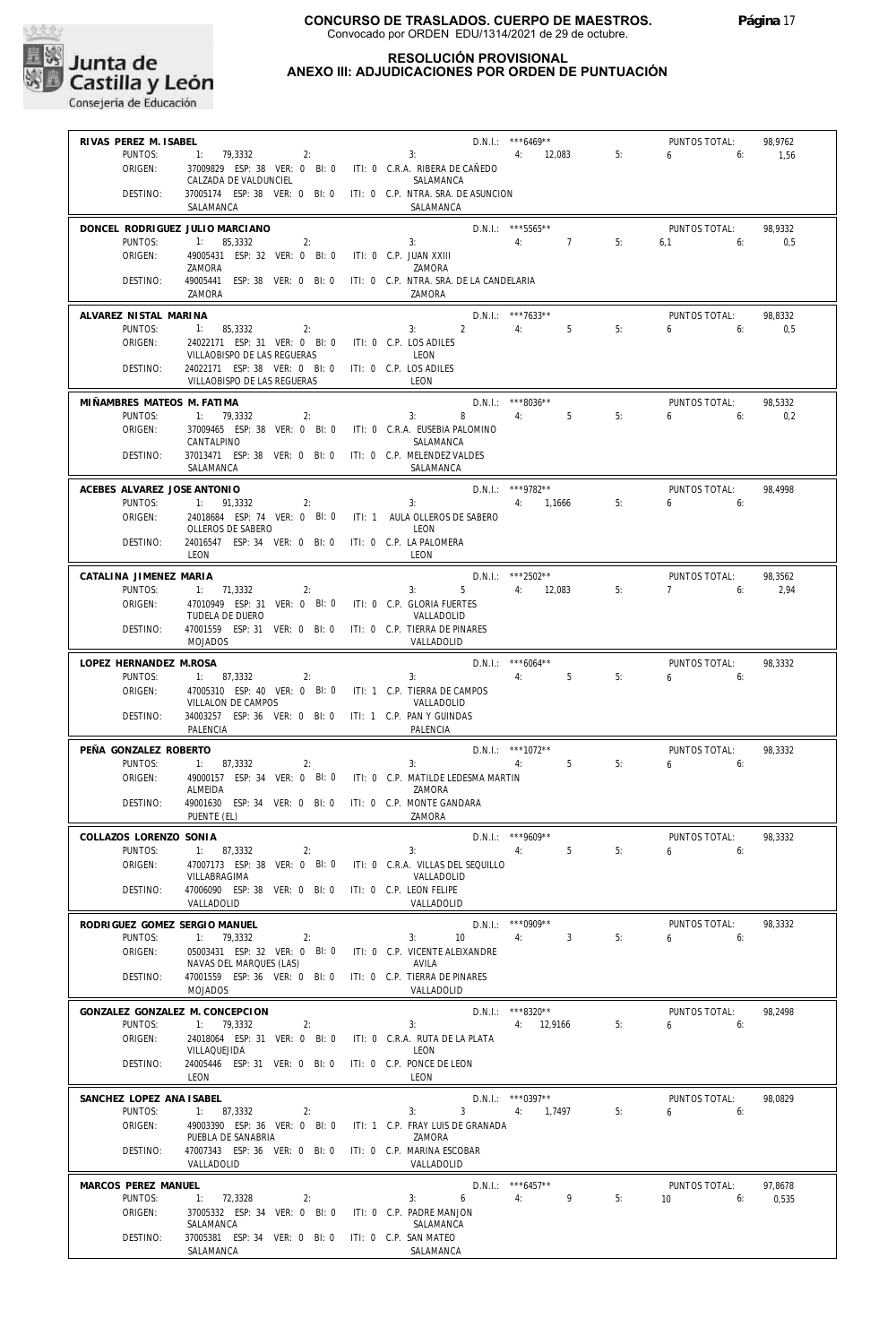

## **RESOLUCIÓN PROVISIONAL ANEXO III: ADJUDICACIONES POR ORDEN DE PUNTUACIÓN**

| ALVAREZ GERALDES CRISTINA<br>PUNTOS:    | 1: 71,3332                                                                           | $3: 10 \t 4: 10$<br>2:                                                             | $D.N.1::$ ***6267**                        | 5: | PUNTOS TOTAL:<br>6.6          | 97,8332<br>0,5  |
|-----------------------------------------|--------------------------------------------------------------------------------------|------------------------------------------------------------------------------------|--------------------------------------------|----|-------------------------------|-----------------|
| ORIGEN:                                 | ZAMORA<br>49005490 ESP: 31 VER: 0 BI: 0 ITI: 0 C.P. OBISPO NIETO                     |                                                                                    |                                            |    |                               |                 |
| DESTINO:                                | ZAMORA                                                                               | ZAMORA                                                                             |                                            |    |                               |                 |
| NAVARRO PASCUAL ANA BELEN               | 1: 67,3332                                                                           | 3: 4: 4:                                                                           | $D.N.1::$ *** 6249**                       |    | PUNTOS TOTAL:<br>$6 \t\t 6$   | 97,8332         |
| PUNTOS:<br>ORIGEN:                      | 2:                                                                                   | 49006482 ESP: 31 VER: 0 BI: 0 ITI: 0 C.P. ALEJANDRO CASONA                         | 20                                         | 5: |                               | 0,5             |
| DESTINO:                                | ZAMORA<br>49006871 ESP: 38 VER: 0 BI: 0 ITI: 0 C.P. LA VIÑA                          | ZAMORA                                                                             |                                            |    |                               |                 |
|                                         | ZAMORA                                                                               | ZAMORA                                                                             |                                            |    |                               |                 |
| PUNTOS:                                 | GONZALEZ RODRIGUEZ M.MONTSERRAT<br>1: 75,3332<br>2:                                  | 3:                                                                                 | D.N.I.: ***5700**<br>8 4: 5                | 5: | PUNTOS TOTAL:<br>$8,5$ 6:     | 97,7332<br>0,9  |
| ORIGEN:                                 | <b>BURGOS</b>                                                                        | 09008822 ESP: 31 VER: 0 BI: 0 ITI: 0 C.P. FERNANDO DE ROJAS<br><b>BURGOS</b>       |                                            |    |                               |                 |
| DESTINO:                                | 09008822 ESP: 38 VER: 0 BI: 0 ITI: 0 C.P. FERNANDO DE ROJAS<br><b>BURGOS</b>         | <b>BURGOS</b>                                                                      |                                            |    |                               |                 |
| ROGERO GARCIA CRISTINA                  |                                                                                      |                                                                                    | $D.N.1.:$ ***4481**                        |    | PUNTOS TOTAL:                 | 97,6332         |
| PUNTOS:<br>ORIGEN:                      | 1: 83,3332<br>2:                                                                     | 3:<br>40002881 ESP: 31 VER: 0 BI: 0 ITI: 0 C.P. AGAPITO MARAZUELA                  | $3 \qquad 4 \qquad 5$                      | 5: | $6\qquad 6$                   | 0.3             |
| DESTINO:                                | SAN ILDEFONSO O LA GRANJA<br>40004774 ESP: 31 VER: 0 BI: 0 ITI: 0 C.P. NUEVA SEGOVIA | SEGOVIA                                                                            |                                            |    |                               |                 |
|                                         | SEGOVIA                                                                              | SEGOVIA                                                                            |                                            |    |                               |                 |
| CAMARA GONZALEZ MARIA ISABEL<br>PUNTOS: | 1: 85,3332<br>2:                                                                     | 4:5<br>3:                                                                          | $D.N.1.:$ ***5304**                        | 5: | PUNTOS TOTAL:<br>$6 \t\t\t 6$ | 97.0332<br>0,7  |
| ORIGEN:                                 | 09008664 ESP: 31 VER: 0 BI: 0 ITI: 0 C.P. Mª TERESA LEON<br><b>IBEAS DE JUARROS</b>  | <b>BURGOS</b>                                                                      |                                            |    |                               |                 |
| DESTINO:                                |                                                                                      | 09008202 ESP: 38 VER: 0 BI: 0 ITI: 0 C.P. CLAUDIO SANCHEZ ALBORNOZ                 |                                            |    |                               |                 |
| LOPEZ MATUTE MARIA                      | <b>BURGOS</b>                                                                        | <b>BURGOS</b>                                                                      |                                            |    |                               |                 |
| PUNTOS:                                 | 1: 59,3332<br>2:                                                                     | $3: 8 \t 4: 20$                                                                    | $D.N.1.:$ ***3334**                        | 5: | PUNTOS TOTAL:<br>$9 \t\t 6$   | 96,9332<br>0,6  |
| ORIGEN:                                 | VALLADOLID                                                                           | 47005917 ESP: 99 VER: 0 BI: 2 ITI: 0 C.P. NARCISO ALONSO CORTES<br>VALLADOLID      |                                            |    |                               |                 |
| DESTINO:                                | VALLADOLID                                                                           | 47005917 ESP: 38 VER: 0 BI: 0 ITI: 0 C.P. NARCISO ALONSO CORTES<br>VALLADOLID      |                                            |    |                               |                 |
| DIAZ RODRIGUEZ ANA BELEN                |                                                                                      |                                                                                    | $D.N.1.:$ ***1269**                        |    | PUNTOS TOTAL:                 | 96,7498         |
| PUNTOS:<br>ORIGEN:                      | $1: 71,3332$ 2:<br>05000816 ESP: 38 VER: 0 BI: 0 ITI: 0 C.P. JUAN ARRABAL            | 3: $6$ 4: 12,9166                                                                  |                                            | 5: | $6 \t\t 6$                    | 0,5             |
| DESTINO:                                | BARCO DE AVILA (EL)                                                                  | AVILA<br>37009520 ESP: 38 VER: 0 BI: 0 ITI: 0 C.R.A. DOMINGO DE GUZMAN             |                                            |    |                               |                 |
|                                         | DOÑINOS DE SALAMANCA                                                                 | SALAMANCA                                                                          |                                            |    |                               |                 |
| GONZALEZ SANCHEZ MARIANA<br>PUNTOS:     | 1: 65,3332<br>2:                                                                     | $3: 3: 4: 17,5832$ 5:                                                              | $D.N.1.:$ ***3794**                        |    | PUNTOS TOTAL:<br>$9 \t\t 6$   | 96.6364<br>1,72 |
| ORIGEN:                                 | <b>BEJAR</b>                                                                         | 37000942 ESP: 36 VER: 0 BI: 0 ITI: 0 C.P. MARQUES DE VALERO<br>SALAMANCA           |                                            |    |                               |                 |
| DESTINO:                                | SALAMANCA                                                                            | 37008783 ESP: 36 VER: 0 BI: 0 ITI: 1 C.P. BUENOS AIRES.GABRIEL MARTIN<br>SALAMANCA |                                            |    |                               |                 |
| SANCHEZ TAPIA JUAN ANTONIO              |                                                                                      |                                                                                    | $D.N.I.:$ ***8073**                        |    | PUNTOS TOTAL:                 | 96,5332         |
| PUNTOS:<br>ORIGEN:                      | 2:<br>1: 59,3332<br>37009544 ESP: 38 VER: 0 BI: 0 ITI: 0 C.R.A. ALHANDIGA            | $3: 8 \t 4: 20$                                                                    |                                            | 5: | 6:<br>9                       | 0,2             |
| DESTINO:                                | MONTEJO                                                                              | SALAMANCA<br>37005241 ESP: 38 VER: 0 BI: 0 ITI: 0 C.P. FILIBERTO VILLALOBOS        |                                            |    |                               |                 |
|                                         | SALAMANCA                                                                            | SALAMANCA                                                                          |                                            |    |                               |                 |
| NIETO MARTIN M. TERESA<br>PUNTOS:       | 1: 83,3332<br>2:                                                                     | 3: 1                                                                               | $D.N.1::$ ***3691**<br>4:<br>$5^{\circ}$   | 5: | PUNTOS TOTAL:<br>6<br>6:      | 96,4332<br>1,1  |
| ORIGEN:                                 | 37008761 ESP: 99 VER: 0 BI: 2 ITI: 0 C.P. MIROBRIGA                                  |                                                                                    |                                            |    |                               |                 |
| DESTINO:                                | CIUDAD-RODRIGO                                                                       | SALAMANCA<br>37013641 ESP: 38 VER: 0 BI: 0 ITI: 0 C.P. VILLARES DE LA REINA        |                                            |    |                               |                 |
|                                         | VILLARES DE LA REINA                                                                 | SALAMANCA                                                                          |                                            |    |                               |                 |
| PEREZ GARCIA M.CARMEN<br>PUNTOS:        | 1: 79,3332<br>2:                                                                     | 3:<br>6                                                                            | D.N.I.: *** 5467**<br>5 <sup>5</sup><br>4: | 5: | PUNTOS TOTAL:<br>6<br>6:      | 96,4332<br>0,1  |
| ORIGEN:                                 | 37009842 ESP: 34 VER: 0 BI: 0<br>FUENTES DE OÑORO                                    | ITI: 0 C.R.A. CAMPO DE ARGAÑAN<br>SALAMANCA                                        |                                            |    |                               |                 |
| DESTINO:                                | 37005371 ESP: 31 VER: 0 BI: 0 ITI: 0 C.P. RUFINO BLANCO<br>SALAMANCA                 | SALAMANCA                                                                          |                                            |    |                               |                 |
| MARTIN MARTIN ANDRES                    |                                                                                      |                                                                                    | D.N.I.: ***7292**                          |    | PUNTOS TOTAL:                 | 96,3662         |
| PUNTOS:<br>ORIGEN:                      | 1: 83,3332<br>2:<br>37002112 ESP: 34 VER: 0 BI: 0                                    | 3 <sup>1</sup><br>3:<br>ITI: 0 C.P. SAN FRANCISCO                                  | 4:<br>3,833                                | 5: | 6<br>6:                       | 0,2             |
| DESTINO:                                | CIUDAD-RODRIGO<br>37005423 ESP: 34 VER: 0 BI: 0                                      | SALAMANCA<br>ITI: 0 C.P. VIRGEN DE LA VEGA                                         |                                            |    |                               |                 |
|                                         | SALAMANCA                                                                            | SALAMANCA                                                                          |                                            |    |                               |                 |
| TAPIA GONZALEZ ANA<br>PUNTOS:           | 1: 87,3332<br>2:                                                                     | $\overline{3}$<br>3:                                                               | $D.N.1::$ ***7784**<br>4:                  | 5: | PUNTOS TOTAL:<br>6<br>6:      | 96,3332         |
| ORIGEN:                                 | 05001791 ESP: 36 VER: 0 BI: 0<br><b>FONTIVEROS</b>                                   | ITI: 1 C.P. JUAN XXIII<br>AVILA                                                    |                                            |    |                               |                 |
| DESTINO:                                | 37009489 ESP: 36 VER: 0 BI: 0                                                        | ITI: 1 C.R.A. LOS ARAPILES                                                         |                                            |    |                               |                 |
|                                         | ALDEATEJADA                                                                          | SALAMANCA                                                                          |                                            |    |                               |                 |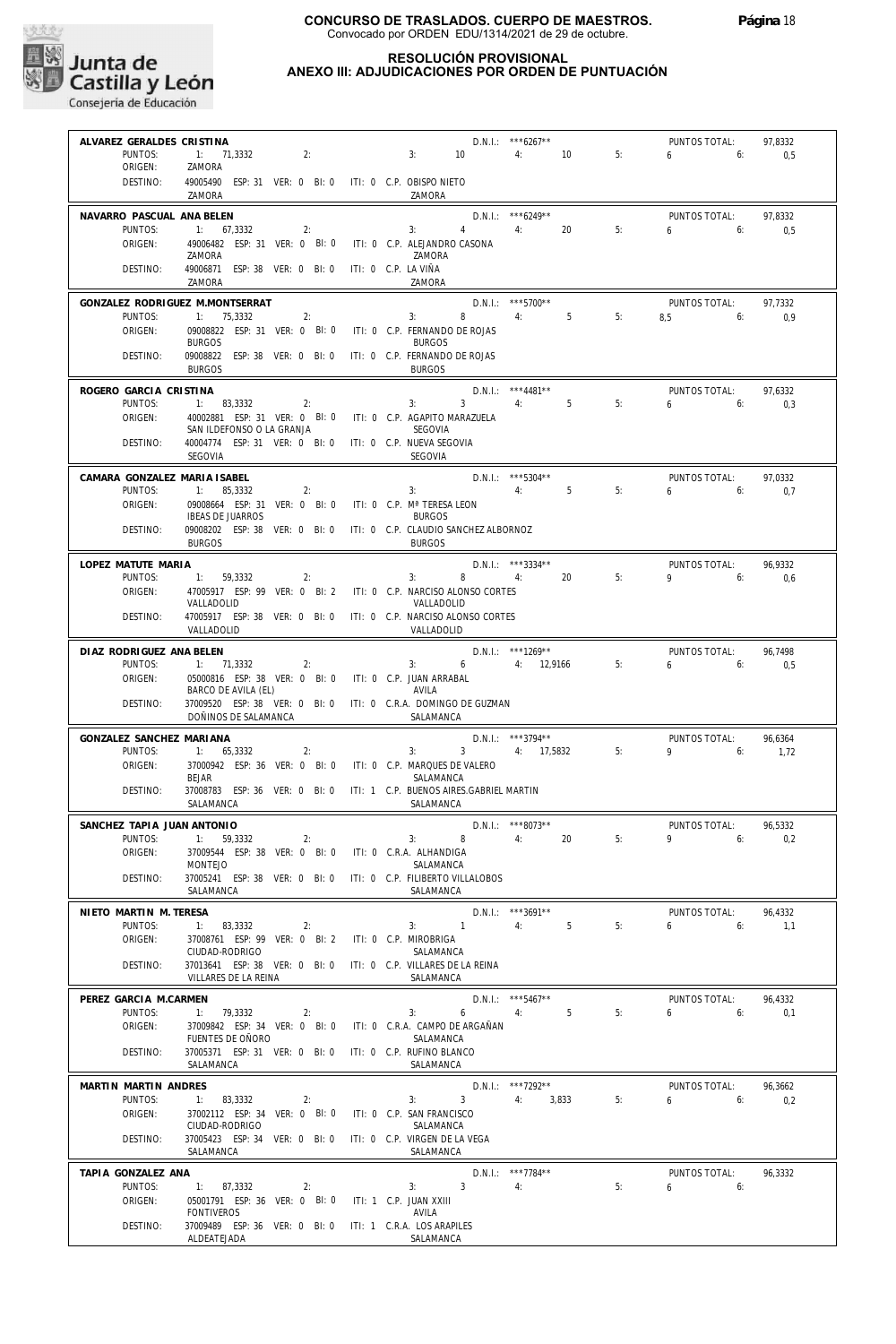

# **CONSEJERIA DE CONSEJERIA DE EDUCACIÓN**<br>Consejería de Educación

**ALVAREZ LOPEZ ROBERTO**

# **CONCURSO DE TRASLADOS. CUERPO DE MAESTROS.** Convocado por ORDEN EDU/1314/2021 de 29 de octubre.

## **RESOLUCIÓN PROVISIONAL ANEXO III: ADJUDICACIONES POR ORDEN DE PUNTUACIÓN**

\*\*\*4872\*\* D.N.I.:

| DESTINO:<br>24022171 ESP: 38 VER: 0 BI: 0<br>ITI: 0 C.P. LOS ADILES<br>VILLAOBISPO DE LAS REGUERAS<br><b>LEON</b><br>$D.N.1::$ ***4667**<br>PUNTOS TOTAL:<br>RODRIGUEZ MARTIN MANUELA<br>96,3332<br>9<br>5:<br>PUNTOS:<br>1: 71,3332<br>2:<br>3:<br>10<br>4:<br>6<br>6:<br>ORIGEN:<br>37009623 ESP: 31 VER: 0 BI: 0<br>ITI: 0 C.R.A. LLANOGRANDE<br>VALDECARROS<br>SALAMANCA<br>37005277 ESP: 31 VER: 0 BI: 0<br>ITI: 0 C.P. JUAN JAEN<br>DESTINO:<br>SALAMANCA<br>SALAMANCA<br>D.N.I.: *** 1554**<br>MARTIN GONZALEZ JUAN PABLO<br>PUNTOS TOTAL:<br>96,0232<br>PUNTOS:<br>3:<br>3 <sup>1</sup><br>4:<br>9<br>5:<br>9<br>1: 71,3332<br>6:<br>3,69<br>2:<br>ORIGEN:<br>49007280 ESP: 34 VER: 0 BI: 0<br>ITI: 0 C.R.A. TABARA<br>TABARA<br>ZAMORA<br>49006093 ESP: 34 VER: 0 BI: 0<br>DESTINO:<br>ITI: 0 C.P. SANCHO II<br>ZAMORA<br>ZAMORA<br>$D.N.1::$ ***1460**<br>CUADRILLERO ORTEGA JORGE<br>PUNTOS TOTAL:<br>95,9332<br>PUNTOS:<br>1: 79,3332<br>4,5<br>4:<br>5<br>5:<br>2:<br>$3:$ $\qquad \qquad$<br>6,1<br>6:<br>$\overline{1}$<br>ORIGEN:<br>40004361 ESP: 35 VER: 0 BI: 0<br>ITI: 1 C.P. SAN GIL<br>CUELLAR<br>SEGOVIA<br>47011176 ESP: 35 VER: 0 BI: 0 ITI: 0 C.P. JOAQUIN DIAZ<br>DESTINO:<br>CISTERNIGA<br>VALLADOLID<br>D.N.I.: *** 5142**<br>CALETRIO GONZALEZ INMACULADA<br>PUNTOS TOTAL:<br>95.9332<br>PUNTOS:<br>1: 71,3332<br>10 <sup>°</sup><br>4:<br>5<br>5:<br>9<br>6:<br>2:<br>3:<br>0,6<br>ORIGEN:<br>37009556 ESP: 31 VER: 0 BI: 0<br>ITI: 0 C.R.A. PEÑA DE FRANCIA<br>MAILLO (EL)<br>SALAMANCA<br>37009520 ESP: 31 VER: 0 BI: 0 ITI: 0 C.R.A. DOMINGO DE GUZMAN<br>DESTINO:<br>DOÑINOS DE SALAMANCA<br>SALAMANCA<br>$D.N.1::$ *** 6251**<br>MUÑOZ PEREZ SONIA<br>PUNTOS TOTAL:<br>95.9332<br>PUNTOS:<br>3:<br>5:<br>1: 67,3332<br>2:<br>$\mathbf{3}$<br>4: 18<br>6<br>6:<br>1,6<br>ORIGEN:<br>37013641 ESP: 31 VER: 0 BI: 0<br>ITI: 0 C.P. VILLARES DE LA REINA<br>VILLARES DE LA REINA<br>SALAMANCA<br>DESTINO:<br>37005371 ESP: 31 VER: 0 BI: 0 ITI: 0 C.P. RUFINO BLANCO<br>SALAMANCA<br>SALAMANCA<br>D.N.I.: *** 5114**<br>LOPEZ MARTIN ANGELA<br>PUNTOS TOTAL:<br>95,8332<br>PUNTOS:<br>4:<br>5<br>5:<br>1: 71,3332<br>2:<br>3:<br>9<br>9<br>6:<br>1,5<br>37009891 ESP: 38 VER: 0 BI: 2<br>ORIGEN:<br>ITI: 1 C.R.A. LAS DEHESAS<br><b>TAMAMES</b><br>SALAMANCA<br>DESTINO:<br>37013511 ESP: 99 VER: 0 BI: 0 ITI: 0 C.P. PABLO PICASSO<br>CARBAJOSA DE LA SAGRADA<br>SALAMANCA<br>$D.N.1::$ ***1704**<br>MARCOS MARTINEZ M ARANZAZU<br>PUNTOS TOTAL:<br>95,8332<br>PUNTOS:<br>3:<br>$2^{\circ}$<br>4:<br>20<br>5:<br>$6\qquad 6$<br>1: 67,3332<br>2:<br>0,5<br>ORIGEN:<br>24018337 ESP: 34 VER: 0 BI: 0<br>ITI: 1 C.R.A. SANTA BARBARA<br>OLLEROS DE SABERO<br>LEON<br>24021981 ESP: 38 VER: 0 BI: 0<br>ITI: 0 C.P. CAMINO DEL NORTE<br>DESTINO:<br>LEON<br>LEON<br>D.N.I.: *** 6828**<br>GOMEZ SANCHEZ FATIMA<br>PUNTOS TOTAL:<br>95,6664<br>PUNTOS:<br>4: 18,3332<br>5:<br>9<br>$\ddot{ }$ 1:<br>55,3332<br>2:<br>3:<br>10 <sup>°</sup><br>6:<br>3<br>ORIGEN:<br>37009611 ESP: 31 VER: 0 BI: 0 ITI: 0 C.R.A. LOS CEREZOS<br>SOTOSERRANO<br>SALAMANCA<br>DESTINO:<br>37008291 ESP: 31 VER: 0 BI: 0 ITI: 0 C.P. MIGUEL HERNANDEZ<br>SANTA MARTA DE TORMES<br>SALAMANCA<br><b>GARCIA CUETO HUGO</b><br>D.N.I.: ***8446**<br>PUNTOS TOTAL:<br>95.6332<br>PUNTOS:<br>5<br>5<br>5:<br>1: 79,3332<br>4:<br>6<br>2:<br>3:<br>6:<br>0,3<br>24016614 ESP: 34 VER: 0 BI: 0<br>ORIGEN:<br>ITI: 0 C.P. TELENO<br>BAÑEZA (LA)<br>LEON<br>DESTINO:<br>24010016 ESP: 34 VER: 0 BI: 0<br>ITI: 0 C.P. TEODORO MARTINEZ GADAÑON<br>SAN ANDRES DEL RABANEDO<br><b>LEON</b><br>PABLOS GONZALEZ LAURA<br>D.N.I.: *** 2745**<br>PUNTOS TOTAL:<br>95,5209<br>PUNTOS:<br>63,3332<br>8,0827<br>5:<br>1:<br>2:<br>3:<br>10 <sup>°</sup><br>4:<br>10 <sup>°</sup><br>6:<br>4,105<br>ORIGEN:<br>24005604 ESP: 38 VER: 0 BI: 3<br>ITI: 0 C.P. SAN CLAUDIO<br>LEON<br>LEON<br>DESTINO:<br>24016274 ESP: 37 VER: 0 BI: 0<br>ITI: 0 C.P. ANTONIO DE VALBUENA<br>LEON<br>LEON<br>D.N.I.: ***3433**<br>PUNTOS TOTAL:<br>ALVAREZ DIEZ IRENE<br>95,4332<br>PUNTOS:<br>3:<br>5<br>5:<br>1: 79,3332<br>2:<br>5<br>4:<br>6<br>6:<br>0,1<br>ITI: 0 C.R.A. RUTA DE LA PLATA<br>ORIGEN:<br>24018064 ESP: 38 VER: 0 BI: 0<br>VILLAQUEJIDA<br>LEON<br>DESTINO:<br>ITI: 1 C.E.O. CAMINO DE SANTIAGO<br>24013315 ESP: 36 VER: 0 BI: 0<br>VIRGEN DEL CAMINO (LA)<br>LEON<br>D.N.I.: ***1043**<br>DIEZ BLAZQUEZ MONICA<br>PUNTOS TOTAL:<br>95,4332<br>5<br>PUNTOS:<br>4:<br>5:<br>9<br>1: 71,3332<br>2:<br>3:<br>10 <sup>°</sup><br>6:<br>0,1<br>ORIGEN:<br>37008761 ESP: 31 VER: 0 BI: 0<br>ITI: 0 C.P. MIROBRIGA | ALVAREZ LUPEZ RUDERIU<br><b>D.N.I</b><br>PUNTOS:<br>1:<br>85,3332<br>2:<br>3:<br>ORIGEN:<br>24016547 ESP: 34 VER: 0 BI: 0<br>ITI: 0 C.P. LA PALOMERA<br>LEON<br>LEON | 40 I Z<br>4:<br>5 | 5: | PUIVIUS IUIAL.<br>6<br>6: | 70,333Z |
|--------------------------------------------------------------------------------------------------------------------------------------------------------------------------------------------------------------------------------------------------------------------------------------------------------------------------------------------------------------------------------------------------------------------------------------------------------------------------------------------------------------------------------------------------------------------------------------------------------------------------------------------------------------------------------------------------------------------------------------------------------------------------------------------------------------------------------------------------------------------------------------------------------------------------------------------------------------------------------------------------------------------------------------------------------------------------------------------------------------------------------------------------------------------------------------------------------------------------------------------------------------------------------------------------------------------------------------------------------------------------------------------------------------------------------------------------------------------------------------------------------------------------------------------------------------------------------------------------------------------------------------------------------------------------------------------------------------------------------------------------------------------------------------------------------------------------------------------------------------------------------------------------------------------------------------------------------------------------------------------------------------------------------------------------------------------------------------------------------------------------------------------------------------------------------------------------------------------------------------------------------------------------------------------------------------------------------------------------------------------------------------------------------------------------------------------------------------------------------------------------------------------------------------------------------------------------------------------------------------------------------------------------------------------------------------------------------------------------------------------------------------------------------------------------------------------------------------------------------------------------------------------------------------------------------------------------------------------------------------------------------------------------------------------------------------------------------------------------------------------------------------------------------------------------------------------------------------------------------------------------------------------------------------------------------------------------------------------------------------------------------------------------------------------------------------------------------------------------------------------------------------------------------------------------------------------------------------------------------------------------------------------------------------------------------------------------------------------------------------------------------------------------------------------------------------------------------------------------------------------------------------------------------------------------------------------------------------------------------------------------------------------------------------------------------------------------------------------------------------------------------------------------------------------------------------------------------------------------------------------------------------------------------------------------------------------------------------------------------------------------------------------------------------------------------------------------------------------------------------------------------------------------------------------------------------------------------------------------|----------------------------------------------------------------------------------------------------------------------------------------------------------------------|-------------------|----|---------------------------|---------|
|                                                                                                                                                                                                                                                                                                                                                                                                                                                                                                                                                                                                                                                                                                                                                                                                                                                                                                                                                                                                                                                                                                                                                                                                                                                                                                                                                                                                                                                                                                                                                                                                                                                                                                                                                                                                                                                                                                                                                                                                                                                                                                                                                                                                                                                                                                                                                                                                                                                                                                                                                                                                                                                                                                                                                                                                                                                                                                                                                                                                                                                                                                                                                                                                                                                                                                                                                                                                                                                                                                                                                                                                                                                                                                                                                                                                                                                                                                                                                                                                                                                                                                                                                                                                                                                                                                                                                                                                                                                                                                                                                                                                  |                                                                                                                                                                      |                   |    |                           |         |
|                                                                                                                                                                                                                                                                                                                                                                                                                                                                                                                                                                                                                                                                                                                                                                                                                                                                                                                                                                                                                                                                                                                                                                                                                                                                                                                                                                                                                                                                                                                                                                                                                                                                                                                                                                                                                                                                                                                                                                                                                                                                                                                                                                                                                                                                                                                                                                                                                                                                                                                                                                                                                                                                                                                                                                                                                                                                                                                                                                                                                                                                                                                                                                                                                                                                                                                                                                                                                                                                                                                                                                                                                                                                                                                                                                                                                                                                                                                                                                                                                                                                                                                                                                                                                                                                                                                                                                                                                                                                                                                                                                                                  |                                                                                                                                                                      |                   |    |                           |         |
|                                                                                                                                                                                                                                                                                                                                                                                                                                                                                                                                                                                                                                                                                                                                                                                                                                                                                                                                                                                                                                                                                                                                                                                                                                                                                                                                                                                                                                                                                                                                                                                                                                                                                                                                                                                                                                                                                                                                                                                                                                                                                                                                                                                                                                                                                                                                                                                                                                                                                                                                                                                                                                                                                                                                                                                                                                                                                                                                                                                                                                                                                                                                                                                                                                                                                                                                                                                                                                                                                                                                                                                                                                                                                                                                                                                                                                                                                                                                                                                                                                                                                                                                                                                                                                                                                                                                                                                                                                                                                                                                                                                                  |                                                                                                                                                                      |                   |    |                           |         |
|                                                                                                                                                                                                                                                                                                                                                                                                                                                                                                                                                                                                                                                                                                                                                                                                                                                                                                                                                                                                                                                                                                                                                                                                                                                                                                                                                                                                                                                                                                                                                                                                                                                                                                                                                                                                                                                                                                                                                                                                                                                                                                                                                                                                                                                                                                                                                                                                                                                                                                                                                                                                                                                                                                                                                                                                                                                                                                                                                                                                                                                                                                                                                                                                                                                                                                                                                                                                                                                                                                                                                                                                                                                                                                                                                                                                                                                                                                                                                                                                                                                                                                                                                                                                                                                                                                                                                                                                                                                                                                                                                                                                  |                                                                                                                                                                      |                   |    |                           |         |
|                                                                                                                                                                                                                                                                                                                                                                                                                                                                                                                                                                                                                                                                                                                                                                                                                                                                                                                                                                                                                                                                                                                                                                                                                                                                                                                                                                                                                                                                                                                                                                                                                                                                                                                                                                                                                                                                                                                                                                                                                                                                                                                                                                                                                                                                                                                                                                                                                                                                                                                                                                                                                                                                                                                                                                                                                                                                                                                                                                                                                                                                                                                                                                                                                                                                                                                                                                                                                                                                                                                                                                                                                                                                                                                                                                                                                                                                                                                                                                                                                                                                                                                                                                                                                                                                                                                                                                                                                                                                                                                                                                                                  |                                                                                                                                                                      |                   |    |                           |         |
|                                                                                                                                                                                                                                                                                                                                                                                                                                                                                                                                                                                                                                                                                                                                                                                                                                                                                                                                                                                                                                                                                                                                                                                                                                                                                                                                                                                                                                                                                                                                                                                                                                                                                                                                                                                                                                                                                                                                                                                                                                                                                                                                                                                                                                                                                                                                                                                                                                                                                                                                                                                                                                                                                                                                                                                                                                                                                                                                                                                                                                                                                                                                                                                                                                                                                                                                                                                                                                                                                                                                                                                                                                                                                                                                                                                                                                                                                                                                                                                                                                                                                                                                                                                                                                                                                                                                                                                                                                                                                                                                                                                                  |                                                                                                                                                                      |                   |    |                           |         |
|                                                                                                                                                                                                                                                                                                                                                                                                                                                                                                                                                                                                                                                                                                                                                                                                                                                                                                                                                                                                                                                                                                                                                                                                                                                                                                                                                                                                                                                                                                                                                                                                                                                                                                                                                                                                                                                                                                                                                                                                                                                                                                                                                                                                                                                                                                                                                                                                                                                                                                                                                                                                                                                                                                                                                                                                                                                                                                                                                                                                                                                                                                                                                                                                                                                                                                                                                                                                                                                                                                                                                                                                                                                                                                                                                                                                                                                                                                                                                                                                                                                                                                                                                                                                                                                                                                                                                                                                                                                                                                                                                                                                  |                                                                                                                                                                      |                   |    |                           |         |
|                                                                                                                                                                                                                                                                                                                                                                                                                                                                                                                                                                                                                                                                                                                                                                                                                                                                                                                                                                                                                                                                                                                                                                                                                                                                                                                                                                                                                                                                                                                                                                                                                                                                                                                                                                                                                                                                                                                                                                                                                                                                                                                                                                                                                                                                                                                                                                                                                                                                                                                                                                                                                                                                                                                                                                                                                                                                                                                                                                                                                                                                                                                                                                                                                                                                                                                                                                                                                                                                                                                                                                                                                                                                                                                                                                                                                                                                                                                                                                                                                                                                                                                                                                                                                                                                                                                                                                                                                                                                                                                                                                                                  |                                                                                                                                                                      |                   |    |                           |         |
|                                                                                                                                                                                                                                                                                                                                                                                                                                                                                                                                                                                                                                                                                                                                                                                                                                                                                                                                                                                                                                                                                                                                                                                                                                                                                                                                                                                                                                                                                                                                                                                                                                                                                                                                                                                                                                                                                                                                                                                                                                                                                                                                                                                                                                                                                                                                                                                                                                                                                                                                                                                                                                                                                                                                                                                                                                                                                                                                                                                                                                                                                                                                                                                                                                                                                                                                                                                                                                                                                                                                                                                                                                                                                                                                                                                                                                                                                                                                                                                                                                                                                                                                                                                                                                                                                                                                                                                                                                                                                                                                                                                                  |                                                                                                                                                                      |                   |    |                           |         |
|                                                                                                                                                                                                                                                                                                                                                                                                                                                                                                                                                                                                                                                                                                                                                                                                                                                                                                                                                                                                                                                                                                                                                                                                                                                                                                                                                                                                                                                                                                                                                                                                                                                                                                                                                                                                                                                                                                                                                                                                                                                                                                                                                                                                                                                                                                                                                                                                                                                                                                                                                                                                                                                                                                                                                                                                                                                                                                                                                                                                                                                                                                                                                                                                                                                                                                                                                                                                                                                                                                                                                                                                                                                                                                                                                                                                                                                                                                                                                                                                                                                                                                                                                                                                                                                                                                                                                                                                                                                                                                                                                                                                  |                                                                                                                                                                      |                   |    |                           |         |
|                                                                                                                                                                                                                                                                                                                                                                                                                                                                                                                                                                                                                                                                                                                                                                                                                                                                                                                                                                                                                                                                                                                                                                                                                                                                                                                                                                                                                                                                                                                                                                                                                                                                                                                                                                                                                                                                                                                                                                                                                                                                                                                                                                                                                                                                                                                                                                                                                                                                                                                                                                                                                                                                                                                                                                                                                                                                                                                                                                                                                                                                                                                                                                                                                                                                                                                                                                                                                                                                                                                                                                                                                                                                                                                                                                                                                                                                                                                                                                                                                                                                                                                                                                                                                                                                                                                                                                                                                                                                                                                                                                                                  |                                                                                                                                                                      |                   |    |                           |         |
|                                                                                                                                                                                                                                                                                                                                                                                                                                                                                                                                                                                                                                                                                                                                                                                                                                                                                                                                                                                                                                                                                                                                                                                                                                                                                                                                                                                                                                                                                                                                                                                                                                                                                                                                                                                                                                                                                                                                                                                                                                                                                                                                                                                                                                                                                                                                                                                                                                                                                                                                                                                                                                                                                                                                                                                                                                                                                                                                                                                                                                                                                                                                                                                                                                                                                                                                                                                                                                                                                                                                                                                                                                                                                                                                                                                                                                                                                                                                                                                                                                                                                                                                                                                                                                                                                                                                                                                                                                                                                                                                                                                                  |                                                                                                                                                                      |                   |    |                           |         |
|                                                                                                                                                                                                                                                                                                                                                                                                                                                                                                                                                                                                                                                                                                                                                                                                                                                                                                                                                                                                                                                                                                                                                                                                                                                                                                                                                                                                                                                                                                                                                                                                                                                                                                                                                                                                                                                                                                                                                                                                                                                                                                                                                                                                                                                                                                                                                                                                                                                                                                                                                                                                                                                                                                                                                                                                                                                                                                                                                                                                                                                                                                                                                                                                                                                                                                                                                                                                                                                                                                                                                                                                                                                                                                                                                                                                                                                                                                                                                                                                                                                                                                                                                                                                                                                                                                                                                                                                                                                                                                                                                                                                  |                                                                                                                                                                      |                   |    |                           |         |
|                                                                                                                                                                                                                                                                                                                                                                                                                                                                                                                                                                                                                                                                                                                                                                                                                                                                                                                                                                                                                                                                                                                                                                                                                                                                                                                                                                                                                                                                                                                                                                                                                                                                                                                                                                                                                                                                                                                                                                                                                                                                                                                                                                                                                                                                                                                                                                                                                                                                                                                                                                                                                                                                                                                                                                                                                                                                                                                                                                                                                                                                                                                                                                                                                                                                                                                                                                                                                                                                                                                                                                                                                                                                                                                                                                                                                                                                                                                                                                                                                                                                                                                                                                                                                                                                                                                                                                                                                                                                                                                                                                                                  |                                                                                                                                                                      |                   |    |                           |         |
|                                                                                                                                                                                                                                                                                                                                                                                                                                                                                                                                                                                                                                                                                                                                                                                                                                                                                                                                                                                                                                                                                                                                                                                                                                                                                                                                                                                                                                                                                                                                                                                                                                                                                                                                                                                                                                                                                                                                                                                                                                                                                                                                                                                                                                                                                                                                                                                                                                                                                                                                                                                                                                                                                                                                                                                                                                                                                                                                                                                                                                                                                                                                                                                                                                                                                                                                                                                                                                                                                                                                                                                                                                                                                                                                                                                                                                                                                                                                                                                                                                                                                                                                                                                                                                                                                                                                                                                                                                                                                                                                                                                                  |                                                                                                                                                                      |                   |    |                           |         |
|                                                                                                                                                                                                                                                                                                                                                                                                                                                                                                                                                                                                                                                                                                                                                                                                                                                                                                                                                                                                                                                                                                                                                                                                                                                                                                                                                                                                                                                                                                                                                                                                                                                                                                                                                                                                                                                                                                                                                                                                                                                                                                                                                                                                                                                                                                                                                                                                                                                                                                                                                                                                                                                                                                                                                                                                                                                                                                                                                                                                                                                                                                                                                                                                                                                                                                                                                                                                                                                                                                                                                                                                                                                                                                                                                                                                                                                                                                                                                                                                                                                                                                                                                                                                                                                                                                                                                                                                                                                                                                                                                                                                  |                                                                                                                                                                      |                   |    |                           |         |
|                                                                                                                                                                                                                                                                                                                                                                                                                                                                                                                                                                                                                                                                                                                                                                                                                                                                                                                                                                                                                                                                                                                                                                                                                                                                                                                                                                                                                                                                                                                                                                                                                                                                                                                                                                                                                                                                                                                                                                                                                                                                                                                                                                                                                                                                                                                                                                                                                                                                                                                                                                                                                                                                                                                                                                                                                                                                                                                                                                                                                                                                                                                                                                                                                                                                                                                                                                                                                                                                                                                                                                                                                                                                                                                                                                                                                                                                                                                                                                                                                                                                                                                                                                                                                                                                                                                                                                                                                                                                                                                                                                                                  |                                                                                                                                                                      |                   |    |                           |         |
|                                                                                                                                                                                                                                                                                                                                                                                                                                                                                                                                                                                                                                                                                                                                                                                                                                                                                                                                                                                                                                                                                                                                                                                                                                                                                                                                                                                                                                                                                                                                                                                                                                                                                                                                                                                                                                                                                                                                                                                                                                                                                                                                                                                                                                                                                                                                                                                                                                                                                                                                                                                                                                                                                                                                                                                                                                                                                                                                                                                                                                                                                                                                                                                                                                                                                                                                                                                                                                                                                                                                                                                                                                                                                                                                                                                                                                                                                                                                                                                                                                                                                                                                                                                                                                                                                                                                                                                                                                                                                                                                                                                                  |                                                                                                                                                                      |                   |    |                           |         |
|                                                                                                                                                                                                                                                                                                                                                                                                                                                                                                                                                                                                                                                                                                                                                                                                                                                                                                                                                                                                                                                                                                                                                                                                                                                                                                                                                                                                                                                                                                                                                                                                                                                                                                                                                                                                                                                                                                                                                                                                                                                                                                                                                                                                                                                                                                                                                                                                                                                                                                                                                                                                                                                                                                                                                                                                                                                                                                                                                                                                                                                                                                                                                                                                                                                                                                                                                                                                                                                                                                                                                                                                                                                                                                                                                                                                                                                                                                                                                                                                                                                                                                                                                                                                                                                                                                                                                                                                                                                                                                                                                                                                  |                                                                                                                                                                      |                   |    |                           |         |
|                                                                                                                                                                                                                                                                                                                                                                                                                                                                                                                                                                                                                                                                                                                                                                                                                                                                                                                                                                                                                                                                                                                                                                                                                                                                                                                                                                                                                                                                                                                                                                                                                                                                                                                                                                                                                                                                                                                                                                                                                                                                                                                                                                                                                                                                                                                                                                                                                                                                                                                                                                                                                                                                                                                                                                                                                                                                                                                                                                                                                                                                                                                                                                                                                                                                                                                                                                                                                                                                                                                                                                                                                                                                                                                                                                                                                                                                                                                                                                                                                                                                                                                                                                                                                                                                                                                                                                                                                                                                                                                                                                                                  |                                                                                                                                                                      |                   |    |                           |         |
|                                                                                                                                                                                                                                                                                                                                                                                                                                                                                                                                                                                                                                                                                                                                                                                                                                                                                                                                                                                                                                                                                                                                                                                                                                                                                                                                                                                                                                                                                                                                                                                                                                                                                                                                                                                                                                                                                                                                                                                                                                                                                                                                                                                                                                                                                                                                                                                                                                                                                                                                                                                                                                                                                                                                                                                                                                                                                                                                                                                                                                                                                                                                                                                                                                                                                                                                                                                                                                                                                                                                                                                                                                                                                                                                                                                                                                                                                                                                                                                                                                                                                                                                                                                                                                                                                                                                                                                                                                                                                                                                                                                                  |                                                                                                                                                                      |                   |    |                           |         |
|                                                                                                                                                                                                                                                                                                                                                                                                                                                                                                                                                                                                                                                                                                                                                                                                                                                                                                                                                                                                                                                                                                                                                                                                                                                                                                                                                                                                                                                                                                                                                                                                                                                                                                                                                                                                                                                                                                                                                                                                                                                                                                                                                                                                                                                                                                                                                                                                                                                                                                                                                                                                                                                                                                                                                                                                                                                                                                                                                                                                                                                                                                                                                                                                                                                                                                                                                                                                                                                                                                                                                                                                                                                                                                                                                                                                                                                                                                                                                                                                                                                                                                                                                                                                                                                                                                                                                                                                                                                                                                                                                                                                  |                                                                                                                                                                      |                   |    |                           |         |
|                                                                                                                                                                                                                                                                                                                                                                                                                                                                                                                                                                                                                                                                                                                                                                                                                                                                                                                                                                                                                                                                                                                                                                                                                                                                                                                                                                                                                                                                                                                                                                                                                                                                                                                                                                                                                                                                                                                                                                                                                                                                                                                                                                                                                                                                                                                                                                                                                                                                                                                                                                                                                                                                                                                                                                                                                                                                                                                                                                                                                                                                                                                                                                                                                                                                                                                                                                                                                                                                                                                                                                                                                                                                                                                                                                                                                                                                                                                                                                                                                                                                                                                                                                                                                                                                                                                                                                                                                                                                                                                                                                                                  |                                                                                                                                                                      |                   |    |                           |         |
|                                                                                                                                                                                                                                                                                                                                                                                                                                                                                                                                                                                                                                                                                                                                                                                                                                                                                                                                                                                                                                                                                                                                                                                                                                                                                                                                                                                                                                                                                                                                                                                                                                                                                                                                                                                                                                                                                                                                                                                                                                                                                                                                                                                                                                                                                                                                                                                                                                                                                                                                                                                                                                                                                                                                                                                                                                                                                                                                                                                                                                                                                                                                                                                                                                                                                                                                                                                                                                                                                                                                                                                                                                                                                                                                                                                                                                                                                                                                                                                                                                                                                                                                                                                                                                                                                                                                                                                                                                                                                                                                                                                                  |                                                                                                                                                                      |                   |    |                           |         |
|                                                                                                                                                                                                                                                                                                                                                                                                                                                                                                                                                                                                                                                                                                                                                                                                                                                                                                                                                                                                                                                                                                                                                                                                                                                                                                                                                                                                                                                                                                                                                                                                                                                                                                                                                                                                                                                                                                                                                                                                                                                                                                                                                                                                                                                                                                                                                                                                                                                                                                                                                                                                                                                                                                                                                                                                                                                                                                                                                                                                                                                                                                                                                                                                                                                                                                                                                                                                                                                                                                                                                                                                                                                                                                                                                                                                                                                                                                                                                                                                                                                                                                                                                                                                                                                                                                                                                                                                                                                                                                                                                                                                  |                                                                                                                                                                      |                   |    |                           |         |
|                                                                                                                                                                                                                                                                                                                                                                                                                                                                                                                                                                                                                                                                                                                                                                                                                                                                                                                                                                                                                                                                                                                                                                                                                                                                                                                                                                                                                                                                                                                                                                                                                                                                                                                                                                                                                                                                                                                                                                                                                                                                                                                                                                                                                                                                                                                                                                                                                                                                                                                                                                                                                                                                                                                                                                                                                                                                                                                                                                                                                                                                                                                                                                                                                                                                                                                                                                                                                                                                                                                                                                                                                                                                                                                                                                                                                                                                                                                                                                                                                                                                                                                                                                                                                                                                                                                                                                                                                                                                                                                                                                                                  |                                                                                                                                                                      |                   |    |                           |         |
|                                                                                                                                                                                                                                                                                                                                                                                                                                                                                                                                                                                                                                                                                                                                                                                                                                                                                                                                                                                                                                                                                                                                                                                                                                                                                                                                                                                                                                                                                                                                                                                                                                                                                                                                                                                                                                                                                                                                                                                                                                                                                                                                                                                                                                                                                                                                                                                                                                                                                                                                                                                                                                                                                                                                                                                                                                                                                                                                                                                                                                                                                                                                                                                                                                                                                                                                                                                                                                                                                                                                                                                                                                                                                                                                                                                                                                                                                                                                                                                                                                                                                                                                                                                                                                                                                                                                                                                                                                                                                                                                                                                                  |                                                                                                                                                                      |                   |    |                           |         |
|                                                                                                                                                                                                                                                                                                                                                                                                                                                                                                                                                                                                                                                                                                                                                                                                                                                                                                                                                                                                                                                                                                                                                                                                                                                                                                                                                                                                                                                                                                                                                                                                                                                                                                                                                                                                                                                                                                                                                                                                                                                                                                                                                                                                                                                                                                                                                                                                                                                                                                                                                                                                                                                                                                                                                                                                                                                                                                                                                                                                                                                                                                                                                                                                                                                                                                                                                                                                                                                                                                                                                                                                                                                                                                                                                                                                                                                                                                                                                                                                                                                                                                                                                                                                                                                                                                                                                                                                                                                                                                                                                                                                  |                                                                                                                                                                      |                   |    |                           |         |
|                                                                                                                                                                                                                                                                                                                                                                                                                                                                                                                                                                                                                                                                                                                                                                                                                                                                                                                                                                                                                                                                                                                                                                                                                                                                                                                                                                                                                                                                                                                                                                                                                                                                                                                                                                                                                                                                                                                                                                                                                                                                                                                                                                                                                                                                                                                                                                                                                                                                                                                                                                                                                                                                                                                                                                                                                                                                                                                                                                                                                                                                                                                                                                                                                                                                                                                                                                                                                                                                                                                                                                                                                                                                                                                                                                                                                                                                                                                                                                                                                                                                                                                                                                                                                                                                                                                                                                                                                                                                                                                                                                                                  |                                                                                                                                                                      |                   |    |                           |         |
|                                                                                                                                                                                                                                                                                                                                                                                                                                                                                                                                                                                                                                                                                                                                                                                                                                                                                                                                                                                                                                                                                                                                                                                                                                                                                                                                                                                                                                                                                                                                                                                                                                                                                                                                                                                                                                                                                                                                                                                                                                                                                                                                                                                                                                                                                                                                                                                                                                                                                                                                                                                                                                                                                                                                                                                                                                                                                                                                                                                                                                                                                                                                                                                                                                                                                                                                                                                                                                                                                                                                                                                                                                                                                                                                                                                                                                                                                                                                                                                                                                                                                                                                                                                                                                                                                                                                                                                                                                                                                                                                                                                                  |                                                                                                                                                                      |                   |    |                           |         |
|                                                                                                                                                                                                                                                                                                                                                                                                                                                                                                                                                                                                                                                                                                                                                                                                                                                                                                                                                                                                                                                                                                                                                                                                                                                                                                                                                                                                                                                                                                                                                                                                                                                                                                                                                                                                                                                                                                                                                                                                                                                                                                                                                                                                                                                                                                                                                                                                                                                                                                                                                                                                                                                                                                                                                                                                                                                                                                                                                                                                                                                                                                                                                                                                                                                                                                                                                                                                                                                                                                                                                                                                                                                                                                                                                                                                                                                                                                                                                                                                                                                                                                                                                                                                                                                                                                                                                                                                                                                                                                                                                                                                  |                                                                                                                                                                      |                   |    |                           |         |
|                                                                                                                                                                                                                                                                                                                                                                                                                                                                                                                                                                                                                                                                                                                                                                                                                                                                                                                                                                                                                                                                                                                                                                                                                                                                                                                                                                                                                                                                                                                                                                                                                                                                                                                                                                                                                                                                                                                                                                                                                                                                                                                                                                                                                                                                                                                                                                                                                                                                                                                                                                                                                                                                                                                                                                                                                                                                                                                                                                                                                                                                                                                                                                                                                                                                                                                                                                                                                                                                                                                                                                                                                                                                                                                                                                                                                                                                                                                                                                                                                                                                                                                                                                                                                                                                                                                                                                                                                                                                                                                                                                                                  |                                                                                                                                                                      |                   |    |                           |         |
|                                                                                                                                                                                                                                                                                                                                                                                                                                                                                                                                                                                                                                                                                                                                                                                                                                                                                                                                                                                                                                                                                                                                                                                                                                                                                                                                                                                                                                                                                                                                                                                                                                                                                                                                                                                                                                                                                                                                                                                                                                                                                                                                                                                                                                                                                                                                                                                                                                                                                                                                                                                                                                                                                                                                                                                                                                                                                                                                                                                                                                                                                                                                                                                                                                                                                                                                                                                                                                                                                                                                                                                                                                                                                                                                                                                                                                                                                                                                                                                                                                                                                                                                                                                                                                                                                                                                                                                                                                                                                                                                                                                                  |                                                                                                                                                                      |                   |    |                           |         |
|                                                                                                                                                                                                                                                                                                                                                                                                                                                                                                                                                                                                                                                                                                                                                                                                                                                                                                                                                                                                                                                                                                                                                                                                                                                                                                                                                                                                                                                                                                                                                                                                                                                                                                                                                                                                                                                                                                                                                                                                                                                                                                                                                                                                                                                                                                                                                                                                                                                                                                                                                                                                                                                                                                                                                                                                                                                                                                                                                                                                                                                                                                                                                                                                                                                                                                                                                                                                                                                                                                                                                                                                                                                                                                                                                                                                                                                                                                                                                                                                                                                                                                                                                                                                                                                                                                                                                                                                                                                                                                                                                                                                  |                                                                                                                                                                      |                   |    |                           |         |
|                                                                                                                                                                                                                                                                                                                                                                                                                                                                                                                                                                                                                                                                                                                                                                                                                                                                                                                                                                                                                                                                                                                                                                                                                                                                                                                                                                                                                                                                                                                                                                                                                                                                                                                                                                                                                                                                                                                                                                                                                                                                                                                                                                                                                                                                                                                                                                                                                                                                                                                                                                                                                                                                                                                                                                                                                                                                                                                                                                                                                                                                                                                                                                                                                                                                                                                                                                                                                                                                                                                                                                                                                                                                                                                                                                                                                                                                                                                                                                                                                                                                                                                                                                                                                                                                                                                                                                                                                                                                                                                                                                                                  |                                                                                                                                                                      |                   |    |                           |         |
|                                                                                                                                                                                                                                                                                                                                                                                                                                                                                                                                                                                                                                                                                                                                                                                                                                                                                                                                                                                                                                                                                                                                                                                                                                                                                                                                                                                                                                                                                                                                                                                                                                                                                                                                                                                                                                                                                                                                                                                                                                                                                                                                                                                                                                                                                                                                                                                                                                                                                                                                                                                                                                                                                                                                                                                                                                                                                                                                                                                                                                                                                                                                                                                                                                                                                                                                                                                                                                                                                                                                                                                                                                                                                                                                                                                                                                                                                                                                                                                                                                                                                                                                                                                                                                                                                                                                                                                                                                                                                                                                                                                                  |                                                                                                                                                                      |                   |    |                           |         |
|                                                                                                                                                                                                                                                                                                                                                                                                                                                                                                                                                                                                                                                                                                                                                                                                                                                                                                                                                                                                                                                                                                                                                                                                                                                                                                                                                                                                                                                                                                                                                                                                                                                                                                                                                                                                                                                                                                                                                                                                                                                                                                                                                                                                                                                                                                                                                                                                                                                                                                                                                                                                                                                                                                                                                                                                                                                                                                                                                                                                                                                                                                                                                                                                                                                                                                                                                                                                                                                                                                                                                                                                                                                                                                                                                                                                                                                                                                                                                                                                                                                                                                                                                                                                                                                                                                                                                                                                                                                                                                                                                                                                  | CIUDAD-RODRIGO<br>SALAMANCA                                                                                                                                          |                   |    |                           |         |
| 37006026 ESP: 31 VER: 0 BI: 0<br>ITI: 0 C.P. GRAN CAPITAN<br>DESTINO:<br>SALAMANCA<br>SALAMANCA                                                                                                                                                                                                                                                                                                                                                                                                                                                                                                                                                                                                                                                                                                                                                                                                                                                                                                                                                                                                                                                                                                                                                                                                                                                                                                                                                                                                                                                                                                                                                                                                                                                                                                                                                                                                                                                                                                                                                                                                                                                                                                                                                                                                                                                                                                                                                                                                                                                                                                                                                                                                                                                                                                                                                                                                                                                                                                                                                                                                                                                                                                                                                                                                                                                                                                                                                                                                                                                                                                                                                                                                                                                                                                                                                                                                                                                                                                                                                                                                                                                                                                                                                                                                                                                                                                                                                                                                                                                                                                  |                                                                                                                                                                      |                   |    |                           |         |

96,3332

PUNTOS TOTAL: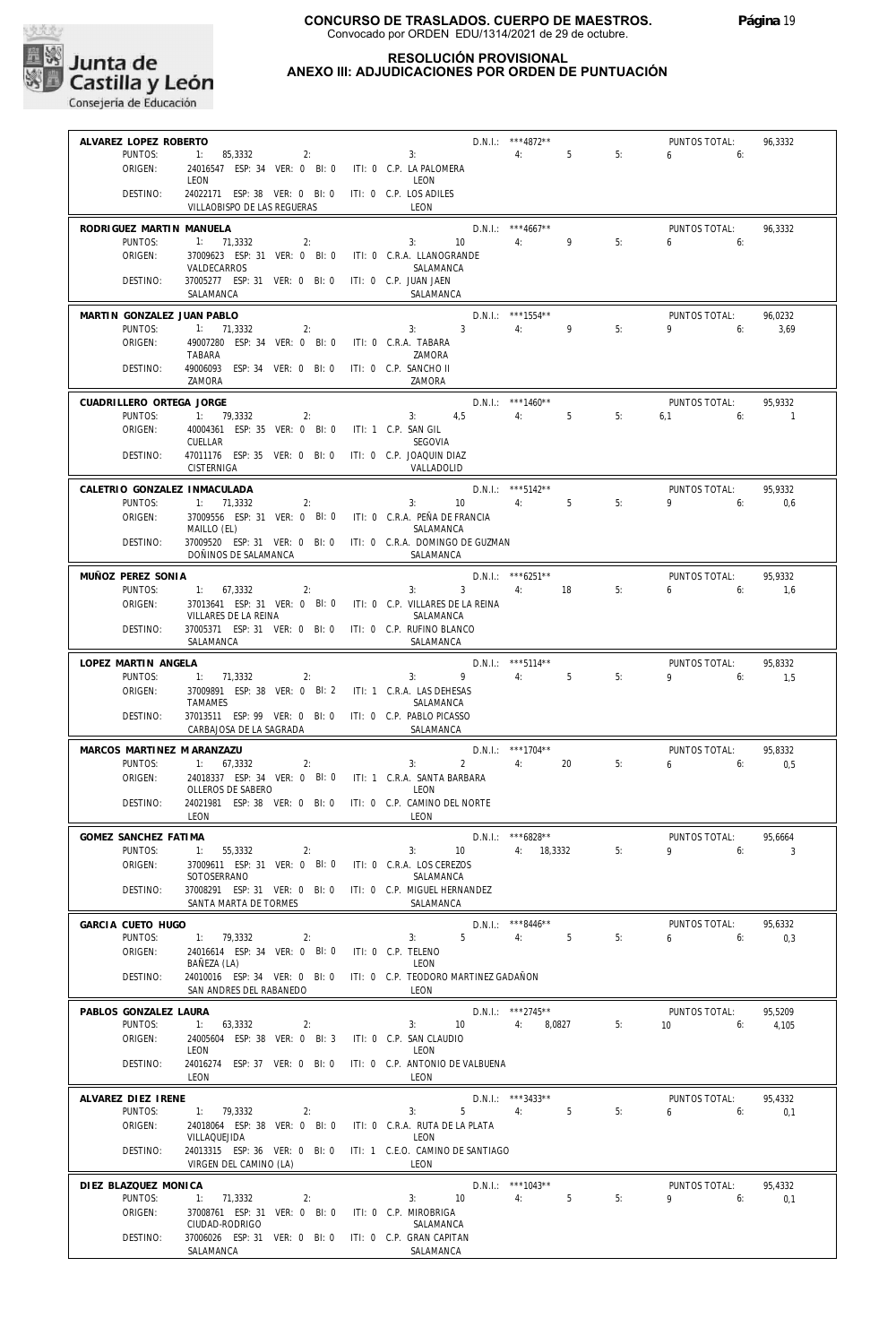

# **RESOLUCIÓN PROVISIONAL**

**ANEXO III: ADJUDICACIONES POR ORDEN DE PUNTUACIÓN**

|                                 | MARTIN CARRO MONTSERRAT                                                         |                                                                                         |                      |    | PUNTOS TOTAL:        | 95,2245  |
|---------------------------------|---------------------------------------------------------------------------------|-----------------------------------------------------------------------------------------|----------------------|----|----------------------|----------|
| PUNTOS:                         |                                                                                 | 1: 71.3332 2:<br>49007371 ESP: 31 VER: 0 BI: 0 ITI- 1 C P A VAR DELATION 1 4: 7,2913 5: |                      |    | $6\qquad 6:$         | 0,6      |
| ORIGEN:                         | SAN CRISTOBAL DE ENTREVIÑAS                                                     | ZAMORA                                                                                  |                      |    |                      |          |
| DESTINO:                        |                                                                                 | 49006585 ESP: 37 VER: 0 BI: 0 ITI: 1 C.P. D. JOSE GALERA MORENO                         |                      |    |                      |          |
|                                 | ZAMORA                                                                          | ZAMORA                                                                                  |                      |    |                      |          |
| BLANCO CADENAS EVA MARIA        |                                                                                 |                                                                                         | $D.N.1.:$ ***9999**  |    | PUNTOS TOTAL:        | 95,1664  |
| PUNTOS:                         | $1: 71,3332$ 2:                                                                 | $3: 3: 4: 14,3332$ 5:                                                                   |                      |    | $6\qquad 6$          | 0,5      |
| ORIGEN:                         | VILLAMANIN DE LA TERCIA                                                         | 24009683 ESP: 38 VER: 0 BI: 0 ITI: 0 C.P. SANTA MARIA DE ARBAS<br>LEON                  |                      |    |                      |          |
| DESTINO:                        | 24005604 ESP: 38 VER: 0 BI: 0 ITI: 0 C.P. SAN CLAUDIO                           |                                                                                         |                      |    |                      |          |
|                                 | LEON                                                                            | LEON                                                                                    |                      |    |                      |          |
| LAVADO MORALES LUIS MANUEL      |                                                                                 |                                                                                         | $D.N.1.:$ ***8497**  |    | PUNTOS TOTAL:        | 94,8326  |
| PUNTOS:                         | 1: 61,6664<br>2:                                                                | 3: 9 4: $15,1662$ 5:                                                                    |                      |    | $9$ 6:               |          |
| ORIGEN:                         | SANTOS (LOS)                                                                    | 37006452 ESP: 32 VER: 0 BI: 0 ITI: 0 C.P. ALVAREZ MORATO<br>SALAMANCA                   |                      |    |                      |          |
| DESTINO:                        | 37005381 ESP: 99 VER: 0 BI: 2 ITI: 0 C.P. SAN MATEO                             |                                                                                         |                      |    |                      |          |
|                                 | SALAMANCA                                                                       | SALAMANCA                                                                               |                      |    |                      |          |
| TARANILLA BARROSO M. DEL CARMEN |                                                                                 |                                                                                         | D.N.I.: *** 5198**   |    | PUNTOS TOTAL:        | 94,3664  |
| PUNTOS:                         | 1: 71,6664                                                                      | 3: $3 \t 4 \t 12.5 \t 5$<br>2:                                                          |                      |    | $6,2$ $6:$ 1         |          |
| ORIGEN:                         | 49005428 ESP: 36 VER: 0 BI: 0 ITI: 0 C.P. LA HISPANIDAD<br>ZAMORA               | ZAMORA                                                                                  |                      |    |                      |          |
| DESTINO:                        |                                                                                 | 49006482 ESP: 36 VER: 0 BI: 0 ITI: 0 C.P. ALEJANDRO CASONA                              |                      |    |                      |          |
|                                 | ZAMORA                                                                          | ZAMORA                                                                                  |                      |    |                      |          |
| RODRIGUEZ DIEZ SONIA            |                                                                                 |                                                                                         | $D.N.1.:$ ***6819**  |    | PUNTOS TOTAL:        | 94,3332  |
| PUNTOS:                         | 1: 81,3332<br>2:                                                                | 3: 2: 4: 5: 5:                                                                          |                      |    | 6.61                 |          |
| ORIGEN:                         | 34000219 ESP: 38 VER: 0 BI: 0 ITI: 0 C.P. SAN PEDRO<br>BALTANAS                 | PALENCIA                                                                                |                      |    |                      |          |
| DESTINO:                        | 34001431 ESP: 38 VER: 0 BI: 0 ITI: 0 C.P. JORGE MANRIQUE                        |                                                                                         |                      |    |                      |          |
|                                 | <b>PALENCIA</b>                                                                 | PALENCIA                                                                                |                      |    |                      |          |
| BERNAL CALVO M. TERESA          |                                                                                 |                                                                                         | $D.N.1.:$ ***7256**  |    | PUNTOS TOTAL:        | 94.2998  |
| PUNTOS:                         | $1: 65,3332$ 2:                                                                 | $3: 5 \t 4: 16,1666 \t 5:$                                                              |                      |    | $6.6$ 6:             | 1,2      |
| ORIGEN:                         | 37009891 ESP: 37 VER: 0 BI: 0 ITI: 1 C.R.A. LAS DEHESAS<br>TAMAMES              | SALAMANCA                                                                               |                      |    |                      |          |
| DESTINO:                        |                                                                                 | 37009295 ESP: 38 VER: 0 BI: 0 ITI: 0 C.P. CARMEN MARTIN GAITE                           |                      |    |                      |          |
|                                 | SANTA MARTA DE TORMES                                                           | SALAMANCA                                                                               |                      |    |                      |          |
| IZQUIERDO HERNANDEZ MIRIAM      |                                                                                 |                                                                                         | D.N.I.: ***8187**    |    | PUNTOS TOTAL:        | 94,1832  |
| PUNTOS:                         | 1: 79,3332<br>2:                                                                | 3: 3 4: 5 5:                                                                            |                      |    | $6\qquad 6$          | 0,85     |
| ORIGEN:                         | SEGOVIA                                                                         | 40003307 ESP: 31 VER: 0 BI: 0 ITI: 0 C.P. DOMINGO DE SOTO<br>SEGOVIA                    |                      |    |                      |          |
| DESTINO:                        | 40005262 ESP: 31 VER: 0 BI: 0 ITI: 0 C.P. ELENA FORTUN                          |                                                                                         |                      |    |                      |          |
|                                 | SEGOVIA                                                                         | SEGOVIA                                                                                 |                      |    |                      |          |
| CABERO JAMBRINA DIEGO           |                                                                                 |                                                                                         | $D.N.I.:$ ***5510**  |    | PUNTOS TOTAL:        | 94,0413  |
| PUNTOS:                         | 1: 65,3332                                                                      | $D.N.I.:$ ***5510**<br>3: 7 4: 13,2081 5:<br>$\overline{2}$ :                           |                      |    | 6.6                  | 2,5      |
| ORIGEN:                         | 24001106 ESP: 35 VER: 0 BI: 0 ITI: 0 C.E.O. SAN JUAN<br>BENAVIDES DE ORBIGO     | LEON                                                                                    |                      |    |                      |          |
| DESTINO:                        |                                                                                 | 24018179 ESP: 38 VER: 0 BI: 0 ITI: 0 C.R.A. MAESTRO EMILIO A.                           |                      |    |                      |          |
|                                 | LORENZANA                                                                       | LEON                                                                                    |                      |    |                      |          |
| HERRERO FERNANDEZ MARIA         |                                                                                 |                                                                                         | D.N.I.: *** 6950**   |    | PUNTOS TOTAL:        | 93.8664  |
|                                 | PUNTOS: 1: 75.6664<br>2:                                                        | 3:                                                                                      | $7 \quad 4$<br>5     | 5: | $6 \t\t 6: \t\t 0.2$ |          |
| ORIGEN:                         | 49007413 ESP: 38 VER: 0 Bl: 0                                                   | ITI: 0 C.R.A. VILLAFAFILA                                                               |                      |    |                      |          |
|                                 |                                                                                 |                                                                                         |                      |    |                      |          |
| DESTINO:                        | VILLAFAFILA                                                                     | ZAMORA<br>49006585 ESP: 38 VER: 0 BI: 0 ITI: 0 C.P. D. JOSE GALERA MORENO               |                      |    |                      |          |
|                                 | ZAMORA                                                                          | ZAMORA                                                                                  |                      |    |                      |          |
| CALVO ACEÑA ANA                 |                                                                                 |                                                                                         | D.N.I.: ***8235**    |    | PUNTOS TOTAL:        | 93,8332  |
| PUNTOS:                         | 1: 75,3332<br>2:                                                                | $7^{\circ}$<br>3:                                                                       | 5 <sup>5</sup><br>4: | 5: | 6<br>6:              | 0,5      |
| ORIGEN:                         | 42001089 ESP: 34 VER: 0 BI: 0                                                   | ITI: 0 C.P. MANUELA PEÑA                                                                |                      |    |                      |          |
| DESTINO:                        | COVALEDA<br>42003414 ESP: 38 VER: 0 BI: 0                                       | SORIA<br>ITI: 0 C.P. FUENTE DEL REY                                                     |                      |    |                      |          |
|                                 | SORIA                                                                           | SORIA                                                                                   |                      |    |                      |          |
| CRUZ CEINOS SONIA DELA          |                                                                                 |                                                                                         | D.N.I.: *** 5556**   |    | PUNTOS TOTAL:        | 93,8332  |
| PUNTOS:                         | 1: 71,3332<br>2:                                                                | 3:<br>10                                                                                | 4:<br>5              | 5: | 6,5<br>6:            | $\sim$ 1 |
| ORIGEN:                         | 34002231 ESP: 31 VER: 0 BI: 0<br>SALDAÑA                                        | ITI: 0 C.P. VILLA Y TIERRA<br>PALENCIA                                                  |                      |    |                      |          |
| DESTINO:                        | 34003737 ESP: 31 VER: 0 BI: 0                                                   | ITI: 0 C.R.A. DEL CERRATO                                                               |                      |    |                      |          |
|                                 | TARIEGO                                                                         | PALENCIA                                                                                |                      |    |                      |          |
| DIEZ LIQUETE ANA                |                                                                                 |                                                                                         | D.N.I.: ***2626**    |    | PUNTOS TOTAL:        | 93,4332  |
| PUNTOS:                         | 1: 79,3332<br>2:                                                                | 3 <sup>7</sup><br>3:                                                                    | 5 <sup>5</sup><br>4: | 5: | $6\qquad 6$          | 0,1      |
| ORIGEN:                         | 34000529 ESP: 38 VER: 0 BI: 0<br>CARRION DE LOS CONDES                          | ITI: 0 C.P. MARQUES DE SANTILLANA<br>PALENCIA                                           |                      |    |                      |          |
| DESTINO:                        | 34001455 ESP: 38 VER: 0 BI: 0                                                   | ITI: 0 C.P. TELLO TELLEZ DE MENESES                                                     |                      |    |                      |          |
|                                 | PALENCIA                                                                        | PALENCIA                                                                                |                      |    |                      |          |
| INFANTE SALDAÑA ROSA MARIA      |                                                                                 |                                                                                         | D.N.I.: *** 5647**   |    | PUNTOS TOTAL:        | 93,3332  |
| PUNTOS:                         | 1: 81,3332<br>2:                                                                | 3:<br>$\mathbf{1}$                                                                      | 5<br>4:              | 5: | $6 \t\t\t 6$         |          |
| ORIGEN:                         | 34003154 ESP: 38 VER: 0 BI: 0                                                   | ITI: 0 C.P. PRADERA DE LA AGUILERA<br>PALENCIA                                          |                      |    |                      |          |
| DESTINO:                        | VILLAMURIEL DE CERRATO<br>34001391 ESP: 38 VER: 0 BI: 0 ITI: 0 C.P. BLAS SIERRA |                                                                                         |                      |    |                      |          |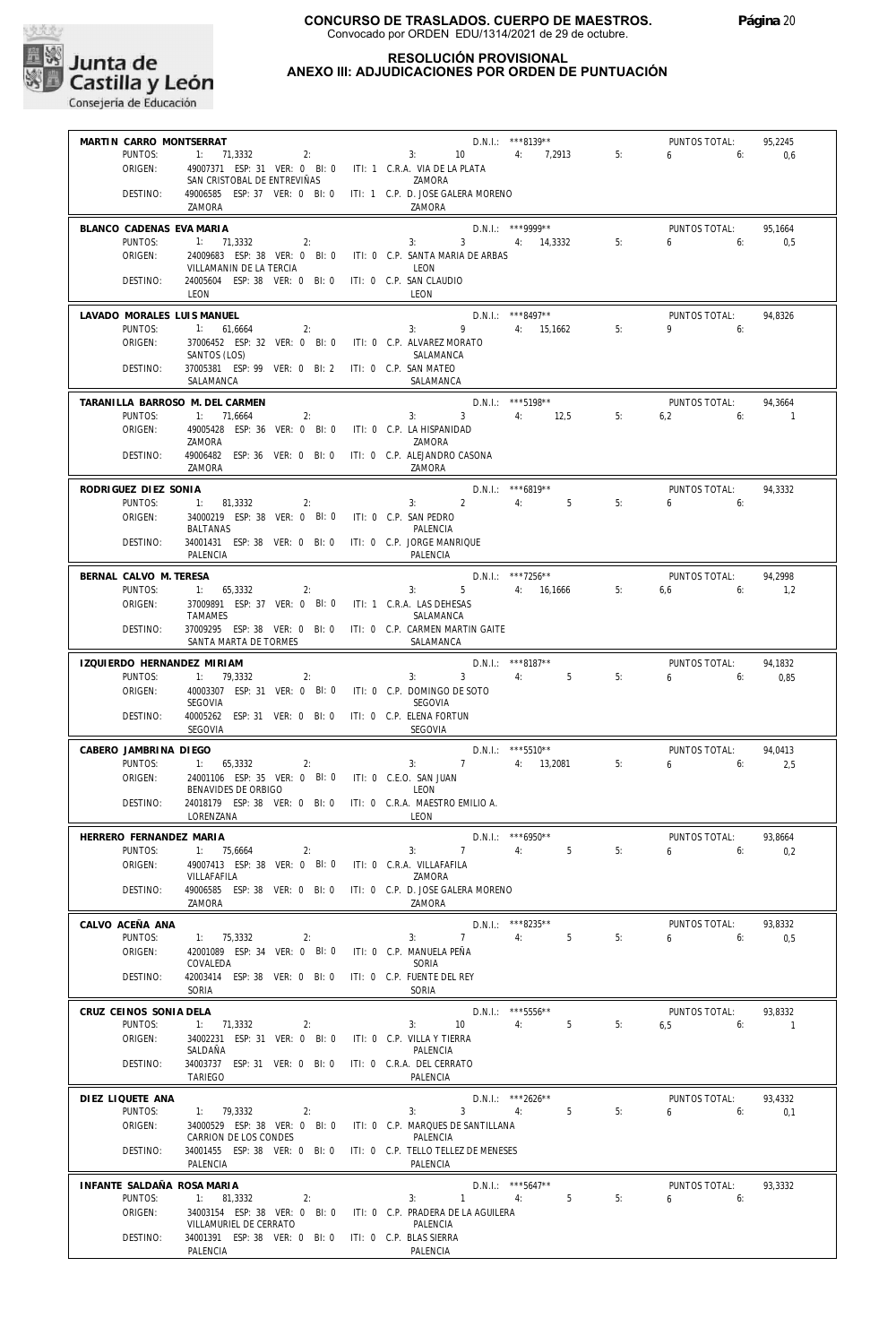

## **RESOLUCIÓN PROVISIONAL ANEXO III: ADJUDICACIONES POR ORDEN DE PUNTUACIÓN**

| BLAZQUEZ MARTIN LETICIA   |                                                                                  |                                                                | D.N.I.: ***1349**    |    | PUNTOS TOTAL: | 93,3332        |
|---------------------------|----------------------------------------------------------------------------------|----------------------------------------------------------------|----------------------|----|---------------|----------------|
| PUNTOS:                   | $1: 81,3332$ 2:                                                                  | 3:                                                             | 4:5                  | 5: | 6 -<br>6:     | $\overline{1}$ |
| ORIGEN:                   | 05002345 ESP: 38 VER: 0 BI: 0 ITI: 0 C.R.A. ALTO GREDOS                          |                                                                |                      |    |               |                |
|                           | HOYOS DEL ESPINO                                                                 | AVILA                                                          |                      |    |               |                |
| DESTINO:                  | 05003571 ESP: 38 VER: 0 BI: 0 ITI: 0 C.R.A. VALLE AMBLES                         |                                                                |                      |    |               |                |
|                           | MUÑOGALINDO                                                                      | AVILA                                                          |                      |    |               |                |
|                           |                                                                                  |                                                                |                      |    |               |                |
| MARTIN REMESAL VERONICA   |                                                                                  |                                                                | D.N.I.: ***1869**    |    | PUNTOS TOTAL: | 93,3332        |
| PUNTOS:                   | 1: 71,3332<br>2:                                                                 | 3:                                                             | 8 4: 5               | 5: | $9 \t\t 6$    |                |
| ORIGEN:                   | 49000339 ESP: 99 VER: 0 BI: 0 ITI: 0 C.P. LOS SALADOS                            |                                                                |                      |    |               |                |
|                           | BENAVENTE                                                                        | ZAMORA                                                         |                      |    |               |                |
| DESTINO:                  | 49005441 ESP: 40 VER: 0 BI: 0 ITI: 1 C.P. NTRA. SRA. DE LA CANDELARIA            |                                                                |                      |    |               |                |
|                           | ZAMORA                                                                           | ZAMORA                                                         |                      |    |               |                |
| CARRASCO ESTEBANEZ ESTHER |                                                                                  |                                                                | $D.N.1::$ *** 6147** |    | PUNTOS TOTAL: | 93,3332        |
| PUNTOS:                   | 1: 67,3332<br>2:                                                                 | $\frac{644}{4}$ : 20                                           |                      | 5: | $6\qquad 6$   |                |
|                           |                                                                                  |                                                                |                      |    |               |                |
| ORIGEN:                   | 05001316 ESP: 31 VER: 0 BI: 0 ITI: 0 C.P. ALMANZOR                               | AVILA                                                          |                      |    |               |                |
|                           | CANDELEDA                                                                        |                                                                |                      |    |               |                |
| DESTINO:                  | 05005887 ESP: 38 VER: 0 BI: 0 ITI: 0 C.R.A. EL BARRANCO<br>SAN ESTEBAN DEL VALLE | AVILA                                                          |                      |    |               |                |
|                           |                                                                                  |                                                                |                      |    |               |                |
| SANZ PEÑA ADRIANA         |                                                                                  |                                                                | $D.N.1.:$ ***8398**  |    | PUNTOS TOTAL: | 93,1996        |
| PUNTOS:                   | 1: 67,6664<br>2:                                                                 | 3:                                                             | 5 4: 14,3332         | 5: | $6\qquad 6$   | 0,2            |
| ORIGEN:                   | 42003712 ESP: 38 VER: 0 BI: 0 ITI: 0 C.R.A. ARCOS DE JALON                       |                                                                |                      |    |               |                |
|                           | ARCOS DE JALON                                                                   | SORIA                                                          |                      |    |               |                |
| DESTINO:                  | 42002562 ESP: 38 VER: 0 BI: 0 ITI: 0 C.P. DE PRACTICAS NUMANCIA                  |                                                                |                      |    |               |                |
|                           | SORIA                                                                            | SORIA                                                          |                      |    |               |                |
|                           |                                                                                  |                                                                |                      |    |               |                |
| ALONSO GARZON GLORIA      |                                                                                  |                                                                | $D.N.I.:$ *** 0568** |    | PUNTOS TOTAL: | 93,1264        |
| PUNTOS:                   | 1: 61,6664<br>2:                                                                 | $\overline{4}$ :<br>3:                                         | 20                   | 5: | $6\qquad 6$   | 5,46           |
| ORIGEN:                   |                                                                                  | 34003804 ESP: 34 VER: 0 BI: 0 ITI: 0 C.R.A. CAMPOS DE CASTILLA |                      |    |               |                |
|                           | BECERRIL DE CAMPOS                                                               | PALENCIA                                                       |                      |    |               |                |
| DESTINO:                  | 47006107 ESP: 38 VER: 0 BI: 0 ITI: 0 C.P. VICENTE ALEIXANDRE                     |                                                                |                      |    |               |                |
|                           | VALLADOLID                                                                       | VALLADOLID                                                     |                      |    |               |                |
|                           |                                                                                  |                                                                |                      |    |               |                |
| PALACIOS ZORRILLA LAURA   |                                                                                  |                                                                | $D.N.1::$ ***5702**  |    | PUNTOS TOTAL: | 92,9332        |
| PUNTOS:                   | 1: 71,3332<br>2:                                                                 | 3:<br>10                                                       | 4:5                  | 5: | $6.1$ 6:      | 0.5            |
| ORIGEN:                   | 34002964 ESP: 38 VER: 0 BI: 2 ITI: 0 C.P. PADRE CLARET                           |                                                                |                      |    |               |                |
|                           | PALENCIA                                                                         | PALENCIA                                                       |                      |    |               |                |
| DESTINO:                  | 34002964 ESP: 38 VER: 0 BI: 0 ITI: 0 C.P. PADRE CLARET                           |                                                                |                      |    |               |                |
|                           | PALENCIA                                                                         | PALENCIA                                                       |                      |    |               |                |
| IGLESIAS MELLADO M. LUZ   |                                                                                  |                                                                | $D.N.1::$ ***4535**  |    | PUNTOS TOTAL: | 92,9332        |
| PUNTOS:                   | 1: 71,3332<br>2:                                                                 | 3: 10                                                          | $5 - 5$<br>4:        | 5: | $6\qquad 6$   | 0.6            |
| ORIGEN:                   | 49001526 ESP: 38 VER: 0 BI: 0 ITI: 0 C.P. VALLE DEL GUAREÑA                      |                                                                |                      |    |               |                |
|                           | <b>FUENTESAUCO</b>                                                               | ZAMORA                                                         |                      |    |               |                |
| DESTINO:                  | 37005241 ESP: 38 VER: 0 BI: 2 ITI: 0 C.P. FILIBERTO VILLALOBOS                   |                                                                |                      |    |               |                |
|                           | SALAMANCA                                                                        | SALAMANCA                                                      |                      |    |               |                |
|                           |                                                                                  |                                                                |                      |    |               |                |
| MIGUEL ANGULO MARTA       |                                                                                  |                                                                | D.N.I.: ***7187**    |    | PUNTOS TOTAL: | 92,8332        |
| PUNTOS:                   | 1: 71.3332<br>2:                                                                 | 3: 10                                                          | 4:5                  | 5: | $6\qquad 6$   | 0,5            |
| ORIGEN:                   | 37009635 ESP: 32 VER: 0 BI: 0 ITI: 1 C.R.A. CAMPOPETRE                           |                                                                |                      |    |               |                |
|                           | CANTALAPIEDRA                                                                    | SALAMANCA                                                      |                      |    |               |                |
| DESTINO:                  | 37005381 ESP: 99 VER: 0 BI: 2 ITI: 0 C.P. SAN MATEO                              |                                                                |                      |    |               |                |
|                           | SALAMANCA                                                                        | SALAMANCA                                                      |                      |    |               |                |
|                           |                                                                                  |                                                                |                      |    |               |                |
| FLORES GARCIA ARANTZA     |                                                                                  |                                                                | D.N.I.: ***7265**    |    | PUNTOS TOTAL: | 92,8332        |
| PUNTOS:                   | 1: 71.3332<br>2:                                                                 | $9 \t\t 4$ :<br>3:                                             | 5                    | 5: | 650           | 1.5            |
| ORIGEN:                   | 37003128 ESP: 32 VER: 0 BI: 0                                                    | ITI: 0 C.P. FILIBERTO VILLALOBOS                               |                      |    |               |                |
|                           | <b>GUIJUELO</b>                                                                  | SALAMANCA                                                      |                      |    |               |                |
| DESTINO:                  | 37000140 ESP: 38 VER: 0 BI: 0                                                    | ITI: 0 C.P. SANTA TERESA                                       |                      |    |               |                |
|                           | ALBA DE TORMES                                                                   | SALAMANCA                                                      |                      |    |               |                |
| GONZALEZ PRIETO PAULA     |                                                                                  |                                                                | D.N.I.: ***7393**    |    | PUNTOS TOTAL: | 92.8332        |
| PUNTOS:                   | 1:<br>71.3332<br>2:                                                              | 3:<br>$7^{\circ}$                                              | 5<br>4:              | 5: | 6<br>6:       | 3,5            |
| ORIGEN:                   | 49007206 ESP: 31 VER: 0 BI: 0                                                    | ITI: 0 C.R.A. TIERRAS DE SAYAGO                                |                      |    |               |                |
|                           | MUGA DE SAYAGO                                                                   | ZAMORA                                                         |                      |    |               |                |
| DESTINO:                  | 49005477 ESP: 38 VER: 0 BI: 0                                                    | ITI: 0 C.P. JACINTO BENAVENTE                                  |                      |    |               |                |
|                           | ZAMORA                                                                           | ZAMORA                                                         |                      |    |               |                |
|                           |                                                                                  |                                                                |                      |    |               |                |
| RIVAS DIEZ YOLANDA JULIA  |                                                                                  |                                                                | $D.N.1::$ ***7089**  |    | PUNTOS TOTAL: | 92,7332        |
| PUNTOS:                   | 1: 71,3332<br>2:                                                                 | 10 <sup>°</sup><br>3:                                          | 4:<br>5              | 5: | 6<br>6:       | 0,4            |
| ORIGEN:                   | 37008761 ESP: 31 VER: 0 BI: 0                                                    | ITI: 0 C.P. MIROBRIGA                                          |                      |    |               |                |
|                           | CIUDAD-RODRIGO                                                                   | SALAMANCA                                                      |                      |    |               |                |
| DESTINO:                  | 37008291 ESP: 37 VER: 0 BI: 0                                                    | ITI: 1 C.P. MIGUEL HERNANDEZ                                   |                      |    |               |                |
|                           | SANTA MARTA DE TORMES                                                            | SALAMANCA                                                      |                      |    |               |                |
| LABORDA GONZALEZ MARTA    |                                                                                  |                                                                | D.N.I.: ***3538**    |    | PUNTOS TOTAL: | 92,5831        |
|                           |                                                                                  | 3                                                              |                      |    |               |                |
| PUNTOS:                   | 81,3332<br>1:<br>2:                                                              | 3:                                                             | 4:<br>2,2499         | 5: | 6<br>6:       |                |
| ORIGEN:                   | 34000967 ESP: 36 VER: 0 BI: 0                                                    | ITI: 1 C.P. SAN AGUSTIN                                        |                      |    |               |                |
|                           | FUENTES DE NAVA                                                                  | PALENCIA                                                       |                      |    |               |                |
| DESTINO:                  | 34001391 ESP: 38 VER: 0 BI: 0                                                    | ITI: 0 C.P. BLAS SIERRA                                        |                      |    |               |                |
|                           | PALENCIA                                                                         | PALENCIA                                                       |                      |    |               |                |
|                           |                                                                                  |                                                                |                      |    | PUNTOS TOTAL: | 92.5332        |
| ESCALANTE ESPERON MIRIAM  |                                                                                  |                                                                | D.N.I.: ***1355**    |    |               |                |
| PUNTOS:                   |                                                                                  | 3:                                                             | 4:                   | 5: | 6             |                |
| ORIGEN:                   | 1: 85,3332<br>2:                                                                 |                                                                |                      |    | 6:            | 1,2            |
|                           | 47007574 ESP: 31 VER: 0 BI: 0<br>VALLADOLID                                      | ITI: 0 C.P. PARQUE ALAMEDA<br>VALLADOLID                       |                      |    |               |                |
|                           |                                                                                  |                                                                |                      |    |               |                |
| DESTINO:                  | 47006879 ESP: 38 VER: 0 BI: 0<br>VALLADOLID                                      | ITI: 0 C.P. PEDRO GOMEZ BOSQUE<br>VALLADOLID                   |                      |    |               |                |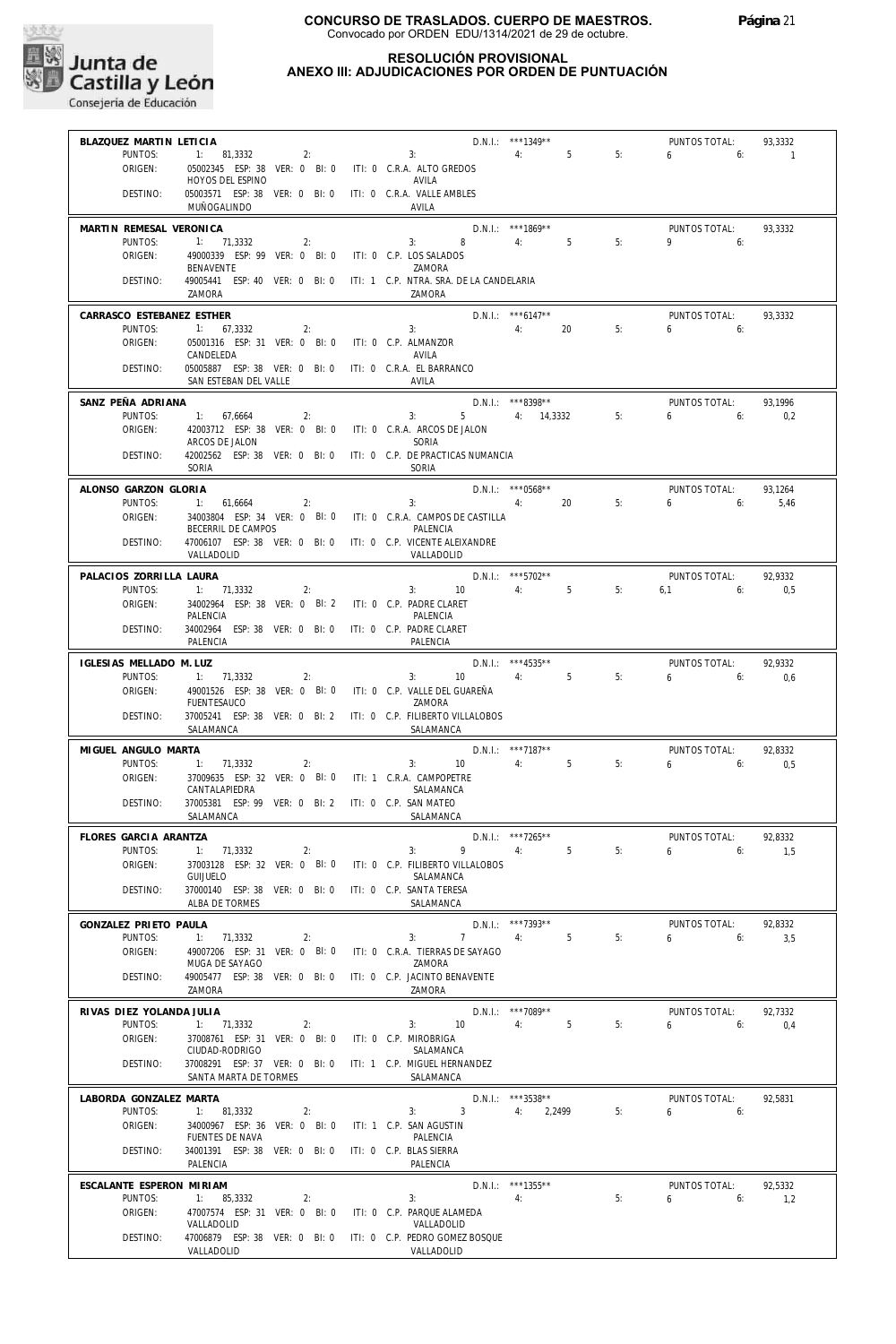

## **RESOLUCIÓN PROVISIONAL ANEXO III: ADJUDICACIONES POR ORDEN DE PUNTUACIÓN**

| CASTAÑO CASANUEVA NATIVIDAD           |                                                                                                |                                                       | D.N.I.: ***1985**            |       | PUNTOS TOTAL:            | 92,4998        |
|---------------------------------------|------------------------------------------------------------------------------------------------|-------------------------------------------------------|------------------------------|-------|--------------------------|----------------|
| PUNTOS:<br>ORIGEN:                    | 1:<br>71,3332<br>2:<br>37009908 ESP: 32 VER: 0 BI: 0 ITI: 1 C.R.A. LA SENARA                   | 3:<br>10                                              | 4:<br>4,1666                 | 5:    | 6<br>6:                  | $\overline{1}$ |
|                                       | CUBO DE DON SANCHO (EL)                                                                        | SALAMANCA                                             |                              |       |                          |                |
| DESTINO:                              | 37009908 ESP: 38 VER: 0 BI: 0 ITI: 0 C.R.A. LA SENARA<br>CUBO DE DON SANCHO (EL)               | SALAMANCA                                             |                              |       |                          |                |
| GUTIERREZ PRIETO ERNESTO M.           |                                                                                                |                                                       | D.N.I.: *** 5964**           |       | PUNTOS TOTAL:            | 92,4162        |
| PUNTOS:<br>ORIGEN:                    | 1: 71,3332<br>2:<br>49000571 ESP: 34 VER: 0 BI: 0                                              | 3:<br>ITI: 0 C.P. EL TERA                             | 4:<br>14,583                 | 5:    | 6,4<br>6:                | 0,1            |
|                                       | CAMARZANA DE TERA                                                                              | ZAMORA                                                |                              |       |                          |                |
| DESTINO:                              | 49006093 ESP: 38 VER: 0 BI: 0<br>ZAMORA                                                        | ITI: 0 C.P. SANCHO II<br>ZAMORA                       |                              |       |                          |                |
| LUDEÑA FERNANDEZ M. TERESA<br>PUNTOS: | 1:<br>79,3332<br>2:                                                                            | $\overline{2}$<br>3:                                  | D.N.I.: ***1730**<br>5<br>4: | 5:    | PUNTOS TOTAL:<br>6<br>6: | 92,3332        |
| ORIGEN:                               | 24010958 ESP: 38 VER: 0 BI: 0                                                                  | ITI: 0 C.P. BENITO LEON                               |                              |       |                          |                |
| DESTINO:                              | SANTA MARIA DEL PARAMO<br>24005641 ESP: 36 VER: 0 BI: 0                                        | LEON<br>ITI: 1 C.P. JAVIER                            |                              |       |                          |                |
|                                       | <b>IFON</b>                                                                                    | LEON                                                  |                              |       |                          |                |
| CRESPO GONZALEZ ROCIO                 |                                                                                                |                                                       | D.N.I.: ***3858**            |       | PUNTOS TOTAL:            | 92,2457        |
| PUNTOS:<br>ORIGEN:                    | 1:<br>79,3332<br>2:<br>49007310 ESP: 38 VER: 0 BI: 0                                           | $\mathbf{1}$<br>3:<br>ITI: 0 C.R.A. MORALEJA DEL VINO | 5<br>4:                      | 5:    | 6<br>6:                  | 0,9125         |
|                                       | MORALEJA DEL VINO                                                                              | ZAMORA                                                |                              |       |                          |                |
| DESTINO:                              | 49010722 ESP: 38 VER: 0 BI: 0 ITI: 0 C.P. MORALES DEL VINO<br>MORALES DEL VINO                 | ZAMORA                                                |                              |       |                          |                |
| MOLINERO PEREZ SARA                   |                                                                                                |                                                       | $D.N.1::$ ***1250**          |       | PUNTOS TOTAL:            | 92,1662        |
| PUNTOS:<br>ORIGEN:                    | 1: 71,3332<br>2:<br>47007203 ESP: 35 VER: 0 BI: 0                                              | 3:<br>6,5<br>ITI: 1 C.R.A. FLORIDA DEL DUERO          | 7,083<br>4:                  | 5:    | 6<br>6:                  | 1,25           |
|                                       | CASTRONUÑO                                                                                     | VALLADOLID                                            |                              |       |                          |                |
| DESTINO:                              | 49000960 ESP: 35 VER: 0 BI: 0<br>CORRALES                                                      | ITI: 1 C.P. LUIS CASADO<br>ZAMORA                     |                              |       |                          |                |
| RECIO GONZALEZ EULALIA                |                                                                                                |                                                       | D.N.I.: *** 2846**           |       | PUNTOS TOTAL:            | 91,9332        |
| PUNTOS:                               | 1: 71,3332<br>2:                                                                               | 6<br>3:                                               | 5<br>4:                      | 5:    | 9<br>6:                  | 0,6            |
| ORIGEN:                               | 49001526 ESP: 35 VER: 0 BI: 0<br><b>FUENTESAUCO</b>                                            | ITI: 1 C.P. VALLE DEL GUAREÑA<br>ZAMORA               |                              |       |                          |                |
| DESTINO:                              | 37005332 ESP: 35 VER: 0 BI: 0<br>SALAMANCA                                                     | ITI: 0 C.P. PADRE MANJON<br>SALAMANCA                 |                              |       |                          |                |
| REYES MATEOS M.SORAYA DE LO           |                                                                                                |                                                       | D.N.I.: ***7528**            |       | PUNTOS TOTAL:            | 91,7664        |
| PUNTOS:<br>ORIGEN:                    | 2:<br>1:<br>75,6664<br>37008761 ESP: 31 VER: 0 BI: 0                                           | 5<br>3:<br>ITI: 0 C.P. MIROBRIGA                      | 4:<br>5                      | 5:    | 6<br>6:                  | 0,1            |
|                                       | CIUDAD-RODRIGO                                                                                 | SALAMANCA                                             |                              |       |                          |                |
| DESTINO:                              | 37008643 ESP: 38 VER: 0 BI: 0<br>SANTA MARTA DE TORMES                                         | ITI: 0 C.P. SAN BLAS<br>SALAMANCA                     |                              |       |                          |                |
| SUAREZ GUINARTE NATALIA               |                                                                                                |                                                       | D.N.I.: *** 5924**           |       | PUNTOS TOTAL:            | 91.7363        |
| PUNTOS:<br>ORIGEN:                    | 1: 71,3332<br>2:<br>49006263 ESP: 38 VER: 0 BI: 2                                              | 9<br>3:<br>ITI: 0 C.P. FERNANDO II                    | 4:<br>5                      | 5:    | 6<br>6:                  | 0,4031         |
|                                       | BENAVENTE                                                                                      | ZAMORA                                                |                              |       |                          |                |
| DESTINO:                              | 24021981 ESP: 38 VER: 0 BI: 2 ITI: 0 C.P. CAMINO DEL NORTE<br>LEON                             | LEON                                                  |                              |       |                          |                |
| RUIZ GONZALEZ FRANCISCO               |                                                                                                |                                                       | D.N.I.: *** 5446**           |       | PUNTOS TOTAL:            | 91.6664        |
| ORIGEN:                               | PUNTOS: 1: 79,3332<br>2:<br>09007143 ESP: 38 VER: 0 BI: 0 ITI: 0 C.P. PRINCESA DE ESPAÑA       | 3:                                                    | 6,3332                       | $-5:$ | 6                        |                |
|                                       | VILLARCAYO                                                                                     | <b>BURGOS</b>                                         |                              |       |                          |                |
| DESTINO:                              | 09003551 ESP: 38 VER: 0 BI: 0 ITI: 0 C.P. SAN ISIDRO<br>MEDINA DE POMAR                        | <b>BURGOS</b>                                         |                              |       |                          |                |
| MARTIN MELO MARIA VANESA              |                                                                                                |                                                       | $D.N.1.:$ ***6440**          |       | PUNTOS TOTAL:            | 91,3332        |
| PUNTOS:<br>ORIGEN:                    | 1: 77,3332<br>2:<br>47006971 ESP: 31 VER: 0 BI: 0 ITI: 0 C.R.A. TIERRAS DE MEDINA              | $3^{\circ}$<br>3:                                     | 4:<br>$5^{\circ}$            | 5:    | $6\qquad 6:$             |                |
|                                       | BOBADILLA DEL CAMPO                                                                            | VALLADOLID                                            |                              |       |                          |                |
| DESTINO:                              | 37008771 ESP: 31 VER: 0 BI: 0 ITI: 0 C.P. SEVERIANO MONTERO SANCHEZ<br>PEÑARANDA DE BRACAMONTE | SALAMANCA                                             |                              |       |                          |                |
| GUTIERREZ BENDOIRO VERONICA           |                                                                                                |                                                       | D.N.I.: ***3615**            |       | PUNTOS TOTAL:            | 91,3332        |
| PUNTOS:                               | 1: 71,3332<br>2:                                                                               | $5 \qquad \qquad 4:$<br>3:                            | 9                            | 5:    | $6\qquad 6$              |                |
| ORIGEN:                               | 24002482 ESP: 31 VER: 0 BI: 0 ITI: 0 C.P. ORBIGO<br>CARRIZO DE LA RIBERA                       | LEON                                                  |                              |       |                          |                |
| DESTINO:                              | 24010016 ESP: 31 VER: 0 BI: 0 ITI: 0 C.P. TEODORO MARTINEZ GADAÑON<br>SAN ANDRES DEL RABANEDO  | LEON                                                  |                              |       |                          |                |
| ALONSO GONZALEZ ISABEL                |                                                                                                |                                                       | $D.N.1::$ ***5067**          |       | PUNTOS TOTAL:            | 91,3332        |
| PUNTOS:<br>ORIGEN:                    | $1: 55,3332$ 2:<br>24018465 ESP: 38 VER: 0 BI: 2 ITI: 1 C.R.A. RIBERA DE PORMA                 | $10 \qquad \qquad 4$<br>3:                            | 20                           | 5:    | $6\qquad 6$              |                |
|                                       | SANTIBAÑEZ DE PORMA                                                                            | LEON                                                  |                              |       |                          |                |
| DESTINO:                              | 24005434 ESP: 38 VER: 0 BI: 2 ITI: 0 C.P. LUIS VIVES<br>LEON                                   | LEON                                                  |                              |       |                          |                |
| HERRERO GONZALEZ YOLANDA              |                                                                                                |                                                       | $D.N.1::$ ***6843**          |       | PUNTOS TOTAL:            | 90,9332        |
| PUNTOS:<br>ORIGEN:                    | 1: 79,3332<br>2:<br>40002881 ESP: 38 VER: 0 BI: 0 ITI: 0 C.P. AGAPITO MARAZUELA                | 3:                                                    | $5 - 5$<br>4:                | 5:    | $6\qquad 6$              | 0,6            |
|                                       | SAN ILDEFONSO O LA GRANJA                                                                      | SEGOVIA                                               |                              |       |                          |                |
| DESTINO:                              | 40004488 ESP: 38 VER: 0 BI: 0 ITI: 0 C.P. CARLOS DE LECEA<br>SEGOVIA                           | SEGOVIA                                               |                              |       |                          |                |
|                                       |                                                                                                |                                                       |                              |       |                          |                |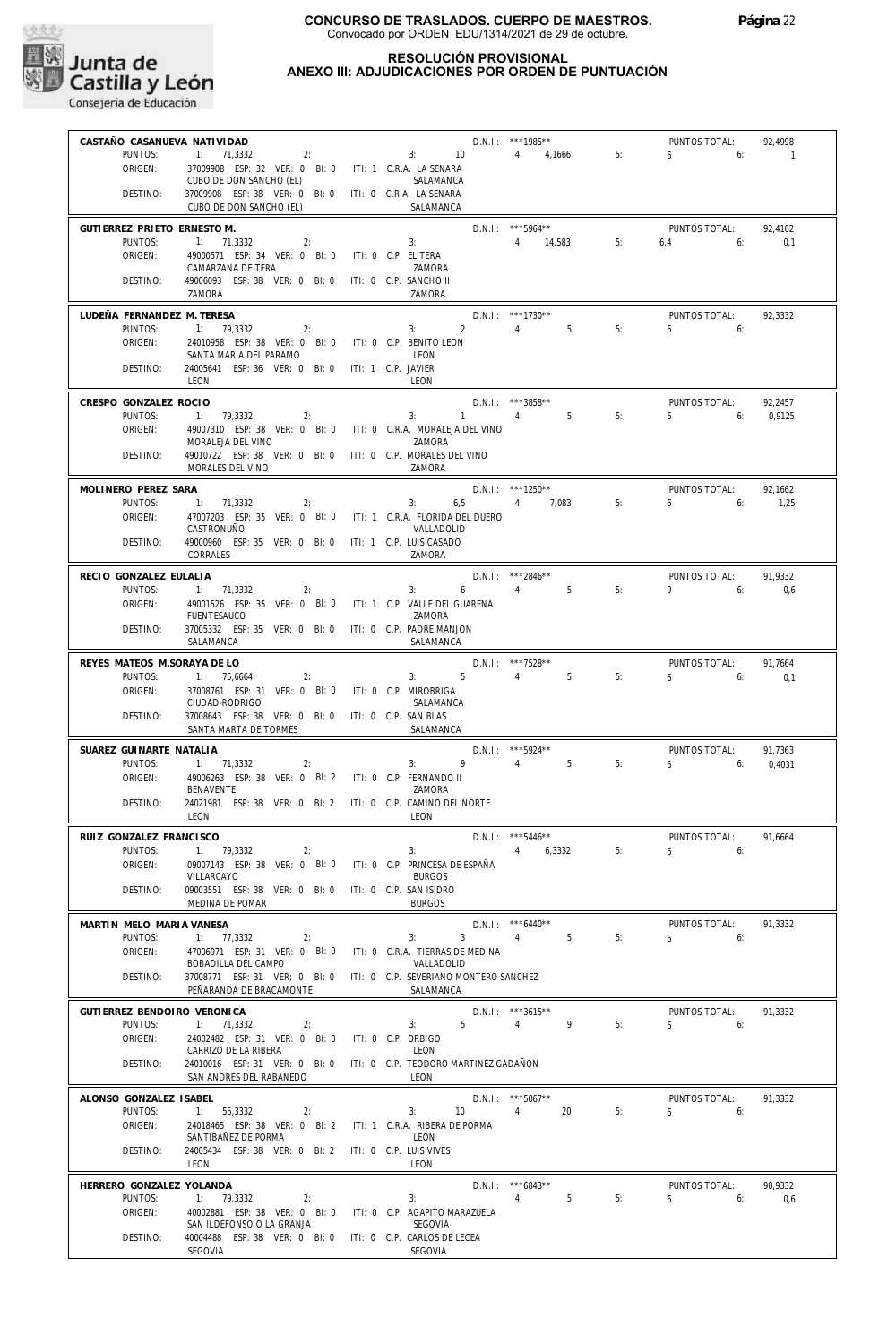

## **RESOLUCIÓN PROVISIONAL ANEXO III: ADJUDICACIONES POR ORDEN DE PUNTUACIÓN**

| REGUILON RUBIO TAMARA                 |                                                                                      |    |                                                    | D.N.I.: ***6545**                     |    | PUNTOS TOTAL:            | 90,9213        |
|---------------------------------------|--------------------------------------------------------------------------------------|----|----------------------------------------------------|---------------------------------------|----|--------------------------|----------------|
| PUNTOS:                               | 1: 71,3332                                                                           | 2: | 3:                                                 | 2 4: 11,4581                          | 5: | $6 \quad \sigma$<br>6:   | 0,13           |
| ORIGEN:                               | 49003390 ESP: 32 VER: 0 BI: 0 ITI: 0 C.P. FRAY LUIS DE GRANADA<br>PUEBLA DE SANABRIA |    | ZAMORA                                             |                                       |    |                          |                |
| DESTINO:                              | 49005431 ESP: 32 VER: 0 BI: 0 ITI: 0 C.P. JUAN XXIII<br>ZAMORA                       |    | ZAMORA                                             |                                       |    |                          |                |
| NORIEGA GARCIA VIRGINIA               |                                                                                      |    |                                                    | $D.N.1::$ *** 4090**                  |    | PUNTOS TOTAL:            | 90.9161        |
| PUNTOS:<br>ORIGEN:                    | 1: 61,3332<br>2:<br>09008883 ESP: 74 VER: 0 BI: 0                                    |    | $4 \quad$<br>3:<br>ITI: 1 CENTRO DE BRIVIESCA      | 4: 18,0829                            | 5: | 7.1<br>6:                | 0.4            |
|                                       | <b>BRIVIESCA</b>                                                                     |    | <b>BURGOS</b>                                      |                                       |    |                          |                |
| DESTINO:                              | 09001025 ESP: 38 VER: 0 BI: 0<br><b>BURGOS</b>                                       |    | ITI: 0 C.P. SOLAR DEL CID<br><b>BURGOS</b>         |                                       |    |                          |                |
| RODRIGUEZ MARTINEZ M. CRUZ<br>PUNTOS: | 1: 77,3332<br>2:                                                                     |    | 3:                                                 | $D.N.1::$ ***5257**<br>4: 7,5         | 5: | PUNTOS TOTAL:<br>6<br>6: | 90.8332        |
| ORIGEN:                               | 24016031 ESP: 38 VER: 0 BI: 0                                                        |    | ITI: 0 C.P. PEDRO ARAGONESES ALONSO                |                                       |    |                          |                |
| DESTINO:                              | MANSILLA DE LAS MULAS<br>24005604 ESP: 38 VER: 0 BI: 0                               |    | LEON<br>ITI: 0 C.P. SAN CLAUDIO                    |                                       |    |                          |                |
|                                       | LEON                                                                                 |    | LEON                                               |                                       |    |                          |                |
| GARCIA TORRES M. CONSUELO<br>PUNTOS:  | 1: 71,3332<br>2:                                                                     |    | $3^{\circ}$<br>3:                                  | $D.N.1::$ ***7710**<br>4: 10          | 5: | PUNTOS TOTAL:<br>6<br>6: | 90,8332<br>0.5 |
| ORIGEN:                               | 37009647 ESP: 38 VER: 0 BI: 0                                                        |    | ITI: 0 C.R.A. EL TOMILLAR                          |                                       |    |                          |                |
|                                       | VILLASECO DE LOS GAMITOS                                                             |    | SALAMANCA                                          |                                       |    |                          |                |
| DESTINO:                              | 37007298 ESP: 31 VER: 0 BI: 0<br>VILLAMAYOR                                          |    | ITI: 0 C.P. PIEDRA DE ARTE<br>SALAMANCA            |                                       |    |                          |                |
| RUANO SANCHEZ ALMUDENA                |                                                                                      |    |                                                    | D.N.I.: ***1221**                     |    | PUNTOS TOTAL:            | 90,8326        |
| PUNTOS:                               | 1: 76,8326<br>2:                                                                     |    | 3:3<br>4:                                          | 5                                     | 5: | 6<br>6:                  |                |
| ORIGEN:                               | 49006731 ESP: 38 VER: 0 BI: 0<br>BENAVENTE                                           |    | ITI: 0 C.P. SAN ISIDRO<br>ZAMORA                   |                                       |    |                          |                |
| DESTINO:                              | 49006093 ESP: 38 VER: 0 BI: 0<br>ZAMORA                                              |    | ITI: 0 C.P. SANCHO II<br>7AMORA                    |                                       |    |                          |                |
| RECIO MARTIN M. TERESA                |                                                                                      |    |                                                    | $D.N.1.:$ ***4755**                   |    | PUNTOS TOTAL:            | 90,5682        |
| PUNTOS:                               | 1: 79,3332<br>2:                                                                     |    | 3:                                                 | 4:5                                   | 5: | 6<br>6:                  | 0,235          |
| ORIGEN:                               | 05006089 ESP: 34 VER: 0 BI: 0<br>SANCHIDRIAN                                         |    | ITI: 1 C.R.A. TOMAS LUIS DE VICTORIA<br>AVILA      |                                       |    |                          |                |
| DESTINO:                              | 05002722 ESP: 34 VER: 0 BI: 0<br><b>MINGORRIA</b>                                    |    | ITI: 1 C.R.A. MIGUEL DELIBES<br>AVILA              |                                       |    |                          |                |
| CARREÑO CANAL ELENA MARIA             |                                                                                      |    |                                                    | $D.N.1::$ ***9914**                   |    | PUNTOS TOTAL:            | 90,5664        |
| PUNTOS:                               | 1: 79,6664<br>2:                                                                     |    | 3:                                                 | 4:<br>5                               | 5: | 4.8<br>6:                | 1,1            |
| ORIGEN:                               | 24016080 ESP: 36 VER: 0 BI: 0<br>FABERO                                              |    | ITI: 0 C.P. LA CORTINA<br>LEON                     |                                       |    |                          |                |
| DESTINO:                              | 24005410 ESP: 36 VER: 0 BI: 0<br>LEON                                                |    | ITI: 0 C.E.E. NTRA.SRA.DEL SAGRADO CORAZON<br>LEON |                                       |    |                          |                |
| TORRES OLEA RUTH                      |                                                                                      |    |                                                    | $D.N.1.:$ *** 0008**                  |    | PUNTOS TOTAL:            | 90.5332        |
| PUNTOS:<br>ORIGEN:                    | 1: 73,3332<br>2:<br>47003210 ESP: 36 VER: 0 BI: 0                                    |    | 8<br>3:<br>ITI: 0 C.P. CRISTOBAL COLON             | $4:$ $\blacksquare$<br>$\overline{2}$ | 5: | $6\qquad 6$              | 1,2            |
|                                       | VALLADOLID                                                                           |    | VALLADOLID                                         |                                       |    |                          |                |
| DESTINO:                              | 47006624 ESP: 36 VER: 0 BI: 0 ITI: 0 C.P. ANTONIO GARCIA QUINTANA<br>VALLADOLID      |    | VALLADOLID                                         |                                       |    |                          |                |
|                                       | RODRIGUEZ MONTERO KATIE ALEXANDR                                                     |    |                                                    | D.N.I.: ***9778**                     |    | PUNTOS TOTAL:            | 90.1664        |
| PUNTOS:                               | 1: 63,3332<br>2:<br>37009866 ESP: 32 VER: 0 BI: 0                                    |    | 3:<br>ITI: 1 C.R.A. ABADENGO                       | $6$ 4: 13,3332                        | 5: | 7<br>6:                  | 0,5            |
| ORIGEN:                               | HINOJOSA DE DUERO                                                                    |    | SALAMANCA                                          |                                       |    |                          |                |
| DESTINO:                              | 37009891 ESP: 99 VER: 0 BI: 0<br><b>TAMAMES</b>                                      |    | ITI: 1 C.R.A. LAS DEHESAS<br>SALAMANCA             |                                       |    |                          |                |
| BLANCO DELGADO ESPERANZA              |                                                                                      |    |                                                    | D.N.I.: *** 4265**                    |    | PUNTOS TOTAL:            | 90.0332        |
| PUNTOS:                               | 1: 75,3332<br>2:                                                                     |    | 3<br>3:                                            | 4:<br>5                               | 5: | 6<br>6:                  | 0,7            |
| ORIGEN:                               | 37009465 ESP: 31 VER: 0 BI: 0<br>CANTALPINO                                          |    | ITI: 0 C.R.A. EUSEBIA PALOMINO<br>SALAMANCA        |                                       |    |                          |                |
| DESTINO:                              | 37005241 ESP: 40 VER: 0 BI: 0<br>SALAMANCA                                           |    | ITI: 1 C.P. FILIBERTO VILLALOBOS<br>SALAMANCA      |                                       |    |                          |                |
| GONZALEZ SANCHEZ M. RAFAELA           |                                                                                      |    |                                                    | $D.N.1::$ ***3476**                   |    | PUNTOS TOTAL:            | 89,3664        |
| PUNTOS:                               | 1: 79.3332<br>2:                                                                     |    | 3:                                                 | 4: 5,8332                             | 5: | 3.7<br>6:                | 0,5            |
| ORIGEN:                               | 37000255 ESP: 31 VER: 0 BI: 0<br>ALBERCA (LA)                                        |    | ITI: 0 C.P. SIERRA DE FRANCIA<br>SALAMANCA         |                                       |    |                          |                |
| DESTINO:                              | 37008761 ESP: 31 VER: 0 BI: 0<br>CIUDAD-RODRIGO                                      |    | ITI: 0 C.P. MIROBRIGA<br>SALAMANCA                 |                                       |    |                          |                |
| JIMENEZ GARCIA M. DOLORES             |                                                                                      |    |                                                    | $D.N.1.:$ ***6006**                   |    | PUNTOS TOTAL:            | 89,3332        |
| PUNTOS:                               | 1: 79,3332<br>2:                                                                     |    | 3<br>3:                                            | 4:<br>$\overline{1}$                  | 5: | 6<br>6:                  |                |
| ORIGEN:                               | 37000140 ESP: 36 VER: 0 BI: 0<br>ALBA DE TORMES                                      |    | ITI: 1 C.P. SANTA TERESA<br>SALAMANCA              |                                       |    |                          |                |
| DESTINO:                              | 49005428 ESP: 36 VER: 0 BI: 0<br>ZAMORA                                              |    | ITI: 0 C.P. LA HISPANIDAD<br>ZAMORA                |                                       |    |                          |                |
| LOPEZ FERNANDEZ PATRICIA              |                                                                                      |    |                                                    | D.N.I.: ***2282**                     |    | PUNTOS TOTAL:            | 89,291         |
| PUNTOS:                               | 1: 59,3332<br>2:                                                                     |    | 7<br>3:                                            | 4: 16,4578                            | 5: | 6:<br>6,1                | 0,4            |
| ORIGEN:                               | 24013315 ESP: 38 VER: 0 BI: 2<br>VIRGEN DEL CAMINO (LA)                              |    | ITI: 0 C.E.O. CAMINO DE SANTIAGO<br>LEON           |                                       |    |                          |                |
| DESTINO:                              | 24013315 ESP: 99 VER: 0 BI: 0                                                        |    | ITI: 0 C.E.O. CAMINO DE SANTIAGO                   |                                       |    |                          |                |
|                                       | VIRGEN DEL CAMINO (LA)                                                               |    | LEON                                               |                                       |    |                          |                |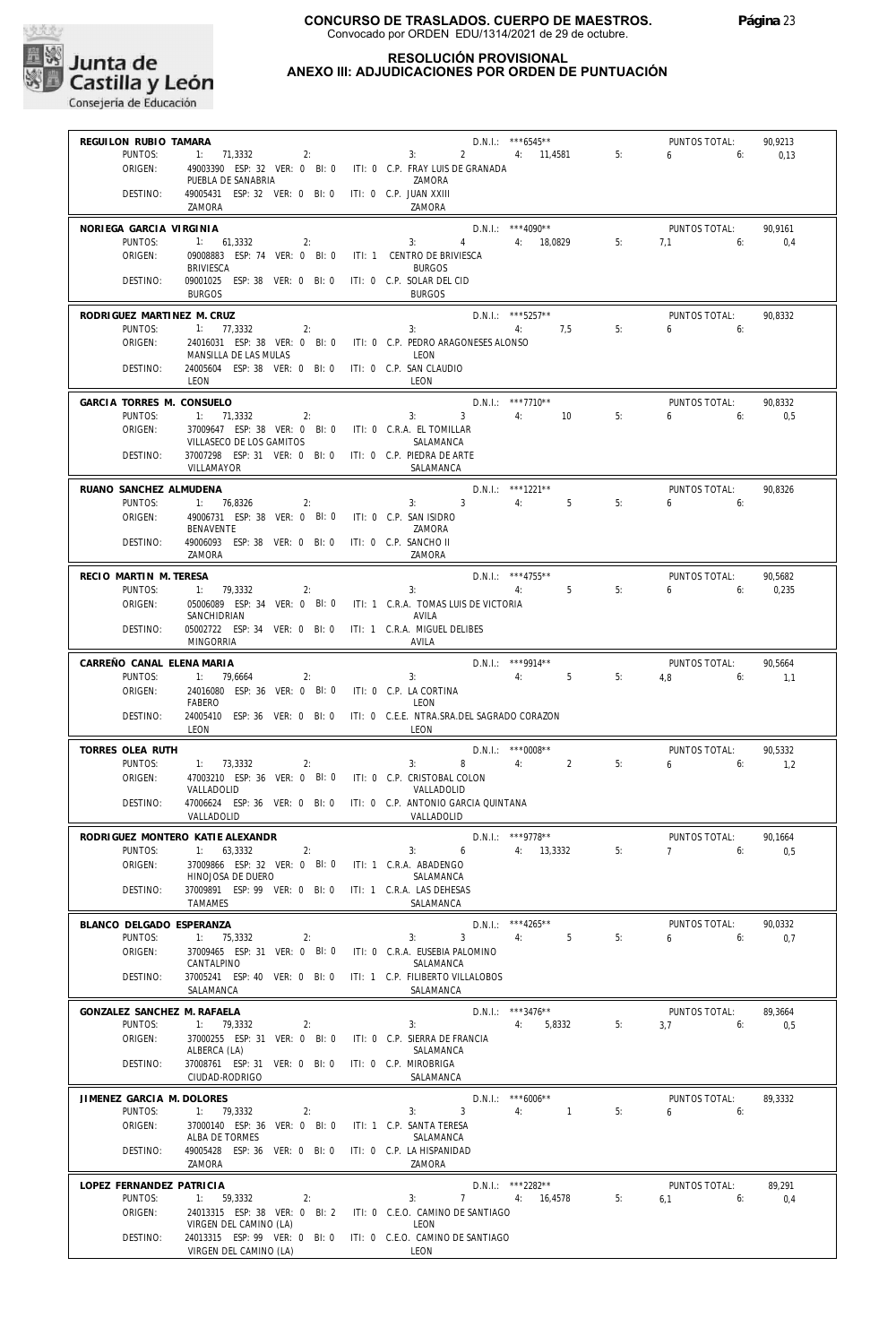

## **RESOLUCIÓN PROVISIONAL ANEXO III: ADJUDICACIONES POR ORDEN DE PUNTUACIÓN**

| GARCIA GONZALEZ M. ROCIO          |                                                                                            |                                                | $D.N.1::$ *** 6174**                            |    | PUNTOS TOTAL:                          | 88,9332         |
|-----------------------------------|--------------------------------------------------------------------------------------------|------------------------------------------------|-------------------------------------------------|----|----------------------------------------|-----------------|
| PUNTOS:                           | 1: $69,3332$ 2:                                                                            | 3: 8 4: 5                                      |                                                 | 5: | 6<br>6:                                | 0,6             |
| ORIGEN:                           | 05000816 ESP: 38 VER: 0 BI: 0 ITI: 0 C.P. JUAN ARRABAL<br>BARCO DE AVILA (EL)              | AVILA                                          |                                                 |    |                                        |                 |
| DESTINO:                          | 37003426 ESP: 38 VER: 0 BI: 0 ITI: 0 C.P. LIMINARES                                        |                                                |                                                 |    |                                        |                 |
|                                   | LUMBRALES                                                                                  | SALAMANCA                                      |                                                 |    |                                        |                 |
| RONCERO BLANCO ESPERANZA          |                                                                                            |                                                | $D.N.1.:$ ***9004**                             |    | PUNTOS TOTAL:                          | 88,5994         |
| PUNTOS:                           | 1: 55,3332<br>2:                                                                           | 3:                                             | 10 4: 15,1662                                   | 5: | 8.1<br>6:                              |                 |
| ORIGEN:                           | 37000917 ESP: 34 VER: 0 BI: 0<br><b>BEJAR</b>                                              | ITI: 0 C.P. FILIBERTO VILLALOBOS<br>SALAMANCA  |                                                 |    |                                        |                 |
| DESTINO:                          | 37009817 ESP: 34 VER: 0 BI: 0 ITI: 1 C.R.A. LA FLECHA                                      |                                                |                                                 |    |                                        |                 |
|                                   | CABRERIZOS                                                                                 | SALAMANCA                                      |                                                 |    |                                        |                 |
| GONZALEZ COTADO LORENA            |                                                                                            |                                                | D.N.I.: ***2993**                               |    | PUNTOS TOTAL:                          | 88,3664         |
| PUNTOS:                           | 1: 59,6664<br>2:                                                                           | 3:                                             | 4: 20                                           | 5: | 6:<br>6,2                              | 2,5             |
| ORIGEN:                           | 24016201 ESP: 38 VER: 0 BI: 0 ITI: 0 C.P. LA BIESCA<br>CANALES-LA MAGDALENA                | LEON                                           |                                                 |    |                                        |                 |
| DESTINO:                          | 24005719 ESP: 38 VER: 0 BI: 0 ITI: 0 C.P. CERVANTES                                        |                                                |                                                 |    |                                        |                 |
|                                   | LEON                                                                                       | LEON                                           |                                                 |    |                                        |                 |
| MADROÑO RIVERO AROA MARIA         |                                                                                            |                                                | $D.N.1::$ *** 4999**                            |    | PUNTOS TOTAL:                          | 88,3332         |
| PUNTOS:<br>ORIGEN:                | 1: 75,3332<br>2:<br>47006193 ESP: 38 VER: 0 BI: 0 ITI: 0 C.P. MIGUEL HERNANDEZ             | 3:                                             | $2 \qquad \qquad 4$ :<br>5 <sup>5</sup>         | 5: | 6<br>6:                                |                 |
|                                   | VALLADOLID                                                                                 | VALLADOLID                                     |                                                 |    |                                        |                 |
| DESTINO:                          | 47005887 ESP: 38 VER: 0 BI: 0 ITI: 0 C.P. ANTONIO MACHADO                                  |                                                |                                                 |    |                                        |                 |
|                                   | VALLADOLID                                                                                 | VALLADOLID                                     |                                                 |    |                                        |                 |
| SANTERO GARCIA REBECA             |                                                                                            |                                                | $D.N.1::$ ***4665**                             |    | PUNTOS TOTAL:                          | 88,333          |
| PUNTOS:<br>ORIGEN:                | 1: 69.6664<br>2:<br>40004713 ESP: 36 VER: 0 BI: 0 ITI: 0 C.E.E. NTRA. SRA. DE LA ESPERANZA | 3:                                             | 4: 11,6666                                      | 5: | 6<br>6:                                | $\sim$ 1        |
|                                   | SEGOVIA                                                                                    | SEGOVIA                                        |                                                 |    |                                        |                 |
| DESTINO:                          | 05009741 ESP: 36 VER: 0 BI: 0                                                              | ITI: 0 C.E.E. PRINCIPE DON JUAN                |                                                 |    |                                        |                 |
|                                   | AVILA                                                                                      | AVILA                                          |                                                 |    |                                        |                 |
| GARCIA NESTAR ELENA<br>PUNTOS:    | 1: 71,3332<br>2:                                                                           | 3:<br>$5 -$                                    | $D.N.1.:$ ***9745**<br>4:5                      | 5: | PUNTOS TOTAL:<br>$6\qquad 6$           | 88,3032         |
| ORIGEN:                           | 34002231 ESP: 38 VER: 0 BI: 0 ITI: 0 C.P. VILLA Y TIERRA                                   |                                                |                                                 |    |                                        | 0,97            |
|                                   | SALDAÑA                                                                                    | PALENCIA                                       |                                                 |    |                                        |                 |
| DESTINO:                          | 34001728 ESP: 38 VER: 0 BI: 0<br>PALENCIA                                                  | ITI: 0 C.P. AVE MARIA<br>PALENCIA              |                                                 |    |                                        |                 |
|                                   |                                                                                            |                                                |                                                 |    |                                        |                 |
| GOMEZ REDONDO M. PILAR<br>PUNTOS: | 1: 61,3332<br>2:                                                                           | 3:                                             | D.N.I.: *** 5954**<br>$4:$ $\blacksquare$<br>20 | 5: | PUNTOS TOTAL:<br>$6\overline{6}$<br>6: | 88,1832<br>0,85 |
| ORIGEN:                           | 40003307 ESP: 31 VER: 0 BI: 0 ITI: 0 C.P. DOMINGO DE SOTO                                  |                                                |                                                 |    |                                        |                 |
|                                   | SEGOVIA                                                                                    | SEGOVIA                                        |                                                 |    |                                        |                 |
| DESTINO:                          | 40003344 ESP: 38 VER: 0 BI: 0 ITI: 0 C.P. DE PRACTICAS F.JUAN DE LA CRUZ<br>SEGOVIA        | SEGOVIA                                        |                                                 |    |                                        |                 |
| ALVARO BERMEJO ANA MARIA DE       |                                                                                            |                                                | $D.N.I.:$ ***4230**                             |    | PUNTOS TOTAL:                          | 87,9332         |
| PUNTOS:                           | 1: 79,3332<br>2:                                                                           | 3:                                             | 4:<br>5                                         | 5: | $3,5$ 6:                               | 0,1             |
| ORIGEN:                           | 40002431 ESP: 31 VER: 0 BI: 0 ITI: 0 C.P. ATALAYA                                          |                                                |                                                 |    |                                        |                 |
| DESTINO:                          | PALAZUELOS DE ERESMA<br>40002431 ESP: 38 VER: 0 BI: 0 ITI: 0 C.P. ATALAYA                  | <b>SEGOVIA</b>                                 |                                                 |    |                                        |                 |
|                                   | PALAZUELOS DE ERESMA                                                                       | <b>SEGOVIA</b>                                 |                                                 |    |                                        |                 |
| CALLES PORRAS M. CARMEN           |                                                                                            |                                                | $D.N.1.:$ ***6668**                             |    | PUNTOS TOTAL:                          | 87,4332         |
| PUNTOS:                           | 1: 51,3332<br>2:                                                                           | 3:<br>$9 \t\t 4$ :                             | $20\degree$                                     | 5: | $6,6$ 6:                               | 0,5             |
| ORIGEN:                           | 40003411 ESP: 31 VER: 0 BI: 0                                                              | ITI: 0 C.P. VILLALPANDO                        |                                                 |    |                                        |                 |
| DESTINO:                          | <b>SEGOVIA</b><br>40003411 ESP: 38 VER: 0 BI: 0                                            | <b>SEGOVIA</b><br>ITI: 0 C.P. VILLALPANDO      |                                                 |    |                                        |                 |
|                                   | SEGOVIA                                                                                    | SEGOVIA                                        |                                                 |    |                                        |                 |
| VELASCO HERRERO MANUEL            |                                                                                            |                                                | D.N.I.: *** 2901**                              |    | PUNTOS TOTAL:                          | 87,3664         |
| PUNTOS:                           | 1: 77,6664<br>2:                                                                           | 3:                                             | 4:<br>5                                         | 5: | 4,7<br>6:                              |                 |
| ORIGEN:                           | 47005577 ESP: 36 VER: 0 BI: 0<br>VALLADOLID                                                | ITI: 0 C.E.E. NUMERO 1<br>VALLADOLID           |                                                 |    |                                        |                 |
| DESTINO:                          | 47007574 ESP: 36 VER: 0 BI: 0                                                              | ITI: 0 C.P. PARQUE ALAMEDA                     |                                                 |    |                                        |                 |
|                                   | VALLADOLID                                                                                 | VALLADOLID                                     |                                                 |    |                                        |                 |
| DIEZ ALVAREZ IBAN                 |                                                                                            |                                                | $D.N.1::$ *** 0343**                            |    | PUNTOS TOTAL:                          | 87,3332         |
| PUNTOS:                           | 1: 71,3332<br>2:                                                                           | 5<br>3:                                        | 4:<br>5                                         | 5: | 6<br>6:                                |                 |
| ORIGEN:                           | 24018076 ESP: 31 VER: 0 BI: 0<br>PUENTE DE DOMINGO FLOREZ                                  | ITI: 0 C.R.A. PUENTE DE DOMINGO FLOREZ<br>LEON |                                                 |    |                                        |                 |
| DESTINO:                          | 24002391 ESP: 38 VER: 0 BI: 0                                                              | ITI: 0 C.R.A. LA ABADIA                        |                                                 |    |                                        |                 |
|                                   | CARRACEDELO                                                                                | LEON                                           |                                                 |    |                                        |                 |
| GONZALEZ FRANCO MARIA ANGELES     |                                                                                            |                                                | $D.N.1::$ ***5067**                             |    | PUNTOS TOTAL:                          | 87,3332         |
| PUNTOS:                           | 1:<br>71,3332<br>2:                                                                        | 5<br>3:                                        | 4:<br>5                                         | 5: | 6<br>6:                                |                 |
| ORIGEN:                           | 05002497 ESP: 36 VER: 0 BI: 0<br>MADRIGAL DE LAS ALTAS TORRES                              | ITI: 1 C.P. REYES CATOLICOS<br>AVILA           |                                                 |    |                                        |                 |
| DESTINO:                          | 37005216 ESP: 38 VER: 0 BI: 0                                                              | ITI: 0 C.P. ALFONSO X EL SABIO                 |                                                 |    |                                        |                 |
|                                   | SALAMANCA                                                                                  | SALAMANCA                                      |                                                 |    |                                        |                 |
| VICENTE HERNANDEZ M. ROSA         |                                                                                            |                                                | $D.N.1::$ ***8374**                             |    | PUNTOS TOTAL:                          | 87,2664         |
| PUNTOS:<br>ORIGEN:                | 1: 75,3332<br>2:                                                                           | 3:<br>ITI: 0 C.E.O. MIGUEL DELIBES             | 5,8332<br>4:                                    | 5: | 6<br>6:                                | 0,1             |
|                                   | 37009532 ESP: 31 VER: 0 BI: 0<br>MACOTERA                                                  | SALAMANCA                                      |                                                 |    |                                        |                 |
| DESTINO:                          | 37004662 ESP: 38 VER: 0 BI: 0                                                              | ITI: 0 C.P. MIGUEL DE UNAMUNO                  |                                                 |    |                                        |                 |
|                                   | PEÑARANDA DE BRACAMONTE                                                                    | SALAMANCA                                      |                                                 |    |                                        |                 |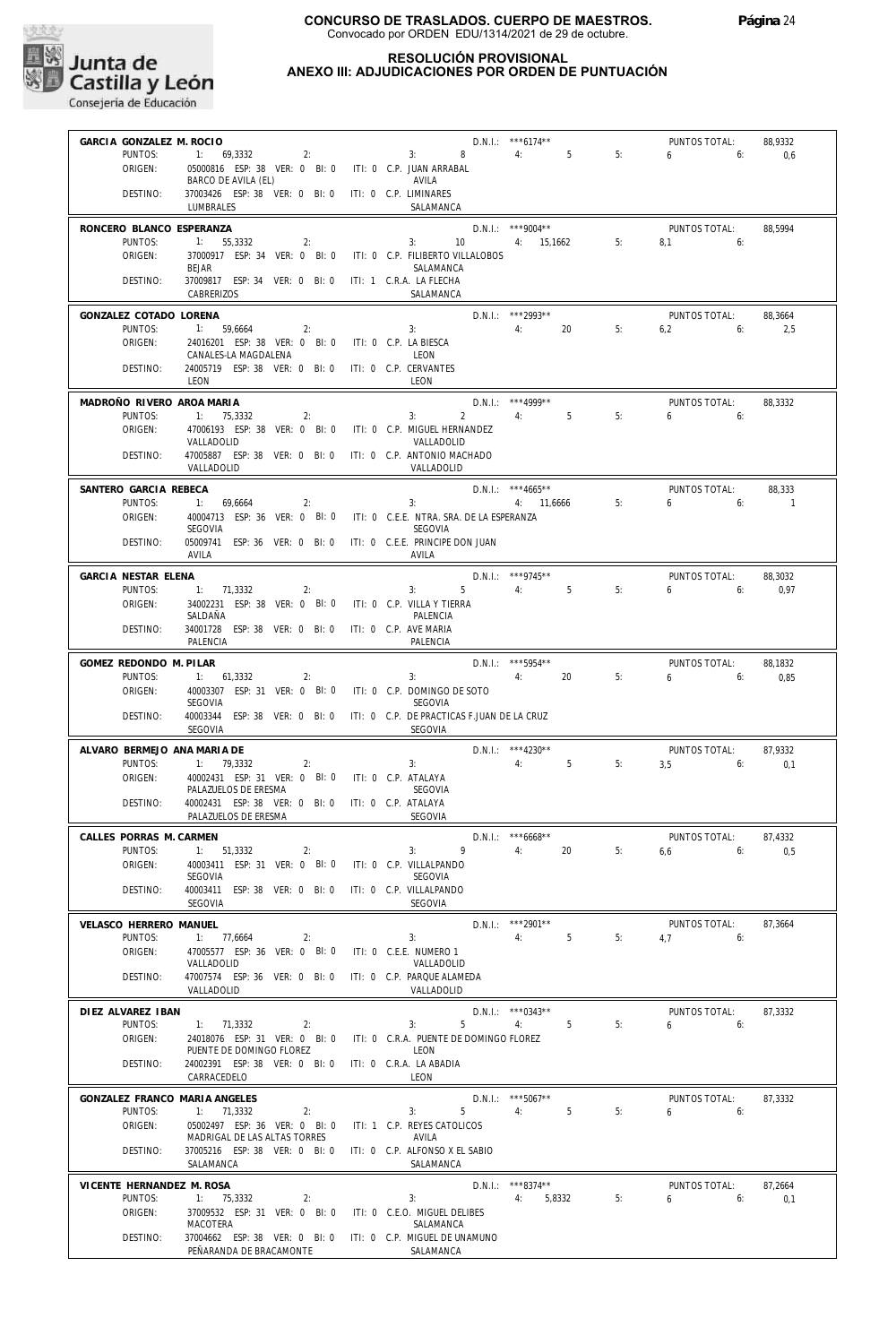

## **RESOLUCIÓN PROVISIONAL ANEXO III: ADJUDICACIONES POR ORDEN DE PUNTUACIÓN**

| PASCUAL CASTILLO ALBERTO             |                                                                         |                                                                              | D.N.I.: *** 9897**           |    | PUNTOS TOTAL:                | 87,0332 |
|--------------------------------------|-------------------------------------------------------------------------|------------------------------------------------------------------------------|------------------------------|----|------------------------------|---------|
| PUNTOS:                              | 1: 69,3332<br>2:                                                        | $5 -$<br>3:                                                                  | 4: 5                         | 5: | $6.5$ 6:                     | 1,2     |
| ORIGEN:                              | 47010949 ESP: 34 VER: 0 BI: 0 ITI: 0 C.P. GLORIA FUERTES                |                                                                              |                              |    |                              |         |
|                                      | TUDELA DE DUERO                                                         | VALLADOLID                                                                   |                              |    |                              |         |
| DESTINO:                             | 47006557 ESP: 34 VER: 0 BI: 0 ITI: 0 C.P. PONCE DE LEON<br>VALLADOLID   | VALLADOLID                                                                   |                              |    |                              |         |
|                                      |                                                                         |                                                                              |                              |    |                              |         |
| GARRIDO CAMARA MONICA                |                                                                         |                                                                              | $D.N.1.:$ ***2730**          |    | PUNTOS TOTAL:                | 86,9664 |
| PUNTOS:                              | 1: 65.6664<br>2:                                                        | $3: 10 \t 4: 5$                                                              |                              | 5: | $6\qquad 6$                  | 0.3     |
| ORIGEN:                              | PALENCIA                                                                | 34003026 ESP: 38 VER: 0 BI: 0 ITI: 0 C.P. CIUDAD DE BUENOS AIRES<br>PALENCIA |                              |    |                              |         |
| DESTINO:                             | 34001443 ESP: 31 VER: 0 BI: 0 ITI: 0 C.P. SOFIA TARTILAN                |                                                                              |                              |    |                              |         |
|                                      | PALENCIA                                                                | PALENCIA                                                                     |                              |    |                              |         |
| FUENTES MATEOS M. TERESA             |                                                                         |                                                                              | $D.N.1::$ *** 4305**         |    | PUNTOS TOTAL:                | 86.9332 |
| PUNTOS:                              | 1: 75,3332<br>2:                                                        | 3: 5                                                                         |                              | 5: | $6 \t\t 6$                   | 0,6     |
| ORIGEN:                              | 49007255 ESP: 31 VER: 0 BI: 0                                           | ITI: 0 C.E.O. CORESES                                                        |                              |    |                              |         |
|                                      | CORESES                                                                 | ZAMORA                                                                       |                              |    |                              |         |
| DESTINO:                             | 49005490 ESP: 31 VER: 0 BI: 0 ITI: 0 C.P. OBISPO NIETO                  |                                                                              |                              |    |                              |         |
|                                      | ZAMORA                                                                  | ZAMORA                                                                       |                              |    |                              |         |
| ESTEBANEZ GARCIA SUSANA              |                                                                         |                                                                              | $D.N.1::$ *** 6162**         |    | PUNTOS TOTAL:                | 86,8332 |
| PUNTOS:                              | 1: 47,3332<br>2:                                                        | 3: 10                                                                        | 4:<br>20                     | 5: | $7 \t\t 6$                   | 2,5     |
| ORIGEN:                              | 49002737 ESP: 34 VER: 0 BI: 0 ITI: 1 C.P. VIRIATO                       |                                                                              |                              |    |                              |         |
| DESTINO:                             | MUELAS DEL PAN<br>49006627 ESP: 35 VER: 0 BI: 0 ITI: 1 C.P. RIOMANZANAS | ZAMORA                                                                       |                              |    |                              |         |
|                                      | ZAMORA                                                                  | ZAMORA                                                                       |                              |    |                              |         |
|                                      |                                                                         |                                                                              |                              |    |                              |         |
| MORENA RAMOS M. NIEVES<br>PUNTOS:    | 1: 71,3332                                                              | $3^{\circ}$<br>3:                                                            | D.N.I.: ***7179**<br>5<br>4: | 5: | PUNTOS TOTAL:<br>$6\qquad 6$ | 86,4332 |
| ORIGEN:                              | 2:<br>37002112 ESP: 31 VER: 0 BI: 0 ITI: 0 C.P. SAN FRANCISCO           |                                                                              |                              |    |                              | 1,1     |
|                                      | CIUDAD-RODRIGO                                                          | SALAMANCA                                                                    |                              |    |                              |         |
| DESTINO:                             | 37009301 ESP: 38 VER: 0 BI: 0 ITI: 0 C.P. RAFAEL ALBERTI                |                                                                              |                              |    |                              |         |
|                                      | URBANIZACION EL ENCINAR                                                 | SALAMANCA                                                                    |                              |    |                              |         |
| RANGIL ANDRES ELENA ZENAIDA          |                                                                         |                                                                              | D.N.I.: ***8182**            |    | PUNTOS TOTAL:                | 86,3682 |
| PUNTOS:                              | 1: 65,3332<br>2:                                                        | 3:<br>10                                                                     | 5<br>4:                      | 5: | $6\qquad 6$                  | 0,035   |
| ORIGEN:                              | 42003712 ESP: 34 VER: 0 BI: 0 ITI: 1 C.R.A. ARCOS DE JALON              |                                                                              |                              |    |                              |         |
|                                      | ARCOS DE JALON                                                          | SORIA                                                                        |                              |    |                              |         |
| DESTINO:                             | SORIA                                                                   | 42002562 ESP: 38 VER: 0 BI: 0 ITI: 0 C.P. DE PRACTICAS NUMANCIA<br>SORIA     |                              |    |                              |         |
|                                      |                                                                         |                                                                              |                              |    |                              |         |
| PEREZ CALVO CARMEN PILAR             |                                                                         |                                                                              | $D.N.1::$ *** 6717**         |    | PUNTOS TOTAL:                | 86,3662 |
| PUNTOS:                              | 1: 63,3332<br>2:                                                        | 3:                                                                           | 4: 16,333                    | 5: | 6.6                          | 0.7     |
|                                      |                                                                         |                                                                              |                              |    |                              |         |
| ORIGEN:                              | <b>TORO</b>                                                             | 49004497 ESP: 36 VER: 0 BI: 0 ITI: 1 C.P. MAGDALENA ULLOA<br>ZAMORA          |                              |    |                              |         |
| DESTINO:                             | 49005428 ESP: 38 VER: 0 BI: 0                                           | ITI: 0 C.P. LA HISPANIDAD                                                    |                              |    |                              |         |
|                                      | ZAMORA                                                                  | ZAMORA                                                                       |                              |    |                              |         |
|                                      |                                                                         |                                                                              |                              |    |                              |         |
| GOMEZ CONCEPCION M. JESUS<br>PUNTOS: | 1: 75,3332<br>2:                                                        | 3:                                                                           | $D.N.1.:$ ***4544**<br>4:5   | 5: | PUNTOS TOTAL:<br>$6\qquad 6$ | 86,3332 |
| ORIGEN:                              |                                                                         | 40002881 ESP: 31 VER: 0 BI: 0 ITI: 0 C.P. AGAPITO MARAZUELA                  |                              |    |                              |         |
|                                      | SAN ILDEFONSO O LA GRANJA                                               | SEGOVIA                                                                      |                              |    |                              |         |
| DESTINO:                             | 40004981 ESP: 31 VER: 0 BI: 0 ITI: 0 C.P. LAS CAÑADAS                   |                                                                              |                              |    |                              |         |
|                                      | TRESCASAS                                                               | SEGOVIA                                                                      |                              |    |                              |         |
| DIEGUEZ BLANCO NATALIA               |                                                                         |                                                                              | D.N.I.: ***7902**            |    | PUNTOS TOTAL:                | 86.3332 |
| PUNTOS:                              | 1: 75.3332<br>2:                                                        | 3:                                                                           | 5<br>4:                      | 5: | $6\qquad 6:$                 |         |
| ORIGEN:                              | 24002238 ESP: 31 VER: 0 BI: 0                                           | ITI: 0 C.P. SAN ILDEFONSO                                                    |                              |    |                              |         |
| DESTINO:                             | CAMPONARAYA<br>24022183 ESP: 38 VER: 0 BI: 0                            | LEON<br>ITI: 0 C.P. FLORES DEL SIL                                           |                              |    |                              |         |
|                                      | PONFERRADA                                                              | LEON                                                                         |                              |    |                              |         |
| LEGIDO MUÑOZ NURIA                   |                                                                         |                                                                              | $D.N.I.:$ *** 0587**         |    | PUNTOS TOTAL:                | 86,3332 |
| PUNTOS:                              | 1: 71,3332<br>2:                                                        | 3:<br>4,5                                                                    | 5 <sub>5</sub><br>4:         | 5: | 5,5<br>6:                    |         |
| ORIGEN:                              | 47007239 ESP: 35 VER: 0 BI: 0                                           | ITI: 1 C.R.A. CAMPOS GOTICOS                                                 |                              |    |                              |         |
|                                      | MEDINA DE RIOSECO                                                       | VALLADOLID                                                                   |                              |    |                              |         |
| DESTINO:                             | 47003261 ESP: 35 VER: 0 BI: 0                                           | ITI: 0 C.P. GONZALO DE CORDOBA                                               |                              |    |                              |         |
|                                      | VALLADOLID                                                              | VALLADOLID                                                                   |                              |    |                              |         |
| SANCHEZ SANCHEZ FRANCISCO J.         |                                                                         |                                                                              | $D.N.I.:$ ***3463**          |    | PUNTOS TOTAL:                | 86,3332 |
| PUNTOS:                              | 1: 71.3332<br>2:                                                        | $\overline{3}$<br>3:                                                         | 4:<br>5 <sub>5</sub>         | 5: | 6:<br>6.2                    | 0,8     |
| ORIGEN:                              | 37000255 ESP: 34 VER: 0 BI: 0<br>ALBERCA (LA)                           | ITI: 0 C.P. SIERRA DE FRANCIA<br>SALAMANCA                                   |                              |    |                              |         |
| DESTINO:                             | 37005290 ESP: 38 VER: 0 BI: 0                                           | ITI: 0 C.P. LAZARILLO DE TORMES                                              |                              |    |                              |         |
|                                      | SALAMANCA                                                               | SALAMANCA                                                                    |                              |    |                              |         |
| CABAÑAS PALACIOS RAQUEL              |                                                                         |                                                                              | D.N.I.: *** 4698**           |    | PUNTOS TOTAL:                | 86,1332 |
| PUNTOS:                              | 1: 71,3332<br>2:                                                        | $\overline{3}$<br>3:                                                         | $5^{\circ}$<br>4:            | 5: | 6,2<br>6:                    | 0,6     |
| ORIGEN:                              | 49007310 ESP: 31 VER: 0 BI: 0                                           | ITI: 0 C.R.A. MORALEJA DEL VINO                                              |                              |    |                              |         |
|                                      | MORALEJA DEL VINO                                                       | ZAMORA                                                                       |                              |    |                              |         |
| DESTINO:                             | 49007310 ESP: 38 VER: 0 BI: 0                                           | ITI: 0 C.R.A. MORALEJA DEL VINO                                              |                              |    |                              |         |
|                                      | MORALEJA DEL VINO                                                       | ZAMORA                                                                       |                              |    |                              |         |
| GONZALEZ MARTIN JAVIER               |                                                                         |                                                                              | $D.N.1::$ *** 0307**         |    | PUNTOS TOTAL:                | 86,1232 |
| PUNTOS:                              | 1: 65,3332<br>2:                                                        | 3:<br>10                                                                     | 4:<br>$\overline{4}$         | 5: | 6<br>6:                      | 0,79    |
| ORIGEN:                              | 05000361 ESP: 34 VER: 0 BI: 0<br>AREVALO                                | ITI: 0 C.P. LA MORAÑA<br>AVILA                                               |                              |    |                              |         |
| DESTINO:                             | 05009741 ESP: 36 VER: 0 BI: 0<br>AVILA                                  | ITI: 0 C.E.E. PRINCIPE DON JUAN<br>AVILA                                     |                              |    |                              |         |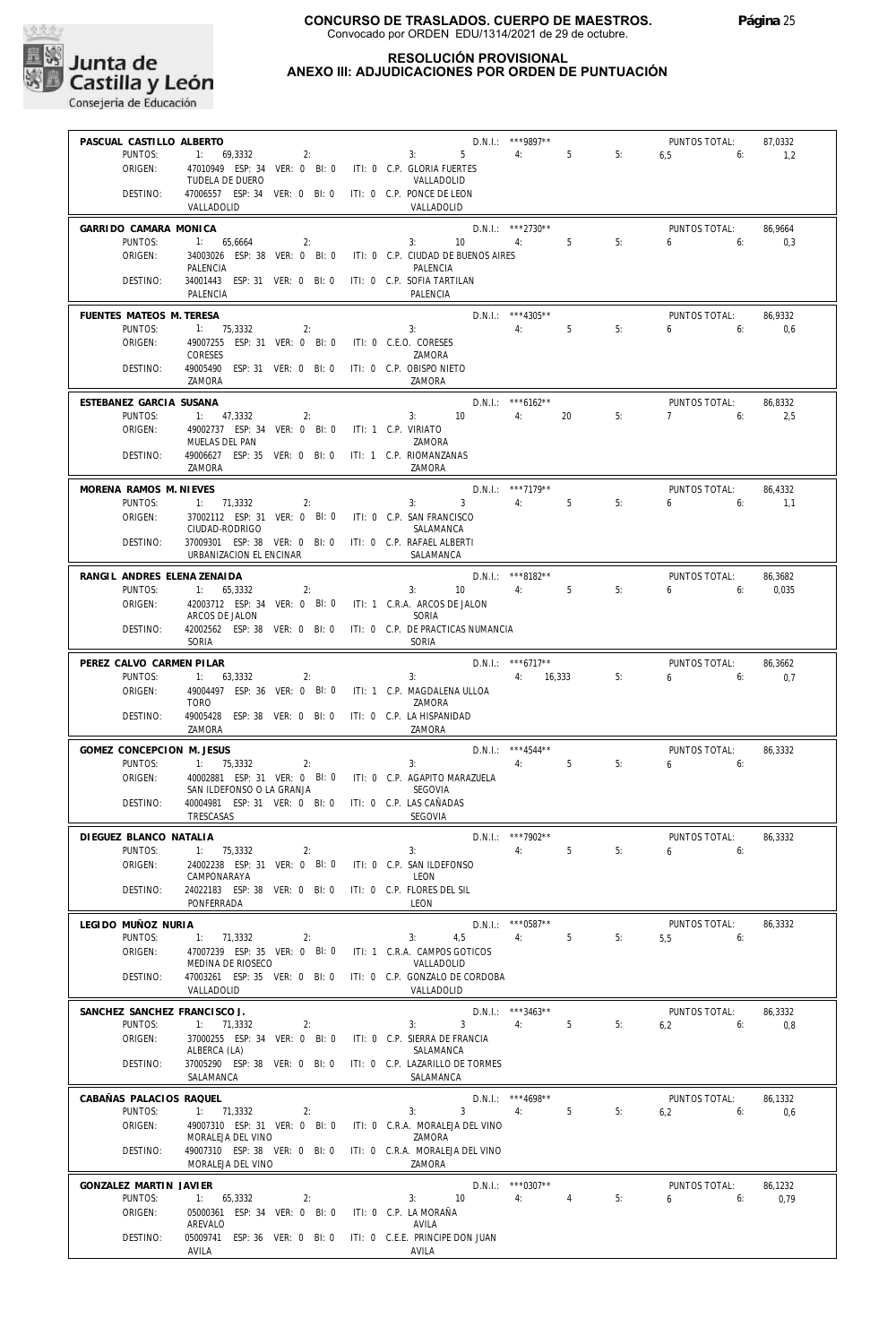

## **RESOLUCIÓN PROVISIONAL ANEXO III: ADJUDICACIONES POR ORDEN DE PUNTUACIÓN**

| SANCHEZ RODRIGUEZ YOLANDA |                                                                 |                      |                                            | D.N.I.: ***7148**    |    | PUNTOS TOTAL:     | 86,0332 |
|---------------------------|-----------------------------------------------------------------|----------------------|--------------------------------------------|----------------------|----|-------------------|---------|
| PUNTOS:                   | $1: 71,3332$ 2:                                                 |                      | 3: 3: 4: 5                                 |                      | 5: | $6\qquad 6$       | 0,7     |
| ORIGEN:                   | 37009842 ESP: 31 VER: 0 BI: 0 ITI: 0 C.R.A. CAMPO DE ARGAÑAN    |                      |                                            |                      |    |                   |         |
|                           | FUENTES DE OÑORO                                                |                      | SALAMANCA                                  |                      |    |                   |         |
| DESTINO:                  | 37005332 ESP: 34 VER: 0 BI: 0 ITI: 0 C.P. PADRE MANJON          |                      |                                            |                      |    |                   |         |
|                           | SALAMANCA                                                       |                      | SALAMANCA                                  |                      |    |                   |         |
| MACIAS INGELMO ISABEL C.  |                                                                 |                      |                                            | $D.N.1.:$ ***7669**  |    | PUNTOS TOTAL:     | 85.8832 |
| PUNTOS:                   | 1: 63,3332<br>2:                                                |                      | 3: 8                                       | 4: 5                 | 5: | $9^{\circ}$<br>6: | 0,55    |
| ORIGEN:                   | 37009866 ESP: 38 VER: 0 BI: 0 ITI: 0 C.R.A. ABADENGO            |                      |                                            |                      |    |                   |         |
|                           | HINOJOSA DE DUERO                                               |                      | SALAMANCA                                  |                      |    |                   |         |
| DESTINO:                  | 37005216 ESP: 38 VER: 0 BI: 0 ITI: 0 C.P. ALFONSO X EL SABIO    |                      |                                            |                      |    |                   |         |
|                           | SALAMANCA                                                       |                      | SALAMANCA                                  |                      |    |                   |         |
| FERRERAS RODRIGUEZ SILVIA |                                                                 |                      |                                            | $D.N.1.:$ ***1260**  |    | PUNTOS TOTAL:     | 85,6664 |
| PUNTOS:                   | 1: 69,6664<br>2:                                                |                      | $3: 5 \t 4: 5$                             |                      | 5: | $6 - 6$           |         |
| ORIGEN:                   | 49007191 ESP: 31 VER: 0 BI: 0 ITI: 0 C.R.A. ALFOZ DE TORO       |                      |                                            |                      |    |                   |         |
|                           | MORALES DE TORO                                                 |                      | ZAMORA                                     |                      |    |                   |         |
| DESTINO:                  | 49005404 ESP: 31 VER: 0 BI: 0 ITI: 0 C.P. SAN JOSE DE CALASANZ  |                      |                                            |                      |    |                   |         |
|                           | ZAMORA                                                          |                      | ZAMORA                                     |                      |    |                   |         |
| CAMPO BLANCO BEATRIZ DEL  |                                                                 |                      |                                            | $D.N.1.:$ ***3533**  |    | PUNTOS TOTAL:     | 85,4664 |
| PUNTOS:                   | 1: 56,9998<br>2:                                                |                      | $3: 3: 4: 18,6666$ 5:                      |                      |    | $6.8$ 6:          |         |
| ORIGEN:                   | 09007635 ESP: 38 VER: 0 BI: 0 ITI: 0 C.P. JUAN DE VALLEJO       |                      |                                            |                      |    |                   |         |
|                           | <b>BURGOS</b>                                                   |                      | <b>BURGOS</b>                              |                      |    |                   |         |
| DESTINO:                  | 34000712 ESP: 38 VER: 0 BI: 0 ITI: 0 C.P. MODESTO LAFUENTE      |                      |                                            |                      |    |                   |         |
|                           | CERVERA DE PISUERGA                                             |                      | PALENCIA                                   |                      |    |                   |         |
| VAQUERO PEREZ SORAYA      |                                                                 |                      |                                            | D.N.I.: ***8581**    |    | PUNTOS TOTAL:     | 85,3332 |
| PUNTOS:                   | 1: 71.3332<br>2:                                                |                      | $3^{\circ}$<br>3:                          | 4: 5                 | 5: | 6:<br>6           |         |
| ORIGEN:                   | 49007206 ESP: 31 VER: 0 BI: 0 ITI: 0 C.R.A. TIERRAS DE SAYAGO   |                      |                                            |                      |    |                   |         |
|                           | MUGA DE SAYAGO                                                  |                      | ZAMORA                                     |                      |    |                   |         |
| DESTINO:                  | 49005490 ESP: 31 VER: 0 BI: 0 ITI: 0 C.P. OBISPO NIETO          |                      |                                            |                      |    |                   |         |
|                           | ZAMORA                                                          |                      | ZAMORA                                     |                      |    |                   |         |
|                           | DOMINGUEZ MORENO SEBASTIAN JOSE                                 |                      |                                            | D.N.I.: ***5455**    |    | PUNTOS TOTAL:     | 85,3332 |
| PUNTOS:                   | 1: 71,3332<br>2:                                                |                      | 3: 3: 4: 5                                 |                      | 5: | $6\qquad 6$       |         |
| ORIGEN:                   | 49007309 ESP: 34 VER: 0 BI: 0 ITI: 0 C.R.A. VILLARRIN DE CAMPOS |                      |                                            |                      |    |                   |         |
|                           | VILLARRIN DE CAMPOS                                             |                      | ZAMORA                                     |                      |    |                   |         |
| DESTINO:                  | 49006691 ESP: 36 VER: 0 BI: 0 ITI: 0 C.E.E. VIRGEN DEL CASTILLO |                      |                                            |                      |    |                   |         |
|                           | ZAMORA                                                          |                      | ZAMORA                                     |                      |    |                   |         |
| LEAL GONZALEZ NATALIA     |                                                                 |                      |                                            | D.N.I.: ***7768**    |    | PUNTOS TOTAL:     | 85,3332 |
| PUNTOS:                   | 1: 71,3332<br>2:                                                |                      | 3:<br>$3^{\circ}$                          | 4: 5                 | 5: | 6.6               |         |
| ORIGEN:                   | 24016456 ESP: 99 VER: 0 BI: 0 ITI: 0 C.P. SANTA BARBARA         |                      |                                            |                      |    |                   |         |
|                           | <b>BEMBIBRE</b>                                                 |                      | <b>I EON</b>                               |                      |    |                   |         |
| DESTINO:                  | 24016456 ESP: 38 VER: 0 BI: 0 ITI: 0 C.P. SANTA BARBARA         |                      |                                            |                      |    |                   |         |
|                           | BEMBIBRE                                                        |                      | LEON                                       |                      |    |                   |         |
| ALVAREZ CARRERA ALBA      |                                                                 |                      |                                            | D.N.I.: ***9364**    |    | PUNTOS TOTAL:     | 85,3332 |
| PUNTOS:                   | 1: 55,3332<br>2:                                                |                      | $4\overline{ }$<br>3:                      | 4:20                 | 5: | 6.6               |         |
| ORIGEN:                   | 24011811 ESP: 99 VER: 0 BI: 0 ITI: 0 C.P. SANTA BARBARA         |                      |                                            |                      |    |                   |         |
|                           | MATARROSA DEL SIL                                               |                      | LEON                                       |                      |    |                   |         |
| DESTINO:                  | 24016407 ESP: 38 VER: 0 BI: 0 ITI: 0 C.P. PEÑALBA               |                      |                                            |                      |    |                   |         |
|                           | PONFERRADA                                                      |                      | LEON                                       |                      |    |                   |         |
| PASCUAL ORTEGA CATALINA   |                                                                 |                      |                                            | $D.N.I.:$ ***1963**  |    | PUNTOS TOTAL:     | 85,1332 |
|                           | PUNTOS: 1: 55,3332<br>2:                                        |                      | 3:                                         |                      |    | 4: 20 5: 8,8 6: 1 |         |
| ORIGEN:                   | 09000987 ESP: 31 VER: 0 BI: 0                                   |                      | ITI: 0 C.P. PADRE MANJON                   |                      |    |                   |         |
|                           | <b>BURGOS</b>                                                   |                      | <b>BURGOS</b>                              |                      |    |                   |         |
| DESTINO:                  | 09001001 ESP: 38 VER: 0 BI: 0                                   |                      | ITI: 0 C.P. VENERABLES                     |                      |    |                   |         |
|                           | <b>BURGOS</b>                                                   |                      | <b>BURGOS</b>                              |                      |    |                   |         |
| ALLER GUTIERREZ ANA BELEN |                                                                 |                      |                                            | $D.N.1::$ ***1558**  |    | PUNTOS TOTAL:     | 84,8664 |
| PUNTOS:                   | 1: 67,3332<br>2:                                                |                      | 3:                                         | 4: 10.8332           | 5: | 6<br>6:           | 0.7     |
| ORIGEN:                   | 24010077 ESP: 31 VER: 0 BI: 0                                   |                      | ITI: 0 C.P. TREPALIO                       |                      |    |                   |         |
|                           | TROBAJO DEL CAMINO                                              |                      | LEON                                       |                      |    |                   |         |
| DESTINO:                  | 24010077 ESP: 38 VER: 0 BI: 0                                   | ITI: 0 C.P. TREPALIO |                                            |                      |    |                   |         |
|                           | TROBAJO DEL CAMINO                                              |                      | LEON                                       |                      |    |                   |         |
| REGODON MORA NURIA        |                                                                 |                      |                                            | $D.N.1::$ ***5008**  |    | PUNTOS TOTAL:     | 84.8332 |
| PUNTOS:                   | 1: 67,3332<br>2:                                                |                      | $\mathcal{P}$<br>3:                        | 4:<br>10             | 5: | 2,5<br>6:         | 3       |
| ORIGEN:                   | 37005381 ESP: 99 VER: 0 BI: 2                                   |                      | ITI: 0 C.P. SAN MATEO                      |                      |    |                   |         |
|                           | SALAMANCA                                                       |                      | SALAMANCA                                  |                      |    |                   |         |
| DESTINO:                  | 37006041 ESP: 99 VER: 0 BI: 0<br>SALAMANCA                      |                      | ITI: 0 C.P. JOSE HERRERO<br>SALAMANCA      |                      |    |                   |         |
|                           |                                                                 |                      |                                            |                      |    |                   |         |
| ROMERA GONZALO M.LUISA    |                                                                 |                      |                                            | D.N.I.: ***8009**    |    | PUNTOS TOTAL:     | 84,6664 |
| PUNTOS:                   | 1: 73,6664<br>2:                                                |                      | 3:                                         | 5<br>4:              | 5: | 6<br>6:           |         |
| ORIGEN:                   | 47001122 ESP: 31 VER: 0 BI: 0                                   |                      | ITI: 0 C.P. ALVAR FAÑEZ                    |                      |    |                   |         |
|                           | <b>ISCAR</b>                                                    |                      | VALLADOLID                                 |                      |    |                   |         |
| DESTINO:                  | 47007574 ESP: 31 VER: 0 BI: 0<br>VALLADOLID                     |                      | ITI: 0 C.P. PARQUE ALAMEDA<br>VALLADOLID   |                      |    |                   |         |
|                           |                                                                 |                      |                                            |                      |    |                   |         |
| GONZALEZ PALACIOS BLANCA  |                                                                 |                      |                                            | $D.N.1::$ *** 6935** |    | PUNTOS TOTAL:     | 83,8682 |
| PUNTOS:                   | 1: 59,3332<br>2:                                                |                      | 6<br>3:                                    | 4: 12,5              | 5: | 6<br>6:           | 0,035   |
| ORIGEN:                   | 09001086 ESP: 40 VER: 0 BI: 0                                   |                      | ITI: 1 C.P. FUENTES BLANCAS                |                      |    |                   |         |
|                           | <b>BURGOS</b>                                                   |                      | <b>BURGOS</b>                              |                      |    |                   |         |
| DESTINO:                  | 09001025 ESP: 38 VER: 0 BI: 0<br><b>BURGOS</b>                  |                      | ITI: 0 C.P. SOLAR DEL CID<br><b>BURGOS</b> |                      |    |                   |         |
|                           |                                                                 |                      |                                            |                      |    |                   |         |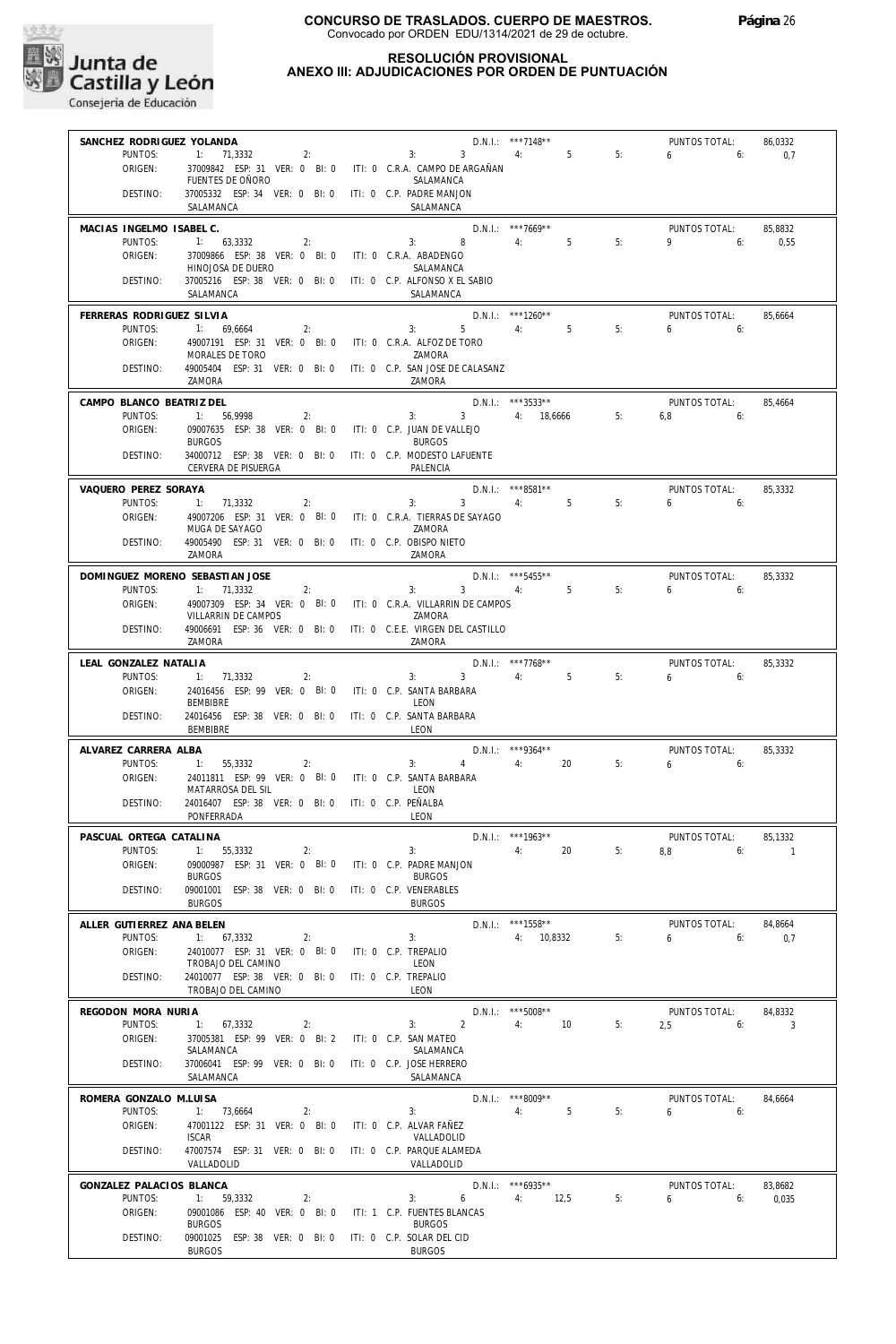

#### **RESOLUCIÓN PROVISIONAL ANEXO III: ADJUDICACIONES POR ORDEN DE PUNTUACIÓN**

| ZARCO MERINO MARIA            |                                                                 |    |                                            | D.N.I.: ***3884**                 |    | PUNTOS TOTAL: | 83,6332 |
|-------------------------------|-----------------------------------------------------------------|----|--------------------------------------------|-----------------------------------|----|---------------|---------|
| PUNTOS:                       | $1: 71,3332$ 2: 3: 1                                            |    |                                            | N.I.: ***3884** $\overline{5}$ 5: | 5: | $6.1$ 6:      | 0,2     |
| ORIGEN:                       | 40004865 ESP: 32 VER: 0 BI: 0 ITI: 0 C.R.A. EL OLMAR            |    |                                            |                                   |    |               |         |
|                               | OLOMBRADA                                                       |    | <b>SEGOVIA</b>                             |                                   |    |               |         |
| DESTINO:                      | 47004871 ESP: 38 VER: 0 BI: 0 ITI: 0 C.P. MIGUEL DELIBES        |    |                                            |                                   |    |               |         |
|                               | VALLADOLID                                                      |    | VALLADOLID                                 |                                   |    |               |         |
|                               |                                                                 |    |                                            |                                   |    |               |         |
| LAZARO PASTOR INMACULADA      |                                                                 |    | $D.N.I.:$ ***4573**<br>3: 8 4: 5           |                                   |    | PUNTOS TOTAL: | 83,6332 |
| PUNTOS:                       | 1: 65,3332<br>2:                                                |    |                                            |                                   | 5: | $5,2$ 6:      | 0,1     |
| ORIGEN:                       | 40004774 ESP: 31 VER: 0 BI: 0 ITI: 0 C.P. NUEVA SEGOVIA         |    |                                            |                                   |    |               |         |
|                               | SEGOVIA                                                         |    | SEGOVIA                                    |                                   |    |               |         |
| DESTINO:                      | 40003307 ESP: 31 VER: 0 BI: 0 ITI: 0 C.P. DOMINGO DE SOTO       |    |                                            |                                   |    |               |         |
|                               | SEGOVIA                                                         |    | <b>SEGOVIA</b>                             |                                   |    |               |         |
|                               |                                                                 |    |                                            |                                   |    |               |         |
| MARTINEZ SAN JUAN EVA Mª      |                                                                 |    | D.N.I.: ***2483**<br>3: $4: 5$             | $D.N.1::$ ***2483**               |    | PUNTOS TOTAL: | 83.4332 |
| PUNTOS:                       | 1: 71,3332<br>2:                                                |    |                                            |                                   | 5: | $6\qquad 6:$  | 1,1     |
| ORIGEN:                       | 34002231 ESP: 31 VER: 0 BI: 0 ITI: 0 C.P. VILLA Y TIERRA        |    |                                            |                                   |    |               |         |
|                               | SALDAÑA                                                         |    | PAI FNCIA                                  |                                   |    |               |         |
| DESTINO:                      | 34001421 ESP: 31 VER: 0 BI: 0 ITI: 0 C.P. MARQUES DE SANTILLANA |    |                                            |                                   |    |               |         |
|                               | PALENCIA                                                        |    | PALENCIA                                   |                                   |    |               |         |
| GARCIA MADRID SARA            |                                                                 |    |                                            | $D.N.1.:$ ***3664**               |    | PUNTOS TOTAL: | 83,4332 |
| PUNTOS:                       | 1: 63,3332<br>2:                                                |    | $3: 9 \t 4: 5$                             |                                   | 5: | $6\qquad 6$   | 0,1     |
| ORIGEN:                       | 24018465 ESP: 38 VER: 0 BI: 0 ITI: 0 C.R.A. RIBERA DE PORMA     |    |                                            |                                   |    |               |         |
|                               | SANTIBAÑEZ DE PORMA                                             |    | LEON                                       |                                   |    |               |         |
| DESTINO:                      | 24005252 ESP: 38 VER: 0 BI: 0 ITI: 0 C.P. PADRE MANJON          |    |                                            |                                   |    |               |         |
|                               | ARMUNIA                                                         |    | LEON                                       |                                   |    |               |         |
|                               |                                                                 |    |                                            |                                   |    |               |         |
| GUTIERREZ CAMARERO MARIA CRUZ |                                                                 |    |                                            | D.N.I.: ***5492**                 |    | PUNTOS TOTAL: | 83,3332 |
| PUNTOS:                       | 1: 67,3332<br>2:                                                |    | 3:                                         | 2 4: 7,5 5:                       |    | $6.2$ 6:      | 0,3     |
| ORIGEN:                       | 09007805 ESP: 38 VER: 0 BI: 0 ITI: 0 C.P. ANTONIO MACHADO       |    |                                            |                                   |    |               |         |
|                               | <b>BURGOS</b>                                                   |    | <b>BURGOS</b>                              |                                   |    |               |         |
| DESTINO:                      | 09000987 ESP: 38 VER: 0 BI: 0 ITI: 0 C.P. PADRE MANJON          |    |                                            |                                   |    |               |         |
|                               | <b>BURGOS</b>                                                   |    | <b>BURGOS</b>                              |                                   |    |               |         |
|                               |                                                                 |    |                                            |                                   |    |               |         |
| LAZARO GALILEA LAURA          |                                                                 |    |                                            | D.N.I.: ***8281**                 |    | PUNTOS TOTAL: | 83,2632 |
| PUNTOS:                       | 1: 51,3332<br>2:                                                |    | 3: $10$ 4: $12,083$                        |                                   | 5: | $6.7$ 6:      | 3,147   |
| ORIGEN:                       | 42000280 ESP: 38 VER: 0 BI: 0 ITI: 0 C.P. DIEGO LAINEZ          |    |                                            |                                   |    |               |         |
|                               | ALMAZAN                                                         |    | SORIA                                      |                                   |    |               |         |
| DESTINO:                      | 42002562 ESP: 38 VER: 0 BI: 0 ITI: 0 C.P. DE PRACTICAS NUMANCIA |    |                                            |                                   |    |               |         |
|                               | SORIA                                                           |    | SORIA                                      |                                   |    |               |         |
| ALVAREZ LOPEZ ROSA MARIA      |                                                                 |    |                                            | D.N.I.: ***5111**                 |    | PUNTOS TOTAL: | 83,1332 |
| PUNTOS:                       | 1: 71,3332<br>2:                                                |    | 3: 4: 5                                    |                                   | 5: | 6.6           | 0,8     |
| ORIGEN:                       | 49007221 ESP: 32 VER: 0 BI: 0 ITI: 0 C.R.A. GUAREÑA             |    |                                            |                                   |    |               |         |
|                               | GUARRATE                                                        |    | ZAMORA                                     |                                   |    |               |         |
| DESTINO:                      | 49007231 ESP: 38 VER: 0 BI: 0 ITI: 0 C.R.A. TIERRA DEL PAN      |    |                                            |                                   |    |               |         |
|                               | MONFARRACINOS                                                   |    | ZAMORA                                     |                                   |    |               |         |
|                               |                                                                 |    |                                            |                                   |    |               |         |
| VICARIO RODRIGUEZ ANA ISABEL  |                                                                 |    |                                            | $D.N.1.:$ ***4064**               |    | PUNTOS TOTAL: | 82,8664 |
| PUNTOS:                       | 1: 73,6664                                                      | 2: | $3: 3 \t 4:$                               |                                   | 5: | $6 \t\t 6$    | 0,2     |
| ORIGEN:                       | 47005899 ESP: 38 VER: 0 BI: 0 ITI: 0 C.P. JORGE GUILLEN         |    |                                            |                                   |    |               |         |
|                               | VALLADOLID                                                      |    | VALLADOLID                                 |                                   |    |               |         |
| DESTINO:                      |                                                                 |    |                                            |                                   |    |               |         |
|                               | 47011176 ESP: 36 VER: 0 BI: 0 ITI: 0 C.P. JOAQUIN DIAZ          |    |                                            |                                   |    |               |         |
|                               | CISTERNIGA                                                      |    | VALLADOLID                                 |                                   |    |               |         |
|                               |                                                                 |    |                                            |                                   |    |               |         |
| OSORIO CABEZAS ANA ISABEL     |                                                                 |    |                                            | $D.N.1::$ ***0011**               |    | PUNTOS TOTAL: | 82.8332 |
|                               | PUNTOS: 1: 59.3332<br>2:                                        |    | 3:                                         | $5 \t 4: \t 12.5$                 | 5: | 650           |         |
| ORIGEN:                       | 24012025 ESP: 34 VER: 0 BI: 0                                   |    | ITI: 0 C.R.A. SANTA BARBARA                |                                   |    |               |         |
|                               | TORRE DEL BIERZO                                                |    | LEON                                       |                                   |    |               |         |
| DESTINO:                      | 24014344 ESP: 38 VER: 0 BI: 0                                   |    | ITI: 0 C.P. SANTIAGO APOSTOL               |                                   |    |               |         |
|                               | VILLADANGOS DEL PARAMO                                          |    | LEON                                       |                                   |    |               |         |
| REVILLA DEL RIO ESTEBAN G.    |                                                                 |    |                                            | $D.N.1::$ ***5312**               |    | PUNTOS TOTAL: | 82,8162 |
| PUNTOS:                       | 1: 59,3332<br>2:                                                |    | 3:                                         | 4: 17,083                         | 5: | 6<br>6:       |         |
| ORIGEN:                       | 34001728 ESP: 38 VER: 0 BI: 0                                   |    | ITI: 0 C.P. AVE MARIA                      |                                   |    |               | 0,4     |
|                               | PALENCIA                                                        |    | PALENCIA                                   |                                   |    |               |         |
| DESTINO:                      | 34002964 ESP: 38 VER: 0 BI: 0                                   |    | ITI: 0 C.P. PADRE CLARET                   |                                   |    |               |         |
|                               | PALENCIA                                                        |    | PALENCIA                                   |                                   |    |               |         |
|                               |                                                                 |    |                                            |                                   |    |               |         |
| LOPEZ ALONSO MARIA ELENA      |                                                                 |    |                                            | $D.N.I.:$ ***0788**               |    | PUNTOS TOTAL: | 82,7664 |
| PUNTOS:                       | 1: 63,3332<br>2:                                                |    | 3<br>3:                                    | 4:<br>9.8332                      | 5: | 6<br>6:       | 0,6     |
| ORIGEN:                       | 47002059 ESP: 38 VER: 0 BI: 0                                   |    | ITI: 0 C.P. PIO DEL RIO HORTEGA            |                                   |    |               |         |
|                               | PORTILLO                                                        |    | VALLADOLID                                 |                                   |    |               |         |
| DESTINO:                      | 47006077 ESP: 38 VER: 0 BI: 0                                   |    | ITI: 0 C.P. PABLO PICASSO                  |                                   |    |               |         |
|                               | VALLADOLID                                                      |    | VALLADOLID                                 |                                   |    |               |         |
|                               | FERNANDEZ CARBALLARES M. CRISTINA                               |    |                                            | D.N.I.: ***7983**                 |    | PUNTOS TOTAL: | 82,4332 |
|                               |                                                                 |    |                                            |                                   |    |               |         |
| PUNTOS:                       | 2:<br>1: 63,3332                                                |    | 3:<br>5                                    | 4:<br>7,5                         | 5: | 6<br>6:       | 0,6     |
| ORIGEN:                       | 37001739 ESP: 38 VER: 0 BI: 0                                   |    | ITI: 0 C.R.A. LOS CARRASCALES<br>SALAMANCA |                                   |    |               |         |
| DESTINO:                      | MATILLA DE LOS CAÑOS DEL RIO<br>37008783 ESP: 38 VER: 0 BI: 0   |    | ITI: 0 C.P. BUENOS AIRES.GABRIEL MARTIN    |                                   |    |               |         |
|                               |                                                                 |    |                                            |                                   |    |               |         |
|                               | SALAMANCA                                                       |    | SALAMANCA                                  |                                   |    |               |         |
| SAEZ LOPEZ CLAUDIO            |                                                                 |    |                                            | D.N.I.: *** 5539**                |    | PUNTOS TOTAL: | 81,8332 |
| PUNTOS:                       | 1: 69,3332<br>2:                                                |    | 5<br>3:                                    | 4:                                | 5: | 5.9<br>6:     | 1,6     |
| ORIGEN:                       | 09000975 ESP: 36 VER: 0 BI: 0                                   |    | ITI: 0 C.P. ALEJANDRO RGUEZ. DE VALCARCEL  |                                   |    |               |         |
|                               | <b>BURGOS</b>                                                   |    | <b>BURGOS</b>                              |                                   |    |               |         |
| DESTINO:                      | 09000963 ESP: 36 VER: 0 BI: 0<br><b>BURGOS</b>                  |    | ITI: 0 C.P. LOS VADILLOS<br><b>BURGOS</b>  |                                   |    |               |         |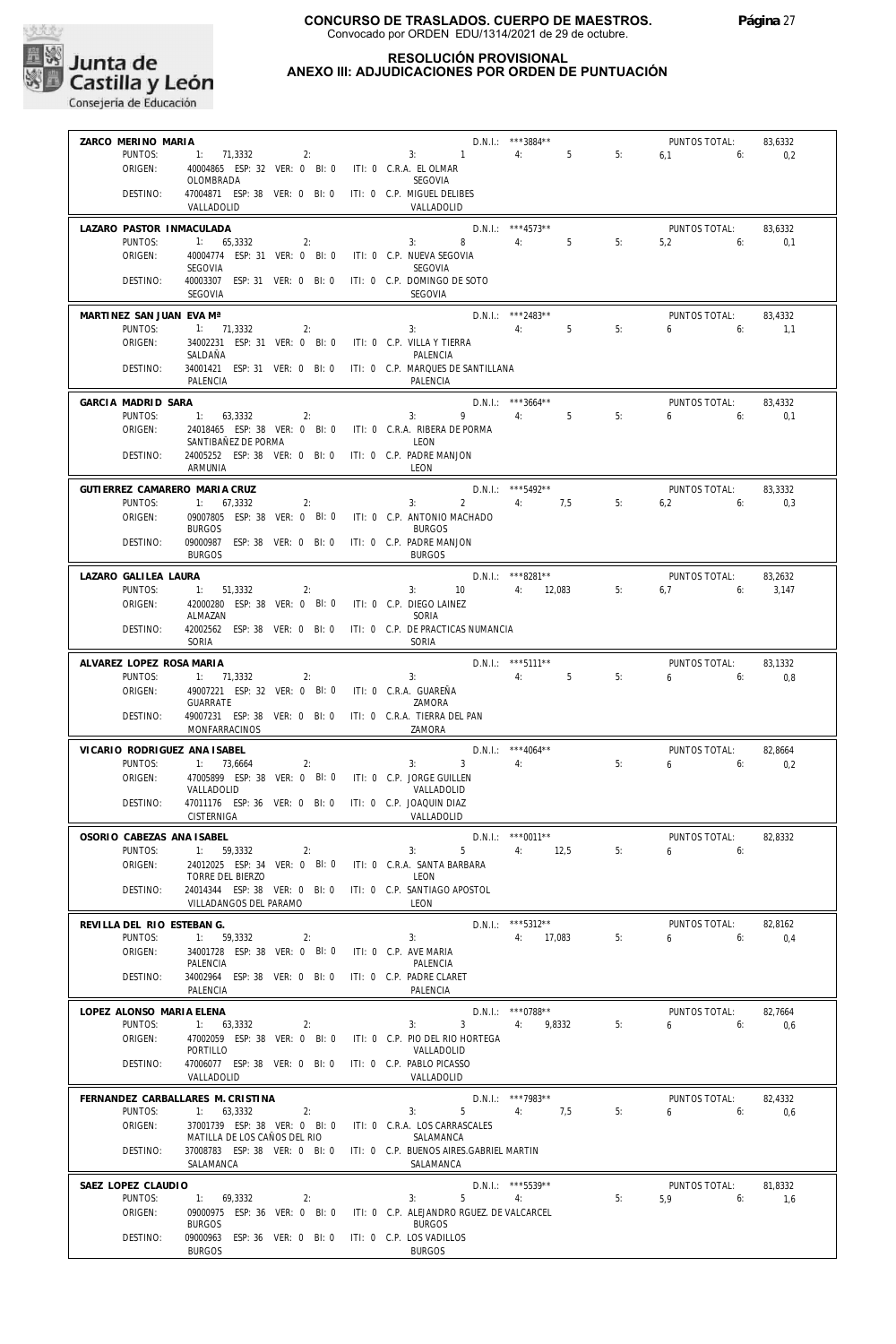

## **RESOLUCIÓN PROVISIONAL ANEXO III: ADJUDICACIONES POR ORDEN DE PUNTUACIÓN**

| GONZALEZ MORALEJO JORGE                |                                                                                        |                                                                              | D.N.I.: ***2909**                       |    | PUNTOS TOTAL:                | 81,8332          |
|----------------------------------------|----------------------------------------------------------------------------------------|------------------------------------------------------------------------------|-----------------------------------------|----|------------------------------|------------------|
| PUNTOS:                                | 2:<br>1: 67,3332                                                                       | 3: 3: 4:                                                                     | $5^{\circ}$                             | 5: | $6\qquad 6:$                 | 0,5              |
| ORIGEN:                                | 09003630 ESP: 31 VER: 0 BI: 0 ITI: 0 C.P. DOMINGO VIEJO<br>MELGAR DE FERNAMENTAL       | <b>BURGOS</b>                                                                |                                         |    |                              |                  |
| DESTINO:                               | 34002964 ESP: 31 VER: 0 BI: 0 ITI: 0 C.P. PADRE CLARET<br>PALENCIA                     | PALENCIA                                                                     |                                         |    |                              |                  |
| SIERRA CASAS ANA ISABEL                |                                                                                        | $D.N.I.:$ ***4142**<br>3: 6 4: 7,5                                           |                                         |    | PUNTOS TOTAL:                | 81.8332          |
| PUNTOS:<br>ORIGEN:                     | 1: 59,3332<br>2:<br>47011176 ESP: 32 VER: 0 BI: 0 ITI: 0 C.P. JOAQUIN DIAZ             |                                                                              |                                         | 5: | $9 \t\t 6$                   |                  |
|                                        | CISTERNIGA                                                                             | VALLADOLID                                                                   |                                         |    |                              |                  |
| DESTINO:                               | CISTERNIGA                                                                             | 47000774 ESP: 38 VER: 0 BI: 0 ITI: 0 C.P. FELIX CUADRADO LOMAS<br>VALLADOLID |                                         |    |                              |                  |
| HERRERO CASTILLO OSCAR                 |                                                                                        |                                                                              |                                         |    | PUNTOS TOTAL:                | 81,7332          |
| PUNTOS:                                | 1: 63,3332<br>2:                                                                       | 3:<br>40001141 ESP: 34 VER: 0 BI: 0 ITI: 1 C.P. ARCIPRESTE DE HITA           | D.N.I.: $***4041**$<br>4: 5             | 5: | $9 \t\t 6$                   | 4,4              |
| ORIGEN:                                | ESPINAR (EL)                                                                           | <b>SEGOVIA</b>                                                               |                                         |    |                              |                  |
| DESTINO:                               | 40002443 ESP: 38 VER: 0 BI: 0 ITI: 0 C.P. MARQUES DEL ARCO<br>SAN CRISTOBAL DE SEGOVIA | <b>SEGOVIA</b>                                                               |                                         |    |                              |                  |
| OLIVA ALONSO DAVID                     |                                                                                        |                                                                              | D.N.I.: ***3218**                       |    | PUNTOS TOTAL:                | 81,7332          |
| PUNTOS:                                | 1: 55,3332<br>2:                                                                       | D.N.I.: ***3218"<br>: $\frac{1}{4}$<br>3:                                    | 20                                      | 5: | $6.4$ 6:                     |                  |
| ORIGEN:                                | 47007321 ESP: 34 VER: 0 BI: 0 ITI: 1 C.R.A. RIO ERESMA<br>MATAPOZUELOS                 | VALLADOLID                                                                   |                                         |    |                              |                  |
| DESTINO:                               |                                                                                        | 47001158 ESP: 38 VER: 0 BI: 0 ITI: 0 C.P. NTRA. SRA. DEL VILLAR              |                                         |    |                              |                  |
|                                        | LAGUNA DE DUERO                                                                        | VALLADOLID                                                                   | D.N.I.: ***7027**                       |    |                              |                  |
| GUTIERREZ CILLERO BERTA<br>PUNTOS:     | 1: 57,3332<br>2:                                                                       | 3:                                                                           | $3 \t 4: \t 14,583 \t 5:$               |    | PUNTOS TOTAL:<br>$6\qquad 6$ | 81,4162<br>0,5   |
| ORIGEN:                                | 09000987 ESP: 38 VER: 0 BI: 0 ITI: 0 C.P. PADRE MANJON<br><b>BURGOS</b>                |                                                                              |                                         |    |                              |                  |
| DESTINO:                               | 09000987 ESP: 37 VER: 0 BI: 0 ITI: 0 C.P. PADRE MANJON                                 | <b>BURGOS</b>                                                                |                                         |    |                              |                  |
|                                        | <b>BURGOS</b>                                                                          | <b>BURGOS</b>                                                                |                                         |    |                              |                  |
| RODRIGUEZ JUNQUERA M. PILAR<br>PUNTOS: | 2:<br>1: 67.3332                                                                       | $3: 3 \t 3 \t 4: 5$                                                          | $D.N.I.:$ ***6484**                     | 5: | PUNTOS TOTAL:<br>$6\qquad 6$ | 81,3332          |
| ORIGEN:                                | 49006238 ESP: 31 VER: 0 BI: 0 ITI: 0 C.P. FERMOSELLE                                   |                                                                              |                                         |    |                              |                  |
| DESTINO:                               | FERMOSELLE<br>49006068 ESP: 31 VER: 0 BI: 0 ITI: 0 C.P. GONZALO DE BERCEO              | ZAMORA                                                                       |                                         |    |                              |                  |
|                                        | ZAMORA                                                                                 | ZAMORA                                                                       |                                         |    |                              |                  |
|                                        | TORRECILLA GARCIA-RIPOLL M. BELEN                                                      | $D.N.1.:$ ***9151**                                                          |                                         |    | PUNTOS TOTAL:                | 81,2662          |
| PUNTOS:<br>ORIGEN:                     | 1: 67,3332<br>2:<br>47011280 ESP: 38 VER: 0 BI: 0 ITI: 0 C.P. CAÑO DORADO              | 3: 4: 8,333 5:                                                               |                                         |    | $5.1$ 6:                     | 0,5              |
|                                        | ZARATAN                                                                                | VALLADOLID                                                                   |                                         |    |                              |                  |
| DESTINO:                               | 47010937 ESP: 38 VER: 0 BI: 0<br>VALLADOLID                                            | ITI: 0 C.P. FRANCISCO PINO<br>VALLADOLID                                     |                                         |    |                              |                  |
| GARCIA LLORENTE OSCAR                  |                                                                                        | $D.N.1.:$ ***7332**                                                          |                                         |    | PUNTOS TOTAL:                | 81,2332          |
| PUNTOS:                                | 1: 61,3332<br>2:<br>34003257 ESP: 38 VER: 0 BI: 0 ITI: 0 C.P. PAN Y GUINDAS            | $3: 8 \t 4: 5$                                                               |                                         | 5: | 6<br>6:                      | 0,9              |
| ORIGEN:                                | PALENCIA                                                                               | PALENCIA                                                                     |                                         |    |                              |                  |
| DESTINO:                               | PALENCIA                                                                               | 34003026 ESP: 34 VER: 0 BI: 0 ITI: 0 C.P. CIUDAD DE BUENOS AIRES<br>PALENCIA |                                         |    |                              |                  |
| GUTIERREZ COQUE M.CARMEN               |                                                                                        |                                                                              | $D.N.1.:$ ***9024**                     |    | PUNTOS TOTAL:                | 81,1864          |
|                                        | PUNTOS: 1: 53,6664<br>2:                                                               | 3:                                                                           | 7 4: 12,5                               | 5: | $6\qquad 6$                  | 2,02             |
| ORIGEN:                                | 24000461 ESP: 36 VER: 0 BI: 0<br>ASTORGA                                               | ITI: 0 C.E.E. SANTA MARIA DE LA IGLESIA<br>LEON                              |                                         |    |                              |                  |
| DESTINO:                               | 24005410 ESP: 36 VER: 0 BI: 0<br>LEON                                                  | ITI: 0 C.E.E. NTRA.SRA.DEL SAGRADO CORAZON<br>LEON                           |                                         |    |                              |                  |
| MOGROVEJO SERRANO LAURA                |                                                                                        |                                                                              | $D.N.I.:$ ***5083**                     |    | PUNTOS TOTAL:                | 80,9998          |
| PUNTOS:                                | 1: 55,3332<br>2:                                                                       | $\overline{2}$<br>3:                                                         | 4: 17,6666                              | 5: | 6<br>6:                      |                  |
| ORIGEN:                                | 34003804 ESP: 32 VER: 0 BI: 0<br>BECERRIL DE CAMPOS                                    | ITI: 0 C.R.A. CAMPOS DE CASTILLA<br>PALENCIA                                 |                                         |    |                              |                  |
| DESTINO:                               | 34002964 ESP: 38 VER: 0 BI: 2                                                          | ITI: 0 C.P. PADRE CLARET                                                     |                                         |    |                              |                  |
|                                        | PALENCIA                                                                               | PALENCIA                                                                     |                                         |    |                              |                  |
| MONTERO RAMOS M. TERESA<br>PUNTOS:     | 1: 67,3332<br>2:                                                                       | 3:                                                                           | D.N.I.: *** 0928**<br>$5^{\circ}$<br>4: | 5: | PUNTOS TOTAL:<br>6,4<br>6:   | 80.8832<br>2,15  |
| ORIGEN:                                | 49005210 ESP: 31 VER: 0 BI: 0<br>VILLARALBO                                            | ITI: 0 C.P. NTRA. SRA. DE LA PAZ                                             |                                         |    |                              |                  |
| DESTINO:                               | 49006871 ESP: 31 VER: 0 BI: 0                                                          | ZAMORA<br>ITI: 0 C.P. LA VIÑA                                                |                                         |    |                              |                  |
|                                        | ZAMORA                                                                                 | ZAMORA                                                                       |                                         |    |                              |                  |
| VILLALBA MERINO JUAN<br>PUNTOS:        | 1: 49,3332<br>2:                                                                       | 3:<br>6                                                                      | D.N.I.: ***9352**<br>4:<br>19           | 5: | PUNTOS TOTAL:<br>6.1<br>6:   | 80,5082<br>0,075 |
| ORIGEN:                                | 47006454 ESP: 34 VER: 0 BI: 0                                                          | ITI: 0 C.P. GONZALO DE BERCEO                                                |                                         |    |                              |                  |
| DESTINO:                               | VALLADOLID<br>47007446 ESP: 74 VER: 0 BI: 0                                            | VALLADOLID<br>ITI: 1 CENTRO VILLA DEL DUERO                                  |                                         |    |                              |                  |
|                                        | TORDESILLAS                                                                            | VALLADOLID                                                                   |                                         |    |                              |                  |
|                                        | VEGANZONES PEQUEÑO Mª DEL CARMEN                                                       |                                                                              | D.N.I.: ***8978**                       |    | PUNTOS TOTAL:                | 80,3332          |
| PUNTOS:<br>ORIGEN:                     | 1: 63,3332<br>2:<br>47011449 ESP: 38 VER: 0 BI: 0                                      | 3:<br>6<br>ITI: 0 C.P. ANA DE AUSTRIA                                        | 4:<br>5                                 | 5: | 6<br>6:                      |                  |
|                                        | CIGALES                                                                                | VALLADOLID                                                                   |                                         |    |                              |                  |
| DESTINO:                               | 47010937 ESP: 38 VER: 0 BI: 0<br>VALLADOLID                                            | ITI: 0 C.P. FRANCISCO PINO<br>VALLADOLID                                     |                                         |    |                              |                  |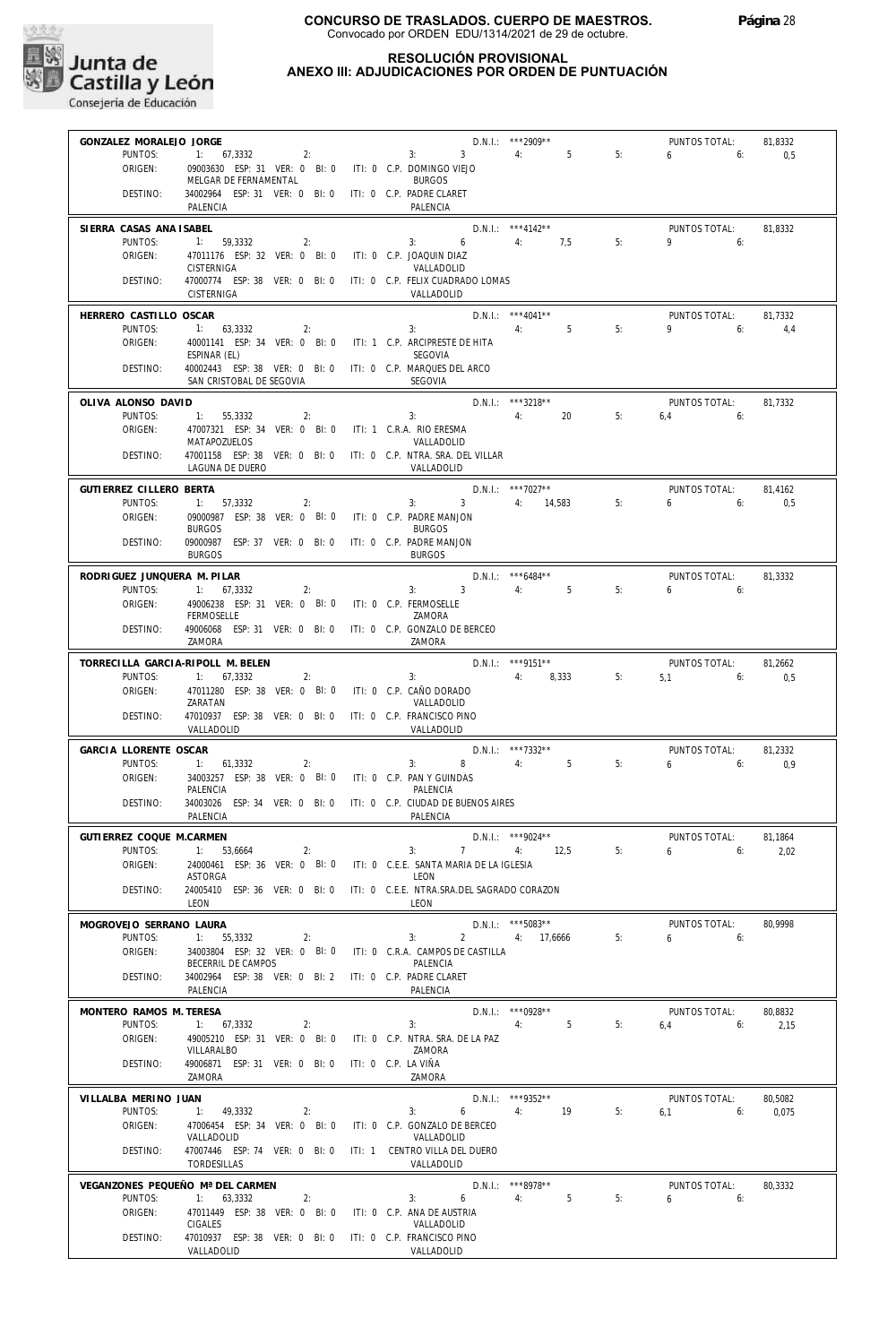

## **RESOLUCIÓN PROVISIONAL ANEXO III: ADJUDICACIONES POR ORDEN DE PUNTUACIÓN**

| BODELON MACIAS RAQUEL             |                                                                                     | $D.N.1.:$ ***7090**                                           | PUNTOS TOTAL:             | 80,3332        |
|-----------------------------------|-------------------------------------------------------------------------------------|---------------------------------------------------------------|---------------------------|----------------|
| PUNTOS:<br>ORIGEN:                | 1: 43,3332<br>2:<br>24005719 ESP: 31 VER: 0 BI: 0                                   | 3: 8<br>4:<br>20<br>5:<br>ITI: 0 C.P. CERVANTES               | 7<br>6:                   | 2              |
|                                   | LEON                                                                                | LEON                                                          |                           |                |
| DESTINO:                          | 24005495 ESP: 31 VER: 0 BI: 0<br>LEON                                               | ITI: 0 C.P. SAN ISIDORO<br>LEON                               |                           |                |
| ESCUDERO ZUMEL MARIA ISABEL       |                                                                                     | D.N.I.: ***8315**                                             | PUNTOS TOTAL:             | 80.0332        |
| PUNTOS:<br>ORIGEN:                | 1: 49.3332<br>2:<br>47003362 ESP: 31 VER: 0 Bl: 0                                   | 3:<br>$3 \t 4 \t 18$<br>5:<br>ITI: 0 C.P. MIGUEL DE CERVANTES | 9<br>6:                   | 0,7            |
|                                   | VALLADOLID                                                                          | VALLADOLID                                                    |                           |                |
| DESTINO:                          | 47005917 ESP: 31 VER: 0 BI: 0 ITI: 0 C.P. NARCISO ALONSO CORTES<br>VALLADOLID       | VALLADOLID                                                    |                           |                |
| RODRIGUEZ DUQUE MARIA EUGENIA     |                                                                                     | D.N.I.: *** 2049**                                            | PUNTOS TOTAL:             | 80             |
| PUNTOS:<br>ORIGEN:                | $-1:$<br>2:<br>64<br>VALLADOLID                                                     | 5 <sub>5</sub><br>4:<br>5:<br>3:<br>4                         | 6<br>6:                   | $\overline{1}$ |
| DESTINO:                          | 47003325 ESP: 38 VER: 0 BI: 0 ITI: 0 C.P. JOSE ZORRILLA<br>VALLADOLID               | VALLADOLID                                                    |                           |                |
| MARTINEZ SAL IRENE                |                                                                                     | $D.N.I.:$ ***7690**                                           | PUNTOS TOTAL:             | 79.9332        |
| PUNTOS:                           | 1: 65,3332<br>2:                                                                    | 4:<br>$\overline{4}$<br>5:<br>3:<br>$\overline{4}$            | 6<br>6:                   | 0.6            |
| ORIGEN:                           | 47007239 ESP: 38 VER: 0 BI: 0 ITI: 0 C.R.A. CAMPOS GOTICOS<br>MEDINA DE RIOSECO     | VALLADOLID                                                    |                           |                |
| DESTINO:                          | 47011152 ESP: 38 VER: 0 BI: 0 ITI: 0 C.P. MARGARITA SALAS                           |                                                               |                           |                |
|                                   | ARROYO DE LA ENCOMIENDA                                                             | VALLADOLID                                                    |                           |                |
| MANRIQUE DIEZ M.SILVIA<br>PUNTOS: | 1: 61,3332<br>2:                                                                    | D.N.I.: *** 6152**<br>4: 10<br>5:<br>3:                       | PUNTOS TOTAL:<br>$6,3$ 6: | 79,8332<br>2,2 |
| ORIGEN:                           | 09012278 ESP: 38 VER: 0 BI: 0 ITI: 0 C.P. VILLAGONZALO-PEDERNALES                   |                                                               |                           |                |
| DESTINO:                          | VILLAGONZALO-PEDERNALES<br>09008202 ESP: 38 VER: 0 BI: 0                            | <b>BURGOS</b><br>ITI: 0 C.P. CLAUDIO SANCHEZ ALBORNOZ         |                           |                |
|                                   | <b>BURGOS</b>                                                                       | <b>BURGOS</b>                                                 |                           |                |
|                                   | DOMINGO CANTALAPIEDRA MARIA PILAR                                                   | $D.N.1::$ *** 0275**                                          | PUNTOS TOTAL:             | 79,8162        |
| PUNTOS:<br>ORIGEN:                | 1: 55.3332<br>2:<br>47001158 ESP: 40 VER: 0 BI: 0 ITI: 1 C.P. NTRA. SRA. DEL VILLAR | 3:<br>3 4: 15.083<br>5:                                       | 6<br>6:                   | 0,4            |
|                                   | LAGUNA DE DUERO                                                                     | VALLADOLID                                                    |                           |                |
| DESTINO:                          | 47001158 ESP: 37 VER: 0 BI: 0<br>LAGUNA DE DUERO                                    | ITI: 0 C.P. NTRA. SRA. DEL VILLAR<br>VALLADOLID               |                           |                |
| MORAL ANEL RUTH                   |                                                                                     | $D.N.I.:$ ***0297**                                           | PUNTOS TOTAL:             | 79,7664        |
| PUNTOS:<br>ORIGEN:                | 1: 65,6664<br>2:<br>47005899 ESP: 31 VER: 0 BI: 0 ITI: 0 C.P. JORGE GUILLEN         | 3: 3<br>4:5<br>5:                                             | 6<br>6:                   | 0,1            |
|                                   | VALLADOLID                                                                          | VALLADOLID                                                    |                           |                |
| DESTINO:                          | 47005577 ESP: 36 VER: 0 BI: 0<br>VALLADOLID                                         | ITI: 0 C.E.E. NUMERO 1<br>VALLADOLID                          |                           |                |
| GIL LUNA BEATRIZ                  |                                                                                     | $D.N.1::$ ***2515**                                           | PUNTOS TOTAL:             | 79,7198        |
| PUNTOS:                           | 1:<br>55,3332<br>2:                                                                 | $3^{\circ}$<br>4: 9,1666 5:<br>3:                             | 6,3<br>6:                 | 5,92           |
| ORIGEN:                           | 49007309 ESP: 38 VER: 0 BI: 0<br>VILLARRIN DE CAMPOS                                | ITI: 0 C.R.A. VILLARRIN DE CAMPOS<br>ZAMORA                   |                           |                |
| DESTINO:                          | 24016250 ESP: 38 VER: 0 BI: 0 ITI: 0 C.P. SAN ANTONIO<br>PONFERRADA                 | LEON                                                          |                           |                |
| FERNANDEZ FERNANDEZ ERICA         |                                                                                     | $D.N.1.:$ ***5288**                                           | PUNTOS TOTAL:             | 78,7332        |
| PUNTOS:                           | 1:<br>59.3332<br>2:                                                                 | 5<br>8<br>4:<br>5:<br>3:                                      | 6<br>6:                   | 0.4            |
| ORIGEN:                           | 24010077 ESP: 31 VER: 0 BI: 0 ITI: 0 C.P. TREPALIO<br>TROBAJO DEL CAMINO            | LEON                                                          |                           |                |
| DESTINO:                          | 24016547 ESP: 31 VER: 0 BI: 0 ITI: 0 C.P. LA PALOMERA                               |                                                               |                           |                |
|                                   | LEON                                                                                | LEON                                                          |                           |                |
| GARCIA CUBILLO BERTA              |                                                                                     | D.N.I.: *** 5252**                                            | PUNTOS TOTAL:             | 78,6332        |
| PUNTOS:<br>ORIGEN:                | 1: 63,3332<br>2:<br>40004828 ESP: 31 VER: 0 BI: 0                                   | 4 4 5<br>5:<br>3:<br>ITI: 0 C.R.A. LAS CAÑADAS                | 6.6                       | 0,3            |
|                                   | <b>AGUILAFUENTE</b>                                                                 | SEGOVIA                                                       |                           |                |
| DESTINO:                          | 40003861 ESP: 38 VER: 0 BI: 0 ITI: 0 C.P. MARQUES DE LOZOYA<br>TORRECABALLEROS      | SEGOVIA                                                       |                           |                |
| AREVALO HERRERO BEGOÑA            |                                                                                     | $D.N.1.:$ *** 6121**                                          | PUNTOS TOTAL:             | 78.4162        |
| PUNTOS:                           | 1: 67,3332<br>2:                                                                    | 3 <sup>7</sup><br>4: 1,083<br>5:<br>3:                        | $6\qquad 6$               | $\sim$ 1       |
| ORIGEN:                           | 40003320 ESP: 38 VER: 0 BI: 0<br>SEGOVIA                                            | ITI: 0 C.P. MARTIN CHICO<br>SEGOVIA                           |                           |                |
| DESTINO:                          | 40004464 ESP: 38 VER: 0 BI: 0<br>SEGOVIA                                            | ITI: 0 C.P. ERESMA<br>SEGOVIA                                 |                           |                |
| MARTIN VELASCO SONIA              |                                                                                     | $D.N.1::$ *** 4031**                                          | PUNTOS TOTAL:             | 78,3332        |
| PUNTOS:                           | 1: 67,3332<br>2:                                                                    | 4:<br>5<br>5:<br>3:                                           | $6\qquad 6$               |                |
| ORIGEN:                           | 40004920 ESP: 31 VER: 0 BI: 0 ITI: 0 C.R.A. LOS LLANOS<br>VALVERDE DEL MAJANO       | SEGOVIA                                                       |                           |                |
| DESTINO:                          | 40003381 ESP: 38 VER: 0 BI: 0 ITI: 0 C.P. SANTA EULALIA<br>SEGOVIA                  | SEGOVIA                                                       |                           |                |
| CARPIZO GONZALEZ M. BEATRIZ       |                                                                                     | D.N.I.: ***3884**                                             | PUNTOS TOTAL:             | 78,3332        |
| PUNTOS:                           | 1: 67,3332<br>2:                                                                    | 4:<br>5 <sup>5</sup><br>5:<br>3:                              | $6 \t\t\t 6$              |                |
| ORIGEN:                           | 40008706 ESP: 38 VER: 0 BI: 0 ITI: 0 C.R.A. SANGARCIA<br>SANGARCIA                  | SEGOVIA                                                       |                           |                |
| DESTINO:                          | 40004920 ESP: 38 VER: 0 BI: 0 ITI: 0 C.R.A. LOS LLANOS                              |                                                               |                           |                |
|                                   | VALVERDE DEL MAJANO                                                                 | SEGOVIA                                                       |                           |                |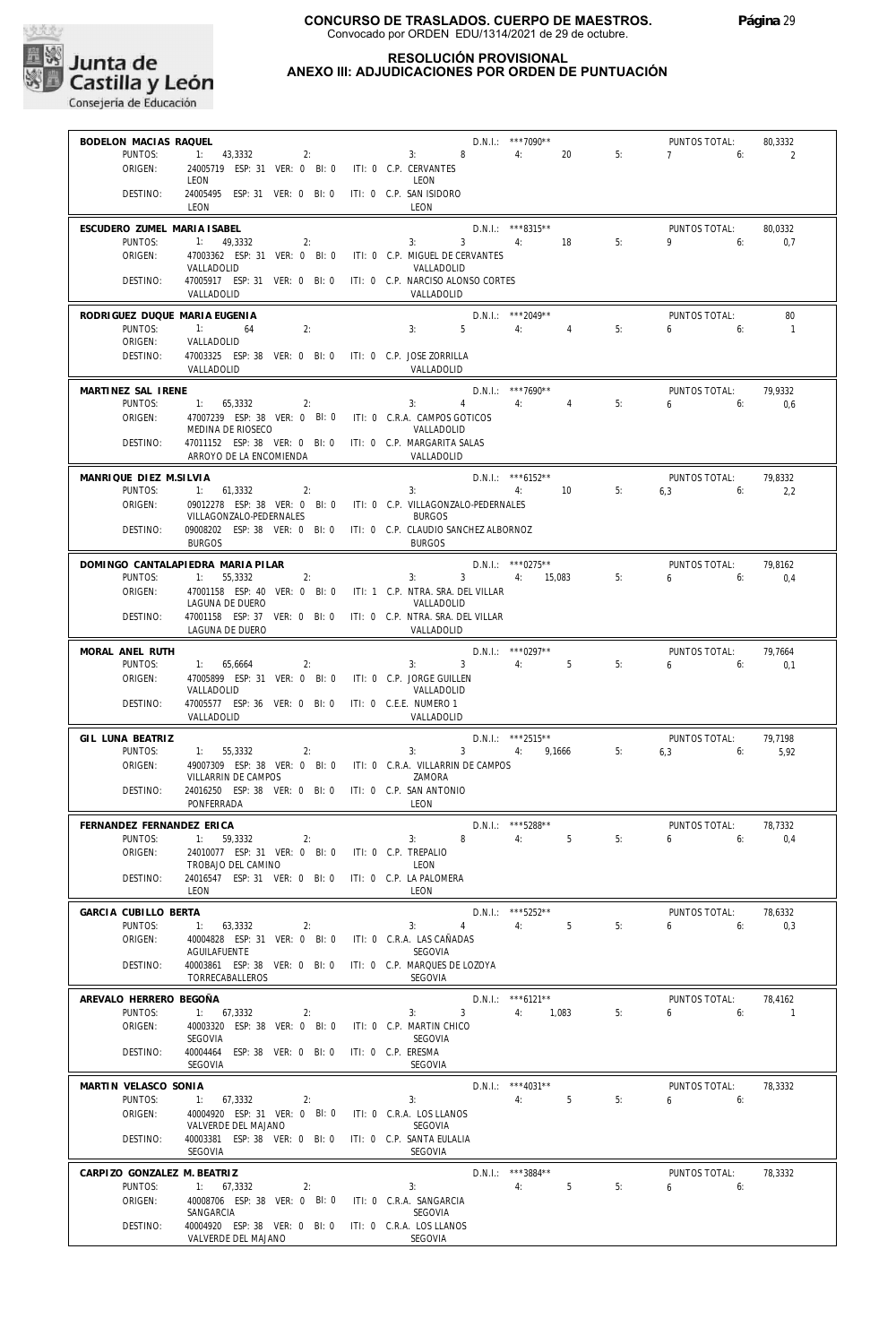

## **RESOLUCIÓN PROVISIONAL ANEXO III: ADJUDICACIONES POR ORDEN DE PUNTUACIÓN**

| VAL FERNANDEZ M. YOLANDA DEL   |                                                                                           |                       |                                              | D.N.I.: ***5756**                    |    | PUNTOS TOTAL:                        | 78,3332 |
|--------------------------------|-------------------------------------------------------------------------------------------|-----------------------|----------------------------------------------|--------------------------------------|----|--------------------------------------|---------|
| PUNTOS:                        | 2:<br>1: 61,3332                                                                          |                       | 3: 6                                         | 4: 5                                 | 5: | 6<br>6:                              |         |
| ORIGEN:                        | 34001728 ESP: 32 VER: 0 BI: 0 ITI: 0 C.P. AVE MARIA<br>PALENCIA                           |                       | PALENCIA                                     |                                      |    |                                      |         |
| DESTINO:                       | 34001455 ESP: 38 VER: 0 BI: 0                                                             |                       | ITI: 0 C.P. TELLO TELLEZ DE MENESES          |                                      |    |                                      |         |
|                                | PALENCIA                                                                                  |                       | PALENCIA                                     |                                      |    |                                      |         |
| ESPINOSA TORIBIO JOSE LUIS     |                                                                                           |                       |                                              | $D.N.1.:$ ***6751**                  |    | PUNTOS TOTAL:                        | 78,2332 |
| PUNTOS:                        | 1: 67,3332<br>2:                                                                          |                       | 3:                                           | 5 <sub>5</sub><br>4:                 | 5: | 5.9<br>6:                            |         |
| ORIGEN:                        | 34000244 ESP: 38 VER: 0 BI: 0<br>VENTA DE BAÑOS                                           |                       | ITI: 0 C.P. EL CRUCE DE CASTILLA<br>PALENCIA |                                      |    |                                      |         |
| DESTINO:                       | 34001455 ESP: 38 VER: 0 BI: 0                                                             |                       | ITI: 0 C.P. TELLO TELLEZ DE MENESES          |                                      |    |                                      |         |
|                                | PAI FNCIA                                                                                 |                       | PAI FNCIA                                    |                                      |    |                                      |         |
| FERRERO MARTIN CARLOS          |                                                                                           |                       |                                              | $D.N.1::$ ***5760**                  |    | PUNTOS TOTAL:                        | 78,2163 |
| PUNTOS:                        | 1: 59,3332<br>2:                                                                          |                       | 8<br>3:                                      | 4: 3,5831                            | 5: | 7.3<br>6:                            |         |
| ORIGEN:                        | 37004662 ESP: 38 VER: 0 BI: 2 ITI: 0 C.P. MIGUEL DE UNAMUNO<br>PEÑARANDA DE BRACAMONTE    |                       | SALAMANCA                                    |                                      |    |                                      |         |
| DESTINO:                       | 37007298 ESP: 38 VER: 0 BI: 2 ITI: 0 C.P. PIEDRA DE ARTE                                  |                       |                                              |                                      |    |                                      |         |
|                                | VILLAMAYOR                                                                                |                       | SALAMANCA                                    |                                      |    |                                      |         |
| GUTIERREZ BARRERO ISABEL       |                                                                                           |                       |                                              | $D.N.1::$ ***1833**                  |    | PUNTOS TOTAL:                        | 78,0332 |
| PUNTOS:                        | 1: 63,3332<br>2:                                                                          |                       | 3:                                           | $3 \qquad \qquad 4: \qquad \qquad 5$ | 5: | 6:<br>6                              | 0,7     |
| ORIGEN:                        | 47001158 ESP: 38 VER: 0 BI: 2 ITI: 0 C.P. NTRA. SRA. DEL VILLAR<br>LAGUNA DE DUERO        |                       | VALLADOLID                                   |                                      |    |                                      |         |
| DESTINO:                       | 47001158 ESP: 38 VER: 0 BI: 0 ITI: 0 C.P. NTRA. SRA. DEL VILLAR                           |                       |                                              |                                      |    |                                      |         |
|                                | LAGUNA DE DUERO                                                                           |                       | VALLADOLID                                   |                                      |    |                                      |         |
| MADRID CENALMOR YOLANDA        |                                                                                           |                       |                                              | D.N.I.: ***1452**                    |    | PUNTOS TOTAL:                        | 77,9332 |
| PUNTOS:                        | 1: 63,3332<br>2:                                                                          |                       | 3:<br>$\overline{\phantom{a}3}$              | 4:<br>5                              | 5: | 6<br>6:                              | 0,6     |
| ORIGEN:                        | 47001328 ESP: 31 VER: 0 BI: 0 ITI: 0 C.P. NTRA. SRA. DE LAS MERCEDES<br>MEDINA DEL CAMPO  |                       | VALLADOLID                                   |                                      |    |                                      |         |
| DESTINO:                       | 47002680 ESP: 31 VER: 0 BI: 0 ITI: 0 C.P. PEDRO I                                         |                       |                                              |                                      |    |                                      |         |
|                                | TORDESILLAS                                                                               |                       | VALLADOLID                                   |                                      |    |                                      |         |
| ROJO DIEZ RUTH                 |                                                                                           |                       |                                              | $D.N.1::$ *** 0800**                 |    | PUNTOS TOTAL:                        | 77,7332 |
| PUNTOS:                        | 1: 51,3332<br>2:                                                                          |                       | 3:                                           | 4:<br>20                             | 5: | $6.4$ 6:                             |         |
| ORIGEN:                        | 47011152 ESP: 38 VER: 0 BI: 0 ITI: 0 C.P. MARGARITA SALAS                                 |                       | VALLADOLID                                   |                                      |    |                                      |         |
| DESTINO:                       | ARROYO DE LA ENCOMIENDA<br>47011267 ESP: 38 VER: 0 BI: 0 ITI: 0 C.P. KANTIC@ARROYO        |                       |                                              |                                      |    |                                      |         |
|                                | ARROYO DE LA ENCOMIENDA                                                                   |                       | VALLADOLID                                   |                                      |    |                                      |         |
| ORTEGA CERECEDO MIGUEL ANGEL   |                                                                                           |                       |                                              | $D.N.1.:$ ***0756**                  |    | PUNTOS TOTAL:                        | 77,6664 |
| PUNTOS:                        | 1: 51,3332<br>2:                                                                          |                       | $\overline{7}$<br>3:                         | 4: 13,3332                           | 5: | $6 \left( \frac{1}{2} \right)$<br>6: |         |
| ORIGEN:                        | 24013959 ESP: 38 VER: 0 BI: 0                                                             | ITI: 0 C.P. LA DEVESA |                                              |                                      |    |                                      |         |
| DESTINO:                       | CABOALLES DE ABAJO<br>24016031 ESP: 34 VER: 0 BI: 0 ITI: 0 C.P. PEDRO ARAGONESES ALONSO   |                       | LEON                                         |                                      |    |                                      |         |
|                                | MANSILLA DE LAS MULAS                                                                     |                       | LEON                                         |                                      |    |                                      |         |
| DIOSDADO HERNANDEZ M. CRISTINA |                                                                                           |                       |                                              | $D.N.1::$ ***8358**                  |    | PUNTOS TOTAL:                        | 77,4332 |
| PUNTOS:                        | 1: 63,3332<br>2:                                                                          |                       | 3:<br>$\overline{3}$                         | 5<br>4:                              | 5: | $6\qquad 6$                          | 0.1     |
| ORIGEN:                        | 37009854 ESP: 31 VER: 0 BI: 0 ITI: 0 C.R.A. FUENTEGUINALDO-AZABA<br><b>FUENTEGUINALDO</b> |                       | SALAMANCA                                    |                                      |    |                                      |         |
| DESTINO:                       | 37002112 ESP: 31 VER: 0 BI: 0 ITI: 0 C.P. SAN FRANCISCO                                   |                       |                                              |                                      |    |                                      |         |
|                                | CIUDAD-RODRIGO                                                                            |                       | SALAMANCA                                    |                                      |    |                                      |         |
|                                | HERNANDEZ MERCHAN MARIA NIEVES                                                            |                       |                                              | $D.N.1::$ *** 0557**                 |    | PUNTOS TOTAL:                        | 77,3664 |
| PUNTOS:                        | 1: 65,6664<br>2:                                                                          |                       | 3:                                           | 5<br>4:                              | 5: | 6,5<br>6:                            | 0.2     |
| ORIGEN:                        | 47002114 ESP: 31 VER: 0 BI: 0<br>POZALDEZ                                                 | ITI: 0 C.P. POZALDEZ  | VALLADOLID                                   |                                      |    |                                      |         |
| DESTINO:                       | 47003234 ESP: 31 VER: 0 BI: 0                                                             |                       | ITI: 0 C.P. FRAY LUIS DE LEON                |                                      |    |                                      |         |
|                                | VALLADOLID                                                                                |                       | VALLADOLID                                   |                                      |    |                                      |         |
| MANGAS MULAS M. LETICIA        |                                                                                           |                       |                                              | D.N.I.: *** 6349**                   |    | PUNTOS TOTAL:                        | 77.3332 |
| PUNTOS:                        | 1: 63,3332<br>2:                                                                          |                       | $\overline{3}$<br>3:                         | 5<br>4:                              | 5: | 6<br>6:                              |         |
| ORIGEN:                        | 49006238 ESP: 38 VER: 0 BI: 0<br><b>FERMOSELLE</b>                                        |                       | ITI: 0 C.P. FERMOSELLE<br>ZAMORA             |                                      |    |                                      |         |
| DESTINO:                       | 49010722 ESP: 31 VER: 0 BI: 0                                                             |                       | ITI: 0 C.P. MORALES DEL VINO                 |                                      |    |                                      |         |
|                                | MORALES DEL VINO                                                                          |                       | ZAMORA                                       |                                      |    |                                      |         |
| PRIETO PARIENTE GELMA          |                                                                                           |                       |                                              | $D.N.1::$ ***7623**                  |    | PUNTOS TOTAL:                        | 77,1664 |
| PUNTOS:                        | 1:<br>55,3332<br>2:                                                                       |                       | 5<br>3:                                      | 4: 10,8332                           | 5: | 6<br>6:                              |         |
| ORIGEN:                        | 34003348 ESP: 38 VER: 0 BI: 0<br>VILLAMURIEL DE CERRATO                                   |                       | ITI: 0 C.P. GOMEZ MANRIQUE<br>PALENCIA       |                                      |    |                                      |         |
| DESTINO:                       | 34001251 ESP: 38 VER: 0 BI: 0 ITI: 0 C.P. PADRE HONORATO DEL VAL                          |                       |                                              |                                      |    |                                      |         |
|                                | MONZON DE CAMPOS                                                                          |                       | PALENCIA                                     |                                      |    |                                      |         |
| RODRIGUEZ DORREGO ANA BELEN    |                                                                                           |                       |                                              | D.N.I.: ***7431**                    |    | PUNTOS TOTAL:                        | 77,0162 |
| PUNTOS:                        | 1:<br>55,3332<br>2:                                                                       |                       | 5<br>3:                                      | 4:<br>7,083                          | 5: | 9<br>6:                              | 0,6     |
| ORIGEN:                        | 40002431 ESP: 31 VER: 0 BI: 0<br>PALAZUELOS DE ERESMA                                     | ITI: 0 C.P. ATALAYA   | SEGOVIA                                      |                                      |    |                                      |         |
| DESTINO:                       | 40002431 ESP: 38 VER: 0 BI: 0                                                             | ITI: 0 C.P. ATALAYA   |                                              |                                      |    |                                      |         |
|                                | PALAZUELOS DE ERESMA                                                                      |                       | SEGOVIA                                      |                                      |    |                                      |         |
| SASTRE SANCHO LETICIA          |                                                                                           |                       |                                              | $D.N.1::$ *** 4569**                 |    | PUNTOS TOTAL:                        | 76,9332 |
| PUNTOS:                        | 1: 65,3332<br>2:                                                                          |                       | 3:                                           | 5<br>4:                              | 5: | 6<br>6:                              | 0,6     |
| ORIGEN:                        | 47003210 ESP: 31 VER: 0 BI: 0<br>VALLADOLID                                               |                       | ITI: 0 C.P. CRISTOBAL COLON<br>VALLADOLID    |                                      |    |                                      |         |
| DESTINO:                       | 47006077 ESP: 31 VER: 0 BI: 0                                                             |                       | ITI: 0 C.P. PABLO PICASSO                    |                                      |    |                                      |         |
|                                | VALLADOLID                                                                                |                       | VALLADOLID                                   |                                      |    |                                      |         |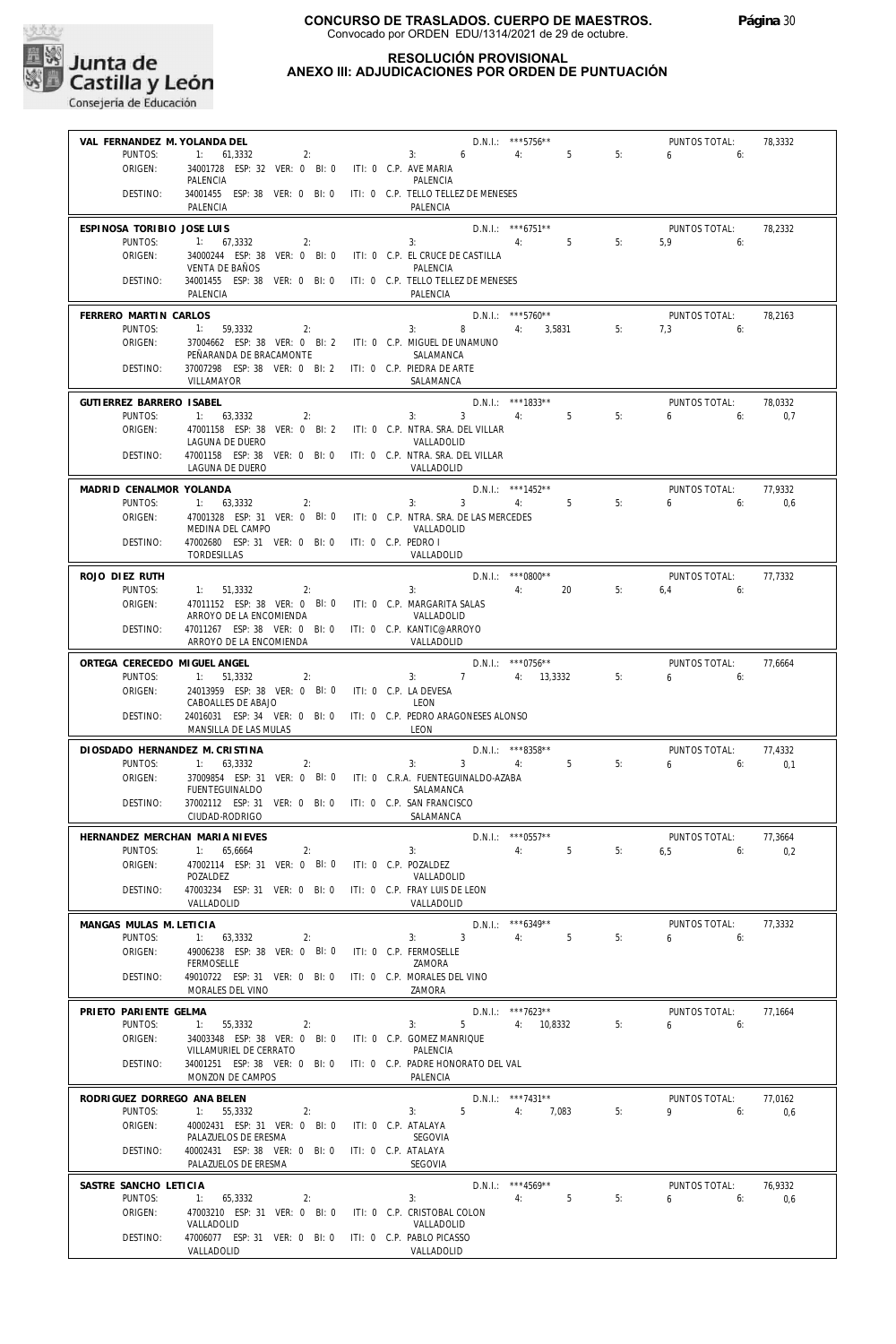

## **RESOLUCIÓN PROVISIONAL ANEXO III: ADJUDICACIONES POR ORDEN DE PUNTUACIÓN**

| MACHO MELENDEZ LAURA VANESSA  |                                                                                                    |    |                                             | D.N.I.: ***3639**    |    | PUNTOS TOTAL:    | 76,9332 |
|-------------------------------|----------------------------------------------------------------------------------------------------|----|---------------------------------------------|----------------------|----|------------------|---------|
| PUNTOS:                       | $-1$ :<br>59,3332                                                                                  | 2: | $3: 7 \t 4:$                                | 4                    | 5: | $6\qquad 6:$     | 0,6     |
| ORIGEN:                       | 34003804 ESP: 32 VER: 0 BI: 0 ITI: 1 C.R.A. CAMPOS DE CASTILLA<br>BECERRIL DE CAMPOS               |    | PALENCIA                                    |                      |    |                  |         |
| DESTINO:                      | 34001443 ESP: 38 VER: 0 BI: 0 ITI: 0 C.P. SOFIA TARTILAN<br>PALENCIA                               |    | PALENCIA                                    |                      |    |                  |         |
| DIEGO DIEZ Mª ESTHER DE       |                                                                                                    |    |                                             | D.N.I.: *** 6451**   |    | PUNTOS TOTAL:    | 76,8332 |
| PUNTOS:<br>ORIGEN:            | 1: 65,3332<br>2:<br>47006077 ESP: 31 VER: 0 BI: 0 ITI: 0 C.P. PABLO PICASSO                        |    | 3:                                          | 5<br>4:              | 5: | $6 \qquad$<br>6: | 0,5     |
|                               | VALLADOLID                                                                                         |    | VALLADOLID                                  |                      |    |                  |         |
| DESTINO:                      | 47011450 ESP: 38 VER: 0 BI: 0 ITI: 0 C.P. MARIA MONTESSORI<br>RENEDO DE ESGUEVA                    |    | VALLADOLID                                  |                      |    |                  |         |
| ZAMORANO CRESPO JOSE          |                                                                                                    |    |                                             | $D.N.1::$ ***5479**  |    | PUNTOS TOTAL:    | 76.8332 |
| PUNTOS:<br>ORIGEN:            | 1: 47,3332<br>2:<br>49004187 ESP: 38 VER: 0 BI: 0 ITI: 0 C.P. SANSUEÑA                             |    | 3: 1                                        | 20<br>4:             | 5: | $6 \quad$<br>6:  | 2,5     |
|                               | SANTIBAÑEZ DE VIDRIALES                                                                            |    | ZAMORA                                      |                      |    |                  |         |
| DESTINO:                      | 49006482 ESP: 38 VER: 0 BI: 0 ITI: 0 C.P. ALEJANDRO CASONA<br>ZAMORA                               |    | ZAMORA                                      |                      |    |                  |         |
| MARTIN BLANCO JOSE MANUEL     |                                                                                                    |    |                                             | $D.N.1.:$ ***0450**  |    | PUNTOS TOTAL:    | 76,6662 |
| PUNTOS:<br>ORIGEN:            | 1: 51,3332<br>2:<br>09007908 ESP: 34 VER: 0 BI: 0 ITI: 0 C.P. SANTA CATALINA                       |    | 3:                                          | 4: 19,333            | 5: | 6<br>6:          |         |
|                               | ARANDA DE DUERO                                                                                    |    | <b>BURGOS</b>                               |                      |    |                  |         |
| DESTINO:                      | 09002753 ESP: 34 VER: 0 BI: 0 ITI: 0 C.P. MAXIMINO S.MIGUEL DE LA CAMARA<br><b>GUMIEL DE HIZAN</b> |    | <b>BURGOS</b>                               |                      |    |                  |         |
| BARRERO SANZ DIANA            |                                                                                                    |    |                                             | $D.N.1.:$ ***1675**  |    | PUNTOS TOTAL:    | 76,6428 |
| PUNTOS:                       | 1: 43,3332<br>2:                                                                                   |    | 10<br>3:                                    | 4: 15,4166           | 5: | 6:<br>6.4        | 1,493   |
| ORIGEN:                       | 05006065 ESP: 31 VER: 0 BI: 0 ITI: 0 C.R.A. LLANOS DE MORAÑA<br>SAN PEDRO DEL ARROYO               |    | AVILA                                       |                      |    |                  |         |
| DESTINO:                      | 37009829 ESP: 31 VER: 0 BI: 0 ITI: 0 C.R.A. RIBERA DE CAÑEDO<br>CALZADA DE VALDUNCIEL              |    | SALAMANCA                                   |                      |    |                  |         |
| PEDRO PRIETO M. CARMEN DE     |                                                                                                    |    |                                             | D.N.I.: ***4431**    |    | PUNTOS TOTAL:    | 76,4998 |
| PUNTOS:                       | 1: 64,9998<br>2:                                                                                   |    | 3:                                          | 5 <sup>5</sup><br>4: | 5: | 6<br>6:          | 0,5     |
| ORIGEN:                       | 49000571 ESP: 38 VER: 0 BI: 0 ITI: 0 C.P. EL TERA<br>CAMARZANA DE TERA                             |    | ZAMORA                                      |                      |    |                  |         |
| DESTINO:                      | 49004497 ESP: 38 VER: 0 BI: 0 ITI: 0 C.P. MAGDALENA ULLOA<br><b>TORO</b>                           |    | ZAMORA                                      |                      |    |                  |         |
| NUÑEZ CASCALLANA CAROLINA     |                                                                                                    |    |                                             | $D.N.1::$ *** 4537** |    | PUNTOS TOTAL:    | 76,4332 |
| PUNTOS:                       | 1: 55,3332<br>2:                                                                                   |    | 3:<br>9                                     | 4:<br>5              | 5: | 6<br>6:          | 1,1     |
| ORIGEN:                       | 24013224 ESP: 31 VER: 0 BI: 0 ITI: 0 C.P. BERNARDINO PEREZ<br>VALENCIA DE DON JUAN                 |    | LEON                                        |                      |    |                  |         |
| DESTINO:                      | 24010077 ESP: 31 VER: 0 BI: 0 ITI: 0 C.P. TREPALIO<br>TROBAJO DEL CAMINO                           |    | LEON                                        |                      |    |                  |         |
| SANZ POZO SUSANA              |                                                                                                    |    |                                             | $D.N.1::$ *** 0534** |    | PUNTOS TOTAL:    | 76,1664 |
| PUNTOS:                       | 1:<br>2:<br>57,6664                                                                                |    | $\overline{7}$<br>3:                        | 5<br>4:              | 5: | $6\qquad 6$      | 0,5     |
| ORIGEN:                       | 47007161 ESP: 31 VER: 0 BI: 0 ITI: 0 C.R.A. LA BESANA<br>MOTA DEL MARQUES                          |    | VALLADOLID                                  |                      |    |                  |         |
| DESTINO:                      | 47007574 ESP: 31 VER: 0 BI: 0 ITI: 0 C.P. PARQUE ALAMEDA<br>VALLADOLID                             |    | VALLADOLID                                  |                      |    |                  |         |
| PATINO SIERRO CONCEPCION      |                                                                                                    |    |                                             | D.N.I.: ***7825**    |    | PUNTOS TOTAL:    | 76,1328 |
|                               | PUNTOS: 1: 53,6664<br>2:                                                                           |    | 3: 3: 4: 12,6664                            |                      | 5: | $6\qquad 6$      | 0,8     |
| ORIGEN:                       | 37009842 ESP: 38 VER: 0 BI: 0<br>FUENTES DE OÑORO                                                  |    | ITI: 0 C.R.A. CAMPO DE ARGAÑAN<br>SALAMANCA |                      |    |                  |         |
| DESTINO:                      | 37005216 ESP: 38 VER: 0 BI: 0<br>SALAMANCA                                                         |    | ITI: 0 C.P. ALFONSO X EL SABIO<br>SALAMANCA |                      |    |                  |         |
| CONTRERAS SANCHEZ SUSANA      |                                                                                                    |    |                                             | $D.N.1.:$ ***1026**  |    | PUNTOS TOTAL:    | 75,9576 |
| PUNTOS:                       | 1: 47,3332<br>2:                                                                                   |    | $3 \sim 3$<br>3:                            | 4: 19,6244           | 5: | $6 \qquad$<br>6: |         |
| ORIGEN:                       | 40000823 ESP: 38 VER: 0 BI: 0<br>COCA                                                              |    | ITI: 0 C.P. TEODOSIO EL GRANDE<br>SEGOVIA   |                      |    |                  |         |
| DESTINO:                      | 47002904 ESP: 38 VER: 0 BI: 0<br>TUDELA DE DUERO                                                   |    | ITI: 0 C.P. PINODUERO<br>VALLADOLID         |                      |    |                  |         |
| IGLESIA JURADO M. TRANSITO DE |                                                                                                    |    |                                             | D.N.I.: ***8638**    |    | PUNTOS TOTAL:    | 75,9332 |
| PUNTOS:                       | 1: 59,3332<br>2:                                                                                   |    | $5 -$<br>3:                                 | 4:<br>5 <sup>5</sup> | 5: | 6<br>6:          | 0,6     |
| ORIGEN:                       | 47011176 ESP: 31 VER: 0 BI: 0<br>CISTERNIGA                                                        |    | ITI: 0 C.P. JOAQUIN DIAZ<br>VALLADOLID      |                      |    |                  |         |
| DESTINO:                      | 47010937 ESP: 31 VER: 0 BI: 0<br>VALLADOLID                                                        |    | ITI: 0 C.P. FRANCISCO PINO<br>VALLADOLID    |                      |    |                  |         |
| VALLE ELVIRA MARIA DEL        |                                                                                                    |    |                                             | D.N.I.: ***8385**    |    | PUNTOS TOTAL:    | 75,9332 |
| PUNTOS:                       | 1:<br>51,3332<br>2:                                                                                |    | 8<br>3:                                     | 10<br>4:             | 5: | 6<br>6:          | 0,6     |
| ORIGEN:                       | 42001909 ESP: 38 VER: 0 BI: 0<br>OLVEGA                                                            |    | ITI: 0 C.P. VIRGEN DE OLMACEDO<br>SORIA     |                      |    |                  |         |
| DESTINO:                      | 42002562 ESP: 31 VER: 0 BI: 0<br>SORIA                                                             |    | ITI: 0 C.P. DE PRACTICAS NUMANCIA<br>SORIA  |                      |    |                  |         |
| IGLESIAS GONZALEZ INES        |                                                                                                    |    |                                             | D.N.I.: ***9259**    |    | PUNTOS TOTAL:    | 75,6332 |
| PUNTOS:                       | 1: 55,3332<br>2:                                                                                   |    | 9<br>$3:$ $\qquad \qquad$                   | 4:<br>5 <sub>5</sub> | 5: | 6:<br>6,3        |         |
| ORIGEN:                       | 37000929 ESP: 99 VER: 0 BI: 0<br>BEJAR                                                             |    | ITI: 0 C.P. LA ANTIGUA<br>SALAMANCA         |                      |    |                  |         |
| DESTINO:                      | 37009520 ESP: 32 VER: 0 BI: 0 ITI: 1 C.R.A. DOMINGO DE GUZMAN                                      |    |                                             |                      |    |                  |         |
|                               | DOÑINOS DE SALAMANCA                                                                               |    | SALAMANCA                                   |                      |    |                  |         |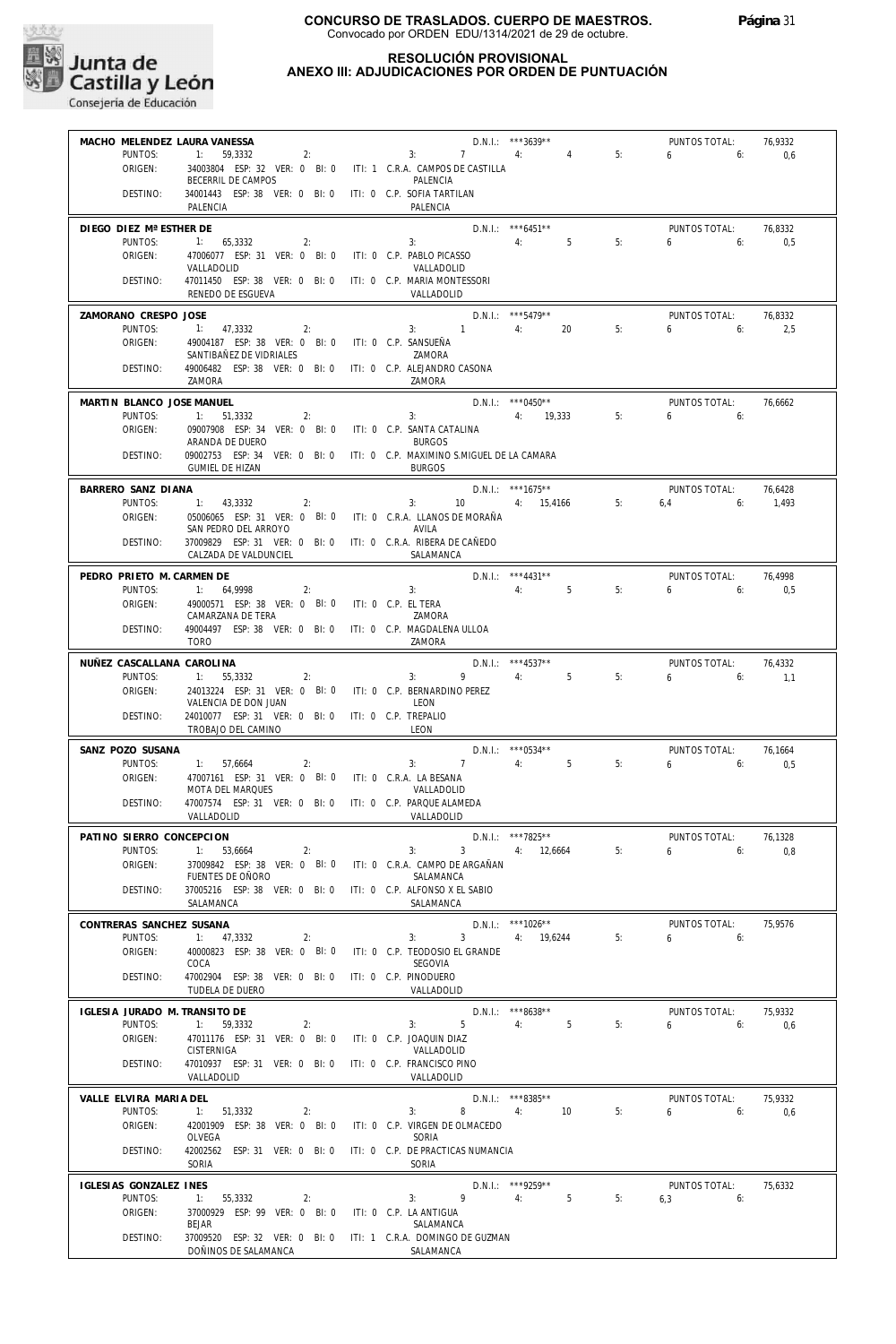

## **RESOLUCIÓN PROVISIONAL ANEXO III: ADJUDICACIONES POR ORDEN DE PUNTUACIÓN**

| HORNILLOS GARCIA M. ANGELES    |                                                                                     |                            |                                                             | D.N.I.: ***2075**                      |    | PUNTOS TOTAL:                | 75,5662        |
|--------------------------------|-------------------------------------------------------------------------------------|----------------------------|-------------------------------------------------------------|----------------------------------------|----|------------------------------|----------------|
| PUNTOS:                        | 1:<br>55,3332<br>2:                                                                 | 3:                         | $\overline{3}$                                              | 4:<br>10,833                           | 5: | 6<br>6:                      | 0,4            |
| ORIGEN:                        | 09002753 ESP: 38 VER: 0 BI: 0<br><b>GUMIEL DE HIZAN</b>                             |                            | ITI: 0 C.P. MAXIMINO S.MIGUEL DE LA CAMARA<br><b>BURGOS</b> |                                        |    |                              |                |
| DESTINO:                       | 09008706 ESP: 38 VER: 0 BI: 0<br><b>ROA</b>                                         |                            | ITI: 0 C.R.A. CARDENAL CISNEROS<br><b>BURGOS</b>            |                                        |    |                              |                |
| ALONSO CUESTA SONIA            |                                                                                     |                            |                                                             | D.N.I.: ***1959**                      |    | PUNTOS TOTAL:                | 75,5332        |
| PUNTOS:                        | 1:<br>63,3332<br>2:                                                                 | 3:                         |                                                             | 5<br>4:                                | 5: | 6<br>6:                      | 1,2            |
| ORIGEN:                        | 24010958 ESP: 38 VER: 0 BI: 2<br>SANTA MARIA DEL PARAMO                             | ITI: 0 C.P. BENITO LEON    | LEON                                                        |                                        |    |                              |                |
| DESTINO:                       | 24016274 ESP: 99 VER: 0 BI: 0<br>LEON                                               |                            | ITI: 0 C.P. ANTONIO DE VALBUENA<br>LEON                     |                                        |    |                              |                |
| PEREZ RAMOS CRISTINA           |                                                                                     |                            |                                                             | $D.N.1.:$ ***5670**                    |    | PUNTOS TOTAL:                | 74,8832        |
| PUNTOS:<br>ORIGEN:             | 1:<br>55,3332<br>2:<br>24018489 ESP: 31 VER: 0 BI: 0                                |                            | 5<br>3:<br>ITI: 0 C.R.A. SOTO DE LA VEGA                    | 5<br>4:                                | 5: | 9<br>6:                      | 0,55           |
|                                | SOTO DE LA VEGA                                                                     |                            | LEON                                                        |                                        |    |                              |                |
| DESTINO:                       | 24021981 ESP: 31 VER: 0 BI: 0<br>LEON                                               |                            | ITI: 0 C.P. CAMINO DEL NORTE<br>LEON                        |                                        |    |                              |                |
| DIOS HERNANDEZ Mª PILAR DE     |                                                                                     |                            |                                                             | $D.N.1::$ *** 6272**                   |    | PUNTOS TOTAL:                | 74,8332        |
| PUNTOS:                        | 1:<br>63,3332<br>2:                                                                 | 3:                         |                                                             | 5<br>4:                                | 5: | 6<br>6:                      | 0.5            |
| ORIGEN:                        | 05005942 ESP: 31 VER: 0 BI: 0<br>CILLAN                                             | ITI: 0 C.R.A. LA SIERRA    | AVILA                                                       |                                        |    |                              |                |
| DESTINO:                       | 05006077 ESP: 38 VER: 0 BI: 0<br><b>CRESPOS</b>                                     | ITI: 0 C.R.A. SANTA TERESA | AVILA                                                       |                                        |    |                              |                |
| PEREZ GARCIA NATALIA           |                                                                                     |                            |                                                             | $D.N.1::$ ***7715**                    |    | PUNTOS TOTAL:                | 74,8332        |
| PUNTOS:                        | 1:<br>55,3332<br>2:                                                                 |                            | 3:<br>8                                                     | $5^{\circ}$<br>4:                      | 5: | 6:<br>6                      | 0,5            |
| ORIGEN:                        | 09000914 ESP: 31 VER: 0 BI: 0<br><b>BURGOS</b>                                      |                            | ITI: 0 C.P. FRANCISCO DE VITORIA<br><b>BURGOS</b>           |                                        |    |                              |                |
| DESTINO:                       | 09001025 ESP: 31 VER: 0 BI: 0                                                       | ITI: 0 C.P. SOLAR DEL CID  |                                                             |                                        |    |                              |                |
| <b>GRACIA RUIZ ALICIA</b>      | <b>BURGOS</b>                                                                       |                            | <b>BURGOS</b>                                               |                                        |    |                              |                |
| PUNTOS:                        | 1: 59,3332<br>2:                                                                    |                            | 3:<br>4                                                     | $D.N.1::$ ***4239**<br>4: 4.833        | 5: | PUNTOS TOTAL:<br>6:<br>6     | 74,6662<br>0,5 |
| ORIGEN:                        | 40008342 ESP: 31 VER: 0 BI: 0                                                       |                            | ITI: 0 C.R.A. LOS ALMENDROS                                 |                                        |    |                              |                |
| DESTINO:                       | LA LASTRILLA<br>40008342 ESP: 38 VER: 0 BI: 0                                       |                            | SEGOVIA<br>ITI: 0 C.R.A. LOS ALMENDROS                      |                                        |    |                              |                |
|                                | LA LASTRILLA                                                                        |                            | SEGOVIA                                                     |                                        |    |                              |                |
| GANDARILLAS GRANDE JOSE MANUEL |                                                                                     |                            |                                                             | $D.N.1::$ *** 0606**                   |    | PUNTOS TOTAL:                | 74,3664        |
| PUNTOS:<br>ORIGEN:             | 1:<br>65,6664<br>2:<br>47003234 ESP: 31 VER: 0 BI: 0                                | 3:                         | ITI: 0 C.P. FRAY LUIS DE LEON                               | 5<br>4:                                | 5: | 3,2<br>6:                    | 0,5            |
|                                | VALLADOLID                                                                          |                            | VALLADOLID                                                  |                                        |    |                              |                |
| DESTINO:                       | 47006077 ESP: 31 VER: 0 BI: 0<br>VALLADOLID                                         | ITI: 0 C.P. PABLO PICASSO  | VALLADOLID                                                  |                                        |    |                              |                |
| VELLOSILLO SANZ M. ANGELES     |                                                                                     |                            |                                                             | $D.N.1::$ *** 0300**                   |    | PUNTOS TOTAL:                | 74,3332        |
| PUNTOS:                        | 1:<br>55,3332<br>2:                                                                 | 3:                         | 8                                                           | 5<br>4:                                | 5: | 6<br>6:                      |                |
| ORIGEN:                        | 42001909 ESP: 31 VER: 0 BI: 0<br>OLVEGA                                             |                            | ITI: 0 C.P. VIRGEN DE OLMACEDO<br>SORIA                     |                                        |    |                              |                |
| DESTINO:                       | 42003414 ESP: 31 VER: 0 BI: 0<br>SORIA                                              | ITI: 0 C.P. FUENTE DEL REY | SORIA                                                       |                                        |    |                              |                |
| MAESTRO FERNANDEZ NOEMI        |                                                                                     |                            |                                                             | $D.N.1::$ ***3054**                    |    | PUNTOS TOTAL:                | 74,3332        |
|                                | PUNTOS: 1: 53,3332<br>2:                                                            |                            | $3: 10 \t 4:$                                               | $5^{\circ}$                            | 5: | $6 \t\t 6$                   |                |
| ORIGEN:                        | 47005310 ESP: 38 VER: 0 BI: 0 ITI: 0 C.P. TIERRA DE CAMPOS<br>VILLALON DE CAMPOS    |                            | VALLADOLID                                                  |                                        |    |                              |                |
| DESTINO:                       | 34007101 ESP: 38 VER: 0 BI: 0 ITI: 0 C.P. CLARA CAMPOAMOR<br>VILLALOBON             |                            | PAI FNCIA                                                   |                                        |    |                              |                |
| PINO CRIADO NOELIA             |                                                                                     |                            |                                                             | D.N.I.: ***7985**                      |    | PUNTOS TOTAL:                | 74,3332        |
| PUNTOS:                        | 1: 53,3332<br>2:                                                                    |                            | $5 -$<br>3:                                                 | 10<br>4:                               | 5: | $6 \t\t\t 6$                 |                |
| ORIGEN:                        | 37009881 ESP: 38 VER: 0 BI: 0 ITI: 0 C.E.O. ALTO ALAGON<br>LINARES DE RIOFRIO       |                            | SALAMANCA                                                   |                                        |    |                              |                |
| DESTINO:                       | 37008497 ESP: 38 VER: 0 BI: 0 ITI: 0 C.P. LEON FELIPE<br>SALAMANCA                  |                            | SALAMANCA                                                   |                                        |    |                              |                |
| VERGAZ VEGA RUBEN              |                                                                                     |                            |                                                             | $D.N.1::$ ***8363**                    |    | PUNTOS TOTAL:                | 73,7079        |
| PUNTOS:                        | 1: 43,3332<br>2:                                                                    |                            | 3:<br>10                                                    | 4: 14,3747                             | 5: | $6\qquad 6$                  |                |
| ORIGEN:                        | 47011437 ESP: 38 VER: 0 BI: 0 ITI: 0 C.P. LOLA HERRERA<br>TUDELA DE DUERO           |                            | VALLADOLID                                                  |                                        |    |                              |                |
| DESTINO:                       | 47011152 ESP: 38 VER: 0 BI: 0 ITI: 0 C.P. MARGARITA SALAS                           |                            |                                                             |                                        |    |                              |                |
|                                | ARROYO DE LA ENCOMIENDA                                                             |                            | VALLADOLID                                                  |                                        |    |                              |                |
| LOPEZ MARTIN MARIA<br>PUNTOS:  | 1: 59,3332<br>2:                                                                    |                            | 3 <sup>7</sup><br>3:                                        | D.N.I.: ***3298**<br>4:<br>$5^{\circ}$ | 5: | PUNTOS TOTAL:<br>$6\qquad 6$ | 73,4332<br>0,1 |
| ORIGEN:                        | 47006193 ESP: 31 VER: 0 BI: 0 ITI: 0 C.P. MIGUEL HERNANDEZ                          |                            |                                                             |                                        |    |                              |                |
|                                | VALLADOLID                                                                          |                            | VALLADOLID                                                  |                                        |    |                              |                |
| DESTINO:                       | 47000300 ESP: 38 VER: 0 BI: 0 ITI: 0 C.P. MELQUIADES HIDALGO<br>CABEZON             |                            | VALLADOLID                                                  |                                        |    |                              |                |
| RABADAN MARTIN VANESSA         |                                                                                     |                            |                                                             | $D.N.I.:$ ***3710**                    |    | PUNTOS TOTAL:                | 73,4332        |
| PUNTOS:<br>ORIGEN:             | 1: 43,3332<br>2:<br>34000529 ESP: 31 VER: 0 BI: 0 ITI: 0 C.P. MARQUES DE SANTILLANA |                            | 3:<br>3 <sup>1</sup>                                        | 4:<br>20                               | 5: | $6,6$ 6:                     | 0,5            |
|                                | CARRION DE LOS CONDES                                                               |                            | PALENCIA                                                    |                                        |    |                              |                |
| DESTINO:                       | 34000529 ESP: 38 VER: 0 BI: 0 ITI: 0 C.P. MARQUES DE SANTILLANA                     |                            | PALENCIA                                                    |                                        |    |                              |                |
|                                | CARRION DE LOS CONDES                                                               |                            |                                                             |                                        |    |                              |                |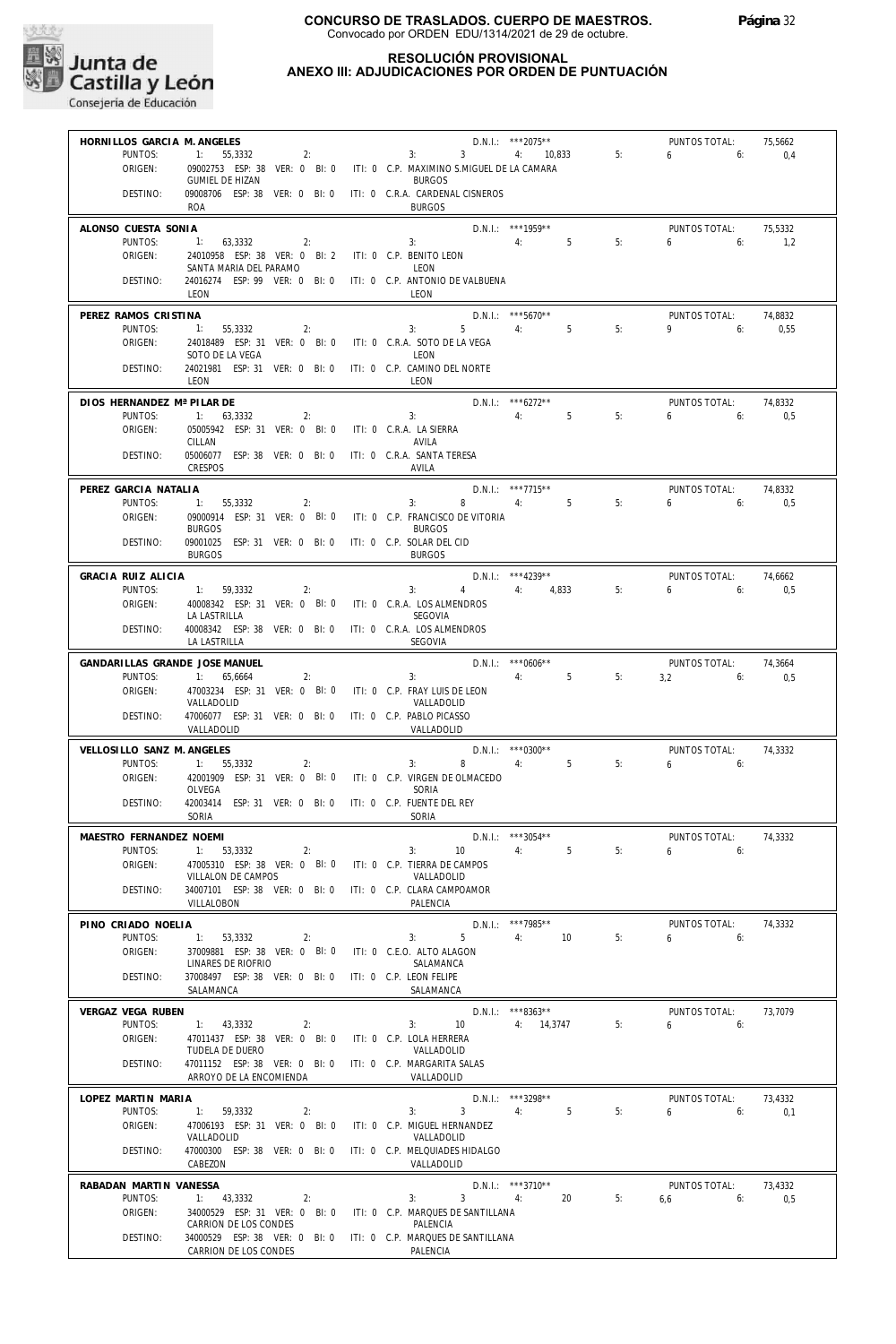

## **RESOLUCIÓN PROVISIONAL ANEXO III: ADJUDICACIONES POR ORDEN DE PUNTUACIÓN**

| MATE CABEZUDO CLARA              |                                                                                       | $2:$ <b>D.N.I.:</b> $***7043**$<br>2: 3: 8 4: 5 5:                     |                                  |    | <b>PUNTOS TOTAL:</b> | 73,3032 |
|----------------------------------|---------------------------------------------------------------------------------------|------------------------------------------------------------------------|----------------------------------|----|----------------------|---------|
| PUNTOS:                          | 1: 53,3332                                                                            |                                                                        |                                  |    | $6.5$ 6:             | 0,47    |
| ORIGEN:                          | 34000256 ESP: 31 VER: 0 BI: 0 ITI: 0 C.P. ANGEL ABIA                                  |                                                                        |                                  |    |                      |         |
|                                  | <b>VENTA DE BAÑOS</b>                                                                 | PALENCIA                                                               |                                  |    |                      |         |
| DESTINO:                         | 34000219 ESP: 38 VER: 0 BI: 0 ITI: 0 C.P. SAN PEDRO                                   |                                                                        |                                  |    |                      |         |
|                                  | BALTANAS                                                                              | PALENCIA                                                               |                                  |    |                      |         |
| DOMINGUEZ TEJERINA ESTHER        |                                                                                       |                                                                        | D.N.I.: *** 6952**               |    | PUNTOS TOTAL:        | 73.1664 |
| PUNTOS:                          | 1: 61,6664<br>2:                                                                      | $D.N.1.:$ $***6952**$<br>3: 4: 5                                       |                                  | 5: | 6 <sub>6</sub>       | 0,5     |
| ORIGEN:                          |                                                                                       | 40004713 ESP: 36 VER: 0 BI: 0 ITI: 0 C.E.E. NTRA. SRA. DE LA ESPERANZA |                                  |    |                      |         |
|                                  | SEGOVIA                                                                               | SEGOVIA                                                                |                                  |    |                      |         |
| DESTINO:                         | 37005988 ESP: 36 VER: 0 BI: 0 ITI: 0 C.E.E. REINA SOFIA                               |                                                                        |                                  |    |                      |         |
|                                  | SALAMANCA                                                                             | SALAMANCA                                                              |                                  |    |                      |         |
|                                  |                                                                                       |                                                                        |                                  |    |                      |         |
| ALLER LOPEZ VERONICA             |                                                                                       |                                                                        | $D.N.1.:$ ***5413**              |    | <b>PUNTOS TOTAL:</b> | 72,6914 |
| PUNTOS:<br>ORIGEN:               | 1: 47,3332<br>2:                                                                      |                                                                        |                                  |    | $6,2$ $6:$           | 0,7     |
|                                  | 49006603 ESP: 74 VER: 0 BI: 0 ITI: 0 CENTRO DE BENAVENTE<br><b>BENAVENTE</b>          | ZAMORA                                                                 |                                  |    |                      |         |
| DESTINO:                         | 24018465 ESP: 38 VER: 0 BI: 0 ITI: 0 C.R.A. RIBERA DE PORMA                           |                                                                        |                                  |    |                      |         |
|                                  | SANTIBAÑEZ DE PORMA                                                                   | LEON                                                                   |                                  |    |                      |         |
|                                  |                                                                                       |                                                                        |                                  |    |                      |         |
| BORREGO FRAILE M. MAR            |                                                                                       |                                                                        | D.N.I.: ***5185**<br>4: 9,583 5: |    | PUNTOS TOTAL:        | 72,6162 |
| PUNTOS:                          | $1: 55,3332$ 2:                                                                       | 3:                                                                     |                                  |    | $6\qquad 6:$         | 1.7     |
| ORIGEN:                          | 37009507 ESP: 31 VER: 0 BI: 0 ITI: 0 C.R.A. LOS GIRASOLES                             |                                                                        |                                  |    |                      |         |
|                                  | CALVARRASA DE ABAJO                                                                   | SALAMANCA                                                              |                                  |    |                      |         |
| DESTINO:                         | 37005228 ESP: 31 VER: 0 BI: 0 ITI: 0 C.P. JUAN DEL ENZINA                             |                                                                        |                                  |    |                      |         |
|                                  | SALAMANCA                                                                             | SALAMANCA DPL                                                          |                                  |    |                      |         |
| GARRIDO PAJARES DAVID            |                                                                                       | $D.N.I.:$ ***9436**                                                    |                                  |    | PUNTOS TOTAL:        | 72,3332 |
| PUNTOS:                          | 1: 59,3332<br>2:                                                                      | $3: 6 \t 4: 1 \t 5:$                                                   |                                  |    | 6 <sub>6</sub>       |         |
| ORIGEN:                          |                                                                                       | 34001091 ESP: 38 VER: 0 BI: 0 ITI: 0 C.P. NTRA. SRA. DE LA PIEDAD      |                                  |    |                      |         |
|                                  | HERRERA DE PISUERGA                                                                   | PALENCIA                                                               |                                  |    |                      |         |
| DESTINO:                         | 34001443 ESP: 38 VER: 0 BI: 0 ITI: 0 C.P. SOFIA TARTILAN                              |                                                                        |                                  |    |                      |         |
|                                  | PALENCIA                                                                              | PALENCIA                                                               |                                  |    |                      |         |
| FERRERO FERNANDEZ IVAN           |                                                                                       |                                                                        |                                  |    | PUNTOS TOTAL:        | 72.1664 |
| PUNTOS:                          | 1: 57,6664                                                                            | 2:<br>3:                                                               | D.N.I.: ***0414**<br>4: 7,5      | 5: | $7 \t\t\t 6$         |         |
| ORIGEN:                          | 47005899 ESP: 34 VER: 0 BI: 0 ITI: 0 C.P. JORGE GUILLEN                               |                                                                        |                                  |    |                      |         |
|                                  | VALLADOLID                                                                            | VALLADOLID                                                             |                                  |    |                      |         |
| DESTINO:                         | 47011796 ESP: 34 VER: 0 BI: 0 ITI: 0 C.E.O. ATENEA                                    |                                                                        |                                  |    |                      |         |
|                                  | ARROYO DE LA ENCOMIENDA                                                               | VALLADOLID                                                             |                                  |    |                      |         |
|                                  |                                                                                       |                                                                        | D.N.I.: ***6521**                |    |                      |         |
| PALACIOS MARTIN MARTA<br>PUNTOS: |                                                                                       | $3: 6 \t 4: 5 \t 5:$                                                   |                                  |    | PUNTOS TOTAL:        | 71,5332 |
| ORIGEN:                          | 1: 55,3332<br>$\sim$ 2:<br>40002443 ESP: 31 VER: 0 BI: 0 ITI: 0 C.P. MARQUES DEL ARCO |                                                                        |                                  |    | $5,2$ 6:             |         |
|                                  | SAN CRISTOBAL DE SEGOVIA                                                              | SEGOVIA                                                                |                                  |    |                      |         |
| DESTINO:                         | 40002443 ESP: 38 VER: 0 BI: 0 ITI: 0 C.P. MARQUES DEL ARCO                            |                                                                        |                                  |    |                      |         |
|                                  | SAN CRISTOBAL DE SEGOVIA                                                              | SEGOVIA                                                                |                                  |    |                      |         |
|                                  |                                                                                       |                                                                        |                                  |    |                      |         |
| SANZ VAZQUEZ FRANCISCO J.        | $\overline{2}$ :                                                                      | 3:                                                                     | D.N.I.: ***5657**                |    | PUNTOS TOTAL:        | 71,4332 |
| PUNTOS:<br>ORIGEN:               | 1: 51,3332                                                                            | 40003861 ESP: 38 VER: 0 BI: 0 ITI: 0 C.P. MARQUES DE LOZOYA            | 5 4: 9 5:                        |    | $6.1$ $6:$           |         |
|                                  | TORRECABALLEROS                                                                       | SEGOVIA                                                                |                                  |    |                      |         |
| DESTINO:                         | 40002911 ESP: 38 VER: 0 BI: 0 ITI: 0 C.P. LA PRADERA                                  |                                                                        |                                  |    |                      |         |
|                                  | VALSAIN                                                                               | SEGOVIA                                                                |                                  |    |                      |         |
|                                  |                                                                                       |                                                                        |                                  |    |                      |         |
| MARTIN RODRIGUEZ FCO. JAVIER     |                                                                                       |                                                                        | $D.N.1::$ *** 6907**             |    | PUNTOS TOTAL:        | 71,4014 |
| PUNTOS:                          | 1: 51,6664<br>2:                                                                      | 3:                                                                     | 8 4: 5                           | 5: | $6\qquad 6$          | 0.735   |
| ORIGEN:                          | 09003401 ESP: 40 VER: 0 BI: 0                                                         | ITI: 1 C.P. PONS SOROLLA                                               |                                  |    |                      |         |
|                                  | LERMA<br>09005985 ESP: 38 VER: 0 BI: 0                                                | <b>BURGOS</b><br>ITI: 0 C.P. PETRA LAFONT                              |                                  |    |                      |         |
| DESTINO:                         | <b>TARDAJOS</b>                                                                       | <b>BURGOS</b>                                                          |                                  |    |                      |         |
|                                  |                                                                                       |                                                                        |                                  |    |                      |         |
| PEREZ BUENAPOSADA LUIS           |                                                                                       |                                                                        | $D.N.1::$ ***3381**              |    | PUNTOS TOTAL:        | 71,3494 |
| PUNTOS:                          | 1: 51,3332<br>2:                                                                      | 3:                                                                     | 4: 13,4162                       | 5: | 6,1<br>6:            | 0,5     |
| ORIGEN:                          |                                                                                       | ITI: 0 C.R.A. RIO ERESMA                                               |                                  |    |                      |         |
|                                  | 47007321 ESP: 38 VER: 0 BI: 0                                                         |                                                                        |                                  |    |                      |         |
|                                  | MATAPOZUELOS                                                                          | VALLADOLID                                                             |                                  |    |                      |         |
| DESTINO:                         | 47006600 ESP: 38 VER: 0 BI: 0                                                         | ITI: 0 C.P. CLEMENTE FDEZ. DE LA DEVESA                                |                                  |    |                      |         |
|                                  | MEDINA DEL CAMPO                                                                      | VALLADOLID                                                             |                                  |    |                      |         |
| MARCOS GARCIA MARIA AZUCENA      |                                                                                       |                                                                        | $D.N.1::$ *** 9046**             |    | PUNTOS TOTAL:        | 71,3332 |
| PUNTOS:                          | 1: 55,3332<br>2:                                                                      | 3:<br>4,5                                                              | 5<br>4:                          | 5: | 6<br>6:              | 0,5     |
| ORIGEN:                          | 47001781 ESP: 38 VER: 0 BI: 0                                                         | ITI: 0 C.P. VILLA DEL CABALLERO                                        |                                  |    |                      |         |
|                                  | OLMEDO                                                                                | VALLADOLID                                                             |                                  |    |                      |         |
| DESTINO:                         | 47006077 ESP: 38 VER: 0 BI: 0                                                         | ITI: 0 C.P. PABLO PICASSO                                              |                                  |    |                      |         |
|                                  | VALLADOLID                                                                            | VALLADOLID                                                             |                                  |    |                      |         |
| CAMPOS HERVADA ALICIA            |                                                                                       |                                                                        | $D.N.1::$ *** 4704**             |    | PUNTOS TOTAL:        | 71,1664 |
| PUNTOS:                          | 1:<br>55,6664<br>2:                                                                   | 3:<br>3                                                                | 5<br>4:                          | 5: | 6<br>6:              | 1,5     |
| ORIGEN:                          | 47003519 ESP: 31 VER: 0 BI: 0                                                         | ITI: 0 C.P. ANTONIO ALLUE MORER                                        |                                  |    |                      |         |
|                                  | VALLADOLID                                                                            | VALLADOLID                                                             |                                  |    |                      |         |
| DESTINO:                         | 47005577 ESP: 37 VER: 0 BI: 0                                                         | ITI: 0 C.E.E. NUMERO 1                                                 |                                  |    |                      |         |
|                                  | VALLADOLID                                                                            | VALLADOLID                                                             |                                  |    |                      |         |
| TARILONTE MARTINEZ JESUS         |                                                                                       |                                                                        | $D.N.1::$ ***5165**              |    | PUNTOS TOTAL:        | 70,9994 |
| PUNTOS:                          | 1: 47,3332<br>2:                                                                      | 3:                                                                     | 4: 17,6662                       | 5: | 6<br>6:              |         |
| ORIGEN:                          | 40000616 ESP: 38 VER: 0 BI: 0                                                         | ITI: 0 C.P. SAN JUAN BAUTISTA                                          |                                  |    |                      |         |
|                                  | CARBONERO EL MAYOR                                                                    | SEGOVIA                                                                |                                  |    |                      |         |
| DESTINO:                         | 47011152 ESP: 38 VER: 0 BI: 0 ITI: 0 C.P. MARGARITA SALAS<br>ARROYO DE LA ENCOMIENDA  | VALLADOLID                                                             |                                  |    |                      |         |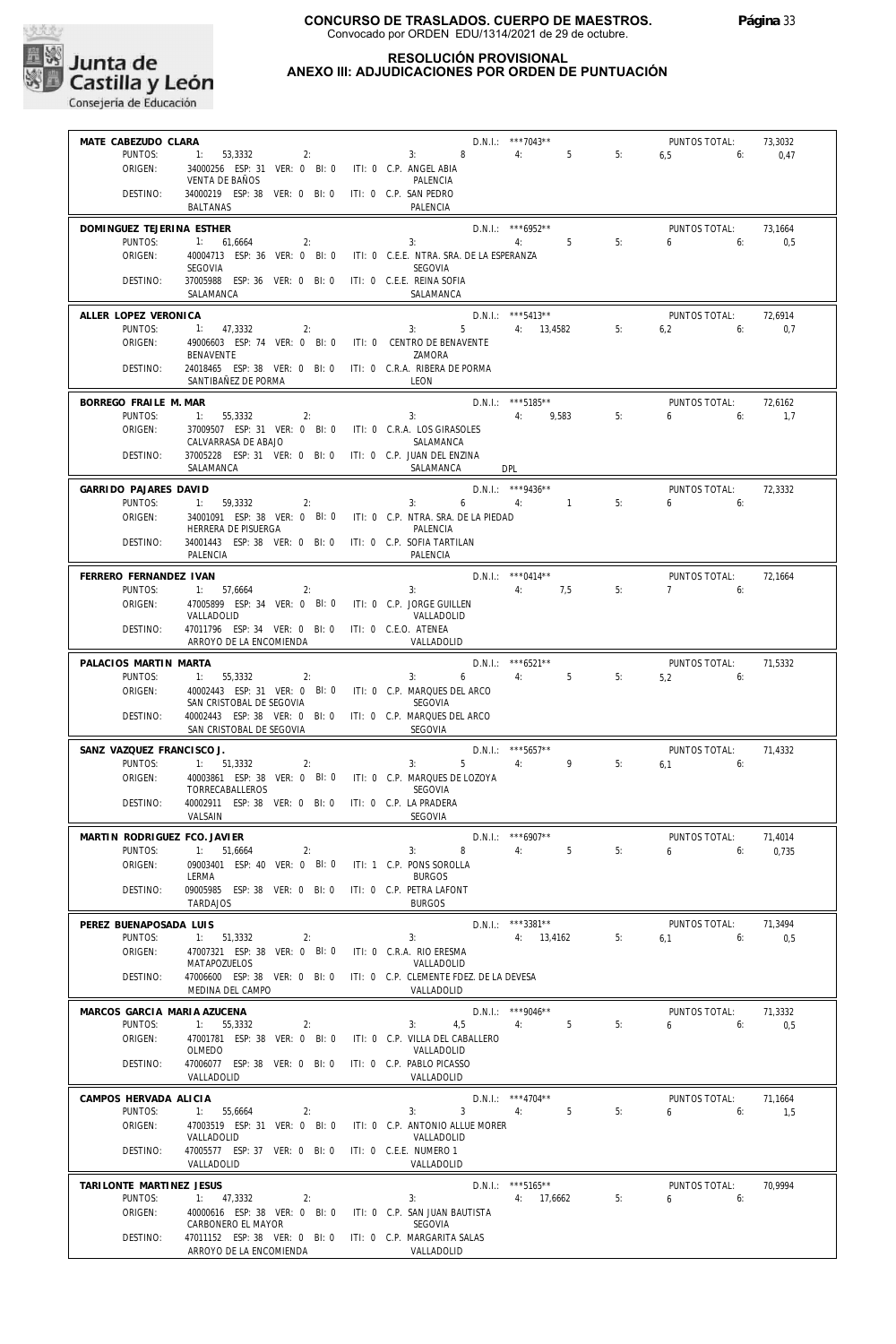

## **RESOLUCIÓN PROVISIONAL ANEXO III: ADJUDICACIONES POR ORDEN DE PUNTUACIÓN**

| NEILA GOMEZ MARIA JOSE             |                                                                                            |                           |                                       | $D.N.1::$ *** 0940**                        |                      | PUNTOS TOTAL:            | 70,7332        |
|------------------------------------|--------------------------------------------------------------------------------------------|---------------------------|---------------------------------------|---------------------------------------------|----------------------|--------------------------|----------------|
| PUNTOS:                            | 1: 57,3332<br>2:                                                                           | 3:                        |                                       | 4:                                          | 5<br>5:              | 6<br>6:                  | 2,4            |
| ORIGEN:                            | 42003773 ESP: 31 VER: 0 BI: 0 ITI: 1 C.R.A. EL VALLE<br>ALMARZA                            |                           | SORIA                                 |                                             |                      |                          |                |
| DESTINO:                           | 42002719 ESP: 31 VER: 0 BI: 0                                                              | ITI: 0 C.P. LAS PEDRIZAS  |                                       |                                             |                      |                          |                |
|                                    | SORIA                                                                                      |                           | SORIA                                 |                                             |                      |                          |                |
| ALONSO LOPEZ IGNACIO IVAN          |                                                                                            |                           |                                       | D.N.I.: *** 4229**                          |                      | PUNTOS TOTAL:            | 70,5332        |
| PUNTOS:                            | 1: 39,3332<br>2:                                                                           | 3:                        | $5 -$                                 | 20<br>4:                                    | 5:                   | 6.2<br>6:                |                |
| ORIGEN:                            | 47011401 ESP: 34 VER: 0 BI: 0<br>VALLADOLID                                                | ITI: 0 C.P. EL PERAL      | VALLADOLID                            |                                             |                      |                          |                |
| DESTINO:                           | 47011267 ESP: 34 VER: 0 BI: 0 ITI: 0 C.P. KANTIC@ARROYO                                    |                           |                                       |                                             |                      |                          |                |
|                                    | ARROYO DE LA ENCOMIENDA                                                                    |                           | VALLADOLID                            |                                             |                      |                          |                |
| RODRIGUEZ MARTINEZ OMAIRA          |                                                                                            |                           |                                       | $D.N.I.:$ ***4877**                         |                      | PUNTOS TOTAL:            | 70,4998        |
| PUNTOS:                            | 55.3332<br>2:<br>1:                                                                        |                           | $5 -$<br>3:                           | 4: 4,1666                                   | 5:                   | 6<br>6:                  |                |
| ORIGEN:                            | 24012025 ESP: 36 VER: 0 BI: 0 ITI: 1 C.R.A. SANTA BARBARA<br>TORRE DEL BIERZO              |                           | LEON                                  |                                             |                      |                          |                |
| DESTINO:                           | 24010077 ESP: 31 VER: 0 BI: 0 ITI: 0 C.P. TREPALIO                                         |                           |                                       |                                             |                      |                          |                |
|                                    | TROBAJO DEL CAMINO                                                                         |                           | LEON                                  |                                             |                      |                          |                |
| MARTINEZ VILLAFAÑE JAIME           |                                                                                            |                           |                                       | $D.N.1.:$ ***5662**                         |                      | PUNTOS TOTAL:            | 70,4995        |
| PUNTOS:                            | 1: 55,3332<br>2:                                                                           | 3:                        | 8                                     | 4: 1,1663                                   | 5:                   | 6<br>6:                  |                |
| ORIGEN:                            | 09001025 ESP: 34 VER: 0 BI: 0<br><b>BURGOS</b>                                             | ITI: 0 C.P. SOLAR DEL CID | <b>BURGOS</b>                         |                                             |                      |                          |                |
| DESTINO:                           | 09001025 ESP: 38 VER: 0 BI: 0                                                              | ITI: 0 C.P. SOLAR DEL CID |                                       |                                             |                      |                          |                |
|                                    | <b>BURGOS</b>                                                                              |                           | <b>BURGOS</b>                         |                                             |                      |                          |                |
| PASCUAL ALONSO SILVIA              |                                                                                            |                           |                                       | D.N.I.: ***1235**                           |                      | PUNTOS TOTAL:            | 70,3332        |
| PUNTOS:                            | 59,3332<br>1:<br>2:                                                                        | 3:                        |                                       | 4:                                          | 5<br>5:              | 6<br>6:                  |                |
| ORIGEN:                            | 49007191 ESP: 31 VER: 0 BI: 0<br>MORALES DE TORO                                           |                           | ITI: 0 C.R.A. ALFOZ DE TORO<br>7AMORA |                                             |                      |                          |                |
| DESTINO:                           | 49007191 ESP: 38 VER: 0 BI: 0 ITI: 0 C.R.A. ALFOZ DE TORO                                  |                           |                                       |                                             |                      |                          |                |
|                                    | MORALES DE TORO                                                                            |                           | ZAMORA                                |                                             |                      |                          |                |
| ALAS ARTEAGA CARMEN                |                                                                                            |                           |                                       | D.N.I.: ***2232**                           |                      | PUNTOS TOTAL:            | 69,9332        |
| PUNTOS:                            | 1: 43,3332<br>2:                                                                           | 3:                        | 10 <sup>1</sup>                       | 4: 7,5                                      | 5:                   | 9<br>6:                  | 0,1            |
| ORIGEN:                            | 24015397 ESP: 31 VER: 0 BI: 0<br>VEGUELLINA DE ORBIGO                                      |                           | ITI: 0 C.P. MARTIN MONREAL<br>LEON    |                                             |                      |                          |                |
| DESTINO:                           | 24005719 ESP: 31 VER: 0 BI: 0 ITI: 0 C.P. CERVANTES                                        |                           |                                       |                                             |                      |                          |                |
|                                    | LEON                                                                                       |                           | LEON                                  |                                             |                      |                          |                |
|                                    | CALZADA GUTIERREZ FRANCISCO JAVI                                                           |                           |                                       | $D.N.1::$ ***3566**                         |                      | PUNTOS TOTAL:            | 69,8332        |
| PUNTOS:                            | 1:<br>55,3332<br>2:                                                                        | 3:                        | 3 <sup>1</sup>                        | 4:                                          | 5<br>5:              | 6<br>6:                  | 0.5            |
| ORIGEN:                            | 24018489 ESP: 34 VER: 0 BI: 0 ITI: 1 C.R.A. SOTO DE LA VEGA<br>SOTO DE LA VEGA             |                           | LEON                                  |                                             |                      |                          |                |
| DESTINO:                           | 24017990 ESP: 34 VER: 0 BI: 0 ITI: 1 C.R.A. TROBAJO DEL CERECEDO                           |                           |                                       |                                             |                      |                          |                |
|                                    | TROBAJO DEL CERECEDO                                                                       |                           | LEON                                  |                                             |                      |                          |                |
| GARCIA APARICIO BLANCA             |                                                                                            |                           |                                       | D.N.I.: ***9521**                           |                      | PUNTOS TOTAL:            | 69,6332        |
| PUNTOS:<br>ORIGEN:                 | 1: 65,3332<br>2:<br>24000618 ESP: 31 VER: 0 BI: 0 ITI: 0 C.P. SAN JOSE DE CALASANZ         | 3:                        |                                       | 4:                                          | 5:                   | 6:<br>4,3                |                |
|                                    | BAÑEZA (LA)                                                                                |                           | LEON                                  |                                             |                      |                          |                |
| DESTINO:                           | 24000618 ESP: 38 VER: 0 BI: 0 ITI: 0 C.P. SAN JOSE DE CALASANZ                             |                           |                                       |                                             |                      |                          |                |
|                                    | BAÑEZA (LA)                                                                                |                           | LEON                                  |                                             |                      |                          |                |
| VICENTE GUDINO JUDIT M.            |                                                                                            |                           |                                       | $D.N.1::$ ***8005**                         |                      | PUNTOS TOTAL:            | 69,4332        |
| ORIGEN:                            | PUNTOS: 1: 55,3332<br>2:<br>37009842 ESP: 32 VER: 0 BI: 0 ITI: 1 C.R.A. CAMPO DE ARGAÑAN   |                           | 3: 3: 4:                              |                                             | $5^{\circ}$          | 5: $6 \t 6$ : 0.1        |                |
|                                    | FUENTES DE OÑORO                                                                           |                           | SALAMANCA                             |                                             |                      |                          |                |
| DESTINO:                           | 37009635 ESP: 32 VER: 0 BI: 0                                                              | ITI: 1 C.R.A. CAMPOPETRE  |                                       |                                             |                      |                          |                |
|                                    | CANTALAPIEDRA                                                                              |                           | SALAMANCA                             |                                             |                      |                          |                |
| RODRIGUEZ MARTIN ANA JOSE          |                                                                                            |                           |                                       | D.N.I.: ***2444**                           |                      | PUNTOS TOTAL:            | 69,3332        |
| PUNTOS:<br>ORIGEN:                 | 1: 55,3332<br>2:<br>49007267 ESP: 31 VER: 0 BI: 0 ITI: 0 C.R.A. PALACIOS DE SANABRIA       | 3:                        | 3 <sup>1</sup>                        | 4:                                          | 5:<br>5              | 6<br>6:                  |                |
|                                    | PALACIOS DE SANABRIA                                                                       |                           | ZAMORA                                |                                             |                      |                          |                |
| DESTINO:                           | 49007310 ESP: 31 VER: 0 BI: 0 ITI: 0 C.R.A. MORALEJA DEL VINO                              |                           |                                       |                                             |                      |                          |                |
|                                    | MORALEJA DEL VINO                                                                          |                           | ZAMORA                                |                                             |                      |                          |                |
| FAGUNDEZ JUAN ANA BELEN<br>PUNTOS: |                                                                                            |                           |                                       | $D.N.1::***1123**$<br>$3 \qquad \qquad 4$ : | 5 <sub>5</sub>       | PUNTOS TOTAL:            | 69,3332        |
| ORIGEN:                            | 1: 55,3332<br>2:<br>49005106 ESP: 38 VER: 0 BI: 0 ITI: 0 C.P. LAINMACULADA                 | 3:                        |                                       |                                             | 5:                   | $6\qquad 6$              |                |
|                                    | VILLALPANDO                                                                                |                           | ZAMORA                                |                                             |                      |                          |                |
| DESTINO:                           | 49006214 ESP: 40 VER: 0 BI: 0 ITI: 1 C.P. HOSPITAL DE LA CRUZ<br><b>TORO</b>               |                           | ZAMORA                                |                                             |                      |                          |                |
|                                    |                                                                                            |                           |                                       |                                             |                      |                          |                |
| GONZALEZ LORENZO MARINA<br>PUNTOS: | 1: 47,3332<br>2:                                                                           | 3:                        | 10                                    | D.N.I.: ***4704**<br>4:                     | 5 <sub>5</sub><br>5: | PUNTOS TOTAL:<br>6<br>6: | 68,9332<br>0,6 |
| ORIGEN:                            | 09008068 ESP: 99 VER: 0 BI: 2 ITI: 0 C.P. DOÑA MENCIA DE VELASCO                           |                           |                                       |                                             |                      |                          |                |
|                                    | BRIVIESCA                                                                                  |                           | <b>BURGOS</b>                         |                                             |                      |                          |                |
| DESTINO:                           | 34003154 ESP: 38 VER: 0 BI: 0 ITI: 0 C.P. PRADERA DE LA AGUILERA<br>VILLAMURIEL DE CERRATO |                           | PALENCIA                              |                                             |                      |                          |                |
|                                    |                                                                                            |                           |                                       |                                             |                      |                          |                |
| CASADO BERROCAL PABLO<br>PUNTOS:   | 1: 47,3332<br>2:                                                                           | 3:                        | 5 <sub>5</sub>                        | $D.N.1::$ *** 6186**<br>4:<br>$5^{\circ}$   | 5:                   | PUNTOS TOTAL:<br>9<br>6: | 68,8332<br>2,5 |
| ORIGEN:                            | 34002231 ESP: 38 VER: 0 BI: 0 ITI: 0 C.P. VILLA Y TIERRA                                   |                           |                                       |                                             |                      |                          |                |
|                                    | SALDAÑA                                                                                    |                           | PALENCIA                              |                                             |                      |                          |                |
| DESTINO:                           | 24016031 ESP: 38 VER: 0 BI: 0 ITI: 0 C.P. PEDRO ARAGONESES ALONSO<br>MANSILLA DE LAS MULAS |                           | LEON                                  |                                             |                      |                          |                |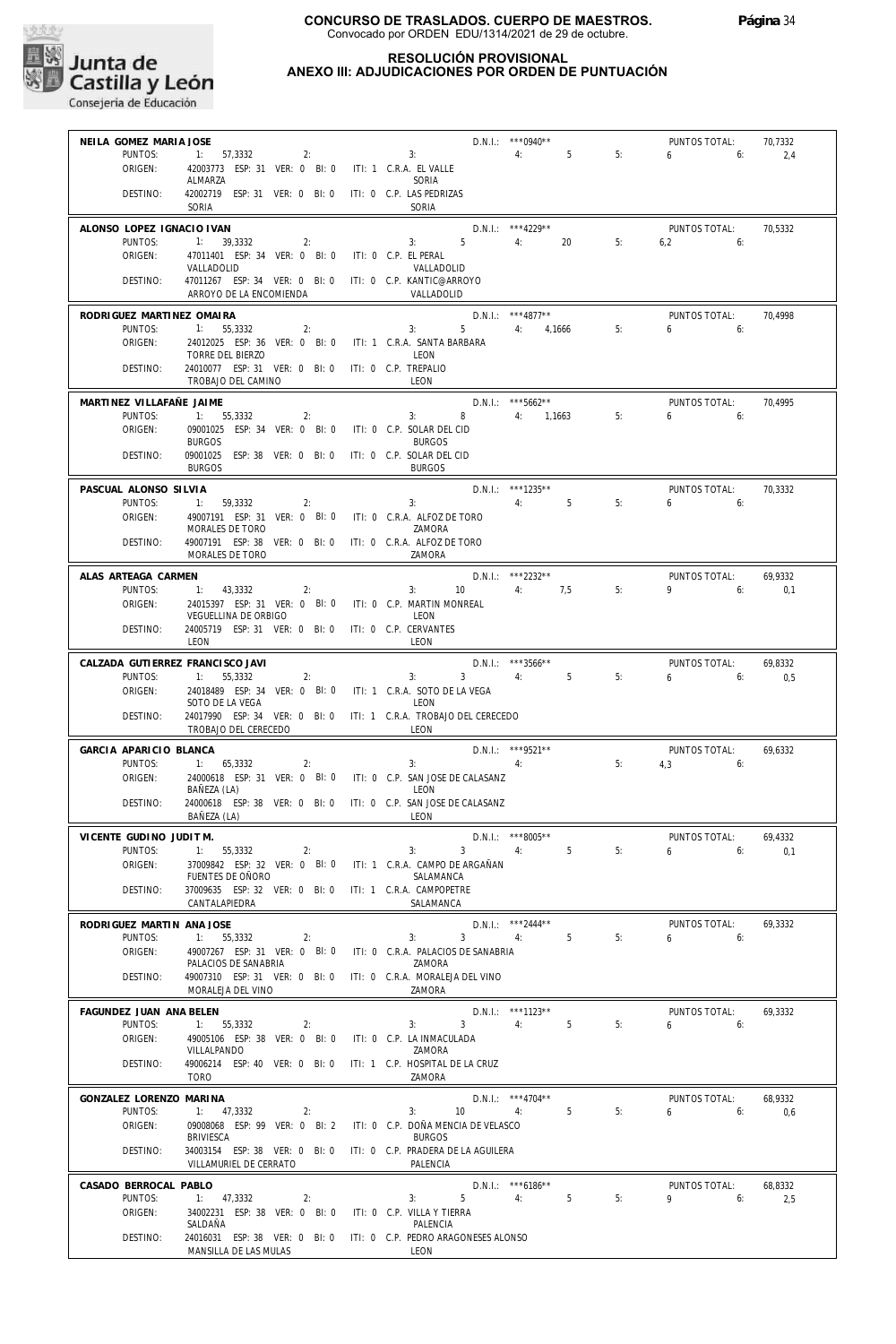

## **RESOLUCIÓN PROVISIONAL ANEXO III: ADJUDICACIONES POR ORDEN DE PUNTUACIÓN**

| GARRIDO DEL POZO M. PAZ    |                                                                              |                                                    | D.N.I.: ***7979**    |                |    | PUNTOS TOTAL:   | 68,5032        |
|----------------------------|------------------------------------------------------------------------------|----------------------------------------------------|----------------------|----------------|----|-----------------|----------------|
| PUNTOS:<br>ORIGEN:         | 1: 51,3332<br>2:                                                             | 5<br>3:                                            | 4:                   | 5 <sub>5</sub> | 5: | 6,4<br>6:       | 0,77           |
|                            | 40001141 ESP: 31 VER: 0 BI: 0 ITI: 0 C.P. ARCIPRESTE DE HITA<br>ESPINAR (EL) | <b>SEGOVIA</b>                                     |                      |                |    |                 |                |
| DESTINO:                   | 05006065 ESP: 31 VER: 0 BI: 0<br>SAN PEDRO DEL ARROYO                        | iti: 0 C.R.A. LLANOS DE MORAÑA<br>AVILA            |                      |                |    |                 |                |
|                            | CARRASCO FERNANDEZ DE LANDA M. ESTIBALIZ                                     |                                                    | D.N.I.: ***1962**    |                |    | PUNTOS TOTAL:   | 68,3332        |
| PUNTOS:<br>ORIGEN:         | 1:<br>47,3332<br>2:<br>47001870 ESP: 38 VER: 0 BI: 0                         | 3:<br>10<br>ITI: 0 C.P. VIRGEN DE SACEDON          | 4:                   | 5              | 5: | 6<br>6:         |                |
|                            | PEDRAJAS DE SAN ESTEBAN                                                      | VALLADOLID                                         |                      |                |    |                 |                |
| DESTINO:                   | 47000774 ESP: 38 VER: 0 BI: 0<br>CISTERNIGA                                  | ITI: 0 C.P. FELIX CUADRADO LOMAS<br>VALLADOLID     |                      |                |    |                 |                |
| AGUAYO TEJERINA CRISTINA   |                                                                              |                                                    | D.N.I.: *** 4129**   |                |    | PUNTOS TOTAL:   | 68.3332        |
| PUNTOS:<br>ORIGEN:         | 1:<br>47,3332<br>2:<br>34000529 ESP: 99 VER: 0 BI: 0                         | 3:<br>10<br>ITI: 0 C.P. MARQUES DE SANTILLANA      | 4:                   | 5              | 5: | 6<br>6:         |                |
|                            | CARRION DE LOS CONDES                                                        | PALENCIA                                           |                      |                |    |                 |                |
| DESTINO:                   | 34001418 ESP: 38 VER: 0 BI: 0 ITI: 0 C.P. JUAN MENA DE LA CRUZ<br>PALENCIA   | PALENCIA                                           |                      |                |    |                 |                |
| GUDINO GALLEGO M. ANGELES  |                                                                              |                                                    | D.N.I.: ***3704**    |                |    | PUNTOS TOTAL:   | 68,3332        |
| PUNTOS:<br>ORIGEN:         | 1:<br>39,3332<br>2:<br>47000427 ESP: 31 VER: 0 BI: 0                         | $\overline{3}$<br>3:<br>ITI: 0 C.P. SAN SEBASTIAN  | 4:                   | 20             | 5: | 6<br>6:         |                |
|                            | CARPIO                                                                       | VALLADOLID                                         |                      |                |    |                 |                |
| DESTINO:                   | 37009301 ESP: 38 VER: 0 BI: 0<br>URBANIZACION EL ENCINAR                     | ITI: 0 C.P. RAFAEL ALBERTI<br>SALAMANCA            |                      |                |    |                 |                |
| MIGUEL TEIJEIRO ESTHER     |                                                                              |                                                    | $D.N.1::$ *** 0205** |                |    | PUNTOS TOTAL:   | 67,5332        |
| PUNTOS:                    | 55,3332<br>1:<br>2:                                                          | 3:                                                 | 4:                   | 5              | 5: | 6,2<br>6:       | $\overline{1}$ |
| ORIGEN:                    | 47007331 ESP: 31 VER: 0 BI: 0<br>PEÑAFIEL                                    | ITI: 0 C.R.A. LA VILLA<br>VALLADOLID               |                      |                |    |                 |                |
| DESTINO:                   | 47003234 ESP: 31 VER: 0 BI: 0                                                | ITI: 0 C.P. FRAY LUIS DE LEON                      |                      |                |    |                 |                |
|                            | VALLADOLID                                                                   | VALLADOLID                                         |                      |                |    |                 |                |
| MARTIN MORAN BLANCA MARIA  |                                                                              |                                                    | D.N.I.: ***8511**    |                |    | PUNTOS TOTAL:   | 67,3332        |
| PUNTOS:<br>ORIGEN:         | 55,3332<br>2:<br>1:<br>47007252 ESP: 37 VER: 0 BI: 0                         | 3:<br>5<br>ITI: 1 C.R.A. PADRE HOYOS               | 4: 1                 |                | 5: | 6<br>6:         |                |
|                            | TORRELOBATON                                                                 | VALLADOLID                                         |                      |                |    |                 |                |
| DESTINO:                   | 47001559 ESP: 37 VER: 0 BI: 0<br><b>MOJADOS</b>                              | ITI: 1 C.P. TIERRA DE PINARES<br>VALLADOLID        |                      |                |    |                 |                |
| GARCIA GONZALEZ BLANCA MAR |                                                                              |                                                    | D.N.I.: ***7343**    |                |    | PUNTOS TOTAL:   | 67,3332        |
| PUNTOS:                    | 1:<br>51,3332<br>2:                                                          | 5<br>3:                                            | 4:                   | 5              | 5: | 6<br>6:         |                |
| ORIGEN:                    | 24003322 ESP: 35 VER: 0 BI: 0<br><b>CISTIERNA</b>                            | ITI: 0 C.P. MANUEL A. CANO POBLACION<br>LEON       |                      |                |    |                 |                |
| DESTINO:                   | 24018519 ESP: 38 VER: 0 BI: 0<br>VILLACEDRE                                  | ITI: 1 C.R.A. VILLACEDRE<br>LEON                   |                      |                |    |                 |                |
| AMOROS MENOR VIRGINIA      |                                                                              |                                                    | $D.N.1::$ ***5435**  |                |    | PUNTOS TOTAL:   | 67,2332        |
| PUNTOS:<br>ORIGEN:         | 1:<br>55,3332<br>2:<br>40004981 ESP: 31 VER: 0 BI: 0                         | 3:<br>$\overline{4}$                               | 4:                   | 5              | 5: | 2,8<br>6:       | 0,1            |
|                            | TRESCASAS                                                                    | ITI: 0 C.P. LAS CAÑADAS<br><b>SEGOVIA</b>          |                      |                |    |                 |                |
| DESTINO:                   | 40004981 ESP: 38 VER: 0 BI: 0<br>TRESCASAS                                   | ITI: 0 C.P. LAS CAÑADAS<br>SEGOVIA                 |                      |                |    |                 |                |
| IBAÑEZ VILLAHOZ RAQUEL     |                                                                              |                                                    | D.N.I.: *** 6929**   |                |    | PUNTOS TOTAL:   | 66,9332        |
| PUNTOS:                    | 1:<br>55,3332<br>2:                                                          | 3:                                                 | 4:                   | 5              | 5: | $6\qquad$<br>6: | 0,6            |
| ORIGEN:                    | 09012266 ESP: 31 VER: 0 BI: 0<br>QUINTANADUEÑAS                              | ITI: 0 C.P. SATURNINO CALLEJA<br><b>BURGOS</b>     |                      |                |    |                 |                |
| DESTINO:                   | 09000926 ESP: 31 VER: 0 BI: 0<br><b>BURGOS</b>                               | ITI: 0 C.P. MARCELIANO SANTAMARIA<br><b>BURGOS</b> |                      |                |    |                 |                |
| DELGADO GONZALEZ TAMARA    |                                                                              |                                                    | $D.N.1::$ *** 6019** |                |    | PUNTOS TOTAL:   | 66,6332        |
| PUNTOS:                    | 1: 55,3332<br>2:                                                             | 3:                                                 | 4:                   | 5              | 5: | 6,3<br>6:       |                |
| ORIGEN:                    | 40000975 ESP: 38 VER: 0 BI: 0<br>CUELLAR                                     | ITI: 0 C.P. SANTA CLARA<br>SEGOVIA                 |                      |                |    |                 |                |
| DESTINO:                   | 47011176 ESP: 34 VER: 0 BI: 0                                                | ITI: 0 C.P. JOAQUIN DIAZ                           |                      |                |    |                 |                |
|                            | <b>CISTERNIGA</b>                                                            | VALLADOLID                                         |                      |                |    |                 |                |
| PIRIS GARCIA NEREA         |                                                                              |                                                    | $D.N.1.:$ ***8007**  |                |    | PUNTOS TOTAL:   | 66,5332        |
| PUNTOS:<br>ORIGEN:         | 1: 47,3332<br>2:<br>37003128 ESP: 38 VER: 0 BI: 0                            | 3:<br>8<br>ITI: 0 C.P. FILIBERTO VILLALOBOS        | 4:                   | 5              | 5: | 6:<br>6         | 0,2            |
|                            | <b>GUIJUELO</b>                                                              | SALAMANCA                                          |                      |                |    |                 |                |
| DESTINO:                   | 37003128 ESP: 31 VER: 0 BI: 0<br><b>GUIJUELO</b>                             | ITI: 0 C.P. FILIBERTO VILLALOBOS<br>SALAMANCA      |                      |                |    |                 |                |
| ANTOLIN TRECEÑO MARTA      |                                                                              |                                                    | D.N.I.: ***7617**    |                |    | PUNTOS TOTAL:   | 66,3332        |
| PUNTOS:                    | 1:<br>55,3332<br>2:                                                          | 3:                                                 | 4:                   | 5              | 5: | 6<br>6:         |                |
| ORIGEN:                    | 24003322 ESP: 31 VER: 0 BI: 0<br><b>CISTIERNA</b>                            | ITI: 0 C.P. MANUEL A. CANO POBLACION<br>LEON       |                      |                |    |                 |                |
| DESTINO:                   | 24021981 ESP: 31 VER: 0 BI: 0<br>LEON                                        | ITI: 0 C.P. CAMINO DEL NORTE<br>LEON               |                      |                |    |                 |                |
| MARTIN MIGUEL ALICIA       |                                                                              |                                                    | $D.N.1::$ ***4650**  |                |    | PUNTOS TOTAL:   | 66,2332        |
| PUNTOS:                    | 1: 51,3332<br>2:                                                             | 3:<br>$\overline{3}$                               | 4:                   | 5              | 5: | 6<br>6:         | 0,9            |
| ORIGEN:                    | 40002443 ESP: 31 VER: 0 BI: 0<br>SAN CRISTOBAL DE SEGOVIA                    | ITI: 0 C.P. MARQUES DEL ARCO<br>SEGOVIA            |                      |                |    |                 |                |
| DESTINO:                   | 40002443 ESP: 38 VER: 0 BI: 0 ITI: 0 C.P. MARQUES DEL ARCO                   |                                                    |                      |                |    |                 |                |
|                            | SAN CRISTOBAL DE SEGOVIA                                                     | SEGOVIA                                            |                      |                |    |                 |                |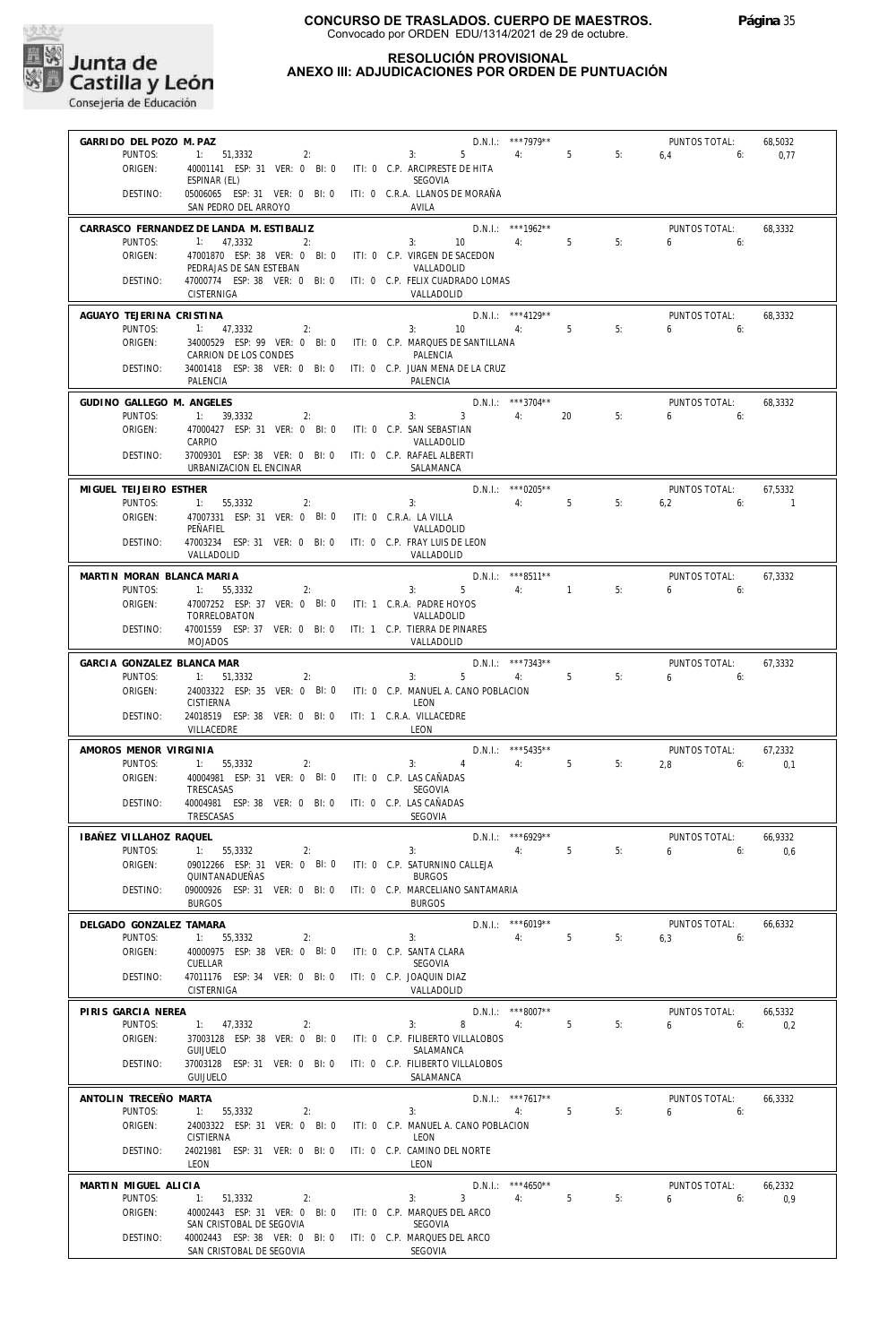

## **RESOLUCIÓN PROVISIONAL ANEXO III: ADJUDICACIONES POR ORDEN DE PUNTUACIÓN**

| ORTEGA MARTINEZ ELVIRA         |                                                                              | D.N.I.: *** 6847**<br>PUNTOS TOTAL:<br>65,8664                   |
|--------------------------------|------------------------------------------------------------------------------|------------------------------------------------------------------|
| PUNTOS:                        | 1:<br>36,6664<br>2:                                                          | 20<br>5:<br>8,1<br>1,1<br>6:<br>3:<br>4:                         |
| ORIGEN:                        | 09012278 ESP: 38 VER: 0 BI: 0<br>VILLAGONZALO-PEDERNALES                     | ITI: 0 C.P. VILLAGONZALO-PEDERNALES<br><b>BURGOS</b>             |
| DESTINO:                       | 09012278 ESP: 34 VER: 0 BI: 0                                                | ITI: 0 C.P. VILLAGONZALO-PEDERNALES                              |
|                                | VILLAGONZALO-PEDERNALES                                                      | <b>BURGOS</b>                                                    |
| BELLOSO SANZ NURIA             |                                                                              | D.N.I.: ***4320**<br>PUNTOS TOTAL:<br>65,7664                    |
| PUNTOS:                        | 1:<br>43,6664<br>2:                                                          | 5<br>5:<br>3:<br>10<br>4:<br>6<br>6:<br>1,1                      |
| ORIGEN:                        | 47001328 ESP: 36 VER: 0 BI: 0<br>MEDINA DEL CAMPO                            | ITI: 0 C.P. NTRA. SRA. DE LAS MERCEDES<br>VALLADOLID             |
| DESTINO:                       | 47011413 ESP: 36 VER: 0 BI: 0                                                | ITI: 1 C.P. ELVIRA LINDO GARRIDO                                 |
|                                | ARROYO DE LA ENCOMIENDA                                                      | VALLADOLID                                                       |
| MARTIN CASADO LIDIA            |                                                                              | D.N.I.: *** 9516**<br>PUNTOS TOTAL:<br>65,3332                   |
| PUNTOS:                        | $-1:$<br>51.3332<br>2:                                                       | 4:<br>5<br>5:<br>$\overline{\mathbf{3}}$<br>3:<br>6<br>6:        |
| ORIGEN:                        | 09003885 ESP: 31 VER: 0 BI: 0<br>MIRANDA DE EBRO                             | ITI: 0 C.P. LAS MATILLAS<br><b>BURGOS</b>                        |
| DESTINO:                       | 09008342 ESP: 31 VER: 0 BI: 0                                                | ITI: 0 C.P. ALTAMIRA                                             |
|                                | MIRANDA DE EBRO                                                              | <b>BURGOS</b>                                                    |
| VELAZQUEZ MERINO AURORA        |                                                                              | D.N.I.: ***2330**<br>PUNTOS TOTAL:<br>65,1332                    |
| PUNTOS:                        | 1: 47,3332<br>2:                                                             | 6<br>4:<br>5<br>5:<br>3:<br>6<br>0,8<br>6:                       |
| ORIGEN:                        | 40001141 ESP: 38 VER: 0 BI: 0<br>ESPINAR (EL)                                | ITI: 0 C.P. ARCIPRESTE DE HITA<br>SEGOVIA                        |
| DESTINO:                       | 40008433 ESP: 38 VER: 0 BI: 0                                                | ITI: 0 C.P. SAN JOSE                                             |
|                                | SEGOVIA                                                                      | <b>SEGOVIA</b>                                                   |
| RODRIGUEZ GARCIA M.MAR         |                                                                              | D.N.I.: ***9883**<br>PUNTOS TOTAL:<br>64,7498                    |
| PUNTOS:                        | 1: 43,3332<br>2:                                                             | 5<br>5:<br>3:<br>4: 10,4166<br>6<br>6:                           |
| ORIGEN:                        | 24018532 ESP: 31 VER: 0 BI: 0                                                | ITI: 1 C.R.A. VILLAMAÑAN                                         |
| DESTINO:                       | VILLAMAÑAN<br>24018064 ESP: 38 VER: 0 BI: 0                                  | LEON<br>ITI: 0 C.R.A. RUTA DE LA PLATA                           |
|                                | VILLAQUEJIDA                                                                 | LEON                                                             |
| DIAGO EGAÑA EVA MARIA          |                                                                              | D.N.I.: *** 4856**<br>PUNTOS TOTAL:<br>64,3664                   |
| PUNTOS:                        | 1:<br>52,6664<br>2:                                                          | 4:<br>5<br>5:<br>3:<br>6,2<br>6:<br>0,5                          |
| ORIGEN:                        | 34000256 ESP: 31 VER: 0 BI: 0                                                | ITI: 0 C.P. ANGEL ABIA                                           |
| DESTINO:                       | <b>VENTA DE BAÑOS</b><br>34000256 ESP: 38 VER: 0 BI: 0                       | PALENCIA<br>ITI: 0 C.P. ANGEL ABIA                               |
|                                | <b>VENTA DE BAÑOS</b>                                                        | PALENCIA                                                         |
| COSTILLA ARENALES SARA         |                                                                              | D.N.I.: ***1177**<br>PUNTOS TOTAL:<br>64,0332                    |
| PUNTOS:                        | 1:<br>49,3332<br>2:                                                          | 5<br>5:<br>3:<br>$\overline{\mathbf{3}}$<br>4:<br>6<br>6:<br>0,7 |
| ORIGEN:                        | 47001122 ESP: 38 VER: 0 BI: 0                                                | ITI: 0 C.P. ALVAR FAÑEZ                                          |
| DESTINO:                       | <b>ISCAR</b><br>47010937 ESP: 99 VER: 0 BI: 0                                | VALLADOLID<br>ITI: 0 C.P. FRANCISCO PINO                         |
|                                | VALLADOLID                                                                   | VALLADOLID                                                       |
| GARCIA TORRALBA FCO. JAVIER    |                                                                              | D.N.I.: ***7171**<br>PUNTOS TOTAL:<br>63,7673                    |
| PUNTOS:                        | 1:<br>2:<br>47,6664                                                          | 5:<br>6<br>3:<br>5<br>4:<br>3,2499<br>1,851<br>6:                |
| ORIGEN:                        | 24018155 ESP: 34 VER: 0 BI: 0                                                | ITI: 1 C.R.A. ALIJA DEL INFANTADO<br>LEON                        |
| DESTINO:                       | ALIJA DEL INFANTADO<br>24016031 ESP: 38 VER: 0 BI: 0                         | ITI: 0 C.P. PEDRO ARAGONESES ALONSO                              |
|                                | MANSILLA DE LAS MULAS                                                        | LEON                                                             |
| ROBLES HERNANDEZ VICTOR MANUEL |                                                                              | D.N.I.: ***8533**<br>PUNTOS TOTAL:<br>63,4332                    |
| PUNTOS:                        | 1: 55,3332<br>2:                                                             | 3:<br>5:<br>0,1<br>4:2<br>$6 \t\t 6$                             |
| ORIGEN:                        | 37009593 ESP: 32 VER: 0 BI: 0                                                | ITI: 1 C.R.A. VALVANERA<br>SALAMANCA                             |
| DESTINO:                       | SANTIBAÑEZ DE BEJAR<br>37009829 ESP: 32 VER: 0 BI: 0                         | ITI: 1 C.R.A. RIBERA DE CAÑEDO                                   |
|                                | CALZADA DE VALDUNCIEL                                                        | SALAMANCA                                                        |
|                                | GOMEZ-CRUZADO GUERRA Mª MERCEDES                                             | D.N.I.: ***5504**<br>PUNTOS TOTAL:<br>63,3682                    |
| PUNTOS:                        | 1: 53.3332<br>2:                                                             | 5:<br>3:<br>4<br>4:<br>6<br>6:<br>0,035                          |
| ORIGEN:                        | 34000256 ESP: 36 VER: 0 BI: 0<br><b>VENTA DE BAÑOS</b>                       | ITI: 1 C.P. ANGEL ABIA<br>PALENCIA                               |
| DESTINO:                       | 47003350 ESP: 36 VER: 0 BI: 0                                                | ITI: 1 C.P. MACIAS PICAVEA                                       |
|                                | VALLADOLID                                                                   | VALLADOLID                                                       |
| NUEVO GARCIA PATRICIA          |                                                                              | $D.N.1::$ ***4360**<br>PUNTOS TOTAL:<br>63,3332                  |
| PUNTOS:                        | 1:<br>47,3332<br>2:                                                          | 5<br>4:<br>5<br>5:<br>3:<br>6<br>6:                              |
| ORIGEN:                        | 24018209 ESP: 38 VER: 0 BI: 0                                                | ITI: 0 C.R.A. EL REDONDAL                                        |
| DESTINO:                       | MATACHANA<br>24010958 ESP: 38 VER: 0 BI: 0                                   | LEON<br>ITI: 0 C.P. BENITO LEON                                  |
|                                | SANTA MARIA DEL PARAMO                                                       | LEON                                                             |
| ANTOLIN SANCHEZ M. SORAYA      |                                                                              | D.N.I.: *** 5836**<br>PUNTOS TOTAL:<br>63,0082                   |
| PUNTOS:                        | 1: 51,3332<br>2:                                                             | 5:<br>3:<br>5<br>6<br>6:<br>0,675<br>4:                          |
| ORIGEN:                        | 34000529 ESP: 38 VER: 0 BI: 0<br>CARRION DE LOS CONDES                       | ITI: 0 C.P. MARQUES DE SANTILLANA                                |
| DESTINO:                       | 34001728 ESP: 38 VER: 0 BI: 0                                                | PALENCIA<br>ITI: 0 C.P. AVE MARIA                                |
|                                | PALENCIA                                                                     | PALENCIA                                                         |
| FERNANDEZ ORDAS LUCIA          |                                                                              | $D.N.1::$ ***5770**<br>PUNTOS TOTAL:<br>62,8998                  |
| PUNTOS:                        | 1: 47,3332<br>2:                                                             | 3:<br>$5 -$<br>4:<br>4,1666<br>5:<br>6<br>0,4<br>6:              |
| ORIGEN:                        | 24009609 ESP: 38 VER: 0 BI: 2                                                | ITI: 0 C.P. EMILIA MENENDEZ                                      |
| DESTINO:                       | ROBLA (LA)<br>24013315 ESP: 38 VER: 0 BI: 2 ITI: 0 C.E.O. CAMINO DE SANTIAGO | LEON                                                             |
|                                | VIRGEN DEL CAMINO (LA)                                                       | LEON                                                             |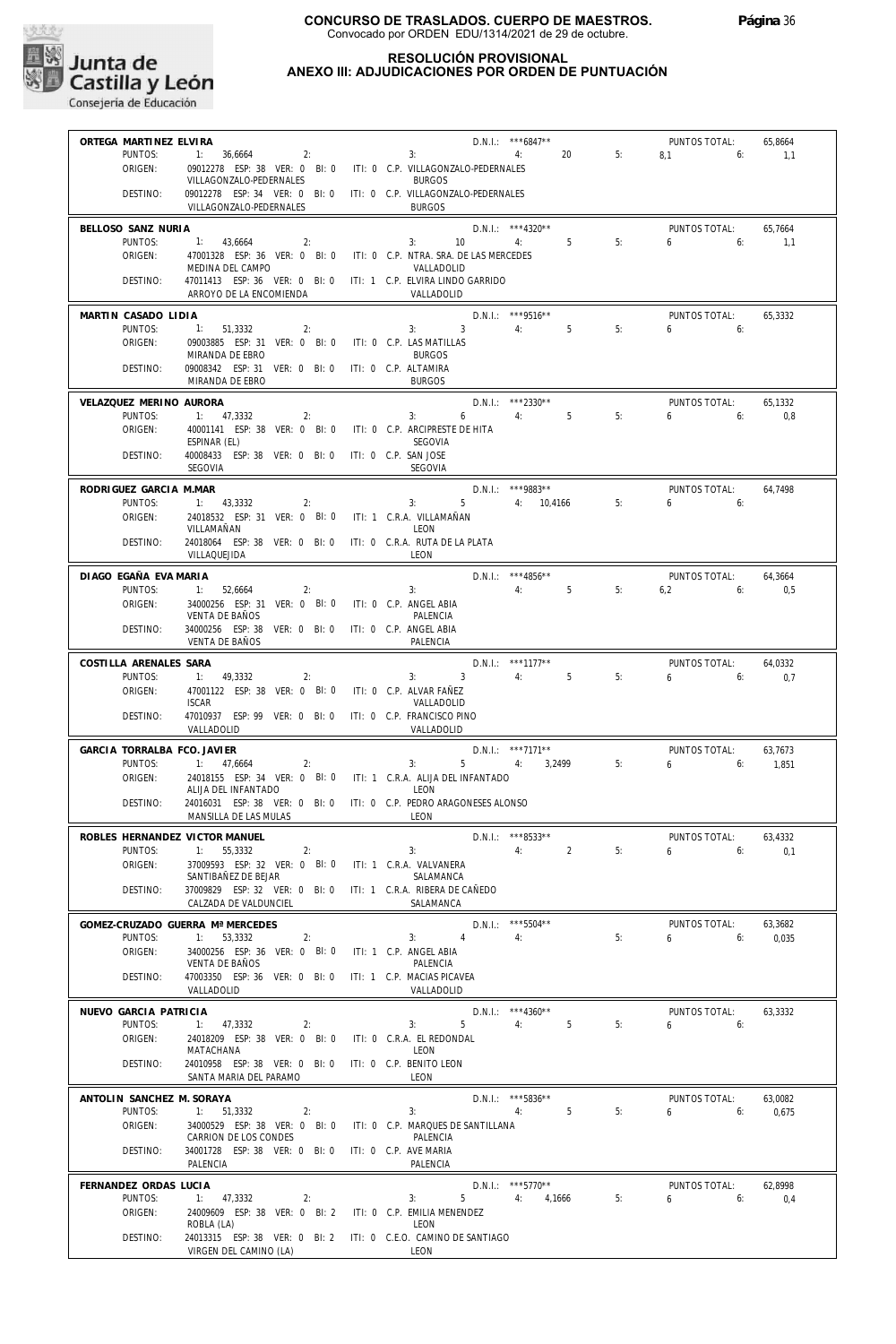

51,3332 2: 3:

#### **RESOLUCIÓN PROVISIONAL ANEXO III: ADJUDICACIONES POR ORDEN DE PUNTUACIÓN**

D.N.I.: \*\*\*4823\*\*

4:

5

5:

6

PUNTOS TOTAL:

6:

**CONSEGUIDA DE CONSEJERIA DE CONSEJERIA de Educación** 

PUNTOS:

ORIGEN:

**CARRASCO ROMERO M.TERESA**

1:

| ORIGEN:                              | 37004984 ESP: 38 VER: 0 BI: 0<br>PUERTO DE BEJAR                                      | ITI: 0 C.R.A. RUTA DE LA PLATA<br>SALAMANCA                                                                         |
|--------------------------------------|---------------------------------------------------------------------------------------|---------------------------------------------------------------------------------------------------------------------|
| DESTINO:                             | 37009829 ESP: 38 VER: 0 BI: 0 ITI: 0 C.R.A. RIBERA DE CAÑEDO<br>CALZADA DE VALDUNCIEL | SALAMANCA                                                                                                           |
| SEVILLA LORENZO MANUELA<br>PUNTOS:   | 1: 44,6664<br>2:                                                                      | D.N.I.: ***6390**<br>PUNTOS TOTAL:<br>62,6664<br>10<br>$\overline{2}$<br>5:<br>3:<br>4:<br>6<br>6:                  |
| ORIGEN:                              | ZAMORA                                                                                |                                                                                                                     |
| DESTINO:                             | 37005988 ESP: 36 VER: 0 BI: 0 ITI: 0 C.E.E. REINA SOFIA<br>SALAMANCA                  | SALAMANCA                                                                                                           |
| BLANCO GARCIA RAQUEL<br>PUNTOS:      | 1:<br>41,6664<br>2:                                                                   | D.N.I.: *** 9450**<br>PUNTOS TOTAL:<br>62,6664<br>5<br>5:<br>3:<br>10<br>4:<br>6<br>6:                              |
| ORIGEN:                              | 47001122 ESP: 32 VER: 0 BI: 0<br><b>ISCAR</b>                                         | ITI: 0 C.P. ALVAR FAÑEZ<br>VALLADOLID                                                                               |
| DESTINO:                             | 47011437 ESP: 32 VER: 0 BI: 0<br>TUDELA DE DUERO                                      | ITI: 0 C.P. LOLA HERRERA<br>VALLADOLID                                                                              |
| RESA ALONSO M.ELENA                  |                                                                                       | $D.N.1::$ *** 6105**<br>PUNTOS TOTAL:<br>62,6664                                                                    |
| PUNTOS:<br>ORIGEN:                   | 1:<br>36,6664<br>2:<br>09003873 ESP: 38 VER: 0 BI: 0                                  | 5:<br>4:<br>20<br>3:<br>6<br>6:<br>ITI: 0 C.P. PRINCIPE DE ESPAÑA                                                   |
| DESTINO:                             | MIRANDA DE EBRO<br>09007143 ESP: 38 VER: 0 BI: 0<br>VILLARCAYO                        | <b>BURGOS</b><br>ITI: 0 C.P. PRINCESA DE ESPAÑA<br><b>BURGOS</b>                                                    |
| PRIETO GISTAS JUAN MANUEL            |                                                                                       | D.N.I.: ***3155**<br>PUNTOS TOTAL:<br>62,5332                                                                       |
| PUNTOS:<br>ORIGEN:                   | 51.3332<br>1:<br>2:<br>47007331 ESP: 34 VER: 0 BI: 0                                  | 5<br>5:<br>3:<br>4:<br>6<br>6:<br>0,2<br>ITI: 0 C.R.A. LA VILLA                                                     |
| DESTINO:                             | PEÑAFIEL<br>47005577 ESP: 36 VER: 0 BI: 0                                             | VALLADOLID<br>ITI: 0 C.E.E. NUMERO 1                                                                                |
| GOMEZ ALONSO AIDA                    | VALLADOLID                                                                            | VALLADOLID<br>D.N.I.: ***3857**<br>PUNTOS TOTAL:<br>62,4332                                                         |
| PUNTOS:                              | 1: 47.3332<br>2:                                                                      | 9<br>5:<br>3:<br>4:<br>6<br>6:<br>0,1                                                                               |
| ORIGEN:                              | 47007321 ESP: 31 VER: 0 BI: 0<br>MATAPOZUELOS                                         | ITI: 0 C.R.A. RIO ERESMA<br>VALLADOLID                                                                              |
| DESTINO:                             | 47000075 ESP: 31 VER: 0 BI: 0<br>ALDEAMAYOR DE SAN MARTIN                             | ITI: 0 C.P. MIGUEL DELIBES<br>VALLADOLID                                                                            |
| PRIETO GARCIA NELIDA<br>PUNTOS:      | 1:<br>43,3332<br>2:                                                                   | D.N.I.: *** 5897**<br>PUNTOS TOTAL:<br>62,3332<br>5:<br>13<br>6<br>3:<br>4:<br>6:                                   |
| ORIGEN:                              | 24009890 ESP: 35 VER: 0 BI: 0<br>SAHAGUN                                              | ITI: 0 C.P. FRAY BERNARDINO SAHAGUN<br>LEON                                                                         |
| DESTINO:                             | 24001106 ESP: 35 VER: 0 BI: 0<br>BENAVIDES DE ORBIGO                                  | ITI: 0 C.E.O. SAN JUAN<br>LEON                                                                                      |
| MORO PEDRAZA ADELAIDA<br>PUNTOS:     | 1:<br>47,3332<br>2:                                                                   | D.N.I.: ***4386**<br>PUNTOS TOTAL:<br>61,9497<br>5<br>5:<br>3:<br>4:<br>3,4165<br>6<br>6:                           |
| ORIGEN:                              | PALENCIA                                                                              | 0,2                                                                                                                 |
| DESTINO:                             | 34003026 ESP: 38 VER: 0 BI: 0 ITI: 0 C.P. CIUDAD DE BUENOS AIRES<br>PALENCIA          | PALENCIA                                                                                                            |
| GARCIA RUIZ-OLALLA LORENA<br>PUNTOS: | 43,3332<br>2:<br>1:                                                                   | $D.N.1::$ ***4638**<br>PUNTOS TOTAL:<br>61,6162<br>5:<br>3:<br>6<br>0,2<br>4:<br>12,083<br>6:                       |
| ORIGEN:                              | 09000975 ESP: 31 VER: 0 BI: 0<br><b>BURGOS</b>                                        | ITI: 0 C.P. ALEJANDRO RGUEZ. DE VALCARCEL<br><b>BURGOS</b>                                                          |
| DESTINO:                             | 34001728 ESP: 34 VER: 0 BI: 0<br>PALENCIA                                             | ITI: 0 C.P. AVE MARIA<br>PALENCIA                                                                                   |
| CASANUEVA POLVOROSA JAVIER           |                                                                                       | D.N.I.: ***4757**<br>PUNTOS TOTAL:<br>61,5332                                                                       |
| PUNTOS:<br>ORIGEN:                   | 1: 47,3332<br>2:                                                                      | 5:<br>4: 5<br>$6\qquad 6$<br>0,2<br>3:<br>3<br>47001328 ESP: 38 VER: 0 BI: 2 ITI: 0 C.P. NTRA. SRA. DE LAS MERCEDES |
| DESTINO:                             | MEDINA DEL CAMPO<br>47005887 ESP: 32 VER: 0 BI: 0 ITI: 0 C.P. ANTONIO MACHADO         | VALLADOLID                                                                                                          |
|                                      | VALLADOLID                                                                            | VALLADOLID                                                                                                          |
| VILLAN OLMEDO EVA M.<br>PUNTOS:      | 1: 47,3332<br>2:                                                                      | $D.N.1.:$ ***0726**<br>PUNTOS TOTAL:<br>61,4998<br>5<br>5:<br>3:<br>4:<br>3,1666<br>6<br>6:                         |
| ORIGEN:                              | 40005080 ESP: 74 VER: 0 BI: 0<br>CARBONERO EL MAYOR                                   | ITI: 1 AULA CARBONERO EL MAYOR<br>SEGOVIA                                                                           |
| DESTINO:                             | 47001559 ESP: 38 VER: 0 BI: 0 ITI: 0 C.P. TIERRA DE PINARES<br>MOJADOS                | VALLADOLID                                                                                                          |
| BARRAGAN PEREZ M. YOLANDA<br>PUNTOS: | 1: 47,3332<br>2:                                                                      | D.N.I.: ***2916**<br>PUNTOS TOTAL:<br>61,3332<br>3 <sup>7</sup><br>4:<br>5<br>3:<br>5:<br>$6\qquad 6$               |
| ORIGEN:                              | 40004831 ESP: 38 VER: 0 BI: 0                                                         | ITI: 0 C.R.A. RETAMA                                                                                                |
| DESTINO:                             | CHAÑE<br>47010949 ESP: 38 VER: 0 BI: 0<br>TUDELA DE DUERO                             | SEGOVIA<br>ITI: 0 C.P. GLORIA FUERTES<br>VALLADOLID                                                                 |
| MANJARRES BLANCO MIRIAN              |                                                                                       | D.N.I.: ***7661**<br>PUNTOS TOTAL:<br>61,3332                                                                       |
| PUNTOS:<br>ORIGEN:                   | 1: 43,3332<br>2:<br>47007215 ESP: 32 VER: 0 BI: 0 ITI: 1 C.R.A. LA ESGUEVA            | $\overline{7}$<br>4:<br>5<br>5:<br>3:<br>6<br>6:                                                                    |
| DESTINO:                             | ESGUEVILLAS DE ESGUEVA<br>34003348 ESP: 38 VER: 0 BI: 0 ITI: 0 C.P. GOMEZ MANRIQUE    | VALLADOLID                                                                                                          |
|                                      | VILLAMURIEL DE CERRATO                                                                | PALENCIA                                                                                                            |

0,5

62,8332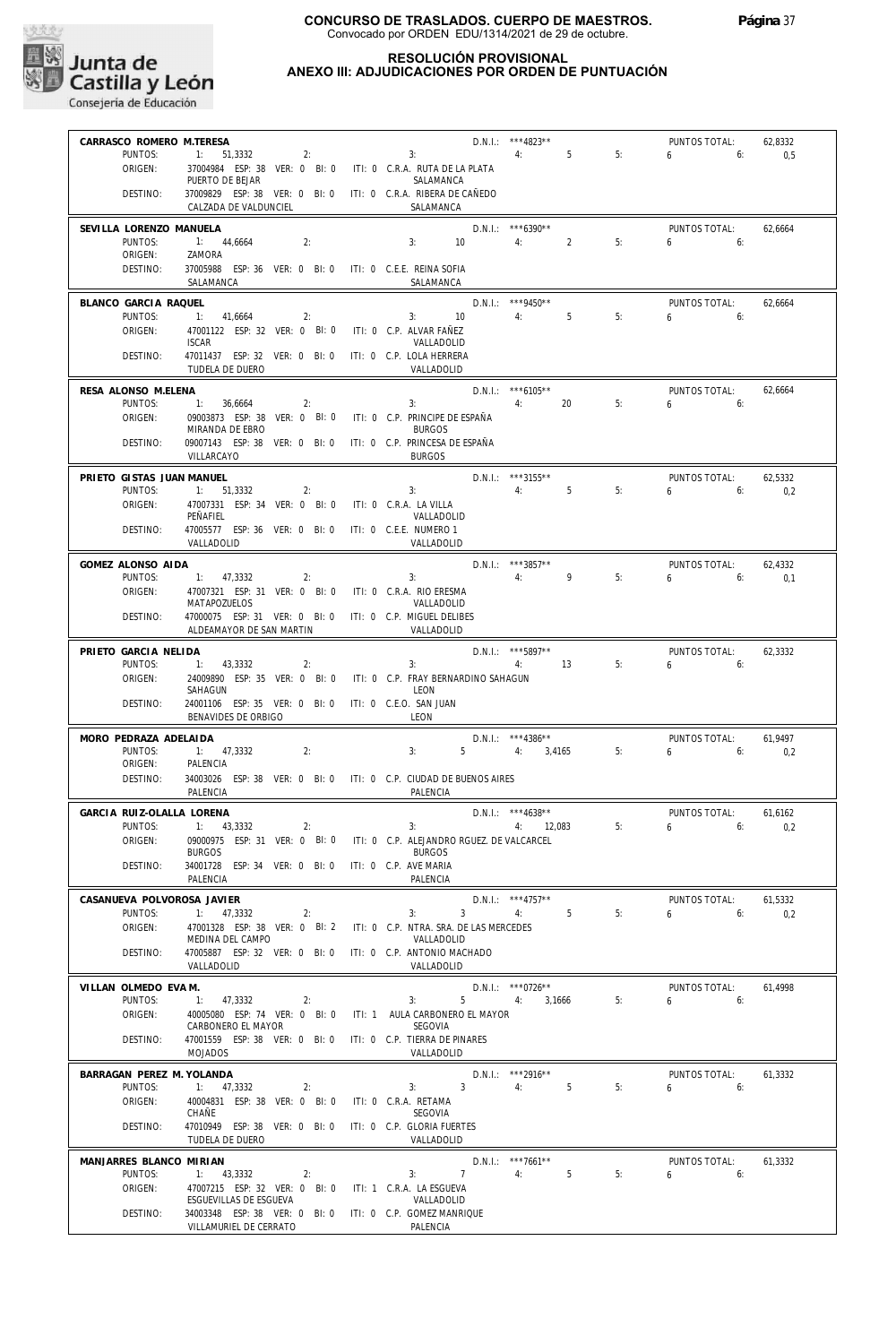

#### **RESOLUCIÓN PROVISIONAL ANEXO III: ADJUDICACIONES POR ORDEN DE PUNTUACIÓN**

| SANTOS CID MYRIAN          | N<br>1: 55,3332 2:<br>2: 3:<br>2: 3:<br>2:<br>2:<br>3:<br>4: 1 5: 4,5<br>6:             |    |                                            |                     |    |                                                                    | 61,1332 |
|----------------------------|-----------------------------------------------------------------------------------------|----|--------------------------------------------|---------------------|----|--------------------------------------------------------------------|---------|
| PUNTOS:                    |                                                                                         |    |                                            |                     |    | $4,5$ 6:                                                           | 0,3     |
| ORIGEN:                    | 24000618 ESP: 32 VER: 0 BI: 0 ITI: 0 C.P. SAN JOSE DE CALASANZ                          |    | LEON                                       |                     |    |                                                                    |         |
| DESTINO:                   | BAÑEZA (LA)<br>24015397 ESP: 99 VER: 0 BI: 0 ITI: 0 C.P. MARTIN MONREAL                 |    |                                            |                     |    |                                                                    |         |
|                            | VEGUELLINA DE ORBIGO                                                                    |    | LEON                                       |                     |    |                                                                    |         |
| URBANEJA ARANZANA FIDER    |                                                                                         |    |                                            | $D.N.I.:$ ***1618** |    | PUNTOS TOTAL:                                                      | 60,8325 |
| PUNTOS:                    | 1: 24,6664                                                                              | 2: | 3: D.N.I.: ***1618**<br>3: 6 4: 19,1661 5: |                     |    | $10$ 6: $1$                                                        |         |
| ORIGEN:                    | 09001037 ESP: 38 VER: 0 BI: 0 ITI: 0 C.P. RIO ARLANZON                                  |    |                                            |                     |    |                                                                    |         |
| DESTINO:                   | <b>BURGOS</b><br>09005985 ESP: 38 VER: 0 BI: 0 ITI: 0 C.P. PETRA LAFONT                 |    | <b>BURGOS</b>                              |                     |    |                                                                    |         |
|                            | <b>TARDAJOS</b>                                                                         |    | <b>BURGOS</b>                              |                     |    |                                                                    |         |
| IBAÑEZ BLANCO FERNANDO     |                                                                                         |    |                                            | $D.N.1.:$ ***9131** |    | PUNTOS TOTAL:                                                      | 60,6498 |
| PUNTOS:                    | 1: 47,3332<br>2:                                                                        |    | 3: $3 \t 3 \t 4 \t 5,9166 \t 5$            |                     |    | $4.4$ 6:                                                           |         |
| ORIGEN:                    | 09008226 ESP: 99 VER: 0 BI: 0 ITI: 0 C.P. ANDUVA                                        |    |                                            |                     |    |                                                                    |         |
| DESTINO:                   | MIRANDA DE EBRO<br>09001037 ESP: 99 VER: 0 BI: 0 ITI: 0 C.P. RIO ARLANZON               |    | <b>BURGOS</b>                              |                     |    |                                                                    |         |
|                            | <b>BURGOS</b>                                                                           |    | <b>BURGOS</b>                              |                     |    |                                                                    |         |
| MORAN MARTINEZ MARIA       |                                                                                         |    |                                            | $D.N.1.:$ ***5972** |    | PUNTOS TOTAL:                                                      | 60,6332 |
| PUNTOS:                    | 1: 45,3332                                                                              | 2: | 3: $4 \t 4$ : $5 \t 5$                     |                     | 5: | $5,2$ 6: $1,1$                                                     |         |
| ORIGEN:                    | 09003551 ESP: 38 VER: 0 BI: 0 ITI: 0 C.P. SAN ISIDRO                                    |    |                                            |                     |    |                                                                    |         |
| DESTINO:                   | MEDINA DE POMAR<br>09006497 ESP: 38 VER: 0 BI: 0 ITI: 0 C.P. NTRA. SRA. DE LAS ALTICES  |    | <b>BURGOS</b>                              |                     |    |                                                                    |         |
|                            | VILLASANA DE MENA                                                                       |    | <b>BURGOS</b>                              |                     |    |                                                                    |         |
| RODRIGUEZ ARIAS SARA       |                                                                                         |    |                                            | $D.N.1.:$ ***1631** |    | PUNTOS TOTAL:                                                      | 60.3332 |
| PUNTOS:                    | 1: 39,3332<br>2:                                                                        |    | 3: 10 4: 5 5:                              |                     |    | $6\qquad 6$                                                        |         |
| ORIGEN:                    | 05001791 ESP: 34 VER: 0 BI: 0 ITI: 0 C.P. JUAN XXIII                                    |    |                                            |                     |    |                                                                    |         |
| DESTINO:                   | <b>FONTIVEROS</b><br>37000140 ESP: 34 VER: 0 BI: 0 ITI: 0 C.P. SANTA TERESA             |    | AVILA                                      |                     |    |                                                                    |         |
|                            | ALBA DE TORMES                                                                          |    | SALAMANCA                                  |                     |    |                                                                    |         |
| REVILLA ALONSO CASILDA M.  |                                                                                         |    | $D.N.1.:$ ***7749**                        |                     |    | PUNTOS TOTAL:                                                      | 60,3332 |
| PUNTOS:                    | $1: 39,3332$ 2:                                                                         |    | $3: 10 \t 4: 5$                            |                     | 5: | $6\qquad 6$                                                        |         |
| ORIGEN:                    | 09007635 ESP: 38 VER: 0 BI: 2 ITI: 0 C.P. JUAN DE VALLEJO                               |    |                                            |                     |    |                                                                    |         |
| DESTINO:                   | <b>BURGOS</b><br>09007635 ESP: 38 VER: 0 BI: 0 ITI: 0 C.P. JUAN DE VALLEJO              |    | <b>BURGOS</b>                              |                     |    |                                                                    |         |
|                            | <b>BURGOS</b>                                                                           |    | <b>BURGOS</b>                              |                     |    |                                                                    |         |
| DELGADO RIVILLA CARLOS     |                                                                                         |    |                                            |                     |    |                                                                    | 60.3162 |
| PUNTOS:                    | 1: 43,3332<br>2:                                                                        |    |                                            |                     |    | D.N.I.: ***6279** PUNTOS TOTAL:<br>3: $4: 12.083$ $5: 4.9$ $6: 6:$ |         |
| ORIGEN:                    | 40005262 ESP: 38 VER: 0 BI: 0 ITI: 0 C.P. ELENA FORTUN<br>SEGOVIA                       |    |                                            |                     |    |                                                                    |         |
| DESTINO:                   | 40004774 ESP: 38 VER: 0 BI: 0 ITI: 0 C.P. NUEVA SEGOVIA                                 |    | SEGOVIA                                    |                     |    |                                                                    |         |
|                            | SEGOVIA                                                                                 |    | SEGOVIA                                    |                     |    |                                                                    |         |
| PEREZ RUEDA M. PAZ         |                                                                                         |    |                                            |                     |    | PUNTOS TOTAL:                                                      | 59,9498 |
| PUNTOS:                    | 1: 43.3332<br>2:                                                                        |    | D.N.I.: ***8073**<br>3: $4: 10,4166$ 5:    |                     |    | $6\qquad 6$                                                        | 0,2     |
| ORIGEN:                    | 24016456 ESP: 38 VER: 0 BI: 0 ITI: 0 C.P. SANTA BARBARA<br>BEMBIBRE                     |    | LEON                                       |                     |    |                                                                    |         |
| DESTINO:                   | 24015397 ESP: 38 VER: 0 BI: 0 ITI: 0 C.P. MARTIN MONREAL                                |    |                                            |                     |    |                                                                    |         |
|                            | <b>VEGUELLINA DE ORBIGO</b>                                                             |    | LEON                                       |                     |    |                                                                    |         |
| PORRAS FERNANDEZ ANTONIO   |                                                                                         |    |                                            | $D.N.1.:$ ***6597** |    | PUNTOS TOTAL:                                                      | 59,7662 |
|                            | PUNTOS: 1: 34.9996<br>2:                                                                |    | 3:                                         | 10 4: 4,1666        | 5: | 9 6: 1.6                                                           |         |
| ORIGEN:<br>DESTINO:        | AVILA<br>37005988 ESP: 36 VER: 0 BI: 0 ITI: 0 C.E.E. REINA SOFIA                        |    |                                            |                     |    |                                                                    |         |
|                            | SALAMANCA                                                                               |    | SALAMANCA                                  |                     |    |                                                                    |         |
| SAN JUAN BENITO M. YOLANDA |                                                                                         |    |                                            | D.N.I.: ***7694**   |    | PUNTOS TOTAL:                                                      | 59,6482 |
| PUNTOS:                    | 1: 39,3332<br>2:                                                                        |    | $5 -$<br>3:                                | $5^{\circ}$<br>4:   | 5: | 9<br>6:                                                            | 1,315   |
| ORIGEN:                    | 37008761 ESP: 36 VER: 0 BI: 0                                                           |    | ITI: 1 C.P. MIROBRIGA                      |                     |    |                                                                    |         |
| DESTINO:                   | CIUDAD-RODRIGO<br>37000140 ESP: 37 VER: 0 BI: 0 ITI: 1 C.P. SANTA TERESA                |    | SALAMANCA                                  |                     |    |                                                                    |         |
|                            | ALBA DE TORMES                                                                          |    | SALAMANCA                                  |                     |    |                                                                    |         |
| GOMEZ DE FUENTES ALMUDENA  |                                                                                         |    |                                            | D.N.I.: ***3731**   |    | PUNTOS TOTAL:                                                      | 59,5332 |
| PUNTOS:                    |                                                                                         |    | 5<br>3:                                    | 4:<br>5             | 5: | $6 \t\t 6$                                                         | 0,2     |
|                            | 1: 43,3332<br>2:                                                                        |    |                                            |                     |    |                                                                    |         |
| ORIGEN:                    | 09007817 ESP: 99 VER: 0 BI: 0 ITI: 0 C.P. SANTA MARIA                                   |    |                                            |                     |    |                                                                    |         |
| DESTINO:                   | ARANDA DE DUERO<br>47003441 ESP: 32 VER: 0 BI: 0                                        |    | <b>BURGOS</b><br>ITI: 0 C.P. MIGUEL ISCAR  |                     |    |                                                                    |         |
|                            | VALLADOLID                                                                              |    | VALLADOLID                                 |                     |    |                                                                    |         |
| ZARCO MERINO ESTHER        |                                                                                         |    |                                            | D.N.I.: ***3884**   |    | PUNTOS TOTAL:                                                      | 59,3332 |
| PUNTOS:                    | 1: 43,3332<br>2:                                                                        |    | 3:<br>5                                    | 4:<br>5             | 5: | $6\qquad 6$                                                        |         |
| ORIGEN:                    | 47001870 ESP: 38 VER: 0 BI: 0 ITI: 0 C.P. VIRGEN DE SACEDON                             |    |                                            |                     |    |                                                                    |         |
| DESTINO:                   | PEDRAJAS DE SAN ESTEBAN<br>47005358 ESP: 38 VER: 0 BI: 0 ITI: 0 C.P. SAN ANTONIO        |    | VALLADOLID                                 |                     |    |                                                                    |         |
|                            | VILLANUEVA DE DUERO                                                                     |    | VALLADOLID                                 |                     |    |                                                                    |         |
| MATO CANEDO ADELINO        |                                                                                         |    |                                            | D.N.I.: *** 6476**  |    | PUNTOS TOTAL:                                                      | 58,8682 |
| PUNTOS:                    | 1: 47,3332<br>$\sim$ 2:                                                                 |    | 3:<br>4:                                   | 5                   | 5: | 6<br>6:                                                            | 0,535   |
| ORIGEN:                    | 34000712 ESP: 34 VER: 0 BI: 0 ITI: 0 C.P. MODESTO LAFUENTE                              |    |                                            |                     |    |                                                                    |         |
| DESTINO:                   | CERVERA DE PISUERGA<br>34003154 ESP: 38 VER: 0 BI: 0 ITI: 0 C.P. PRADERA DE LA AGUILERA |    | PALENCIA                                   |                     |    |                                                                    |         |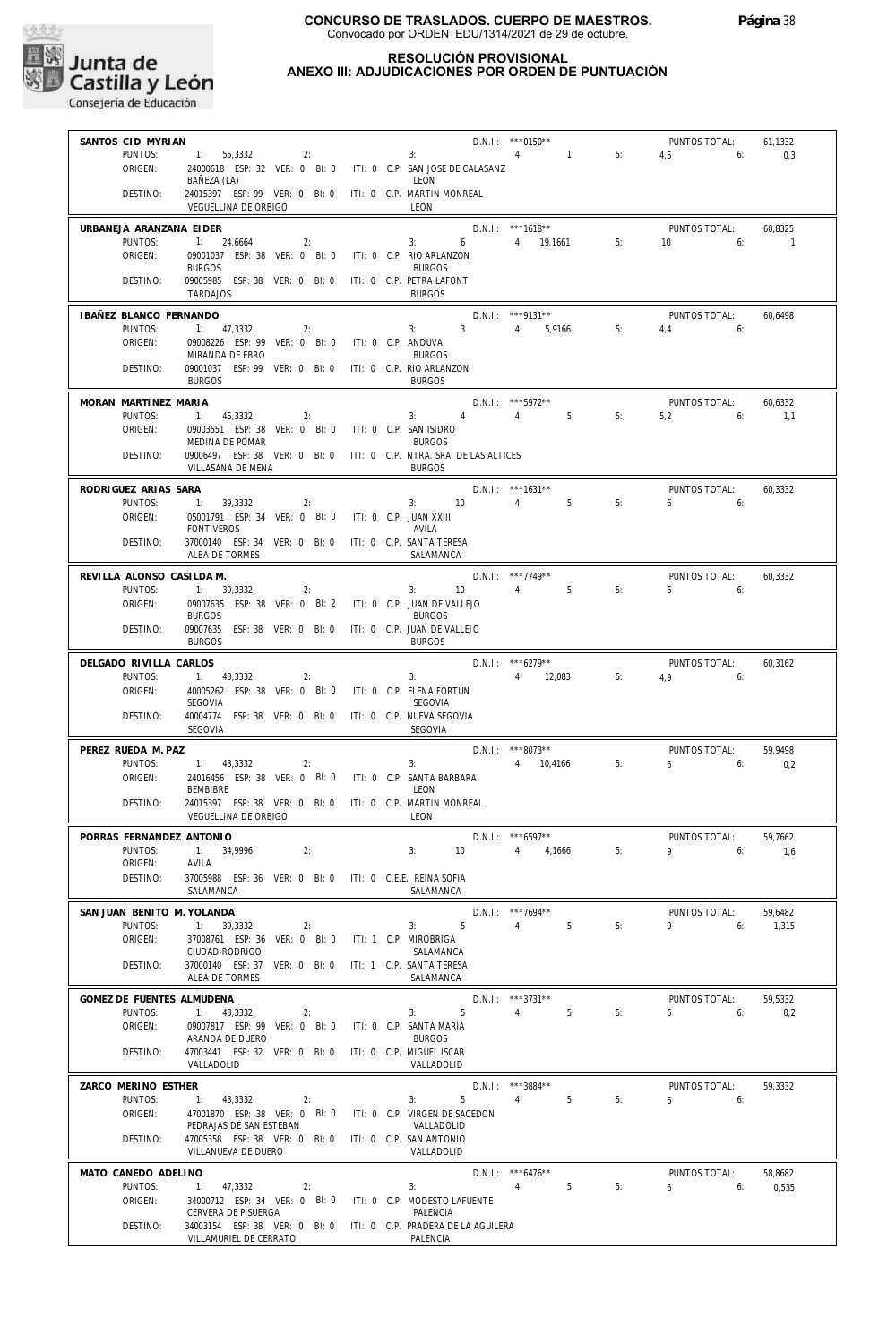

#### **RESOLUCIÓN PROVISIONAL ANEXO III: ADJUDICACIONES POR ORDEN DE PUNTUACIÓN**

| SORIANO JIMENEZ SUSANA                    |                                                                                    |                                       | D.N.I.: ***1270**                  |    | PUNTOS TOTAL:                | 58,6662        |
|-------------------------------------------|------------------------------------------------------------------------------------|---------------------------------------|------------------------------------|----|------------------------------|----------------|
| PUNTOS:<br>ORIGEN:                        | 1: 39,3332<br>2:<br>42003852 ESP: 99 VER: 0 BI: 0 ITI: 1 C.R.A. PINARES ALTOS      | $\overline{\mathbf{3}}$<br>3:         | 4: 9,833                           | 5: | $6\qquad 6:$                 | 0,5            |
|                                           | VINUESA                                                                            | SORIA                                 |                                    |    |                              |                |
| DESTINO:                                  | 42002719 ESP: 40 VER: 0 BI: 0 ITI: 1 C.P. LAS PEDRIZAS<br>SORIA                    | SORIA                                 |                                    |    |                              |                |
| SANZ SOBRINO CELIA                        |                                                                                    |                                       | $D.N.1.:$ ***3350**                |    | PUNTOS TOTAL:                | 58,5332        |
| PUNTOS:<br>ORIGEN:                        | 1: 47,3332<br>2:<br>47000427 ESP: 38 VER: 0 BI: 0 ITI: 0 C.P. SAN SEBASTIAN        | $-$ 4: 5<br>3:                        |                                    | 5: | $6\qquad 6:$                 | 0.2            |
| DESTINO:                                  | CARPIO<br>47001316 ESP: 38 VER: 0 BI: 0 ITI: 0 C.P. OBISPO BARRIENTOS              | VALLADOLID                            |                                    |    |                              |                |
|                                           | MEDINA DEL CAMPO                                                                   | VALLADOLID                            |                                    |    |                              |                |
| FERNANDEZ MUÑOZ M.ISABEL                  |                                                                                    |                                       | $D.N.1::$ ***0810**                |    | PUNTOS TOTAL:                | 58,3829        |
| PUNTOS:<br>ORIGEN:                        | 1: 36,6664<br>2:<br>LEON                                                           | 3:                                    | 10 4: 4,4165 5:                    |    | $7,3$ 6:                     |                |
| DESTINO:                                  | 34002231 ESP: 37 VER: 0 BI: 0 ITI: 1 C.P. VILLA Y TIERRA<br>SALDAÑA                | PALENCIA                              |                                    |    |                              |                |
| GARCIA JIMENEZ LORENA                     |                                                                                    |                                       | $D.N.1.:$ ***4930**                |    | PUNTOS TOTAL:                | 58,3332        |
| PUNTOS:                                   | 1: 47,3332<br>2:                                                                   | 3: 4: 5                               |                                    | 5: | $6\qquad 6$                  |                |
| ORIGEN:                                   | 47001781 ESP: 31 VER: 0 BI: 0 ITI: 0 C.P. VILLA DEL CABALLERO<br>OLMEDO            | VALLADOLID                            |                                    |    |                              |                |
| DESTINO:                                  | 47010949 ESP: 31 VER: 0 BI: 0 ITI: 0 C.P. GLORIA FUERTES                           |                                       |                                    |    |                              |                |
|                                           | TUDELA DE DUERO                                                                    | VALLADOLID                            |                                    |    |                              |                |
| SEGURADO SANCHEZ M. PATROCINIO<br>PUNTOS: | 1: 38,9996<br>2:                                                                   | $D.N.1.:$ ***8349**<br>$3: 8 \t 4: 5$ |                                    | 5: | PUNTOS TOTAL:<br>$6\qquad 6$ | 58,0996<br>0,1 |
| ORIGEN:                                   | 37007687 ESP: 36 VER: 0 BI: 0 ITI: 1 C.P. VILLA DE FELIPE II                       |                                       |                                    |    |                              |                |
| DESTINO:                                  | VILLORUELA<br>37005988 ESP: 36 VER: 0 BI: 0 ITI: 0 C.E.E. REINA SOFIA              | SALAMANCA                             |                                    |    |                              |                |
|                                           | SALAMANCA                                                                          | SALAMANCA                             |                                    |    |                              |                |
| SANTERO NUÑEZ M. SOL<br>PUNTOS:           | 1: 38,9996<br>2:                                                                   | $D.N.1.:$ ***4954**<br>$3: 5$ 4: 5    |                                    | 5: | PUNTOS TOTAL:<br>$9 \t\t 6$  | 57.9996        |
| ORIGEN:                                   | 49006691 ESP: 36 VER: 0 BI: 0 ITI: 0 C.E.E. VIRGEN DEL CASTILLO                    |                                       |                                    |    |                              |                |
| DESTINO:                                  | ZAMORA<br>37005988 ESP: 36 VER: 0 BI: 0 ITI: 0 C.E.E. REINA SOFIA                  | ZAMORA                                |                                    |    |                              |                |
|                                           | SALAMANCA                                                                          | SALAMANCA                             |                                    |    |                              |                |
| JIMENEZ GOMEZ BEATRIZ                     |                                                                                    |                                       | $D.N.1.:$ ***1121**                |    | PUNTOS TOTAL:                | 57,6998        |
| PUNTOS:<br>ORIGEN:                        | 1: 45,3332<br>2:<br>47001511 ESP: 34 VER: 0 BI: 0 ITI: 1 C.P. EL PRADO             | $3: 5 \t 4: 1,1666$                   |                                    | 5: | $6,2$ 6:                     |                |
|                                           | <b>MEGECES</b>                                                                     | VALLADOLID                            |                                    |    |                              |                |
| DESTINO:                                  | 47001158 ESP: 40 VER: 0 BI: 0 ITI: 1 C.P. NTRA. SRA. DEL VILLAR<br>Laguna de Duero | VALLADOLID                            |                                    |    |                              |                |
| SIMON MATEO ELISA MARIA                   |                                                                                    | $D.N.1.:$ ***6991**                   |                                    |    | PUNTOS TOTAL:                | 57,5332        |
| PUNTOS:<br>ORIGEN:                        | 1: 39,3332<br>2:<br>34003737 ESP: 38 VER: 0 BI: 0 ITI: 0 C.R.A. DEL CERRATO        | 3: $7 \t 4$ : 5                       |                                    | 5: | $6,2$ 6:                     |                |
|                                           | TARIEGO                                                                            | PALENCIA                              |                                    |    |                              |                |
| DESTINO:                                  | 34000256 ESP: 36 VER: 0 BI: 0 ITI: 1 C.P. ANGEL ABIA<br><b>VENTA DE BAÑOS</b>      | PALENCIA                              |                                    |    |                              |                |
| CALLEJA SALAZAR SANDRA                    |                                                                                    |                                       | D.N.I.: ***2861**                  |    | PUNTOS TOTAL:                | 57,3332        |
| PUNTOS:<br>ORIGEN:                        | 1: 39,3332<br>2:<br>47001584 ESP: 31 VER: 0 BI: 0 ITI: 0 C.P. ROSA CHACEL          | $7 \t 4$<br>3:                        | 5 <sup>1</sup>                     | 5: | $6\qquad 6$                  |                |
|                                           | MONTEMAYOR DE PILILLA                                                              | VALLADOLID                            |                                    |    |                              |                |
| DESTINO:                                  | 34000256 ESP: 31 VER: 0 BI: 0 ITI: 0 C.P. ANGEL ABIA<br><b>VENTA DE BAÑOS</b>      | PALENCIA                              |                                    |    |                              |                |
| MARTINEZ LUIS EVA MARÍA                   |                                                                                    |                                       | D.N.I.: ***7470**                  |    | PUNTOS TOTAL:                | 57,3332        |
| PUNTOS:<br>ORIGEN:                        | 1: 31,3332<br>2:<br>09008585 ESP: 34 VER: 0 BI: 2 ITI: 0 C.P. SAN MIGUEL ARCANGEL  | 3:                                    | 4 4: 16                            | 5: | $6\qquad 6$                  |                |
|                                           | ESCALADA                                                                           | <b>BURGOS</b>                         |                                    |    |                              |                |
| DESTINO:                                  | 09007635 ESP: 38 VER: 0 BI: 0 ITI: 0 C.P. JUAN DE VALLEJO<br><b>BURGOS</b>         | <b>BURGOS</b>                         |                                    |    |                              |                |
| GARCIA POLIZ CRISTINA M.                  |                                                                                    |                                       | D.N.I.: *** 9929**                 |    | PUNTOS TOTAL:                | 57,3264        |
| PUNTOS:<br>ORIGEN:                        | 1: 48,6664<br>2:<br>VALLADOLID                                                     | 3:<br>4:                              |                                    | 5: | $6 \t\t 6$                   | 2,66           |
| DESTINO:                                  | 47011449 ESP: 35 VER: 0 BI: 0 ITI: 0 C.P. ANA DE AUSTRIA                           |                                       |                                    |    |                              |                |
|                                           | CIGALES                                                                            | VALLADOLID                            |                                    |    |                              |                |
| SANTOS SANTOS MIGUEL ANGEL<br>PUNTOS:     | $1: 43,3332$ 2:                                                                    | $2 \t 4$<br>3:                        | $D.N.1.:$ ***8634**<br>$5^{\circ}$ | 5: | PUNTOS TOTAL:<br>$6 \t\t 6$  | 56,9332<br>0,6 |
| ORIGEN:                                   | 49000455 ESP: 31 VER: 0 BI: 0 ITI: 0 C.P. NTRA. SRA. DE GRACIA                     |                                       |                                    |    |                              |                |
| DESTINO:                                  | BERMILLO DE SAYAGO<br>49005431 ESP: 31 VER: 0 BI: 0 ITI: 0 C.P. JUAN XXIII         | ZAMORA                                |                                    |    |                              |                |
|                                           | ZAMORA                                                                             | ZAMORA                                |                                    |    |                              |                |
| SIERRA PRIETO ANA ISABEL                  |                                                                                    |                                       | D.N.I.: ***1323**                  |    | PUNTOS TOTAL:                | 56,2495        |
| PUNTOS:<br>ORIGEN:                        | 1: 47,3332<br>2:<br>05003751 ESP: 38 VER: 0 BI: 0 ITI: 0 C.P. GRAN DUQUE DE ALBA   | 3:                                    | 4: 2,9163                          | 5: | $6\qquad 6:$                 |                |
| DESTINO:                                  | PIEDRAHITA<br>37007687 ESP: 36 VER: 0 BI: 0 ITI: 1 C.P. VILLA DE FELIPE II         | AVILA                                 |                                    |    |                              |                |
|                                           | VILLORUELA                                                                         | SALAMANCA                             |                                    |    |                              |                |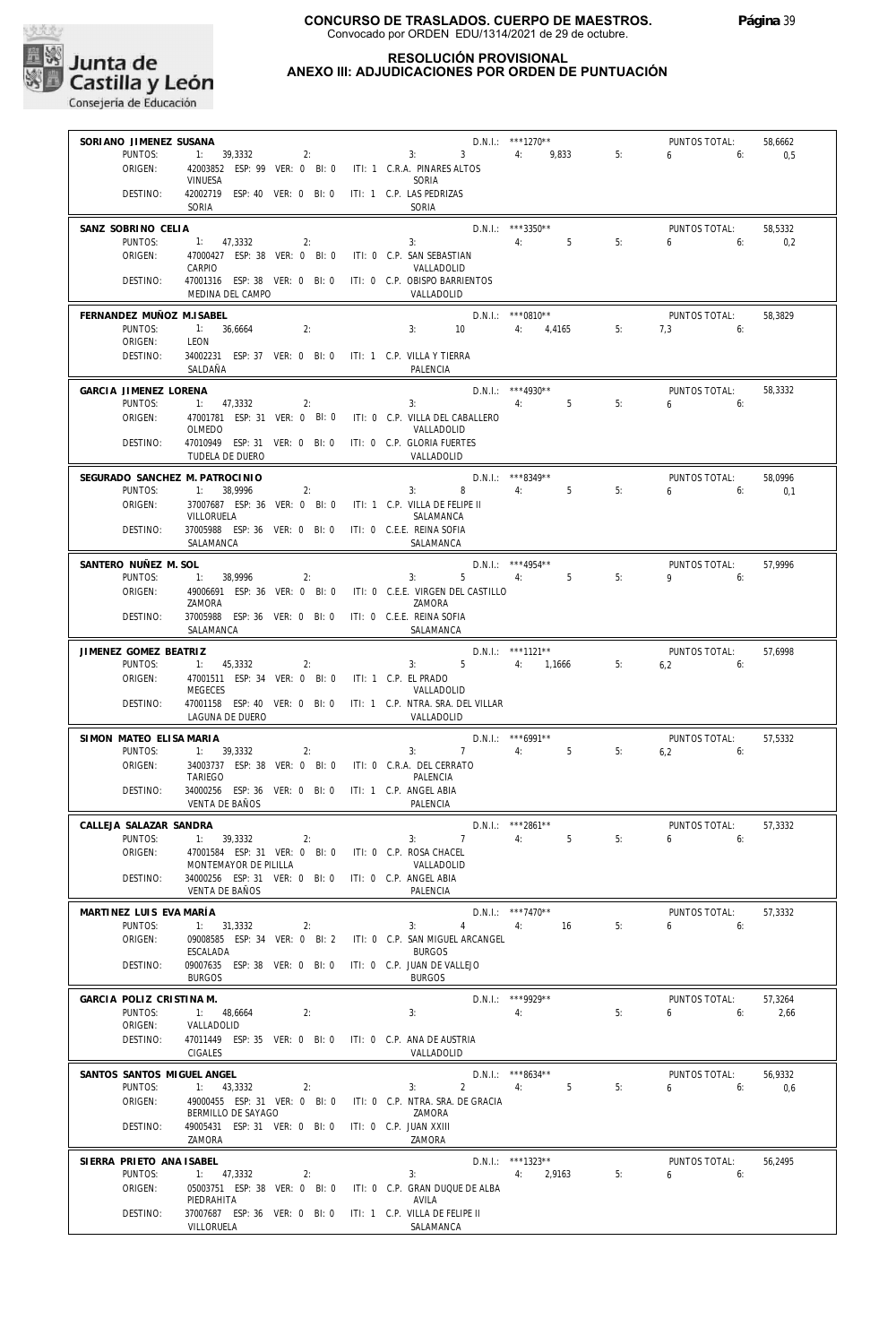

#### **RESOLUCIÓN PROVISIONAL ANEXO III: ADJUDICACIONES POR ORDEN DE PUNTUACIÓN**

| GARCIA TORRES ALICIA                 |                                                                                        | D.N.I.: *** 6235**<br>PUNTOS TOTAL:<br>55,8832                                                                  |  |
|--------------------------------------|----------------------------------------------------------------------------------------|-----------------------------------------------------------------------------------------------------------------|--|
| PUNTOS:                              | 1: 43,3332<br>2:                                                                       | 4:<br>5<br>5:<br>3: 1<br>6<br>6:<br>0,55                                                                        |  |
| ORIGEN:                              | 40002443 ESP: 38 VER: 0 BI: 0 ITI: 0 C.P. MARQUES DEL ARCO<br>SAN CRISTOBAL DE SEGOVIA | SEGOVIA                                                                                                         |  |
| DESTINO:                             |                                                                                        | 40003344 ESP: 38 VER: 0 BI: 0 ITI: 0 C.P. DE PRACTICAS F.JUAN DE LA CRUZ                                        |  |
|                                      | SEGOVIA                                                                                | SEGOVIA                                                                                                         |  |
| HERRERO CASTILLO MARLIN YOJAIRA      |                                                                                        | D.N.I.: ***4487**<br>PUNTOS TOTAL:<br>55,8332                                                                   |  |
| PUNTOS:                              | 1: 47,3332<br>2:                                                                       | $5^{\circ}$<br>5:<br>3:<br>4:<br>3.5<br>6:                                                                      |  |
| ORIGEN:                              | 40002881 ESP: 31 VER: 0 BI: 0 ITI: 0 C.P. AGAPITO MARAZUELA                            |                                                                                                                 |  |
| DESTINO:                             | SAN ILDEFONSO O LA GRANJA<br>40004907 ESP: 38 VER: 0 BI: 0 ITI: 0 C.R.A. EL PIZARRAL   | SEGOVIA                                                                                                         |  |
|                                      | SANTA MARIA LA REAL DE NIEVA                                                           | <b>SEGOVIA</b>                                                                                                  |  |
| MARTIN GONZALEZ ELVIRA               |                                                                                        | $D.N.1::$ ***4145**<br>PUNTOS TOTAL:<br>55.3332                                                                 |  |
| PUNTOS:                              | 1: 35,3332<br>2:                                                                       | 8<br>4:5<br>5:<br>3:<br>6<br>6:<br>$\overline{1}$                                                               |  |
| ORIGEN:                              | 34000943 ESP: 37 VER: 0 BI: 0 ITI: 1 C.P. PABLO SAENZ                                  |                                                                                                                 |  |
| DESTINO:                             | <b>FROMISTA</b><br>34003348 ESP: 38 VER: 0 BI: 0 ITI: 0 C.P. GOMEZ MANRIQUE            | PALENCIA                                                                                                        |  |
|                                      | VILLAMURIEL DE CERRATO                                                                 | PALENCIA                                                                                                        |  |
| BOVEDA ALVAREZ AINHOA                |                                                                                        | $D.N.1.:$ ***1577**<br>PUNTOS TOTAL:<br>55,2998                                                                 |  |
| PUNTOS:                              | 1: 39,3332<br>2:                                                                       | 5:<br>3:<br>$6 \qquad \qquad 4$<br>3,1666<br>6<br>6:<br>0,8                                                     |  |
| ORIGEN:                              | 47007173 ESP: 32 VER: 0 BI: 0 ITI: 0 C.R.A. VILLAS DEL SEQUILLO                        |                                                                                                                 |  |
| DESTINO:                             | VILLABRAGIMA                                                                           | VALLADOLID                                                                                                      |  |
|                                      | 47007151 ESP: 32 VER: 0 BI: 0 ITI: 0 C.R.A. ENTREVIÑAS<br>FUENSALDAÑA                  | VALLADOLID                                                                                                      |  |
| CAMINO HOYOS Mª TERESA               |                                                                                        | D.N.I.: *** 4889**<br>PUNTOS TOTAL:<br>55,1332                                                                  |  |
| PUNTOS:                              | 1: 23,3332<br>2:                                                                       | 9<br>4: 16<br>3:<br>5:<br>6<br>6:<br>0,8                                                                        |  |
| ORIGEN:                              | 24018386 ESP: 31 VER: 0 BI: 0                                                          | ITI: 0 C.R.A. PUENTE ALMUHEY                                                                                    |  |
|                                      | PUENTE ALMUHEY                                                                         | LEON                                                                                                            |  |
| DESTINO:                             | 34003737 ESP: 38 VER: 0 BI: 0 ITI: 0 C.R.A. DEL CERRATO<br><b>TARIEGO</b>              | PALENCIA                                                                                                        |  |
|                                      |                                                                                        |                                                                                                                 |  |
| HERRERO RAMAJO RAQUEL<br>PUNTOS:     | 1: 39.3332<br>2:                                                                       | D.N.I.: ***7880**<br>PUNTOS TOTAL:<br>54,9332<br>5:<br>3:<br>4:<br>8.6<br>6:<br>6<br>$\blacksquare$             |  |
| ORIGEN:                              | 42001909 ESP: 38 VER: 0 BI: 2 ITI: 0 C.P. VIRGEN DE OLMACEDO                           |                                                                                                                 |  |
|                                      | OLVEGA                                                                                 | SORIA                                                                                                           |  |
| DESTINO:                             | 42002574 ESP: 99 VER: 0 BI: 2 ITI: 0 C.P. LOS DOCE LINAJES<br>SORIA                    | <b>SORIA</b>                                                                                                    |  |
|                                      |                                                                                        |                                                                                                                 |  |
| GONZALEZ CASTAÑO VIRGINIA<br>PUNTOS: | 1: 20,6664<br>2:                                                                       | D.N.I.: *** 5291**<br>PUNTOS TOTAL:<br>54,7164<br>5 <sup>1</sup><br>4:<br>20<br>5:<br>9<br>6:<br>3:<br>0,05     |  |
| ORIGEN:                              | 24015397 ESP: 38 VER: 0 BI: 0 ITI: 0 C.P. MARTIN MONREAL                               |                                                                                                                 |  |
|                                      | VEGUELLINA DE ORBIGO                                                                   | LEON                                                                                                            |  |
| DESTINO:                             | 24013224 ESP: 38 VER: 0 BI: 0 ITI: 0 C.P. BERNARDINO PEREZ<br>VALENCIA DE DON JUAN     | LEON                                                                                                            |  |
|                                      |                                                                                        |                                                                                                                 |  |
| ESCUDERO CABERO SARA<br>PUNTOS:      | 1:<br>43,3332<br>2:                                                                    | D.N.I.: *** 9910**<br>PUNTOS TOTAL:<br>54,4332<br>5<br>5:<br>3:<br>$4:$ $\blacksquare$<br>$6 \t\t\t 6$<br>0,1   |  |
| ORIGEN:                              | 47001122 ESP: 38 VER: 0 BI: 0 ITI: 0 C.P. ALVAR FAÑEZ                                  |                                                                                                                 |  |
|                                      | <b>ISCAR</b>                                                                           | VALLADOLID                                                                                                      |  |
| DESTINO:                             | 47003362 ESP: 38 VER: 0 BI: 0 ITI: 0 C.P. MIGUEL DE CERVANTES<br>VALLADOLID            | VALLADOLID                                                                                                      |  |
|                                      |                                                                                        |                                                                                                                 |  |
| PEREZ FERNANDEZ NOELIA<br>PUNTOS:    | 1: 39,3332<br>2:                                                                       | D.N.I.: ***7408**<br>PUNTOS TOTAL:<br>54,4332<br>5:<br>8 6: 1,1<br>3:<br>6<br>4:                                |  |
| ORIGEN:                              | 49006585 ESP: 37 VER: 0 BI: 0                                                          | ITI: 1 C.P. D. JOSE GALERA MORENO                                                                               |  |
|                                      | ZAMORA                                                                                 | ZAMORA                                                                                                          |  |
| DESTINO:                             | 49005431 ESP: 37 VER: 0 BI: 0<br>7AMORA                                                | ITI: 1 C.P. JUAN XXIII<br>ZAMORA                                                                                |  |
|                                      |                                                                                        |                                                                                                                 |  |
| CENERA GARCIA M. GEMA<br>PUNTOS:     | 31,6664<br>1:<br>2:                                                                    | D.N.I.: ***3891**<br>PUNTOS TOTAL:<br>53,933<br>5:<br>3:<br>10 <sup>°</sup><br>3,1666<br>8,4<br>6:<br>0,7<br>4: |  |
| ORIGEN:                              | 34003026 ESP: 35 VER: 0 BI: 0                                                          | ITI: 1 C.P. CIUDAD DE BUENOS AIRES                                                                              |  |
|                                      | PALENCIA                                                                               | PALENCIA                                                                                                        |  |
| DESTINO:                             | 34003348 ESP: 38 VER: 0 BI: 0                                                          | ITI: 0 C.P. GOMEZ MANRIQUE                                                                                      |  |
|                                      | VILLAMURIEL DE CERRATO                                                                 | PALENCIA                                                                                                        |  |
| TORRES MANZANO ROSA M.<br>PUNTOS:    |                                                                                        | D.N.I.: ***1437**<br>PUNTOS TOTAL:<br>53,8328                                                                   |  |
| ORIGEN:                              | 1: 28,9996<br>2:<br>37009672 ESP: 31 VER: 0 BI: 0                                      | 3:<br>10<br>4: 8,8332<br>5:<br>6<br>6:<br>ITI: 0 C.R.A. RIO YELTES                                              |  |
|                                      | VILLAVIEJA DE YELTES                                                                   | SALAMANCA                                                                                                       |  |
| DESTINO:                             | 37003426 ESP: 31 VER: 0 BI: 0 ITI: 0 C.P. LIMINARES                                    |                                                                                                                 |  |
|                                      | LUMBRALES                                                                              | SALAMANCA                                                                                                       |  |
| MARTINEZ MATA ELENA MARIA            |                                                                                        | D.N.I.: *** 0672**<br>PUNTOS TOTAL:<br>53,7332                                                                  |  |
| PUNTOS:<br>ORIGEN:                   | 1:<br>39,3332<br>2:<br>47000804 ESP: 31 VER: 0 BI: 0                                   | $\overline{3}$<br>4:<br>5<br>5:<br>3:<br>6<br>0,4<br>6:<br>ITI: 0 C.P. JUAN DE RODRIGO                          |  |
|                                      | COGECES DEL MONTE                                                                      | VALLADOLID                                                                                                      |  |
| DESTINO:                             | 47006454 ESP: 31 VER: 0 BI: 0                                                          | ITI: 0 C.P. GONZALO DE BERCEO                                                                                   |  |
|                                      | VALLADOLID                                                                             | VALLADOLID                                                                                                      |  |
| INGELMO YAGÜE AITOR                  |                                                                                        | $D.N.1::$ *** 0903**<br>53,4332<br>PUNTOS TOTAL:                                                                |  |
| PUNTOS:<br>ORIGEN:                   | 1: 39,3332<br>2:<br>47003052 ESP: 34 VER: 0 BI: 0                                      | $\overline{3}$<br>4:<br>5 <sup>5</sup><br>5:<br>3:<br>6<br>6:<br>0,1<br>ITI: 0 C.P. EL PRADO                    |  |
|                                      | VALDESTILLAS                                                                           | VALLADOLID                                                                                                      |  |
| DESTINO:                             | 47000300 ESP: 34 VER: 0 BI: 0                                                          | ITI: 0 C.P. MELQUIADES HIDALGO                                                                                  |  |
|                                      | CABEZON                                                                                | VALLADOLID                                                                                                      |  |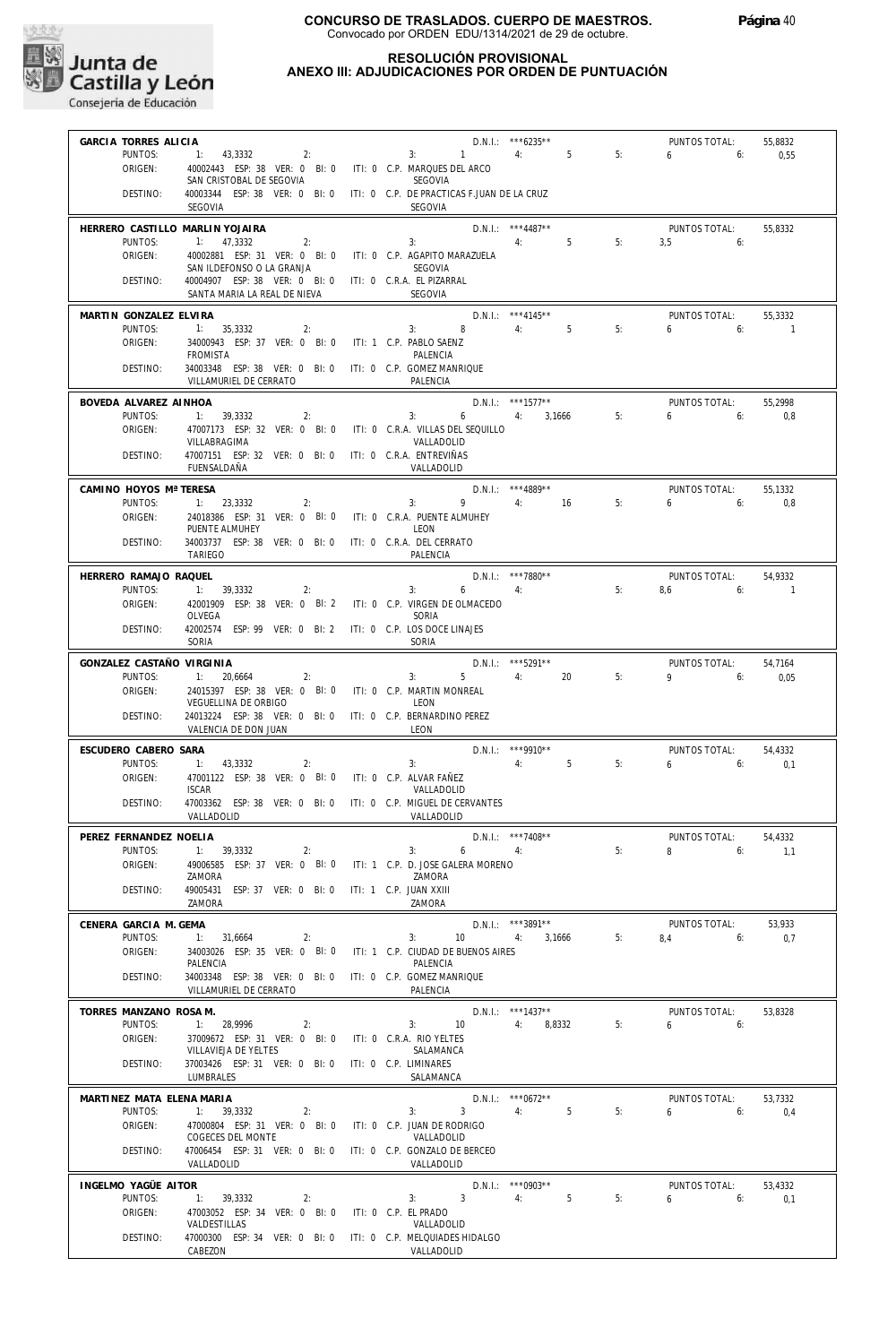

#### **RESOLUCIÓN PROVISIONAL ANEXO III: ADJUDICACIONES POR ORDEN DE PUNTUACIÓN**

| PEREZ VILLORIA LUZDIVINA   |                                                                      |                               | D.N.I.: ***9327**                    |                      |    | PUNTOS TOTAL: | 53,3332 |
|----------------------------|----------------------------------------------------------------------|-------------------------------|--------------------------------------|----------------------|----|---------------|---------|
| PUNTOS:                    | 1: 39,3332<br>2:                                                     | 3:                            | $3^{\circ}$                          | 4:<br>5 <sup>1</sup> | 5: | 6.6           |         |
| ORIGEN:                    | 24016456 ESP: 38 VER: 0 BI: 0 ITI: 0 C.P. SANTA BARBARA              |                               |                                      |                      |    |               |         |
|                            | BEMBIBRE                                                             | LEON                          |                                      |                      |    |               |         |
| DESTINO:                   | 24015397 ESP: 38 VER: 0 BI: 0 ITI: 0 C.P. MARTIN MONREAL             |                               |                                      |                      |    |               |         |
|                            | VEGUELLINA DE ORBIGO                                                 | LEON                          |                                      |                      |    |               |         |
|                            |                                                                      |                               |                                      |                      |    |               |         |
| VARA GUIJO ELISA           |                                                                      |                               | $D.N.1::$ ***1960**                  |                      |    | PUNTOS TOTAL: | 53,3332 |
| PUNTOS:                    | 1: 39,3332<br>2:                                                     | 3:                            | $3 \qquad \qquad$                    | 4:<br>5              | 5: | 650           |         |
|                            |                                                                      |                               |                                      |                      |    |               |         |
| ORIGEN:                    | 47007148 ESP: 31 VER: 0 BI: 0 ITI: 0 C.R.A. LLANO ALTO               |                               |                                      |                      |    |               |         |
|                            | ATAQUINES                                                            | VALLADOLID                    |                                      |                      |    |               |         |
| DESTINO:                   | 47001328 ESP: 31 VER: 0 BI: 0 ITI: 0 C.P. NTRA. SRA. DE LAS MERCEDES |                               |                                      |                      |    |               |         |
|                            | MEDINA DEL CAMPO                                                     | VALLADOLID                    |                                      |                      |    |               |         |
|                            |                                                                      |                               |                                      |                      |    |               |         |
| ANTOLIN TRECEÑO RAQUEL     |                                                                      |                               | $D.N.1::$ ***7617**                  |                      |    | PUNTOS TOTAL: | 53,3332 |
| PUNTOS:                    | 1: 37,3332<br>2:                                                     | 3:                            | $5 \qquad \qquad 4: \qquad \qquad 5$ |                      | 5: | $6 \t\t 6$    |         |
| ORIGEN:                    | 24018337 ESP: 38 VER: 0 BI: 0 ITI: 0 C.R.A. SANTA BARBARA            |                               |                                      |                      |    |               |         |
|                            | OLLEROS DE SABERO                                                    | LEON                          |                                      |                      |    |               |         |
| DESTINO:                   | 24013224 ESP: 38 VER: 0 BI: 0 ITI: 0 C.P. BERNARDINO PEREZ           |                               |                                      |                      |    |               |         |
|                            | VALENCIA DE DON JUAN                                                 | LEON                          |                                      |                      |    |               |         |
|                            |                                                                      |                               |                                      |                      |    |               |         |
| BRIME FIDALGO ANA MARIA    |                                                                      |                               |                                      | D.N.I.: ***1810**    |    | PUNTOS TOTAL: | 53,1662 |
| PUNTOS:                    | 1: 39,3332<br>2:                                                     | 3:                            |                                      | 6 4: 1,833           | 5: | 6.6           |         |
| ORIGEN:                    | 49004588 ESP: 60 VER: 0 BI: 0 ITI: 0 I.E.S. GONZALEZ ALLENDE         |                               |                                      |                      |    |               |         |
|                            | <b>TORO</b>                                                          | ZAMORA                        |                                      |                      |    |               |         |
| DESTINO:                   | 49005428 ESP: 31 VER: 0 BI: 0 ITI: 0 C.P. LA HISPANIDAD              |                               |                                      |                      |    |               |         |
|                            | ZAMORA                                                               | 7AMORA                        |                                      |                      |    |               |         |
|                            |                                                                      |                               |                                      |                      |    |               |         |
| QUINTANA GUTIERREZ ANGELA  |                                                                      |                               |                                      | $D.N.1.:$ ***0770**  |    | PUNTOS TOTAL: | 53.1332 |
| PUNTOS:                    | 1: 39,3332<br>2:                                                     | 3:                            | $9 \t\t 4$ :                         |                      | 5: | $4.8$ 6:      |         |
| ORIGEN:                    | LEON                                                                 |                               |                                      |                      |    |               |         |
|                            |                                                                      |                               |                                      |                      |    |               |         |
| DESTINO:                   | 24018131 ESP: 38 VER: 0 BI: 0 ITI: 0 C.R.A. ALBORADA                 |                               |                                      |                      |    |               |         |
|                            | COLUMBRIANOS                                                         | LEON                          | <b>DPL</b>                           |                      |    |               |         |
| ALVARO HERRAEZ M. SOLEDAD  |                                                                      |                               |                                      | $D.N.1.:$ ***3519**  |    | PUNTOS TOTAL: | 53,1245 |
|                            |                                                                      |                               |                                      |                      |    |               |         |
| PUNTOS:                    | 1: 31,3332<br>2:                                                     |                               | 3: $6$ 4: 9,7913                     |                      | 5: | $6\qquad 6$   |         |
| ORIGEN:                    | 40004464 ESP: 33 VER: 0 BI: 0                                        | ITI: 0 C.P. ERESMA            |                                      |                      |    |               |         |
|                            | SEGOVIA                                                              | SEGOVIA                       |                                      |                      |    |               |         |
| DESTINO:                   | 40003307 ESP: 38 VER: 0 BI: 0 ITI: 0 C.P. DOMINGO DE SOTO            |                               |                                      |                      |    |               |         |
|                            | SEGOVIA                                                              | SEGOVIA                       |                                      |                      |    |               |         |
|                            |                                                                      |                               |                                      |                      |    |               |         |
| FURONES CARRASCAL LAURA F. |                                                                      |                               |                                      | $D.N.1.:$ *** 6177** |    | PUNTOS TOTAL: | 53,0998 |
| PUNTOS:                    | 1: 31,3332<br>2:                                                     | 3:                            |                                      | 9 4: 6,6666          | 5: | 6:<br>6       | 0,1     |
| ORIGEN:                    | 49007292 ESP: 31 VER: 0 BI: 0 ITI: 0 C.R.A. FERRERAS DE ABAJO        |                               |                                      |                      |    |               |         |
|                            | FERRERAS DE ABAJO                                                    | ZAMORA                        |                                      |                      |    |               |         |
| DESTINO:                   | 49006691 ESP: 36 VER: 0 BI: 0 ITI: 0 C.E.E. VIRGEN DEL CASTILLO      |                               |                                      |                      |    |               |         |
|                            | ZAMORA                                                               | ZAMORA                        |                                      |                      |    |               |         |
|                            |                                                                      |                               |                                      |                      |    |               |         |
| REVILLA MARTINEZ ANA       |                                                                      |                               |                                      | D.N.I.: ***8565**    |    | PUNTOS TOTAL: | 52,6664 |
| PUNTOS:                    | 1: 41,6664<br>2:                                                     | 3:                            |                                      | 4:5                  | 5: | $6\qquad 6$   |         |
| ORIGEN:                    | 49007191 ESP: 31 VER: 0 BI: 0 ITI: 0 C.R.A. ALFOZ DE TORO            |                               |                                      |                      |    |               |         |
|                            | MORALES DE TORO                                                      | ZAMORA                        |                                      |                      |    |               |         |
| DESTINO:                   | 49006482 ESP: 31 VER: 0 BI: 0 ITI: 0 C.P. ALEJANDRO CASONA           |                               |                                      |                      |    |               |         |
|                            | ZAMORA                                                               | ZAMORA                        |                                      |                      |    |               |         |
|                            |                                                                      |                               |                                      |                      |    |               |         |
| ORTIZ TORICES JOSE ANTONIO |                                                                      |                               | D.N.I.: *** 4015**                   |                      |    | PUNTOS TOTAL: | 52.5332 |
| PUNTOS:                    | 1: 37,3332<br>2:                                                     | 3:                            | $3 \sim 3$                           | 4:<br>5              | 5: | 7<br>6:       | 0,2     |
| ORIGEN:                    | 47011607 ESP: 32 VER: 0 BI: 0 ITI: 0 C.E.O. BOECILLO                 |                               |                                      |                      |    |               |         |
|                            | <b>BOECILLO</b>                                                      | VALLADOLID                    |                                      |                      |    |               |         |
| DESTINO:                   | 47011449 ESP: 38 VER: 0 BI: 0 ITI: 0 C.P. ANA DE AUSTRIA             |                               |                                      |                      |    |               |         |
|                            | <b>CIGALES</b>                                                       | VALLADOLID                    |                                      |                      |    |               |         |
|                            |                                                                      |                               |                                      |                      |    |               |         |
| VALENCIAGA SANCHEZ SILVIA  |                                                                      |                               |                                      | $D.N.1::$ ***1864**  |    | PUNTOS TOTAL: | 52,4364 |
| PUNTOS:                    | 1: 23,3332<br>2:                                                     | 3:                            | 10                                   | 4: 7,8332            | 5: | 8,5<br>6:     | 2,77    |
| ORIGEN:                    | 42003712 ESP: 99 VER: 0 BI: 0                                        | ITI: 1 C.R.A. ARCOS DE JALON  |                                      |                      |    |               |         |
|                            |                                                                      |                               |                                      |                      |    |               |         |
|                            | ARCOS DE JALON                                                       | SORIA                         |                                      |                      |    |               |         |
| DESTINO:                   | 42003244 ESP: 38 VER: 0 BI: 2 ITI: 0 C.P. LA ARBOLEDA                |                               |                                      |                      |    |               |         |
|                            | SORIA                                                                | SORIA                         |                                      |                      |    |               |         |
| CASTILLO MARTIN MIRIAM DEL |                                                                      |                               |                                      | D.N.I.: ***2374**    |    | PUNTOS TOTAL: |         |
|                            |                                                                      |                               |                                      |                      |    |               | 52,4332 |
| PUNTOS:                    | 1: 47,3332<br>2:                                                     | 3:                            |                                      | 4:<br>-5             | 5: | 6:            | 0.1     |
| ORIGEN:                    | 47001559 ESP: 36 VER: 0 BI: 0                                        | ITI: 0 C.P. TIERRA DE PINARES |                                      |                      |    |               |         |
|                            | MOJADOS                                                              | VALLADOLID                    |                                      |                      |    |               |         |
| DESTINO:                   | 47003519 ESP: 38 VER: 0 BI: 0 ITI: 0 C.P. ANTONIO ALLUE MORER        |                               |                                      |                      |    |               |         |
|                            | VALLADOLID                                                           | VALLADOLID                    |                                      |                      |    |               |         |
|                            |                                                                      |                               |                                      |                      |    |               |         |
| RODRIGUEZ ALVAREZ M. LUZ   |                                                                      |                               |                                      | $D.N.1.:$ ***6679**  |    | PUNTOS TOTAL: | 52,3332 |
| PUNTOS:                    | 1: 41,3332<br>2:                                                     | 3:                            |                                      | 4:<br>5              | 5: | 6<br>6:       |         |
| ORIGEN:                    | 37009842 ESP: 31 VER: 0 BI: 0 ITI: 0 C.R.A. CAMPO DE ARGAÑAN         |                               |                                      |                      |    |               |         |
|                            | FUENTES DE OÑORO                                                     | SALAMANCA                     |                                      |                      |    |               |         |
| DESTINO:                   | 37008631 ESP: 31 VER: 0 BI: 0 ITI: 0 C.P. MIGUEL DE CERVANTES        |                               |                                      |                      |    |               |         |
|                            | <b>GUIJUELO</b>                                                      | SALAMANCA                     |                                      |                      |    |               |         |
|                            |                                                                      |                               |                                      |                      |    |               |         |
| MOLINOS ZUMEL JOSE DAMIAN  |                                                                      |                               |                                      | D.N.I.: ***3934**    |    | PUNTOS TOTAL: | 52,2494 |
| PUNTOS:                    | 1: 37,6664<br>2:                                                     | 3:                            |                                      | 4: 7,083             | 5: | 6<br>$6:$ 6:  | 1,5     |
| ORIGEN:                    | 47006193 ESP: 34 VER: 0 BI: 0 ITI: 0 C.P. MIGUEL HERNANDEZ           |                               |                                      |                      |    |               |         |
|                            | VALLADOLID                                                           | VALLADOLID                    |                                      |                      |    |               |         |
| DESTINO:                   | 47005899 ESP: 34 VER: 0 BI: 0 ITI: 0 C.P. JORGE GUILLEN              |                               |                                      |                      |    |               |         |
|                            | VALLADOLID                                                           | VALLADOLID                    |                                      |                      |    |               |         |
|                            |                                                                      |                               |                                      |                      |    |               |         |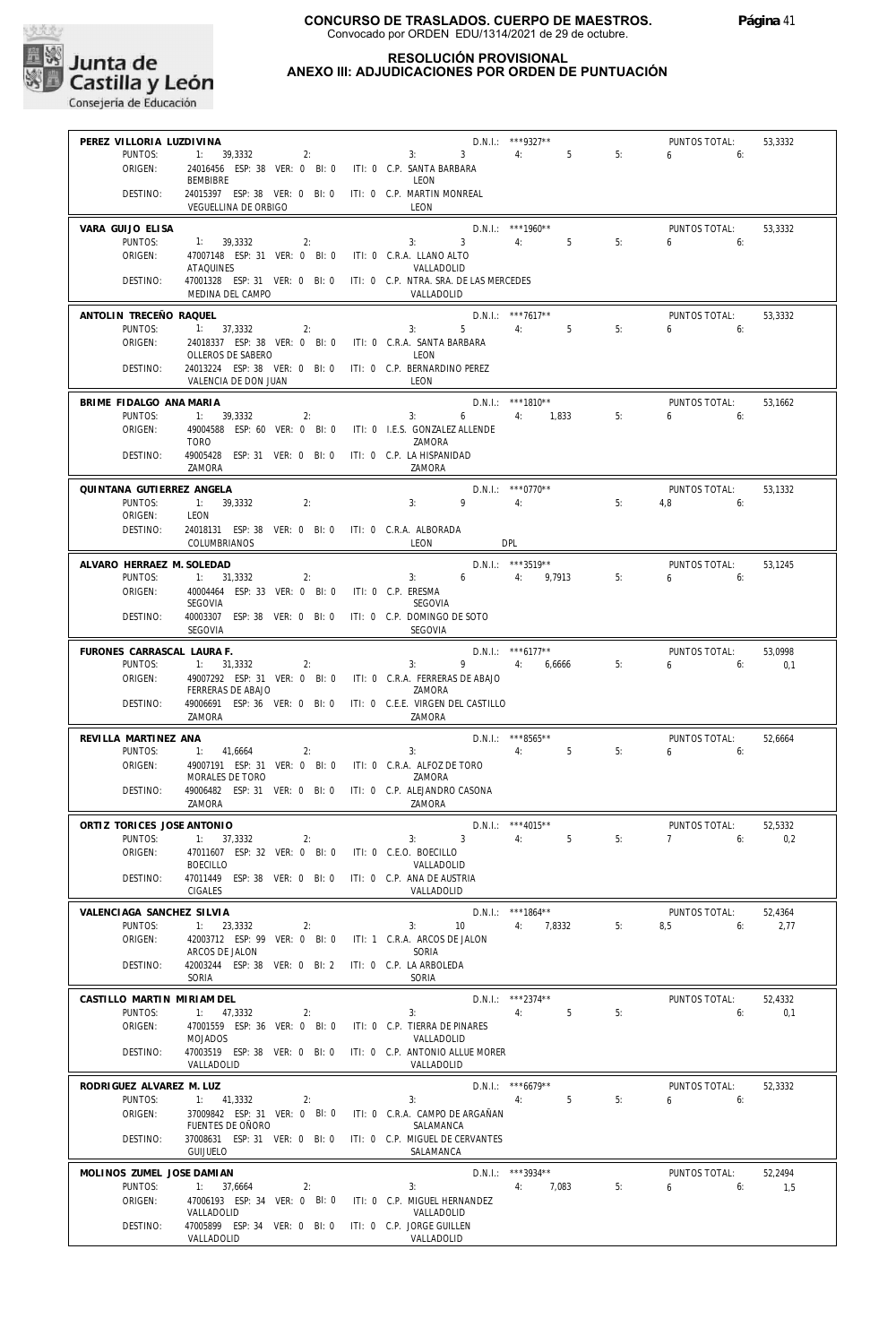

#### **RESOLUCIÓN PROVISIONAL ANEXO III: ADJUDICACIONES POR ORDEN DE PUNTUACIÓN**

| LASO HERRERO ESTHER        |                                                                           | D.N.I.: ***1859**                                                                  | PUNTOS TOTAL:<br>52,1664      |
|----------------------------|---------------------------------------------------------------------------|------------------------------------------------------------------------------------|-------------------------------|
| PUNTOS:                    | $1: 38,9998$ 2:                                                           | 3: 4: 3,1666                                                                       | 5:<br>6.6                     |
| ORIGEN:                    |                                                                           | 47000774 ESP: 38 VER: 0 BI: 0 ITI: 0 C.P. FELIX CUADRADO LOMAS                     |                               |
|                            | CISTERNIGA                                                                | VALLADOLID                                                                         |                               |
| DESTINO:                   | 47011437 ESP: 38 VER: 0 BI: 0 ITI: 0 C.P. LOLA HERRERA                    |                                                                                    |                               |
|                            | TUDELA DE DUERO                                                           | VALLADOLID                                                                         |                               |
| SUAREZ GONZALEZ REBECA     |                                                                           | D.N.I.: ***7376**                                                                  | PUNTOS TOTAL:<br>52.1664      |
| PUNTOS:                    | 1: 31,3332<br>2:                                                          | $3: 5$ 4: 9,8332                                                                   | 5:<br>$6\qquad 6$             |
| ORIGEN:                    | 40000926 ESP: 32 VER: 0 BI: 0 ITI: 0 C.P. LA VILLA                        |                                                                                    |                               |
|                            | CUELLAR                                                                   | SEGOVIA                                                                            |                               |
| DESTINO:                   | 40000975 ESP: 38 VER: 0 BI: 0 ITI: 0 C.P. SANTA CLARA                     |                                                                                    |                               |
|                            | CUELLAR                                                                   | <b>SEGOVIA</b>                                                                     |                               |
| LEON HIDALGO MARIA ROCIO   |                                                                           | $D.N.1.:$ ***1901**                                                                | PUNTOS TOTAL:<br>51.8332      |
| PUNTOS:                    | 1: 37,3332                                                                | 3: 3: 4: 5<br>2:                                                                   | 5:<br>6.6<br>0,5              |
| ORIGEN:                    | 47005358 ESP: 38 VER: 0 BI: 0 ITI: 0 C.P. SAN ANTONIO                     |                                                                                    |                               |
|                            | VILLANUEVA DE DUERO                                                       | VALLADOLID                                                                         |                               |
| DESTINO:                   | 47003210 ESP: 38 VER: 0 BI: 0 ITI: 0 C.P. CRISTOBAL COLON                 |                                                                                    |                               |
|                            | VALLADOLID                                                                | VALLADOLID                                                                         |                               |
| CASERO VALCARCEL RAQUEL    |                                                                           | D.N.I.: ***8241**                                                                  | PUNTOS TOTAL:<br>51,7662      |
| PUNTOS:                    | 1: 30.9996<br>2:                                                          | 10 4: 4,1666 5:<br>3:                                                              | $6\qquad 6$<br>0.6            |
| ORIGEN:                    | AVILA                                                                     |                                                                                    |                               |
| DESTINO:                   |                                                                           | 49006691 ESP: 36 VER: 0 BI: 0 ITI: 0 C.E.E. VIRGEN DEL CASTILLO                    |                               |
|                            | ZAMORA                                                                    | ZAMORA                                                                             |                               |
| GAMAZO GAMAZO MARIA SOFIA  |                                                                           | $D.N.1.:$ ***7221**                                                                | PUNTOS TOTAL:<br>51,3332      |
| PUNTOS:                    | 2:<br>1: 37,3332                                                          | 3: $3 \t 4 \t 5$                                                                   | 6.6<br>5:                     |
| ORIGEN:                    |                                                                           | 47007173 ESP: 31 VER: 0 BI: 0 ITI: 0 C.R.A. VILLAS DEL SEQUILLO                    |                               |
|                            | VILLABRAGIMA                                                              | VALLADOLID                                                                         |                               |
| DESTINO:                   | 49006469 ESP: 31 VER: 0 BI: 0 ITI: 0 C.P. VIRGEN DEL CANTO<br><b>TORO</b> |                                                                                    |                               |
|                            |                                                                           | ZAMORA                                                                             |                               |
| GARRIDO MARTINEZ PABLO     |                                                                           | $D.N.1.:$ ***0010**                                                                | PUNTOS TOTAL:<br>50.9998      |
| PUNTOS:                    | 1: 34,9998<br>2:                                                          | $4 \t 4$ : 5<br>3:                                                                 | 5:<br>$6\qquad 6$<br>$\sim$ 1 |
| ORIGEN:                    | 47005899 ESP: 32 VER: 0 BI: 0 ITI: 0 C.P. JORGE GUILLEN                   |                                                                                    |                               |
| DESTINO:                   | VALLADOLID                                                                | VALLADOLID                                                                         |                               |
|                            | 47011449 ESP: 38 VER: 0 BI: 0 ITI: 0 C.P. ANA DE AUSTRIA<br>CIGALES       | VALLADOLID                                                                         |                               |
|                            |                                                                           |                                                                                    |                               |
| ANDRES VARA MARIA ISABEL   |                                                                           | $D.N.1.:$ ***7086**                                                                | PUNTOS TOTAL:<br>50,5532      |
| PUNTOS:                    | 1: 37,3332<br>2:                                                          | $3: 3 \t 4: 4$                                                                     | 5:<br>$6 \t\t\t 6$<br>0,22    |
| ORIGEN:                    | 47011437 ESP: 32 VER: 0 BI: 0 ITI: 0 C.P. LOLA HERRERA<br>TUDELA DE DUERO |                                                                                    |                               |
| DESTINO:                   | 47011607 ESP: 32 VER: 0 BI: 0 ITI: 0 C.E.O. BOECILLO                      | VALLADOLID                                                                         |                               |
|                            | BOECILLO                                                                  | VALLADOLID                                                                         |                               |
|                            |                                                                           |                                                                                    |                               |
| LLORENTE PEREZ MIRIAM      |                                                                           | $D.N.1.:$ ***4340**<br>3: $3 \t 4$ : $4,1666 \t 5$ :                               | PUNTOS TOTAL:<br>50.4998      |
| PUNTOS:<br>ORIGEN:         | 1: 37,3332<br>2:<br>40008706 ESP: 31 VER: 0 BI: 0 ITI: 0 C.R.A. SANGARCIA |                                                                                    | 6.6                           |
|                            | SANGARCIA                                                                 | SEGOVIA                                                                            |                               |
| DESTINO:                   | 40004920 ESP: 31 VER: 0 BI: 0 ITI: 0 C.R.A. LOS LLANOS                    |                                                                                    |                               |
|                            | VALVERDE DEL MAJANO                                                       | <b>SEGOVIA</b>                                                                     |                               |
| ALMARAZ ESTEBAN M. CARMEN  |                                                                           | $D.N.1.:$ ***1815**                                                                | PUNTOS TOTAL:<br>50,4332      |
| PUNTOS:                    | 1: 39,3332<br>2:                                                          | $4:$ $4:$<br>5<br>3:                                                               | 5:<br>6:<br>0,1               |
| ORIGEN:                    | 09012412 ESP: 31 VER: 0 BI: 0 ITI: 0 C.P. FUENTECILLAS                    |                                                                                    |                               |
|                            | <b>BURGOS</b>                                                             | <b>BURGOS</b>                                                                      |                               |
| DESTINO:                   | 09007805 ESP: 38 VER: 0 BI: 0 ITI: 0 C.P. ANTONIO MACHADO                 |                                                                                    |                               |
|                            | <b>BURGOS</b>                                                             | <b>BURGOS</b>                                                                      |                               |
| PEREZ UBIERNA M. YOLANDA   |                                                                           | $D.N.1::$ ***4760**                                                                | PUNTOS TOTAL:<br>50,3332      |
| PUNTOS:                    | $1: 39,3332$ 2:                                                           | 3:<br>4: 5                                                                         | 5:<br>$6\qquad 6$             |
| ORIGEN:                    |                                                                           | 09012278 ESP: 34 VER: 0 BI: 0 ITI: 0 C.P. VILLAGONZALO-PEDERNALES                  |                               |
|                            | VILLAGONZALO-PEDERNALES                                                   | <b>BURGOS</b>                                                                      |                               |
| DESTINO:                   | 09001025 ESP: 34 VER: 0 BI: 0 ITI: 0 C.P. SOLAR DEL CID                   |                                                                                    |                               |
|                            | <b>BURGOS</b>                                                             | <b>BURGOS</b>                                                                      |                               |
| GARCIA ANTON ROBERTO       |                                                                           | $D.N.1::$ ***4533**                                                                | PUNTOS TOTAL:<br>50,0822      |
| PUNTOS:                    | 1: 24,9992<br>2:                                                          | 10<br>4: 8,583<br>3:                                                               | 5:<br>$6 \qquad$<br>6:<br>0,5 |
| ORIGEN:                    | 34000086 ESP: 34 VER: 0 BI: 0 ITI: 0 C.P. CERVANTES<br>ALAR DEL REY       |                                                                                    |                               |
| DESTINO:                   | 34000876 ESP: 34 VER: 0 BI: 0 ITI: 0 C.P. REYES CATOLICOS                 | PALENCIA                                                                           |                               |
|                            | DUEÑAS                                                                    | PALENCIA                                                                           |                               |
|                            |                                                                           |                                                                                    |                               |
| FIZ HERNANDEZ M. ANGELES   |                                                                           | $D.N.1::$ ***7044**                                                                | PUNTOS TOTAL:<br>50           |
| PUNTOS:<br>ORIGEN:         | 1: 44<br>2:<br>SALAMANCA                                                  | 3:<br>4:                                                                           | $6\qquad 6:$<br>5:            |
| DESTINO:                   | 49001630 ESP: 38 VER: 0 BI: 0 ITI: 0 C.P. MONTE GANDARA                   |                                                                                    |                               |
|                            | PUENTE (EL)                                                               | ZAMORA                                                                             |                               |
|                            |                                                                           |                                                                                    |                               |
| LUENGO PONCIO LUIS IGNACIO |                                                                           | $D.N.1::$ ***4716**                                                                | PUNTOS TOTAL:<br>49,5332      |
| PUNTOS:                    | 1: 41,3332<br>2:                                                          | 4:<br>3:                                                                           | 5:<br>$7,2$ 6:<br>$\sim$ 1    |
| ORIGEN:                    | MEDINA DEL CAMPO                                                          | 47001328 ESP: 38 VER: 0 BI: 0 ITI: 0 C.P. NTRA. SRA. DE LAS MERCEDES<br>VALLADOLID |                               |
| DESTINO:                   |                                                                           | 47007409 ESP: 74 VER: 0 BI: 0 ITI: 1 CENTRO BERNAL DIAZ DEL CASTILLO               |                               |
|                            | MEDINA DEL CAMPO                                                          | VALLADOLID                                                                         |                               |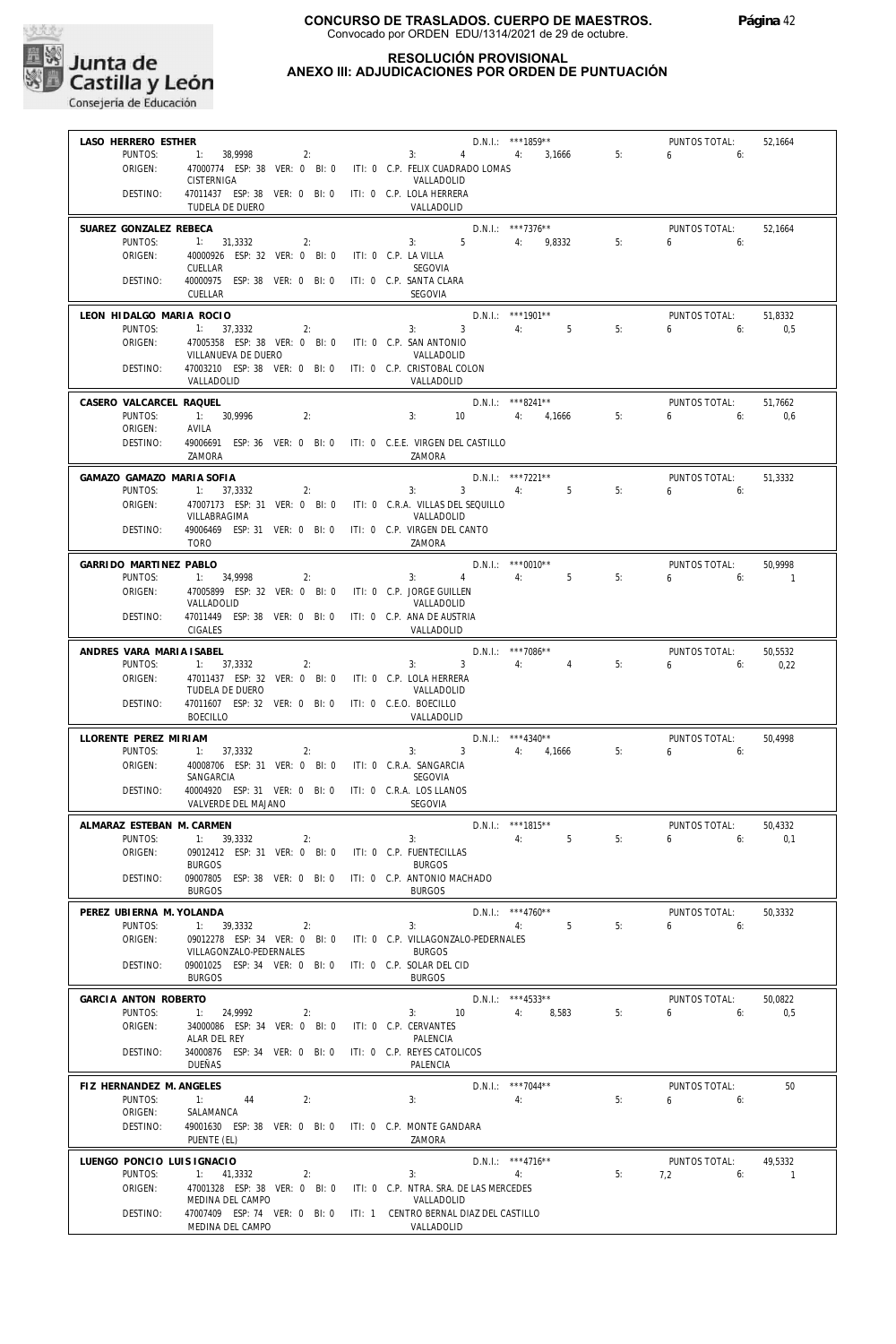

| MADRID MENENDEZ MIGUEL ANGEL      |                                                                                 | $D.N.1::$ *** 0624**                                                    |                   |    | PUNTOS TOTAL:            | 49,533         |
|-----------------------------------|---------------------------------------------------------------------------------|-------------------------------------------------------------------------|-------------------|----|--------------------------|----------------|
| PUNTOS:                           | 2:<br>1:<br>35,333                                                              | 3:                                                                      | 4:<br>5           | 5: | 6<br>6:                  | 3,2            |
| ORIGEN:                           | 47003210 ESP: 38 VER: 0 BI: 0 ITI: 0 C.P. CRISTOBAL COLON<br>VALLADOLID         | VALLADOLID                                                              |                   |    |                          |                |
| DESTINO:                          | 47010949 ESP: 38 VER: 0 BI: 0 ITI: 0 C.P. GLORIA FUERTES<br>TUDELA DE DUERO     | VALLADOLID                                                              |                   |    |                          |                |
| GARCIA LOBATO ALEJANDRO ISMA      |                                                                                 |                                                                         | D.N.I.: ***9972** |    | PUNTOS TOTAL:            | 49,1664        |
| PUNTOS:<br>ORIGEN:                | 1: 28,9998<br>2:<br>05000361 ESP: 38 VER: 0 BI: 0                               | $\overline{9}$<br>3:<br>ITI: 0 C.P. LA MORAÑA                           | 4: 4,1666         | 5: | $7^{\circ}$<br>6:        |                |
|                                   | AREVALO                                                                         | AVILA                                                                   |                   |    |                          |                |
| DESTINO:                          | 49001526 ESP: 38 VER: 0 BI: 0<br><b>FUENTESAUCO</b>                             | ITI: 0 C.P. VALLE DEL GUAREÑA<br>7AMORA                                 |                   |    |                          |                |
| GONZALEZ PARRA NICOLAS<br>PUNTOS: | 1: 24,6664<br>2:                                                                | D.N.I.: *** 5084**<br>$\overline{2}$<br>3:                              | 4: 16             | 5: | PUNTOS TOTAL:<br>6:<br>6 | 48,6664        |
| ORIGEN:                           | 47001584 ESP: 32 VER: 0 BI: 0                                                   | ITI: 0 C.P. ROSA CHACEL                                                 |                   |    |                          |                |
| DESTINO:                          | MONTEMAYOR DE PILILLA<br>47011437 ESP: 38 VER: 0 BI: 0 ITI: 0 C.P. LOLA HERRERA | VALLADOLID                                                              |                   |    |                          |                |
|                                   | TUDELA DE DUERO                                                                 | VALLADOLID                                                              |                   |    |                          |                |
| CIMARRAS RIVAS MARIA<br>PUNTOS:   | 1: 27,3332<br>2:                                                                | D.N.I.: ***1273**<br>4:<br>3: 10                                        | 5                 | 5: | PUNTOS TOTAL:<br>6<br>6: | 48,6332<br>0,3 |
| ORIGEN:                           | 49006512 ESP: 99 VER: 0 BI: 2 ITI: 0 C.P. BUENOS AIRES                          |                                                                         |                   |    |                          |                |
| DESTINO:                          | BENAVENTE                                                                       | ZAMORA<br>49007310 ESP: 32 VER: 0 BI: 0 ITI: 1 C.R.A. MORALEJA DEL VINO |                   |    |                          |                |
|                                   | MORALEJA DEL VINO                                                               | ZAMORA                                                                  |                   |    |                          |                |
| DIEZ RODRIGUEZ BELEN              |                                                                                 | D.N.I.: ***2021**                                                       |                   |    | PUNTOS TOTAL:            | 48,1664        |
| PUNTOS:<br>ORIGEN:                | 1: 28.9998<br>2:                                                                | 3:<br>10<br>47001870 ESP: 31 VER: 0 BI: 0 ITI: 0 C.P. VIRGEN DE SACEDON | 4:<br>3,1666      | 5: | 650                      |                |
|                                   | PEDRAJAS DE SAN ESTEBAN                                                         | VALLADOLID                                                              |                   |    |                          |                |
| DESTINO:                          | 47003362 ESP: 31 VER: 0 BI: 0<br>VALLADOLID                                     | ITI: 0 C.P. MIGUEL DE CERVANTES<br>VALLADOLID                           |                   |    |                          |                |
| ESTEBANEZ ELGUEZABAL LEYRE        |                                                                                 | $D.N.1::$ *** 0524**                                                    |                   |    | PUNTOS TOTAL:            | 47.4161        |
| PUNTOS:<br>ORIGEN:                | 1: 23,3332<br>2:<br>40004890 ESP: 32 VER: 0 BI: 0                               | 3:<br>10<br>ITI: 1 C.R.A. EL CARRACILLO                                 | 4: 8,0829         | 5: | 6.6                      |                |
|                                   | SANCHONUÑO                                                                      | <b>SEGOVIA</b>                                                          |                   |    |                          |                |
| DESTINO:                          | 47005917 ESP: 99 VER: 0 BI: 2<br>VALLADOLID                                     | ITI: 0 C.P. NARCISO ALONSO CORTES<br>VALLADOLID                         |                   |    |                          |                |
| PRADA RODRIGUEZ DAVID             |                                                                                 | D.N.I.: ***1526**                                                       |                   |    | PUNTOS TOTAL:            | 46,8664        |
| PUNTOS:                           | 1: 25,6664<br>2:                                                                | 8<br>3:                                                                 | 4:<br>6,5         | 5: | 6.2<br>6:                | 0,5            |
| ORIGEN:                           | 42001089 ESP: 37 VER: 0 BI: 0<br>COVALEDA                                       | ITI: 1 C.P. MANUELA PEÑA<br>SORIA                                       |                   |    |                          |                |
| DESTINO:                          | 42000280 ESP: 38 VER: 0 BI: 0<br>ALMAZAN                                        | ITI: 0 C.P. DIEGO LAINEZ<br>SORIA                                       |                   |    |                          |                |
| JUNQUERA HERNANDEZ NATIVIDAD      |                                                                                 | D.N.I.: *** 6978**                                                      |                   |    | PUNTOS TOTAL:            | 46,8332        |
| PUNTOS:                           | 1: 31,3332<br>2:                                                                | 3:                                                                      | 4:<br>$\sim$ 1    | 5: | $6 \t\t 6$               | 0,5            |
| ORIGEN:                           | 37000929 ESP: 31 VER: 0 BI: 0<br>BEJAR                                          | ITI: 0 C.P. LA ANTIGUA<br>SALAMANCA                                     |                   |    |                          |                |
| DESTINO:                          | 37008631 ESP: 31 VER: 0 BI: 0<br><b>GUIJUELO</b>                                | ITI: 0 C.P. MIGUEL DE CERVANTES<br>SALAMANCA                            |                   |    |                          |                |
| CABALLERO HERREROS RAQUEL         |                                                                                 | D.N.I.: *** 4937**                                                      |                   |    | PUNTOS TOTAL:            | 46,833         |
| PUNTOS:<br>ORIGEN:                | 1: 31,6664<br>2:<br>24016092 ESP: 36 VER: 0 BI: 0                               | 3:<br>$5 - 1$<br>ITI: 0 C.E.E. BERGIDUM                                 | 4: 4.1666         | 5: | $6\qquad \qquad$<br>6:   |                |
|                                   | <b>FUENTESNUEVAS</b>                                                            | LEON                                                                    |                   |    |                          |                |
| DESTINO:                          | 24016614 ESP: 36 VER: 0 BI: 0<br>BAÑEZA (LA)                                    | ITI: 1 C.P. TELENO<br>LEON                                              |                   |    |                          |                |
| ARRANZ SANZ RAQUEL                |                                                                                 | D.N.I.: *** 2052**                                                      |                   |    | PUNTOS TOTAL:            | 46.1664        |
| PUNTOS:                           | 1: 31,6664<br>2:                                                                | 3:<br>8                                                                 | 4:                | 5: | 6<br>6:                  | 0,5            |
| ORIGEN:                           | 40004890 ESP: 36 VER: 0 BI: 0<br>SANCHONUÑO                                     | ITI: 1 C.R.A. EL CARRACILLO<br>SEGOVIA                                  |                   |    |                          |                |
| DESTINO:                          | 47005577 ESP: 36 VER: 0 BI: 0<br>VALLADOLID                                     | ITI: 0 C.E.E. NUMERO 1<br>VALLADOLID                                    |                   |    |                          |                |
| HERNANDEZ GARDON YOLANDA          |                                                                                 | D.N.I.: ***9271**                                                       |                   |    | PUNTOS TOTAL:            | 46,1245        |
| PUNTOS:                           | 1: 24,6664<br>2:                                                                | 9<br>3:                                                                 | 4:<br>6,4581      | 5: | 6<br>6:                  |                |
| ORIGEN:                           | 49004497 ESP: 38 VER: 0 BI: 2<br><b>TORO</b>                                    | ITI: 0 C.P. MAGDALENA ULLOA<br>ZAMORA                                   |                   |    |                          |                |
| DESTINO:                          | 49007310 ESP: 31 VER: 0 BI: 0<br>MORALEJA DEL VINO                              | ITI: 0 C.R.A. MORALEJA DEL VINO<br>ZAMORA                               |                   |    |                          |                |
| FINEZ VARA MARIA                  |                                                                                 | D.N.I.: ***1812**                                                       |                   |    | PUNTOS TOTAL:            | 45,9998        |
| PUNTOS:                           | 1: 16,9998<br>2:                                                                | 3:<br>10                                                                | 4:<br>7,5         | 5: | 9<br>6:                  | 2,5            |
| ORIGEN:                           | 49000042 ESP: 31 VER: 0 BI: 0<br>ALCAÑICES                                      | ITI: 0 C.P. VIRGEN DE LA SALUD<br>ZAMORA                                |                   |    |                          |                |
| DESTINO:                          | 49006482 ESP: 31 VER: 0 BI: 0<br>ZAMORA                                         | ITI: 0 C.P. ALEJANDRO CASONA<br>ZAMORA                                  |                   |    |                          |                |
| SOGO AREVALO MONICA               |                                                                                 | D.N.I.: ***7272**                                                       |                   |    | PUNTOS TOTAL:            | 45,9996        |
| PUNTOS:                           | 1: 24,9996<br>2:                                                                | 3:<br>10                                                                | 4:<br>4           | 5: | 6<br>6:                  | $\overline{1}$ |
| ORIGEN:<br>DESTINO:               | ZAMORA                                                                          | 49006691 ESP: 36 VER: 0 BI: 0 ITI: 0 C.E.E. VIRGEN DEL CASTILLO         |                   |    |                          |                |
|                                   | ZAMORA                                                                          | ZAMORA                                                                  |                   |    |                          |                |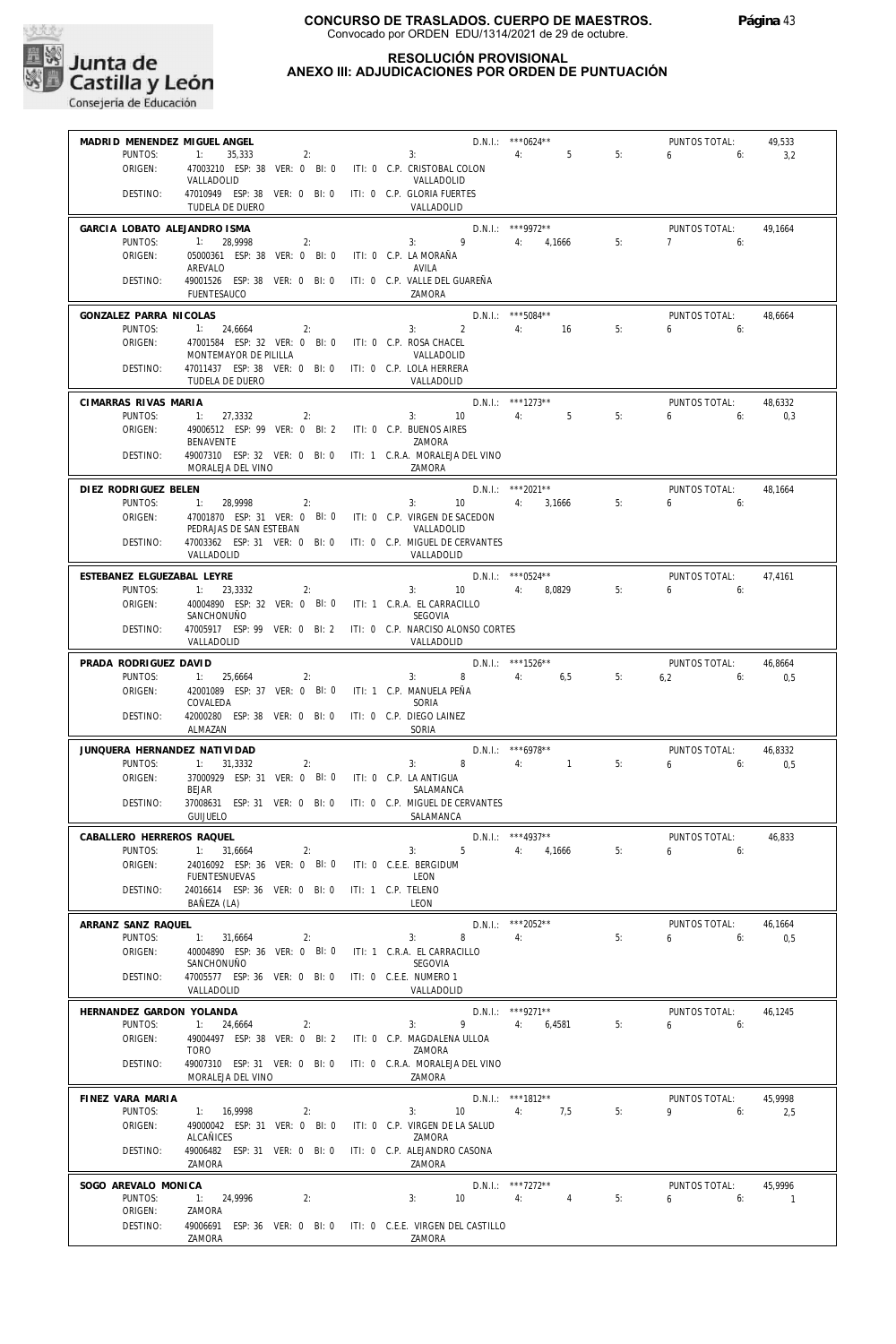

# **RESOLUCIÓN PROVISIONAL**

# **ANEXO III: ADJUDICACIONES POR ORDEN DE PUNTUACIÓN**

| MARTIN BAREZ MARIA               |                                                                                                             |                                                       | D.N.I.: ***7243**                                    |    | PUNTOS TOTAL:               | 45,8666        |
|----------------------------------|-------------------------------------------------------------------------------------------------------------|-------------------------------------------------------|------------------------------------------------------|----|-----------------------------|----------------|
| PUNTOS:                          | 2:<br>1: 26,1666                                                                                            | 3:                                                    | 4: 13                                                | 5: | $6 \qquad$<br>6:            | 0,7            |
| ORIGEN:<br>DESTINO:              | SALAMANCA<br>05005991 ESP: 38 VER: 0 BI: 0 ITI: 0 C.R.A. VETONIA                                            |                                                       |                                                      |    |                             |                |
| LOBEJON FRECHILLA M. ASUNCION    | POYALES DEL HOYO                                                                                            | AVILA                                                 | $D.N.1.:$ ***4350**                                  |    | PUNTOS TOTAL:               | 45.7414        |
| PUNTOS:                          | 1: 19.3332<br>2:                                                                                            | 3:                                                    | 10 4: 9,3332                                         | 5: | $6 \t\t\t 6$                | 1,075          |
| ORIGEN:                          | 34001091 ESP: 36 VER: 0 BI: 0 ITI: 1 C.P. NTRA. SRA. DE LA PIEDAD                                           |                                                       |                                                      |    |                             |                |
| DESTINO:                         | HERRERA DE PISUERGA<br>34001251 ESP: 36 VER: 0 BI: 0 ITI: 1 C.P. PADRE HONORATO DEL VAL<br>MONZON DE CAMPOS | PALENCIA<br>PALENCIA                                  |                                                      |    |                             |                |
| MINGUEZ SANCHEZ CARLOS           |                                                                                                             |                                                       | D.N.I.: ***2272**                                    |    | PUNTOS TOTAL:               | 45,616         |
| PUNTOS:                          | 1: 16.9998<br>2:                                                                                            | $3:$ $\qquad \qquad$                                  | 10 4: 9,9162                                         | 5: | $6.2$ 6:                    | 2,5            |
| ORIGEN:                          | 47002278 ESP: 34 VER: 0 BI: 0 ITI: 0 C.P. NTRA. SRA. DE LA ASUNCION<br>RUEDA                                | VALLADOLID                                            |                                                      |    |                             |                |
| DESTINO:                         | 47006454 ESP: 34 VER: 0 BI: 0 ITI: 0 C.P. GONZALO DE BERCEO<br>VALLADOLID                                   | VALLADOLID                                            |                                                      |    |                             |                |
| FUENTE SANTOS MARTA DE LA        |                                                                                                             |                                                       | D.N.I.: ***5021**                                    |    | PUNTOS TOTAL:               | 45.3332        |
| PUNTOS:                          | 1: 31,3332<br>2:                                                                                            | 3:                                                    | $3 \qquad \qquad 4:$<br>$5^{\circ}$                  | 5: | $6\qquad 6$                 |                |
| ORIGEN:                          | 24008265 ESP: 31 VER: 0 BI: 0 ITI: 0 C.P. CAMPO DE LA CRUZ<br>PONFERRADA                                    | LEON                                                  |                                                      |    |                             |                |
| DESTINO:                         | 24017795 ESP: 31 VER: 0 BI: 0 ITI: 0 C.P. VALENTIN GARCIA YEBRA                                             |                                                       |                                                      |    |                             |                |
|                                  | PONFFRRADA                                                                                                  | LEON                                                  |                                                      |    |                             |                |
| MANSILLA ALVAREZ MIGUEL ANGEL    |                                                                                                             |                                                       | D.N.I.: ***6882**                                    |    | PUNTOS TOTAL:               | 45             |
| PUNTOS:<br>ORIGEN:               | 1:<br>2:<br>32<br>LEON                                                                                      | 3: 3                                                  | 4:3,5                                                | 5: | $6\qquad 6$                 | 0,5            |
| DESTINO:                         | 24002391 ESP: 38 VER: 0 BI: 0 ITI: 0 C.R.A. LA ABADIA                                                       |                                                       |                                                      |    |                             |                |
|                                  | CARRACEDELO                                                                                                 | LEON                                                  |                                                      |    |                             |                |
| LOPEZ RODRIGUEZ BEATRIZ          |                                                                                                             |                                                       | $D.N.1.:$ ***9207**                                  |    | PUNTOS TOTAL:               | 44,908         |
| PUNTOS:<br>ORIGEN:               | 1: 25,6664<br>2:<br>05005942 ESP: 31 VER: 0 BI: 0 ITI: 1 C.R.A. LA SIERRA                                   |                                                       | $3: 10$ $4: 3,1666$                                  | 5: | $6\qquad 6$                 | 0,075          |
|                                  | CILLAN                                                                                                      | AVILA                                                 |                                                      |    |                             |                |
| DESTINO:                         | 47000041 ESP: 31 VER: 0 BI: 0 ITI: 0 C.P. MIGUEL DE CERVANTES<br><b>ALAEJOS</b>                             | VALLADOLID                                            |                                                      |    |                             |                |
| SANTIAGO OREJAS RAQUEL           |                                                                                                             |                                                       | $D.N.1.:$ ***0875**                                  |    | PUNTOS TOTAL:               | 44.6498        |
| PUNTOS:                          | 1: 23,3332<br>2:                                                                                            | 3:                                                    | 9 4: 7,9166                                          | 5: | $3,9$ 6:                    | 0,5            |
| ORIGEN:                          | 24017953 ESP: 99 VER: 0 BI: 0 ITI: 0 C.P. SAN MIGUEL<br>VILLABLINO                                          | LEON                                                  |                                                      |    |                             |                |
| DESTINO:                         | 24018519 ESP: 32 VER: 0 BI: 0 ITI: 1 C.R.A. VILLACEDRE<br>VILLACEDRE                                        | LEON                                                  |                                                      |    |                             |                |
| FERNANDEZ PLANILLO RAQUEL        |                                                                                                             |                                                       | $D.N.1::$ *** 6474**                                 |    | PUNTOS TOTAL:               | 44,5664        |
| PUNTOS:                          | 1: 27,6664<br>2:                                                                                            | 3:                                                    | 4:<br>10 <sup>°</sup>                                | 5: | $6.9$ 6:                    |                |
| ORIGEN:                          | 09000151 ESP: 37 VER: 0 BI: 0 ITI: 1 C.P. SIMON DE COLONIA<br>ARANDA DE DUERO                               | <b>BURGOS</b>                                         |                                                      |    |                             |                |
| DESTINO:                         | 47005577 ESP: 36 VER: 0 BI: 0 ITI: 0 C.E.E. NUMERO 1                                                        |                                                       |                                                      |    |                             |                |
|                                  | VALLADOLID                                                                                                  | VALLADOLID                                            |                                                      |    |                             |                |
| TOME YUGUERO VIRGINIA<br>PUNTOS: |                                                                                                             |                                                       | $D.N.1.:$ ***1007**                                  |    | PUNTOS TOTAL:<br>$8 \t\t 6$ | 44,4998        |
| ORIGEN:                          | 1: 23,3332<br>2:<br>40000823 ESP: 38 VER: 0 BI: 0 ITI: 0 C.P. TEODOSIO EL GRANDE                            | 3:                                                    | 4: 3,1666<br>10 <sup>°</sup>                         | 5: |                             |                |
|                                  | COCA                                                                                                        | SEGOVIA                                               |                                                      |    |                             |                |
| DESTINO:                         | 05006090 ESP: 38 VER: 0 BI: 0 ITI: 0 C.R.A. MORAÑA BAJA<br><b>MAMBLAS</b>                                   | AVILA                                                 |                                                      |    |                             |                |
| CABALEIRO ALEN NATALIA           |                                                                                                             |                                                       | $D.N.1::$ ***9195**                                  |    | PUNTOS TOTAL:               | 44.0664        |
| PUNTOS:                          | 1: 23,3332<br>2:                                                                                            | 3:                                                    | $3^{\circ}$<br>4: 9,3332                             | 5: | 6.5<br>6:                   | 1,9            |
| ORIGEN:                          | 47007331 ESP: 38 VER: 0 BI: 2<br>PEÑAFIEL                                                                   | ITI: 1 C.R.A. LA VILLA<br>VALLADOLID                  |                                                      |    |                             |                |
| DESTINO:                         | 24016456 ESP: 38 VER: 0 BI: 0 ITI: 0 C.P. SANTA BARBARA                                                     |                                                       |                                                      |    |                             |                |
|                                  | <b>BEMBIBRE</b>                                                                                             | LEON                                                  |                                                      |    |                             |                |
| MARTIN SANCHEZ Mª DEL CARMEN     |                                                                                                             |                                                       | D.N.I.: ***5243**                                    |    | PUNTOS TOTAL:               | 43,9998        |
| PUNTOS:<br>ORIGEN:               | 1: 23,3332<br>2:<br>05004810 ESP: 38 VER: 0 Bl: 2                                                           | 3:<br>ITI: 0 C.P. TOROS DE GUISANDO                   | 10<br>4,1666<br>4:                                   | 5: | 6<br>6:                     | 0,5            |
|                                  | TIEMBLO (EL)                                                                                                | AVILA                                                 |                                                      |    |                             |                |
| DESTINO:                         | 05000831 ESP: 38 VER: 0 BI: 0 ITI: 0 C.P. SANTA TERESA DE JESUS<br><b>BARRACO</b>                           | AVILA                                                 |                                                      |    |                             |                |
|                                  | BARRUECO FERNANDEZ GEMA TEOTISTA                                                                            |                                                       | $D.N.1.:$ ***1051**                                  |    | PUNTOS TOTAL:               | 43.8326        |
| PUNTOS:                          | 1: 28,6664<br>2:                                                                                            | 3:                                                    | 4: 9,1662                                            | 5: | 6<br>6:                     |                |
| ORIGEN:                          | 49000455 ESP: 31 VER: 0 BI: 0<br>BERMILLO DE SAYAGO                                                         | ITI: 0 C.P. NTRA. SRA. DE GRACIA<br>ZAMORA            |                                                      |    |                             |                |
| DESTINO:                         | 49000455 ESP: 38 VER: 0 BI: 0 ITI: 0 C.P. NTRA. SRA. DE GRACIA                                              |                                                       |                                                      |    |                             |                |
|                                  | BERMILLO DE SAYAGO                                                                                          | ZAMORA                                                |                                                      |    |                             |                |
| BELLO SUAREZ ELENA<br>PUNTOS:    | 1: 24,9996<br>2:                                                                                            | 3:                                                    | D.N.I.: ***6411**<br>10 <sup>°</sup><br>4:<br>2,1666 | 5: | PUNTOS TOTAL:<br>6<br>6:    | 43,6662<br>0,5 |
| ORIGEN:                          | ZAMORA                                                                                                      |                                                       |                                                      |    |                             |                |
| DESTINO:                         | 49007221 ESP: 36 VER: 0 BI: 0 ITI: 1 C.R.A. GUAREÑA<br>GUARRATE                                             | ZAMORA                                                |                                                      |    |                             |                |
| REVILLA FERNANDEZ M. ISABEL      |                                                                                                             |                                                       | D.N.I.: ***3915**                                    |    | PUNTOS TOTAL:               | 43,5994        |
| PUNTOS:                          | 1: 23,3332<br>2:                                                                                            | 3:                                                    | 8<br>4:<br>7,6662                                    | 5: | $4,1$ 6:                    | 0,5            |
| ORIGEN:                          | 40002145 ESP: 34 VER: 0 BI: 0<br>NAVA DE LA ASUNCION                                                        | ITI: 1 C.R.A. OBISPO FRAY SEBASTIAN<br><b>SEGOVIA</b> |                                                      |    |                             |                |
| DESTINO:                         | 47006454 ESP: 34 VER: 0 BI: 0 ITI: 0 C.P. GONZALO DE BERCEO                                                 |                                                       |                                                      |    |                             |                |
|                                  | VALLADOLID                                                                                                  | VALLADOLID                                            |                                                      |    |                             |                |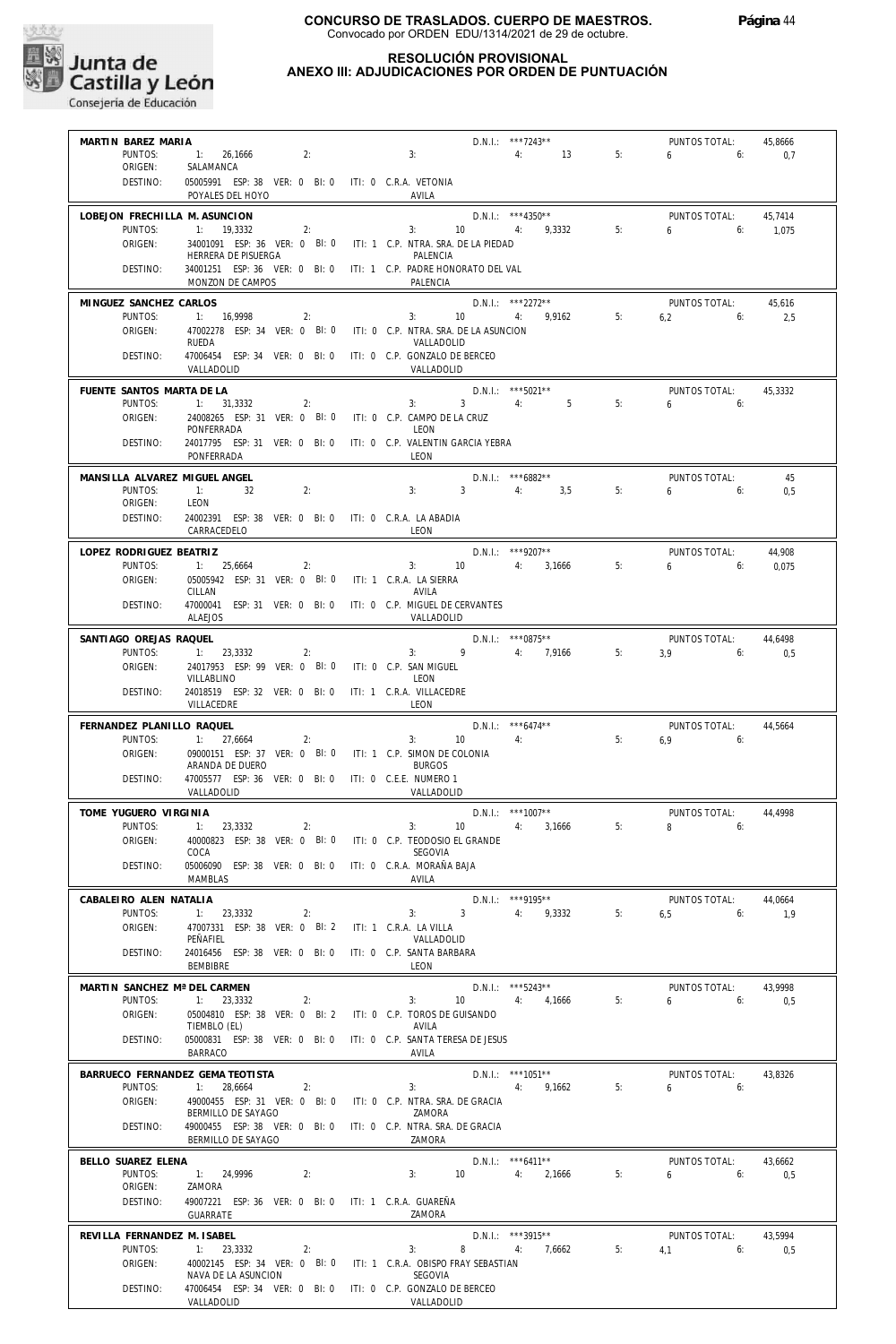

#### **RESOLUCIÓN PROVISIONAL ANEXO III: ADJUDICACIONES POR ORDEN DE PUNTUACIÓN**

| RUIZ HERNANDEZ CRISTINA     |                                                                                             |                                            | $D.N.1::$ ***3780**                 |    | PUNTOS TOTAL: | 43.4998  |
|-----------------------------|---------------------------------------------------------------------------------------------|--------------------------------------------|-------------------------------------|----|---------------|----------|
| PUNTOS:                     | $1: 23,3332$ 2:                                                                             | $3: 10 \t 4: 4.1666$                       |                                     | 5: | $6\qquad 6$   |          |
| ORIGEN:                     | 34000980 ESP: 99 VER: 0 BI: 2 ITI: 0 C.P. VEGARREDONDA                                      |                                            |                                     |    |               |          |
|                             | <b>GUARDO</b>                                                                               | PAI FNCIA                                  |                                     |    |               |          |
| DESTINO:                    | 34000244 ESP: 38 VER: 0 BI: 0 ITI: 0 C.P. EL CRUCE DE CASTILLA                              |                                            |                                     |    |               |          |
|                             | VENTA DE BAÑOS                                                                              | PALENCIA                                   |                                     |    |               |          |
|                             |                                                                                             |                                            |                                     |    |               |          |
| SANCHEZ BAJO ALMUDENA       |                                                                                             |                                            | $D.N.1.:$ ***9695**                 |    | PUNTOS TOTAL: | 43,333   |
| PUNTOS:                     | 1: 31,333<br>2:                                                                             | $3: 3 \t 4: 3$                             |                                     | 5: | $6 \t\t 6$    |          |
| ORIGEN:                     | 37002112 ESP: 36 VER: 0 BI: 0 ITI: 0 C.P. SAN FRANCISCO                                     |                                            |                                     |    |               |          |
|                             | CIUDAD-RODRIGO                                                                              | SALAMANCA                                  |                                     |    |               |          |
| DESTINO:                    | 37002112 ESP: 31 VER: 0 BI: 0 ITI: 0 C.P. SAN FRANCISCO                                     |                                            |                                     |    |               |          |
|                             | CIUDAD-RODRIGO                                                                              | SALAMANCA                                  |                                     |    |               |          |
| MARCHENA CORREDERA M. ELENA |                                                                                             |                                            | $D.N.1::$ ***5261**                 |    | PUNTOS TOTAL: | 43,2664  |
| PUNTOS:                     | 1: 28,6664<br>2:                                                                            | $3: 3 \t 4: 5$                             |                                     | 5: | $6\qquad 6$   | 0,6      |
| ORIGEN:                     | 37009660 ESP: 31 VER: 0 BI: 0 ITI: 0 C.R.A. LOS ARRIBES                                     |                                            |                                     |    |               |          |
|                             | VILLARINO DE LOS AIRES                                                                      | SALAMANCA                                  |                                     |    |               |          |
| DESTINO:                    | 37009623 ESP: 31 VER: 0 BI: 0 ITI: 0 C.R.A. LLANOGRANDE                                     |                                            |                                     |    |               |          |
|                             | VALDECARROS                                                                                 | SALAMANCA                                  |                                     |    |               |          |
|                             |                                                                                             |                                            |                                     |    |               |          |
| MARCOS RAMOS Mª VANESA      |                                                                                             |                                            | $D.N.1.:$ ***6466**                 |    | PUNTOS TOTAL: | 43,1662  |
| PUNTOS:                     | 1: 22,9996<br>2:                                                                            | $3: 10 \t 4: 4,1666$                       |                                     | 5: | $6\qquad 6$   |          |
| ORIGEN:                     | 05000361 ESP: 36 VER: 0 BI: 0 ITI: 0 C.P. LA MORAÑA                                         |                                            |                                     |    |               |          |
|                             | AREVALO                                                                                     | AVILA                                      |                                     |    |               |          |
| DESTINO:                    | 05003751 ESP: 38 VER: 0 BI: 0 ITI: 0 C.P. GRAN DUQUE DE ALBA                                |                                            |                                     |    |               |          |
|                             | PIEDRAHITA                                                                                  | AVILA                                      |                                     |    |               |          |
| MARCOS PASTOR ARACELI       |                                                                                             |                                            | D.N.I.: ***3764**                   |    | PUNTOS TOTAL: | 42,8332  |
| PUNTOS:                     | 1: 31,3332<br>2:                                                                            | 4:<br>3:                                   | 5                                   | 5: | 650           | 0,5      |
| ORIGEN:                     | 47001781 ESP: 38 VER: 0 BI: 0 ITI: 0 C.P. VILLA DEL CABALLERO                               |                                            |                                     |    |               |          |
|                             | OLMEDO                                                                                      | VALLADOLID                                 |                                     |    |               |          |
| DESTINO:                    | 47002680 ESP: 38 VER: 0 BI: 0 ITI: 0 C.P. PEDRO I                                           |                                            |                                     |    |               |          |
|                             | TORDESILLAS                                                                                 | VALLADOLID                                 |                                     |    |               |          |
|                             |                                                                                             |                                            |                                     |    |               |          |
| MATEOS PEREZ M. INMACULADA  |                                                                                             |                                            | D.N.I.: *** 4163**                  |    | PUNTOS TOTAL: | 42,4998  |
| PUNTOS:                     | 1: 30.9998<br>2:                                                                            | 3:                                         | 4:5                                 | 5: | $6\qquad 6$   | 0,5      |
| ORIGEN:                     | 37009891 ESP: 38 VER: 0 BI: 0 ITI: 0 C.R.A. LAS DEHESAS                                     |                                            |                                     |    |               |          |
|                             | <b>TAMAMES</b>                                                                              | SALAMANCA                                  |                                     |    |               |          |
| DESTINO:                    | 37009829 ESP: 38 VER: 0 BI: 0 ITI: 0 C.R.A. RIBERA DE CAÑEDO                                |                                            |                                     |    |               |          |
|                             | CALZADA DE VALDUNCIEL                                                                       | SALAMANCA                                  |                                     |    |               |          |
| GACHO CONDE M. CRUZ         |                                                                                             |                                            | D.N.I.: ***3893**                   |    | PUNTOS TOTAL: | 42,4996  |
| PUNTOS:                     | $-11$<br>21,333<br>2:                                                                       | 7 4: 4.1666<br>3:                          |                                     | 5: | $9 \t\t 6$    | $\sim$ 1 |
| ORIGEN:                     | 37009571 ESP: 38 VER: 0 BI: 0 ITI: 0 C.R.A. EL ROBLEDAL                                     |                                            |                                     |    |               |          |
|                             | ROBLEDA                                                                                     | SALAMANCA                                  |                                     |    |               |          |
|                             |                                                                                             |                                            |                                     |    |               |          |
|                             |                                                                                             |                                            |                                     |    |               |          |
| DESTINO:                    | 37001739 ESP: 38 VER: 0 BI: 0 ITI: 0 C.R.A. LOS CARRASCALES<br>MATILLA DE LOS CAÑOS DEL RIO | SALAMANCA                                  |                                     |    |               |          |
|                             |                                                                                             |                                            |                                     |    |               |          |
| CASAMAYOR SANCHEZ SOLEDAD   |                                                                                             |                                            | D.N.I.: ***9109**                   |    | PUNTOS TOTAL: | 42,3332  |
| PUNTOS:                     | 1: 31,3332<br>2:                                                                            | 3:                                         | 4:5                                 | 5: | $6\qquad 6$   |          |
| ORIGEN:                     | 34000086 ESP: 38 VER: 0 BI: 0 ITI: 0 C.P. CERVANTES                                         |                                            |                                     |    |               |          |
|                             | ALAR DEL REY                                                                                | PALENCIA                                   |                                     |    |               |          |
| DESTINO:                    | 34000256 ESP: 38 VER: 0 BI: 0 ITI: 0 C.P. ANGEL ABIA                                        |                                            |                                     |    |               |          |
|                             | VENTA DE BAÑOS                                                                              | PALENCIA                                   |                                     |    |               |          |
| RENEDO MARTIN VIRGINIA      |                                                                                             |                                            |                                     |    | PUNTOS TOTAL: | 42,1662  |
| PUNTOS:                     | 1: 30.9996<br>2:                                                                            | 3:                                         | D.N.I.: $***5044***$<br>3 4: 2,1666 | 5: | 6.6           |          |
| ORIGEN:                     | 47006961 ESP: 31 VER: 0 BI: 0                                                               | ITI: 0 C.R.A. CAMPOS DE CASTILLA           |                                     |    |               |          |
|                             | BECILLA DE VALDERADUEY                                                                      | VALLADOLID                                 |                                     |    |               |          |
| DESTINO:                    | 47001559 ESP: 31 VER: 0 BI: 0                                                               | ITI: 0 C.P. TIERRA DE PINARES              |                                     |    |               |          |
|                             | <b>MOJADOS</b>                                                                              | VALLADOLID                                 |                                     |    |               |          |
|                             |                                                                                             |                                            |                                     |    |               |          |
| JIMENEZ GUTIERREZ DIEGO     |                                                                                             |                                            | D.N.I.: ***7006**                   |    | PUNTOS TOTAL: | 42,1245  |
| PUNTOS:                     | 1:<br>23,3332<br>2:                                                                         | 9<br>3:                                    | 3,2913<br>4:                        | 5: | 6.5<br>6:     |          |
| ORIGEN:                     | 40004920 ESP: 38 VER: 0 BI: 0                                                               | ITI: 0 C.R.A. LOS LLANOS                   |                                     |    |               |          |
|                             | VALVERDE DEL MAJANO                                                                         | SEGOVIA                                    |                                     |    |               |          |
| DESTINO:                    | 40003307 ESP: 38 VER: 0 BI: 0                                                               | ITI: 0 C.P. DOMINGO DE SOTO                |                                     |    |               |          |
|                             | SEGOVIA                                                                                     | SEGOVIA                                    |                                     |    |               |          |
| MARTINEZ PRADOS M. SOLEDAD  |                                                                                             |                                            | $D.N.1::$ ***9364**                 |    | PUNTOS TOTAL: | 41,9998  |
| PUNTOS:                     | 1:<br>30.9998<br>2:                                                                         | 3:                                         | 5<br>4:                             | 5: | 6<br>6:       |          |
| ORIGEN:                     | 24018283 ESP: 31 VER: 0 BI: 0                                                               | ITI: 0 C.R.A. HOSPITAL DE ORBIGO           |                                     |    |               |          |
|                             | HOSPITAL DE ORBIGO                                                                          | LEON                                       |                                     |    |               |          |
| DESTINO:                    | 24002482 ESP: 31 VER: 0 BI: 0                                                               | ITI: 0 C.P. ORBIGO                         |                                     |    |               |          |
|                             | CARRIZO DE LA RIBERA                                                                        | LEON                                       |                                     |    |               |          |
|                             |                                                                                             |                                            |                                     |    |               |          |
| MATE CABEZUDO ANA MARIA     |                                                                                             |                                            | D.N.I.: ***7581**                   |    | PUNTOS TOTAL: | 41,9998  |
| PUNTOS:                     | 1: 25,3332<br>2:                                                                            | 5<br>3:                                    | 4:<br>4,1666                        | 5: | 6,2<br>6:     | 1,3      |
| ORIGEN:                     | 09008688 ESP: 34 VER: 0 BI: 0                                                               | ITI: 0 C.P. MONTES OBARENES                |                                     |    |               |          |
|                             | PANCORBO                                                                                    | <b>BURGOS</b>                              |                                     |    |               |          |
| DESTINO:                    | 09008226 ESP: 34 VER: 0 BI: 0                                                               | ITI: 0 C.P. ANDUVA                         |                                     |    |               |          |
|                             | MIRANDA DE EBRO                                                                             | <b>BURGOS</b>                              |                                     |    |               |          |
| LOPEZ MATE LEONOR           |                                                                                             |                                            | D.N.I.: ***8031**                   |    | PUNTOS TOTAL: | 41,7498  |
| PUNTOS:                     | 1: 23,3332<br>2:                                                                            | 8<br>3:                                    | 4:<br>4,1666                        | 5: | 6<br>6:       | 0,25     |
| ORIGEN:                     | 09005420 ESP: 31 VER: 0 BI: 0                                                               | ITI: 0 C.P. FERNAN GONZALEZ                |                                     |    |               |          |
|                             | SALAS DE LOS INFANTES                                                                       | <b>BURGOS</b>                              |                                     |    |               |          |
| DESTINO:                    | 09001025 ESP: 31 VER: 0 BI: 0<br><b>BURGOS</b>                                              | ITI: 0 C.P. SOLAR DEL CID<br><b>BURGOS</b> |                                     |    |               |          |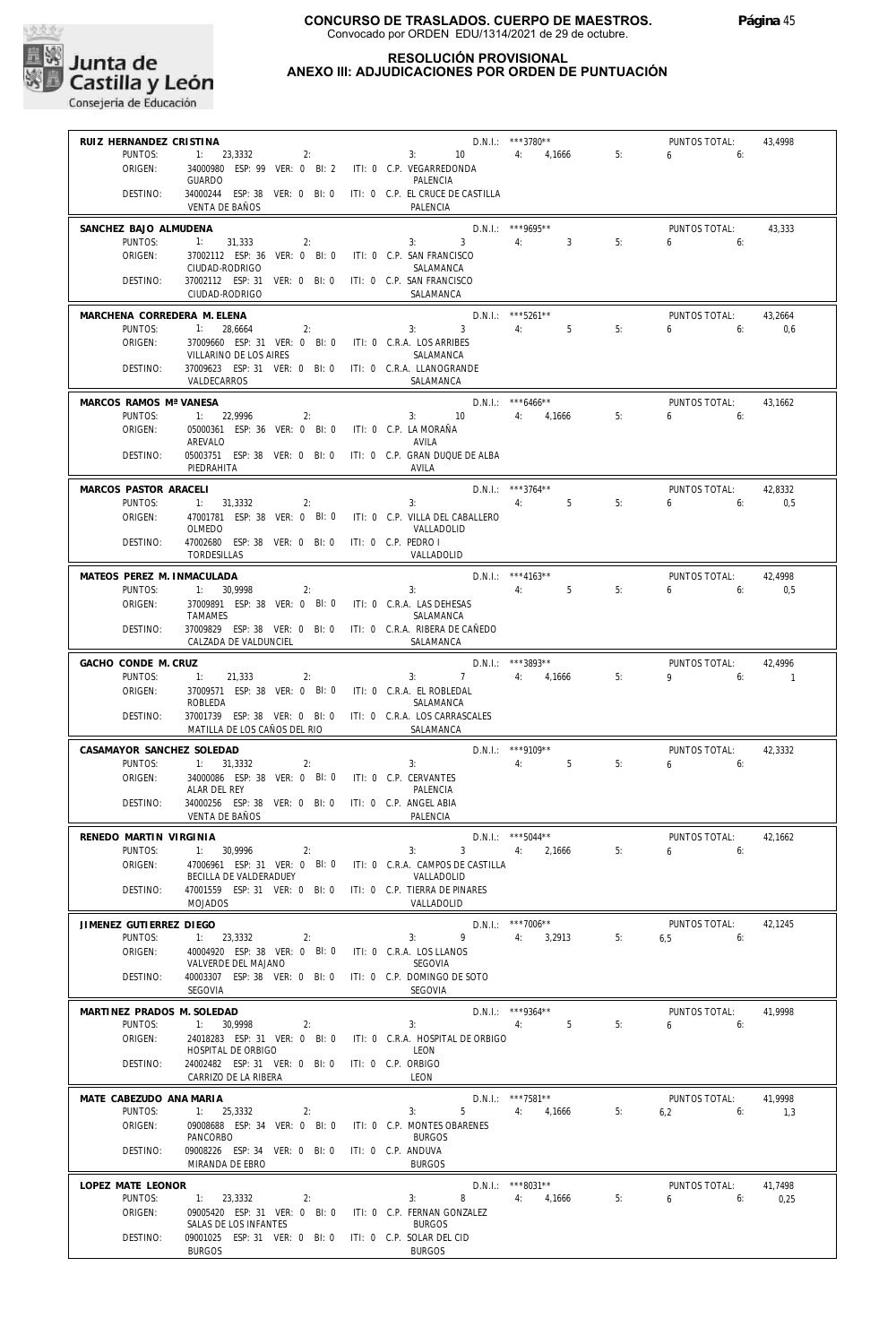

#### **RESOLUCIÓN PROVISIONAL ANEXO III: ADJUDICACIONES POR ORDEN DE PUNTUACIÓN**

| RENES SANZ RUTH                    |                                                                                          |    |                                                         | $D.N.1.:$ ***6497**                        |    | PUNTOS TOTAL:                 | 41,6664                  |
|------------------------------------|------------------------------------------------------------------------------------------|----|---------------------------------------------------------|--------------------------------------------|----|-------------------------------|--------------------------|
| PUNTOS:                            | 1: 28,6664<br>2:                                                                         |    | 3: 4: 3                                                 |                                            | 5: | $6\qquad 6:$                  |                          |
| ORIGEN:                            | 09008068 ESP: 99 VER: 0 BI: 2 ITI: 0 C.P. DOÑA MENCIA DE VELASCO<br><b>BRIVIESCA</b>     |    | <b>BURGOS</b>                                           |                                            |    |                               |                          |
| DESTINO:                           | 09001086 ESP: 40 VER: 0 BI: 0 ITI: 1 C.P. FUENTES BLANCAS<br><b>BURGOS</b>               |    | <b>BURGOS</b>                                           |                                            |    |                               |                          |
| OVIEDO GOMEZ LAURA                 |                                                                                          |    |                                                         | $D.N.1.:$ ***0621**                        |    | PUNTOS TOTAL:                 | 41,6664                  |
| PUNTOS:                            | 1: 28.6664<br>2:                                                                         |    | $3: 2 \t 4: 5$                                          |                                            | 5: | $6\qquad 6$                   |                          |
| ORIGEN:                            | 47003234 ESP: 99 VER: 0 BI: 0 ITI: 0 C.P. FRAY LUIS DE LEON<br>VALLADOLID                |    | VALLADOLID                                              |                                            |    |                               |                          |
| DESTINO:                           | 47005917 ESP: 99 VER: 0 BI: 2 ITI: 0 C.P. NARCISO ALONSO CORTES<br>VALLADOLID            |    | VALLADOLID                                              |                                            |    |                               |                          |
| GONZALEZ CALVO PATRICIA            |                                                                                          |    |                                                         | $D.N.1.:$ ***5611**                        |    | PUNTOS TOTAL:                 | 41,1245                  |
| PUNTOS:                            | 1: 23.3332<br>2:                                                                         |    | $3: 2 \t 4: 9,7913$                                     |                                            | 5: | $6\qquad 6:$                  |                          |
| ORIGEN:                            | 40004865 ESP: 34 VER: 0 BI: 0 ITI: 1 C.R.A. EL OLMAR<br>OLOMBRADA                        |    | SEGOVIA                                                 |                                            |    |                               |                          |
| DESTINO:                           | 47002680 ESP: 38 VER: 0 BI: 0 ITI: 0 C.P. PEDRO I<br>TORDESILLAS                         |    | VALLADOLID                                              |                                            |    |                               |                          |
| GONZALEZ SAEZ ROCIO                |                                                                                          |    | D.N.I.: ***4938**                                       |                                            |    | PUNTOS TOTAL:                 | 41.0829                  |
| PUNTOS:                            | 2:<br>1: 23,3332                                                                         |    | $3: 10$ 4: $1,7497$                                     |                                            | 5: | $6\qquad 6$                   |                          |
| ORIGEN:                            | 40004907 ESP: 32 VER: 0 BI: 0 ITI: 1 C.R.A. EL PIZARRAL                                  |    | SEGOVIA                                                 |                                            |    |                               |                          |
| DESTINO:                           | SANTA MARIA LA REAL DE NIEVA<br>05000361 ESP: 38 VER: 0 BI: 0 ITI: 0 C.P. LA MORAÑA      |    |                                                         |                                            |    |                               |                          |
|                                    | AREVALO                                                                                  |    | AVILA                                                   |                                            |    |                               |                          |
| GONZALEZ VALLES MARTA              |                                                                                          |    |                                                         | $D.N.1.:$ ***9160**                        |    | PUNTOS TOTAL:                 | 40,9996                  |
| PUNTOS:                            | 1: 26.9996<br>2:                                                                         |    | 3:                                                      | $3 \qquad 4: \qquad 5$                     | 5: | $6\qquad 6$                   |                          |
| ORIGEN:                            | 47001316 ESP: 36 VER: 0 BI: 0 ITI: 0 C.P. OBISPO BARRIENTOS<br>MEDINA DEL CAMPO          |    | VALLADOLID                                              |                                            |    |                               |                          |
| DESTINO:                           | 47002680 ESP: 38 VER: 0 BI: 0 ITI: 0 C.P. PEDRO I                                        |    |                                                         |                                            |    |                               |                          |
|                                    | TORDESILLAS                                                                              |    | VALLADOLID                                              |                                            |    |                               |                          |
| FERNANDEZ GARCIA VANESA<br>PUNTOS: | 1: 23,3332                                                                               | 2: | 3: $6,5$ 4: 4,1666                                      | $D.N.1.:$ ***4197**                        | 5: | PUNTOS TOTAL:<br>$6\qquad 6:$ | 40,8998<br>0,9           |
| ORIGEN:                            | 24018337 ESP: 35 VER: 0 BI: 0 ITI: 1 C.R.A. SANTA BARBARA                                |    |                                                         |                                            |    |                               |                          |
|                                    | OLLEROS DE SABERO                                                                        |    | <b>EXAMPLE ON LEON</b>                                  |                                            |    |                               |                          |
| DESTINO:                           | 24018167 ESP: 35 VER: 0 BI: 0 ITI: 1 C.R.A. TRES RIOS<br>VILLANUEVA DE CARRIZO           |    | LEON                                                    |                                            |    |                               |                          |
| DIEZ RUBIO SARA                    |                                                                                          |    |                                                         | D.N.I.: ***8524**                          |    | PUNTOS TOTAL:                 | 40,8496                  |
| PUNTOS:                            | 1: 31,3332<br>2:                                                                         |    | 3: $4: 2,6664$ 5:                                       |                                            |    | 6.6                           | 0,85                     |
| ORIGEN:                            | 09000975 ESP: 38 VER: 0 BI: 0 ITI: 0 C.P. ALEJANDRO RGUEZ. DE VALCARCEL<br><b>BURGOS</b> |    | <b>BURGOS</b>                                           |                                            |    |                               |                          |
| DESTINO:                           | 09001037 ESP: 38 VER: 0 BI: 0 ITI: 0 C.P. RIO ARLANZON<br><b>BURGOS</b>                  |    | <b>BURGOS</b>                                           |                                            |    |                               |                          |
| GONZALEZ VILLORIA TAMARA           |                                                                                          |    |                                                         | D.N.I.: ***7305**                          |    | PUNTOS TOTAL:                 | 40,8494                  |
| PUNTOS:                            | $1: 16,6664$ 2:                                                                          |    | 3: 8 4: 9,583                                           |                                            | 5: | $6.1$ $6:$                    | 0,5                      |
| ORIGEN:                            | 37009891 ESP: 99 VER: 0 BI: 0 ITI: 1 C.R.A. LAS DEHESAS                                  |    |                                                         |                                            |    |                               |                          |
| DESTINO:                           | <b>TAMAMES</b><br>37004662 ESP: 38 VER: 0 BI: 2 ITI: 0 C.P. MIGUEL DE UNAMUNO            |    | SALAMANCA                                               |                                            |    |                               |                          |
|                                    | PEÑARANDA DE BRACAMONTE                                                                  |    | SALAMANCA                                               |                                            |    |                               |                          |
| RIOS ALVAREZ M. LUISA              |                                                                                          |    |                                                         | $D.N.1.:$ *** 6190**                       |    | PUNTOS TOTAL:                 | 40,6664                  |
|                                    | PUNTOS: 1: 28.6664<br>2:                                                                 |    | 3:                                                      | 4:<br>$5^{\circ}$                          | 5: | $6\qquad 6:$                  | $\overline{1}$           |
| ORIGEN:                            | 40008342 ESP: 38 VER: 0 BI: 0<br>LA LASTRILLA                                            |    | ITI: 0 C.R.A. LOS ALMENDROS<br>SEGOVIA                  |                                            |    |                               |                          |
| DESTINO:                           | 40003861 ESP: 38 VER: 0 BI: 0<br>TORRECABALLEROS                                         |    | ITI: 0 C.P. MARQUES DE LOZOYA<br>SEGOVIA                |                                            |    |                               |                          |
|                                    |                                                                                          |    |                                                         |                                            |    |                               |                          |
| ALBA SALVADOR MARIA<br>PUNTOS:     | 23.3332<br>2:                                                                            |    | 3:<br>8                                                 | D.N.I.: *** 4972**<br>$\overline{3}$<br>4: | 5: | PUNTOS TOTAL:<br>6<br>6:      | 40,3332                  |
| ORIGEN:                            | 09008706 ESP: 36 VER: 0 BI: 0                                                            |    | ITI: 1 C.R.A. CARDENAL CISNEROS                         |                                            |    |                               |                          |
| DESTINO:                           | <b>ROA</b><br>34002563 ESP: 38 VER: 0 BI: 0                                              |    | <b>BURGOS</b><br>ITI: 0 C.P. HEROES DE LA INDEPENDENCIA |                                            |    |                               |                          |
|                                    | TORQUEMADA                                                                               |    | PALENCIA                                                |                                            |    |                               |                          |
| GASPAR MARTIN ALEJANDRO            |                                                                                          |    |                                                         | $D.N.1.:$ ***3009**                        |    | PUNTOS TOTAL:                 | 40,3332                  |
| PUNTOS:                            | 1: 23,3332<br>2:                                                                         |    | 8<br>3:                                                 | $\overline{3}$<br>4:                       | 5: | 6<br>6:                       |                          |
| ORIGEN:                            | 49007164 ESP: 60 VER: 0 BI: 0<br>PUEBLA DE SANABRIA                                      |    | ITI: 0 I.E.S. VALVERDE DE LUCERNA<br>ZAMORA             |                                            |    |                               |                          |
| DESTINO:                           | 49007450 ESP: 74 VER: 0 BI: 0<br>ALCAÑICES                                               |    | ITI: 1 AULA DE ALCAÑICES<br>ZAMORA                      |                                            |    |                               |                          |
| NIÑO GONZALEZ ILDEFONSA            |                                                                                          |    |                                                         | $D.N.1::$ *** 6734**                       |    | PUNTOS TOTAL:                 | 40,2662                  |
| PUNTOS:                            | 1: 22,9996<br>2:                                                                         |    | 3:<br>6<br>4:                                           | 3,1666                                     | 5: | 6,1<br>6:                     | $\overline{\phantom{a}}$ |
| ORIGEN:                            | <b>BURGOS</b>                                                                            |    |                                                         |                                            |    |                               |                          |
| DESTINO:                           | 47006193 ESP: 36 VER: 0 BI: 0 ITI: 1 C.P. MIGUEL HERNANDEZ<br>VALLADOLID                 |    | VALLADOLID                                              |                                            |    |                               |                          |
| ALVAREZ ROMAN BEATRIZ              |                                                                                          |    |                                                         | D.N.I.: ***5767**                          |    | PUNTOS TOTAL:                 | 40,1329                  |
| PUNTOS:                            | 1:<br>23,3332<br>2:                                                                      |    | 3:<br>10                                                | 4: 0,7497                                  | 5: | 6<br>6:                       | 0,05                     |
| ORIGEN:                            | 40004831 ESP: 36 VER: 0 BI: 0<br>CHAÑE                                                   |    | ITI: 1 C.R.A. RETAMA<br>SEGOVIA                         |                                            |    |                               |                          |
| DESTINO:                           | 47001559 ESP: 40 VER: 0 BI: 0                                                            |    | ITI: 1 C.P. TIERRA DE PINARES                           |                                            |    |                               |                          |
|                                    | MOJADOS                                                                                  |    | VALLADOLID                                              |                                            |    |                               |                          |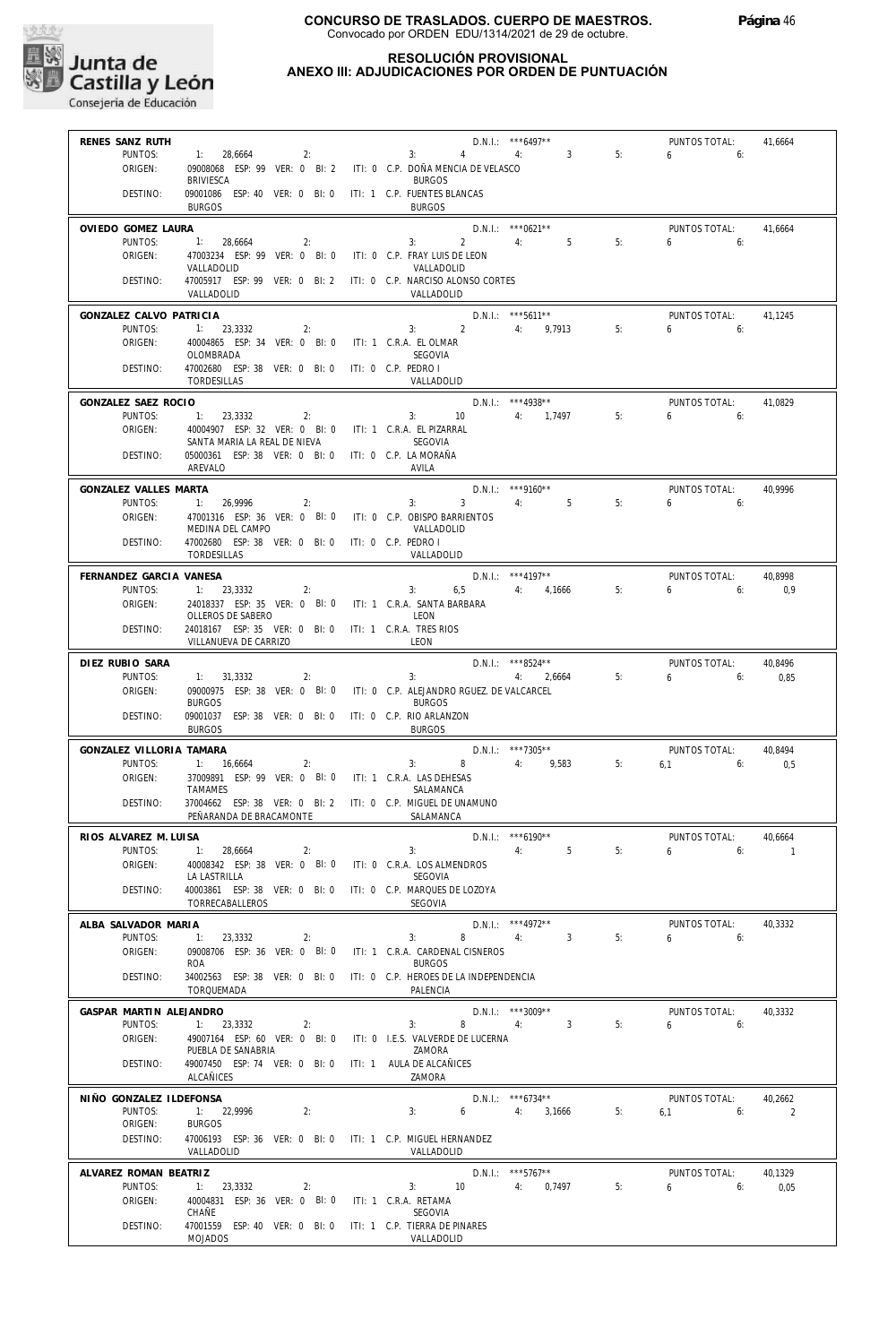

#### **RESOLUCIÓN PROVISIONAL ANEXO III: ADJUDICACIONES POR ORDEN DE PUNTUACIÓN**

| PUERTA CASTRO PATRICIA                    |                                                                             |                           |                                             | $D.N.1.:$ ***3100**            |    | PUNTOS TOTAL:               | 39.9998             |
|-------------------------------------------|-----------------------------------------------------------------------------|---------------------------|---------------------------------------------|--------------------------------|----|-----------------------------|---------------------|
| PUNTOS:                                   | $1: 23,3332$ 2:                                                             |                           | $3: 6 \t 4: 4,1666 \t 5:$                   |                                |    | 6.6                         | 0,5                 |
| ORIGEN:                                   | 24014101 ESP: 31 VER: 0 BI: 0 ITI: 0 C.P. GENERACION DEL 27                 |                           |                                             |                                |    |                             |                     |
| DESTINO:                                  | VILLABLINO<br>24015397 ESP: 31 VER: 0 BI: 0 ITI: 0 C.P. MARTIN MONREAL      |                           | LEON                                        |                                |    |                             |                     |
|                                           | VEGUELLINA DE ORBIGO                                                        |                           | LEON                                        |                                |    |                             |                     |
|                                           |                                                                             |                           |                                             |                                |    |                             |                     |
| ALFAYATE SIERRA JESUS<br>PUNTOS:          |                                                                             |                           | 3: $10$ 4: $4,1666$ 5:                      | D.N.I.: *** 5427**             |    | PUNTOS TOTAL:<br>6.6        | 39,9998             |
| ORIGEN:                                   | 1: 19,3332<br>2:<br>47002680 ESP: 34 VER: 0 BI: 2 ITI: 0 C.P. PEDRO I       |                           |                                             |                                |    |                             | 0.5                 |
|                                           | TORDESILLAS                                                                 |                           | VALLADOLID                                  |                                |    |                             |                     |
| DESTINO:                                  | 47010949 ESP: 34 VER: 0 BI: 0 ITI: 0 C.P. GLORIA FUERTES                    |                           |                                             |                                |    |                             |                     |
|                                           | TUDELA DE DUERO                                                             |                           | VALLADOLID                                  |                                |    |                             |                     |
| ENCABO JIMENEZ M.TERESA                   |                                                                             |                           | $D.N.1::$ ***1099**                         |                                |    | PUNTOS TOTAL:               | 39.8164             |
| PUNTOS:                                   | 1: 23,6664<br>2:                                                            |                           | $3: 10$ 4:                                  |                                | 5: | $6\qquad 6$                 | 0,15                |
| ORIGEN:                                   | 05004810 ESP: 37 VER: 0 BI: 0 ITI: 1 C.P. TOROS DE GUISANDO<br>TIEMBLO (EL) |                           | AVILA                                       |                                |    |                             |                     |
| DESTINO:                                  | 05006089 ESP: 37 VER: 0 BI: 0 ITI: 1 C.R.A. TOMAS LUIS DE VICTORIA          |                           |                                             |                                |    |                             |                     |
|                                           | SANCHIDRIAN                                                                 |                           | AVILA                                       |                                |    |                             |                     |
| GUTIERREZ SANCHEZ MIGUEL ANGEL            |                                                                             |                           |                                             | $D.N.1.:$ ***7227**            |    | PUNTOS TOTAL:               | 39,7664             |
| PUNTOS:                                   | 1: 24,6664<br>2:                                                            |                           | $3: 7 \t 4: 2$                              |                                | 5: | $6\qquad 6$                 | 0,1                 |
| ORIGEN:                                   | 05000361 ESP: 99 VER: 0 BI: 2 ITI: 0 C.P. LA MORAÑA                         |                           |                                             |                                |    |                             |                     |
|                                           | AREVALO                                                                     |                           | AVILA                                       |                                |    |                             |                     |
| DESTINO:                                  | 05006545 ESP: 74 VER: 0 BI: 0 ITI: 1 CENTRO DE AREVALO                      |                           |                                             |                                |    |                             |                     |
|                                           | AREVALO                                                                     |                           | AVILA                                       |                                |    |                             |                     |
| RODRIGUEZ SANCHEZ M.SOLEDAD               |                                                                             |                           |                                             | $D.N.1::$ ***9299**            |    | PUNTOS TOTAL:               | 39,7664             |
| PUNTOS:<br>ORIGEN:                        | 1: 16,6664<br>2:<br>ZAMORA                                                  |                           | 3:<br>10                                    | 4: 4                           | 5: | $9 \t\t 6$                  | 0,1                 |
| DESTINO:                                  | 37002112 ESP: 36 VER: 0 BI: 0 ITI: 0 C.P. SAN FRANCISCO                     |                           |                                             |                                |    |                             |                     |
|                                           | CIUDAD-RODRIGO                                                              |                           | SALAMANCA                                   |                                |    |                             |                     |
|                                           |                                                                             |                           |                                             |                                |    |                             |                     |
| TEIJON LOPEZ-ZUAZO JOSE MANUEL<br>PUNTOS: | 1: 18.9996<br>2:                                                            |                           | 3: 3 4: $10,6666$ 5:                        | $D.N.1.:$ ***7407**            |    | PUNTOS TOTAL:<br>$6.1$ $6:$ | 39.7662<br>$\sim$ 1 |
| ORIGEN:                                   | 37000929 ESP: 38 VER: 0 BI: 2 ITI: 0 C.P. LA ANTIGUA                        |                           |                                             |                                |    |                             |                     |
|                                           | <b>BEJAR</b>                                                                |                           | SALAMANCA                                   |                                |    |                             |                     |
| DESTINO:                                  | 37009428 ESP: 32 VER: 0 BI: 0 ITI: 1 C.R.A. CAMPO DE SALAMANCA              |                           |                                             |                                |    |                             |                     |
|                                           | BARBADILLO                                                                  |                           | SALAMANCA                                   |                                |    |                             |                     |
| ALVAREZ GONZALEZ MARTA                    |                                                                             |                           | D.N.I.: ***1942**<br>3: $4: 4,1666$ 5:      |                                |    | PUNTOS TOTAL:               | 39,4998             |
| PUNTOS:                                   | 2:<br>1: 29,3332                                                            |                           |                                             |                                |    | $6 \t\t 6$                  |                     |
| ORIGEN:                                   | 24017953 ESP: 38 VER: 0 BI: 0 ITI: 0 C.P. SAN MIGUEL<br>VILLABLINO          |                           | LEON                                        |                                |    |                             |                     |
| DESTINO:                                  | 24017266 ESP: 74 VER: 0 BI: 0 ITI: 0 CENTRO SIERRA PAMBLEY                  |                           |                                             |                                |    |                             |                     |
|                                           | VILLABLINO                                                                  |                           | LEON                                        |                                |    |                             |                     |
| DIEZ MARTINEZ SILVIA                      |                                                                             |                           |                                             | $D.N.1.:$ ***8373**            |    | PUNTOS TOTAL:               | 39.4998             |
| PUNTOS:                                   | 1: 23,3332<br>2:                                                            |                           | 3: $5 \t 4: 4,1666 \t 5:$                   |                                |    | $6\qquad 6$                 | $\overline{1}$      |
| ORIGEN:                                   |                                                                             |                           |                                             |                                |    |                             |                     |
|                                           | 34001042 ESP: 31 VER: 0 BI: 0 ITI: 0 C.P. LAS ROZAS                         |                           |                                             |                                |    |                             |                     |
|                                           | GUARDO                                                                      |                           | PALENCIA                                    |                                |    |                             |                     |
| DESTINO:                                  | 34002231 ESP: 31 VER: 0 BI: 0 ITI: 0 C.P. VILLA Y TIERRA                    |                           |                                             |                                |    |                             |                     |
|                                           | SALDAÑA                                                                     |                           | PALENCIA                                    |                                |    |                             |                     |
| RODRIGUEZ ESPADA SORAYA                   |                                                                             |                           |                                             | $D.N.I.:$ *** 0811**           |    | PUNTOS TOTAL:               | 39,4998             |
| PUNTOS:                                   | 1: 19,3332<br>2:                                                            |                           | $3: 10 \t 4: 4.1666$                        |                                | 5: | $6 \t\t\t 6$                |                     |
| ORIGEN:                                   | 24018143 ESP: 99 VER: 0 BI: 0 ITI: 1 C.R.A. ERIA-JAMUZ<br>JIMENEZ DE JAMUZ  |                           | LEON                                        |                                |    |                             |                     |
| DESTINO:                                  | 24018465 ESP: 38 VER: 0 BI: 2 ITI: 1 C.R.A. RIBERA DE PORMA                 |                           |                                             |                                |    |                             |                     |
|                                           | SANTIBAÑEZ DE PORMA                                                         |                           | LEON                                        |                                |    |                             |                     |
| ROL COSTA ALBERTO                         |                                                                             |                           |                                             | D.N.I.: ***3029**              |    | PUNTOS TOTAL:               | 39,4998             |
| PUNTOS:                                   | 1: 19,3332<br>2:                                                            | 3:                        | 10                                          | 4:<br>4.1666                   | 5: | 6<br>6:                     |                     |
| ORIGEN:                                   | 09005699 ESP: 34 VER: 0 BI: 0                                               |                           | ITI: 1 C.P. VIRGEN DE LOS ESCUDEROS         |                                |    |                             |                     |
|                                           | SANTA MARIA DEL CAMPO                                                       |                           | <b>BURGOS</b>                               |                                |    |                             |                     |
| DESTINO:                                  | 34000256 ESP: 34 VER: 0 BI: 0<br><b>VENTA DE BAÑOS</b>                      | ITI: 0 C.P. ANGEL ABIA    | PALENCIA                                    |                                |    |                             |                     |
|                                           |                                                                             |                           |                                             |                                |    |                             |                     |
| VEGA GARCIA ELENA<br>PUNTOS:              | 1: 19,3332<br>2:                                                            | 3:                        | 10                                          | D.N.I.: ***7389**<br>4: 4,1666 | 5: | PUNTOS TOTAL:<br>6<br>6:    | 39,4998             |
| ORIGEN:                                   | 47000336 ESP: 34 VER: 0 BI: 0                                               | ITI: 0 C.P. JORGE GUILLEN |                                             |                                |    |                             |                     |
|                                           | CAMPASPERO                                                                  |                           | VALLADOLID                                  |                                |    |                             |                     |
| DESTINO:                                  | 47005899 ESP: 38 VER: 0 BI: 0                                               | ITI: 0 C.P. JORGE GUILLEN |                                             |                                |    |                             |                     |
|                                           | VALLADOLID                                                                  |                           | VALLADOLID                                  |                                |    |                             |                     |
| PRIETO MORALES M. TERESA                  |                                                                             |                           |                                             | D.N.I.: ***7985**              |    | PUNTOS TOTAL:               | 39,1662             |
| PUNTOS:                                   | 1: 18,9996<br>2:                                                            | 3:                        | 10                                          | 4:<br>4,1666                   | 5: | 6<br>6:                     |                     |
| ORIGEN:                                   | 37009842 ESP: 38 VER: 0 BI: 0<br>FUENTES DE OÑORO                           |                           | ITI: 0 C.R.A. CAMPO DE ARGAÑAN<br>SALAMANCA |                                |    |                             |                     |
| DESTINO:                                  | 37002793 ESP: 38 VER: 0 BI: 0 ITI: 0 C.P. NTRA. SRA. DE LOS REMEDIOS        |                           |                                             |                                |    |                             |                     |
|                                           | FUENTE DE SAN ESTEBAN (LA)                                                  |                           | SALAMANCA                                   |                                |    |                             |                     |
| CASTELLANOS ALONSO ISABEL                 |                                                                             |                           |                                             | $D.N.1::$ *** 0706**           |    | PUNTOS TOTAL:               | 38,9998             |
| PUNTOS:                                   | 1: 26,9998<br>2:                                                            | 3:                        | $\overline{1}$                              | 4:<br>5                        | 5: | 6<br>6:                     |                     |
| ORIGEN:                                   | 09003861 ESP: 38 VER: 0 BI: 0                                               | ITI: 0 C.P. CERVANTES     |                                             |                                |    |                             |                     |
| DESTINO:                                  | MIRANDA DE EBRO<br>09008342 ESP: 38 VER: 0 BI: 0                            | ITI: 0 C.P. ALTAMIRA      | <b>BURGOS</b>                               |                                |    |                             |                     |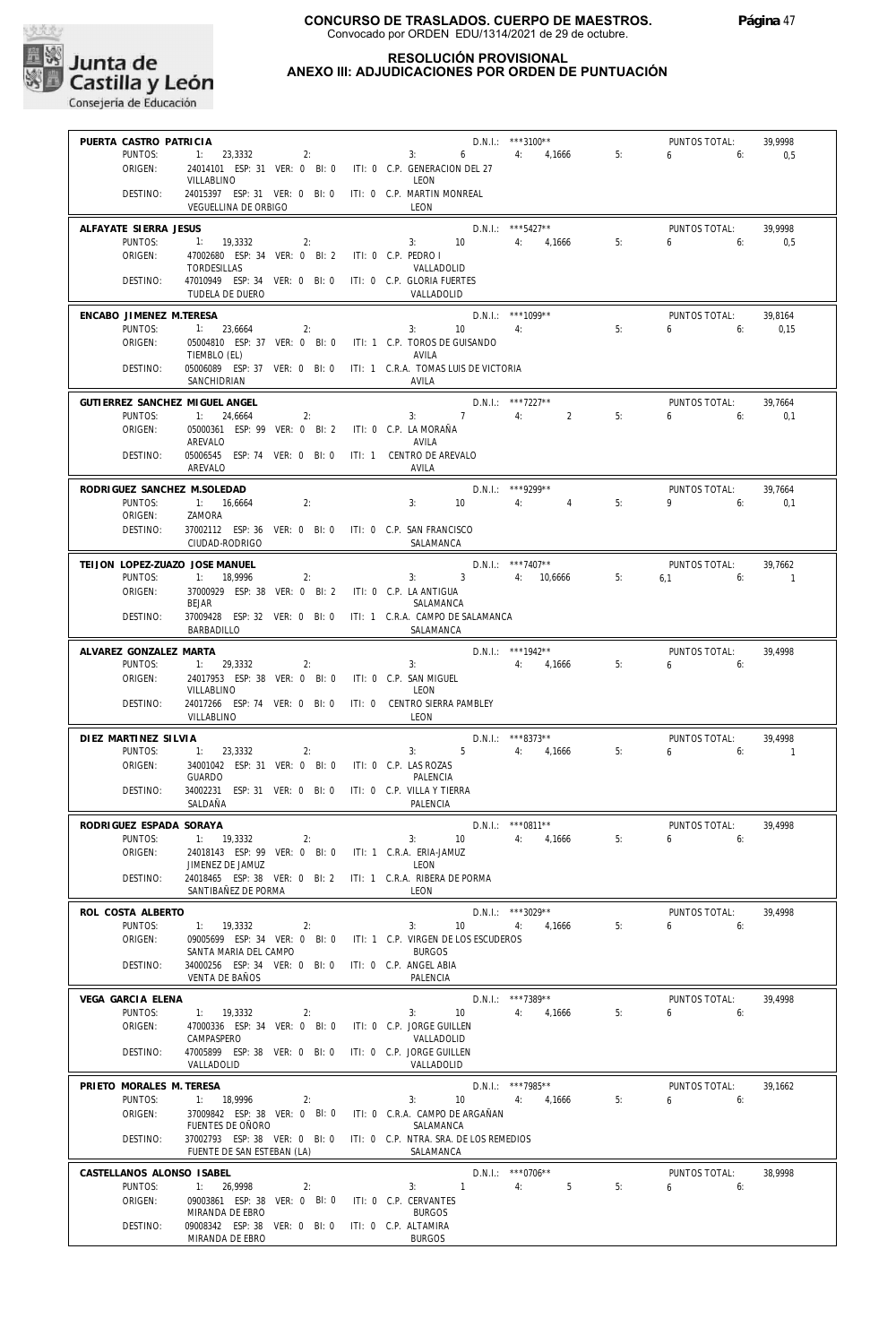

#### **RESOLUCIÓN PROVISIONAL ANEXO III: ADJUDICACIONES POR ORDEN DE PUNTUACIÓN**

| SANCHEZ SALAS LAURA           |                                                                     |                                             | $D.N.1.:$ ***9001**  |    | PUNTOS TOTAL: | 38,9998  |
|-------------------------------|---------------------------------------------------------------------|---------------------------------------------|----------------------|----|---------------|----------|
| PUNTOS:                       | 2:<br>1: 23,3332                                                    | 3: 6.5 4: 2.1666                            |                      | 5: | $6\qquad 6:$  | $\sim$ 1 |
| ORIGEN:                       | 09000148 ESP: 35 VER: 0 BI: 0 ITI: 0 C.P. CASTILLA                  |                                             |                      |    |               |          |
|                               | ARANDA DE DUERO                                                     | <b>BURGOS</b>                               |                      |    |               |          |
| DESTINO:                      | 09005985 ESP: 31 VER: 0 BI: 0 ITI: 0 C.P. PETRA LAFONT              |                                             |                      |    |               |          |
|                               | <b>TARDAJOS</b>                                                     | <b>BURGOS</b>                               |                      |    |               |          |
| ARROYO SANCHEZ RAQUEL VICTORI |                                                                     |                                             | $D.N.1.:$ ***0058**  |    | PUNTOS TOTAL: | 38,8012  |
| PUNTOS:                       | 1: 23,3332<br>2:                                                    | 3:5                                         | 4: 4                 | 5: | $6 - 6$       |          |
|                               |                                                                     |                                             |                      |    |               | 0,468    |
| ORIGEN:                       | 40008706 ESP: 38 VER: 0 BI: 0 ITI: 0 C.R.A. SANGARCIA<br>SANGARCIA  | SEGOVIA                                     |                      |    |               |          |
| DESTINO:                      | 37009647 ESP: 38 VER: 0 BI: 0 ITI: 0 C.R.A. EL TOMILLAR             |                                             |                      |    |               |          |
|                               | VILLASECO DE LOS GAMITOS                                            | SALAMANCA                                   |                      |    |               |          |
|                               |                                                                     |                                             |                      |    |               |          |
| FALAGAN SANTOS ABEL           |                                                                     |                                             | D.N.I.: ***5536**    |    | PUNTOS TOTAL: | 38.5998  |
| PUNTOS:                       | 1: 23,3332<br>2:                                                    | 3: $6$ 4: 2,1666 5:                         |                      |    | $6.5$ 6:      | 0,6      |
| ORIGEN:                       | 24014101 ESP: 34 VER: 0 BI: 0 ITI: 0 C.P. GENERACION DEL 27         |                                             |                      |    |               |          |
|                               | VILLABLINO                                                          | LEON                                        |                      |    |               |          |
| DESTINO:                      | 24016614 ESP: 34 VER: 0 BI: 0 ITI: 0 C.P. TELENO                    |                                             |                      |    |               |          |
|                               | BAÑEZA (LA)                                                         | LEON                                        |                      |    |               |          |
| JIMENEZ MENDEZ ELISA          |                                                                     |                                             | $D.N.1.:$ ***1148**  |    | PUNTOS TOTAL: | 38,3495  |
| PUNTOS:                       | 1: 16,9998<br>2:                                                    | 3:                                          | 10 4: 4,7497         | 5: | $6,6$ 6:      |          |
| ORIGEN:                       | 05003431 ESP: 38 VER: 0 BI: 0 ITI: 0 C.P. VICENTE ALEIXANDRE        |                                             |                      |    |               |          |
|                               | NAVAS DEL MARQUES (LAS)                                             | AVILA                                       |                      |    |               |          |
| DESTINO:                      | 05003431 ESP: 32 VER: 0 BI: 0 ITI: 0 C.P. VICENTE ALEIXANDRE        |                                             |                      |    |               |          |
|                               | NAVAS DEL MARQUES (LAS)                                             | AVILA                                       |                      |    |               |          |
|                               |                                                                     |                                             |                      |    |               |          |
| DIEZ CASTRO COVADONGA         |                                                                     |                                             | D.N.I.: *** 2839**   |    | PUNTOS TOTAL: | 38,3332  |
| PUNTOS:                       | 1: 19,3332<br>2:                                                    | 3:<br>10                                    | 4:<br>$2^{\circ}$    | 5: | $6 \t\t 6$    | $\sim$ 1 |
| ORIGEN:                       | 34002231 ESP: 38 VER: 0 BI: 0 ITI: 0 C.P. VILLA Y TIERRA            |                                             |                      |    |               |          |
|                               | SALDAÑA                                                             | PALENCIA                                    |                      |    |               |          |
| DESTINO:                      | 34000086 ESP: 38 VER: 0 BI: 0 ITI: 0 C.P. CERVANTES                 |                                             |                      |    |               |          |
|                               | ALAR DEL REY                                                        | PALENCIA                                    |                      |    |               |          |
| JIMENEZ SANCHEZ NURIA         |                                                                     |                                             | $D.N.1::$ ***1512**  |    | PUNTOS TOTAL: | 37,833   |
| PUNTOS:                       | 1: 27,6664<br>2:                                                    | 3:                                          | 4: 4,1666            | 5: | $6\qquad 6$   |          |
| ORIGEN:                       | 05004780 ESP: 38 VER: 0 BI: 0 ITI: 0 C.P. JUAN LUIS VIVES           |                                             |                      |    |               |          |
|                               | SOTILLO DE LA ADRADA                                                | AVILA                                       |                      |    |               |          |
| DESTINO:                      | 47001316 ESP: 38 VER: 0 BI: 0 ITI: 0 C.P. OBISPO BARRIENTOS         |                                             |                      |    |               |          |
|                               | MEDINA DEL CAMPO                                                    | VALLADOLID                                  |                      |    |               |          |
| SANTOS FIGUERUELO ROCIO       |                                                                     |                                             | D.N.I.: ***2483**    |    | PUNTOS TOTAL: | 37,6664  |
| PUNTOS:                       | 1: 16,9998<br>2:                                                    | 3:                                          | 10 4: 4,1666         | 5: | $6\qquad 6$   | 0.5      |
| ORIGEN:                       | 49007383 ESP: 31 VER: 0 BI: 0 ITI: 0 C.R.A. VALLE DE VALVERDE       |                                             |                      |    |               |          |
|                               | BURGANES DE VALVERDE                                                | ZAMORA                                      |                      |    |               |          |
| DESTINO:                      | 49007231 ESP: 31 VER: 0 BI: 0 ITI: 0 C.R.A. TIERRA DEL PAN          |                                             |                      |    |               |          |
|                               | MONFARRACINOS                                                       | ZAMORA                                      |                      |    |               |          |
|                               |                                                                     |                                             |                      |    |               |          |
| LUCAS ALONSO M. CARMEN DE     |                                                                     |                                             | $D.N.1::$ ***6963**  |    | PUNTOS TOTAL: | 37,4998  |
| PUNTOS:                       | 1: 23,3332<br>2:                                                    | 3:                                          | 8 4: 0,1666          | 5: | 655           |          |
| ORIGEN:                       | 40000823 ESP: 36 VER: 0 BI: 0 ITI: 1 C.P. TEODOSIO EL GRANDE        |                                             |                      |    |               |          |
|                               | COCA                                                                | SEGOVIA                                     |                      |    |               |          |
| DESTINO:                      | 47001717 ESP: 40 VER: 0 BI: 0 ITI: 1 C.P. MIGUEL DELIBES            |                                             |                      |    |               |          |
|                               | NAVA DEL REY                                                        | VALLADOLID                                  |                      |    |               |          |
| GONZALEZ GONZALEZ BEATRIZ     |                                                                     |                                             | D.N.I.: *** 0118**   |    | PUNTOS TOTAL: | 37,4996  |
| PUNTOS:                       | 1: 18.9996<br>2:                                                    | 3:<br>$8 - 1$                               | 4:<br>$\overline{4}$ | 5: | $6\qquad 6:$  | 0.5      |
| ORIGEN:                       | 37002082 ESP: 32 VER: 0 BI: 0                                       | ITI: 0 C.P. ARRABAL DEL PUENTE              |                      |    |               |          |
|                               | CIUDAD-RODRIGO                                                      | SALAMANCA                                   |                      |    |               |          |
| DESTINO:                      | 37000796 ESP: 32 VER: 0 BI: 0                                       | ITI: 0 C.P. FILIBERTO VILLALOBOS            |                      |    |               |          |
|                               | BABILAFUENTE                                                        | SALAMANCA                                   |                      |    |               |          |
|                               |                                                                     |                                             |                      |    |               |          |
| GARCIA IGLESIAS ANA MARIA     |                                                                     |                                             | D.N.I.: ***9796**    |    | PUNTOS TOTAL: | 37,433   |
| PUNTOS:                       | 1: 16,6664<br>2:                                                    | 3:<br>10                                    | 4,1666<br>4:         | 5: | 6<br>6:       | 0,6      |
| ORIGEN:                       | 37009866 ESP: 31 VER: 0 BI: 0                                       | ITI: 0 C.R.A. ABADENGO                      |                      |    |               |          |
|                               | HINOJOSA DE DUERO                                                   | SALAMANCA<br>ITI: 0 C.R.A. EUSEBIA PALOMINO |                      |    |               |          |
| DESTINO:                      | 37009465 ESP: 31 VER: 0 BI: 0<br>CANTALPINO                         | SALAMANCA                                   |                      |    |               |          |
|                               |                                                                     |                                             |                      |    |               |          |
| GARCIA ARRANZ ALEXANDRA       |                                                                     |                                             | $D.N.1::$ *** 6081** |    | PUNTOS TOTAL: | 37,3332  |
| PUNTOS:                       | 1: 17,3332<br>2:                                                    | 3:<br>10                                    | $\overline{4}$<br>4: | 5: | 6<br>6:       |          |
| ORIGEN:                       | 47007227 ESP: 32 VER: 0 BI: 0                                       | ITI: 1 C.R.A. RIBERA DEL DUERO              |                      |    |               |          |
|                               | QUINTANILLA DE ONESIMO                                              | VALLADOLID                                  |                      |    |               |          |
| DESTINO:                      | 47007227 ESP: 38 VER: 0 BI: 0                                       | ITI: 0 C.R.A. RIBERA DEL DUERO              |                      |    |               |          |
|                               | QUINTANILLA DE ONESIMO                                              | VALLADOLID                                  |                      |    |               |          |
| JIMENEZ PARRO FERNANDO        |                                                                     |                                             | D.N.I.: *** 5391**   |    | PUNTOS TOTAL: | 37,333   |
| PUNTOS:                       | 1:<br>31,333<br>2:                                                  | 3:                                          | 4:                   | 5: | 6<br>6:       |          |
| ORIGEN:                       | 05004780 ESP: 38 VER: 0 BI: 0                                       | ITI: 0 C.P. JUAN LUIS VIVES                 |                      |    |               |          |
|                               | SOTILLO DE LA ADRADA                                                | AVILA                                       |                      |    |               |          |
| DESTINO:                      | 05006569 ESP: 74 VER: 0 BI: 0 ITI: 0 CENTRO DE SOTILLO DE LA ADRADA |                                             |                      |    |               |          |
|                               | SOTILLO DE LA ADRADA                                                | AVILA                                       |                      |    |               |          |
|                               |                                                                     |                                             |                      |    |               |          |
| CADENAS TORRON BEATRIZ        |                                                                     |                                             | D.N.I.: ***2452**    |    | PUNTOS TOTAL: | 37,2332  |
| PUNTOS:                       | 1: 23,3332<br>2:                                                    | 5<br>3:                                     | 4:<br>$\overline{4}$ | 5: | 4.9<br>6:     |          |
| ORIGEN:                       | 24011811 ESP: 31 VER: 0 BI: 0                                       | ITI: 0 C.P. SANTA BARBARA                   |                      |    |               |          |
|                               | MATARROSA DEL SIL                                                   | LEON                                        |                      |    |               |          |
| DESTINO:                      | 24002238 ESP: 31 VER: 0 BI: 0<br>CAMPONARAYA                        | ITI: 0 C.P. SAN ILDEFONSO<br>LEON           |                      |    |               |          |
|                               |                                                                     |                                             |                      |    |               |          |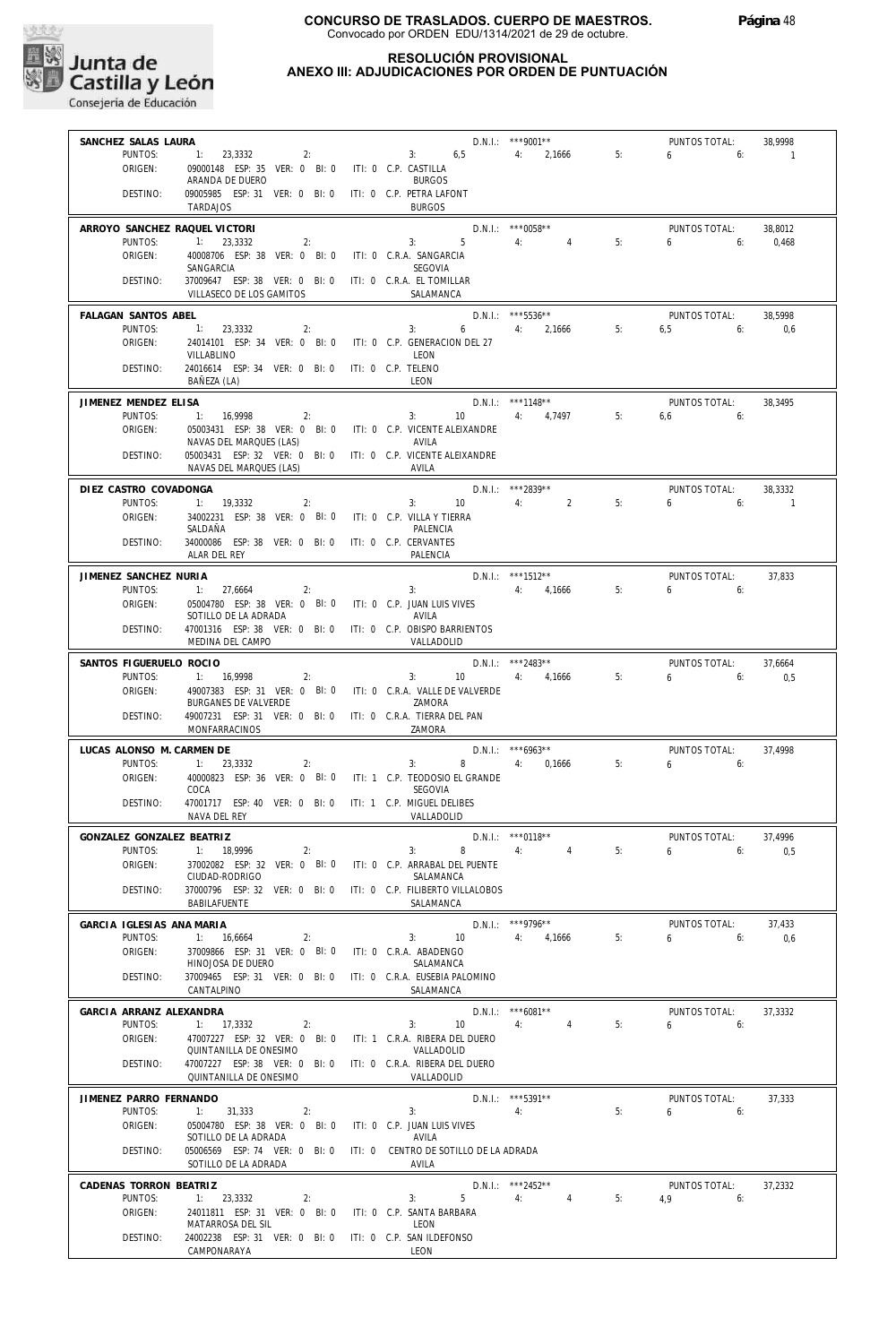

## **RESOLUCIÓN PROVISIONAL**

### **ANEXO III: ADJUDICACIONES POR ORDEN DE PUNTUACIÓN**

| LOPEZ CABALLERO VIRGINIA          |                                                                                                    |                                                 |                          | D.N.I.: ***1746**<br>8 4: 2 5:           |    | PUNTOS TOTAL:                   | 37,1664                  |
|-----------------------------------|----------------------------------------------------------------------------------------------------|-------------------------------------------------|--------------------------|------------------------------------------|----|---------------------------------|--------------------------|
| PUNTOS:<br>ORIGEN:                | $1: 20,6664$ 2:<br>ZAMORA                                                                          | 3:                                              |                          |                                          | 5: | $6\qquad 6:$                    | 0,5                      |
| DESTINO:                          | 49000339 ESP: 37 VER: 0 BI: 0 ITI: 0 C.P. LOS SALADOS<br>BENAVENTE                                 | ZAMORA                                          |                          |                                          |    |                                 |                          |
| PASCUAL BALLESTEROS ANA           |                                                                                                    |                                                 |                          | $D.N.1.:$ ***4449**                      |    | PUNTOS TOTAL:                   | 36.8998                  |
| PUNTOS:<br>ORIGEN:                | 1: 26,9998<br>2:<br>40003381 ESP: 32 VER: 0 BI: 0 ITI: 0 C.P. SANTA EULALIA                        |                                                 |                          |                                          |    | 3: $4: 5: 4,2: 6: 0,7$          |                          |
|                                   | SEGOVIA                                                                                            | SEGOVIA                                         |                          |                                          |    |                                 |                          |
| DESTINO:                          | 40008342 ESP: 38 VER: 0 BI: 0 ITI: 0 C.R.A. LOS ALMENDROS<br>LA LASTRILLA                          | SEGOVIA                                         |                          |                                          |    |                                 |                          |
| PRADO GANGAS M. VICTORIA DE       |                                                                                                    |                                                 | $D.N.1.:$ ***4740**      | $\frac{3!}{4!}$ 1                        |    | PUNTOS TOTAL:                   | 36,7664                  |
| PUNTOS:<br>ORIGEN:                | 1: $18,6664$ 2:<br>47003441 ESP: 32 VER: 0 BI: 0 ITI: 0 C.P. MIGUEL ISCAR                          |                                                 |                          |                                          | 5: | 8 6: 0,1                        |                          |
| DESTINO:                          | VALLADOLID<br>34001728 ESP: 32 VER: 0 BI: 0 ITI: 0 C.P. AVE MARIA                                  | VALLADOLID                                      |                          |                                          |    |                                 |                          |
|                                   | PALENCIA                                                                                           | PALENCIA                                        |                          |                                          |    |                                 |                          |
| FUENTES ALONSO GUILLERMO          |                                                                                                    |                                                 | $D.N.1.:$ ***6447**      |                                          |    | PUNTOS TOTAL:                   | 36,6664                  |
| PUNTOS:<br>ORIGEN:                | $1: 28,6664$ 2:<br>40002443 ESP: 35 VER: 0 BI: 0 ITI: 0 C.P. MARQUES DEL ARCO                      |                                                 | $3:$ 4:                  | 5:                                       |    | $6\qquad 6$                     | $\overline{\phantom{0}}$ |
|                                   | SAN CRISTOBAL DE SEGOVIA SEGOVIA                                                                   |                                                 |                          |                                          |    |                                 |                          |
| DESTINO:                          | 40002881 ESP: 35 VER: 0 BI: 0 ITI: 0 C.P. AGAPITO MARAZUELA<br>SAN ILDEFONSO O LA GRANJA           | SEGOVIA                                         |                          |                                          |    |                                 |                          |
| GARCIA PAREDERO ALMUDENA          |                                                                                                    |                                                 | $D.N.1.:$ ***6043**      |                                          |    | PUNTOS TOTAL:                   | 36,6332                  |
| PUNTOS:                           | $1: 19,3332$ 2: 3: 10 4: 1 5:                                                                      |                                                 |                          |                                          |    | $6\qquad 6$                     | 0,3                      |
| ORIGEN:                           | 05000816 ESP: 38 VER: 0 BI: 0 ITI: 0 C.P. JUAN ARRABAL<br>BARCO DE AVILA (EL)                      | AVILA                                           |                          |                                          |    |                                 |                          |
| DESTINO:                          | 37002793 ESP: 38 VER: 0 BI: 0 ITI: 0 C.P. NTRA. SRA. DE LOS REMEDIOS<br>FUENTE DE SAN ESTEBAN (LA) | SALAMANCA                                       |                          |                                          |    |                                 |                          |
| ARRANZ PALACIOS ANA BELEN         |                                                                                                    |                                                 |                          |                                          |    | D.N.I.: ***3105** PUNTOS TOTAL: | 36,4996                  |
| ORIGEN:                           | PUNTOS: 1: 19,333 2:<br>47001122 ESP: 34 VER: 0 BI: 0 ITI: 0 C.P. ALVAR FAÑEZ                      |                                                 |                          | 3: $5$ 4: $4,1666$ 5:                    |    | $8 \t\t 6$                      |                          |
|                                   | <b>ISCAR</b>                                                                                       | VALLADOLID                                      |                          |                                          |    |                                 |                          |
| DESTINO:                          | 47001122 ESP: 38 VER: 0 BI: 0 ITI: 0 C.P. ALVAR FAÑEZ<br><b>ISCAR</b>                              | VALLADOLID                                      |                          |                                          |    |                                 |                          |
| ESPEJO NEGRO SONIA                |                                                                                                    |                                                 |                          | $D.N.I.:$ ***1923**<br>3: 7 4: 4,1663 5: |    | PUNTOS TOTAL:                   | 36.4995                  |
| PUNTOS:<br>ORIGEN:                | 1: 19,3332<br>2:<br>40004865 ESP: 31 VER: 0 BI: 0 ITI: 0 C.R.A. EL OLMAR                           |                                                 |                          |                                          |    | 6.6                             |                          |
|                                   | OLOMBRADA                                                                                          | SEGOVIA                                         |                          |                                          |    |                                 |                          |
| DESTINO:                          | 47007264 ESP: 31 VER: 0 BI: 0 ITI: 1 C.R.A. EL PARAMO<br>VILLANUBLA                                | VALLADOLID                                      |                          |                                          |    |                                 |                          |
| SANCHEZ MARTIN ANA ISABEL         |                                                                                                    |                                                 |                          | D.N.I.: ***1296**                        |    | PUNTOS TOTAL:                   | 36,4163                  |
| PUNTOS:<br>ORIGEN:                | 1: 16,6664<br>2:<br>SALAMANCA                                                                      |                                                 |                          | 3: 10 $4:3,2499$ 5:                      |    | $6 \t\t 6$ : 0,5                |                          |
| DESTINO:                          | 37002112 ESP: 36 VER: 0 BI: 0 ITI: 0 C.P. SAN FRANCISCO                                            | SALAMANCA                                       |                          |                                          |    |                                 |                          |
| VELAYOS BURGUILLO MIGUEL ANGEL    | CIUDAD-RODRIGO                                                                                     |                                                 |                          |                                          |    | PUNTOS TOTAL:                   | 36.1998                  |
| PUNTOS:                           | 1: 26,9998<br>2:                                                                                   |                                                 |                          | $D.N.I.:$ ***8142**<br>3: 3 4:           | 5: | $6 \t\t 6$                      | 0.2                      |
| ORIGEN:                           | 40005110 ESP: 74 VER: 0 BI: 0 ITI: 1 CENTRO EL ESPINAR<br>ESPINAR (EL)                             | SEGOVIA                                         |                          |                                          |    |                                 |                          |
| DESTINO:                          | 05003431 ESP: 38 VER: 0 BI: 0 ITI: 0 C.P. VICENTE ALEIXANDRE                                       |                                                 |                          |                                          |    |                                 |                          |
|                                   | NAVAS DEL MARQUES (LAS)                                                                            | AVILA                                           |                          |                                          |    |                                 |                          |
| JUSTE ALCALDE CINTIA<br>PUNTOS:   | 1: 16,9998<br>2:                                                                                   | 3:                                              | D.N.I.: *** 6219**<br>8  | 4: 4,1666                                | 5: | PUNTOS TOTAL:<br>6<br>6:        | 36,1664<br>$\sim$ 1      |
| ORIGEN:                           | 47007331 ESP: 38 VER: 0 BI: 0<br>PEÑAFIEL                                                          | ITI: 0 C.R.A. LA VILLA<br>VALLADOLID            |                          |                                          |    |                                 |                          |
| DESTINO:                          | 47002059 ESP: 38 VER: 0 BI: 0                                                                      | ITI: 0 C.P. PIO DEL RIO HORTEGA                 |                          |                                          |    |                                 |                          |
|                                   | PORTILLO                                                                                           | VALLADOLID                                      |                          |                                          |    |                                 |                          |
| MORCUENDE GARCIA DIANA<br>PUNTOS: | 1: 18,9996<br>2:                                                                                   | 3:                                              | $D.N.1.:$ ***1612**<br>9 | 4:<br>2,1666                             | 5: | PUNTOS TOTAL:<br>6<br>6:        | 36,1662                  |
| ORIGEN:                           | 24016092 ESP: 36 VER: 0 BI: 0                                                                      | ITI: 0 C.E.E. BERGIDUM                          |                          |                                          |    |                                 |                          |
| DESTINO:                          | FUENTESNUEVAS<br>24000461 ESP: 36 VER: 0 BI: 0                                                     | LEON<br>ITI: 0 C.E.E. SANTA MARIA DE LA IGLESIA |                          |                                          |    |                                 |                          |
|                                   | ASTORGA                                                                                            | LEON                                            |                          |                                          |    |                                 |                          |
| FERNANDEZ COCA LAURA<br>PUNTOS:   | 1: 18,9996<br>2:                                                                                   | 3:                                              | D.N.I.: ***1745**<br>8   | 4:<br>3,1666                             | 5: | PUNTOS TOTAL:<br>6<br>6:        | 36,1662                  |
| ORIGEN:                           | 47001122 ESP: 32 VER: 0 BI: 0                                                                      | ITI: 0 C.P. ALVAR FAÑEZ                         |                          |                                          |    |                                 |                          |
| DESTINO:                          | <b>ISCAR</b><br>47001122 ESP: 38 VER: 0 BI: 0                                                      | VALLADOLID<br>ITI: 0 C.P. ALVAR FAÑEZ           |                          |                                          |    |                                 |                          |
|                                   | <b>ISCAR</b>                                                                                       | VALLADOLID                                      |                          |                                          |    |                                 |                          |
| MANJON MARTIN VIRGINIA            |                                                                                                    |                                                 | $D.N.1::$ ***9403**      |                                          |    | PUNTOS TOTAL:                   | 36,1662                  |
| PUNTOS:<br>ORIGEN:                | 1: 16,9996<br>2:<br>37009568 ESP: 38 VER: 0 BI: 0                                                  | 3:<br>ITI: 0 C.R.A. ALTO AGUEDA                 | 10                       | 4: 3,1666                                | 5: | 6<br>6:                         |                          |
|                                   | NAVASFRIAS                                                                                         | SALAMANCA                                       |                          |                                          |    |                                 |                          |
| DESTINO:                          | 37003128 ESP: 38 VER: 0 BI: 0 ITI: 0 C.P. FILIBERTO VILLALOBOS<br><b>GUIJUELO</b>                  | SALAMANCA                                       |                          |                                          |    |                                 |                          |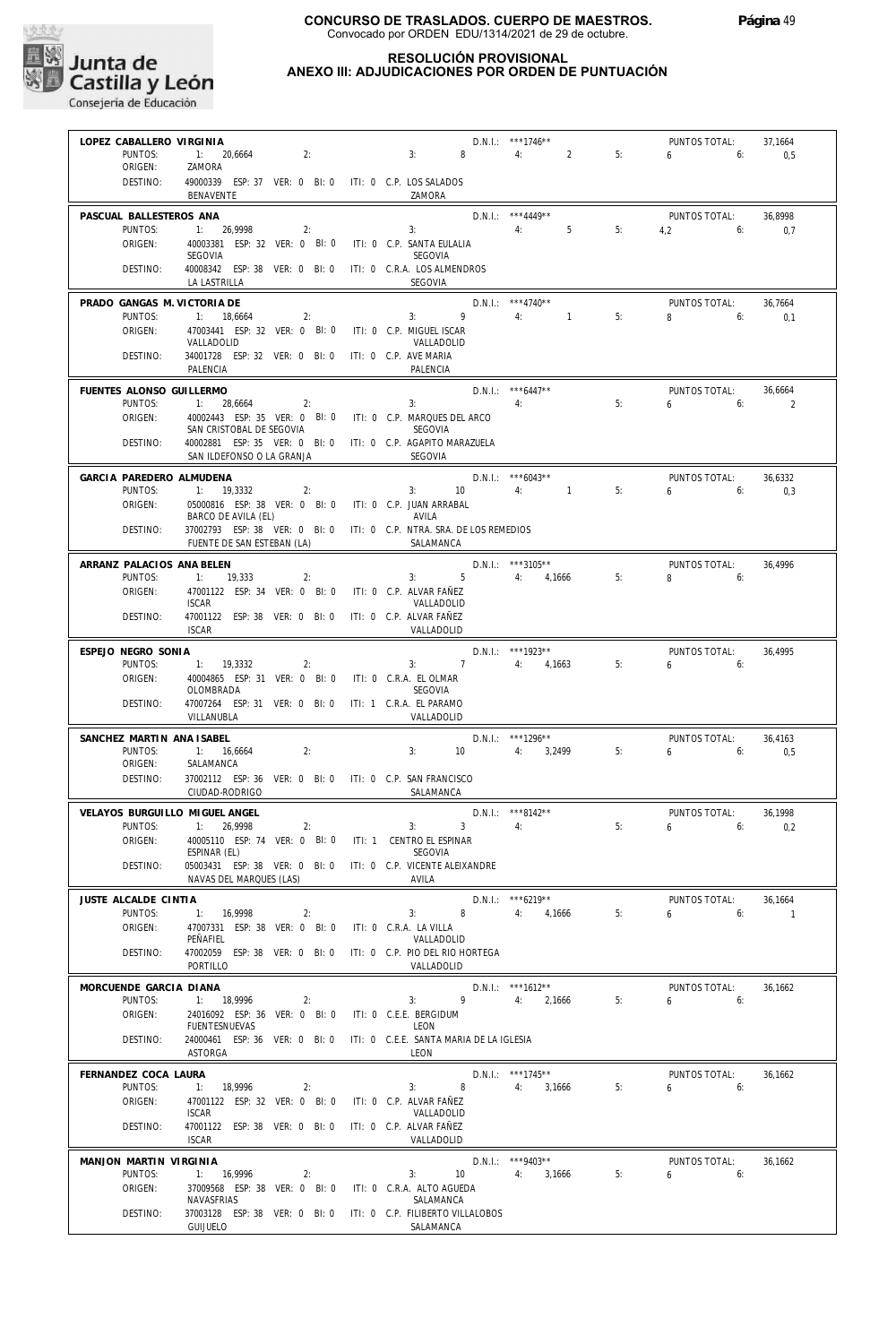

#### **RESOLUCIÓN PROVISIONAL ANEXO III: ADJUDICACIONES POR ORDEN DE PUNTUACIÓN**

| HERRERO GONZALEZ ALVARO          |                                                                                 |                             |                                               | $D.N.1::$ ***9464**  |    | PUNTOS TOTAL:                | 35,9998 |
|----------------------------------|---------------------------------------------------------------------------------|-----------------------------|-----------------------------------------------|----------------------|----|------------------------------|---------|
| PUNTOS:                          | 1: 19,3332                                                                      | 2:                          | $3: 6 \t 4: 4.1666$                           |                      | 5: | $6 \t\t\t 6$                 | 0,5     |
| ORIGEN:                          | 05005361 ESP: 38 VER: 0 BI: 2 ITI: 0 C.P. LOS AREVACOS                          |                             |                                               |                      |    |                              |         |
|                                  | AREVALO                                                                         |                             | AVILA                                         |                      |    |                              |         |
| DESTINO:                         | 37003128 ESP: 38 VER: 0 BI: 0 ITI: 0 C.P. FILIBERTO VILLALOBOS                  |                             |                                               |                      |    |                              |         |
|                                  | <b>GUIJUELO</b>                                                                 |                             | SALAMANCA                                     |                      |    |                              |         |
| RUBIO ARAMAYO JOSE               |                                                                                 |                             |                                               | $D.N.1.:$ ***8407**  |    | PUNTOS TOTAL:                | 35,708  |
| PUNTOS:                          | 1: 16,6664<br>2:                                                                |                             | 3: 8 4: 4,1666                                |                      | 5: | 6<br>6:                      | 0.875   |
| ORIGEN:                          | 47001122 ESP: 38 VER: 0 BI: 0 ITI: 0 C.P. ALVAR FAÑEZ                           |                             |                                               |                      |    |                              |         |
|                                  | <b>ISCAR</b>                                                                    |                             | VALLADOLID                                    |                      |    |                              |         |
| DESTINO:                         | 47001870 ESP: 38 VER: 0 BI: 0 ITI: 0 C.P. VIRGEN DE SACEDON                     |                             |                                               |                      |    |                              |         |
|                                  | PEDRAJAS DE SAN ESTEBAN                                                         |                             | VALLADOLID                                    |                      |    |                              |         |
| ALVAREZ ALVAREZ SARA             |                                                                                 |                             |                                               | $D.N.1.:$ ***2750**  |    | PUNTOS TOTAL:                | 35,541  |
| PUNTOS:                          | 1: 12,9998<br>2:                                                                |                             | $3: 10 \t 4: 6,5412$                          |                      | 5: | 6<br>6:                      |         |
| ORIGEN:                          | 24018091 ESP: 38 VER: 0 BI: 0 ITI: 0 C.R.A. QUILOS                              |                             |                                               |                      |    |                              |         |
|                                  | QUILOS                                                                          |                             | LEON                                          |                      |    |                              |         |
| DESTINO:                         | 24018091 ESP: 31 VER: 0 BI: 0 ITI: 0 C.R.A. QUILOS                              |                             |                                               |                      |    |                              |         |
|                                  | QUILOS                                                                          |                             | LEON                                          |                      |    |                              |         |
| MARCOS MONJE SANDRA              |                                                                                 |                             |                                               | D.N.I.: ***1836**    |    | PUNTOS TOTAL:                | 35,4165 |
| PUNTOS:                          | 1: 19,3332<br>2:                                                                |                             | $6\quad$<br>3:                                | 4: 4,0833            | 5: | $6\qquad 6$                  |         |
| ORIGEN:                          | 09000151 ESP: 38 VER: 0 BI: 0 ITI: 0 C.P. SIMON DE COLONIA                      |                             |                                               |                      |    |                              |         |
|                                  | ARANDA DE DUERO                                                                 |                             | <b>BURGOS</b>                                 |                      |    |                              |         |
| DESTINO:                         | 47001559 ESP: 38 VER: 0 BI: 0 ITI: 0 C.P. TIERRA DE PINARES                     |                             |                                               |                      |    |                              |         |
|                                  | <b>MOJADOS</b>                                                                  |                             | VALLADOLID                                    |                      |    |                              |         |
| LEYTE CARREÑO ANA                |                                                                                 |                             |                                               | D.N.I.: *** 0115**   |    | PUNTOS TOTAL:                | 35,3332 |
| PUNTOS:                          | 1: 23,3332<br>2:                                                                |                             | 3:3                                           | 4:<br>$\sim$ 3       | 5: | 6:<br>6                      |         |
| ORIGEN:                          | 37009866 ESP: 32 VER: 0 BI: 0 ITI: 1 C.R.A. ABADENGO                            |                             |                                               |                      |    |                              |         |
|                                  | HINOJOSA DE DUERO                                                               |                             | SALAMANCA                                     |                      |    |                              |         |
| DESTINO:                         | 37009544 ESP: 32 VER: 0 BI: 0 ITI: 1 C.R.A. ALHANDIGA                           |                             |                                               |                      |    |                              |         |
|                                  | <b>MONTEJO</b>                                                                  |                             | SALAMANCA                                     |                      |    |                              |         |
|                                  |                                                                                 |                             |                                               | $D.N.1.:$ ***8727**  |    |                              |         |
| VIVAS SANCHEZ M.LUISA<br>PUNTOS: | 1: 18,9998<br>2:                                                                |                             | $D.N.I.:$ ***8/2/**<br>3: 6 4: 4,1666         |                      | 5: | PUNTOS TOTAL:<br>$6\qquad 6$ | 35,1664 |
| ORIGEN:                          | 49006238 ESP: 38 VER: 0 BI: 0 ITI: 0 C.P. FERMOSELLE                            |                             |                                               |                      |    |                              |         |
|                                  | <b>FERMOSELLE</b>                                                               |                             | ZAMORA                                        |                      |    |                              |         |
| DESTINO:                         | 37008631 ESP: 38 VER: 0 BI: 0 ITI: 0 C.P. MIGUEL DE CERVANTES                   |                             |                                               |                      |    |                              |         |
|                                  | <b>GUIJUELO</b>                                                                 |                             | SALAMANCA                                     |                      |    |                              |         |
|                                  |                                                                                 |                             |                                               |                      |    |                              |         |
| NOVO PENA NOELIA                 |                                                                                 |                             |                                               | D.N.I.: ***9878**    |    | PUNTOS TOTAL:                | 35,1662 |
| PUNTOS:                          | 1: 21,3332<br>2:                                                                |                             | 3:                                            | 5 4: 2,833           | 5: | 6<br>6:                      |         |
| ORIGEN:                          | 09000744 ESP: 38 VER: 0 BI: 0 ITI: 0 C.P. RAIMUNDO DE MIGUEL<br><b>BELORADO</b> |                             | <b>BURGOS</b>                                 |                      |    |                              |         |
| DESTINO:                         | 09007635 ESP: 38 VER: 0 BI: 0                                                   |                             | ITI: 0 C.P. JUAN DE VALLEJO                   |                      |    |                              |         |
|                                  | <b>BURGOS</b>                                                                   |                             | <b>BURGOS</b>                                 |                      |    |                              |         |
|                                  |                                                                                 |                             |                                               |                      |    |                              |         |
| TORRES IBAÑEZ ESTHER             |                                                                                 |                             |                                               | D.N.I.: ***8564**    |    | PUNTOS TOTAL:                | 35,0348 |
| PUNTOS:                          | 1: 19,3332<br>2:                                                                |                             | 3:                                            | 9 4: 0,1666          | 5: | $6\qquad 6$                  | 0,535   |
| ORIGEN:                          | 05006053 ESP: 38 VER: 0 BI: 0 ITI: 0 C.R.A. EL CALVITERO                        |                             |                                               |                      |    |                              |         |
| DESTINO:                         | HORCAJADA (LA)<br>37009544 ESP: 38 VER: 0 BI: 0 ITI: 0 C.R.A. ALHANDIGA         |                             | AVILA                                         |                      |    |                              |         |
|                                  | MONTEJO                                                                         |                             | SALAMANCA                                     |                      |    |                              |         |
|                                  |                                                                                 |                             |                                               |                      |    |                              |         |
| FERNANDEZ MATILLA M.ANGELES      |                                                                                 |                             |                                               | D.N.I.: *** 2995**   |    | PUNTOS TOTAL:                | 34,9998 |
|                                  | PUNTOS: 1: 18,9998<br>2:                                                        |                             | $5 - 5$<br>3:                                 | 5 <sub>5</sub><br>4: | 5: | $6\qquad 6:$                 |         |
| ORIGEN:                          | 09003861 ESP: 38 VER: 0 BI: 0                                                   | ITI: 0 C.P. CERVANTES       |                                               |                      |    |                              |         |
|                                  | MIRANDA DE EBRO                                                                 |                             | <b>BURGOS</b>                                 |                      |    |                              |         |
| DESTINO:                         | 49004497 ESP: 40 VER: 0 BI: 0<br><b>TORO</b>                                    |                             | ITI: 1 C.P. MAGDALENA ULLOA<br>7AMORA         |                      |    |                              |         |
|                                  |                                                                                 |                             |                                               |                      |    |                              |         |
| MAROTO IGLESIAS MARIA            |                                                                                 |                             |                                               | $D.N.1.:$ ***5490**  |    | PUNTOS TOTAL:                | 34,6998 |
| PUNTOS:                          | 1:<br>23,3332<br>2:                                                             |                             | 3:<br>$\mathbf{1}$                            | 4: 4,1666            | 5: | 5,3<br>6:                    | 0,9     |
| ORIGEN:                          | 40008706 ESP: 35 VER: 0 BI: 0                                                   | ITI: 1 C.R.A. SANGARCIA     |                                               |                      |    |                              |         |
|                                  | SANGARCIA                                                                       |                             | SEGOVIA                                       |                      |    |                              |         |
| DESTINO:                         | 40008342 ESP: 38 VER: 0 BI: 0                                                   |                             | ITI: 0 C.R.A. LOS ALMENDROS<br><b>SEGOVIA</b> |                      |    |                              |         |
|                                  | LA LASTRILLA                                                                    |                             |                                               |                      |    |                              |         |
| PUERTAS ROMO MAIRA               |                                                                                 |                             |                                               | D.N.I.: ***2254**    |    | PUNTOS TOTAL:                | 34,5998 |
| PUNTOS:                          | 1: 19,3332<br>2:                                                                |                             | 6<br>3:                                       | 4: 3,1666            | 5: | 6.1<br>6:                    |         |
| ORIGEN:                          | 40004361 ESP: 32 VER: 0 BI: 0                                                   | ITI: 0 C.P. SAN GIL         |                                               |                      |    |                              |         |
|                                  | CUELLAR                                                                         |                             | SEGOVIA                                       |                      |    |                              |         |
| DESTINO:                         | 47003234 ESP: 99 VER: 0 BI: 0                                                   |                             | ITI: 0 C.P. FRAY LUIS DE LEON                 |                      |    |                              |         |
|                                  | VALLADOLID                                                                      |                             | VALLADOLID                                    |                      |    |                              |         |
| BRIME FUENTE SARA                |                                                                                 |                             |                                               | $D.N.1.:$ ***1674**  |    | PUNTOS TOTAL:                | 34,4998 |
| PUNTOS:                          | 1: 23,3332<br>2:                                                                |                             | 3:<br>6                                       | 3,1666<br>4:         | 5: | $\overline{2}$<br>6:         |         |
| ORIGEN:                          | 05006120 ESP: 38 VER: 0 BI: 0                                                   |                             | ITI: 0 C.R.A. ARTURO DUPERIER                 |                      |    |                              |         |
|                                  | LANZAHITA                                                                       |                             | AVILA                                         |                      |    |                              |         |
| DESTINO:                         | 05004780 ESP: 38 VER: 0 BI: 0                                                   | ITI: 0 C.P. JUAN LUIS VIVES |                                               |                      |    |                              |         |
|                                  | SOTILLO DE LA ADRADA                                                            |                             | AVILA                                         |                      |    |                              |         |
| HERNANDEZ RAMOS ESTHER           |                                                                                 |                             |                                               | $D.N.1::$ ***2781**  |    | PUNTOS TOTAL:                | 34,4664 |
| PUNTOS:                          | 1: 16,9998<br>2:                                                                |                             | $5 -$<br>3:                                   | 4:<br>4,1666         | 5: | 6,8<br>6:                    | 1,5     |
| ORIGEN:                          | 49000042 ESP: 31 VER: 0 BI: 0                                                   |                             | ITI: 0 C.P. VIRGEN DE LA SALUD                |                      |    |                              |         |
|                                  | ALCAÑICES                                                                       |                             | ZAMORA                                        |                      |    |                              |         |
|                                  |                                                                                 |                             | ITI: 0 C.R.A. TIERRA DEL PAN                  |                      |    |                              |         |
| DESTINO:                         | 49007231 ESP: 31 VER: 0 BI: 0<br>MONFARRACINOS                                  |                             | ZAMORA                                        |                      |    |                              |         |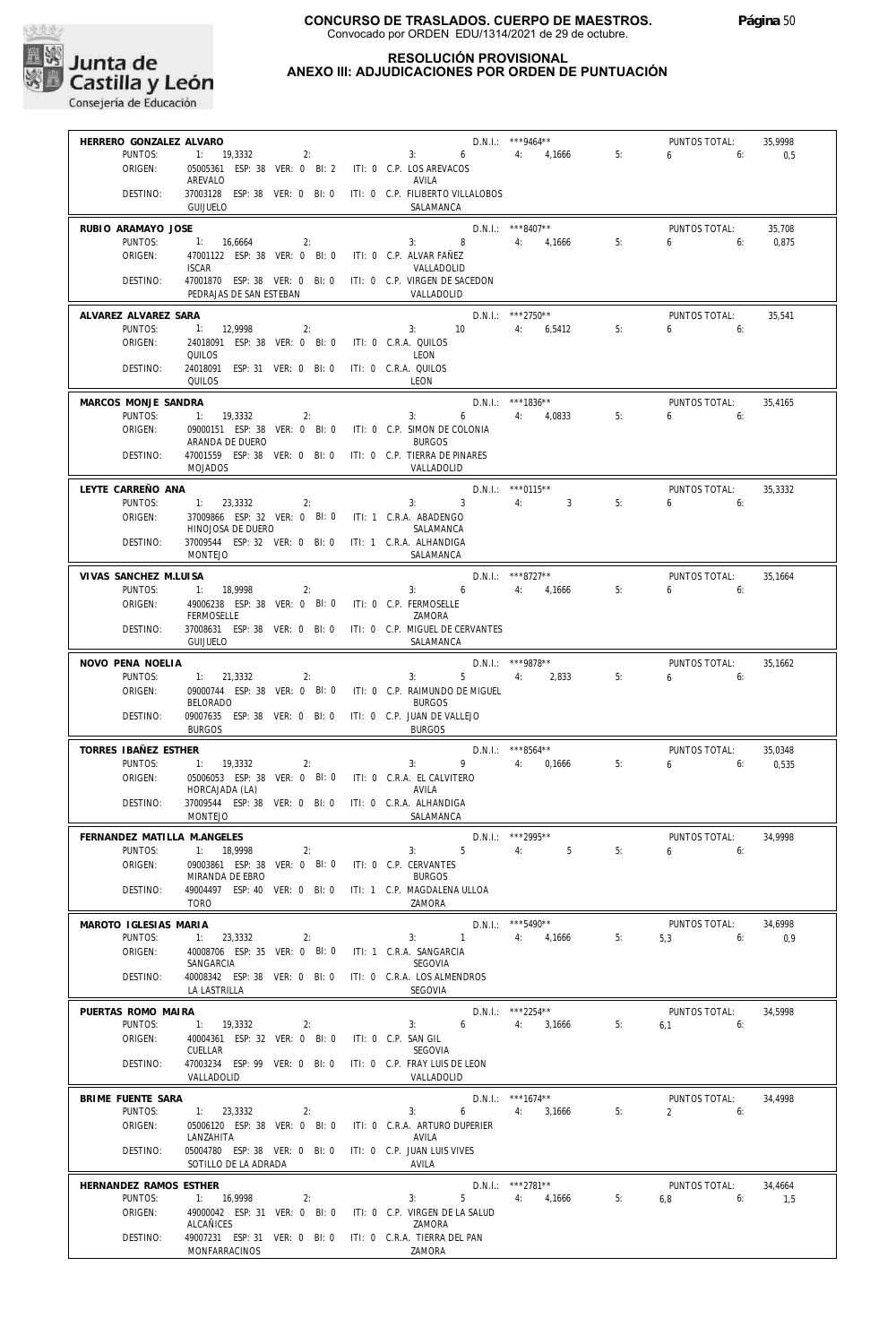

#### **RESOLUCIÓN PROVISIONAL ANEXO III: ADJUDICACIONES POR ORDEN DE PUNTUACIÓN**

| PUNTOS:                                                                                                                   |                                                                                  |    |  | $D.N.1.:$ ***8990**                                                         |                                    |    | PUNTOS TOTAL:             | 34,2664        |
|---------------------------------------------------------------------------------------------------------------------------|----------------------------------------------------------------------------------|----|--|-----------------------------------------------------------------------------|------------------------------------|----|---------------------------|----------------|
|                                                                                                                           | 1: 16,6664                                                                       | 2: |  | 8 4:<br>3:                                                                  |                                    | 5: | $9 \t\t 6$                | 0,6            |
| ORIGEN:                                                                                                                   | LEON                                                                             |    |  |                                                                             |                                    |    |                           |                |
| DESTINO:                                                                                                                  | 05001791 ESP: 36 VER: 0 BI: 0 ITI: 1 C.P. JUAN XXIII<br><b>FONTIVEROS</b>        |    |  | AVILA                                                                       |                                    |    |                           |                |
|                                                                                                                           |                                                                                  |    |  |                                                                             |                                    |    |                           |                |
| SOLIS RUIZ Mª DEL ROCIO<br>PUNTOS:                                                                                        | 1: 16,6664                                                                       | 2: |  | $3: 8 \t 4: 2$                                                              | $D.N.1.:$ ***4402**                | 5: | PUNTOS TOTAL:<br>$6,8$ 6: | 34,1664<br>0,7 |
| ORIGEN:                                                                                                                   | 47007215 ESP: 35 VER: 0 BI: 0 ITI: 1 C.R.A. LA ESGUEVA                           |    |  |                                                                             |                                    |    |                           |                |
|                                                                                                                           | ESGUEVILLAS DE ESGUEVA                                                           |    |  | VALLADOLID                                                                  |                                    |    |                           |                |
| DESTINO:                                                                                                                  | 47003234 ESP: 38 VER: 0 BI: 2 ITI: 0 C.P. FRAY LUIS DE LEON<br>VALLADOLID        |    |  | VALLADOLID                                                                  |                                    |    |                           |                |
| CASERO CARRILLO SANDRA                                                                                                    |                                                                                  |    |  |                                                                             | $D.N.1.:$ ***7214**                |    | PUNTOS TOTAL:             | 34,0831        |
| PUNTOS:                                                                                                                   | 1: 23.3332                                                                       | 2: |  | 3:                                                                          | 4: 4,2499                          | 5: | $6 \t\t 6$                | 0,5            |
| ORIGEN:                                                                                                                   | 09007908 ESP: 38 VER: 0 BI: 0 ITI: 0 C.P. SANTA CATALINA<br>ARANDA DE DUERO      |    |  | <b>BURGOS</b>                                                               |                                    |    |                           |                |
| DESTINO:                                                                                                                  | 47002576 ESP: 38 VER: 0 BI: 0 ITI: 0 C.P. CESAR BEDOYA<br>SECA (LA)              |    |  | VALLADOLID                                                                  |                                    |    |                           |                |
| GONZALEZ CABRERO ELENA                                                                                                    |                                                                                  |    |  |                                                                             | $D.N.I.:$ ***1661**                |    | PUNTOS TOTAL:             | 33.9998        |
| PUNTOS:                                                                                                                   | 1: 14,9998                                                                       | 2: |  | 3: 10                                                                       | 4:3                                | 5: | $6\qquad 6$               |                |
| ORIGEN:                                                                                                                   | 40004831 ESP: 31 VER: 0 BI: 0 ITI: 0 C.R.A. RETAMA<br>CHAÑE                      |    |  | SEGOVIA                                                                     |                                    |    |                           |                |
| DESTINO:                                                                                                                  | PEDRAJAS DE SAN ESTEBAN                                                          |    |  | 47001870 ESP: 31 VER: 0 BI: 0 ITI: 0 C.P. VIRGEN DE SACEDON<br>VALLADOLID   |                                    |    |                           |                |
| DOMINGUEZ AGUADERO ELENA                                                                                                  |                                                                                  |    |  |                                                                             | $D.N.1.:$ ***2572**                |    | PUNTOS TOTAL:             | 33,583         |
| PUNTOS:                                                                                                                   | 1: 16,6664                                                                       | 2: |  | 3:                                                                          | 6 4: 4,1666 5:                     |    | $6.1$ $6:$                | 0.65           |
| ORIGEN:                                                                                                                   |                                                                                  |    |  | 37009684 ESP: 34 VER: 0 BI: 0 ITI: 0 C.P. MANUEL MORENO BLANCO              |                                    |    |                           |                |
| DESTINO:                                                                                                                  | VITIGUDINO                                                                       |    |  | SALAMANCA<br>37009842 ESP: 38 VER: 0 BI: 0 ITI: 0 C.R.A. CAMPO DE ARGAÑAN   |                                    |    |                           |                |
|                                                                                                                           | FUENTES DE OÑORO                                                                 |    |  | SALAMANCA                                                                   |                                    |    |                           |                |
| PASCUAL MARTIN Mª VICTORIA                                                                                                |                                                                                  |    |  | $3: 6 \t 4: 4$                                                              | $D.N.1::$ ***8794**                |    | PUNTOS TOTAL:             | 33.4998        |
| PUNTOS:<br>ORIGEN:                                                                                                        | 1: 16,9998<br>49004187 ESP: 38 VER: 0 BI: 0 ITI: 0 C.P. SANSUEÑA                 | 2: |  |                                                                             |                                    | 5: | $6 \t\t 6$                | 0.5            |
|                                                                                                                           | SANTIBAÑEZ DE VIDRIALES                                                          |    |  | 7AMORA                                                                      |                                    |    |                           |                |
| DESTINO:                                                                                                                  | CESPEDOSA                                                                        |    |  | 37001995 ESP: 38 VER: 0 BI: 0 ITI: 0 C.P. VIRGEN DEL CARRASCAL<br>SALAMANCA |                                    |    |                           |                |
| HUERTA HERNANDO MARTA                                                                                                     |                                                                                  |    |  |                                                                             | D.N.I.: ***1188**                  |    | PUNTOS TOTAL:             | 33,4664        |
| PUNTOS:                                                                                                                   | 1: 12,9998                                                                       | 2: |  | $3: 10 \t 4: 4.1666$                                                        |                                    | 5: | $6 \t\t 6$                | 0,3            |
| ORIGEN:                                                                                                                   | 24002391 ESP: 38 VER: 0 BI: 0 ITI: 0 C.R.A. LA ABADIA<br>CARRACEDELO             |    |  | LEON                                                                        |                                    |    |                           |                |
| DESTINO:                                                                                                                  | 24016407 ESP: 38 VER: 0 BI: 0 ITI: 0 C.P. PEÑALBA<br>PONFERRADA                  |    |  | LEON                                                                        |                                    |    |                           |                |
| BELLIDO BLANCO ISABEL                                                                                                     |                                                                                  |    |  |                                                                             | $D.N.1.:$ ***0747**                |    | PUNTOS TOTAL:             | 33,0664        |
| PUNTOS:                                                                                                                   | 1: 16,6664                                                                       | 2: |  | 3:<br>$5 -$                                                                 | 4: 2                               | 5: | 8<br>6:                   | 1,4            |
| ORIGEN:                                                                                                                   | VALLADOLID                                                                       |    |  |                                                                             |                                    |    |                           |                |
|                                                                                                                           |                                                                                  |    |  |                                                                             |                                    |    |                           |                |
| DESTINO:                                                                                                                  | MEDINA DEL CAMPO                                                                 |    |  | 47001316 ESP: 36 VER: 0 BI: 0 ITI: 0 C.P. OBISPO BARRIENTOS<br>VALLADOLID   |                                    |    |                           |                |
|                                                                                                                           |                                                                                  |    |  |                                                                             |                                    |    |                           |                |
| BRAVO DE SOTO MARTIN LOURDES<br>PUNTOS:                                                                                   | 1: 19,3332                                                                       | 2: |  | 3:                                                                          | $D.N.1.:$ ***3904**<br>3 4: 4,1666 | 5: | PUNTOS TOTAL:<br>6<br>6:  | 32,9998<br>0,5 |
| ORIGEN:                                                                                                                   |                                                                                  |    |  | 09000161 ESP: 38 VER: 0 BI: 0 ITI: 0 C.P. FERNAN GONZALEZ                   |                                    |    |                           |                |
|                                                                                                                           | ARANDA DE DUERO                                                                  |    |  | <b>BURGOS</b>                                                               |                                    |    |                           |                |
|                                                                                                                           | DESTINO: 37000942 ESP: 38 VER: 0 BI: 0 ITI: 0 C.P. MARQUES DE VALERO<br>BEJAR    |    |  | SALAMANCA                                                                   |                                    |    |                           |                |
|                                                                                                                           |                                                                                  |    |  |                                                                             | $D.N.1::$ ***4422**                |    | PUNTOS TOTAL:             | 32,833         |
| PUNTOS:                                                                                                                   | 1: 16,6664                                                                       | 2: |  | $6 \t 4: \t 4.1666$<br>3:                                                   |                                    | 5: | 6.6                       |                |
| ORIGEN:                                                                                                                   | 47007215 ESP: 38 VER: 0 BI: 0 ITI: 0 C.R.A. LA ESGUEVA<br>ESGUEVILLAS DE ESGUEVA |    |  | VALLADOLID                                                                  |                                    |    |                           |                |
| DESTINO:                                                                                                                  | 34000189 ESP: 38 VER: 0 BI: 0 ITI: 0 C.P. ANACLETO OREJON                        |    |  |                                                                             |                                    |    |                           |                |
|                                                                                                                           | ASTUDILLO                                                                        |    |  | PALENCIA                                                                    |                                    |    |                           |                |
|                                                                                                                           |                                                                                  |    |  |                                                                             | D.N.I.: ***7737**                  |    | PUNTOS TOTAL:             | 32.6664        |
| PUNTOS:                                                                                                                   | 1: 20.6664                                                                       | 2: |  | 3:<br>$3^{\circ}$                                                           | 4:<br>$\sim$ 3                     | 5: | $6\qquad 6$               |                |
| ORIGEN:<br>DESTINO:                                                                                                       | VALLADOLID<br>37008761 ESP: 36 VER: 0 BI: 0 ITI: 1 C.P. MIROBRIGA                |    |  |                                                                             |                                    |    |                           |                |
|                                                                                                                           | CIUDAD-RODRIGO                                                                   |    |  | SALAMANCA                                                                   |                                    |    |                           |                |
| PUNTOS:                                                                                                                   |                                                                                  | 2: |  | 3:                                                                          | $D.N.1::$ ***7480**<br>7 4: 2,9163 | 5: | PUNTOS TOTAL:<br>6.6.6    | 32,5827        |
| ORIGEN:                                                                                                                   | 1: 16,6664<br>49000157 ESP: 31 VER: 0 BI: 0                                      |    |  | ITI: 0 C.P. MATILDE LEDESMA MARTIN                                          |                                    |    |                           |                |
|                                                                                                                           | ALMEIDA                                                                          |    |  | ZAMORA                                                                      |                                    |    |                           |                |
| DESTINO:                                                                                                                  | 37000917 ESP: 31 VER: 0 BI: 0<br><b>BEJAR</b>                                    |    |  | ITI: 0 C.P. FILIBERTO VILLALOBOS<br>SALAMANCA                               |                                    |    |                           |                |
|                                                                                                                           |                                                                                  |    |  |                                                                             | $D.N.1::$ ***9339**                |    | PUNTOS TOTAL:             | 32,4498        |
| PUNTOS:                                                                                                                   | 1: 12,9998                                                                       | 2: |  | 3:                                                                          | 8 4: 5                             | 5: | 6:<br>$6 \quad$           | 0,45           |
| ORIGEN:                                                                                                                   | 09000835 ESP: 31 VER: 0 BI: 0                                                    |    |  | ITI: 0 C.P. JUAN ABASCAL                                                    |                                    |    |                           |                |
| DESTINO:                                                                                                                  | BRIVIESCA<br>09007945 ESP: 31 VER: 0 BI: 0                                       |    |  | <b>BURGOS</b><br>ITI: 0 C.P. JUECES DE CASTILLA                             |                                    |    |                           |                |
|                                                                                                                           | <b>BURGOS</b>                                                                    |    |  | <b>BURGOS</b>                                                               |                                    |    |                           |                |
| PUNTOS:                                                                                                                   | 1: 23,3332                                                                       | 2: |  | 3:<br>$3^{\circ}$                                                           | $D.N.1::$ ***2028**<br>4:          | 5: | PUNTOS TOTAL:<br>6<br>6:  | 32,4332<br>0,1 |
| MARTIN REY MARIA JOSE<br>MARTIN MARTIN MARTA<br>BAZ GARCIA VANESA<br>IBEAS GOMEZ CARLOTA<br>MAYO RIOS CRISTINA<br>ORIGEN: | 40004956 ESP: 38 VER: 0 BI: 0                                                    |    |  | ITI: 0 C.R.A. DE AYLLON                                                     |                                    |    |                           |                |
| DESTINO:                                                                                                                  | AYLLON<br>49006731 ESP: 38 VER: 0 BI: 0                                          |    |  | SEGOVIA<br>ITI: 0 C.P. SAN ISIDRO                                           |                                    |    |                           |                |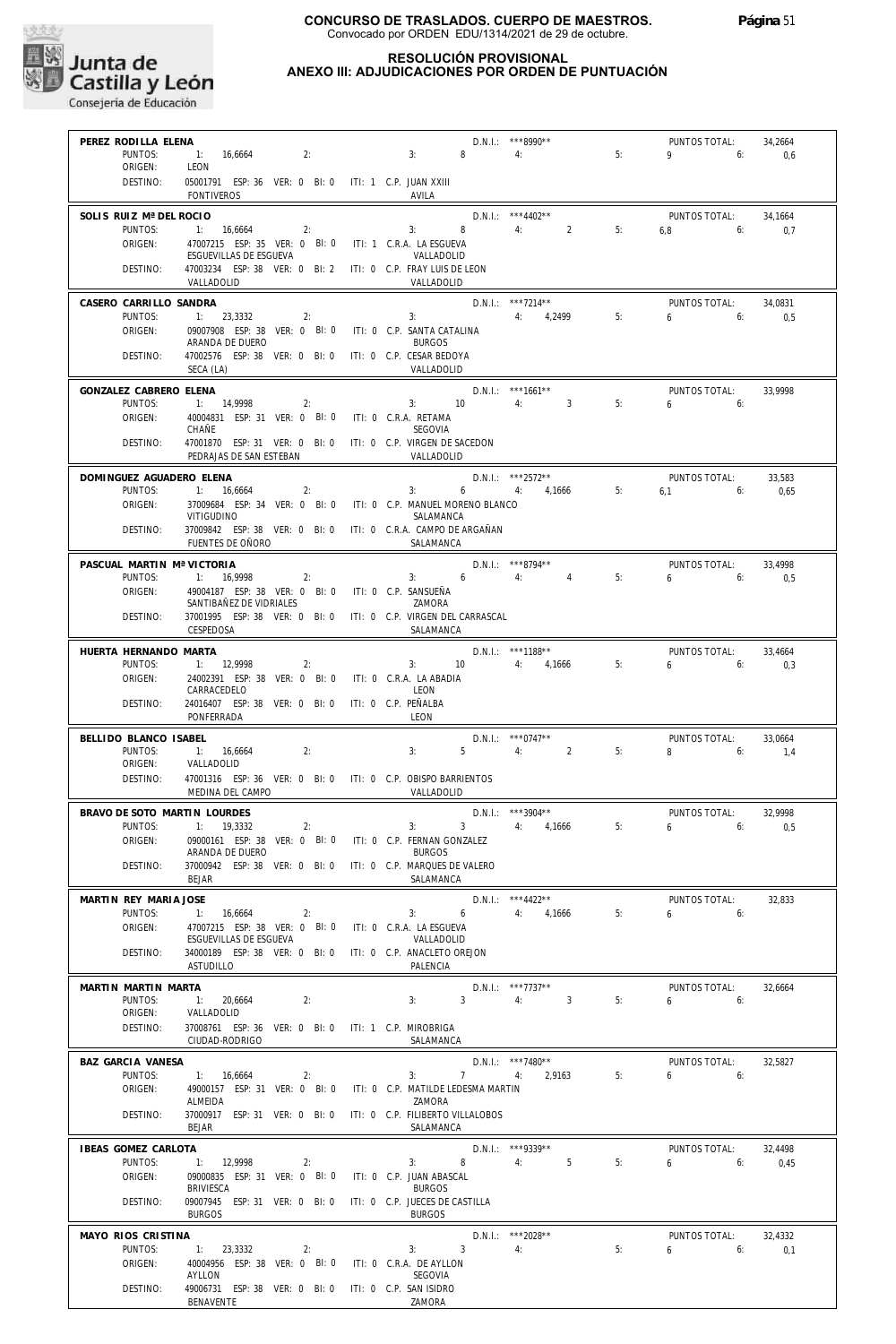

| VILLAVERDE JIMENEZ MATILDE             |                                                                                          |                                                             |                | $D.N.1.:$ ***4685**                       |    | PUNTOS TOTAL:                          | 32,3662        |
|----------------------------------------|------------------------------------------------------------------------------------------|-------------------------------------------------------------|----------------|-------------------------------------------|----|----------------------------------------|----------------|
| PUNTOS:<br>ORIGEN:                     | 22,9996<br>1:<br>2:<br>34000086 ESP: 38 VER: 0 BI: 0 ITI: 0 C.P. CERVANTES               | 3:                                                          |                | 4: 3,1666                                 | 5: | $6.1$ $6:$                             | 0,1            |
|                                        | ALAR DEL REY                                                                             | PALENCIA                                                    |                |                                           |    |                                        |                |
| DESTINO:                               | 34001091 ESP: 38 VER: 0 BI: 0 ITI: 0 C.P. NTRA. SRA. DE LA PIEDAD<br>HERRERA DE PISUERGA | PALENCIA                                                    |                |                                           |    |                                        |                |
| HERNANDEZ OTERO PAULA                  |                                                                                          |                                                             |                | $D.N.1::$ *** 0371**                      |    | PUNTOS TOTAL:                          | 32,333         |
| PUNTOS:<br>ORIGEN:                     | 1: 10,6664<br>2:<br>24010958 ESP: 31 VER: 0 BI: 0                                        | 3:<br>ITI: 0 C.P. BENITO LEON                               |                | 5 4: 10,6666                              | 5: | 6<br>6:                                |                |
| DESTINO:                               | SANTA MARIA DEL PARAMO<br>24018532 ESP: 31 VER: 0 BI: 0                                  | LEON<br>ITI: 1 C.R.A. VILLAMAÑAN                            |                |                                           |    |                                        |                |
|                                        | VILLAMAÑAN                                                                               | <b>IFON</b>                                                 |                |                                           |    |                                        |                |
| GARCIA MANZANO SANDRA MARIA            |                                                                                          |                                                             |                | $D.N.1.:$ ***0158**                       |    | PUNTOS TOTAL:                          | 32.1664        |
| PUNTOS:<br>ORIGEN:                     | 1: 16,9998<br>2:<br>40004890 ESP: 31 VER: 0 BI: 0                                        | 3:<br>ITI: 0 C.R.A. EL CARRACILLO                           |                | 6 4: 3,1666                               | 5: | $6\qquad 6$                            |                |
| DESTINO:                               | SANCHONUÑO<br>47005899 ESP: 31 VER: 0 BI: 0                                              | SEGOVIA<br>ITI: 0 C.P. JORGE GUILLEN                        |                |                                           |    |                                        |                |
|                                        | VALLADOLID                                                                               | VALLADOLID                                                  |                |                                           |    |                                        |                |
| PRIETO GARCIA SARA                     |                                                                                          |                                                             |                | $D.N.1::$ *** 6698**                      |    | PUNTOS TOTAL:                          | 32,1664        |
| PUNTOS:<br>ORIGEN:                     | 1: 16,6664<br>2:<br>ZAMORA                                                               | 3:                                                          | $8 \t\t 4$ :   |                                           | 5: | 6<br>6:                                | 1,5            |
| DESTINO:                               | 49004588 ESP: 60 VER: 0 BI: 0 ITI: 0 I.E.S. GONZALEZ ALLENDE<br><b>TORO</b>              | ZAMORA                                                      |                |                                           |    |                                        |                |
| RONCERO VILLARON ZORAIDA               |                                                                                          |                                                             |                | $D.N.I.:$ ***8319**                       |    | PUNTOS TOTAL:                          | 31,833         |
| PUNTOS:<br>ORIGEN:                     | 1: 16,6664<br>2:<br>ZAMORA                                                               | 3:                                                          | $5 - 1$        | 4: 3,1666                                 | 5: | $6\qquad 6$                            | $-1$           |
| DESTINO:                               | 37008576 ESP: 74 VER: 0 BI: 0 ITI: 1 CENTRO J. TOMAS DE MAZARRASA<br>CIUDAD-RODRIGO      | SALAMANCA                                                   |                |                                           |    |                                        |                |
| PEREZ DELGADO OLVIDO                   |                                                                                          |                                                             |                | $D.N.1::$ ***1530**                       |    | PUNTOS TOTAL:                          | 31,7664        |
| PUNTOS:                                | 2:<br>1: 16.6664                                                                         | 3:                                                          | 5 <sup>5</sup> | 4:<br>$\overline{4}$                      | 5: | 6<br>6:                                | 0,1            |
| ORIGEN:<br>DESTINO:                    | SALAMANCA<br>37009891 ESP: 38 VER: 0 BI: 0 ITI: 0 C.R.A. LAS DEHESAS                     |                                                             |                |                                           |    |                                        |                |
|                                        | <b>TAMAMES</b>                                                                           | SALAMANCA                                                   |                |                                           |    |                                        |                |
| POZO PUENTE AINTZANE<br>PUNTOS:        | 1: 20,6664<br>2:                                                                         | 3:                                                          |                | $D.N.1::$ *** 0627**<br>$5^{\circ}$<br>4: | 5: | PUNTOS TOTAL:<br>6:<br>6               | 31,6664        |
| ORIGEN:                                | 47007264 ESP: 31 VER: 0 BI: 0                                                            | ITI: 1 C.R.A. EL PARAMO                                     |                |                                           |    |                                        |                |
| DESTINO:                               | VILLANUBLA<br>47001781 ESP: 31 VER: 0 BI: 0<br>OLMEDO                                    | VALLADOLID<br>ITI: 0 C.P. VILLA DEL CABALLERO<br>VALLADOLID |                |                                           |    |                                        |                |
| RAMIS SANZ M. LUISA                    |                                                                                          |                                                             |                | $D.N.1::$ *** 4087**                      |    | PUNTOS TOTAL:                          | 31,1664        |
| PUNTOS:<br>ORIGEN:                     | 1: 16,6664<br>2:<br>VALLADOLID                                                           | 3:                                                          | 8<br>4:        |                                           | 5: | 6<br>6:                                | 0,5            |
| DESTINO:                               | 47001328 ESP: 36 VER: 0 BI: 0 ITI: 0 C.P. NTRA. SRA. DE LAS MERCEDES                     |                                                             |                |                                           |    |                                        |                |
|                                        | MEDINA DEL CAMPO                                                                         | VALLADOLID                                                  |                |                                           |    |                                        |                |
| FUENTE GARCIA BEATRIZ DE LA<br>PUNTOS: | 2:<br>1: 16,6664                                                                         | 3:                                                          | 8              | $D.N.1::$ *** 4441**<br>4:                | 5: | PUNTOS TOTAL:<br>$6\qquad 6$           | 31,1664<br>0,5 |
| ORIGEN:<br>DESTINO:                    | <b>BURGOS</b><br>34001881 ESP: 36 VER: 0 BI: 0 ITI: 0 C.E.E. CARRECHIQUILLA              |                                                             |                |                                           |    |                                        |                |
|                                        | PALENCIA                                                                                 | PALENCIA                                                    |                |                                           |    |                                        |                |
| SAN ANDRES NAVARRO MARIA               |                                                                                          |                                                             |                | D.N.I.: ***8650**                         |    | PUNTOS TOTAL:                          | 30,7998        |
| PUNTOS:<br>ORIGEN:                     | 1:<br>26.9998<br>2:<br>05005887 ESP: 38 VER: 0 BI: 0 ITI: 0 C.R.A. EL BARRANCO           | 3:                                                          |                | 4:                                        | 5: | 3.8<br>6:                              |                |
| DESTINO:                               | SAN ESTEBAN DEL VALLE<br>05000257 ESP: 38 VER: 0 BI: 0 ITI: 0 C.P. ZORRILLA MONROY       | AVILA                                                       |                |                                           |    |                                        |                |
|                                        | ARENAS DE SAN PEDRO                                                                      | AVILA                                                       |                |                                           |    |                                        |                |
| SANTAMARIA VILLANUEVA VIRGINIA         |                                                                                          |                                                             |                | $D.N.1.:$ ***8014**                       |    | PUNTOS TOTAL:                          | 30,4998        |
| PUNTOS:<br>ORIGEN:                     | 1: 23,3332<br>2:<br>09000151 ESP: 38 VER: 0 BI: 0 ITI: 0 C.P. SIMON DE COLONIA           | 3:                                                          |                | 4: 4,1666                                 | 5: | $3 \quad \overline{\phantom{a}}$<br>6: |                |
| DESTINO:                               | ARANDA DE DUERO<br>09012278 ESP: 38 VER: 0 BI: 0 ITI: 0 C.P. VILLAGONZALO-PEDERNALES     | <b>BURGOS</b>                                               |                |                                           |    |                                        |                |
|                                        | VILLAGONZALO-PEDERNALES                                                                  | <b>BURGOS</b>                                               |                |                                           |    |                                        |                |
| ANDRES BRUNEL LAURA DE<br>PUNTOS:      | 1: 16.6664<br>2:                                                                         | 3:                                                          | 3 <sup>7</sup> | $D.N.1::$ ***7739**<br>4: 4,1666          | 5: | PUNTOS TOTAL:<br>6<br>6:               | 30,333<br>0,5  |
| ORIGEN:                                | 47001262 ESP: 31 VER: 0 BI: 0<br>MAYORGA                                                 | ITI: 0 C.P. SAN FRANCISCO                                   |                |                                           |    |                                        |                |
| DESTINO:                               | 34000256 ESP: 31 VER: 0 BI: 0 ITI: 0 C.P. ANGEL ABIA                                     | VALLADOLID                                                  |                |                                           |    |                                        |                |
|                                        | <b>VENTA DE BAÑOS</b>                                                                    | PALENCIA                                                    |                |                                           |    |                                        |                |
| PATIÑO ARQUERO NURIA<br>PUNTOS:        | 1: 10,6664<br>2:                                                                         | 3: 10                                                       |                | $D.N.1::$ ***3770**<br>4: 3,1666          | 5: | PUNTOS TOTAL:<br>6<br>6:               | 30,333<br>0,5  |
| ORIGEN:                                | 40004361 ESP: 38 VER: 0 BI: 0<br>CUELLAR                                                 | ITI: 0 C.P. SAN GIL<br>SEGOVIA                              |                |                                           |    |                                        |                |
| DESTINO:                               | 47007264 ESP: 34 VER: 0 BI: 0<br>VILLANUBLA                                              | ITI: 1 C.R.A. EL PARAMO<br>VALLADOLID                       |                |                                           |    |                                        |                |
| JIMENEZ DIEZ-CANSECO INES              |                                                                                          |                                                             |                | D.N.I.: *** 5769**                        |    | PUNTOS TOTAL:                          | 29,833         |
| PUNTOS:                                | 1: 16,6664<br>2:                                                                         | 3:                                                          | 3 <sup>7</sup> | 4: 4,1666                                 | 5: | 6<br>6:                                |                |
| ORIGEN:                                | 47001870 ESP: 32 VER: 0 BI: 0<br>PEDRAJAS DE SAN ESTEBAN                                 | ITI: 0 C.P. VIRGEN DE SACEDON<br>VALLADOLID                 |                |                                           |    |                                        |                |
| DESTINO:                               | 40004361 ESP: 38 VER: 0 BI: 0 ITI: 0 C.P. SAN GIL<br>CUELLAR                             | SEGOVIA                                                     |                |                                           |    |                                        |                |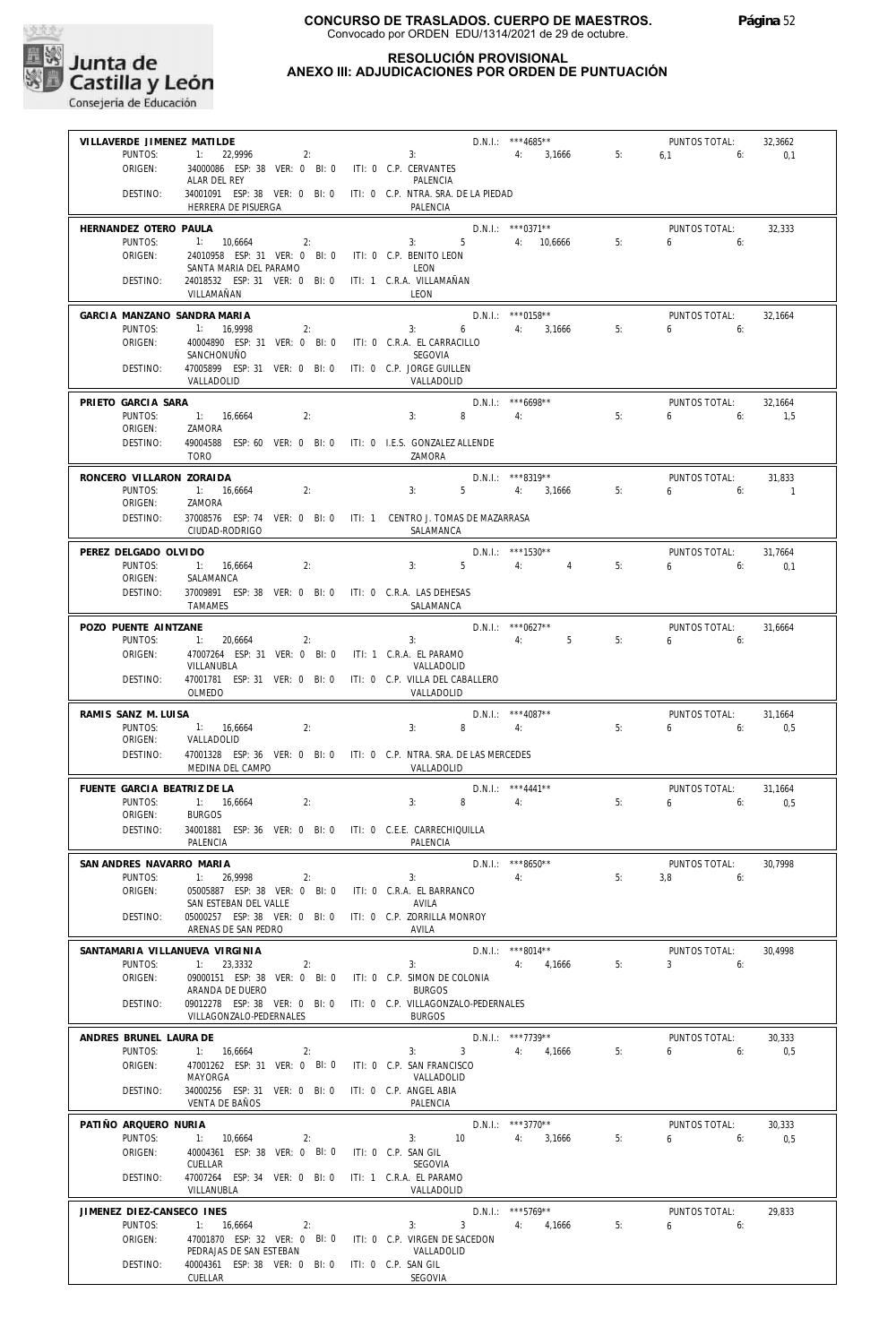

| QUIJANO VAZQUEZ MARIA DEL VAL       |                                                                                      | D.N.I.: *** 4149**                                                                               |                      | PUNTOS TOTAL:                | 29,6664                   |
|-------------------------------------|--------------------------------------------------------------------------------------|--------------------------------------------------------------------------------------------------|----------------------|------------------------------|---------------------------|
| PUNTOS:<br>ORIGEN:                  | 2:<br>1: 16,6664<br>PALENCIA                                                         | $7 \quad 4$<br>3:                                                                                | 5:                   | $6\qquad 6:$                 |                           |
| DESTINO:                            | 34001881 ESP: 37 VER: 0 BI: 0 ITI: 0 C.E.E. CARRECHIQUILLA<br>PALENCIA               | PALENCIA                                                                                         |                      |                              |                           |
| ABELLA RAMON RUBEN DARIO            |                                                                                      | $D.N.1::$ ***1778**                                                                              |                      | PUNTOS TOTAL:                | 29,633                    |
| PUNTOS:                             | 1: 17,333<br>2:                                                                      | $5 - 5$<br>3:<br>4:                                                                              | $\sim$ 1<br>5:       | $6\qquad 6$                  | 0,3                       |
| ORIGEN:                             | TORQUEMADA                                                                           | 34002563 ESP: 31 VER: 0 BI: 0 ITI: 0 C.P. HEROES DE LA INDEPENDENCIA<br>PALENCIA                 |                      |                              |                           |
| DESTINO:                            | PALENCIA                                                                             | 34003026 ESP: 35 VER: 0 BI: 0 ITI: 1 C.P. CIUDAD DE BUENOS AIRES<br>PALENCIA                     |                      |                              |                           |
| GARCIA MARTIN LAURA                 |                                                                                      | D.N.I.: ***3780**                                                                                |                      | PUNTOS TOTAL:                | 29.4998                   |
| PUNTOS:<br>ORIGEN:                  | 1: 19,3332<br>2:                                                                     | 4: 4,1666<br>3:<br>09005699 ESP: 31 VER: 0 BI: 0 ITI: 0 C.P. VIRGEN DE LOS ESCUDEROS             | 5:                   | 650                          |                           |
|                                     | SANTA MARIA DEL CAMPO                                                                | <b>BURGOS</b>                                                                                    |                      |                              |                           |
| DESTINO:                            | 37009532 ESP: 31 VER: 0 BI: 0 ITI: 0 C.E.O. MIGUEL DELIBES<br>MACOTERA               | SALAMANCA                                                                                        |                      |                              |                           |
| GARCIA BARANDA ROCIO                |                                                                                      | D.N.I.: ***8299**                                                                                |                      | PUNTOS TOTAL:                | 29,4998                   |
| PUNTOS:<br>ORIGEN:                  | 1: 19,3332<br>2:<br>09003401 ESP: 38 VER: 0 BI: 0 ITI: 0 C.P. PONS SOROLLA           | 4: 4.1666<br>3:                                                                                  | 5:                   | $6 \t\t\t 6$                 |                           |
|                                     | LERMA                                                                                | <b>BURGOS</b>                                                                                    |                      |                              |                           |
| DESTINO:                            | CARRION DE LOS CONDES                                                                | 34000529 ESP: 38 VER: 0 BI: 0 ITI: 0 C.P. MARQUES DE SANTILLANA<br>PALENCIA                      |                      |                              |                           |
| ALONSO GONZALEZ SARAY               |                                                                                      | D.N.I.: ***9178**                                                                                |                      | PUNTOS TOTAL:                | 29,4994                   |
| PUNTOS:<br>ORIGEN:                  | 1: 16,6664<br>$\overline{2}$ :<br>05001316 ESP: 31 VER: 0 BI: 0 ITI: 0 C.P. ALMANZOR | $3: 5 \t 4: 1,833$                                                                               | 5:                   | $6 \t\t 6$                   |                           |
|                                     | CANDELEDA                                                                            | AVILA                                                                                            |                      |                              |                           |
| DESTINO:                            | 47000427 ESP: 31 VER: 0 BI: 0 ITI: 0 C.P. SAN SEBASTIAN<br>CARPIO                    | VALLADOLID                                                                                       |                      |                              |                           |
| LOPEZ PINEDA NOELIA                 |                                                                                      | D.N.I.: ***7071**                                                                                |                      | PUNTOS TOTAL:                | 29,4678                   |
| PUNTOS:<br>ORIGEN:                  | 1: 12,9998<br>2:                                                                     | 3: 8 4: 1,833<br>09000975 ESP: 38 VER: 0 BI: 2 ITI: 0 C.P. ALEJANDRO RGUEZ. DE VALCARCEL         | 5:                   | $6 \t\t\t 6$                 | 0,635                     |
| DESTINO:                            | <b>BURGOS</b>                                                                        | <b>BURGOS</b><br>09001013 ESP: 38 VER: 0 BI: 2 ITI: 0 C.P. SIERRA DE ATAPUERCA                   |                      |                              |                           |
|                                     | <b>BURGOS</b>                                                                        | <b>BURGOS</b>                                                                                    |                      |                              |                           |
| VACA ADEVA M. ESTHER<br>PUNTOS:     | 1: 10,6664<br>2:                                                                     | $D.N.1.:$ ***3958**<br>7 4: 4,1666<br>3:                                                         | 5:                   | PUNTOS TOTAL:<br>$7$ 6:      | 29,333<br>0,5             |
| ORIGEN:                             |                                                                                      | 34000529 ESP: 34 VER: 0 BI: 0 ITI: 0 C.P. MARQUES DE SANTILLANA                                  |                      |                              |                           |
| DESTINO:                            | CARRION DE LOS CONDES                                                                | PALENCIA<br>34003804 ESP: 34 VER: 0 BI: 0 ITI: 0 C.R.A. CAMPOS DE CASTILLA                       |                      |                              |                           |
|                                     | BECERRIL DE CAMPOS                                                                   | PALENCIA                                                                                         |                      |                              |                           |
| MANGAS GONZALEZ M. JESUS<br>PUNTOS: | 1: 12,9998<br>2:                                                                     | D.N.I.: ***3949**<br>$3: 8 \t 4: 2,1666$                                                         | 5:                   | PUNTOS TOTAL:<br>$6\qquad 6$ | 29.1664                   |
| ORIGEN:                             | 40004890 ESP: 31 VER: 0 BI: 0 ITI: 0 C.R.A. EL CARRACILLO                            |                                                                                                  |                      |                              |                           |
| DESTINO:                            | SANCHONUÑO                                                                           | <b>SEGOVIA</b><br>47003519 ESP: 31 VER: 0 BI: 0 ITI: 0 C.P. ANTONIO ALLUE MORER                  |                      |                              |                           |
|                                     | VALLADOLID                                                                           | VALLADOLID                                                                                       |                      |                              |                           |
| ARRANZ CARRILLO LAURA<br>PUNTOS:    | 1: 12,9996<br>2:                                                                     | $D.N.1::$ *** 0029**<br>6 4: 3,1666<br>3:                                                        | 5:                   | PUNTOS TOTAL:<br>6<br>6:     | 29,1662<br>$\overline{1}$ |
| ORIGEN:                             |                                                                                      | 47003519 ESP: 99 VER: 0 BI: 0 ITI: 0 C.P. ANTONIO ALLUE MORER                                    |                      |                              |                           |
| DESTINO:                            | VALLADOLID<br>47007227 ESP: 38 VER: 0 BI: 0 ITI: 0 C.R.A. RIBERA DEL DUERO           | VALLADOLID                                                                                       |                      |                              |                           |
|                                     | QUINTANILLA DE ONESIMO                                                               | VALLADOLID                                                                                       |                      |                              |                           |
| MANSO GARCIA M. MERCEDES            |                                                                                      | D.N.I.: ***7244**                                                                                |                      | PUNTOS TOTAL:                | 29,1164                   |
| PUNTOS:<br>ORIGEN:                  | 1: 10,6664<br>$\sim$ 2:                                                              | $9 \rightarrow 9$<br>4:<br>3:<br>47007173 ESP: 38 VER: 0 BI: 0 ITI: 0 C.R.A. VILLAS DEL SEQUILLO | $\overline{3}$<br>5: | $6\qquad 6$                  | 0,45                      |
|                                     | VILLABRAGIMA                                                                         | VALLADOLID                                                                                       |                      |                              |                           |
| DESTINO:                            | 49004497 ESP: 36 VER: 0 BI: 0 ITI: 1 C.P. MAGDALENA ULLOA<br>TORO                    | 7AMORA                                                                                           |                      |                              |                           |
| SERRANO MARTIN MARIA                |                                                                                      | $D.N.1.:$ ***3726**                                                                              |                      | PUNTOS TOTAL:                | 29,0162                   |
| PUNTOS:<br>ORIGEN:                  | 1:<br>6,9996<br>2:<br>42003712 ESP: 38 VER: 0 BI: 0 ITI: 0 C.R.A. ARCOS DE JALON     | 3:<br>10 4: 2,9166                                                                               | 5:                   | $9 \t\t 6$                   | 0.1                       |
|                                     | ARCOS DE JALON                                                                       | SORIA                                                                                            |                      |                              |                           |
| DESTINO:                            | 42000280 ESP: 38 VER: 0 BI: 0 ITI: 0 C.P. DIEGO LAINEZ<br>ALMAZAN                    | SORIA                                                                                            |                      |                              |                           |
| ESCRIBANO ANGULO DIEGO              |                                                                                      | $D.N.I.:$ ***8376**                                                                              |                      | PUNTOS TOTAL:                | 28,6662                   |
| PUNTOS:<br>ORIGEN:                  | 1:<br>6,9996<br>2:<br>42003712 ESP: 38 VER: 0 BI: 0 ITI: 0 C.R.A. ARCOS DE JALON     | 9 4: 1,1666<br>3:                                                                                | 5:                   | $10 \t\t\t 6$                | 1,5                       |
|                                     | ARCOS DE JALON                                                                       | SORIA                                                                                            |                      |                              |                           |
| DESTINO:                            | 42003268 ESP: 60 VER: 0 BI: 0 ITI: 0 I.E.S. GAYA NUÑO<br>ALMAZAN                     | SORIA                                                                                            |                      |                              |                           |
| MAZUELA GALLO CLAUDIA               |                                                                                      | D.N.I.: ***7558**                                                                                |                      | PUNTOS TOTAL:                | 27,333                    |
| PUNTOS:<br>ORIGEN:                  | 2:<br>6,6664<br>09002583 ESP: 32 VER: 0 BI: 0 ITI: 0 C.P. SAN FRANCISCO              | 3:<br>10 4: 4,6666                                                                               | 5:                   | $6\qquad 6$                  |                           |
| DESTINO:                            | <b>FRIAS</b>                                                                         | <b>BURGOS</b><br>09012278 ESP: 32 VER: 0 BI: 0 ITI: 0 C.P. VILLAGONZALO-PEDERNALES               |                      |                              |                           |
|                                     | VILLAGONZALO-PEDERNALES                                                              | <b>BURGOS</b>                                                                                    |                      |                              |                           |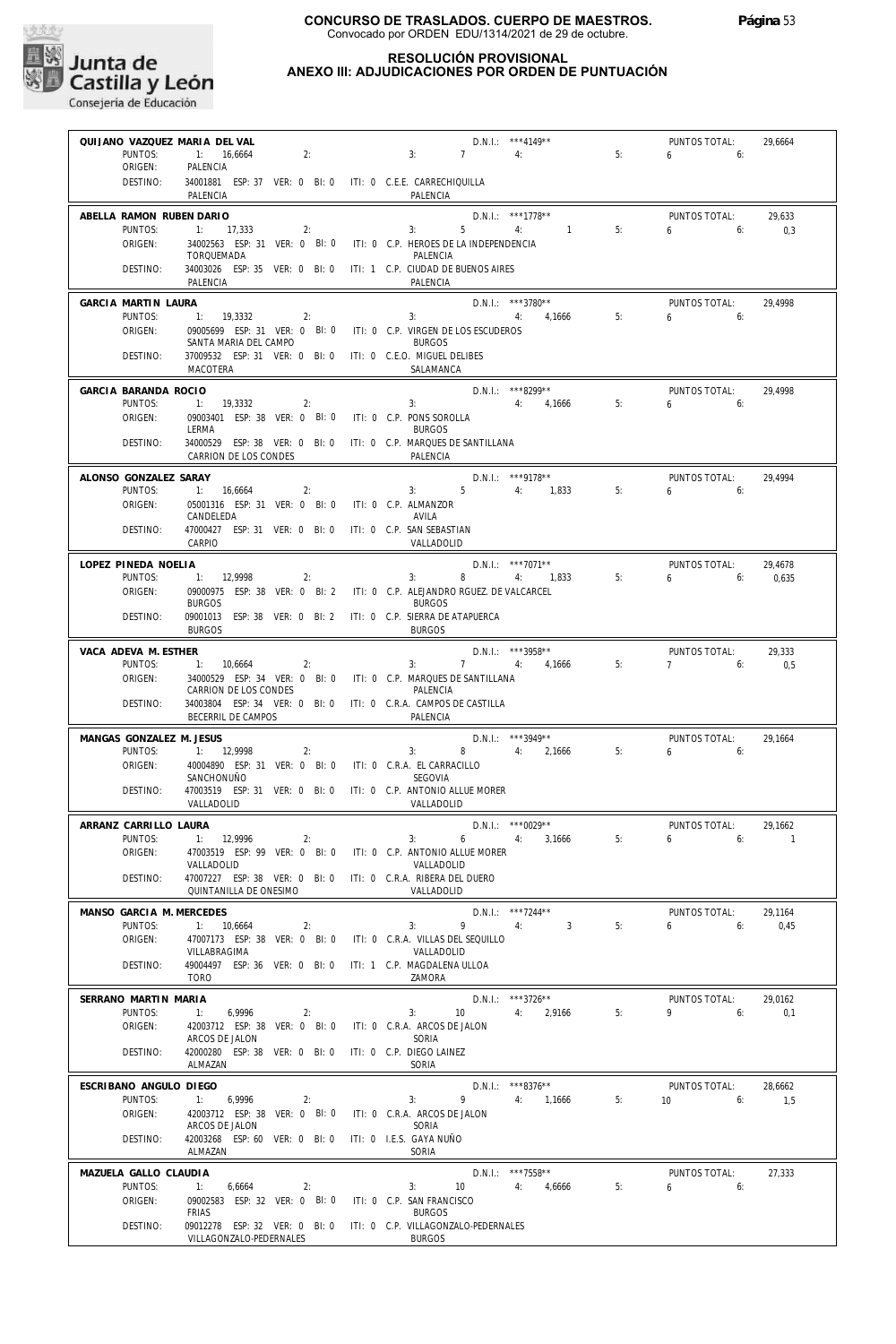

#### **RESOLUCIÓN PROVISIONAL ANEXO III: ADJUDICACIONES POR ORDEN DE PUNTUACIÓN**

**Junta de<br>Castilla y León**<br>Consejería de Educación

| ACOSTA MARTINEZ LETICIA               |                                                                                        |                                                                   | $D.N.1.:$ ***3520**                  |    | PUNTOS TOTAL:              | 27,2076         |
|---------------------------------------|----------------------------------------------------------------------------------------|-------------------------------------------------------------------|--------------------------------------|----|----------------------------|-----------------|
| PUNTOS:<br>ORIGEN:                    | $1: 10,6664$ 2:<br>34001091 ESP: 99 VER: 0 BI: 0 ITI: 0 C.P. NTRA. SRA. DE LA PIEDAD   | 3:                                                                | 7 4: 1,6662                          | 5: | 6.8<br>6:                  | 1,075           |
|                                       | HERRERA DE PISUERGA                                                                    | PALENCIA                                                          |                                      |    |                            |                 |
| DESTINO:                              | 34003804 ESP: 32 VER: 0 BI: 0 ITI: 0 C.R.A. CAMPOS DE CASTILLA<br>BECERRIL DE CAMPOS   | PALENCIA                                                          |                                      |    |                            |                 |
| AREVALO CONDE SILVIA                  |                                                                                        |                                                                   | $D.N.1.:$ *** 0783**                 |    | PUNTOS TOTAL:              | 27,158          |
| PUNTOS:<br>ORIGEN:                    | 1: 10,6664<br>2:<br>40003307 ESP: 38 VER: 0 BI: 0                                      | 3:<br>ITI: 0 C.P. DOMINGO DE SOTO                                 | 8 4: 2.1666                          | 5: | 6:<br>6                    | 0.325           |
|                                       | SEGOVIA                                                                                | <b>SEGOVIA</b>                                                    |                                      |    |                            |                 |
| DESTINO:                              | 40003307 ESP: 31 VER: 0 BI: 0<br>SEGOVIA                                               | ITI: 0 C.P. DOMINGO DE SOTO<br>SEGOVIA                            |                                      |    |                            |                 |
| <b>7URDO BLAZOUEZ ALEXANDRA</b>       |                                                                                        |                                                                   | D.N.I.: ***1208**                    |    | PUNTOS TOTAL:              | 26,833          |
| PUNTOS:<br>ORIGEN:                    | 1: 16,6664<br>2:<br>47000336 ESP: 31 VER: 0 BI: 0                                      | 3:<br>ITI: 0 C.P. JORGE GUILLEN                                   | $4: 4.1666$ 5:                       |    | 6.6                        |                 |
|                                       | CAMPASPERO                                                                             | VALLADOLID                                                        |                                      |    |                            |                 |
| DESTINO:                              | 05006031 ESP: 31 VER: 0 BI: 0 ITI: 0 C.R.A. LOS REGAJALES<br>NAVA DE AREVALO           | AVILA                                                             |                                      |    |                            |                 |
| MENDEZ MENDEZ VERONICA                |                                                                                        |                                                                   | $D.N.1.:$ ***8772**                  |    | PUNTOS TOTAL:              | 25,7997         |
| PUNTOS:                               | 1: 4,6664<br>2:                                                                        | 3:                                                                | $10 \t\t 4$ : $4,3333$               | 5: | 6.6                        | 0,8             |
| ORIGEN:                               | 09002339 ESP: 38 VER: 0 BI: 0 ITI: 0 C.P. CONDADO DE TREVIÑO<br><b>TREVIÑO</b>         | <b>BURGOS</b>                                                     |                                      |    |                            |                 |
| DESTINO:                              | 24002159 ESP: 38 VER: 0 BI: 0                                                          | ITI: 0 C.P. VIRGEN DE LA QUINTA ANGUSTIA                          |                                      |    |                            |                 |
|                                       | CACABELOS                                                                              | LEON                                                              |                                      |    |                            |                 |
| GARCIA MARTIN RUBEN                   |                                                                                        |                                                                   | $D.N.1.:$ ***0628**                  |    | PUNTOS TOTAL:              | 25,2522         |
| PUNTOS:<br>ORIGEN:                    | 1: 6.9996<br>2:<br>VALLADOLID                                                          | 3:                                                                | 10 4: 1,1666                         | 5: | $5.7$ 6:                   | 1,386           |
| DESTINO:                              | 47001870 ESP: 32 VER: 0 BI: 0 ITI: 0 C.P. VIRGEN DE SACEDON<br>PEDRAJAS DE SAN ESTEBAN | VALLADOLID                                                        |                                      |    |                            |                 |
| BLANCO CRESPO MARTA                   |                                                                                        |                                                                   | $D.N.1.:$ ***3679**                  |    | PUNTOS TOTAL:              | 24,6955         |
| PUNTOS:                               | $-1:$<br>4,6664<br>2:                                                                  | 3: 10 4: 3,9166 5:                                                |                                      |    | $6.1$ 6:                   | 0,0125          |
| ORIGEN:                               | 49000571 ESP: 34 VER: 0 BI: 0 ITI: 1 C.P. EL TERA<br>CAMARZANA DE TERA                 | ZAMORA                                                            |                                      |    |                            |                 |
| DESTINO:                              | 49005106 ESP: 38 VER: 0 BI: 0 ITI: 0 C.P. LA INMACULADA                                |                                                                   |                                      |    |                            |                 |
|                                       | VILLALPANDO                                                                            | ZAMORA                                                            |                                      |    |                            |                 |
| RODRIGUEZ GARCIA ALEJANDRO<br>PUNTOS: | $-1:$<br>6,6664<br>2:                                                                  | $3:$ $\qquad \qquad$                                              | $D.N.1.:$ ***5731**<br>10 4: 1,1666  | 5: | PUNTOS TOTAL:<br>6<br>6:   | 24,346<br>0,513 |
| ORIGEN:                               | 24018349 ESP: 38 VER: 0 BI: 0 ITI: 0 C.R.A. PARAMO DEL SIL                             |                                                                   |                                      |    |                            |                 |
|                                       | PARAMO DEL SIL                                                                         | LEON                                                              |                                      |    |                            |                 |
| DESTINO:                              | 24010958 ESP: 38 VER: 0 BI: 2 ITI: 0 C.P. BENITO LEON<br>SANTA MARIA DEL PARAMO        | <b>I FON</b>                                                      |                                      |    |                            |                 |
| MARCOS COLINAS M. YOLANDA             |                                                                                        |                                                                   | D.N.I.: ***3694**                    |    | PUNTOS TOTAL:              | 24.3328         |
| PUNTOS:                               | 1: 13,3328<br>2:<br>LEON                                                               | $2 \t\t 4$<br>3:                                                  |                                      | 5: | $9 \t\t 6$                 |                 |
| ORIGEN:<br>DESTINO:                   | 24017795 ESP: 32 VER: 0 BI: 0 ITI: 0 C.P. VALENTIN GARCIA YEBRA                        |                                                                   |                                      |    |                            |                 |
|                                       | PONFERRADA                                                                             | LEON                                                              |                                      |    |                            |                 |
| HERNANDEZ GARRIGA PEDRO               |                                                                                        |                                                                   | $D.N.1::$ ***6926**                  |    | PUNTOS TOTAL:              | 24,2662         |
| PUNTOS:<br>ORIGEN:                    | 1: 6,9996<br>2:<br>AVILA                                                               | 3:                                                                | 7,5 4: 1,1666                        | 5: | $6.1$ 6:                   | 2,5             |
| DESTINO:                              | 49001526 ESP: 35 VER: 0 BI: 0 ITI: 1 C.P. VALLE DEL GUAREÑA                            |                                                                   |                                      |    |                            |                 |
|                                       | FUENTESAUCO                                                                            | ZAMORA                                                            |                                      |    |                            |                 |
| PEDROSA ULLOA NATALIA<br>PUNTOS:      | 1:<br>16,6664<br>2:                                                                    | 3:                                                                | D.N.I.: ***3818**<br>4,1666<br>4:    | 5: | PUNTOS TOTAL:<br>2.9<br>6: | 24,233<br>0.5   |
| ORIGEN:                               | 47007227 ESP: 38 VER: 0 BI: 0                                                          | ITI: 0 C.R.A. RIBERA DEL DUERO                                    |                                      |    |                            |                 |
| DESTINO:                              | QUINTANILLA DE ONESIMO<br>47006971 ESP: 38 VER: 0 BI: 0                                | VALLADOLID<br>ITI: 0 C.R.A. TIERRAS DE MEDINA                     |                                      |    |                            |                 |
|                                       | BOBADILLA DEL CAMPO                                                                    | VALLADOLID                                                        |                                      |    |                            |                 |
| SAGREDO VENERO ESTHER                 |                                                                                        |                                                                   | D.N.I.: ***8821**                    |    | PUNTOS TOTAL:              | 23,833          |
| PUNTOS:<br>ORIGEN:                    | 1: 10,6664<br>2:<br>09000975 ESP: 38 VER: 0 BI: 0                                      | 3:<br>$\overline{4}$<br>ITI: 0 C.P. ALEJANDRO RGUEZ. DE VALCARCEL | 4:<br>3,1666                         | 5: | 6<br>6:                    |                 |
|                                       | <b>BURGOS</b>                                                                          | <b>BURGOS</b>                                                     |                                      |    |                            |                 |
| DESTINO:                              | 09012412 ESP: 31 VER: 0 BI: 0<br><b>BURGOS</b>                                         | ITI: 0 C.P. FUENTECILLAS<br><b>BURGOS</b>                         |                                      |    |                            |                 |
| IGLESIA ARCEREDILLO SARA              |                                                                                        |                                                                   | D.N.I.: ***8616**                    |    | PUNTOS TOTAL:              | 23,833          |
| PUNTOS:                               | 1:<br>4,6664<br>2:                                                                     | 9<br>3:                                                           | 4:<br>1,1666                         | 5: | 9<br>6:                    |                 |
| ORIGEN:<br>DESTINO:                   | VALLADOLID<br>47005899 ESP: 32 VER: 0 BI: 0                                            | ITI: 0 C.P. JORGE GUILLEN                                         |                                      |    |                            |                 |
|                                       | VALLADOLID                                                                             | VALLADOLID                                                        |                                      |    |                            |                 |
| FERRER GUTIERREZ MIGUEL<br>PUNTOS:    | 1:<br>8,9996<br>2:                                                                     | 3:<br>8                                                           | $D.N.1::$ *** 0505**<br>4:<br>1,1666 | 5: | PUNTOS TOTAL:<br>5,3<br>6: | 23,7662<br>0,3  |
| ORIGEN:                               | 05004780 ESP: 34 VER: 0 BI: 0                                                          | ITI: 0 C.P. JUAN LUIS VIVES                                       |                                      |    |                            |                 |
| DESTINO:                              | SOTILLO DE LA ADRADA<br>05000361 ESP: 34 VER: 0 BI: 0                                  | AVILA<br>ITI: 0 C.P. LA MORAÑA                                    |                                      |    |                            |                 |
|                                       | AREVALO                                                                                | AVILA                                                             |                                      |    |                            |                 |
| JIMENEZ BAUTISTA MERCEDES             |                                                                                        |                                                                   | D.N.I.: ***7877**                    |    | PUNTOS TOTAL:              | 23,6662         |
| PUNTOS:<br>ORIGEN:                    | 1:<br>6,9996<br>2:<br>SALAMANCA                                                        | 3:<br>9                                                           | 4:<br>1,1666                         | 5: | 6<br>6:                    | 0,5             |
| DESTINO:                              | 37009881 ESP: 38 VER: 0 BI: 0 ITI: 0 C.E.O. ALTO ALAGON                                |                                                                   |                                      |    |                            |                 |
|                                       | LINARES DE RIOFRIO                                                                     | SALAMANCA                                                         |                                      |    |                            |                 |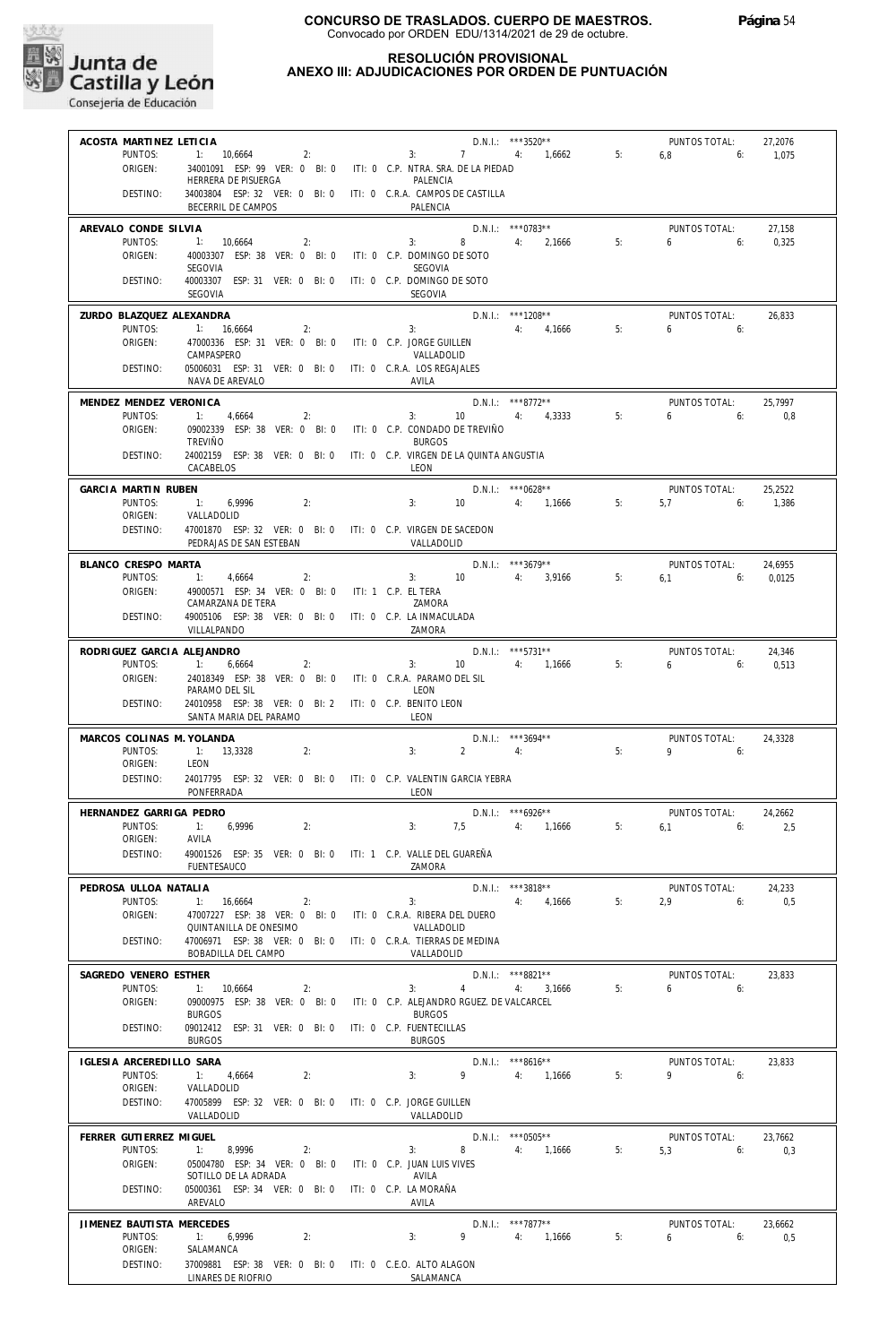

| BENITO LUCAS DOMINGO                |                                                                                        |               |                     | $D.N.1::$ ***0273**       |    | PUNTOS TOTAL:                                   | 23,633   |
|-------------------------------------|----------------------------------------------------------------------------------------|---------------|---------------------|---------------------------|----|-------------------------------------------------|----------|
| PUNTOS:<br>ORIGEN:                  | 1: 6,6664<br>2:<br>SALAMANCA                                                           | 3:            |                     | 8 4: 1,1666               | 5: | $7.6$ 6:                                        | 0,2      |
| DESTINO:                            | 37009842 ESP: 38 VER: 0 BI: 0 ITI: 0 C.R.A. CAMPO DE ARGAÑAN                           |               |                     |                           |    |                                                 |          |
|                                     | FUENTES DE OÑORO                                                                       |               | SALAMANCA           |                           |    |                                                 |          |
| SANCHEZ OREJA M. ANGELES            |                                                                                        |               |                     | $D.N.1::$ ***8403**       |    | PUNTOS TOTAL:                                   | 23,533   |
| PUNTOS:<br>ORIGEN:                  | 1: 4,6664<br>2:<br>SALAMANCA                                                           |               | 3: 10               | 4: 0,1666                 | 5: | $8.6$ 6:                                        | 0,1      |
| DESTINO:                            | 37006452 ESP: 38 VER: 0 BI: 0 ITI: 0 C.P. ALVAREZ MORATO                               |               |                     |                           |    |                                                 |          |
|                                     | SANTOS (LOS)                                                                           |               | SALAMANCA           |                           |    |                                                 |          |
| OLALLA GALAN SONSOLES ELISA         |                                                                                        |               |                     | $D.N.I.:$ *** 0947**      |    | PUNTOS TOTAL:                                   | 23,2662  |
| PUNTOS:                             | 1:<br>6,9996<br>2:                                                                     |               | 3: 10               | 4: 0,1666                 | 5: | $6\qquad 6$                                     | 0,1      |
| ORIGEN:                             | 05004780 ESP: 35 VER: 0 BI: 0 ITI: 0 C.P. JUAN LUIS VIVES<br>SOTILLO DE LA ADRADA      | AVILA         |                     |                           |    |                                                 |          |
| DESTINO:                            | 05004780 ESP: 38 VER: 0 BI: 0 ITI: 0 C.P. JUAN LUIS VIVES                              |               |                     |                           |    |                                                 |          |
|                                     | SOTILLO DE LA ADRADA                                                                   | AVILA         |                     |                           |    |                                                 |          |
| ALVAREZ GONZALEZ CELIA MARIA        |                                                                                        |               |                     | $D.N.1::$ ***4042**       |    | PUNTOS TOTAL:                                   | 23,2348  |
| PUNTOS:<br>ORIGEN:                  | 1: 12,9998<br>2:                                                                       | 3:            |                     | 4:<br>$\sim$ 4            | 5: | $6,2$ $6:$                                      | 0,035    |
|                                     | 40000422 ESP: 34 VER: 0 BI: 0 ITI: 0 C.P. CARDENAL CISNEROS<br><b>BOCEGUILLAS</b>      | SEGOVIA       |                     |                           |    |                                                 |          |
| DESTINO:                            | 47006193 ESP: 34 VER: 0 BI: 0 ITI: 0 C.P. MIGUEL HERNANDEZ                             |               |                     |                           |    |                                                 |          |
|                                     | VALLADOLID                                                                             |               | VALLADOLID          |                           |    |                                                 |          |
| CLAVERO RIOS ROSA MARIA             |                                                                                        |               |                     | D.N.I.: ***1761**         |    | PUNTOS TOTAL:                                   | 23,083   |
| PUNTOS:<br>ORIGEN:                  | 1: 4,6664<br>2:<br>VALLADOLID                                                          | 3:            | $8 - 1$             | 4: 2,6666                 | 5: | $6 \t\t\t 6$                                    | 1,75     |
| DESTINO:                            | 47001781 ESP: 38 VER: 0 BI: 0 ITI: 0 C.P. VILLA DEL CABALLERO                          |               |                     |                           |    |                                                 |          |
|                                     | OLMEDO                                                                                 |               | VALLADOLID          |                           |    |                                                 |          |
| GARCIA QUINA RAQUEL                 |                                                                                        |               |                     | $D.N.1.:$ ***2253**       |    | PUNTOS TOTAL:                                   | 23.033   |
| PUNTOS:                             | 1: 4,6664<br>2:                                                                        |               |                     | 3: $10$ 4: $1,1666$ 5:    |    | 6,7<br>6:                                       | 0,5      |
| ORIGEN:                             | 40003344 ESP: 32 VER: 0 BI: 0 ITI: 0 C.P. DE PRACTICAS F.JUAN DE LA CRUZ<br>SEGOVIA    | SEGOVIA       |                     |                           |    |                                                 |          |
| DESTINO:                            | 40001141 ESP: 99 VER: 0 BI: 0 ITI: 0 C.P. ARCIPRESTE DE HITA                           |               |                     |                           |    |                                                 |          |
|                                     | ESPINAR (EL)                                                                           | SEGOVIA       |                     |                           |    |                                                 |          |
| CAO JIMENEZ LUCIA                   |                                                                                        |               |                     | $D.N.1::$ ***5161**       |    | PUNTOS TOTAL:                                   | 22,9996  |
| PUNTOS:<br>ORIGEN:                  | 1:<br>6,9996<br>2:<br><b>BURGOS</b>                                                    | 3:            | 10                  | 4:                        | 5: | 6<br>6:                                         |          |
| DESTINO:                            | 24016080 ESP: 36 VER: 0 BI: 0 ITI: 0 C.P. LA CORTINA                                   |               |                     |                           |    |                                                 |          |
|                                     | <b>FABERO</b>                                                                          | LEON          |                     |                           |    |                                                 |          |
| PRADO PRIETO MARIA                  |                                                                                        |               |                     | $D.N.1::$ ***4260**       |    | PUNTOS TOTAL:                                   | 22,983   |
| PUNTOS:                             | 1:<br>4,6664<br>2:                                                                     | 3:            | 10 <sup>°</sup>     | 4: 1,1666                 | 5: | 6:<br>6                                         | 1,15     |
| ORIGEN:<br>DESTINO:                 | LEON<br>34000013 ESP: 37 VER: 0 BI: 0 ITI: 1 C.P. CASTILLA Y LEON                      |               |                     |                           |    |                                                 |          |
|                                     | AGUILAR DE CAMPOO                                                                      | PALENCIA      |                     |                           |    |                                                 |          |
| BRAVO ROJO GEMA                     |                                                                                        |               |                     | $D.N.1.:$ ***6790**       |    | PUNTOS TOTAL:                                   | 22,833   |
| PUNTOS:                             | 1: 4,6664<br>2:                                                                        | 3:            |                     | 10 4: 1,1666              |    | $6\qquad 6$                                     | $\sim$ 1 |
| ORIGEN:<br>DESTINO:                 |                                                                                        |               |                     |                           | 5: |                                                 |          |
|                                     | VALLADOLID                                                                             |               |                     |                           |    |                                                 |          |
|                                     | 47001870 ESP: 38 VER: 0 BI: 0 ITI: 0 C.P. VIRGEN DE SACEDON<br>PEDRAJAS DE SAN ESTEBAN |               | VALLADOLID          |                           |    |                                                 |          |
|                                     |                                                                                        |               |                     |                           |    |                                                 |          |
| VILLANUEVA LOBATO MARTA<br>PUNTOS:  | 1: 4,6664<br>2:                                                                        |               | $3: 10$ $4: 1,1666$ | D.N.I.: ***9653**         | 5: | PUNTOS TOTAL: 22.833<br>$6 \qquad \qquad$<br>6: | $\sim$ 1 |
| ORIGEN:                             | 09000835 ESP: 32 VER: 0 BI: 0 ITI: 0 C.P. JUAN ABASCAL                                 |               |                     |                           |    |                                                 |          |
| DESTINO:                            | BRIVIESCA                                                                              | <b>BURGOS</b> |                     |                           |    |                                                 |          |
|                                     | 09007635 ESP: 38 VER: 0 BI: 2 ITI: 0 C.P. JUAN DE VALLEJO<br><b>BURGOS</b>             | <b>BURGOS</b> |                     |                           |    |                                                 |          |
| MARTIN SILVA ISABEL                 |                                                                                        |               |                     | D.N.I.: ***8754**         |    | PUNTOS TOTAL:                                   | 22,6812  |
| PUNTOS:                             | 1: 6,9996<br>2:                                                                        | 3:            |                     | 8 4: 1,1666               | 5: | $6\qquad 6$                                     | 0,515    |
| ORIGEN:                             | SEGOVIA                                                                                |               |                     |                           |    |                                                 |          |
| DESTINO:                            | 40004713 ESP: 36 VER: 0 BI: 0 ITI: 0 C.E.E. NTRA. SRA. DE LA ESPERANZA<br>SEGOVIA      | SEGOVIA       |                     |                           |    |                                                 |          |
|                                     |                                                                                        |               |                     |                           |    |                                                 |          |
| BAÑEGIL GONZALEZ ANTONIO<br>PUNTOS: | 1: 4,6664<br>2:                                                                        | 3:            | 10                  | D.N.I.: ***8962**<br>4: 1 | 5: | PUNTOS TOTAL:<br>$7 \t\t\t 6.$                  | 22,6664  |
| ORIGEN:                             | 09008883 ESP: 74 VER: 0 BI: 0 ITI: 1 CENTRO DE BRIVIESCA                               |               |                     |                           |    |                                                 |          |
|                                     | BRIVIESCA                                                                              | <b>BURGOS</b> |                     |                           |    |                                                 |          |
| DESTINO:                            | 24018489 ESP: 34 VER: 0 BI: 0 ITI: 1 C.R.A. SOTO DE LA VEGA<br>SOTO DE LA VEGA         | LEON          |                     |                           |    |                                                 |          |
| RODRIGUEZ FERNANDEZ JUDIT           |                                                                                        |               |                     | $D.N.1::$ ***6424**       |    | PUNTOS TOTAL:                                   | 22,6662  |
| PUNTOS:                             | 1: 6,9996<br>2:                                                                        | 3:            |                     | 5 4: 4,6666               | 5: | $6 \t\t 6$                                      |          |
| ORIGEN:                             | 24018404 ESP: 31 VER: 0 BI: 0 ITI: 0 C.R.A. CABRERA                                    |               |                     |                           |    |                                                 |          |
| DESTINO:                            | QUINTANILLA DE LOSADA<br>24018064 ESP: 31 VER: 0 BI: 0 ITI: 0 C.R.A. RUTA DE LA PLATA  | LEON          |                     |                           |    |                                                 |          |
|                                     | VILLAQUEJIDA                                                                           | LEON          |                     |                           |    |                                                 |          |
| FERNANDEZ SANTOS BEATRIZ            |                                                                                        |               |                     | $D.N.1.:$ ***7110**       |    | PUNTOS TOTAL:                                   | 22,333   |
| PUNTOS:                             | 1: 4,6664<br>2:                                                                        | 3:            | 10                  | 4: 1,6666                 | 5: | $6\qquad 6$                                     |          |
| ORIGEN:                             | 34002642 ESP: 31 VER: 0 BI: 0 ITI: 0 C.P. NTRA SRA DE AREÑOS                           |               |                     |                           |    |                                                 |          |
| DESTINO:                            | VELILLA DEL RIO CARRION<br>34000256 ESP: 31 VER: 0 BI: 0 ITI: 0 C.P. ANGEL ABIA        |               | PALENCIA            |                           |    |                                                 |          |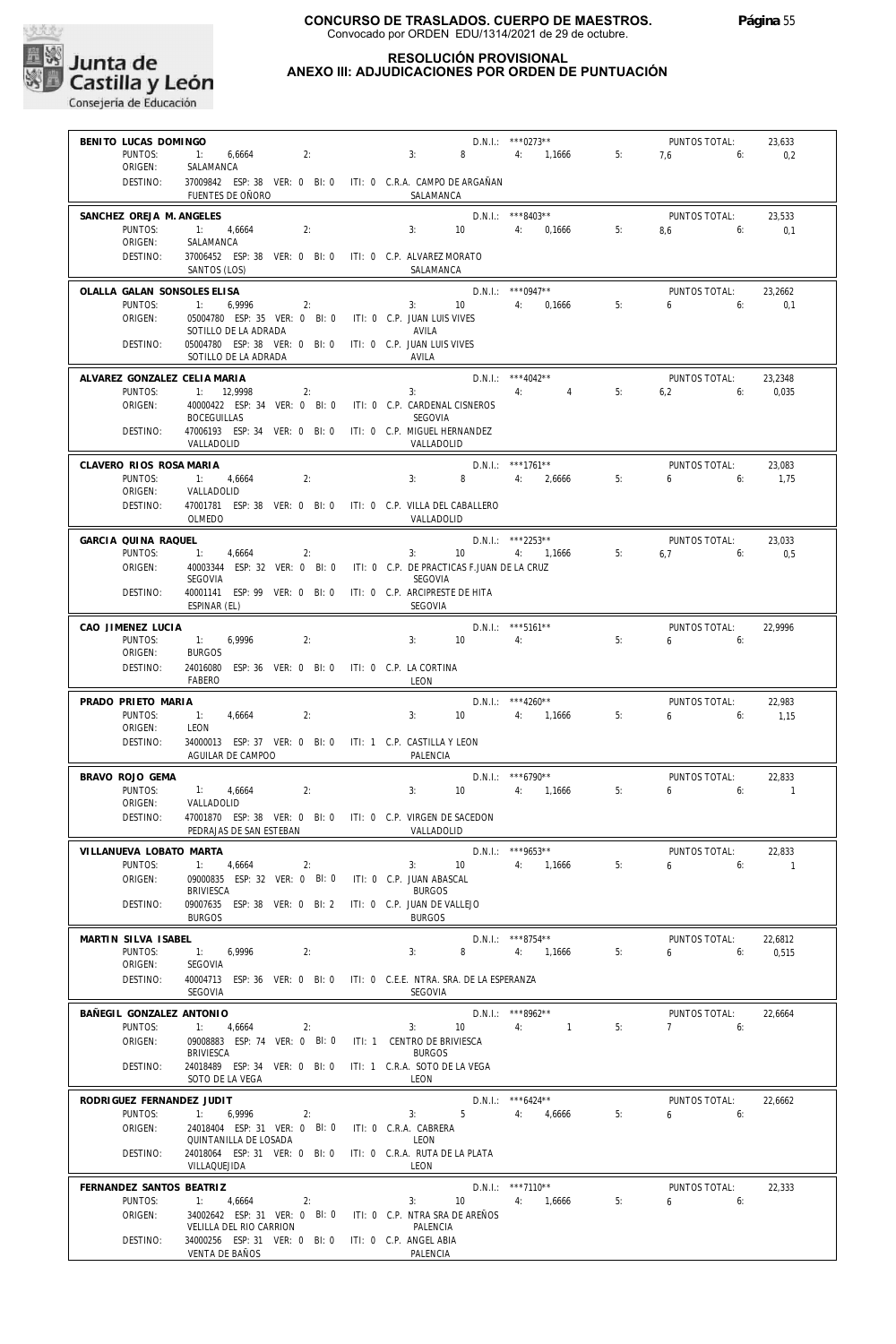

| GARCIA SANTOS M. DEL CARMEN         |                                                                                          |    |                                         |       | D.N.I.: ***9320**                   |    | PUNTOS TOTAL:                     | 22,333          |
|-------------------------------------|------------------------------------------------------------------------------------------|----|-----------------------------------------|-------|-------------------------------------|----|-----------------------------------|-----------------|
| PUNTOS:<br>ORIGEN:                  | $\mathbb{1}$ :<br>4,6664<br>09003873 ESP: 99 VER: 0 BI: 0                                | 2: | 3: 10<br>ITI: 0 C.P. PRINCIPE DE ESPAÑA |       | 4: 1,1666                           | 5: | 6<br>6:                           | 0,5             |
|                                     | MIRANDA DE EBRO                                                                          |    | <b>BURGOS</b>                           |       |                                     |    |                                   |                 |
| DESTINO:                            | 09003861 ESP: 38 VER: 0 BI: 2 ITI: 0 C.P. CERVANTES<br>MIRANDA DE EBRO                   |    | <b>BURGOS</b>                           |       |                                     |    |                                   |                 |
| VICENTE CRESPO LAURA                |                                                                                          |    |                                         |       | $D.N.1.:$ ***4302**                 |    | PUNTOS TOTAL:                     | 22,2662         |
| PUNTOS:<br>ORIGEN:                  | $\sim$ 1:<br>6,9996<br>LEON                                                              | 2: | 3:                                      | 8     | 4: 1,1666                           | 5: | 6<br>6:                           | 0.1             |
| DESTINO:                            | 24012785 ESP: 38 VER: 0 BI: 0 ITI: 0 C.P. NTRA. SRA. DEL SOCORRO                         |    |                                         |       |                                     |    |                                   |                 |
|                                     | VALDERAS                                                                                 |    | LEON                                    |       |                                     |    |                                   |                 |
| MARTIN BLAZQUEZ YOLANDA<br>PUNTOS:  | 4,6664                                                                                   | 2: | 3:                                      |       | D.N.I.: ***0213**<br>10 4: 0,4165   | 5: | PUNTOS TOTAL:<br>$6.1$ $6:$       | 22,2629<br>1,08 |
| ORIGEN:                             | 05006120 ESP: 31 VER: 0 BI: 0                                                            |    | iti: 0 C.R.A. Arturo duperier           |       |                                     |    |                                   |                 |
| DESTINO:                            | LANZAHITA<br>05003751 ESP: 38 VER: 0 BI: 0                                               |    | AVILA<br>ITI: 0 C.P. GRAN DUQUE DE ALBA |       |                                     |    |                                   |                 |
|                                     | PIEDRAHITA                                                                               |    | AVILA                                   |       |                                     |    |                                   |                 |
| ROSETE PINILLA EVA                  |                                                                                          |    |                                         |       | $D.N.1::$ ***3858**                 |    | PUNTOS TOTAL:                     | 22,1662         |
| PUNTOS:<br>ORIGEN:                  | 6,9996<br>1:<br>AVILA                                                                    | 2: | 3:                                      | $8 -$ | 4: 1,1666                           | 5: | $6\qquad 6$                       |                 |
| DESTINO:                            | 05000361 ESP: 36 VER: 0 BI: 0 ITI: 0 C.P. LA MORAÑA                                      |    |                                         |       |                                     |    |                                   |                 |
|                                     | AREVALO                                                                                  |    | AVILA                                   |       |                                     |    |                                   |                 |
| CUELLAR VICENTE CRISTINA<br>PUNTOS: | 4,9996                                                                                   | 2: | 3:                                      |       | $D.N.1::$ ***6702**<br>10 4: 1,1666 | 5: | PUNTOS TOTAL:<br>$6 \qquad$<br>6: | 22,1662         |
| ORIGEN:                             | 40004841 ESP: 31 VER: 0 BI: 0 ITI: 0 C.R.A. ENTRE DOS RIOS                               |    |                                         |       |                                     |    |                                   |                 |
| DESTINO:                            | <b>FUENTERREBOLLO</b><br>47001584 ESP: 31 VER: 0 BI: 0                                   |    | SEGOVIA<br>ITI: 0 C.P. ROSA CHACEL      |       |                                     |    |                                   |                 |
|                                     | MONTEMAYOR DE PILILLA                                                                    |    | VALLADOLID                              |       |                                     |    |                                   |                 |
| JIMENEZ HERRANZ BORJA               |                                                                                          |    |                                         |       | $D.N.1.:$ ***5412**                 |    | PUNTOS TOTAL:                     | 22,003          |
| PUNTOS:                             | 1:<br>4,6664<br>40004971 ESP: 34 VER: 0 BI: 0 ITI: 1 C.R.A. EL PINAR                     | 2: | 3: 10                                   |       | 4: 1,1666                           | 5: | 6<br>6:                           | 0,17            |
| ORIGEN:                             | NAVAS DE ORO                                                                             |    | SEGOVIA                                 |       |                                     |    |                                   |                 |
| DESTINO:                            | 40002881 ESP: 38 VER: 0 BI: 0 ITI: 0 C.P. AGAPITO MARAZUELA<br>SAN ILDEFONSO O LA GRANJA |    | SEGOVIA                                 |       |                                     |    |                                   |                 |
|                                     |                                                                                          |    |                                         |       | $D.N.1::$ *** 4933**                |    |                                   |                 |
| MIGUELEZ REY LAURA<br>PUNTOS:       | 1:<br>4,9996                                                                             | 2: | 3:                                      | 10    | $\sim$ 1<br>4:                      | 5: | PUNTOS TOTAL:<br>6<br>6:          | 21,9996         |
| ORIGEN:                             | LEON                                                                                     |    |                                         |       |                                     |    |                                   |                 |
| DESTINO:                            | 49006512 ESP: 99 VER: 0 BI: 2 ITI: 0 C.P. BUENOS AIRES<br>BENAVENTE                      |    | ZAMORA                                  |       |                                     |    |                                   |                 |
| SANCHEZ JUAN SANDRA                 |                                                                                          |    |                                         |       | $D.N.I.:$ ***0680**                 |    | PUNTOS TOTAL:                     | 21,933          |
| PUNTOS:<br>ORIGEN:                  | 1: 4,6664<br>SALAMANCA                                                                   | 2: | 3:                                      | 10    | 4: 1,1666                           | 5: | $6,1$ $6:$                        |                 |
| DESTINO:                            | 37003426 ESP: 38 VER: 0 BI: 0 ITI: 0 C.P. LIMINARES                                      |    |                                         |       |                                     |    |                                   |                 |
|                                     | LUMBRALES                                                                                |    | SALAMANCA                               |       |                                     |    |                                   |                 |
| VALLADARES IGLESIAS NATALIA         |                                                                                          |    |                                         |       | $D.N.1.:$ ***4852**<br>4: 1.1666    |    | PUNTOS TOTAL:                     | 21,917          |
| PUNTOS:<br>ORIGEN:                  | 1:<br>4,6664<br>LEON                                                                     | 2: | 3:                                      | 10    |                                     | 5: | 6<br>6:                           | 0,084           |
| DESTINO:                            | 34000529 ESP: 34 VER: 0 BI: 0 ITI: 0 C.P. MARQUES DE SANTILLANA                          |    |                                         |       |                                     |    |                                   |                 |
|                                     | CARRION DE LOS CONDES                                                                    |    | PALENCIA                                |       |                                     |    |                                   |                 |
| CRISTOBAL MUÑOZ ALICIA<br>PUNTOS:   | 4,6664                                                                                   | 2: | 3:                                      | 10    | $D.N.1.:$ ***5757**<br>4: 1,1666    | 5: | PUNTOS TOTAL:<br>6.6              | 21,833          |
| ORIGEN:                             | 40004920 ESP: 38 VER: 0 BI: 0 ITI: 0 C.R.A. LOS LLANOS                                   |    |                                         |       |                                     |    |                                   |                 |
| DESTINO:                            | VALVERDE DEL MAJANO<br>40003320 ESP: 38 VER: 0 BI: 0 ITI: 0 C.P. MARTIN CHICO            |    | SEGOVIA                                 |       |                                     |    |                                   |                 |
|                                     | SEGOVIA                                                                                  |    | SEGOVIA                                 |       |                                     |    |                                   |                 |
| SARMIENTO ZAPATERO ANA              |                                                                                          |    |                                         |       | $D.N.1::$ ***5319**                 |    | PUNTOS TOTAL:                     | 21,833          |
| PUNTOS:<br>ORIGEN:                  | 1: 4,6664<br>LEON                                                                        | 2: | 3: 10                                   |       | 4: 1,1666                           | 5: | $6\qquad 6$                       |                 |
| DESTINO:                            | 49000339 ESP: 99 VER: 0 BI: 0 ITI: 0 C.P. LOS SALADOS                                    |    |                                         |       |                                     |    |                                   |                 |
|                                     | BENAVENTE                                                                                |    | ZAMORA                                  |       |                                     |    |                                   |                 |
| TAPIA MERINO MIRIAM<br>PUNTOS:      | 1:<br>4,6664                                                                             | 2: | 3:                                      |       | $D.N.1::$ ***9469**<br>10 4: 1,1666 | 5: | PUNTOS TOTAL:<br>$6 \t\t\t 6$     | 21,833          |
| ORIGEN:                             | 09005420 ESP: 31 VER: 0 BI: 0 ITI: 0 C.P. FERNAN GONZALEZ                                |    |                                         |       |                                     |    |                                   |                 |
| DESTINO:                            | SALAS DE LOS INFANTES                                                                    |    | <b>BURGOS</b>                           |       |                                     |    |                                   |                 |
|                                     | 09008664 ESP: 31 VER: 0 BI: 0 ITI: 0 C.P. Mª TERESA LEON                                 |    |                                         |       |                                     |    |                                   |                 |
|                                     | <b>IBEAS DE JUARROS</b>                                                                  |    | <b>BURGOS</b>                           |       |                                     |    |                                   |                 |
| PEREZ RUBIO LAURA                   |                                                                                          |    |                                         |       | $D.N.1.:$ ***8746**                 |    | PUNTOS TOTAL:                     | 21,833          |
| PUNTOS:<br>ORIGEN:                  | 1:<br>4,6664<br>40004828 ESP: 99 VER: 0 BI: 0 ITI: 0 C.R.A. LAS CAÑADAS                  | 2: | 3:                                      | 10    | 4: 1,1666                           | 5: | $6 \t\t\t 6$                      |                 |
|                                     | AGUILAFUENTE                                                                             |    | SEGOVIA                                 |       |                                     |    |                                   |                 |
| DESTINO:                            | 40002443 ESP: 38 VER: 0 BI: 2 ITI: 0 C.P. MARQUES DEL ARCO<br>SAN CRISTOBAL DE SEGOVIA   |    | <b>SEGOVIA</b>                          |       |                                     |    |                                   |                 |
| SANCHEZ BARBERO CLARA               |                                                                                          |    |                                         |       | D.N.I.: ***1868**                   |    | PUNTOS TOTAL:                     | 21,833          |
| PUNTOS:                             | 1:<br>4,6664                                                                             | 2: | 3:                                      |       | 10 4: 1,1666                        | 5: | $6\qquad 6$                       |                 |
| ORIGEN:                             | 49007267 ESP: 32 VER: 0 BI: 0 ITI: 0 C.R.A. PALACIOS DE SANABRIA<br>PALACIOS DE SANABRIA |    | ZAMORA                                  |       |                                     |    |                                   |                 |
| DESTINO:                            | 49006731 ESP: 38 VER: 0 BI: 0 ITI: 0 C.P. SAN ISIDRO<br>BENAVENTE                        |    | ZAMORA                                  |       |                                     |    |                                   |                 |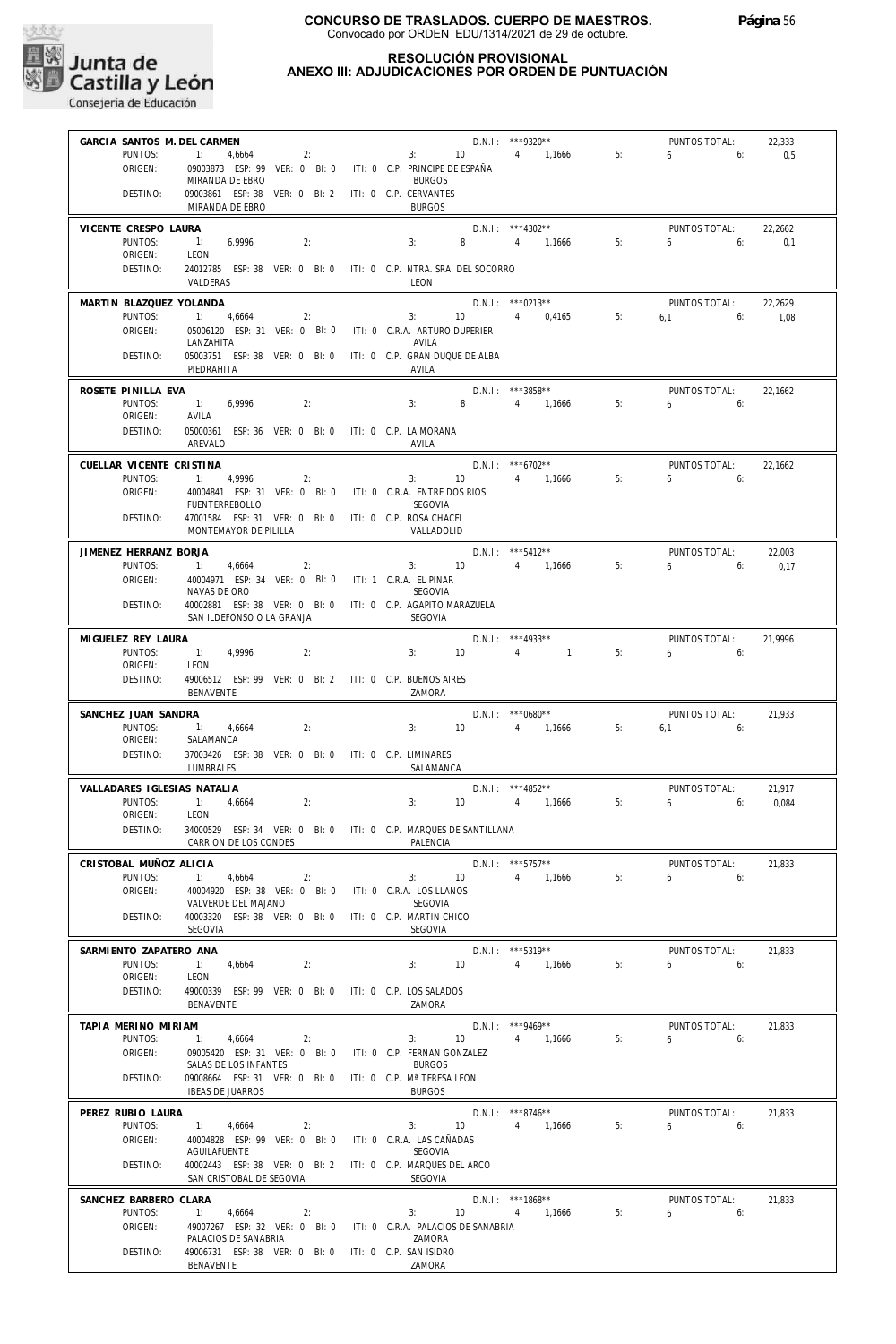

#### **RESOLUCIÓN PROVISIONAL ANEXO III: ADJUDICACIONES POR ORDEN DE PUNTUACIÓN**

| HERRERO VILLAR VIRGINIA           |                                                                                  |                      |                   | D.N.I.: ***1841**                 |    | PUNTOS TOTAL:          | 21,833  |
|-----------------------------------|----------------------------------------------------------------------------------|----------------------|-------------------|-----------------------------------|----|------------------------|---------|
| PUNTOS:                           | 1: $4,6664$<br>2:                                                                |                      | 3:<br>10          | 4: 1,1666                         | 5: | $6\qquad 6:$           |         |
| ORIGEN:                           | 40004971 ESP: 32 VER: 0 BI: 0 ITI: 0 C.R.A. EL PINAR<br>NAVAS DE ORO             |                      | SEGOVIA           |                                   |    |                        |         |
| DESTINO:                          | 47001584 ESP: 32 VER: 0 BI: 0 ITI: 0 C.P. ROSA CHACEL                            |                      |                   |                                   |    |                        |         |
|                                   | MONTEMAYOR DE PILILLA                                                            |                      | VALLADOLID        |                                   |    |                        |         |
| ARBAIZAR PASTOR SUSANA M.         |                                                                                  |                      |                   | $D.N.1::$ ***0023**               |    | PUNTOS TOTAL:          | 21,833  |
| PUNTOS:                           | 4,6664<br>$-1:$<br>2:                                                            | 3:                   | 10 <sup>°</sup>   | 4: 1,1666                         | 5: | $6\qquad 6$            |         |
| ORIGEN:                           | 09007908 ESP: 31 VER: 0 BI: 0 ITI: 0 C.P. SANTA CATALINA<br>ARANDA DE DUERO      |                      | <b>BURGOS</b>     |                                   |    |                        |         |
| DESTINO:                          | 09000148 ESP: 35 VER: 0 BI: 0 ITI: 0 C.P. CASTILLA                               |                      |                   |                                   |    |                        |         |
|                                   | ARANDA DE DUERO                                                                  |                      | <b>BURGOS</b>     |                                   |    |                        |         |
| GONZALEZ SANCHEZ JUDIT            |                                                                                  |                      |                   | D.N.I.: *** 6299**                |    | PUNTOS TOTAL:          | 21,833  |
| PUNTOS:                           | $-1:$<br>4,6664<br>2:                                                            | 3:                   | $10-10$           | 4: 1,1666                         | 5: | $6\qquad 6$            |         |
| ORIGEN:<br>DESTINO:               | SALAMANCA<br>37000942 ESP: 38 VER: 0 BI: 0 ITI: 0 C.P. MARQUES DE VALERO         |                      |                   |                                   |    |                        |         |
|                                   | <b>BEJAR</b>                                                                     |                      | SALAMANCA         |                                   |    |                        |         |
| VICENTE CARRASCO HECTOR           |                                                                                  |                      |                   | D.N.I.: ***8322**                 |    | PUNTOS TOTAL:          | 21,833  |
| PUNTOS:                           | 1: 4,6664<br>2:                                                                  | 3:                   | 10 <sup>°</sup>   | 4: 1,1666                         | 5: | 6<br>6:                |         |
| ORIGEN:                           | SALAMANCA                                                                        |                      |                   |                                   |    |                        |         |
| DESTINO:                          | 37000942 ESP: 38 VER: 0 BI: 0 ITI: 0 C.P. MARQUES DE VALERO<br><b>BEJAR</b>      |                      | SALAMANCA         |                                   |    |                        |         |
|                                   |                                                                                  |                      |                   |                                   |    |                        |         |
| MARTINEZ GARCIA DAVID<br>PUNTOS:  | 2:<br>$-1:$<br>4,6664                                                            | 3:                   | 10 <sup>1</sup>   | $D.N.I.:$ ***4313**<br>4: 1,1666  | 5: | PUNTOS TOTAL:<br>6.6   | 21,833  |
| ORIGEN:                           | LEON                                                                             |                      |                   |                                   |    |                        |         |
| DESTINO:                          | 24018052 ESP: 99 VER: 0 BI: 0 ITI: 1 C.R.A. BABIA                                |                      |                   |                                   |    |                        |         |
|                                   | HUERGAS DE BABIA                                                                 | LEON                 |                   |                                   |    |                        |         |
| VILLARROEL VILLARROEL LIDIA       |                                                                                  |                      |                   | D.N.I.: ***2280**                 |    | PUNTOS TOTAL:          | 21,833  |
| PUNTOS:<br>ORIGEN:                | $-1:$<br>2:<br>4,6664<br>AVILA                                                   | 3:                   | 10 <sup>°</sup>   | 4: 1,1666                         | 5: | $6\qquad 6$            |         |
| DESTINO:                          | 49006251 ESP: 32 VER: 0 BI: 0 ITI: 0 C.P. LAS ERAS                               |                      |                   |                                   |    |                        |         |
|                                   | BENAVENTE                                                                        |                      | ZAMORA            |                                   |    |                        |         |
| MUÑOZ MINGUEZ CESAR               |                                                                                  |                      |                   | $D.N.1::$ ***2487**               |    | PUNTOS TOTAL:          | 21,833  |
| PUNTOS:                           | $-1:$<br>4,6664<br>2:                                                            | 3:                   | 10                | 4: 1,1666                         | 5: | 6<br>6:                |         |
| ORIGEN:                           | VALLADOLID                                                                       |                      |                   |                                   |    |                        |         |
| DESTINO:                          | 47001122 ESP: 32 VER: 0 BI: 0 ITI: 0 C.P. ALVAR FAÑEZ<br><b>ISCAR</b>            |                      | VALLADOLID        |                                   |    |                        |         |
|                                   |                                                                                  |                      |                   | D.N.I.: ***2239**                 |    |                        |         |
|                                   |                                                                                  |                      |                   |                                   |    | PUNTOS TOTAL:          | 21,833  |
| FRIAS MIGUELAÑEZ ELENA<br>PUNTOS: |                                                                                  |                      | 10                |                                   |    |                        |         |
| ORIGEN:                           | 2:<br>$-1$ :<br>4,6664<br>VALLADOLID                                             | 3:                   |                   | 4: 1,1666                         | 5: | $6\qquad 6$            |         |
| DESTINO:                          | 47007173 ESP: 32 VER: 0 BI: 0 ITI: 0 C.R.A. VILLAS DEL SEQUILLO                  |                      |                   |                                   |    |                        |         |
|                                   | VILLABRAGIMA                                                                     |                      | VALLADOLID        |                                   |    |                        |         |
| HERRANZ LOPEZ RAQUEL              |                                                                                  |                      |                   | $D.N.1.:$ ***6221**               |    | PUNTOS TOTAL:          | 21,833  |
| PUNTOS:                           | 1:<br>4,6664<br>2:                                                               |                      | 3:<br>10          | 4: 1,1666                         | 5: | $6\qquad \qquad$<br>6: |         |
| ORIGEN:                           | 05003337 ESP: 38 VER: 0 BI: 2 ITI: 0 C.P. LAS RUBIERAS<br>NAVALUENGA             |                      | AVILA             |                                   |    |                        |         |
| DESTINO:                          | 05001237 ESP: 32 VER: 0 BI: 0                                                    | ITI: 0 C.P. EL ZAIRE |                   |                                   |    |                        |         |
|                                   | <b>BURGOHONDO</b>                                                                | AVILA                |                   |                                   |    |                        |         |
| ALFONSO FIGAL PATRICIA            |                                                                                  |                      |                   | $D.N.1::$ *** 6931**              |    | PUNTOS TOTAL:          | 21,7497 |
| PUNTOS:<br>ORIGEN:                | 1: 4,6664<br>2:                                                                  | 3:                   | $\overline{10}$   | $4: 1,0833$ 5:                    |    | 6:<br>6                |         |
|                                   | 40000549 ESP: 31 VER: 0 BI: 0 ITI: 0 C.P. LOS ARENALES<br>CANTALEJO              |                      | SEGOVIA           |                                   |    |                        |         |
| DESTINO:                          | 47007161 ESP: 31 VER: 0 BI: 0 ITI: 0 C.R.A. LA BESANA                            |                      |                   |                                   |    |                        |         |
|                                   | MOTA DEL MARQUES                                                                 |                      | VALLADOLID        |                                   |    |                        |         |
| SANCHEZ VICENTE M. TERESA         |                                                                                  |                      |                   | D.N.I.: ***7126**                 |    | PUNTOS TOTAL:          | 21,6664 |
| PUNTOS:<br>ORIGEN:                | 1: 4,6664<br>2:<br>SALAMANCA                                                     |                      | 3:<br>10          | 4:<br>$\sim$ $\sim$ 1             | 5: | 6.6                    |         |
| DESTINO:                          | 37006452 ESP: 32 VER: 0 BI: 0 ITI: 0 C.P. ALVAREZ MORATO                         |                      |                   |                                   |    |                        |         |
|                                   | SANTOS (LOS)                                                                     |                      | SALAMANCA         |                                   |    |                        |         |
| LIVIAN TOME VIRGINIA              |                                                                                  |                      |                   | D.N.I.: ***1470**                 |    | PUNTOS TOTAL:          | 21,6664 |
| PUNTOS:                           | 1: 4,6664<br>2:                                                                  |                      | 3: 10             | 4:<br>$\sim$ $\sim$ $\sim$ $\sim$ | 5: | $6 \t\t 6$             |         |
| ORIGEN:<br>DESTINO:               | VALLADOLID<br>47001122 ESP: 32 VER: 0 BI: 0 ITI: 0 C.P. ALVAR FAÑEZ              |                      |                   |                                   |    |                        |         |
|                                   | <b>ISCAR</b>                                                                     |                      | VALLADOLID        |                                   |    |                        |         |
| MELIDA INFANTE SARA               |                                                                                  |                      |                   | $D.N.1.:$ ***5306**               |    | PUNTOS TOTAL:          | 21,633  |
| PUNTOS:                           | 1: 4,6664<br>2:                                                                  | 3:                   | $9 \qquad \qquad$ | 4: 1,1666                         | 5: | 6,2<br>6:              | 0,6     |
| ORIGEN:                           | 34000980 ESP: 31 VER: 0 BI: 0 ITI: 0 C.P. VEGARREDONDA                           |                      |                   |                                   |    |                        |         |
| DESTINO:                          | <b>GUARDO</b><br>34000529 ESP: 31 VER: 0 BI: 0 ITI: 0 C.P. MARQUES DE SANTILLANA |                      | PALENCIA          |                                   |    |                        |         |
|                                   | CARRION DE LOS CONDES                                                            |                      | PALENCIA          |                                   |    |                        |         |
| GOMEZ SANCHEZ RAQUEL              |                                                                                  |                      |                   | D.N.I.: ***2825**                 |    | PUNTOS TOTAL:          | 21,563  |
| PUNTOS:                           | 1: 4,6664<br>2:                                                                  | 3:                   |                   | 10 4: 1,1666                      | 5: | $5,1$ 6:               | 0,63    |
| ORIGEN:<br>DESTINO:               | SALAMANCA<br>47006971 ESP: 31 VER: 0 BI: 0 ITI: 0 C.R.A. TIERRAS DE MEDINA       |                      |                   |                                   |    |                        |         |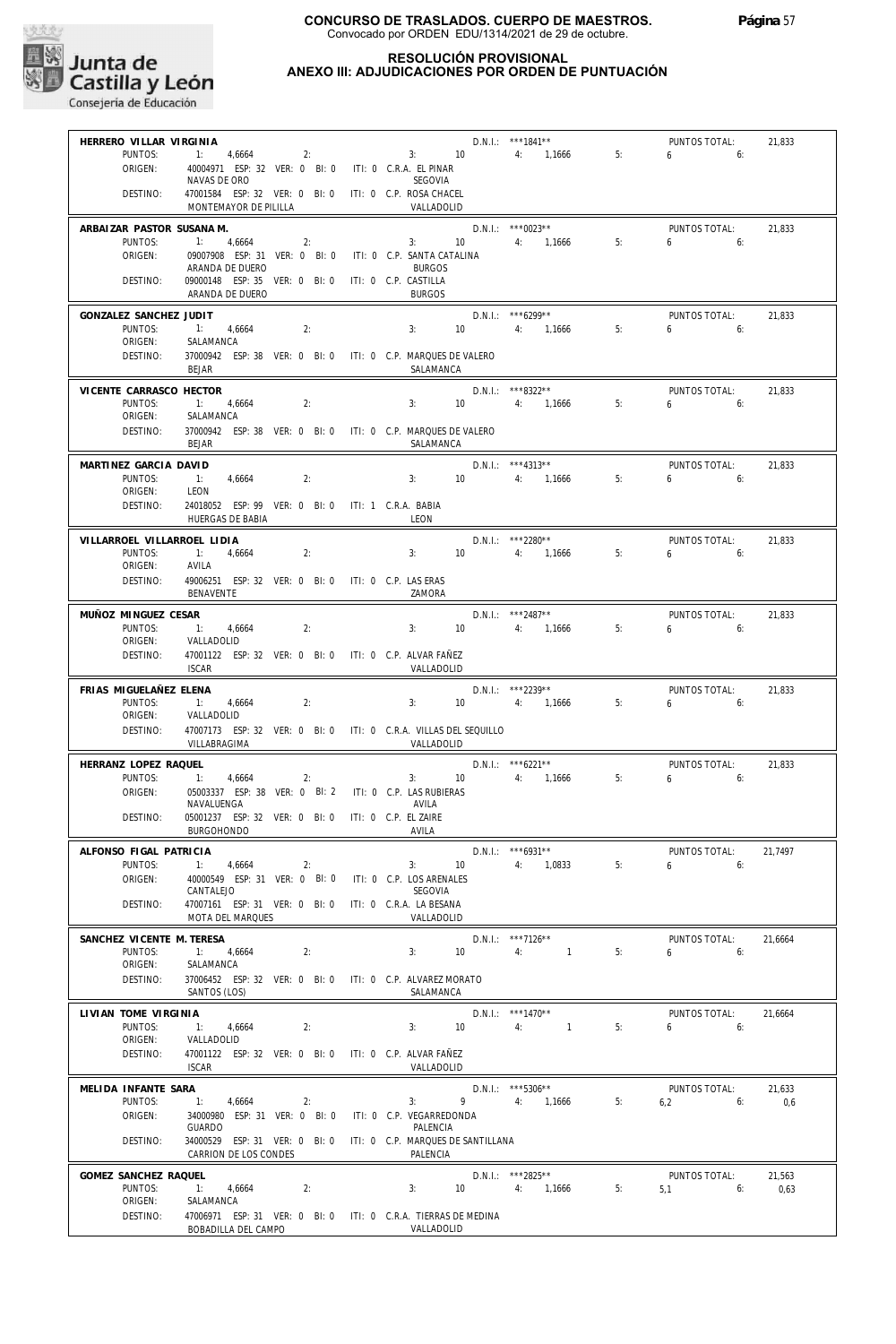

#### **RESOLUCIÓN PROVISIONAL ANEXO III: ADJUDICACIONES POR ORDEN DE PUNTUACIÓN**

| CARRERA MARQUES YARA         |                                                                                        |                                                            | D.N.I.: ***1981**                  |    | PUNTOS TOTAL:              | 21,4996 |
|------------------------------|----------------------------------------------------------------------------------------|------------------------------------------------------------|------------------------------------|----|----------------------------|---------|
| PUNTOS:                      | 1: 4,9996<br>2:                                                                        | 3: 10                                                      | $4:$ $4:$                          | 5: | $6\overline{)}$<br>6:      | 0,5     |
| ORIGEN:                      | 24018118 ESP: 32 VER: 0 BI: 0                                                          | ITI: 1 C.R.A. CARUCEDO                                     |                                    |    |                            |         |
| DESTINO:                     | CARUCEDO<br>24018091 ESP: 38 VER: 0 BI: 0                                              | LEON<br>ITI: 0 C.R.A. QUILOS                               |                                    |    |                            |         |
|                              | QUILOS                                                                                 | LEON                                                       |                                    |    |                            |         |
| ROJO GARCIA ALICIA           |                                                                                        |                                                            | $D.N.1::$ ***6974**                |    | PUNTOS TOTAL:              | 21,4662 |
| PUNTOS:                      | 1: 6,9996<br>2:                                                                        | 3:                                                         | 7 4: 1,1666                        | 5: | $6,3$ 6:                   |         |
| ORIGEN:                      | PALENCIA                                                                               |                                                            |                                    |    |                            |         |
| DESTINO:                     | 34000581 ESP: 60 VER: 0 BI: 0 ITI: 0 I.E.S. SEM TOB                                    | PALENCIA                                                   |                                    |    |                            |         |
|                              | CARRION DE LOS CONDES                                                                  |                                                            |                                    |    |                            |         |
| MARTIN SANZ PAULA<br>PUNTOS: |                                                                                        |                                                            | $D.N.1::$ ***4244**<br>7 4: 1.1666 | 5: | PUNTOS TOTAL:<br>$3.7$ 6:  | 21,3662 |
| ORIGEN:                      | 6,9996<br>1:<br>2:<br>40003770 ESP: 35 VER: 0 BI: 0 ITI: 1 C.E.O. VIRGEN DE LA PEÑA    | 3:                                                         |                                    |    |                            | 2,5     |
|                              | SEPULVEDA                                                                              | SEGOVIA                                                    |                                    |    |                            |         |
| DESTINO:                     | 40003861 ESP: 38 VER: 0 BI: 0 ITI: 0 C.P. MARQUES DE LOZOYA                            |                                                            |                                    |    |                            |         |
|                              | TORRECABALLEROS                                                                        | <b>SEGOVIA</b>                                             |                                    |    |                            |         |
| LAMANA VICENTE JORGE         |                                                                                        |                                                            | $D.N.1.:$ ***0810**                |    | PUNTOS TOTAL:              | 21.3325 |
| PUNTOS:                      | 6,9996<br>1:<br>2:                                                                     | 3:                                                         | $6\qquad \qquad$<br>4: 1,8329      | 5: | $6\qquad 6$                | 0,5     |
| ORIGEN:                      | 09002388 ESP: 32 VER: 0 BI: 0 ITI: 0 C.P. ALEJANDRO RGUEZ. DE VALCARCEL<br>COVARRUBIAS | <b>BURGOS</b>                                              |                                    |    |                            |         |
| DESTINO:                     | 09007635 ESP: 38 VER: 0 BI: 2 ITI: 0 C.P. JUAN DE VALLEJO                              |                                                            |                                    |    |                            |         |
|                              | <b>BURGOS</b>                                                                          | <b>BURGOS</b>                                              |                                    |    |                            |         |
| CALLE FERNANDEZ YESSICA      |                                                                                        |                                                            | $D.N.1::$ ***7666**                |    | PUNTOS TOTAL:              | 21,2664 |
| PUNTOS:                      | 1: 4,6664<br>2:                                                                        | 3:                                                         | $10 \qquad \qquad 4$               | 5: | 6:<br>6                    | 0,6     |
| ORIGEN:                      | 09001086 ESP: 32 VER: 0 BI: 0<br><b>BURGOS</b>                                         | ITI: 0 C.P. FUENTES BLANCAS<br><b>BURGOS</b>               |                                    |    |                            |         |
| DESTINO:                     | 09000975 ESP: 38 VER: 0 BI: 0                                                          | ITI: 0 C.P. ALEJANDRO RGUEZ. DE VALCARCEL                  |                                    |    |                            |         |
|                              | <b>BURGOS</b>                                                                          | <b>BURGOS</b>                                              |                                    |    |                            |         |
| HERNANDEZ MERINO LUCIA       |                                                                                        |                                                            | $D.N.1::$ ***0335**                |    | PUNTOS TOTAL:              | 21,1664 |
| PUNTOS:                      | 1: 12,9998<br>2:                                                                       | 3:                                                         | 4: 2,1666                          | 5: | 6<br>6:                    |         |
| ORIGEN:                      | 40002145 ESP: 31 VER: 0 BI: 0 ITI: 0 C.R.A. OBISPO FRAY SEBASTIAN                      |                                                            |                                    |    |                            |         |
| DESTINO:                     | NAVA DE LA ASUNCION<br>47001870 ESP: 31 VER: 0 BI: 0 ITI: 0 C.P. VIRGEN DE SACEDON     | SEGOVIA                                                    |                                    |    |                            |         |
|                              | PEDRAJAS DE SAN ESTEBAN                                                                | VALLADOLID                                                 |                                    |    |                            |         |
| LOPEZ MIYAR ISABEL           |                                                                                        |                                                            | D.N.I.: ***3893**                  |    | PUNTOS TOTAL:              | 21,1664 |
| PUNTOS:                      | 1:<br>4,6664<br>2:                                                                     | 3: 10                                                      | 4:                                 | 5: | 6<br>6:                    | 0,5     |
| ORIGEN:                      | 40002911 ESP: 32 VER: 0 BI: 0                                                          | ITI: 0 C.P. LA PRADERA                                     |                                    |    |                            |         |
| DESTINO:                     | VALSAIN<br>40004488 ESP: 32 VER: 0 BI: 0                                               | SEGOVIA<br>ITI: 0 C.P. CARLOS DE LECEA                     |                                    |    |                            |         |
|                              | SEGOVIA                                                                                | SEGOVIA                                                    |                                    |    |                            |         |
| GONZALEZ ABAD MARIA          |                                                                                        |                                                            | $D.N.1.:$ ***6301**                |    | PUNTOS TOTAL:              | 21,1662 |
| PUNTOS:                      | 1:<br>6,9996<br>2:                                                                     |                                                            | $3: 7$ 4: 1,1666                   | 5: | $6\qquad 6$                |         |
| ORIGEN:                      | 40004841 ESP: 31 VER: 0 BI: 0 ITI: 0 C.R.A. ENTRE DOS RIOS                             |                                                            |                                    |    |                            |         |
| DESTINO:                     | <b>FUENTERREBOLLO</b><br>40003861 ESP: 31 VER: 0 BI: 0 ITI: 0 C.P. MARQUES DE LOZOYA   | SEGOVIA                                                    |                                    |    |                            |         |
|                              | TORRECABALLEROS                                                                        | SEGOVIA                                                    |                                    |    |                            |         |
| VALBUENA AGUADO LAURA        |                                                                                        |                                                            | $D.N.1::$ ***8565**                |    | PUNTOS TOTAL:              | 21,083  |
| PUNTOS:                      | 1: 4,6664<br>2:                                                                        | 3:                                                         | 7 4: 2.9166                        | 5: | 6<br>6:                    | 0,5     |
| ORIGEN:                      | 09005420 ESP: 35 VER: 0 BI: 0 ITI: 1 C.P. FERNAN GONZALEZ                              |                                                            |                                    |    |                            |         |
|                              | SALAS DE LOS INFANTES                                                                  | <b>BURGOS</b>                                              |                                    |    |                            |         |
| DESTINO:                     | 09001086 ESP: 38 VER: 0 BI: 0 ITI: 0 C.P. FUENTES BLANCAS<br><b>BURGOS</b>             | <b>BURGOS</b>                                              |                                    |    |                            |         |
|                              |                                                                                        |                                                            |                                    |    |                            |         |
| DIEZ JORGE CLARA<br>PUNTOS:  | 1: 4,6664<br>2:                                                                        | 3:<br>10                                                   | D.N.I.: ***7158**<br>4: 0.1666     | 5: | PUNTOS TOTAL:<br>6,2<br>6: | 21,033  |
| ORIGEN:                      | 09000835 ESP: 36 VER: 0 BI: 0                                                          | ITI: 0 C.P. JUAN ABASCAL                                   |                                    |    |                            |         |
|                              | <b>BRIVIESCA</b>                                                                       | <b>BURGOS</b>                                              |                                    |    |                            |         |
| DESTINO:                     | 09000975 ESP: 36 VER: 0 BI: 0<br><b>BURGOS</b>                                         | ITI: 0 C.P. ALEJANDRO RGUEZ. DE VALCARCEL<br><b>BURGOS</b> |                                    |    |                            |         |
|                              |                                                                                        |                                                            |                                    |    |                            |         |
| BOMBIN BRIONES PATRICIA      | 1:                                                                                     |                                                            | $D.N.1::$ *** 6086**               |    | PUNTOS TOTAL:              | 20,9996 |
| PUNTOS:<br>ORIGEN:           | 4,9996<br>2:<br>09003551 ESP: 36 VER: 0 BI: 0                                          | 3:<br>10<br>ITI: 0 C.P. SAN ISIDRO                         | 4:                                 | 5: | 6<br>6:                    |         |
|                              | MEDINA DE POMAR                                                                        | <b>BURGOS</b>                                              |                                    |    |                            |         |
| DESTINO:                     | 09008664 ESP: 31 VER: 0 BI: 0                                                          | ITI: 0 C.P. Mª TERESA LEON                                 |                                    |    |                            |         |
|                              | <b>IBFAS DE JUARROS</b>                                                                | <b>BURGOS</b>                                              |                                    |    |                            |         |
| ARAUJO MARTIN FERNANDO       |                                                                                        |                                                            | $D.N.1::$ ***4487**                |    | PUNTOS TOTAL:              | 20,833  |
| PUNTOS:<br>ORIGEN:           | 1:<br>4,6664<br>2:<br>SALAMANCA                                                        | 3:<br>10                                                   | 4: 0,1666                          | 5: | 6<br>6:                    |         |
| DESTINO:                     | 37000942 ESP: 38 VER: 0 BI: 0 ITI: 0 C.P. MARQUES DE VALERO                            |                                                            |                                    |    |                            |         |
|                              | <b>BEJAR</b>                                                                           | SALAMANCA                                                  |                                    |    |                            |         |
| DELGADO AGUADO MARINA        |                                                                                        |                                                            | $D.N.1::$ ***5368**                |    | PUNTOS TOTAL:              | 20,833  |
| PUNTOS:                      | 1:<br>4,6664<br>2:                                                                     | 9<br>3:                                                    | 4: 1,1666                          | 5: | 6<br>6:                    |         |
| ORIGEN:                      | 09000161 ESP: 38 VER: 0 BI: 0                                                          | ITI: 0 C.P. FERNAN GONZALEZ                                |                                    |    |                            |         |
| DESTINO:                     | ARANDA DE DUERO<br>09001086 ESP: 38 VER: 0 BI: 0                                       | <b>BURGOS</b><br>ITI: 0 C.P. FUENTES BLANCAS               |                                    |    |                            |         |
|                              | <b>BURGOS</b>                                                                          | <b>BURGOS</b>                                              |                                    |    |                            |         |
| HERNANDEZ LOPEZ CONCEPCION   |                                                                                        |                                                            | $D.N.1.:$ ***9007**                |    | PUNTOS TOTAL:              | 20,833  |
| PUNTOS:                      | 1:<br>4,6664<br>2:                                                                     | 9<br>3:                                                    | 4: 1,1666                          | 5: | 6<br>6:                    |         |
| ORIGEN:                      | SALAMANCA                                                                              |                                                            |                                    |    |                            |         |
| DESTINO:                     | 37009635 ESP: 34 VER: 0 BI: 0 ITI: 1 C.R.A. CAMPOPETRE                                 | SALAMANCA                                                  |                                    |    |                            |         |
|                              | CANTALAPIEDRA                                                                          |                                                            |                                    |    |                            |         |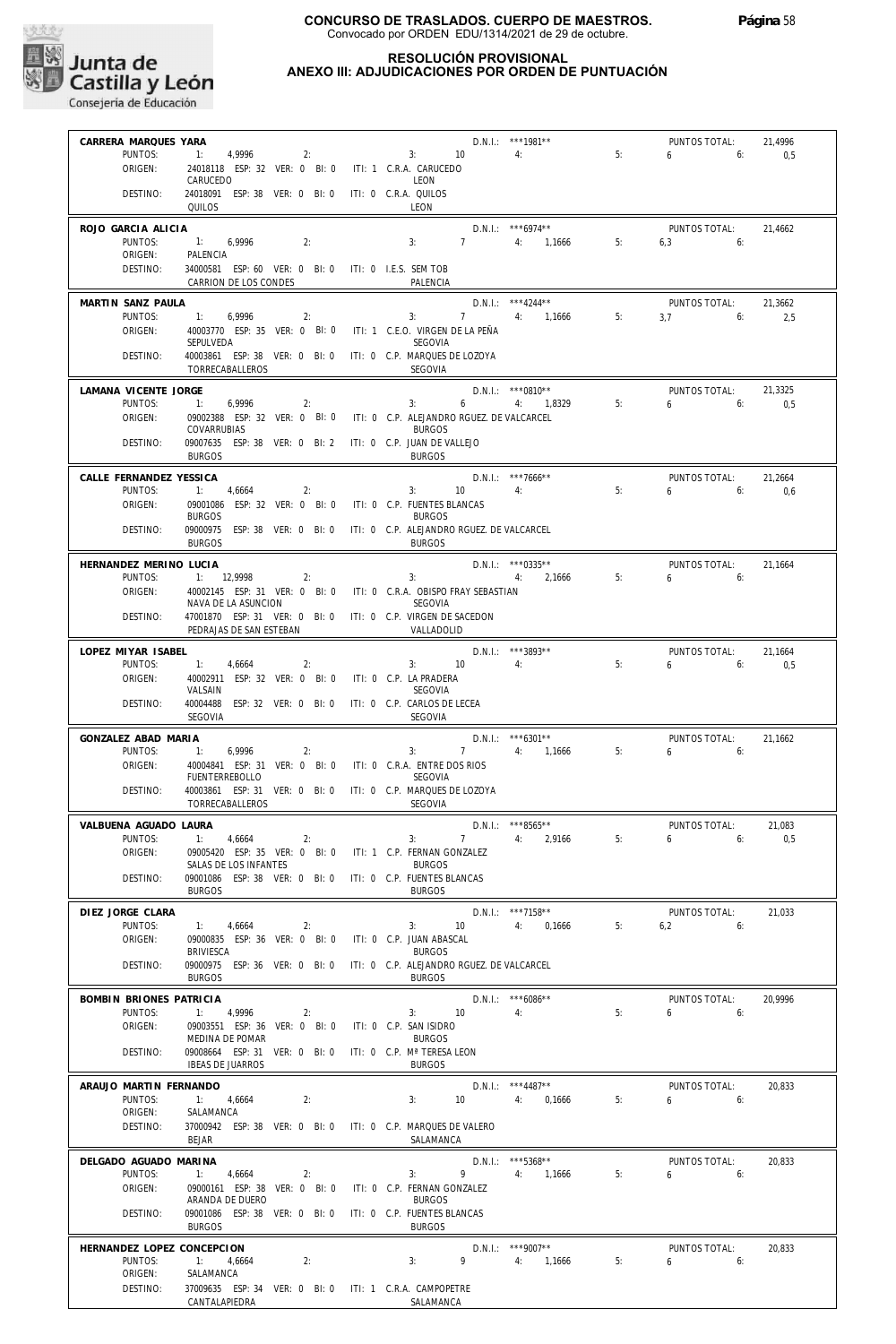

#### **RESOLUCIÓN PROVISIONAL ANEXO III: ADJUDICACIONES POR ORDEN DE PUNTUACIÓN**

| JIMENEZ MESONERO YOLANDA      |                                                                         |                                  |                     | D.N.I.: *** 0952**   |    | PUNTOS TOTAL:                    | 20,833  |
|-------------------------------|-------------------------------------------------------------------------|----------------------------------|---------------------|----------------------|----|----------------------------------|---------|
| PUNTOS:                       | 1: 4,6664<br>2:                                                         |                                  | $3: 9 \t 4: 1,1666$ |                      | 5: | $6 \t\t 6$                       |         |
| ORIGEN:                       | 40004920 ESP: 38 VER: 0 BI: 0 ITI: 0 C.R.A. LOS LLANOS                  |                                  |                     |                      |    |                                  |         |
|                               | VALVERDE DEL MAJANO                                                     | SEGOVIA                          |                     |                      |    |                                  |         |
| DESTINO:                      | 40004932 ESP: 38 VER: 0 BI: 0 ITI: 0 C.E.O. EL MIRADOR DE LA SIERRA     |                                  |                     |                      |    |                                  |         |
|                               | VILLACASTIN                                                             | SEGOVIA                          |                     |                      |    |                                  |         |
| ANTORAZ ALONSO PELAYO         |                                                                         |                                  |                     | D.N.I.: ***2684**    |    | PUNTOS TOTAL:                    | 20,833  |
| PUNTOS:                       | 1: 4,6664<br>2:                                                         | 3:                               |                     | 9 4: 1.1666          | 5: | $6\qquad 6$                      |         |
| ORIGEN:                       | VALLADOLID                                                              |                                  |                     |                      |    |                                  |         |
| DESTINO:                      | 47001781 ESP: 32 VER: 0 BI: 0 ITI: 0 C.P. VILLA DEL CABALLERO           |                                  |                     |                      |    |                                  |         |
|                               | OLMEDO                                                                  |                                  | VALLADOLID          |                      |    |                                  |         |
| RUIZ SANTILLAN MONICA         |                                                                         |                                  |                     | $D.N.1.:$ ***8296**  |    | PUNTOS TOTAL:                    | 20,833  |
| PUNTOS:                       | 1:<br>4,6664<br>2:                                                      | 3:                               | 9 4: 1,1666         |                      | 5: | $6 \t\t\t 6$                     |         |
| ORIGEN:                       | 09001086 ESP: 32 VER: 0 BI: 0 ITI: 0 C.P. FUENTES BLANCAS               |                                  |                     |                      |    |                                  |         |
|                               | <b>BURGOS</b>                                                           | <b>BURGOS</b>                    |                     |                      |    |                                  |         |
| DESTINO:                      | 09000975 ESP: 38 VER: 0 BI: 2 ITI: 0 C.P. ALEJANDRO RGUEZ. DE VALCARCEL |                                  |                     |                      |    |                                  |         |
|                               | <b>BURGOS</b>                                                           | <b>BURGOS</b>                    |                     |                      |    |                                  |         |
| SERRANO ANDRES SILVIA         |                                                                         |                                  |                     | $D.N.1::$ ***7528**  |    | PUNTOS TOTAL:                    | 20,8326 |
| PUNTOS:                       | 1:<br>4,6664<br>2:                                                      | 3:                               |                     | 8 4: 2,1662          | 5: | $6\qquad 6$                      |         |
| ORIGEN:                       | 05006120 ESP: 38 VER: 0 BI: 0 ITI: 0 C.R.A. ARTURO DUPERIER             |                                  |                     |                      |    |                                  |         |
|                               | LANZAHITA                                                               | AVILA                            |                     |                      |    |                                  |         |
| DESTINO:                      | 37004984 ESP: 38 VER: 0 BI: 0                                           | ITI: 0 C.R.A. RUTA DE LA PLATA   |                     |                      |    |                                  |         |
|                               | PUERTO DE BEJAR                                                         |                                  | SALAMANCA           |                      |    |                                  |         |
| GOMEZ ARAGON REBECA           |                                                                         |                                  |                     | D.N.I.: ***1111**    |    | PUNTOS TOTAL:                    | 20,7664 |
| PUNTOS:                       | 1: 4,6664<br>2:                                                         | 3:                               | 10<br>4:            |                      | 5: | $6 \quad \overline{\quad}$<br>6: | 0,1     |
| ORIGEN:                       | SEGOVIA                                                                 |                                  |                     |                      |    |                                  |         |
| DESTINO:                      | 40004831 ESP: 36 VER: 0 BI: 0 ITI: 1 C.R.A. RETAMA                      |                                  |                     |                      |    |                                  |         |
|                               | CHAÑE                                                                   | SEGOVIA                          |                     |                      |    |                                  |         |
| LOZANO GARCIA LUIS ANGEL      |                                                                         |                                  |                     | $D.N.1::$ ***8206**  |    | PUNTOS TOTAL:                    | 20,7164 |
| PUNTOS:                       | 1: 4,6664<br>2:                                                         |                                  | 3: 10               | 4:                   | 5: | 6:<br>6                          | 0.05    |
| ORIGEN:                       | 09003551 ESP: 35 VER: 0 BI: 2 ITI: 0 C.P. SAN ISIDRO                    |                                  |                     |                      |    |                                  |         |
|                               | MEDINA DE POMAR                                                         | <b>BURGOS</b>                    |                     |                      |    |                                  |         |
| DESTINO:                      | 09001086 ESP: 32 VER: 0 BI: 0 ITI: 0 C.P. FUENTES BLANCAS               |                                  |                     |                      |    |                                  |         |
|                               | <b>BURGOS</b>                                                           | <b>BURGOS</b>                    |                     |                      |    |                                  |         |
| GONZÁLEZ CALLEJA LAURA        |                                                                         |                                  |                     | $D.N.1::$ *** 0999** |    | PUNTOS TOTAL:                    | 20,6664 |
| PUNTOS:                       | 1: 4,6664<br>2:                                                         |                                  | $3: 10 \t 4:$       |                      | 5: | 6:<br>6                          |         |
| ORIGEN:                       | 09007817 ESP: 99 VER: 0 BI: 0                                           | ITI: 0 C.P. SANTA MARIA          |                     |                      |    |                                  |         |
|                               | ARANDA DE DUERO                                                         | <b>BURGOS</b>                    |                     |                      |    |                                  |         |
| DESTINO:                      | 09001086 ESP: 32 VER: 0 BI: 0 ITI: 0 C.P. FUENTES BLANCAS               |                                  |                     |                      |    |                                  |         |
|                               | <b>BURGOS</b>                                                           | <b>BURGOS</b>                    |                     |                      |    |                                  |         |
| GARCIA CUESTA ANA BELEN       |                                                                         |                                  |                     | $D.N.I.:$ ***5810**  |    | PUNTOS TOTAL:                    | 20,6664 |
| PUNTOS:                       | 1: 4,6664<br>2:                                                         | 3:                               | 10<br>4:            |                      | 5: | 6:6:                             |         |
| ORIGEN:                       | SEGOVIA                                                                 |                                  |                     |                      |    |                                  |         |
| DESTINO:                      | 40000823 ESP: 36 VER: 0 BI: 0 ITI: 1 C.P. TEODOSIO EL GRANDE            |                                  |                     |                      |    |                                  |         |
|                               | COCA                                                                    | <b>SEGOVIA</b>                   |                     |                      |    |                                  |         |
| JIMENEZ CALERO MARIA DEL CARM |                                                                         |                                  |                     | D.N.I.: *** 9516**   |    | PUNTOS TOTAL:                    | 20,6664 |
| PUNTOS:                       | $-1$ :<br>4,6664<br>2:                                                  | 3:                               | 10                  | 4:                   | 5: | $6 \quad$<br>6:                  |         |
| ORIGEN:                       | 09000148 ESP: 31 VER: 0 BI: 0 ITI: 0 C.P. CASTILLA                      |                                  |                     |                      |    |                                  |         |
|                               | ARANDA DE DUERO                                                         | <b>BURGOS</b>                    |                     |                      |    |                                  |         |
| DESTINO:                      | 09012266 ESP: 31 VER: 0 BI: 0 ITI: 0 C.P. SATURNINO CALLEJA             |                                  |                     |                      |    |                                  |         |
|                               | QUINTANADUEÑAS                                                          | <b>BURGOS</b>                    |                     |                      |    |                                  |         |
| GONZALEZ ALIJA ROCIO          |                                                                         |                                  |                     | D.N.I.: *** 5612**   |    | PUNTOS TOTAL:                    | 20,6664 |
| PUNTOS:                       | 1:<br>4,6664<br>2:                                                      | 3:                               | $9 \t 4$            | $\sim$ 1             | 5: | 6<br>6:                          |         |
| ORIGEN:                       | 24018416 ESP: 31 VER: 0 BI: 0                                           | ITI: 0 C.R.A. RIAÑO              |                     |                      |    |                                  |         |
|                               | RIAÑO                                                                   | LEON                             |                     |                      |    |                                  |         |
| DESTINO:                      | 24000618 ESP: 31 VER: 0 BI: 0                                           | ITI: 0 C.P. SAN JOSE DE CALASANZ |                     |                      |    |                                  |         |
|                               | BAÑEZA (LA)                                                             | LEON                             |                     |                      |    |                                  |         |
| GUTIERREZ DOMINGUEZ Mª SELINA |                                                                         |                                  |                     | $D.N.1.:$ ***2064**  |    | PUNTOS TOTAL:                    | 20,583  |
| PUNTOS:                       | 1:<br>4,6664<br>2:                                                      | 3:                               |                     | $3 \t 4: 4,6666$     | 5: | 6<br>6:                          | 2,25    |
| ORIGEN:                       | 49003675 ESP: 31 VER: 0 BI: 0                                           | ITI: 0 C.R.A. RIOFRIO DE ALISTE  |                     |                      |    |                                  |         |
|                               | SARRACIN DE ALISTE                                                      | ZAMORA                           |                     |                      |    |                                  |         |
| DESTINO:                      | 49000455 ESP: 31 VER: 0 BI: 0                                           | ITI: 0 C.P. NTRA. SRA. DE GRACIA |                     |                      |    |                                  |         |
|                               | BERMILLO DE SAYAGO                                                      | ZAMORA                           |                     |                      |    |                                  |         |
| SANTOS RABANILLO OLGA         |                                                                         |                                  |                     | $D.N.I.:$ ***3101**  |    | PUNTOS TOTAL:                    | 20,333  |
| PUNTOS:                       | 1:<br>4,6664<br>2:                                                      | 3:                               | 8                   | 4: 1,1666            | 5: | 6<br>6:                          | 0,5     |
| ORIGEN:                       | 49003675 ESP: 32 VER: 0 BI: 0                                           | ITI: 1 C.R.A. RIOFRIO DE ALISTE  |                     |                      |    |                                  |         |
|                               | SARRACIN DE ALISTE                                                      | ZAMORA                           |                     |                      |    |                                  |         |
| DESTINO:                      | 40001141 ESP: 38 VER: 0 BI: 0                                           | ITI: 0 C.P. ARCIPRESTE DE HITA   |                     |                      |    |                                  |         |
|                               | ESPINAR (EL)                                                            | SEGOVIA                          |                     |                      |    |                                  |         |
| LOPEZ DE ROJAS GABRIELA       |                                                                         |                                  |                     | $D.N.1::$ ***4761**  |    | PUNTOS TOTAL:                    | 20,333  |
| PUNTOS:                       | 1: 4,6664<br>2:                                                         | 3:                               | 8                   | 4: 1,1666            | 5: | 6<br>6:                          | 0,5     |
| ORIGEN:                       | 09008226 ESP: 34 VER: 0 BI: 0                                           | ITI: 0 C.P. ANDUVA               |                     |                      |    |                                  |         |
|                               | MIRANDA DE EBRO                                                         | <b>BURGOS</b>                    |                     |                      |    |                                  |         |
| DESTINO:                      | 47003052 ESP: 34 VER: 0 BI: 0                                           | ITI: 0 C.P. EL PRADO             |                     |                      |    |                                  |         |
|                               | VALDESTILLAS                                                            |                                  | VALLADOLID          |                      |    |                                  |         |
| ESTEVE GARCIA JUDIT           |                                                                         |                                  |                     | D.N.I.: ***3849**    |    | PUNTOS TOTAL:                    | 20,333  |
| PUNTOS:                       | 1: 4,6664<br>2:                                                         | 3:                               | 8                   | 4: 1,1666            | 5: | $6\qquad 6:$                     | 0,5     |
| ORIGEN:                       | SALAMANCA                                                               |                                  |                     |                      |    |                                  |         |
| DESTINO:                      | 37003128 ESP: 32 VER: 0 BI: 0 ITI: 0 C.P. FILIBERTO VILLALOBOS          |                                  |                     |                      |    |                                  |         |
|                               | GUIJUELO                                                                |                                  | SALAMANCA           |                      |    |                                  |         |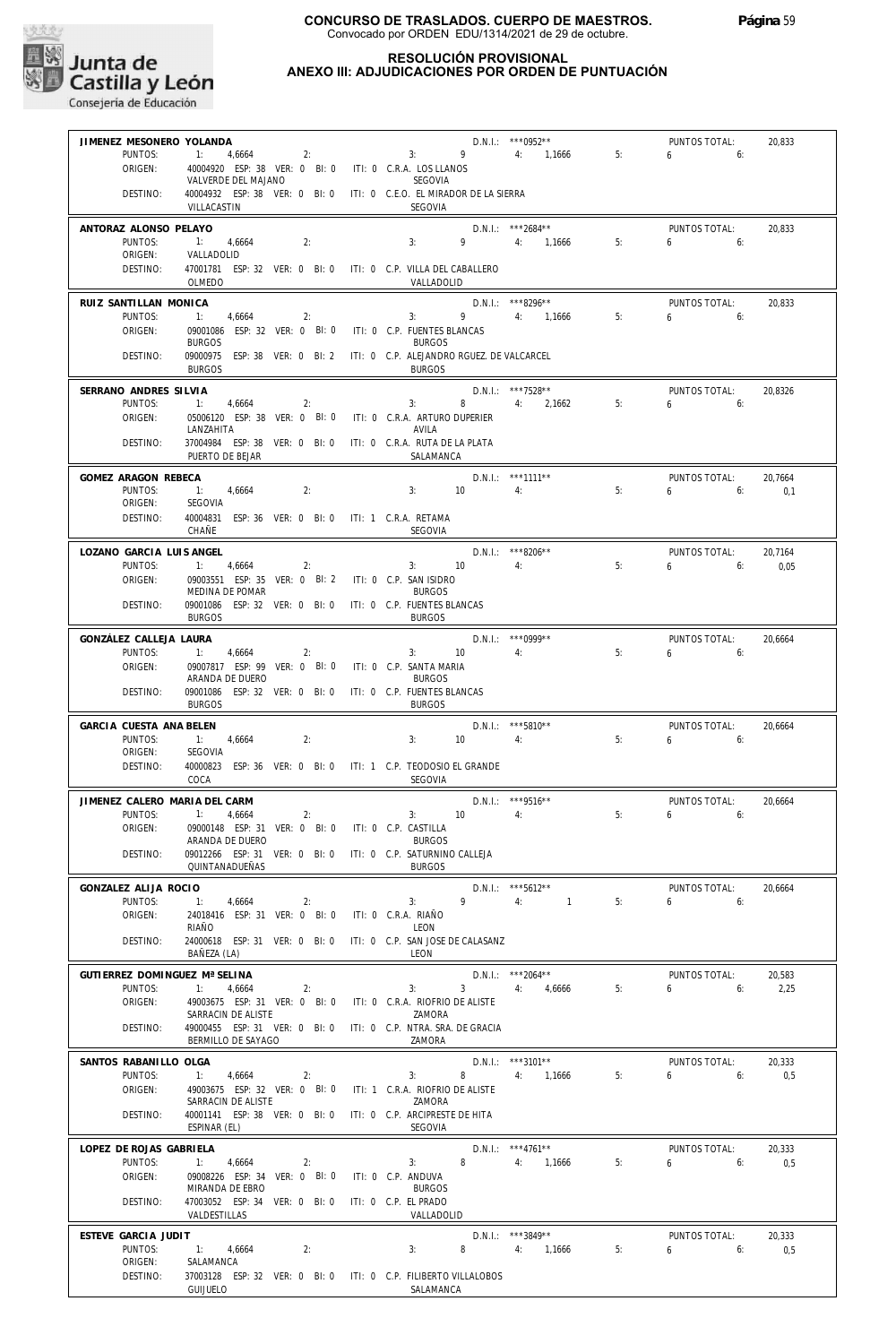

| SANCHEZ GONZALEZ PEDRO JOSE           |                                                                      |                                                      |                                                                                       | $D.N.1::$ ***7157**                       |       | PUNTOS TOTAL:                   | 20,333  |
|---------------------------------------|----------------------------------------------------------------------|------------------------------------------------------|---------------------------------------------------------------------------------------|-------------------------------------------|-------|---------------------------------|---------|
| PUNTOS:<br>ORIGEN:                    | 1: 4,6664<br>ZAMORA                                                  | 2:                                                   | 3:                                                                                    | 7 4: 1.1666                               | 5:    | $6\qquad 6:$                    | 1,5     |
| DESTINO:                              | <b>BEJAR</b>                                                         |                                                      | 37000917 ESP: 34 VER: 0 BI: 0 ITI: 0 C.P. FILIBERTO VILLALOBOS<br>SALAMANCA           |                                           |       |                                 |         |
| GOICOECHEA ROMAN CHRISTIAN            |                                                                      |                                                      |                                                                                       | $D.N.1::$ ***9549**                       |       | PUNTOS TOTAL:                   | 20.3326 |
| PUNTOS:<br>ORIGEN:                    | 1:<br>6,9996<br>09004440 ESP: 32 VER: 0 BI: 0                        | 2:                                                   | $\overline{4}$<br>3:<br>ITI: 0 C.P. SAN SALVADOR                                      | 4: 3,333                                  | 5:    | $6\qquad 6$                     |         |
|                                       | OÑA                                                                  |                                                      | <b>BURGOS</b>                                                                         |                                           |       |                                 |         |
| DESTINO:                              | 09000835 ESP: 32 VER: 0 BI: 0<br><b>BRIVIESCA</b>                    |                                                      | ITI: 0 C.P. JUAN ABASCAL<br><b>BURGOS</b>                                             |                                           |       |                                 |         |
|                                       | SAN MATIAS BARTOLOME JUAN CARLOS                                     |                                                      |                                                                                       | D.N.I.: ***8691**<br>$9 \qquad \qquad 4:$ |       | PUNTOS TOTAL:                   | 20,1664 |
| PUNTOS:<br>ORIGEN:                    | $\overline{1}$ :<br>4,6664                                           | 2:                                                   | 3:<br>05003799 ESP: 36 VER: 0 BI: 0 ITI: 0 C.P. SAN JUAN DE LA CRUZ                   |                                           | 5:    | $6\qquad 6$                     | 0.5     |
| DESTINO:                              | PIEDRALAVES                                                          |                                                      | AVILA<br>49007498 ESP: 38 VER: 0 BI: 0 ITI: 0 C.R.A. LOS ALMENDROS                    |                                           |       |                                 |         |
|                                       | BOVEDA DE TORO (LA)                                                  |                                                      | ZAMORA                                                                                |                                           |       |                                 |         |
| FERNÁNDEZ FERNÁNDEZ SANDRA<br>PUNTOS: | 1: 6,9996                                                            | 2:                                                   | 3:                                                                                    | $D.N.1.:$ ***6230**<br>6 4: 1,1666        | 5:5:5 | PUNTOS TOTAL:<br>$6\qquad 6$    | 20.1662 |
| ORIGEN:                               | <b>BURGOS</b>                                                        |                                                      |                                                                                       |                                           |       |                                 |         |
| DESTINO:                              | <b>BURGOS</b>                                                        |                                                      | 09008172 ESP: 37 VER: 0 BI: 0 ITI: 0 C.E.E. FRAY PEDRO PONCE DE LEON<br><b>BURGOS</b> |                                           |       |                                 |         |
| LÓPEZ FRANCO ALBA                     |                                                                      |                                                      |                                                                                       | D.N.I.: ***2413**                         |       | PUNTOS TOTAL:                   | 20,1662 |
| PUNTOS:<br>ORIGEN:                    | 1: 6,9996<br>SEGOVIA                                                 | 2:                                                   | 3:                                                                                    | $6 \t 4: \t 1,1666$                       | 5:    | $6 \t\t 6$                      |         |
| DESTINO:                              | 24016092 ESP: 36 VER: 0 BI: 0 ITI: 0 C.E.E. BERGIDUM                 |                                                      |                                                                                       |                                           |       |                                 |         |
|                                       | FUENTESNUEVAS                                                        |                                                      | LEON                                                                                  |                                           |       |                                 |         |
| RODRIGUEZ VALLES SARA<br>PUNTOS:      | 1:<br>6,9996                                                         | 2:                                                   | $3: 7 \t 4:$                                                                          | $D.N.1.:$ ***6420**                       | 5:    | PUNTOS TOTAL:<br>6 <sub>6</sub> | 19.9996 |
| ORIGEN:                               | SEPULVEDA                                                            |                                                      | 40003770 ESP: 31 VER: 0 BI: 0 ITI: 0 C.E.O. VIRGEN DE LA PEÑA<br>SEGOVIA              |                                           |       |                                 |         |
| DESTINO:                              | 47001122 ESP: 31 VER: 0 BI: 0<br><b>ISCAR</b>                        |                                                      | ITI: 0 C.P. ALVAR FAÑEZ<br>VALLADOLID                                                 |                                           |       |                                 |         |
| HERNANDEZ MARIN JESUS                 |                                                                      |                                                      |                                                                                       | D.N.I.: ***8971**                         |       | PUNTOS TOTAL:                   | 19,983  |
| PUNTOS:                               | 4,6664<br>$\overline{1}$ :                                           | 2:                                                   | $8 - 1$<br>3:                                                                         | 4: 1,1666                                 | 5:    | $6,1$ $6:$                      | 0,05    |
| ORIGEN:                               | 37000930 ESP: 34 VER: 0 BI: 0<br><b>BEJAR</b>                        |                                                      | ITI: 0   C.P.  MARIA DIAZ MUÑOZ<br>SALAMANCA                                          |                                           |       |                                 |         |
| DESTINO:                              | 37000942 ESP: 34 VER: 0 BI: 0<br>BEJAR                               |                                                      | ITI: 0 C.P. MARQUES DE VALERO<br>SALAMANCA                                            |                                           |       |                                 |         |
| FERNANDEZ RODRIGUEZ LUCIA             |                                                                      |                                                      |                                                                                       | $D.N.1.:$ ***5791**                       |       | PUNTOS TOTAL:                   | 19,933  |
| PUNTOS:<br>ORIGEN:                    | $\overline{1}$ :<br>4,6664                                           | 2:                                                   | 8 4: 1,1666<br>3:<br>24008265 ESP: 31 VER: 0 BI: 0 ITI: 0 C.P. CAMPO DE LA CRUZ       |                                           | 5:    | $6,1$ 6:                        |         |
|                                       | PONFERRADA                                                           |                                                      | LEON                                                                                  |                                           |       |                                 |         |
| DESTINO:                              | 24018489 ESP: 31 VER: 0 BI: 0<br>SOTO DE LA VEGA                     |                                                      | ITI: 0 C.R.A. SOTO DE LA VEGA<br>LEON                                                 |                                           |       |                                 |         |
| SANCHEZ EGIDO PATRICIA                |                                                                      |                                                      |                                                                                       | $D.N.1::$ ***1754**                       |       | PUNTOS TOTAL:                   | 19,883  |
| PUNTOS:<br>ORIGEN:                    | 1:<br>4,6664<br>09003551 ESP: 31 VER: 0 BI: 0 ITI: 0 C.P. SAN ISIDRO | 2:                                                   | 3:                                                                                    | 8 4: 1,1666                               | 5:    | $6 \quad$<br>6:                 | 0,05    |
| DESTINO:                              | MEDINA DE POMAR<br>09000148 ESP: 31 VER: 0 BI: 0                     |                                                      | <b>BURGOS</b><br>ITI: 0 C.P. CASTILLA                                                 |                                           |       |                                 |         |
|                                       | ARANDA DE DUERO                                                      |                                                      | <b>BURGOS</b>                                                                         |                                           |       |                                 |         |
| SUAREZ ZUÑIGA MARIA OLGA<br>PUNTOS:   |                                                                      | 2:                                                   | 5 <sub>1</sub>                                                                        | D.N.I.: ***2899**<br>4: 1.1666            | 5:    | PUNTOS TOTAL:                   | 19.8662 |
| ORIGEN:                               | 1:<br>6,9996<br><b>BURGOS</b>                                        |                                                      | 3:                                                                                    |                                           |       | 6<br>6:                         | 0,7     |
| DESTINO:                              |                                                                      |                                                      |                                                                                       |                                           |       |                                 |         |
|                                       | FUENTESNUEVAS                                                        | 24008125 ESP: 36 VER: 0 BI: 0 ITI: 0 C.P. LA COGOLLA | LEON                                                                                  |                                           |       |                                 |         |
| GARCIA GONZALEZ MONICA                |                                                                      |                                                      |                                                                                       | $D.N.1.:$ ***6830**                       |       | PUNTOS TOTAL:                   | 19,833  |
| PUNTOS:                               | 1:<br>6,6664                                                         | 2:                                                   | 6<br>3:                                                                               | 4:<br>1,1666                              | 5:    | 6<br>6:                         |         |
| ORIGEN:<br>DESTINO:                   | VALLADOLID<br>47001781 ESP: 38 VER: 0 BI: 0                          |                                                      | ITI: 0 C.P. VILLA DEL CABALLERO                                                       |                                           |       |                                 |         |
|                                       | OLMEDO                                                               |                                                      | VALLADOLID                                                                            |                                           |       |                                 |         |
| DE PRADA ARTETA CRISTINA<br>PUNTOS:   | 1:<br>4,6664                                                         | 2:                                                   | 3:<br>8                                                                               | $D.N.1::$ ***7342**<br>4: 1,1666          | 5:    | PUNTOS TOTAL:<br>6<br>6:        | 19,833  |
| ORIGEN:                               | 47007434 ESP: 74 VER: 0 BI: 0<br>PEÑAFIEL                            |                                                      | ITI: 1 CENTRO DE PEÑAFIEL<br>VALLADOLID                                               |                                           |       |                                 |         |
| DESTINO:                              | 47006193 ESP: 40 VER: 0 BI: 0                                        |                                                      | ITI: 1 C.P. MIGUEL HERNANDEZ                                                          |                                           |       |                                 |         |
| PELLICO HERRERO MARINA                | VALLADOLID                                                           |                                                      | VALLADOLID                                                                            | $D.N.I.:$ ***1431**                       |       | PUNTOS TOTAL:                   | 19,833  |
| PUNTOS:                               | 1:<br>4,6664                                                         | 2:                                                   | 8<br>3:                                                                               | 4: 1,1666                                 | 5:    | 6<br>6:                         |         |
| ORIGEN:<br>DESTINO:                   | VALLADOLID<br>47001781 ESP: 38 VER: 0 BI: 0                          |                                                      | ITI: 0 C.P. VILLA DEL CABALLERO                                                       |                                           |       |                                 |         |
|                                       | OLMEDO                                                               |                                                      | VALLADOLID                                                                            |                                           |       |                                 |         |
| ALONSO CAMINO RAQUEL<br>PUNTOS:       | 1:<br>4,6664                                                         | 2:                                                   | 8<br>3:                                                                               | D.N.I.: ***3877**<br>4: 1,1666            | 5:    | PUNTOS TOTAL:<br>6<br>6:        | 19,833  |
| ORIGEN:<br>DESTINO:                   | PALENCIA                                                             |                                                      | 47007227 ESP: 32 VER: 0 BI: 0 ITI: 1 C.R.A. RIBERA DEL DUERO                          |                                           |       |                                 |         |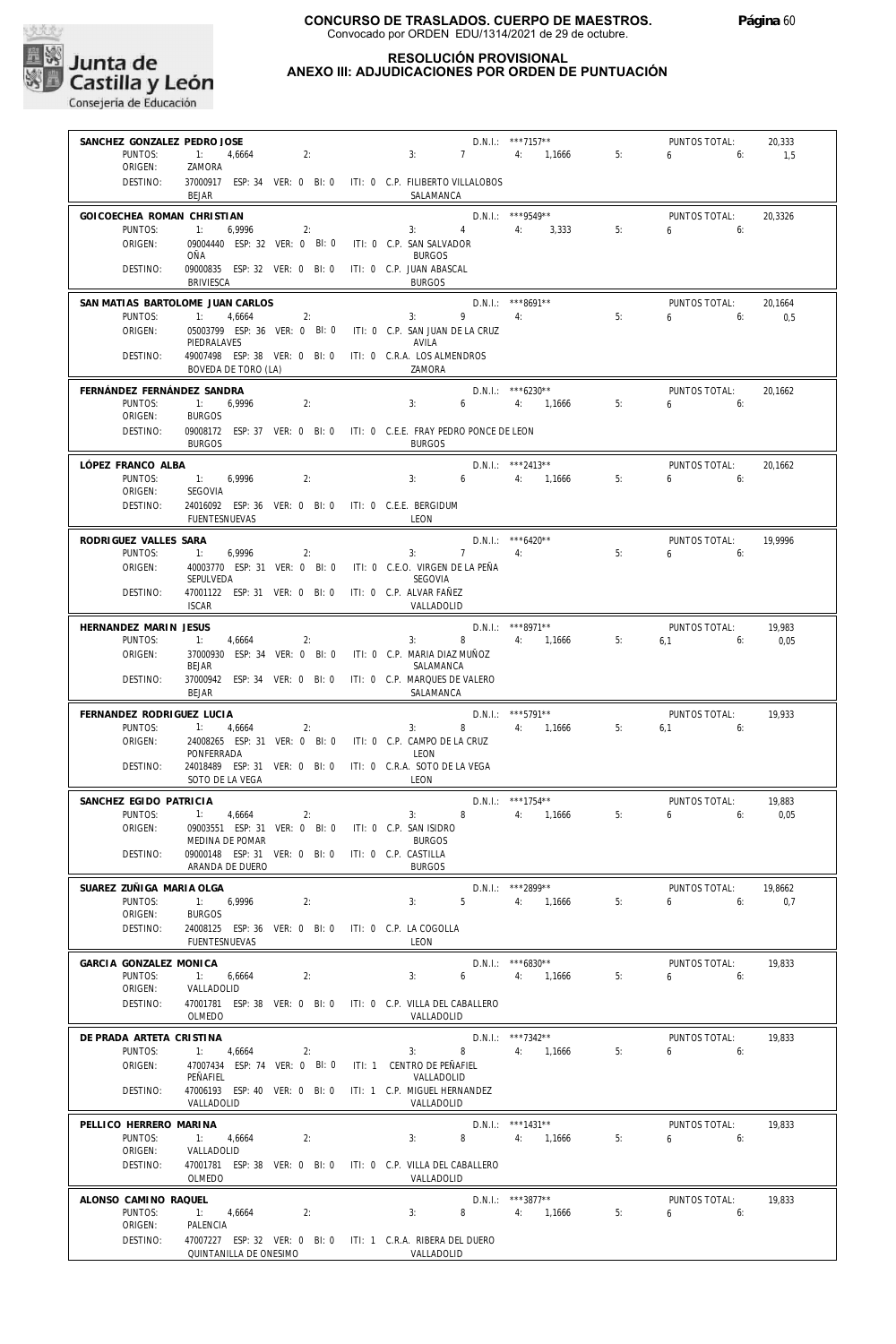

| ZAZO GARCIA ELENA<br>PUNTOS:            | 1: 4,6664<br>2:                                                                         |                                       |              | $D.N.1::$ ***2305**<br>$3: 8 \t 4: 1,1666$ | 5:    | PUNTOS TOTAL:<br>$6\qquad 6$    | 19,833  |
|-----------------------------------------|-----------------------------------------------------------------------------------------|---------------------------------------|--------------|--------------------------------------------|-------|---------------------------------|---------|
| ORIGEN:                                 | 05001237 ESP: 31 VER: 0 BI: 0 ITI: 0 C.P. EL ZAIRE<br><b>BURGOHONDO</b>                 | AVILA                                 |              |                                            |       |                                 |         |
| DESTINO:                                | 05003431 ESP: 31 VER: 0 BI: 0 ITI: 0 C.P. VICENTE ALEIXANDRE<br>NAVAS DEL MARQUES (LAS) | AVILA                                 |              |                                            |       |                                 |         |
| CABRERO CARRERA ROCIO<br>PUNTOS:        | 1: 4,6664<br>2:                                                                         | 3:                                    |              | $D.N.1.:$ ***4508**<br>8 4: 1,1666         | 5:    | PUNTOS TOTAL:<br>$6\qquad 6$    | 19,833  |
| ORIGEN:                                 | 40000823 ESP: 38 VER: 0 BI: 0 ITI: 0 C.P. TEODOSIO EL GRANDE<br>COCA                    | SEGOVIA                               |              |                                            |       |                                 |         |
| DESTINO:                                | 05000361 ESP: 38 VER: 0 BI: 0 ITI: 0 C.P. LA MORAÑA<br>AREVALO                          | AVILA                                 |              |                                            |       |                                 |         |
| SANZ DE MIGUEL DIANA<br>PUNTOS:         | 1: 4,6664<br>2:                                                                         |                                       |              | $D.N.1.:$ ***9179**<br>3: 8 4: 1,1666      | 5:    | PUNTOS TOTAL:<br>$6 = 6$        | 19,833  |
| ORIGEN:                                 | 09008755 ESP: 31 VER: 0 BI: 0 ITI: 0 C.R.A. RIBERDUERO<br>FUENTESPINA                   | <b>BURGOS</b>                         |              |                                            |       |                                 |         |
| DESTINO:                                | 09000835 ESP: 31 VER: 0 BI: 0 ITI: 0 C.P. JUAN ABASCAL<br>BRIVIESCA                     | <b>BURGOS</b>                         |              |                                            |       |                                 |         |
| CIMARRAS IGLESIAS SARA                  | 2:                                                                                      |                                       |              | D.N.I.: ***7528**                          |       | PUNTOS TOTAL:                   | 19,833  |
| PUNTOS:<br>ORIGEN:                      | $-1:$<br>4,6664<br>AVILA                                                                | 3:                                    |              | 8 4: 1,1666                                | 5:    | $6\qquad 6$                     |         |
| DESTINO:                                | 37008761 ESP: 31 VER: 0 BI: 0 ITI: 0 C.P. MIROBRIGA<br>CIUDAD-RODRIGO                   | SALAMANCA                             |              |                                            |       |                                 |         |
| SANCHEZ GONZALEZ MARIA ELENA<br>PUNTOS: | 2:                                                                                      | 3:                                    |              | D.N.I.: ***8598**<br>8 4: 1,1666           | 5:    | PUNTOS TOTAL:<br>$6\qquad 6$    | 19,833  |
| ORIGEN:                                 | $-1:$<br>4,6664<br>ZAMORA                                                               |                                       |              |                                            |       |                                 |         |
| DESTINO:                                | 37009684 ESP: 34 VER: 0 BI: 0 ITI: 0 C.P. MANUEL MORENO BLANCO<br><b>VITIGUDINO</b>     | SALAMANCA                             |              |                                            |       |                                 |         |
| MURGA HERRERA CLARA MARIA<br>PUNTOS:    | 2:<br>1: 4,6664                                                                         | 3:                                    |              | $D.N.1.:$ *** 6614**<br>8 4: 1.1666        | 5:    | PUNTOS TOTAL:<br>$6\qquad 6$    | 19,833  |
| ORIGEN:                                 | LEON                                                                                    |                                       |              |                                            |       |                                 |         |
| DESTINO:                                | 24000451 ESP: 31 VER: 0 BI: 0 ITI: 0 C.P. ANGEL GONZALEZ ALVAREZ<br>ASTORGA             | LEON                                  |              |                                            |       |                                 |         |
| SANCHEZ-VILLARES ROMAN BELEN<br>PUNTOS: | 2:<br>$-1:$<br>4,6664                                                                   | 3:                                    |              | $D.N.1::$ ***9698**<br>8 4: 1,1666         | 5:    | PUNTOS TOTAL:<br>6 <sub>6</sub> | 19,833  |
| ORIGEN:                                 | ZAMORA                                                                                  |                                       |              |                                            |       |                                 |         |
| DESTINO:                                | 37009842 ESP: 31 VER: 0 BI: 0 ITI: 0 C.R.A. CAMPO DE ARGAÑAN<br>FUENTES DE OÑORO        | SALAMANCA                             |              |                                            |       |                                 |         |
| CANEDO GONZALEZ ANDREA<br>PUNTOS:       | 1: 4,6664<br>2:                                                                         | 3:                                    |              | $D.N.1::$ ***2930**<br>8 4: 1,1666         | 5:5:5 | PUNTOS TOTAL:<br>$6\qquad 6$    | 19.833  |
| ORIGEN:                                 | LEON                                                                                    |                                       |              |                                            |       |                                 |         |
| DESTINO:                                | 24018040 ESP: 32 VER: 0 BI: 0 ITI: 1 C.R.A. VALLE DEL BOEZA<br>VENTAS DE ALBARES (LAS)  | LEON                                  |              |                                            |       |                                 |         |
| PEDROSO CABEZUDO ELENA<br>PUNTOS:       | 1: 4,6664<br>2:                                                                         |                                       | $3: 9 \t 4:$ | $D.N.1::$ ***3650**                        | 5:    | PUNTOS TOTAL:<br>6.6            | 19,6664 |
| ORIGEN:                                 | 09005018 ESP: 34 VER: 0 BI: 0 ITI: 0 C.P. VERA CRUZ<br>QUINTANAR DE LA SIERRA           | <b>BURGOS</b>                         |              |                                            |       |                                 |         |
| DESTINO:                                | 34003804 ESP: 34 VER: 0 BI: 0 ITI: 1 C.R.A. CAMPOS DE CASTILLA<br>BECERRIL DE CAMPOS    | PALENCIA                              |              |                                            |       |                                 |         |
| GARCIA DE LAS HERAS GLORIA ESTHER       |                                                                                         |                                       |              | D.N.I.: ***8393**                          |       | PUNTOS TOTAL:                   | 19,6664 |
| PUNTOS:<br>ORIGEN:                      | 1:<br>2:<br>4,6664<br>AVILA                                                             | 3:                                    | 8            | 4:<br>$\sim$ 1                             | 5:    | 6:<br>6                         |         |
| DESTINO:                                | 37009908 ESP: 31 VER: 0 BI: 0 ITI: 0 C.R.A. LA SENARA<br>CUBO DE DON SANCHO (EL)        | SALAMANCA                             |              |                                            |       |                                 |         |
| BORDE MEMBIBRE IRENE                    |                                                                                         |                                       |              | D.N.I.: *** 9621**                         |       | PUNTOS TOTAL:                   | 19,6662 |
| PUNTOS:<br>ORIGEN:                      | 6,9996<br>2:<br>SEGOVIA                                                                 | 3:                                    | $5 -$        | 4: 1.1666                                  | 5:    | $6\qquad 6$                     | 0,5     |
| DESTINO:                                | 40004713 ESP: 36 VER: 0 BI: 0 ITI: 0 C.E.E. NTRA. SRA. DE LA ESPERANZA<br>SEGOVIA       | SEGOVIA                               |              |                                            |       |                                 |         |
| GARCIA CATALA ANDREA VICTORI<br>PUNTOS: | 1:<br>4,6664<br>2:                                                                      | 3:                                    |              | D.N.I.: ***6358**<br>9 4: 1,1666           | 5:    | PUNTOS TOTAL:<br>$4.7$ 6:       | 19,533  |
| ORIGEN:                                 | 09003885 ESP: 38 VER: 0 BI: 0                                                           | ITI: 0 C.P. LAS MATILLAS              |              |                                            |       |                                 |         |
| DESTINO:                                | MIRANDA DE EBRO<br>49007620 ESP: 38 VER: 0 BI: 0                                        | <b>BURGOS</b><br>ITI: 0 C.P. EL PINAR |              |                                            |       |                                 |         |
| FERNANDEZ GARCIA ALICIA                 | BENAVENTE                                                                               | ZAMORA                                |              | D.N.I.: ***1972**                          |       | PUNTOS TOTAL:                   | 19,533  |
| PUNTOS:                                 | 1: 4,6664<br>2:                                                                         | 3:                                    |              | 6,5 4: 1,1666                              | 5:    | $6 \qquad$<br>6:                | 1,2     |
| ORIGEN:<br>DESTINO:                     | PALENCIA<br>40004361 ESP: 35 VER: 0 BI: 0 ITI: 1 C.P. SAN GIL                           |                                       |              |                                            |       |                                 |         |
| BLANCO MARCOS SANDRA                    | CUELLAR                                                                                 | SEGOVIA                               |              | $D.N.1.:$ ***9547**                        |       | PUNTOS TOTAL:                   | 19,333  |
| PUNTOS:<br>ORIGEN:                      | 2:<br>1: 4,6664<br>PALENCIA                                                             | 3:                                    | 7            | 4: 1,1666                                  | 5:    | $6\qquad 6$                     | 0,5     |
| DESTINO:                                | 37009581 ESP: 31 VER: 0 BI: 0 ITI: 0 C.R.A. LOS JARALES<br>SAN MIGUEL DE VALERO         | SALAMANCA                             |              |                                            |       |                                 |         |
|                                         |                                                                                         |                                       |              |                                            |       |                                 |         |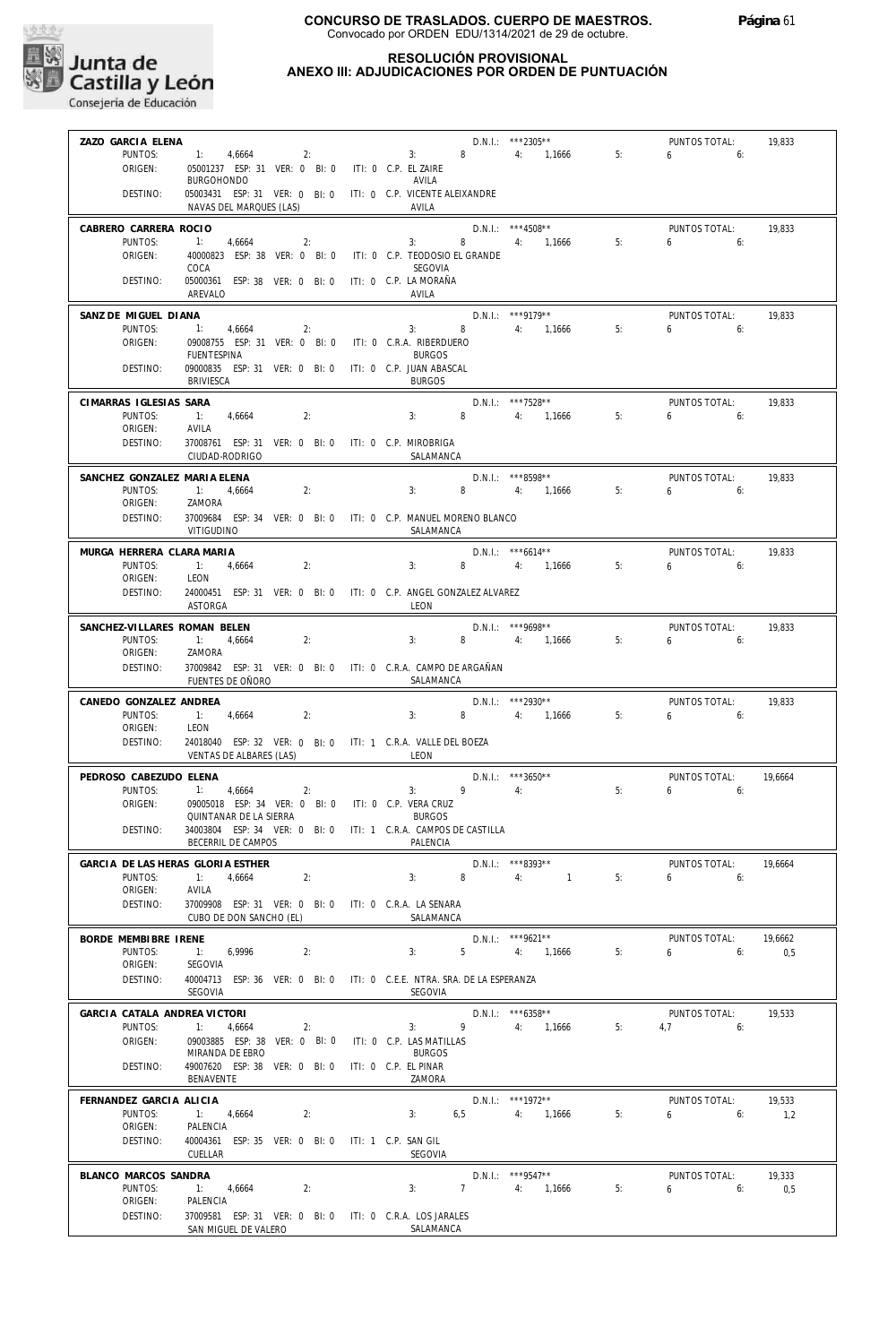

| RUIZ PASCUA LAURA<br>1: 4,9996<br>PUNTOS:<br>ORIGEN:<br>AVILA<br>DESTINO:                                                               | 2:<br>05002497 ESP: 36 VER: 0 BI: 0 ITI: 1 C.P. REYES CATOLICOS                                                 | 3:                                |                                                                                               | D.N.I.: ***2268**<br>8 4: 0,1666                     | 5: | PUNTOS TOTAL:<br>$6\qquad 6:$ | 19,2662<br>0,1 |
|-----------------------------------------------------------------------------------------------------------------------------------------|-----------------------------------------------------------------------------------------------------------------|-----------------------------------|-----------------------------------------------------------------------------------------------|------------------------------------------------------|----|-------------------------------|----------------|
|                                                                                                                                         | MADRIGAL DE LAS ALTAS TORRES                                                                                    |                                   | AVILA                                                                                         |                                                      |    |                               |                |
| MEDIAVILLA ZURITA DANIEL<br>PUNTOS:<br>1: 4,6664<br>ORIGEN:<br>PALENCIA<br>DESTINO:<br><b>OSORNO</b>                                    | 2:<br>34001364 ESP: 34 VER: 0 BI: 0 ITI: 0 C.P. NTRA. SRA. DE RONTE                                             | 3:                                | PALENCIA                                                                                      | $D.N.1::$ ***4838**<br>4: 0,4166                     | 5: | PUNTOS TOTAL:<br>$6 \t\t\t 6$ | 19.183<br>0,1  |
| RODRIGUEZ SEGUIN MIRYAM<br>PUNTOS:<br>1: 4.6664<br>ORIGEN:<br>AVILA                                                                     | 2:                                                                                                              | 3:                                | $8 \t\t 4$                                                                                    | D.N.I.: ***8292**                                    | 5: | PUNTOS TOTAL:<br>$6\qquad 6$  | 19,1664<br>0.5 |
| DESTINO:<br>PIEDRAHITA                                                                                                                  | 05003751 ESP: 37 VER: 0 BI: 0 ITI: 1 C.P. GRAN DUQUE DE ALBA                                                    |                                   | AVILA                                                                                         |                                                      |    |                               |                |
| ALBA SALVADOR CARMEN ROSA<br>PUNTOS:<br>1: 6,9996<br>ORIGEN:<br>PALENCIA                                                                | 2:                                                                                                              | 3:                                |                                                                                               | D.N.I.: *** 5623**<br>5 4: 1,1666                    | 5: | PUNTOS TOTAL:<br>$6\qquad 6$  | 19.1662        |
| DESTINO:<br>TORQUEMADA                                                                                                                  | 34002563 ESP: 31 VER: 0 BI: 0 ITI: 0 C.P. HEROES DE LA INDEPENDENCIA                                            |                                   | PALENCIA                                                                                      |                                                      |    |                               |                |
| GARCIA FERRERAS LORENA<br>PUNTOS:<br>1: 6,9996<br>ORIGEN:<br><b>BURGOS</b>                                                              | 2:                                                                                                              | 3:                                |                                                                                               | D.N.I.: ***5883**<br>5 4: 1,1666                     | 5: | PUNTOS TOTAL:<br>$6\qquad 6$  | 19,1662        |
| DESTINO:                                                                                                                                | 34001091 ESP: 36 VER: 0 BI: 0 ITI: 1 C.P. NTRA. SRA. DE LA PIEDAD<br>HERRERA DE PISUERGA                        |                                   | PALENCIA                                                                                      |                                                      |    |                               |                |
| HUELMOS FERRERO AZUCENA<br>PUNTOS:<br>1: 4.9996<br>ORIGEN:<br>VALLADOLID<br>DESTINO:                                                    | 2:<br>47001122 ESP: 38 VER: 0 BI: 0 ITI: 0 C.P. ALVAR FAÑEZ                                                     |                                   | $3: 8 \t 4: 0.1666$                                                                           | D.N.I.: ***2615**                                    | 5: | PUNTOS TOTAL:<br>$6 - 6$      | 19,1662        |
| <b>ISCAR</b><br>CABEZA GONZALEZ ANA JULIA                                                                                               |                                                                                                                 |                                   | VALLADOLID                                                                                    | $D.N.1.:$ ***6903**                                  |    | PUNTOS TOTAL:                 | 19.0826        |
| 1: 4,6664<br>PUNTOS:<br>ORIGEN:<br><b>BURGOS</b><br>DESTINO:                                                                            | 2:<br>09008706 ESP: 36 VER: 0 BI: 0 ITI: 1 C.R.A. CARDENAL CISNEROS                                             |                                   | 3:                                                                                            | 5 4: 3,4162                                          | 5: | 6.6                           |                |
| ROA<br>GARCIA PARIENTE Mª CRISTINA<br>PUNTOS:<br>1: 4.9996                                                                              | 2:                                                                                                              | 3:                                | <b>BURGOS</b>                                                                                 | D.N.I.: ***2529**<br>7 4: 1                          | 5: | PUNTOS TOTAL:<br>6.6          | 18,9996        |
| ORIGEN:<br>LEON<br>DESTINO:<br>JIMENEZ DE JAMUZ                                                                                         | 24018143 ESP: 99 VER: 0 BI: 0 ITI: 1 C.R.A. ERIA-JAMUZ                                                          |                                   | LEON                                                                                          |                                                      |    |                               |                |
| MARTIN NIETO SANDRA<br>PUNTOS:<br>1: 4,6664<br>ORIGEN:<br>ZAMORA                                                                        | 2:                                                                                                              | 3:                                |                                                                                               | $D.N.1.:$ ***3777**<br>8 4: 0,1666                   | 5: | PUNTOS TOTAL:<br>$6\qquad 6$  | 18,933<br>0.1  |
| DESTINO:<br>CASTRONUÑO                                                                                                                  | 47007203 ESP: 31 VER: 0 BI: 0 ITI: 0 C.R.A. FLORIDA DEL DUERO                                                   |                                   | VALLADOLID                                                                                    |                                                      |    |                               |                |
| DE LA CRUZ CALVO TATIANA<br>PUNTOS:<br>1: 4,6664<br>ORIGEN:<br>AVILA<br>DESTINO: 37009672 ESP: 31 VER: 0 BI: 0 ITI: 0 C.R.A. RIO YELTES | 2:                                                                                                              | 3:                                |                                                                                               | D.N.I.: ***7144**<br>8 4: 0,1666                     | 5: | PUNTOS TOTAL:<br>6.6          | 18,833         |
| GARCIA GARCIA LUIS IVAN<br>PUNTOS:<br>1:                                                                                                | VILLAVIEJA DE YELTES<br>4,9996<br>2:                                                                            | 3:                                | SALAMANCA<br>6                                                                                | $D.N.1::$ *** 6155**<br>4:<br>$\sim$ 1 $\sim$ $\sim$ | 5: | PUNTOS TOTAL:<br>6,8<br>6:    | 18,7996        |
| ORIGEN:<br>CASTROJERIZ<br>DESTINO:                                                                                                      | 09002169 ESP: 99 VER: 0 BI: 0<br>09000975 ESP: 38 VER: 0 BI: 0                                                  |                                   | ITI: 0 C.P. MARQUES DE CAMARASA<br><b>BURGOS</b><br>ITI: 0 C.P. ALEJANDRO RGUEZ. DE VALCARCEL |                                                      |    |                               |                |
| <b>BURGOS</b><br>ALVAREZ FERNANDEZ ANA<br>PUNTOS:<br>1:<br>ORIGEN:<br>SORIA<br>DESTINO:<br><b>FROMISTA</b>                              | 6,9996<br>2:<br>34000943 ESP: 37 VER: 0 BI: 0 ITI: 1 C.P. PABLO SAENZ                                           | 3:                                | <b>BURGOS</b><br>5 <sup>1</sup><br>PALENCIA                                                   | D.N.I.: *** 5165**<br>4:                             | 5: | PUNTOS TOTAL:<br>$6.7$ $6:$   | 18,6996        |
| HERMOSILLA PLAZA ROCIO<br>PUNTOS:<br>1: 4,6664<br>ORIGEN:                                                                               | 2:<br>09005420 ESP: 38 VER: 0 BI: 0<br>SALAS DE LOS INFANTES                                                    | 3:<br>ITI: 0 C.P. FERNAN GONZALEZ | 8<br><b>BURGOS</b>                                                                            | $D.N.1::$ *** 0098**<br>4:                           | 5: | PUNTOS TOTAL:<br>6<br>6:      | 18,6664        |
| DESTINO:<br><b>BURGOS</b>                                                                                                               | 09000975 ESP: 38 VER: 0 BI: 0 ITI: 0 C.P. ALEJANDRO RGUEZ. DE VALCARCEL                                         |                                   | <b>BURGOS</b>                                                                                 |                                                      |    |                               |                |
| GONZALEZ FIERRO ALBERTO<br>PUNTOS:<br>1:<br>ORIGEN:<br>TORRE DEL BIERZO<br>DESTINO:<br>BAÑEZA (LA)                                      | 4,6664<br>2:<br>24012025 ESP: 31 VER: 0 BI: 0<br>24000618 ESP: 31 VER: 0 BI: 0 ITI: 0 C.P. SAN JOSE DE CALASANZ | 3:<br>ITI: 0 C.R.A. SANTA BARBARA | 8<br>LEON<br>LEON                                                                             | $D.N.1::$ *** 0200**<br>4:                           | 5: | PUNTOS TOTAL:<br>6<br>6:      | 18,6664        |
| VEGA FERREIRA M. GLORIA<br>PUNTOS:<br>1: 4,6664<br>ORIGEN:<br><b>BURGOS</b><br>DESTINO:<br>ALMEIDA                                      | 2:<br>49000157 ESP: 31 VER: 0 BI: 0 ITI: 0 C.P. MATILDE LEDESMA MARTIN                                          | 3:                                | 8<br>ZAMORA                                                                                   | D.N.I.: ***1378**<br>4:                              | 5: | PUNTOS TOTAL:<br>6<br>6:      | 18,6664        |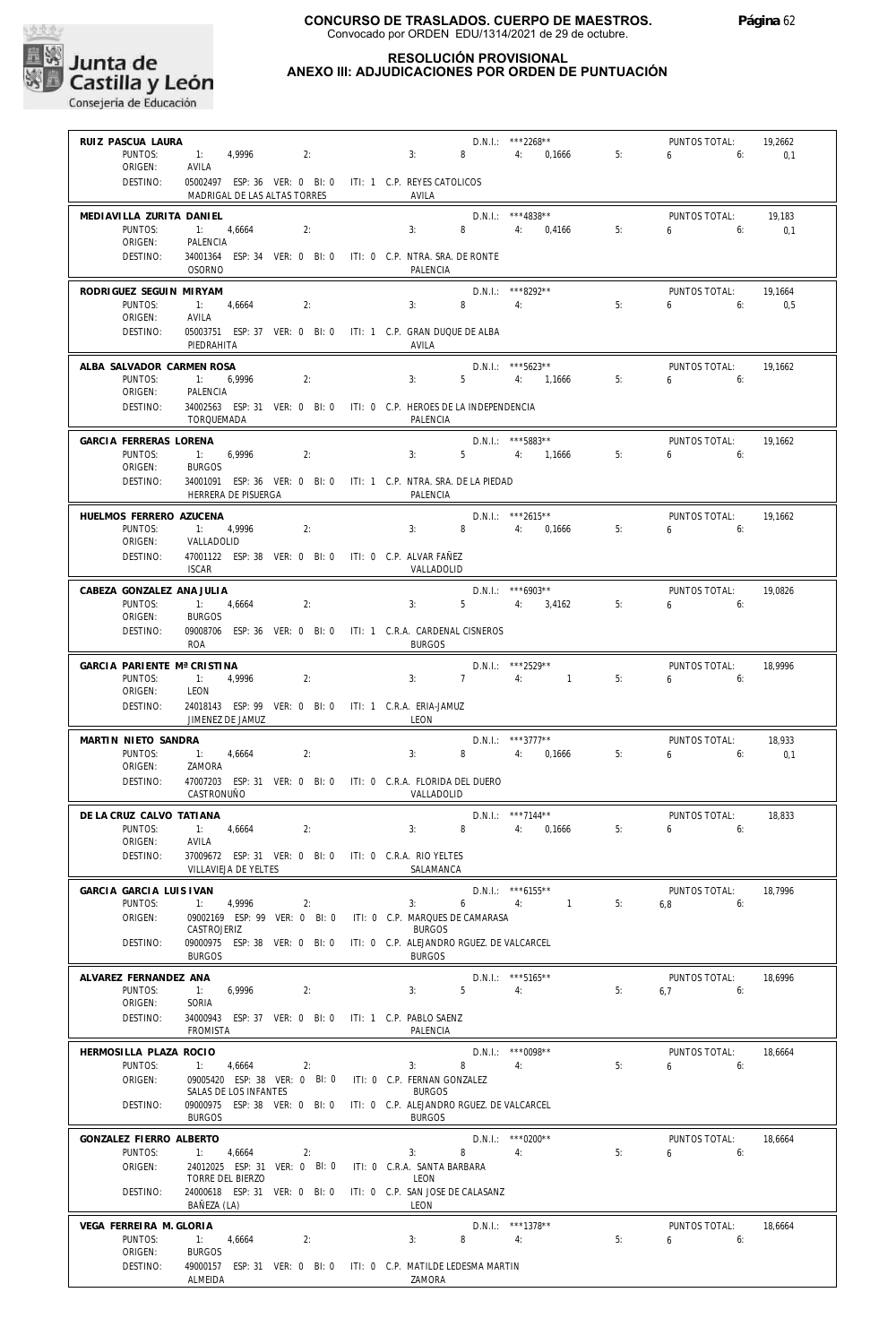

| PALACIOS PIEDRAHITA BEATRIZ<br>PUNTOS:               | 1: 4,6664<br>2:                                                                               | 3:                                  | $\overline{7}$   | $D.N.1.:$ ***6030**<br>4: 1                                | 5: | PUNTOS TOTAL:<br>$6 \t\t 6$       | 18,6664        |
|------------------------------------------------------|-----------------------------------------------------------------------------------------------|-------------------------------------|------------------|------------------------------------------------------------|----|-----------------------------------|----------------|
| ORIGEN:<br>DESTINO:                                  | VALLADOLID<br>47001122 ESP: 38 VER: 0 BI: 0 ITI: 0 C.P. ALVAR FAÑEZ<br><b>ISCAR</b>           |                                     | VALLADOLID       |                                                            |    |                                   |                |
| BURRIEZA AGUIRRE MARIA JIMENA<br>PUNTOS:             | $-1:$<br>4,6664<br>2:                                                                         | 3:                                  | $\overline{7}$   | D.N.I.: ***9311**<br>4:<br>$\sim$ 1                        | 5: | PUNTOS TOTAL:<br>$6\qquad 6$      | 18,6664        |
| ORIGEN:<br>DESTINO:                                  | LEON<br>24011811 ESP: 99 VER: 0 BI: 0 ITI: 0 C.P. SANTA BARBARA<br>MATARROSA DEL SIL          | LEON                                |                  |                                                            |    |                                   |                |
| LEON RODRIGUEZ BARBARA<br>PUNTOS:                    | 1:<br>6,9996<br>2:                                                                            | 3:                                  |                  | D.N.I.: *** 5957**<br>5 4: 0,1666                          | 5: | PUNTOS TOTAL:<br>$6 \t\t\t 6$     | 18.4662<br>0,3 |
| ORIGEN:                                              | 09008317 ESP: 37 VER: 0 BI: 0 ITI: 0 C.P. LA CHARCA<br>MIRANDA DE EBRO                        | <b>BURGOS</b>                       |                  |                                                            |    |                                   |                |
| DESTINO:                                             | 49000571 ESP: 38 VER: 0 BI: 0 ITI: 0 C.P. EL TERA<br>CAMARZANA DE TERA                        | ZAMORA                              |                  |                                                            |    |                                   |                |
| IGLESIAS GONZALEZ CARLA<br>PUNTOS:                   | 1: 6,9996<br>2:                                                                               | 3:                                  | $5 -$            | $D.N.1::$ ***9115**<br>4:                                  | 5: | PUNTOS TOTAL:<br>$5.9$ 6:         | 18,3996<br>0,5 |
| ORIGEN:                                              | 42003712 ESP: 37 VER: 0 BI: 0 ITI: 1 C.R.A. ARCOS DE JALON<br>ARCOS DE JALON                  | SORIA                               |                  |                                                            |    |                                   |                |
| DESTINO:                                             | 42003335 ESP: 37 VER: 0 BI: 0<br>SORIA                                                        | ITI: 1 C.E.E. SANTA ISABEL<br>SORIA |                  |                                                            |    |                                   |                |
| RODRIGUEZ CALLEJA MONTSERRAT<br>PUNTOS:              | $-1:$<br>4,6664<br>2:                                                                         | 3:                                  |                  | $D.N.1.:$ ***0430**<br>8 4: 1,1666                         | 5: | PUNTOS TOTAL:<br>$4,5$ 6:         | 18,333         |
| ORIGEN:<br>DESTINO:                                  | VALLADOLID<br>47001262 ESP: 38 VER: 0 BI: 0 ITI: 0 C.P. SAN FRANCISCO<br>MAYORGA              |                                     | VALLADOLID       |                                                            |    |                                   |                |
| LOPEZ SAAVEDRA MARTA                                 |                                                                                               |                                     |                  | $D.N.1.:$ ***5805**                                        |    | PUNTOS TOTAL:                     | 18,333         |
| PUNTOS:<br>ORIGEN:<br>DESTINO:                       | 1: 4,6664<br>2:<br>VALLADOLID<br>40001141 ESP: 38 VER: 0 BI: 0 ITI: 0 C.P. ARCIPRESTE DE HITA | 3:                                  |                  | 7 4: 0,1666                                                | 5: | 6<br>6:                           | 0,5            |
|                                                      | ESPINAR (EL)                                                                                  | SEGOVIA                             |                  |                                                            |    |                                   |                |
| SABORIDO MARTIN ANA ISABEL<br>PUNTOS:                | $-1$ :<br>4,6664<br>2:                                                                        | 3:                                  |                  | D.N.I.: ***2149**<br>6 4: 1,1666                           | 5: | PUNTOS TOTAL:<br>$6\qquad 6:$     | 18,333<br>0,5  |
| ORIGEN:                                              | 05000257 ESP: 38 VER: 0 BI: 0 ITI: 0 C.P. ZORRILLA MONROY<br>ARENAS DE SAN PEDRO              | AVILA                               |                  |                                                            |    |                                   |                |
| DESTINO:                                             | 05006089 ESP: 31 VER: 0 BI: 0 ITI: 0 C.R.A. TOMAS LUIS DE VICTORIA<br>SANCHIDRIAN             | AVILA                               |                  |                                                            |    |                                   |                |
| MARTIN SANCHEZ Mª ELVIRA<br>PUNTOS:<br>ORIGEN:       | 1: 4,6664<br>2:<br>AVILA                                                                      | 3:                                  |                  | $D.N.1::$ *** 0924**<br>6 4: 1,1666                        | 5: | PUNTOS TOTAL:<br>$6 \qquad 6$     | 18,283<br>0,45 |
| DESTINO:                                             | 05002345 ESP: 31 VER: 0 BI: 0 ITI: 1 C.R.A. ALTO GREDOS<br>HOYOS DEL ESPINO                   | AVILA                               |                  |                                                            |    |                                   |                |
| FERNANDEZ VIGIL AIDA<br>PUNTOS:                      | 1:<br>4,6664<br>2:                                                                            | 3:                                  | $6\qquad \qquad$ | D.N.I.: *** 6702**<br>4: 1,1666                            | 5: | PUNTOS TOTAL:<br>6.6              | 18,233<br>0,4  |
| ORIGEN:                                              | 34000712 ESP: 38 VER: 0 BI: 2 ITI: 0 C.P. MODESTO LAFUENTE<br>CERVERA DE PISUERGA             | PALENCIA                            |                  |                                                            |    |                                   |                |
| DESTINO:                                             | 49007620 ESP: 38 VER: 0 BI: 0 ITI: 0 C.P. EL PINAR<br><b>BENAVENTE</b>                        | ZAMORA                              |                  |                                                            |    |                                   |                |
| PEREZ PARENTE SUSANA<br>PUNTOS:                      | 1: 4,6664<br>2:                                                                               | 3:                                  |                  | D.N.I.: *** 5699**<br>$5 \qquad \qquad 4: \qquad \qquad 2$ | 5: | PUNTOS TOTAL:<br>655              | 18,1664<br>0.5 |
| ORIGEN:<br>DESTINO:                                  | ZAMORA<br>49004187 ESP: 38 VER: 0 BI: 0 ITI: 0 C.P. SANSUEÑA                                  |                                     |                  |                                                            |    |                                   |                |
|                                                      | SANTIBAÑEZ DE VIDRIALES                                                                       | 7AMORA                              |                  |                                                            |    |                                   |                |
| SANCHEZ RODRIGUEZ JOSE ANTONIO<br>PUNTOS:<br>ORIGEN: | 1: 6,9996<br>2:<br>SALAMANCA                                                                  | 3:                                  |                  | $D.N.I.:$ ***6830**<br>5 4: 0,1666                         | 5: | PUNTOS TOTAL:<br>6.6              | 18.1662        |
| DESTINO:                                             | 37009891 ESP: 38 VER: 0 BI: 2 ITI: 1 C.R.A. LAS DEHESAS<br>TAMAMES                            |                                     | SALAMANCA        |                                                            |    |                                   |                |
| ANDRES GUTIERREZ CAROLINA<br>PUNTOS:                 | 1: 4.6664<br>2:                                                                               |                                     |                  | $D.N.1.:$ ***6360**<br>3: 3: 4: 1,1666                     | 5: | PUNTOS TOTAL:<br>$6.9$ $6:$ $2.3$ | 18,033         |
| ORIGEN:<br>DESTINO:                                  | VALLADOLID<br>47007173 ESP: 38 VER: 0 BI: 0 ITI: 0 C.R.A. VILLAS DEL SEQUILLO                 |                                     |                  |                                                            |    |                                   |                |
| MATO RODRIGUEZ AMPARO                                | VILLABRAGIMA                                                                                  |                                     | VALLADOLID       | $D.N.1::$ *** 6884**                                       |    | PUNTOS TOTAL:                     | 17,933         |
| PUNTOS:<br>ORIGEN:                                   | 1: 4,6664<br>2:<br>VALLADOLID                                                                 |                                     |                  | $3: 5 \t 4: 1,1666$                                        | 5: | $7.1$ 6:                          |                |
| DESTINO:                                             | 40000975 ESP: 38 VER: 0 BI: 0 ITI: 0 C.P. SANTA CLARA<br>CUELLAR                              | SEGOVIA                             |                  |                                                            |    |                                   |                |
| SERRANO GONZALEZ ALICIA<br>PUNTOS:                   | 1: 4,6664<br>2:                                                                               | 3:                                  |                  | $D.N.1.:$ ***4312**<br>5 4: 1,1666                         | 5: | PUNTOS TOTAL:<br>$6,2$ $6:$       | 17.933<br>0,9  |
| ORIGEN:                                              | 40004968 ESP: 31 VER: 0 BI: 0 ITI: 0 C.R.A. CAMPOS CASTELLANOS<br>CANTIMPALOS                 | SEGOVIA                             |                  |                                                            |    |                                   |                |
| DESTINO:                                             | 40002881 ESP: 38 VER: 0 BI: 0 ITI: 0 C.P. AGAPITO MARAZUELA<br>SAN ILDEFONSO O LA GRANJA      | SEGOVIA                             |                  |                                                            |    |                                   |                |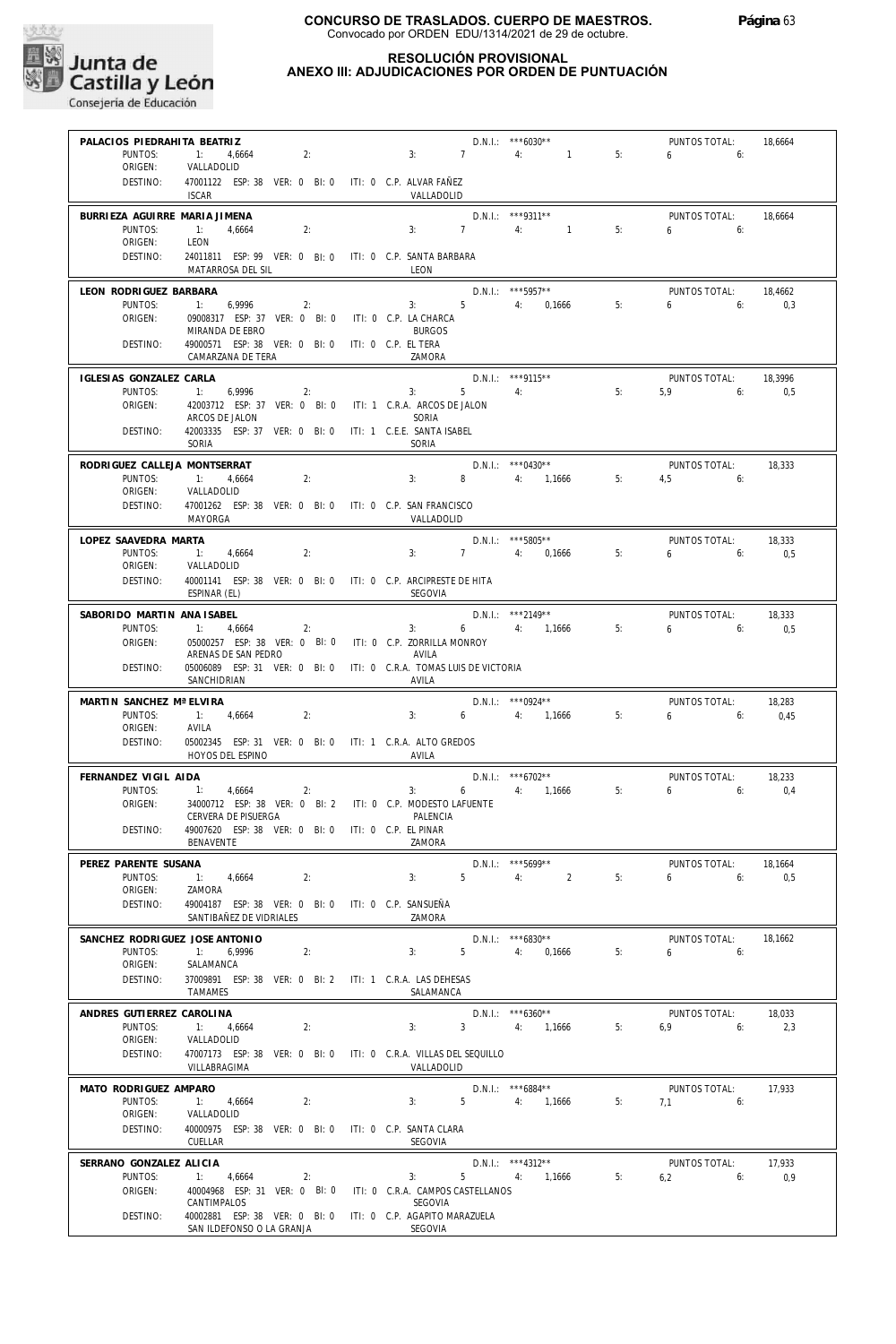

#### **RESOLUCIÓN PROVISIONAL ANEXO III: ADJUDICACIONES POR ORDEN DE PUNTUACIÓN**

**Página** 64

| CENTENO SAN JOSE ANDREA<br>PUNTOS:   | 1: 6,6664<br>2:                                                                                      | 3:                                     | 4,5                              | $D.N.1::$ ***4743**<br>4: 0,1666           | 5: | PUNTOS TOTAL:<br>6 -<br>6:    | 17,833<br>0,5  |
|--------------------------------------|------------------------------------------------------------------------------------------------------|----------------------------------------|----------------------------------|--------------------------------------------|----|-------------------------------|----------------|
| ORIGEN:<br>DESTINO:                  | ZAMORA<br>47007239 ESP: 35 VER: 0 BI: 0 ITI: 1 C.R.A. CAMPOS GOTICOS                                 |                                        |                                  |                                            |    |                               |                |
|                                      | MEDINA DE RIOSECO                                                                                    | VALLADOLID                             |                                  |                                            |    |                               |                |
| VELASCO ALVAREZ LETICIA<br>PUNTOS:   | 1: 4,6664<br>2:                                                                                      | 3:                                     | 6                                | $D.N.1::$ *** 6662**<br>4: 1,1666          | 5: | PUNTOS TOTAL:<br>$6 \t\t 6$   | 17,833         |
| ORIGEN:<br>DESTINO:                  | LEON<br>47007215 ESP: 32 VER: 0 BI: 0 ITI: 1 C.R.A. LA ESGUEVA<br>ESGUEVILLAS DE ESGUEVA             | VALLADOLID                             |                                  |                                            |    |                               |                |
| LOPEZ GARRIDO LIDIA                  |                                                                                                      |                                        |                                  | D.N.I.: ***0773**                          |    | PUNTOS TOTAL:                 | 17,833         |
| PUNTOS:<br>ORIGEN:                   | $-1:$<br>4,6664<br>2:<br>LEON                                                                        | 3:                                     | $6\qquad \qquad$                 | 4: 1,1666                                  | 5: | 6.6                           |                |
| DESTINO:                             | 37000255 ESP: 31 VER: 0 BI: 0 ITI: 0 C.P. SIERRA DE FRANCIA<br>ALBERCA (LA)                          | SALAMANCA                              |                                  |                                            |    |                               |                |
| SENDINO MELGOSA ESTIBALIZ<br>PUNTOS: | 1: 4,6664<br>2:                                                                                      | 3:                                     |                                  | D.N.I.: *** 5218**<br>$6 \t 4: \t 1,1666$  | 5: | PUNTOS TOTAL:<br>$6\qquad 6$  | 17,833         |
| ORIGEN:                              | PALENCIA                                                                                             |                                        |                                  |                                            |    |                               |                |
| DESTINO:                             | 34003804 ESP: 32 VER: 0 BI: 0 ITI: 1 C.R.A. CAMPOS DE CASTILLA<br>BECERRIL DE CAMPOS                 | PALENCIA                               |                                  |                                            |    |                               |                |
| HERNANDEZ RODRIGUEZ LOURDES          |                                                                                                      |                                        |                                  | D.N.I.: ***8168**                          |    | PUNTOS TOTAL:                 | 17,833         |
| PUNTOS:<br>ORIGEN:                   | 1: 4,6664<br>2:<br>PALENCIA                                                                          | 3:                                     | $6\degree$                       | 4: 1,1666                                  | 5: | $6 \qquad 6$                  |                |
| DESTINO:                             | 49006603 ESP: 74 VER: 0 BI: 0 ITI: 0 CENTRO DE BENAVENTE<br>BENAVENTE                                | ZAMORA                                 |                                  |                                            |    |                               |                |
| ALMOHALLA RODRIGUEZ ELENA            |                                                                                                      |                                        | $3: 5 \t 4: 1,1666$              | $D.N.1.:$ ***1920**                        |    | PUNTOS TOTAL:                 | 17,833         |
| PUNTOS:<br>ORIGEN:                   | $\overline{1}$ :<br>4,6664<br>2:<br>40008433 ESP: 38 VER: 0 BI: 0 ITI: 0 C.P. SAN JOSE               |                                        |                                  |                                            | 5: | 7<br>6:                       |                |
| DESTINO:                             | SEGOVIA<br>05002291 ESP: 38 VER: 0 BI: 0 ITI: 0 C.E.O. VIRGEN DE NAVASERRADA<br>HOYO DE PINARES (EL) | SEGOVIA<br>AVILA                       |                                  |                                            |    |                               |                |
| ANTON SANCHEZ MARIA SOLEDAD          |                                                                                                      |                                        |                                  | $D.N.1.:$ ***5061**                        |    | PUNTOS TOTAL:                 | 17,833         |
| PUNTOS:                              | $-1:$<br>4,6664<br>2:                                                                                | 3:                                     |                                  | 5 4: 1,1666                                | 5: | 6.6                           | $\overline{1}$ |
| ORIGEN:<br>DESTINO:                  | PALENCIA<br>37007602 ESP: 31 VER: 0 BI: 0 ITI: 0 C.R.A. BAJO TORMES<br>MONLERAS                      | SALAMANCA                              |                                  |                                            |    |                               |                |
| GUTIERREZ AGUAYO VICTORIA EUGEN      |                                                                                                      |                                        |                                  | D.N.I.: ***3285**                          |    | PUNTOS TOTAL:                 | 17,833         |
| PUNTOS:<br>ORIGEN:                   | 1: 4,6664<br>2:<br>34000475 ESP: 31 VER: 0 BI: 0 ITI: 0 C.P. LA VALDAVIA                             | 3:                                     |                                  | 2 4: 4,6666                                | 5: | 6<br>6:                       | 0,5            |
| DESTINO:                             | BUENAVISTA DE VALDAVIA<br>34001364 ESP: 38 VER: 0 BI: 0 ITI: 0 C.P. NTRA. SRA. DE RONTE              | PALENCIA                               |                                  |                                            |    |                               |                |
|                                      | OSORNO                                                                                               | PALENCIA                               |                                  |                                            |    |                               |                |
| ARRANZ CATEDIANO NATALIA             |                                                                                                      | 3:                                     |                                  | $D.N.1.:$ ***0668**                        |    | PUNTOS TOTAL:                 | 17,833         |
| PUNTOS:<br>ORIGEN:                   | 1: 4,6664<br>2:<br>09004440 ESP: 31 VER: 0 BI: 0                                                     | ITI: 0 C.P. SAN SALVADOR               |                                  | 2 4: 4,6666                                | 5: | 6<br>6:                       | 0,5            |
| DESTINO:                             | OÑA<br>09008342 ESP: 31 VER: 0 BI: 0 ITI: 0 C.P. ALTAMIRA                                            | <b>BURGOS</b>                          |                                  |                                            |    |                               |                |
|                                      | MIRANDA DE EBRO                                                                                      | <b>BURGOS</b>                          |                                  |                                            |    |                               |                |
| GARCIA GARCIA JUAN CARLOS<br>PUNTOS: | 1: 6,6664<br>2:                                                                                      | 3:                                     | $\sim$ 3 and $\sim$ 3 and $\sim$ | $D.N.I.:$ ***2655**<br>4:<br>2,1662        | 5: | PUNTOS TOTAL:<br>6:<br>6      | 17,8326        |
| ORIGEN:                              | 05001493 ESP: 38 VER: 0 BI: 0 ITI: 0 C.P. DOÑA CONCEPCION ARENAL                                     |                                        |                                  |                                            |    |                               |                |
| DESTINO:                             | CASAVIEJA<br>05003431 ESP: 40 VER: 0 BI: 0 ITI: 1 C.P. VICENTE ALEIXANDRE                            | AVILA                                  |                                  |                                            |    |                               |                |
|                                      | NAVAS DEL MARQUES (LAS)                                                                              | AVILA                                  |                                  |                                            |    |                               |                |
| GONZALEZ JIMENEZ FELIPE<br>PUNTOS:   | 1:<br>4,6664<br>2:                                                                                   | 3:                                     | 5 <sub>1</sub>                   | $D.N.1::$ ***8769**<br>4: 1,1666           | 5: | PUNTOS TOTAL:<br>$6\qquad 6$  | 17,733<br>0,9  |
| ORIGEN:                              | 34000712 ESP: 38 VER: 0 BI: 0 ITI: 0 C.P. MODESTO LAFUENTE<br>CERVERA DE PISUERGA                    | PALENCIA                               |                                  |                                            |    |                               |                |
| DESTINO:                             | 34002231 ESP: 38 VER: 0 BI: 0<br>SALDAÑA                                                             | ITI: 0 C.P. VILLA Y TIERRA<br>PALENCIA |                                  |                                            |    |                               |                |
| GONZALEZ VITORIA DIEGO               |                                                                                                      |                                        |                                  | D.N.I.: ***7386**                          |    | PUNTOS TOTAL:                 | 17,6664        |
| PUNTOS:<br>ORIGEN:                   | 1:<br>4,6664<br>2:<br><b>BURGOS</b>                                                                  | 3:                                     | 6                                | 4: 1                                       | 5: | $6 \t\t\t 6$                  |                |
| DESTINO:                             | 40000549 ESP: 35 VER: 0 BI: 0 ITI: 0 C.P. LOS ARENALES<br>CANTALEJO                                  | SEGOVIA                                |                                  |                                            |    |                               |                |
| GONZALEZ GONZALEZ OLGA               |                                                                                                      |                                        |                                  | D.N.I.: *** 6315**                         |    | PUNTOS TOTAL:                 | 17,6664        |
| PUNTOS:<br>ORIGEN:                   | 1:<br>2:<br>4,6664<br>LEON                                                                           | 3:                                     | $6 \qquad \qquad 4:$             |                                            | 5: | $6 \qquad$<br>6:              | $\sim$ 1       |
| DESTINO:                             | 24018118 ESP: 32 VER: 0 BI: 0 ITI: 1 C.R.A. CARUCEDO<br>CARUCEDO                                     | LEON                                   |                                  |                                            |    |                               |                |
| TORAL PEREZ DAVID<br>PUNTOS:         | 1:<br>2:                                                                                             | 3:                                     | 5                                | D.N.I.: *** 5101**<br>4:<br>$\overline{2}$ | 5: | PUNTOS TOTAL:<br>$6 \t\t\t 6$ | 17,6664        |
| ORIGEN:                              | 4,6664<br>49000339 ESP: 35 VER: 0 BI: 0                                                              | ITI: 1 C.P. LOS SALADOS                |                                  |                                            |    |                               |                |
| DESTINO:                             | BENAVENTE<br>24001490 ESP: 35 VER: 0 BI: 0 ITI: 1 C.P. DE VALLES                                     | ZAMORA                                 |                                  |                                            |    |                               |                |
|                                      | BOÑAR                                                                                                | LEON                                   |                                  |                                            |    |                               |                |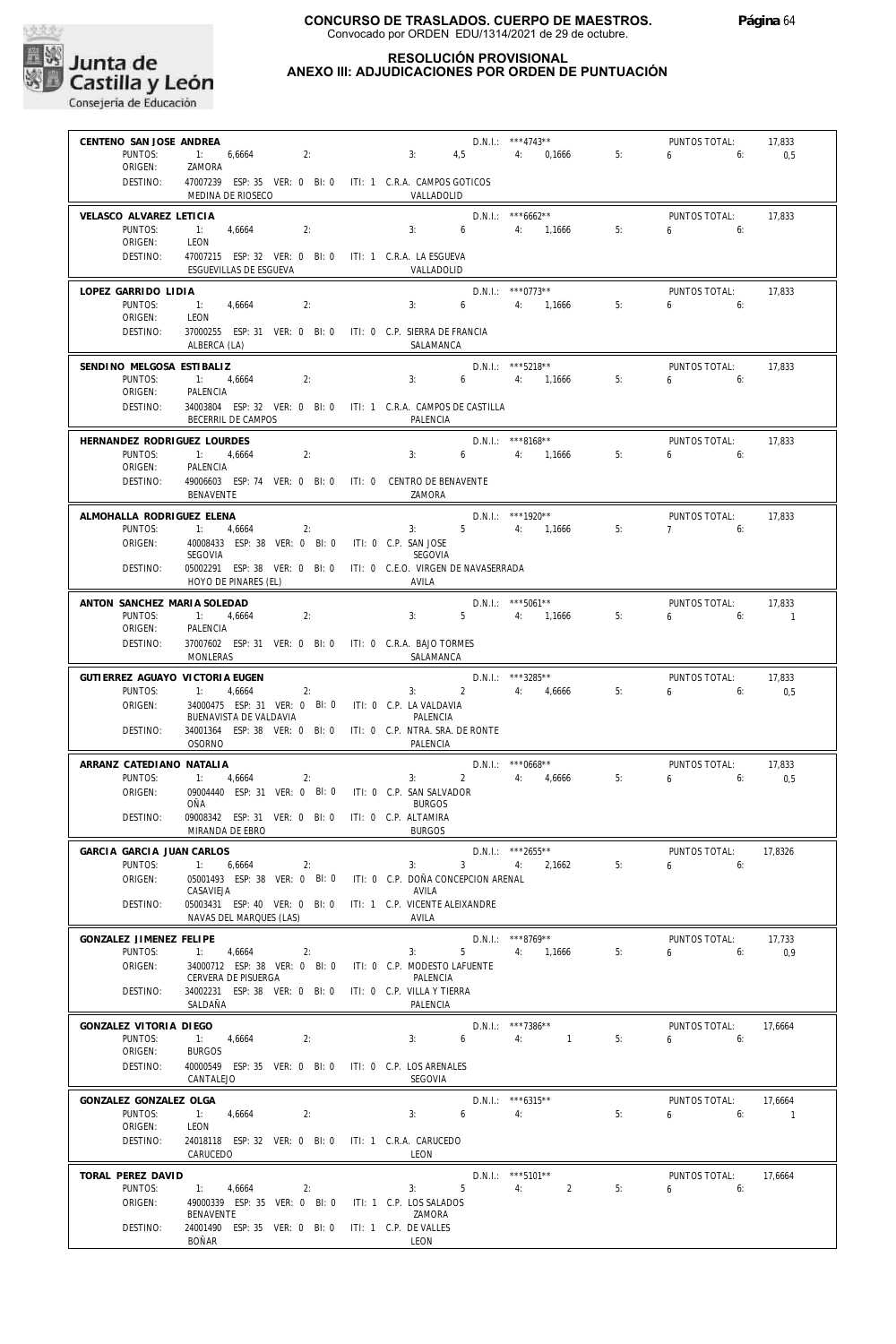

### **RESOLUCIÓN PROVISIONAL**

### **ANEXO III: ADJUDICACIONES POR ORDEN DE PUNTUACIÓN**

| FUENTE MEDRANO ANA                |                                                                           |                                | $D.N.1.:$ ***0364**                |    | PUNTOS TOTAL:                 | 17,6662        |
|-----------------------------------|---------------------------------------------------------------------------|--------------------------------|------------------------------------|----|-------------------------------|----------------|
| PUNTOS:                           | 1: 4,9996<br>2:                                                           | $\overline{2}$<br>3:           | 4: 4,6666                          | 5: | $6\qquad 6:$                  |                |
| ORIGEN:                           | 09006151 ESP: 32 VER: 0 BI: 0 ITI: 0 C.P. TESLA                           |                                |                                    |    |                               |                |
|                                   | TRESPADERNE                                                               | <b>BURGOS</b>                  |                                    |    |                               |                |
| DESTINO:                          | 09008822 ESP: 34 VER: 0 BI: 0 ITI: 0 C.P. FERNANDO DE ROJAS               |                                |                                    |    |                               |                |
|                                   | <b>BURGOS</b>                                                             | <b>BURGOS</b>                  |                                    |    |                               |                |
| QUINTERO DOMINGUEZ SANDRA         |                                                                           |                                | D.N.I.: ***2485**                  |    | PUNTOS TOTAL:                 | 17,333         |
| PUNTOS:                           | $-1:$<br>4,6664<br>2:                                                     | 3:                             | 5 4: 1,1666                        | 5: | 6:<br>6                       | 0,5            |
| ORIGEN:                           | 49007267 ESP: 32 VER: 0 BI: 0 ITI: 0 C.R.A. PALACIOS DE SANABRIA          |                                |                                    |    |                               |                |
| DESTINO:                          | PALACIOS DE SANABRIA                                                      | ZAMORA                         |                                    |    |                               |                |
|                                   | 49004497 ESP: 38 VER: 0 BI: 2 ITI: 0 C.P. MAGDALENA ULLOA<br><b>TORO</b>  | ZAMORA                         |                                    |    |                               |                |
|                                   |                                                                           |                                |                                    |    |                               |                |
| REBOLLO GONZALEZ FLOR MARIA       |                                                                           |                                | $D.N.1::$ ***9403**                |    | PUNTOS TOTAL:                 | 17,333         |
| PUNTOS:<br>ORIGEN:                | $-1:$<br>4,6664<br>2:<br>VALLADOLID                                       | 3:<br>$5 -$                    | 4: 1,1666                          | 5: | $6\qquad \qquad$<br>6:        | 0,5            |
| DESTINO:                          | 47007173 ESP: 38 VER: 0 BI: 0 ITI: 0 C.R.A. VILLAS DEL SEQUILLO           |                                |                                    |    |                               |                |
|                                   | VILLABRAGIMA                                                              | VALLADOLID                     |                                    |    |                               |                |
|                                   |                                                                           |                                |                                    |    |                               |                |
| VACAS DEL ARCO IRENE              |                                                                           |                                | $D.N.1::$ ***9129**                |    | PUNTOS TOTAL:                 | 17,233         |
| PUNTOS:<br>ORIGEN:                | 1: 4,6664<br>2:<br>ZAMORA                                                 | 3:                             | 5 4: 1,1666                        | 5: | $6 \qquad$<br>6:              | 0.4            |
| DESTINO:                          | 37009866 ESP: 31 VER: 0 BI: 0 ITI: 0 C.R.A. ABADENGO                      |                                |                                    |    |                               |                |
|                                   | HINOJOSA DE DUERO                                                         | SALAMANCA                      |                                    |    |                               |                |
|                                   |                                                                           |                                |                                    |    |                               |                |
| DIEZ GARCIA AIDA<br>PUNTOS:       | 1:<br>2:<br>4,6664                                                        | 3:<br>$6\quad$                 | D.N.I.: *** 5585**<br>4:           | 5: | PUNTOS TOTAL:<br>6<br>6:      | 17,1664<br>0,5 |
| ORIGEN:                           | 34000013 ESP: 37 VER: 0 BI: 0 ITI: 1 C.P. CASTILLA Y LEON                 |                                |                                    |    |                               |                |
|                                   | AGUILAR DE CAMPOO                                                         | PALENCIA                       |                                    |    |                               |                |
| DESTINO:                          | 49007371 ESP: 38 VER: 0 BI: 0 ITI: 0 C.R.A. VIA DE LA PLATA               |                                |                                    |    |                               |                |
|                                   | SAN CRISTOBAL DE ENTREVIÑAS                                               | ZAMORA                         |                                    |    |                               |                |
| GONZALEZ VELEZ NAGORE             |                                                                           |                                | $D.N.1::$ *** 0671**               |    | PUNTOS TOTAL:                 | 17.1662        |
| PUNTOS:                           | 1:<br>6,9996<br>2:                                                        | $3 -$<br>3:                    | 4: 1,1666                          | 5: | 6<br>6:                       |                |
| ORIGEN:                           | 09008691 ESP: 32 VER: 0 BI: 0 ITI: 1 C.R.A. DIEGO MARIN                   |                                |                                    |    |                               |                |
|                                   | PEÑARANDA DE DUERO                                                        | <b>BURGOS</b>                  |                                    |    |                               |                |
| DESTINO:                          | 09008664 ESP: 38 VER: 0 BI: 0 ITI: 0 C.P. Mª TERESA LEON                  |                                |                                    |    |                               |                |
|                                   | <b>IBEAS DE JUARROS</b>                                                   | <b>BURGOS</b>                  |                                    |    |                               |                |
| MOSQUETE DE LA TORRE CLARA        |                                                                           |                                | D.N.I.: ***1312**                  |    | PUNTOS TOTAL:                 | 17,133         |
| PUNTOS:                           | 2:<br>1: 4,6664                                                           | 3:                             | 5 4: 1,1666                        | 5: | 6.6                           | 0,3            |
| ORIGEN:                           | AVILA                                                                     |                                |                                    |    |                               |                |
| DESTINO:                          | 37009660 ESP: 31 VER: 0 BI: 0 ITI: 0 C.R.A. LOS ARRIBES                   |                                |                                    |    |                               |                |
|                                   | VILLARINO DE LOS AIRES                                                    | SALAMANCA                      |                                    |    |                               |                |
| MIRANDA IZCARA MARCOS             |                                                                           |                                | $D.N.I.:$ ***0803**                |    | PUNTOS TOTAL:                 | 17,0826        |
| PUNTOS:                           | 1:<br>4,6664<br>2:                                                        | $5$ 4: 3,4162<br>3:            |                                    | 5: | 4<br>6:                       |                |
| ORIGEN:                           | 09004841 ESP: 34 VER: 0 BI: 0 ITI: 0 C.P. SAN ROQUE<br>PRADOLUENGO        | <b>BURGOS</b>                  |                                    |    |                               |                |
| DESTINO:                          | 09008691 ESP: 38 VER: 0 BI: 0 ITI: 0 C.R.A. DIEGO MARIN                   |                                |                                    |    |                               |                |
|                                   | PEÑARANDA DE DUERO                                                        | <b>BURGOS</b>                  |                                    |    |                               |                |
|                                   |                                                                           |                                |                                    |    |                               |                |
| SANCHEZ GARCIA REBECA<br>PUNTOS:  | $-11$<br>4,6664<br>2:                                                     | 3:<br>$5 - 1$                  | $D.N.1::$ ***1628**<br>4: 1,1666   | 5: | PUNTOS TOTAL:<br>6,2<br>6:    | 17,033         |
| ORIGEN:                           | VALLADOLID                                                                |                                |                                    |    |                               |                |
| DESTINO:                          | 47001328 ESP: 38 VER: 0 BI: 2 ITI: 0 C.P. NTRA. SRA. DE LAS MERCEDES      |                                |                                    |    |                               |                |
|                                   | MEDINA DEL CAMPO                                                          | VALLADOLID                     |                                    |    |                               |                |
| GONZALEZ CARRASCAL NOELIA         |                                                                           |                                | $D.N.I.:$ ***6487**                |    | PUNTOS TOTAL:                 | 16,833         |
| PUNTOS:                           | 1: 4,6664<br>2:                                                           | 7<br>3:                        | 4: 1,1666                          | 5: | $4\hspace{1.5cm}6.1$          |                |
| ORIGEN:                           | 09006539 ESP: 32 VER: 0 BI: 0 ITI: 0 C.P. VALLE DE TOBALINA               |                                |                                    |    |                               |                |
|                                   | QUINTANA MARTIN GALINDEZ                                                  | <b>BURGOS</b>                  |                                    |    |                               |                |
| DESTINO:                          | 09007143 ESP: 38 VER: 0 BI: 0 ITI: 0 C.P. PRINCESA DE ESPAÑA              |                                |                                    |    |                               |                |
|                                   | VILLARCAYO                                                                | <b>BURGOS</b>                  |                                    |    |                               |                |
| MIGUEL VIÑUELA JAVIER             |                                                                           |                                | D.N.I.: ***2552**                  |    | PUNTOS TOTAL:                 | 16,833         |
| PUNTOS:                           | 1: 4,6664<br>2:                                                           | 3:                             | 6 4: 0,1666                        | 5: | $6\qquad 6$                   |                |
| ORIGEN:                           | 49000042 ESP: 34 VER: 0 BI: 0                                             | ITI: 0 C.P. VIRGEN DE LA SALUD |                                    |    |                               |                |
|                                   | ALCAÑICES                                                                 | ZAMORA                         |                                    |    |                               |                |
| DESTINO:                          | 49007243 ESP: 34 VER: 0 BI: 0 ITI: 0 C.R.A. GEMA<br>GEMA                  | ZAMORA                         |                                    |    |                               |                |
|                                   |                                                                           |                                |                                    |    |                               |                |
| RODRIGUEZ GUTIERREZ BEATRIZ       |                                                                           |                                | $D.N.1.:$ ***6898**                |    | PUNTOS TOTAL:                 | 16,833         |
| PUNTOS:<br>ORIGEN:                | 1: 4,6664<br>2:<br>VALLADOLID                                             | 3:                             | 5 4: 1,1666                        | 5: | $6\qquad 6$                   |                |
| DESTINO:                          | 47005310 ESP: 38 VER: 0 BI: 0 ITI: 0 C.P. TIERRA DE CAMPOS                |                                |                                    |    |                               |                |
|                                   | VILLALON DE CAMPOS                                                        | VALLADOLID                     |                                    |    |                               |                |
|                                   |                                                                           |                                |                                    |    |                               |                |
| GUTIERREZ CRESPO MARIA<br>PUNTOS: | 4,6664<br>2:                                                              | 3:                             | $D.N.1::$ ***5261**<br>5 4: 1,1666 | 5: | PUNTOS TOTAL:<br>$6 \t\t\t 6$ | 16,833         |
| ORIGEN:                           | 40004919 ESP: 34 VER: 0 BI: 0 ITI: 0 C.R.A. REYES CATOLICOS               |                                |                                    |    |                               |                |
|                                   | TUREGANO                                                                  | SEGOVIA                        |                                    |    |                               |                |
| DESTINO:                          | 40002881 ESP: 38 VER: 0 BI: 0 ITI: 0 C.P. AGAPITO MARAZUELA               |                                |                                    |    |                               |                |
|                                   | SAN ILDEFONSO O LA GRANJA                                                 | SEGOVIA                        |                                    |    |                               |                |
| DE LA CALLE DE DIEGO INES         |                                                                           |                                | D.N.I.: ***5064**                  |    | PUNTOS TOTAL:                 | 16,833         |
| PUNTOS:                           | 1: 4,6664<br>2:                                                           | 3:                             | 5 4: 1,1666                        | 5: | 6<br>6:                       |                |
| ORIGEN:                           | 40004877 ESP: 31 VER: 0 BI: 0 ITI: 0 C.E.O. LA SIERRA                     |                                |                                    |    |                               |                |
|                                   |                                                                           |                                |                                    |    |                               |                |
|                                   | PRADENA                                                                   | SEGOVIA                        |                                    |    |                               |                |
| DESTINO:                          | 40008342 ESP: 31 VER: 0 BI: 0 ITI: 0 C.R.A. LOS ALMENDROS<br>LA LASTRILLA | SEGOVIA                        |                                    |    |                               |                |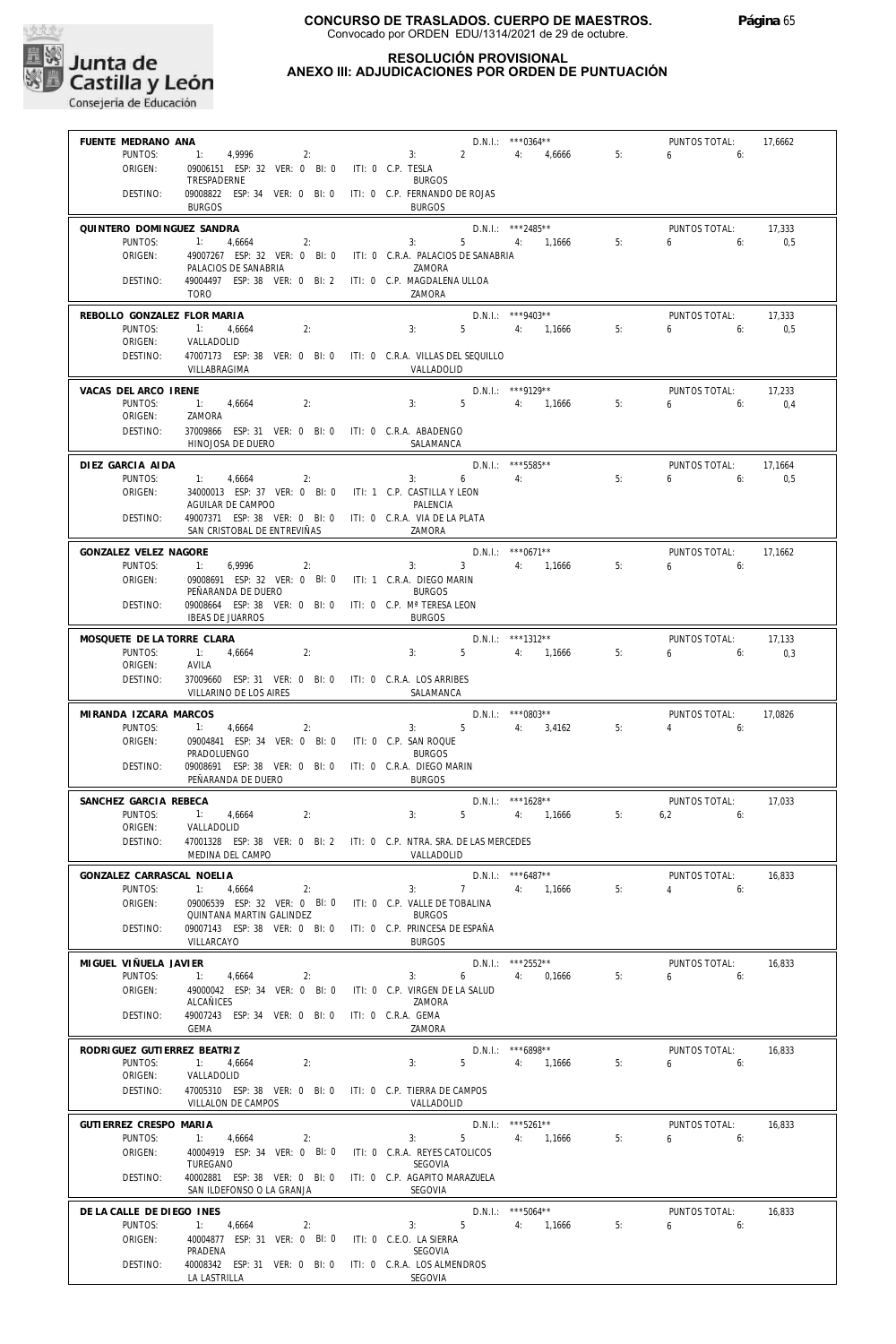

#### **RESOLUCIÓN PROVISIONAL ANEXO III: ADJUDICACIONES POR ORDEN DE PUNTUACIÓN**

| PINO FERNANDEZ BELEN                 |                                                                                          |           |                                          |                | D.N.I.: ***0294**                         |    | PUNTOS TOTAL:                 | 16,833         |
|--------------------------------------|------------------------------------------------------------------------------------------|-----------|------------------------------------------|----------------|-------------------------------------------|----|-------------------------------|----------------|
| PUNTOS:<br>ORIGEN:                   | 1: 4,6664<br>09004841 ESP: 38 VER: 0 BI: 2 ITI: 0 C.P. SAN ROQUE                         | $2:$ $2:$ |                                          |                | $3: 5 \t 4: 1,1666$                       | 5: | $6\qquad 6$                   |                |
|                                      | PRADOLUENGO                                                                              |           | <b>BURGOS</b>                            |                |                                           |    |                               |                |
| DESTINO:                             | 09000975 ESP: 38 VER: 0 BI: 0 ITI: 0 C.P. ALEJANDRO RGUEZ. DE VALCARCEL<br><b>BURGOS</b> |           | <b>BURGOS</b>                            |                |                                           |    |                               |                |
| GONZALEZ GARCIA IRENE                |                                                                                          |           |                                          |                | $D.N.1.:$ ***1237**                       |    | PUNTOS TOTAL:                 | 16,833         |
| PUNTOS:<br>ORIGEN:                   | 1: 4,6664<br>2:<br>VALLADOLID                                                            |           | 3:                                       |                | 5 4: 1,1666                               | 5: | $6\qquad 6$                   |                |
| DESTINO:                             | 47007331 ESP: 38 VER: 0 BI: 0 ITI: 0 C.R.A. LA VILLA                                     |           |                                          |                |                                           |    |                               |                |
|                                      | PEÑAFIEL                                                                                 |           | VALLADOLID                               |                |                                           |    |                               |                |
| GONZALEZ ROBLES M.ISABEL<br>PUNTOS:  | 1: 4.6664<br>2:                                                                          |           | 3:                                       |                | D.N.I.: *** 2017**<br>5 4: 1,1666         | 5: | PUNTOS TOTAL:<br>$6\qquad 6:$ | 16,833         |
| ORIGEN:                              | LEON                                                                                     |           |                                          |                |                                           |    |                               |                |
| DESTINO:                             | 49007395 ESP: 38 VER: 0 BI: 0 ITI: 0 C.R.A. VILLANUEVA DEL CAMPO<br>VILLANUEVA DEL CAMPO |           | ZAMORA                                   |                |                                           |    |                               |                |
| PEÑAS CAÑADA ELISA                   |                                                                                          |           |                                          |                | $D.N.1.:$ ***5165**                       |    | PUNTOS TOTAL:                 | 16,833         |
| PUNTOS:<br>ORIGEN:                   | 1: 4,6664<br>2:<br>VALLADOLID                                                            |           |                                          |                | $3: 5 \t 4: 1,1666$                       | 5: | $6\qquad 6$                   |                |
| DESTINO:                             | 47007331 ESP: 38 VER: 0 BI: 0 ITI: 0 C.R.A. LA VILLA                                     |           |                                          |                |                                           |    |                               |                |
|                                      | PEÑAFIEL                                                                                 |           | VALLADOLID                               |                |                                           |    |                               |                |
| SAIZ SUAREZ TAMARA<br>PUNTOS:        | 1: 4,6664<br>2:                                                                          |           |                                          |                | $D.N.1.:$ ***0626**<br>3: 3: 4: 3.1666    | 5: | PUNTOS TOTAL:<br>$6\qquad 6$  | 16,833         |
| ORIGEN:                              | 09003873 ESP: 38 VER: 0 BI: 0 ITI: 0 C.P. PRINCIPE DE ESPAÑA                             |           |                                          |                |                                           |    |                               |                |
| DESTINO:                             | MIRANDA DE EBRO<br>09008068 ESP: 38 VER: 0 BI: 0 ITI: 0 C.P. DOÑA MENCIA DE VELASCO      |           | <b>BURGOS</b>                            |                |                                           |    |                               |                |
|                                      | <b>BRIVIESCA</b>                                                                         |           | <b>BURGOS</b>                            |                |                                           |    |                               |                |
| BLANCO SUAREZ SUSANA                 |                                                                                          |           |                                          |                | D.N.I.: ***0412**                         |    | PUNTOS TOTAL:                 | 16,6664        |
| PUNTOS:<br>ORIGEN:                   | 1: 4,6664<br>2:<br>LEON                                                                  |           | 3:                                       |                | $5 \qquad \qquad 4: \qquad \qquad 1$      | 5: | $6\qquad 6$                   |                |
| DESTINO:                             | 24018209 ESP: 38 VER: 0 BI: 0 ITI: 0 C.R.A. EL REDONDAL                                  |           |                                          |                |                                           |    |                               |                |
|                                      | MATACHANA                                                                                |           | LEON                                     |                |                                           |    |                               |                |
| FERNANDEZ SANCHEZ DAVID<br>PUNTOS:   | 4,6664<br>$-1$ :<br>2:                                                                   |           |                                          |                | $D.N.I.:$ ***7194**<br>3: $5$ 4: $1,6662$ | 5: | PUNTOS TOTAL:<br>$5,2$ 6:     | 16,5326        |
| ORIGEN:                              | 09003861 ESP: 38 VER: 0 BI: 2 ITI: 0 C.P. CERVANTES                                      |           |                                          |                |                                           |    |                               |                |
| DESTINO:                             | MIRANDA DE EBRO<br>47001316 ESP: 40 VER: 0 BI: 0 ITI: 1 C.P. OBISPO BARRIENTOS           |           | <b>BURGOS</b>                            |                |                                           |    |                               |                |
|                                      | MEDINA DEL CAMPO                                                                         |           | VALLADOLID                               |                |                                           |    |                               |                |
| CABALLERO SANCHEZ ALFREDO<br>PUNTOS: | 1: 4,6664<br>2:                                                                          |           | 3:                                       |                | $D.N.1::$ ***1639**<br>4 4: 1,1666        | 5: | PUNTOS TOTAL:<br>$6,5$ 6:     | 16,333         |
| ORIGEN:                              | SALAMANCA                                                                                |           |                                          |                |                                           |    |                               |                |
| DESTINO:                             | 37009866 ESP: 38 VER: 0 BI: 0 ITI: 0 C.R.A. ABADENGO<br>HINOJOSA DE DUERO                |           | SALAMANCA                                |                |                                           |    |                               |                |
| SANTOS PEREZ M DEL PILAR             |                                                                                          |           |                                          |                | D.N.I.: ***9203**                         |    | PUNTOS TOTAL:                 | 16,333         |
| PUNTOS:                              | 1: 4,6664<br>2:                                                                          |           | 3:                                       |                | 3 4: 1.1666                               | 5: | $6\qquad 6$                   | 1,5            |
| ORIGEN:<br>DESTINO:                  | AVILA<br>05006053 ESP: 38 VER: 0 BI: 0 ITI: 0 C.R.A. EL CALVITERO                        |           |                                          |                |                                           |    |                               |                |
|                                      | HORCAJADA (LA)                                                                           |           | AVILA                                    |                |                                           |    |                               |                |
| ALBARRAN CALVO IÑIGO ANDRES          |                                                                                          |           |                                          |                | D.N.I.: ***7599**                         |    | PUNTOS TOTAL: 16,183          |                |
| PUNTOS:<br>ORIGEN:                   | 2:<br>1: 4,6664<br>SALAMANCA                                                             |           | 3:                                       | $\overline{3}$ | 4:<br>1,1666                              | 5: | 7<br>6:                       | 0,35           |
| DESTINO:                             | 37009854 ESP: 38 VER: 0 BI: 0 ITI: 0 C.R.A. FUENTEGUINALDO-AZABA<br>FUENTEGUINALDO       |           | SALAMANCA                                |                |                                           |    |                               |                |
| MATE LABRADOR LAURA                  |                                                                                          |           |                                          |                | $D.N.1::$ ***5743**                       |    | PUNTOS TOTAL:                 | 16,1662        |
| PUNTOS:                              | 1:<br>6,9996<br>2:                                                                       |           | 3:                                       | $\overline{2}$ | 4: 1.1666                                 | 5: | 6<br>6:                       |                |
| ORIGEN:                              | 40000422 ESP: 31 VER: 0 BI: 0<br><b>BOCEGUILLAS</b>                                      |           | ITI: 0 C.P. CARDENAL CISNEROS<br>SEGOVIA |                |                                           |    |                               |                |
| DESTINO:                             | 09008767 ESP: 31 VER: 0 BI: 0                                                            |           | ITI: 0 C.P. REY WAMBA                    |                |                                           |    |                               |                |
|                                      | PAMPLIEGA                                                                                |           | <b>BURGOS</b>                            |                |                                           |    |                               |                |
| DIAZ LOPEZ MARIA TERESA<br>PUNTOS:   | 1:<br>6,9996<br>2:                                                                       |           | 3:                                       | 3 <sup>7</sup> | $D.N.1.:$ ***8662**<br>4:                 | 5: | PUNTOS TOTAL:<br>6<br>6:      | 16.0996<br>0,1 |
| ORIGEN:                              | 05001237 ESP: 36 VER: 0 BI: 0                                                            |           | ITI: 1 C.P. EL ZAIRE                     |                |                                           |    |                               |                |
| DESTINO:                             | <b>BURGOHONDO</b><br>05003799 ESP: 36 VER: 0 BI: 0                                       |           | AVILA<br>ITI: 0 C.P. SAN JUAN DE LA CRUZ |                |                                           |    |                               |                |
|                                      | PIEDRALAVES                                                                              |           | AVILA                                    |                |                                           |    |                               |                |
| MUÑOZ CASTRO MARIA CARMEN<br>PUNTOS: | 1:<br>4,6664<br>2:                                                                       |           | 3:                                       | $5 -$          | D.N.I.: ***2253**<br>4: 1,1666            | 5: | PUNTOS TOTAL:<br>5,1<br>6:    | 15,933         |
| ORIGEN:                              |                                                                                          |           |                                          |                |                                           |    |                               |                |
|                                      | 09007143 ESP: 38 VER: 0 BI: 0                                                            |           | ITI: 0 C.P. PRINCESA DE ESPAÑA           |                |                                           |    |                               |                |
|                                      | VILLARCAYO                                                                               |           | <b>BURGOS</b>                            |                |                                           |    |                               |                |
| DESTINO:                             | 05004780 ESP: 38 VER: 0 BI: 0 ITI: 0 C.P. JUAN LUIS VIVES<br>SOTILLO DE LA ADRADA        |           | AVILA                                    |                |                                           |    |                               |                |
| CODESAL MARTIN MONICA                |                                                                                          |           |                                          |                | D.N.I.: ***9758**                         |    | PUNTOS TOTAL:                 | 15,933         |
| PUNTOS:<br>ORIGEN:                   | 1:<br>4,6664<br>2:<br>AVILA                                                              |           | 3:                                       | $2^{\circ}$    | 4: 1,1666                                 | 5: | 5.6<br>6:                     | 2,5            |
| DESTINO:                             | 37002082 ESP: 32 VER: 0 BI: 0 ITI: 0 C.P. ARRABAL DEL PUENTE<br>CIUDAD-RODRIGO           |           | SALAMANCA                                |                |                                           |    |                               |                |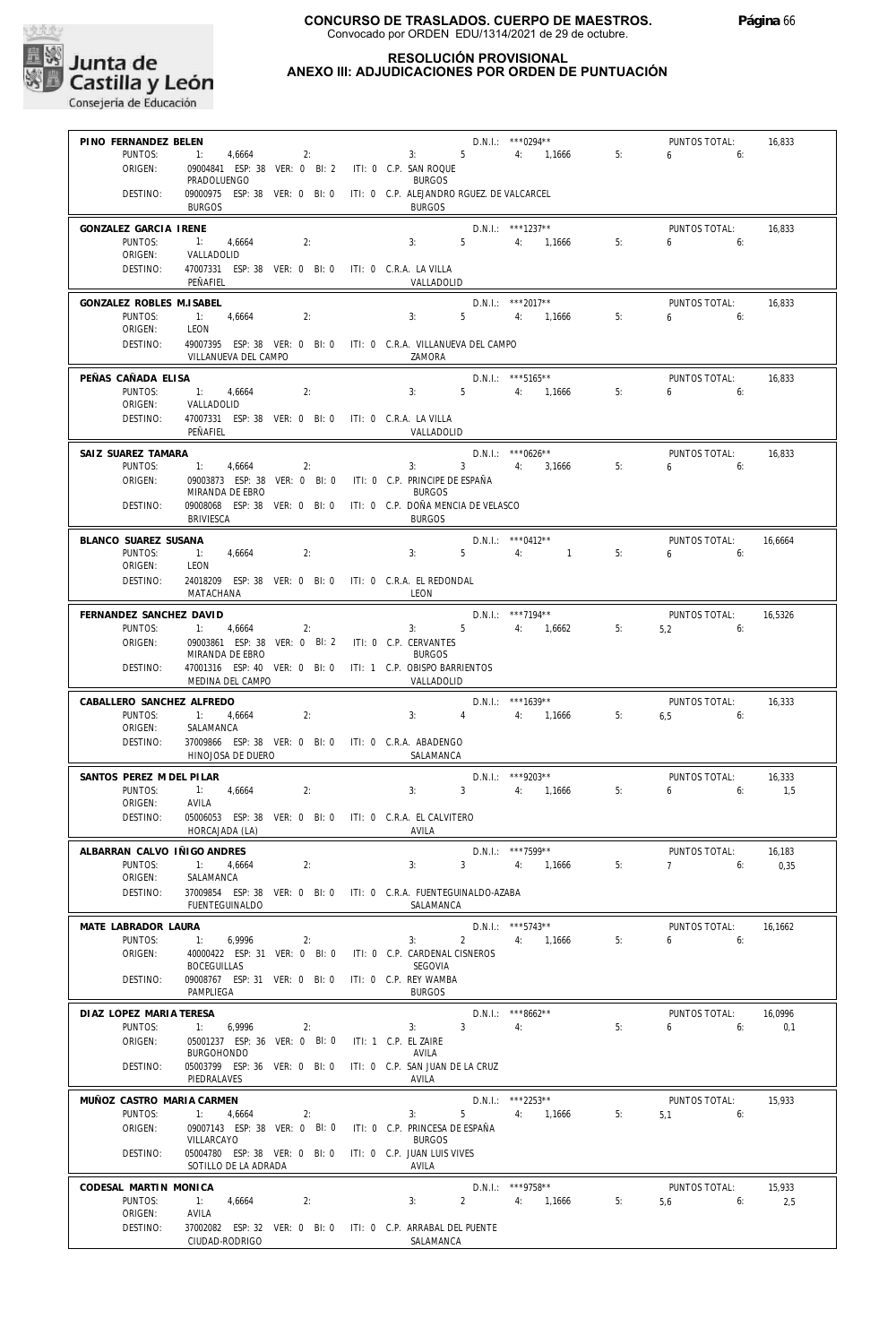

#### **RESOLUCIÓN PROVISIONAL ANEXO III: ADJUDICACIONES POR ORDEN DE PUNTUACIÓN**

**CONSEJERIA DE CONSEJERIA DE EDUCACIÓN**<br>Consejería de Educación

| GOMEZ MORCUENDE GEMA                |                                                                                        |                                                                             | $D.N.1.:$ ***1472**     |    | PUNTOS TOTAL:                 | 15,833             |
|-------------------------------------|----------------------------------------------------------------------------------------|-----------------------------------------------------------------------------|-------------------------|----|-------------------------------|--------------------|
| PUNTOS:<br>ORIGEN:                  | 4,6664<br>05004780 ESP: 31 VER: 0 BI: 0 ITI: 0 C.P. JUAN LUIS VIVES                    | 2:<br>3:                                                                    | 5 4: 0,1666             | 5: | $6 \t\t 6$                    |                    |
|                                     | SOTILLO DE LA ADRADA                                                                   | AVILA                                                                       |                         |    |                               |                    |
| DESTINO:                            | 05001316 ESP: 31 VER: 0 BI: 0 ITI: 0 C.P. ALMANZOR<br>CANDELEDA                        | AVILA                                                                       |                         |    |                               |                    |
| MEDRANO ALIAGAS RUTH                |                                                                                        |                                                                             | $D.N.1.:$ ***1681**     |    | PUNTOS TOTAL:                 | 15,833             |
| PUNTOS:<br>ORIGEN:                  | 1: 4,6664<br>2:<br>SEGOVIA                                                             | 3:                                                                          | 5 4: 0.1666             | 5: | $6\qquad 6$                   |                    |
| DESTINO:                            | SANCHIDRIAN                                                                            | 05006089 ESP: 36 VER: 0 BI: 0 ITI: 1 C.R.A. TOMAS LUIS DE VICTORIA<br>AVILA |                         |    |                               |                    |
| CALVO SERNA PATRICIA CARME          |                                                                                        |                                                                             | D.N.I.: ***9378**       |    | PUNTOS TOTAL:                 | 15,833             |
| PUNTOS:                             | $-1$ :<br>4,6664<br>2:                                                                 | 3:                                                                          | 4 4: 1,1666             | 5: | $6 \t\t\t 6$                  |                    |
| ORIGEN:                             | 09008755 ESP: 31 VER: 0 BI: 0 ITI: 0 C.R.A. RIBERDUERO<br><b>FUENTESPINA</b>           | <b>BURGOS</b>                                                               |                         |    |                               |                    |
| DESTINO:                            | 09003630 ESP: 31 VER: 0 BI: 0 ITI: 0 C.P. DOMINGO VIEJO<br>MELGAR DE FERNAMENTAL       | <b>BURGOS</b>                                                               |                         |    |                               |                    |
| LOBATO LANERO MARIA                 |                                                                                        |                                                                             | D.N.I.: ***6795**       |    | PUNTOS TOTAL:                 | 15,833             |
| PUNTOS:<br>ORIGEN:                  | 1: 4,6664<br>2:<br><b>BURGOS</b>                                                       | 3:<br>$4\degree$                                                            | 4: 1,1666               | 5: | $6 \qquad 6$                  |                    |
| DESTINO:                            |                                                                                        | 09002388 ESP: 32 VER: 0 BI: 0 ITI: 0 C.P. ALEJANDRO RGUEZ. DE VALCARCEL     |                         |    |                               |                    |
|                                     | COVARRUBIAS                                                                            | <b>BURGOS</b>                                                               |                         |    |                               |                    |
| ALAEJOS VEGAS MARIA EMMA<br>PUNTOS: | 1: 4,6664<br>2:                                                                        | 3: 3: 4: 1,1666                                                             | $D.N.1::$ ***9222**     | 5: | PUNTOS TOTAL:<br>$6 \t\t\t 6$ | 15,833<br>$\sim$ 1 |
| ORIGEN:                             | 05006016 ESP: 31 VER: 0 BI: 0 ITI: 0 C.R.A. LAS TORRES                                 |                                                                             |                         |    |                               |                    |
| DESTINO:                            | <b>MIJARES</b>                                                                         | AVILA<br>37009842 ESP: 31 VER: 0 BI: 0 ITI: 0 C.R.A. CAMPO DE ARGAÑAN       |                         |    |                               |                    |
|                                     | FUENTES DE OÑORO                                                                       | SALAMANCA                                                                   |                         |    |                               |                    |
| GUERRERO MARTIN TAMARA E.           |                                                                                        |                                                                             | D.N.I.: ***9653**       |    | PUNTOS TOTAL:                 | 15,733             |
| PUNTOS:<br>ORIGEN:                  | 1: 4,6664<br>2:<br>SALAMANCA                                                           | 3: 3: 4: 1.1666                                                             |                         | 5: | 6:<br>6                       | 0,9                |
| DESTINO:                            | 37009908 ESP: 32 VER: 0 BI: 0 ITI: 1 C.R.A. LA SENARA<br>CUBO DE DON SANCHO (EL)       | SALAMANCA                                                                   |                         |    |                               |                    |
|                                     |                                                                                        |                                                                             |                         |    |                               |                    |
| GONZALEZ ALVAREZ HELENA<br>PUNTOS:  | 1: 4,6664<br>2:                                                                        | $D.N.1.:$ ***9373**<br>5 <sub>5</sub><br>3:                                 | 4:                      | 5: | PUNTOS TOTAL:<br>6:<br>6      | 15,6664            |
| ORIGEN:                             | 40000549 ESP: 36 VER: 0 BI: 0 ITI: 1 C.P. LOS ARENALES<br>CANTALEJO                    | <b>SEGOVIA</b>                                                              |                         |    |                               |                    |
| DESTINO:                            | 40002443 ESP: 31 VER: 0 BI: 0 ITI: 0 C.P. MARQUES DEL ARCO<br>SAN CRISTOBAL DE SEGOVIA | SEGOVIA                                                                     |                         |    |                               |                    |
| SANCHEZ MORENO MIGUEL               |                                                                                        |                                                                             | D.N.I.: ***2053**       |    | PUNTOS TOTAL:                 | 15,6664            |
| PUNTOS:<br>ORIGEN:                  | 1: 4,6664<br>2:<br>05004810 ESP: 40 VER: 0 BI: 0 ITI: 1 C.P. TOROS DE GUISANDO         | $5 \t\t 4$<br>3:                                                            |                         | 5: | $6\qquad 6$                   |                    |
|                                     | TIEMBLO (EL)                                                                           | AVILA                                                                       |                         |    |                               |                    |
| DESTINO:                            | 05004810 ESP: 38 VER: 0 BI: 0 ITI: 0 C.P. TOROS DE GUISANDO<br>TIEMBLO (EL)            | AVILA                                                                       |                         |    |                               |                    |
| GARCIA DE LA CORTINA LETICIA        |                                                                                        |                                                                             | D.N.I.: *** 6429**      |    | PUNTOS TOTAL:                 | 15,6664            |
| PUNTOS:<br>ORIGEN:                  | 1:<br>4,6664<br>2:<br>09003885 ESP: 38 VER: 0 BI: 0 ITI: 0 C.P. LAS MATILLAS           | 3:<br>5                                                                     | 4:                      | 5: | 6<br>6:                       |                    |
|                                     | MIRANDA DE EBRO                                                                        | <b>BURGOS</b>                                                               |                         |    |                               |                    |
|                                     | DESTINO: 09003861 ESP: 38 VER: 0 BI: 0 ITI: 0 C.P. CERVANTES<br>MIRANDA DE EBRO        | <b>BURGOS</b>                                                               |                         |    |                               |                    |
| DE FRUTOS ARRANZ DANIEL             |                                                                                        |                                                                             | D.N.I.: ***2012**       |    | PUNTOS TOTAL:                 | 15,6664            |
| PUNTOS:<br>ORIGEN:                  | 1:<br>4,6664<br>2:<br>VALLADOLID                                                       | 3:<br>5                                                                     | 4:                      | 5: | 6<br>6:                       |                    |
| DESTINO:                            | 47001122 ESP: 34 VER: 0 BI: 0 ITI: 0 C.P. ALVAR FAÑEZ                                  |                                                                             |                         |    |                               |                    |
|                                     | <b>ISCAR</b>                                                                           | VALLADOLID                                                                  |                         |    |                               |                    |
| PARDO GONZALEZ DELIA<br>PUNTOS:     | 1:<br>4,6664<br>2:                                                                     | 3:<br>$\overline{3}$                                                        | D.N.I.: ***8183**<br>4: | 5: | PUNTOS TOTAL:<br>7,3<br>6:    | 15,4664<br>0,5     |
| ORIGEN:                             | 09003290 ESP: 32 VER: 0 BI: 0                                                          | ITI: 0 C.P. VALLE DE LOSA                                                   |                         |    |                               |                    |
| DESTINO:                            | QUINCOCES DE YUSO<br>09005420 ESP: 32 VER: 0 BI: 0 ITI: 0 C.P. FERNAN GONZALEZ         | <b>BURGOS</b>                                                               |                         |    |                               |                    |
|                                     | SALAS DE LOS INFANTES                                                                  | <b>BURGOS</b>                                                               |                         |    |                               |                    |
| BARBA MORAN ADRIAN                  |                                                                                        |                                                                             | $D.N.1::$ ***1957**     |    | PUNTOS TOTAL:                 | 15,333             |
| PUNTOS:<br>ORIGEN:                  | 1: 4,6664<br>2:<br>24018091 ESP: 35 VER: 0 BI: 0                                       | 3,5<br>3:<br>ITI: 1 C.R.A. QUILOS                                           | 4: 1,1666               | 5: | 6<br>6:                       |                    |
| DESTINO:                            | QUILOS<br>24014393 ESP: 35 VER: 0 BI: 0                                                | LEON<br>ITI: 1 C.P. TORAL DE LOS VADOS                                      |                         |    |                               |                    |
|                                     | TORAL DE LOS VADOS                                                                     | LEON                                                                        |                         |    |                               |                    |
| CASTRO VELASCO RUBEN                |                                                                                        |                                                                             | $D.N.1::$ ***1954**     |    | PUNTOS TOTAL:                 | 15,333             |
| PUNTOS:<br>ORIGEN:                  | 1: 4,6664<br>2:<br>ZAMORA                                                              | 3 <sup>7</sup><br>3:                                                        | 4: 1,1666               | 5: | 6<br>6:                       | 0,5                |
| DESTINO:                            | 05000361 ESP: 35 VER: 0 BI: 0 ITI: 1 C.P. LA MORAÑA<br>AREVALO                         | AVILA                                                                       |                         |    |                               |                    |
| GARCIA RODRIGUEZ ANA BELEN          |                                                                                        |                                                                             | D.N.I.: ***1987**       |    | PUNTOS TOTAL:                 | 15,3326            |
| PUNTOS:<br>ORIGEN:                  | 1:<br>4,6664<br>2:<br>49003390 ESP: 31 VER: 0 BI: 0                                    | 3:<br>$3^{\circ}$<br>ITI: 0 C.P. FRAY LUIS DE GRANADA                       | 4: 1,6662               | 5: | $6\qquad 6$                   |                    |
|                                     | PUEBLA DE SANABRIA                                                                     | ZAMORA                                                                      |                         |    |                               |                    |
| DESTINO:                            | 49000042 ESP: 31 VER: 0 BI: 0 ITI: 0 C.P. VIRGEN DE LA SALUD                           |                                                                             |                         |    |                               |                    |

**Página** 67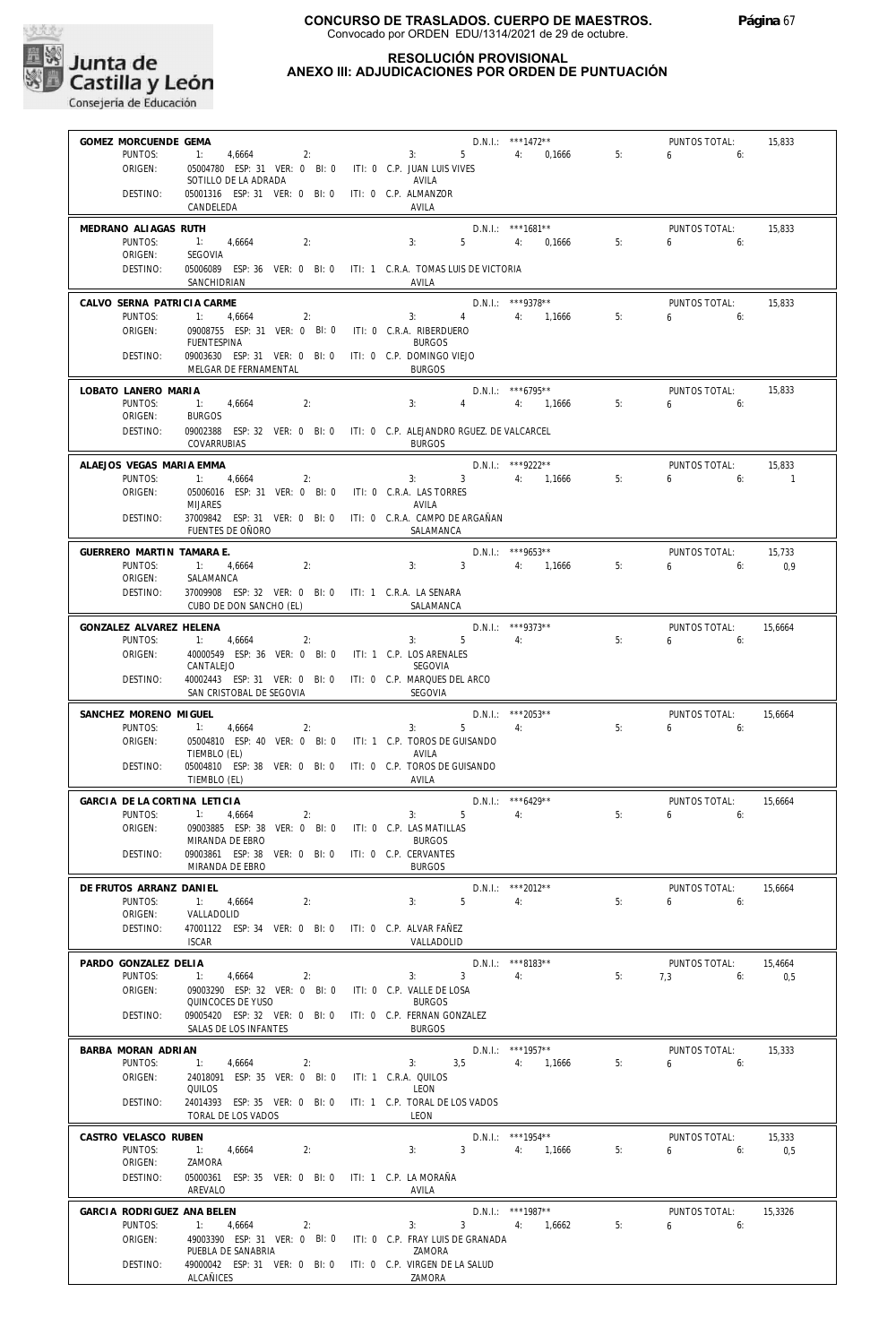

| DE LA IGLESIA FONSECA ALVARO |                                                                                     |                                                 | D.N.I.: ***1538**       | $\overline{\phantom{0}}$ 5: | PUNTOS TOTAL:   | 14.9996 |
|------------------------------|-------------------------------------------------------------------------------------|-------------------------------------------------|-------------------------|-----------------------------|-----------------|---------|
| PUNTOS:                      | 1: 4,9996<br>2:                                                                     | $\sim$ 3:<br>$4 \quad$                          | 4:                      |                             | $6\qquad 6:$    |         |
| ORIGEN:                      | 40004841 ESP: 34 VER: 0 BI: 0 ITI: 1 C.R.A. ENTRE DOS RIOS<br><b>FUENTERREBOLLO</b> | SEGOVIA                                         |                         |                             |                 |         |
| DESTINO:                     | 47001511 ESP: 34 VER: 0 BI: 0 ITI: 1 C.P. EL PRADO<br>MEGECES                       | VALLADOLID                                      |                         |                             |                 |         |
| RODRIGUEZ RODRIGUEZ CAROLINA |                                                                                     |                                                 | $D.N.1.:$ ***5383**     |                             | PUNTOS TOTAL:   | 14,833  |
| PUNTOS:                      | 4,6664<br>2:                                                                        | 3: 3: 4: 1,1666                                 |                         | 5:                          | $6\qquad 6$     |         |
| ORIGEN:                      | 05001493 ESP: 31 VER: 0 BI: 0 ITI: 0 C.P. DOÑA CONCEPCION ARENAL<br>CASAVIEJA       | AVILA                                           |                         |                             |                 |         |
| DESTINO:                     | 05006120 ESP: 31 VER: 0 BI: 0 ITI: 0 C.R.A. ARTURO DUPERIER<br>LANZAHITA            | AVILA                                           |                         |                             |                 |         |
| SASTRE RINCON BEGOÑA         |                                                                                     |                                                 | $D.N.1.:$ ***5536**     |                             | PUNTOS TOTAL:   | 14.833  |
| PUNTOS:                      | 1: 4,6664<br>2:                                                                     |                                                 | 3: $3 \t 4$ : 1,1666 5: |                             | $6 \qquad 6$    |         |
| ORIGEN:                      | 40002431 ESP: 38 VER: 0 BI: 0 ITI: 0 C.P. ATALAYA<br>PALAZUELOS DE ERESMA           | SEGOVIA                                         |                         |                             |                 |         |
| DESTINO:                     | 40004762 ESP: 38 VER: 0 BI: 0 ITI: 0 C.R.A. EL ENCINAR<br>LOSA (LA)                 | SEGOVIA                                         |                         |                             |                 |         |
| CANO JIMENEZ DONATO          |                                                                                     |                                                 | D.N.I.: ***9996**       |                             | PUNTOS TOTAL:   | 14,833  |
| PUNTOS:                      | 1:<br>4,6664<br>2:                                                                  | 3:                                              | 3 4: 1,1666             | 5:                          | 6 <sub>6</sub>  |         |
| ORIGEN:                      | 09007908 ESP: 38 VER: 0 BI: 2 ITI: 0 C.P. SANTA CATALINA<br>ARANDA DE DUERO         | <b>BURGOS</b>                                   |                         |                             |                 |         |
| DESTINO:                     | 24018192 ESP: 38 VER: 0 BI: 0 ITI: 0 C.R.A. TORAL DE MERAYO                         |                                                 |                         |                             |                 |         |
|                              | TORAL DE MERAYO                                                                     | LEON                                            |                         |                             |                 |         |
| CASTAÑEDA CENTENO SEBASTIAN  |                                                                                     |                                                 | $D.N.1.:$ ***1761**     |                             | PUNTOS TOTAL:   | 14,833  |
| PUNTOS:                      | $-1$ :<br>2:<br>4,6664                                                              | 3:                                              | 3 4: 1,1666 5:          |                             | $6\qquad 6$     |         |
| ORIGEN:<br>DESTINO:          | LEON<br>34002231 ESP: 38 VER: 0 BI: 0 ITI: 0 C.P. VILLA Y TIERRA                    |                                                 |                         |                             |                 |         |
|                              | SALDAÑA                                                                             | PALENCIA                                        |                         |                             |                 |         |
| SEISDEDOS FERNANDEZ SUSANA   |                                                                                     |                                                 | D.N.I.: *** 6952**      |                             | PUNTOS TOTAL:   | 14,833  |
| PUNTOS:                      | 1: 4,6664<br>2:                                                                     |                                                 | $3: 3 \t 4: 1,1666$     | 5:                          | $6 \quad$<br>6: |         |
| ORIGEN:                      | 09007143 ESP: 31 VER: 0 BI: 0 ITI: 0 C.P. PRINCESA DE ESPAÑA                        |                                                 |                         |                             |                 |         |
| DESTINO:                     | VILLARCAYO<br>49007191 ESP: 31 VER: 0 BI: 0 ITI: 0 C.R.A. ALFOZ DE TORO             | <b>BURGOS</b>                                   |                         |                             |                 |         |
|                              | MORALES DE TORO                                                                     | ZAMORA                                          |                         |                             |                 |         |
| RUIZ MARCOS AROA             |                                                                                     |                                                 | D.N.I.: ***1262**       |                             | PUNTOS TOTAL:   | 14,833  |
| PUNTOS:                      | 1: 4,6664<br>2:                                                                     | 3:3                                             | 4: 1,1666               | 5:                          | $6 \t\t 6$      |         |
| ORIGEN:<br>DESTINO:          | SALAMANCA<br>37009568 ESP: 38 VER: 0 BI: 0 ITI: 0 C.R.A. ALTO AGUEDA                |                                                 |                         |                             |                 |         |
|                              | NAVASFRIAS                                                                          | SALAMANCA                                       |                         |                             |                 |         |
| HURTADO PRIETO PAULA         |                                                                                     |                                                 | $D.N.1.:$ ***7196**     |                             | PUNTOS TOTAL:   | 14.833  |
| PUNTOS:                      | 1: 4,6664<br>2:                                                                     | 3:                                              | $3 \t 4: \t 1.1666$     | 5:                          | 6 <sub>6</sub>  |         |
| ORIGEN:                      | 40000422 ESP: 32 VER: 0 BI: 0 ITI: 0 C.P. CARDENAL CISNEROS                         |                                                 |                         |                             |                 |         |
| DESTINO:                     | <b>BOCEGUILLAS</b><br>09003885 ESP: 32 VER: 0 BI: 0 ITI: 0 C.P. LAS MATILLAS        | SEGOVIA                                         |                         |                             |                 |         |
|                              | MIRANDA DE EBRO                                                                     | <b>BURGOS</b>                                   |                         |                             |                 |         |
| SIGUENZA ANDRES ISABEL       |                                                                                     |                                                 | $D.N.1.:$ ***2614**     |                             | PUNTOS TOTAL:   | 14,7514 |
| PUNTOS:                      | 1:<br>4,6664<br>2:                                                                  | 3:<br>$4 \quad \blacksquare$                    | 4:                      | 5:                          | $6\qquad 6$     | 0,085   |
| ORIGEN:                      | 40004841 ESP: 34 VER: 0 BI: 0 ITI: 1 C.R.A. ENTRE DOS RIOS<br>FUENTERREBOLLO        | SEGOVIA                                         |                         |                             |                 |         |
| DESTINO:                     | 47002680 ESP: 34 VER: 0 BI: 2 ITI: 0 C.P. PEDRO I                                   |                                                 |                         |                             |                 |         |
|                              | TORDESILLAS                                                                         | VALLADOLID                                      |                         |                             |                 |         |
| BERMUDEZ BENITO MONTSERRAT   |                                                                                     |                                                 | $D.N.1::$ ***4125**     |                             | PUNTOS TOTAL:   | 14,6664 |
| PUNTOS:<br>ORIGEN:           | 2:<br>$-1:$<br>4.6664<br>ZAMORA                                                     | 3 <sup>7</sup><br>3:                            | 4:<br>$\sim$ 1          | 5:                          | 6<br>6:         |         |
| DESTINO:                     | 47006961 ESP: 31 VER: 0 BI: 0 ITI: 0 C.R.A. CAMPOS DE CASTILLA                      |                                                 |                         |                             |                 |         |
|                              | BECILLA DE VALDERADUEY                                                              | VALLADOLID                                      |                         |                             |                 |         |
| RAMIREZ ALONSO PABLO         |                                                                                     |                                                 | $D.N.1::$ ***1745**     |                             | PUNTOS TOTAL:   | 14,533  |
| PUNTOS:                      | 1: 4,6664<br>2:                                                                     | 3: 7                                            | 4: 1,1666               | 5:                          | 1,7<br>6:       |         |
| ORIGEN:                      | 09003873 ESP: 38 VER: 0 Bl: 2<br>MIRANDA DE EBRO                                    | ITI: 0 C.P. PRINCIPE DE ESPAÑA<br><b>BURGOS</b> |                         |                             |                 |         |
| DESTINO:                     | 09003290 ESP: 32 VER: 0 BI: 0 ITI: 0 C.P. VALLE DE LOSA                             |                                                 |                         |                             |                 |         |
|                              | QUINCOCES DE YUSO                                                                   | <b>BURGOS</b>                                   |                         |                             |                 |         |
| RENEDO RODRIGUEZ LAURA       |                                                                                     |                                                 | $D.N.1::$ ***5294**     |                             | PUNTOS TOTAL:   | 14,433  |
| PUNTOS:                      | 1: 4,6664<br>2:                                                                     | $5 -$<br>3:                                     | 4: 0,1666               | 5:                          | 4.6<br>6:       |         |
| ORIGEN:                      | 05001316 ESP: 37 VER: 0 BI: 0<br>CANDELEDA                                          | ITI: 1 C.P. ALMANZOR<br>AVILA                   |                         |                             |                 |         |
| DESTINO:                     | 05005361 ESP: 37 VER: 0 BI: 0                                                       | ITI: 1 C.P. LOS AREVACOS                        |                         |                             |                 |         |
|                              | AREVALO                                                                             | AVILA                                           |                         |                             |                 |         |
| GIL GALLEGO PATRICIA         |                                                                                     |                                                 | $D.N.1::$ *** 0447**    |                             | PUNTOS TOTAL:   | 14,433  |
| PUNTOS:<br>ORIGEN:           | 1: 4,6664<br>2:<br>05006119 ESP: 32 VER: 0 BI: 0 ITI: 1 C.R.A. VALDELAVIA           | 3 <sup>1</sup><br>3:                            | 4:<br>0,1666            | 5:                          | $6,1$ 6:        | 0,5     |
|                              | NAVALPERAL DE PINARES                                                               | AVILA                                           |                         |                             |                 |         |
| DESTINO:                     | 37009908 ESP: 32 VER: 0 BI: 0 ITI: 1 C.R.A. LA SENARA                               |                                                 |                         |                             |                 |         |
|                              | CUBO DE DON SANCHO (EL)                                                             | SALAMANCA                                       |                         |                             |                 |         |
| FRAILE SANCHEZ ESTHER        |                                                                                     |                                                 | D.N.I.: ***9330**       |                             | PUNTOS TOTAL:   | 14,433  |
| PUNTOS:<br>ORIGEN:           | 2:<br>1:<br>4,6664<br>AVILA                                                         | 3:                                              | 3 4: 0,1666             | 5:                          | 6<br>6:         | 0,6     |
|                              |                                                                                     |                                                 |                         |                             |                 |         |
| DESTINO:                     | 49000455 ESP: 31 VER: 0 BI: 0 ITI: 0 C.P. NTRA. SRA. DE GRACIA                      |                                                 |                         |                             |                 |         |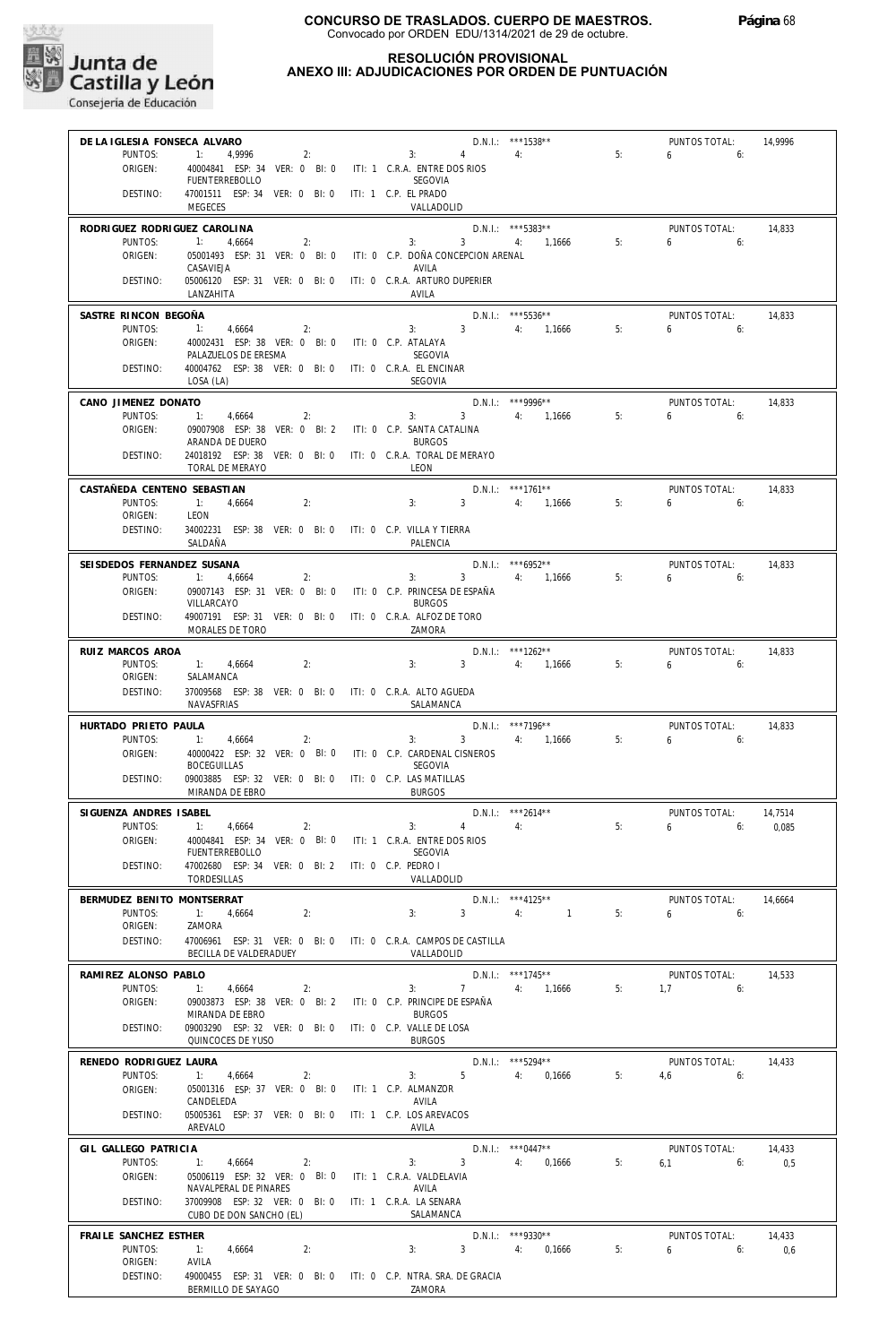

#### **RESOLUCIÓN PROVISIONAL ANEXO III: ADJUDICACIONES POR ORDEN DE PUNTUACIÓN**

| MATEO ORTEGA ALBERTO            |                                                                    |                               |                         | D.N.I.: *** 5873**   |    | PUNTOS TOTAL:  | 14,333  |
|---------------------------------|--------------------------------------------------------------------|-------------------------------|-------------------------|----------------------|----|----------------|---------|
| PUNTOS:                         | 1: 4,6664<br>2:                                                    | 3:2                           |                         | 4: 1,1666            | 5: | 6<br>6:        | 0,5     |
| ORIGEN:                         | 47007331 ESP: 99 VER: 0 BI: 0                                      |                               |                         |                      |    |                |         |
|                                 | PEÑAFIEL                                                           | ITI: 1 C.R.A. LA VILLA        |                         |                      |    |                |         |
|                                 |                                                                    | VALLADOLID                    |                         |                      |    |                |         |
| DESTINO:                        | 40000926<br>ESP: 32 VER: 0 BI: 0                                   | ITI: 0 C.P. LA VILLA          |                         |                      |    |                |         |
|                                 | CUELLAR                                                            | SEGOVIA                       |                         |                      |    |                |         |
| MATESANZ MARTIN DANIEL          |                                                                    |                               |                         | D.N.I.: *** 5106**   |    | PUNTOS TOTAL:  | 14,1664 |
|                                 |                                                                    |                               |                         |                      |    |                |         |
| PUNTOS:                         | 1:<br>4,6664<br>2:                                                 | 3,5<br>3:                     |                         | 4:                   | 5: | 6<br>6:        |         |
| ORIGEN:                         | AVILA                                                              |                               |                         |                      |    |                |         |
| DESTINO:                        | 40008706 ESP: 34 VER: 0 BI: 0 ITI: 1 C.R.A. SANGARCIA              |                               |                         |                      |    |                |         |
|                                 | SANGARCIA                                                          | SEGOVIA                       |                         |                      |    |                |         |
|                                 |                                                                    |                               |                         |                      |    |                |         |
| ZUÑIGA CONTRERAS MARIA CRISTINA |                                                                    |                               |                         | $D.N.1::$ ***0766**  |    | PUNTOS TOTAL:  | 14,1662 |
| PUNTOS:                         | 2:<br>1:<br>4,9996                                                 | 3:                            | $3^{\circ}$             | 4: 0,1666            | 5: | $6\qquad 6$    |         |
| ORIGEN:                         | SORIA                                                              |                               |                         |                      |    |                |         |
| DESTINO:                        | 47006961 ESP: 31 VER: 0 BI: 0 ITI: 0 C.R.A. CAMPOS DE CASTILLA     |                               |                         |                      |    |                |         |
|                                 | BECILLA DE VALDERADUEY                                             | VALLADOLID                    |                         |                      |    |                |         |
|                                 |                                                                    |                               |                         |                      |    |                |         |
| PEREZ VICENTE LETICIA           |                                                                    |                               |                         | $D.N.1.:$ ***1404**  |    | PUNTOS TOTAL:  | 14,033  |
| PUNTOS:                         | $-1$ :<br>4,6664<br>2:                                             | 3:                            | $\overline{\mathbf{3}}$ | 4: 1,1666            | 5: | 5,2<br>6:      |         |
| ORIGEN:                         | AVILA                                                              |                               |                         |                      |    |                |         |
| DESTINO:                        |                                                                    |                               |                         |                      |    |                |         |
|                                 | 37009611 ESP: 31 VER: 0 BI: 0 ITI: 0 C.R.A. LOS CEREZOS            |                               |                         |                      |    |                |         |
|                                 | SOTOSERRANO                                                        | SALAMANCA                     |                         |                      |    |                |         |
| GONZALEZ IGLESIAS DIEGO         |                                                                    |                               |                         | $D.N.1.:$ ***2225**  |    | PUNTOS TOTAL:  | 14,033  |
| PUNTOS:                         | 1: 4,6664<br>2:                                                    | 3:                            |                         | 4: 1,1666            | 5: | 7.9<br>6:      |         |
|                                 |                                                                    |                               |                         |                      |    |                | 0,3     |
| ORIGEN:                         | 09008226 ESP: 99 VER: 0 BI: 0 ITI: 0 C.P. ANDUVA                   |                               |                         |                      |    |                |         |
|                                 | MIRANDA DE EBRO                                                    | <b>BURGOS</b>                 |                         |                      |    |                |         |
| DESTINO:                        | 24018349 ESP: 38 VER: 0 BI: 0                                      | ITI: 0 C.R.A. PARAMO DEL SIL  |                         |                      |    |                |         |
|                                 | PARAMO DEL SIL                                                     | LEON                          |                         |                      |    |                |         |
|                                 |                                                                    |                               |                         |                      |    |                |         |
| SAA GARCIA BARBARA              |                                                                    |                               |                         | $D.N.1.:$ ***6714**  |    | PUNTOS TOTAL:  | 13,933  |
| PUNTOS:                         | 1:<br>4,6664<br>2:                                                 | 3:                            |                         | 3 4: 0,1666          | 5: | 6<br>6:        | 0,1     |
| ORIGEN:                         | 09008160 ESP: 76 VER: 0 BI: 0                                      | ITI: 1 CENTRO CONDE DE ARANDA |                         |                      |    |                |         |
|                                 | ARANDA DE DUERO                                                    | <b>BURGOS</b>                 |                         |                      |    |                |         |
| DESTINO:                        | 49006263 ESP: 38 VER: 0 BI: 2 ITI: 0 C.P. FERNANDO II              |                               |                         |                      |    |                |         |
|                                 | BENAVENTE                                                          | ZAMORA                        |                         |                      |    |                |         |
|                                 |                                                                    |                               |                         |                      |    |                |         |
| GARCIA CARREÑO ANDREA           |                                                                    |                               |                         | D.N.I.: ***7830**    |    | PUNTOS TOTAL:  | 13,833  |
| PUNTOS:                         | 1:<br>4,6664<br>2:                                                 | 3:                            | $2^{\circ}$             | 4: 1,1666            | 5: | 6<br>6:        |         |
| ORIGEN:                         | 40004956 ESP: 38 VER: 0 BI: 0                                      | ITI: 0 C.R.A. DE AYLLON       |                         |                      |    |                |         |
|                                 | AYLLON                                                             | SEGOVIA                       |                         |                      |    |                |         |
| DESTINO:                        | 40004831 ESP: 38 VER: 0 BI: 0                                      | ITI: 0 C.R.A. RETAMA          |                         |                      |    |                |         |
|                                 | CHAÑE                                                              | SEGOVIA                       |                         |                      |    |                |         |
|                                 |                                                                    |                               |                         |                      |    |                |         |
|                                 |                                                                    |                               |                         |                      |    |                |         |
| GARCIA MARTIN JIMENA            |                                                                    |                               |                         | D.N.I.: ***5371**    |    | PUNTOS TOTAL:  | 13,833  |
| PUNTOS:                         | 1:<br>2:<br>4,6664                                                 | 3:                            | $\overline{2}$          | 4: 1,1666            | 5: | 6 <sub>6</sub> |         |
| ORIGEN:                         | SEGOVIA                                                            |                               |                         |                      |    |                |         |
|                                 |                                                                    |                               |                         |                      |    |                |         |
| DESTINO:                        | 49007267 ESP: 32 VER: 0 BI: 0 ITI: 0 C.R.A. PALACIOS DE SANABRIA   |                               |                         |                      |    |                |         |
|                                 | PALACIOS DE SANABRIA                                               | ZAMORA                        |                         |                      |    |                |         |
| FERNANDEZ GIRALDA SUSANA        |                                                                    |                               |                         | $D.N.1::$ *** 0361** |    | PUNTOS TOTAL:  | 13,7664 |
| PUNTOS:                         | 1: 4,6664<br>2:                                                    | 3:                            | $\overline{3}$          | 4:                   | 5: | 6<br>6:        | 0,1     |
|                                 |                                                                    |                               |                         |                      |    |                |         |
| ORIGEN:                         | VALLADOLID                                                         |                               |                         |                      |    |                |         |
| DESTINO:                        | 47001262 ESP: 31 VER: 0 BI: 0 ITI: 0 C.P. SAN FRANCISCO            |                               |                         |                      |    |                |         |
|                                 | MAYORGA                                                            | VALLADOLID                    |                         |                      |    |                |         |
|                                 |                                                                    |                               |                         |                      |    |                |         |
| ORTEGA TORRES TANIA             |                                                                    |                               |                         | D.N.I.: ***7140**    |    | PUNTOS TOTAL:  | 13,733  |
| PUNTOS:                         | 1:<br>4,6664<br>2:                                                 | 3:                            |                         | 4: 1,1666            | 5: | 6:<br>6,1      | 1.8     |
| ORIGEN:                         | 09008691 ESP: 35 VER: 0 BI: 0 ITI: 1 C.R.A. DIEGO MARIN            |                               |                         |                      |    |                |         |
|                                 | PEÑARANDA DE DUERO                                                 | <b>BURGOS</b>                 |                         |                      |    |                |         |
| DESTINO:                        | 09000835 ESP: 38 VER: 0 BI: 0 ITI: 0 C.P. JUAN ABASCAL             |                               |                         |                      |    |                |         |
|                                 | BRIVIESCA                                                          | <b>BURGOS</b>                 |                         |                      |    |                |         |
|                                 |                                                                    |                               |                         |                      |    |                |         |
| TORRES GONZALEZ JUDITH          |                                                                    |                               |                         | $D.N.1::$ ***1713**  |    | PUNTOS TOTAL:  | 13,6664 |
| PUNTOS:                         | 1: 4,6664<br>2:                                                    | 3:                            | $\overline{3}$          | 4:                   | 5: | 6<br>6:        |         |
| ORIGEN:                         | 40004877 ESP: 37 VER: 0 BI: 0                                      | ITI: 1 C.E.O. LA SIERRA       |                         |                      |    |                |         |
|                                 | PRADENA                                                            | SEGOVIA                       |                         |                      |    |                |         |
| DESTINO:                        | 05001237 ESP: 37 VER: 0 BI: 0 ITI: 1 C.P. EL ZAIRE                 |                               |                         |                      |    |                |         |
|                                 | <b>BURGOHONDO</b>                                                  | AVILA                         |                         |                      |    |                |         |
|                                 |                                                                    |                               |                         |                      |    |                |         |
| PRIETO MERCHAN OSCAR            |                                                                    |                               |                         | D.N.I.: ***8885**    |    | PUNTOS TOTAL:  | 13.6664 |
| PUNTOS:                         | 1:<br>4,6664<br>2:                                                 | 3:                            | $\overline{3}$          | 4:                   | 5: | 6<br>6:        |         |
| ORIGEN:                         | 37009416 ESP: 34 VER: 0 BI: 0 ITI: 1 C.P. LA RIBERA                |                               |                         |                      |    |                |         |
|                                 | ALDEADAVILA DE LA RIBERA                                           | SALAMANCA                     |                         |                      |    |                |         |
| DESTINO:                        | 37002112 ESP: 34 VER: 0 BI: 0 ITI: 0 C.P. SAN FRANCISCO            |                               |                         |                      |    |                |         |
|                                 | CIUDAD-RODRIGO                                                     | SALAMANCA                     |                         |                      |    |                |         |
|                                 |                                                                    |                               |                         |                      |    |                |         |
| RIVERO FUENTES MARIA ALEGRIA    |                                                                    |                               |                         | D.N.I.: ***8755**    |    | PUNTOS TOTAL:  | 13,6664 |
| PUNTOS:                         | 1:<br>4,6664<br>2:                                                 | 3:                            | 3 <sup>7</sup>          | 4:                   | 5: | 6 <sub>6</sub> |         |
| ORIGEN:                         | <b>BURGOS</b>                                                      |                               |                         |                      |    |                |         |
| DESTINO:                        | 49003390 ESP: 32 VER: 0 BI: 0 ITI: 0 C.P. FRAY LUIS DE GRANADA     |                               |                         |                      |    |                |         |
|                                 | PUEBLA DE SANABRIA                                                 | ZAMORA                        |                         |                      |    |                |         |
|                                 |                                                                    |                               |                         |                      |    |                |         |
| GARRIDO SANCHEZ ESMERALDA       |                                                                    |                               |                         | D.N.I.: *** 4692**   |    | PUNTOS TOTAL:  | 13,333  |
| PUNTOS:                         | 1:<br>4,6664<br>2:                                                 | 3:<br>1,5                     |                         | 4:<br>1,1666         | 5: | 6<br>6:        |         |
| ORIGEN:                         | 05006089 ESP: 35 VER: 0 BI: 0 ITI: 1 C.R.A. TOMAS LUIS DE VICTORIA |                               |                         |                      |    |                |         |
|                                 | SANCHIDRIAN                                                        | AVILA                         |                         |                      |    |                |         |
| DESTINO:                        | 47001717 ESP: 35 VER: 0 BI: 0 ITI: 1 C.P. MIGUEL DELIBES           |                               |                         |                      |    |                |         |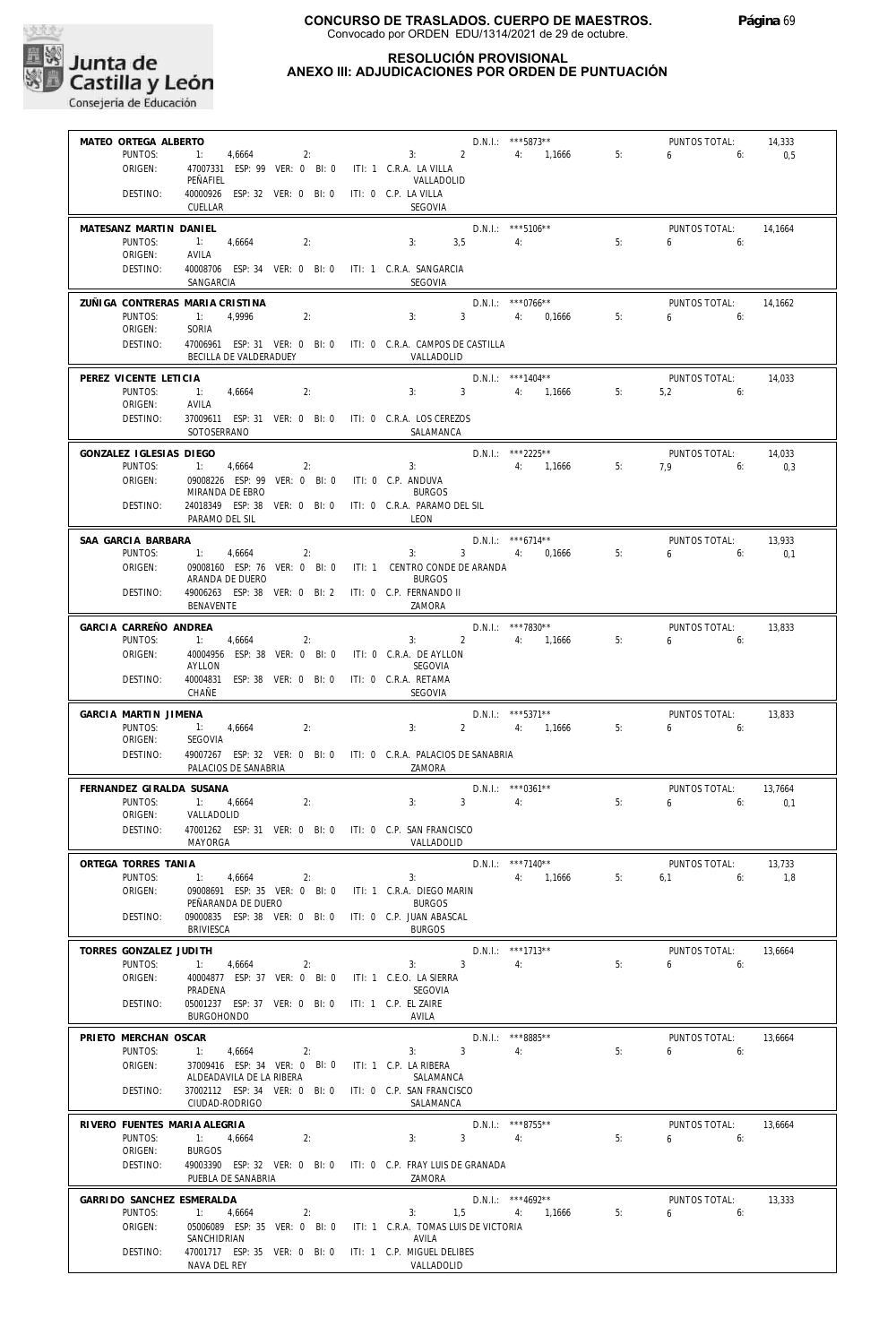

# **RESOLUCIÓN PROVISIONAL**

# **ANEXO III: ADJUDICACIONES POR ORDEN DE PUNTUACIÓN**

| BARRERO REAL RICARDO         |                                                                          |                |                    | D.N.I.: ***1285**                       |                                         | PUNTOS TOTAL:                 | 12.9996 |
|------------------------------|--------------------------------------------------------------------------|----------------|--------------------|-----------------------------------------|-----------------------------------------|-------------------------------|---------|
| PUNTOS:                      | 1: 6.9996<br>2:                                                          | 3:             |                    | $\overline{4}$ :                        | $\begin{array}{c}\n\hline\n\end{array}$ | $6\qquad 6$                   |         |
| ORIGEN:                      | LEON                                                                     |                |                    |                                         |                                         |                               |         |
| DESTINO:                     | 47000336 ESP: 34 VER: 0 BI: 0 ITI: 0 C.P. JORGE GUILLEN                  |                |                    |                                         |                                         |                               |         |
|                              | CAMPASPERO                                                               | VALLADOLID     |                    |                                         |                                         |                               |         |
|                              |                                                                          |                |                    |                                         |                                         |                               |         |
| MONLEON PINTO CLARA          |                                                                          |                |                    | $D.N.1.:$ ***9437**                     |                                         | PUNTOS TOTAL:                 | 12,833  |
| PUNTOS:                      | $-1$ :<br>4,6664<br>2:                                                   |                | 3: $1$ 4: $1,1666$ |                                         | 5:                                      | 650                           |         |
| ORIGEN:                      | 40005021 ESP: 32 VER: 0 BI: 0 ITI: 0 C.R.A. DE RIAZA                     |                |                    |                                         |                                         |                               |         |
|                              | RIAZA                                                                    | SEGOVIA        |                    |                                         |                                         |                               |         |
| DESTINO:                     | 05004780 ESP: 32 VER: 0 BI: 0 ITI: 0 C.P. JUAN LUIS VIVES                |                |                    |                                         |                                         |                               |         |
|                              | SOTILLO DE LA ADRADA                                                     | AVILA          |                    |                                         |                                         |                               |         |
| GOMEZ FRAILE ISABEL          |                                                                          |                |                    | D.N.I.: ***5822**                       |                                         | PUNTOS TOTAL:                 | 12,833  |
| PUNTOS:                      | $-11$<br>4,6664<br>2:                                                    |                | 3: $1$ 4: $1,1666$ |                                         | 5:                                      | $6\qquad 6$                   |         |
|                              |                                                                          |                |                    |                                         |                                         |                               |         |
| ORIGEN:                      | 09003551 ESP: 34 VER: 0 BI: 0 ITI: 0 C.P. SAN ISIDRO<br>MEDINA DE POMAR  | <b>BURGOS</b>  |                    |                                         |                                         |                               |         |
| DESTINO:                     |                                                                          |                |                    |                                         |                                         |                               |         |
|                              | 47007321 ESP: 34 VER: 0 BI: 0 ITI: 1 C.R.A. RIO ERESMA<br>MATAPOZUELOS   | VALLADOLID     |                    |                                         |                                         |                               |         |
|                              |                                                                          |                |                    |                                         |                                         |                               |         |
| GUTIERREZ CACHO SARA         |                                                                          |                |                    | D.N.I.: ***2220**                       |                                         | PUNTOS TOTAL:                 | 12,6664 |
| PUNTOS:                      | 1: 4,6664<br>2:                                                          | 3:             | $2 \t 4$ :         |                                         | 5:                                      | $6\qquad 6$                   |         |
| ORIGEN:                      | SEGOVIA                                                                  |                |                    |                                         |                                         |                               |         |
| DESTINO:                     | 40002443 ESP: 37 VER: 0 BI: 0 ITI: 1 C.P. MARQUES DEL ARCO               |                |                    |                                         |                                         |                               |         |
|                              | SAN CRISTOBAL DE SEGOVIA                                                 | SEGOVIA        |                    |                                         |                                         |                               |         |
|                              |                                                                          |                |                    |                                         |                                         |                               |         |
| BERMEJO GONZALEZ ALEXANDRA   |                                                                          |                |                    | $D.N.1.:$ ***4948**                     |                                         | PUNTOS TOTAL:                 | 12,6664 |
| PUNTOS:                      | 1: 4,6664<br>2:                                                          | 3:             | $2 \t 4$           |                                         | 5:                                      | $6\qquad 6$                   |         |
| ORIGEN:                      | <b>BURGOS</b>                                                            |                |                    |                                         |                                         |                               |         |
| DESTINO:                     | 09000151 ESP: 37 VER: 0 BI: 0 ITI: 1 C.P. SIMON DE COLONIA               |                |                    |                                         |                                         |                               |         |
|                              | ARANDA DE DUERO                                                          | <b>BURGOS</b>  |                    |                                         |                                         |                               |         |
|                              |                                                                          |                |                    |                                         |                                         |                               |         |
| RODRIGUEZ MONTAÑA LETICIA    |                                                                          |                |                    | D.N.I.: ***8915**<br>$L(N)$ . $4$ : $2$ |                                         | PUNTOS TOTAL:                 | 12,6664 |
| PUNTOS:                      | $-11$<br>4,6664<br>2:                                                    | 3:             |                    |                                         | 5:                                      | 650                           |         |
| ORIGEN:                      | 09008706 ESP: 31 VER: 0 BI: 0 ITI: 0 C.R.A. CARDENAL CISNEROS            |                |                    |                                         |                                         |                               |         |
|                              | <b>ROA</b>                                                               | <b>BURGOS</b>  |                    |                                         |                                         |                               |         |
| DESTINO:                     | 40004831 ESP: 31 VER: 0 BI: 0 ITI: 0 C.R.A. RETAMA                       |                |                    |                                         |                                         |                               |         |
|                              | CHAÑE                                                                    | <b>SEGOVIA</b> |                    |                                         |                                         |                               |         |
| PEREZ MONTERO ANA ISABEL     |                                                                          |                |                    | $D.N.1::$ ***5754**                     |                                         | PUNTOS TOTAL:                 | 12,4996 |
| PUNTOS:                      | 1: 4,6664<br>2:                                                          | 3:             |                    | 4: $1,8332$ 5:                          |                                         | $6\qquad 6$                   |         |
| ORIGEN:                      | 05001493 ESP: 32 VER: 0 BI: 0 ITI: 0 C.P. DOÑA CONCEPCION ARENAL         |                |                    |                                         |                                         |                               |         |
|                              | CASAVIEJA                                                                | AVILA          |                    |                                         |                                         |                               |         |
| DESTINO:                     | 05006132 ESP: 99 VER: 0 BI: 0 ITI: 1 C.R.A. ALTO TIETAR                  |                |                    |                                         |                                         |                               |         |
|                              | SANTA MARIA DEL TIETAR                                                   | AVILA          |                    |                                         |                                         |                               |         |
|                              |                                                                          |                |                    |                                         |                                         |                               |         |
|                              |                                                                          |                |                    |                                         |                                         |                               |         |
| SEIJO BAZ MERCEDES           |                                                                          |                |                    | D.N.I.: ***7852**                       |                                         | PUNTOS TOTAL:                 | 12,403  |
| PUNTOS:                      | 1: 4,6664<br>2:                                                          | 3:             |                    | 4: 1,1666                               | 5:                                      | $6\qquad 6$                   | 0.57    |
| ORIGEN:                      | <b>BURGOS</b>                                                            |                |                    |                                         |                                         |                               |         |
| DESTINO:                     | 49007206 ESP: 31 VER: 0 BI: 0 ITI: 0 C.R.A. TIERRAS DE SAYAGO            |                |                    |                                         |                                         |                               |         |
|                              | MUGA DE SAYAGO                                                           | ZAMORA         |                    |                                         |                                         |                               |         |
|                              |                                                                          |                |                    |                                         |                                         |                               |         |
|                              | ALONSO FERNANDEZ DE VALDERRAM SILVIA                                     |                |                    | D.N.I.: ***7873**                       |                                         | PUNTOS TOTAL:                 | 12,353  |
| PUNTOS:                      | $-1$ $\frac{1}{2}$ :<br>1:<br>4,6664                                     |                |                    | 3: 2 4: $1,6666$ 5:                     |                                         | $3,9$ 6:                      | 0,12    |
| ORIGEN:                      | 09002753 ESP: 34 VER: 0 BI: 0 ITI: 0 C.P. MAXIMINO S.MIGUEL DE LA CAMARA |                |                    |                                         |                                         |                               |         |
|                              | <b>GUMIEL DE HIZAN</b>                                                   | <b>BURGOS</b>  |                    |                                         |                                         |                               |         |
| DESTINO:                     | 47007203 ESP: 34 VER: 0 BI: 0 ITI: 1 C.R.A. FLORIDA DEL DUERO            |                |                    |                                         |                                         |                               |         |
|                              | CASTRONUÑO                                                               | VALLADOLID     |                    |                                         |                                         |                               |         |
|                              |                                                                          |                |                    | $D.N.1::$ ***3916**                     |                                         |                               | 12,333  |
| SANCHEZ SANCHEZ LAURA        |                                                                          |                |                    |                                         |                                         | PUNTOS TOTAL:<br>$2 \t\t\t 6$ |         |
| PUNTOS:                      | 1: 4,6664<br>2:                                                          |                |                    | 3: 4: 1,1666                            | 5:                                      |                               | 0,5     |
| ORIGEN:                      | 40000549 ESP: 31 VER: 0 BI: 0 ITI: 0 C.P. LOS ARENALES                   |                |                    |                                         |                                         |                               |         |
|                              | CANTALEJO                                                                | SEGOVIA        |                    |                                         |                                         |                               |         |
| DESTINO:                     | 47007173 ESP: 31 VER: 0 BI: 0 ITI: 0 C.R.A. VILLAS DEL SEQUILLO          |                |                    |                                         |                                         |                               |         |
|                              | VILLABRAGIMA                                                             | VALLADOLID     |                    |                                         |                                         |                               |         |
| AMOR ELENA RAQUEL            |                                                                          |                |                    | $D.N.1.:$ ***1815**                     |                                         | PUNTOS TOTAL:                 | 12,333  |
| PUNTOS:                      | 1: 4,6664<br>2:                                                          |                | 3: 1,5 4: 0,1666   |                                         | 5:                                      | $6\qquad 6$                   |         |
| ORIGEN:                      | <b>BURGOS</b>                                                            |                |                    |                                         |                                         |                               |         |
| DESTINO:                     | 09008691 ESP: 35 VER: 0 BI: 0 ITI: 1 C.R.A. DIEGO MARIN                  |                |                    |                                         |                                         |                               |         |
|                              | PEÑARANDA DE DUERO                                                       | <b>BURGOS</b>  |                    |                                         |                                         |                               |         |
|                              |                                                                          |                |                    |                                         |                                         |                               |         |
| HERRERA RODRIGUEZ LAURA      |                                                                          |                |                    | $D.N.1::$ ***4713**                     |                                         | PUNTOS TOTAL:                 | 12,333  |
| PUNTOS:                      | 1: 4,6664<br>2:                                                          | 3:             | $1$ 4: 1,1666      |                                         | 5:                                      | $5,5$ 6:                      |         |
| ORIGEN:                      | 49001630 ESP: 38 VER: 0 BI: 0 ITI: 0 C.P. MONTE GANDARA                  |                |                    |                                         |                                         |                               |         |
|                              | PUENTE (EL)                                                              | ZAMORA         |                    |                                         |                                         |                               |         |
| DESTINO:                     | 34002231 ESP: 38 VER: 0 BI: 0 ITI: 0 C.P. VILLA Y TIERRA                 |                |                    |                                         |                                         |                               |         |
|                              | SALDAÑA                                                                  | PALENCIA       |                    |                                         |                                         |                               |         |
|                              |                                                                          |                |                    |                                         |                                         |                               |         |
| RODRIGUEZ ANDRES M. MERCEDES |                                                                          |                |                    | $D.N.1.:$ ***8646**                     |                                         | PUNTOS TOTAL:                 | 12,333  |
| PUNTOS:                      | 1: 4,6664<br>2:                                                          | 3:             |                    | 4: 1,1666                               | 5:                                      | $6\qquad 6$                   | 0,5     |
| ORIGEN:                      | <b>BURGOS</b>                                                            |                |                    |                                         |                                         |                               |         |
| DESTINO:                     | 34002231 ESP: 38 VER: 0 BI: 0 ITI: 0 C.P. VILLA Y TIERRA                 |                |                    |                                         |                                         |                               |         |
|                              | SALDAÑA                                                                  | PALENCIA       |                    |                                         |                                         |                               |         |
| CARRASCAL DIEZ CRISTINA      |                                                                          |                |                    | $D.N.1.:$ ***2747**                     |                                         | PUNTOS TOTAL:                 | 12.333  |
| PUNTOS:                      | 1: 4,6664<br>2:                                                          | 3:             |                    | 4: 1,1666                               | 5:                                      | 6 <sub>6</sub>                | 0,5     |
| ORIGEN:                      | SEGOVIA                                                                  |                |                    |                                         |                                         |                               |         |
| DESTINO:                     | 40003381 ESP: 32 VER: 0 BI: 0 ITI: 0 C.P. SANTA EULALIA                  |                |                    |                                         |                                         |                               |         |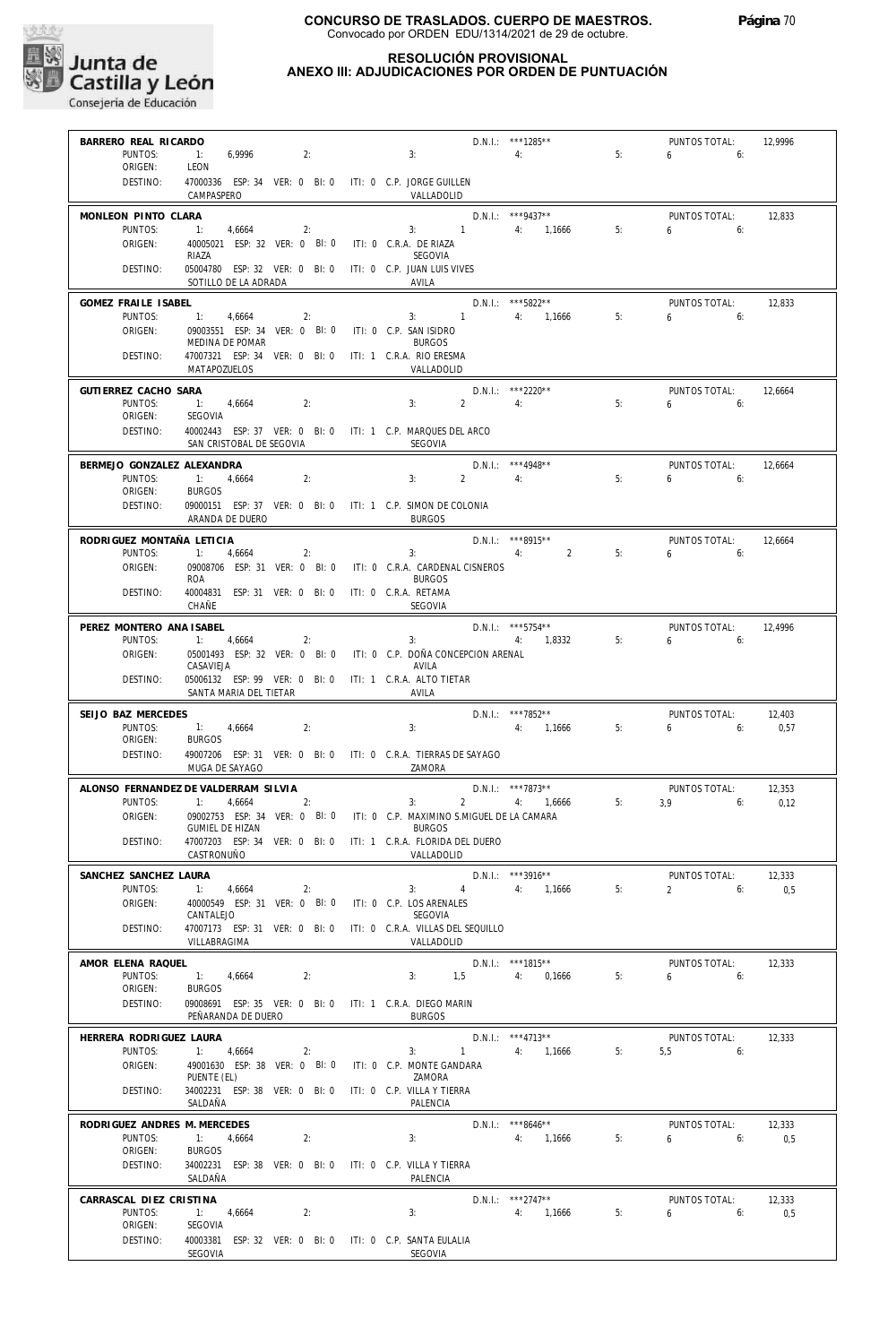

#### **RESOLUCIÓN PROVISIONAL ANEXO III: ADJUDICACIONES POR ORDEN DE PUNTUACIÓN**

| LEON REBOLLO JAIME                  |                                                                                  |                         |                          | D.N.I.: *** 5094**                 |    | PUNTOS TOTAL:                   | 12,1664          |
|-------------------------------------|----------------------------------------------------------------------------------|-------------------------|--------------------------|------------------------------------|----|---------------------------------|------------------|
| PUNTOS:                             | 2:<br>1: 4,6664                                                                  |                         | 4:<br>3:                 | $\sim$ 1.100 $\sim$                | 5: | $6 \t\t 6$                      | 0,5              |
| ORIGEN:                             | 49003390 ESP: 38 VER: 0 BI: 0 ITI: 0 C.P. FRAY LUIS DE GRANADA                   |                         |                          |                                    |    |                                 |                  |
|                                     | PUEBLA DE SANABRIA                                                               |                         | 7AMORA                   |                                    |    |                                 |                  |
| DESTINO:                            | 49000042 ESP: 38 VER: 0 BI: 0 ITI: 0 C.P. VIRGEN DE LA SALUD<br><b>ALCAÑICES</b> |                         | ZAMORA                   |                                    |    |                                 |                  |
|                                     |                                                                                  |                         |                          |                                    |    |                                 |                  |
| MARTINEZ TEJEDOR LUZ DEL CARMEN     |                                                                                  |                         |                          | $D.N.1.:$ ***0996**                |    | PUNTOS TOTAL:                   | 12.039           |
| PUNTOS:<br>ORIGEN:                  | 1: 4,6664<br>2:<br>42000048 ESP: 31 VER: 0 BI: 0 ITI: 0 C.P. SOR MARIA DE JESUS  |                         | 3:                       | 5 4: 2.1666                        | 5: | 6:                              | 0,206            |
|                                     | AGREDA                                                                           |                         | SORIA                    |                                    |    |                                 |                  |
| DESTINO:                            | 42000280 ESP: 31 VER: 0 BI: 0                                                    |                         | ITI: 0 C.P. DIEGO LAINEZ |                                    |    |                                 |                  |
|                                     | ALMAZAN                                                                          |                         | SORIA                    |                                    |    |                                 |                  |
| FERRANDO LOPEZ CIRA                 |                                                                                  |                         |                          | $D.N.1::$ ***0418**                |    | PUNTOS TOTAL:                   | 11,833           |
| PUNTOS:                             | 1: 4,6664<br>2:                                                                  |                         | 3:                       | 4: 1,1666                          | 5: | $6 \t\t 6$                      |                  |
| ORIGEN:                             | 24002159 ESP: 31 VER: 0 BI: 0 ITI: 0 C.P. VIRGEN DE LA QUINTA ANGUSTIA           |                         |                          |                                    |    |                                 |                  |
| DESTINO:                            | CACABELOS<br>24003322 ESP: 31 VER: 0 BI: 0 ITI: 0 C.P. MANUEL A. CANO POBLACION  |                         | LEON                     |                                    |    |                                 |                  |
|                                     | CISTIERNA                                                                        |                         | LEON                     |                                    |    |                                 |                  |
|                                     |                                                                                  |                         |                          |                                    |    |                                 |                  |
| CARRION VILLANUEVA ANA<br>PUNTOS:   | 1: 4,6664<br>2:                                                                  |                         | 3:                       | D.N.I.: ***4213**<br>4: 1,1666     | 5: | PUNTOS TOTAL:<br>$6\qquad 6$    | 11,833           |
| ORIGEN:                             | 09000148 ESP: 31 VER: 0 BI: 0 ITI: 0 C.P. CASTILLA                               |                         |                          |                                    |    |                                 |                  |
|                                     | ARANDA DE DUERO                                                                  |                         | <b>BURGOS</b>            |                                    |    |                                 |                  |
| DESTINO:                            | 47002114 ESP: 31 VER: 0 BI: 0 ITI: 0 C.P. POZALDEZ                               |                         |                          |                                    |    |                                 |                  |
|                                     | POZALDEZ                                                                         |                         | VALLADOLID               |                                    |    |                                 |                  |
| TOQUERO MARTIN MARIA ISABEL         |                                                                                  |                         |                          | $D.N.1::$ ***5369**                |    | PUNTOS TOTAL:                   | 11,833           |
| PUNTOS:                             | 1: 4,6664<br>2:                                                                  |                         | 3:                       | 4: 1,1666                          | 5: | 6.6                             |                  |
| ORIGEN:                             | 09006151 ESP: 31 VER: 0 BI: 0 ITI: 0 C.P. TESLA                                  |                         |                          |                                    |    |                                 |                  |
|                                     | TRESPADERNE                                                                      |                         | <b>BURGOS</b>            |                                    |    |                                 |                  |
| DESTINO:                            | 09003630 ESP: 31 VER: 0 BI: 0 ITI: 0 C.P. DOMINGO VIEJO<br>MELGAR DE FERNAMENTAL |                         | <b>BURGOS</b>            |                                    |    |                                 |                  |
|                                     |                                                                                  |                         |                          |                                    |    |                                 |                  |
| GARCIA ALVAREZ ANA MARIA<br>PUNTOS: | 1: 4,6664<br>2:                                                                  |                         | 3:                       | $D.N.1.:$ ***6958**<br>4: 1,1666   | 5: | PUNTOS TOTAL:<br>6 <sub>6</sub> | 11,833           |
| ORIGEN:                             | VALLADOLID                                                                       |                         |                          |                                    |    |                                 |                  |
| DESTINO:                            | 24018386 ESP: 38 VER: 0 BI: 0 ITI: 0 C.R.A. PUENTE ALMUHEY                       |                         |                          |                                    |    |                                 |                  |
|                                     | PUENTE ALMUHEY                                                                   |                         | LEON                     |                                    |    |                                 |                  |
| RAMOS LOPEZ ISMAEL                  |                                                                                  |                         |                          | D.N.I.: *** 4081**                 |    | PUNTOS TOTAL:                   | 11,833           |
| PUNTOS:                             | 1: 4,6664<br>2:                                                                  |                         | 3:                       | 4: 1,1666                          | 5: | 6.6                             |                  |
| ORIGEN:                             | <b>BURGOS</b>                                                                    |                         |                          |                                    |    |                                 |                  |
| DESTINO:                            | 47007331 ESP: 34 VER: 0 BI: 0 ITI: 0 C.R.A. LA VILLA                             |                         |                          |                                    |    |                                 |                  |
|                                     | PEÑAFIEL                                                                         |                         | VALLADOLID               |                                    |    |                                 |                  |
| VEGA BORGES SOFIA                   |                                                                                  |                         |                          | $D.N.1.:$ ***6248**                |    | PUNTOS TOTAL:                   | 11,833           |
| PUNTOS:                             | 1: 4,6664<br>2:                                                                  |                         | 3:                       | 4: 1,1666                          | 5: | 6<br>6:                         |                  |
| ORIGEN:                             | <b>BURGOS</b>                                                                    |                         |                          |                                    |    |                                 |                  |
| DESTINO:                            | 09008342 ESP: 99 VER: 0 BI: 0 ITI: 0 C.P. ALTAMIRA<br>MIRANDA DE EBRO            |                         | <b>BURGOS</b>            |                                    |    |                                 |                  |
|                                     |                                                                                  |                         |                          |                                    |    |                                 |                  |
| ALMAGRO MARTOS JUAN ANTONIO         |                                                                                  |                         |                          | $D.N.1::$ ***0538**                |    | PUNTOS TOTAL:                   | 11,833           |
| PUNTOS:<br>ORIGEN:                  | 1: 4,6664<br>2:<br><b>BURGOS</b>                                                 |                         | 3:                       | 4: 1,1666                          | 5: | $6\qquad 6$                     |                  |
| DESTINO:                            | 09000151 ESP: 38 VER: 0 BI: 0 ITI: 0 C.P. SIMON DE COLONIA                       |                         |                          |                                    |    |                                 |                  |
|                                     | ARANDA DE DUERO                                                                  | <b>EXECUTE: ENRICOS</b> |                          |                                    |    |                                 |                  |
| VILLAFRUELA NAVAZO IRENE            |                                                                                  |                         |                          | D.N.I.: ***1094**                  |    | PUNTOS TOTAL:                   |                  |
| PUNTOS:                             | 2:<br>1: 4,6664                                                                  |                         | $3: 1 \t 4:$             |                                    | 5: | $6\qquad 6:$                    | 11,6914<br>0,025 |
| ORIGEN:                             | <b>BURGOS</b>                                                                    |                         |                          |                                    |    |                                 |                  |
| DESTINO:                            | 09000835 ESP: 36 VER: 0 BI: 0 ITI: 0 C.P. JUAN ABASCAL                           |                         |                          |                                    |    |                                 |                  |
|                                     | BRIVIESCA                                                                        |                         | <b>BURGOS</b>            |                                    |    |                                 |                  |
| DE LA CAMARA CUADRILLERO BELEN      |                                                                                  |                         |                          | $D.N.1::$ ***2220**                |    | PUNTOS TOTAL:                   | 11.6664          |
| PUNTOS:                             | 1: 4,6664<br>2:                                                                  |                         | 3:<br>4:                 | $\sim$ 1 and $\sim$                | 5: | 6.6                             |                  |
| ORIGEN:                             | 09008706 ESP: 38 VER: 0 BI: 0 ITI: 0 C.R.A. CARDENAL CISNEROS                    |                         |                          |                                    |    |                                 |                  |
|                                     | ROA                                                                              |                         | <b>BURGOS</b>            |                                    |    |                                 |                  |
| DESTINO:                            | 09000161 ESP: 38 VER: 0 BI: 0 ITI: 0 C.P. FERNAN GONZALEZ                        |                         |                          |                                    |    |                                 |                  |
|                                     | ARANDA DE DUERO                                                                  |                         | <b>BURGOS</b>            |                                    |    |                                 |                  |
| HERNANDEZ VELAZQUEZ MARIA           |                                                                                  |                         |                          | $D.N.1::$ ***4047**                |    | PUNTOS TOTAL:                   | 11,6664          |
| PUNTOS:<br>ORIGEN:                  | 1: 4,6664<br>2:<br><b>BURGOS</b>                                                 |                         | 3:                       | 4: 1                               | 5: | $6\qquad 6$                     |                  |
| DESTINO:                            | 47007148 ESP: 31 VER: 0 BI: 0 ITI: 0 C.R.A. LLANO ALTO                           |                         |                          |                                    |    |                                 |                  |
|                                     | ATAQUINES                                                                        |                         | VALLADOLID               |                                    |    |                                 |                  |
|                                     |                                                                                  |                         |                          |                                    |    |                                 |                  |
| RUBIO GIL ANA<br>PUNTOS:            | 1: 4,6664<br>2:                                                                  |                         | 3:                       | $D.N.1.:$ ***2750**<br>5 4: 0,1666 | 5: | PUNTOS TOTAL:<br>$1 \t\t\t 6$   | 10,933<br>0,1    |
| ORIGEN:                             | 05000257 ESP: 38 VER: 0 BI: 0 ITI: 0 C.P. ZORRILLA MONROY                        |                         |                          |                                    |    |                                 |                  |
|                                     | ARENAS DE SAN PEDRO                                                              |                         | AVILA                    |                                    |    |                                 |                  |
| DESTINO:                            | 40001141 ESP: 38 VER: 0 BI: 0 ITI: 0 C.P. ARCIPRESTE DE HITA                     |                         |                          |                                    |    |                                 |                  |
|                                     | ESPINAR (EL)                                                                     |                         | SEGOVIA                  |                                    |    |                                 |                  |
| JIMENEZ BLAZQUEZ ANA ISABEL         |                                                                                  |                         |                          | D.N.I.: ***2187**                  |    | PUNTOS TOTAL:                   | 10,6664          |
| PUNTOS:                             | 1: 4,6664<br>2:                                                                  |                         | 3:                       | 4:                                 | 5: | $6\qquad 6:$                    |                  |
| ORIGEN:                             | AVILA                                                                            |                         |                          |                                    |    |                                 |                  |
| DESTINO:                            | 05004810 ESP: 37 VER: 0 BI: 0 ITI: 1 C.P. TOROS DE GUISANDO<br>TIEMBLO (EL)      |                         | AVILA                    |                                    |    |                                 |                  |
|                                     |                                                                                  |                         |                          |                                    |    |                                 |                  |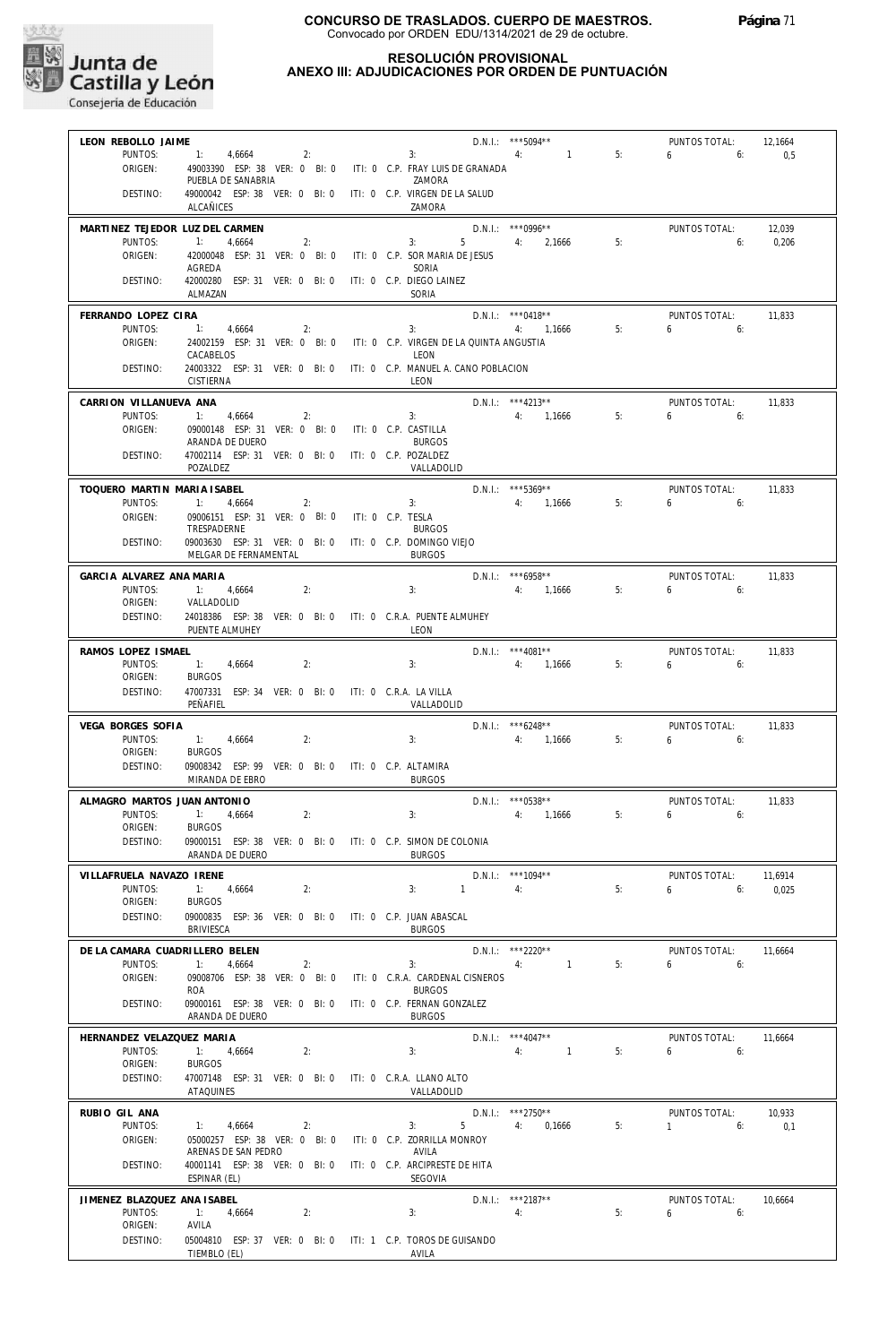

|                                         | GARCIA ALONSO MARIA ISABEL                                                     |    |  |                                                                                   | D.N.I.: ***0935**        |       | PUNTOS TOTAL:                        | 10.6664 |
|-----------------------------------------|--------------------------------------------------------------------------------|----|--|-----------------------------------------------------------------------------------|--------------------------|-------|--------------------------------------|---------|
| PUNTOS:<br>ORIGEN:                      | 1:<br>4,6664<br><b>BURGOS</b>                                                  | 2: |  | 3:                                                                                | 4:                       | 5:    | 6<br>6:                              |         |
| DESTINO:                                | 09000148 ESP: 38 VER: 0 BI: 0 ITI: 0 C.P. CASTILLA<br>ARANDA DE DUERO          |    |  | <b>BURGOS</b>                                                                     |                          |       |                                      |         |
| SAEZ CUBILLO DANIEL                     |                                                                                |    |  |                                                                                   | $D.N.1::$ *** 0999**     |       | PUNTOS TOTAL:                        | 9,4326  |
| PUNTOS:                                 | 4,6664<br>1:                                                                   | 2: |  | 3:                                                                                | 4: 1,6662                | 5:    | $3 \left( \frac{1}{2} \right)$<br>6: | 0,1     |
| ORIGEN:                                 | 09008779 ESP: 32 VER: 0 BI: 0<br>VILVIESTRE DEL PINAR                          |    |  | ITI: 1 C.R.A. SIERRA DE PINARES<br><b>BURGOS</b>                                  |                          |       |                                      |         |
| DESTINO:                                | <b>BURGOS</b>                                                                  |    |  | 09000914 ESP: 34 VER: 0 BI: 2 ITI: 0 C.P. FRANCISCO DE VITORIA<br><b>BURGOS</b>   |                          |       |                                      |         |
| LORENZO HEATH MARIA ISABEL              |                                                                                |    |  |                                                                                   | $D.N.1::$ ***8343**      |       | PUNTOS TOTAL:                        | 9,0664  |
| PUNTOS:<br>ORIGEN:                      | 1:<br>4,6664                                                                   | 2: |  | 3:<br>09005420 ESP: 32 VER: 0 BI: 0 ITI: 0 C.P. FERNAN GONZALEZ                   | 4:                       | 5:    | $4.4$ 6:                             |         |
|                                         | SALAS DE LOS INFANTES<br>09008068 ESP: 99 VER: 0 BI: 2                         |    |  | <b>BURGOS</b><br>ITI: 0 C.P. DOÑA MENCIA DE VELASCO                               |                          |       |                                      |         |
| DESTINO:                                | <b>BRIVIESCA</b>                                                               |    |  | <b>BURGOS</b>                                                                     |                          |       |                                      |         |
| MORAL SAENZ LARA MARIA                  |                                                                                |    |  |                                                                                   | $D.N.1.:$ ***6526**      |       | PUNTOS TOTAL:                        | 8.133   |
| PUNTOS:<br>ORIGEN:                      | 1:<br>4,6664                                                                   | 2: |  | 3:<br>09008779 ESP: 32 VER: 0 BI: 0 ITI: 1 C.R.A. SIERRA DE PINARES               | 4: 1,1666                | 5:5:5 | 2,3<br>6:                            |         |
| DESTINO:                                | VILVIESTRE DEL PINAR                                                           |    |  | <b>BURGOS</b><br>09008068 ESP: 99 VER: 0 BI: 2 ITI: 0 C.P. DOÑA MENCIA DE VELASCO |                          |       |                                      |         |
|                                         | <b>BRIVIESCA</b>                                                               |    |  | <b>BURGOS</b>                                                                     |                          |       |                                      |         |
| CARAZO HERRERA ESTEFANIA                |                                                                                |    |  |                                                                                   | $D.N.1.:$ ***7476**      |       | PUNTOS TOTAL:                        | 6,533   |
| PUNTOS:<br>ORIGEN:                      | $\ddot{ }$ 1:<br>4,6664<br>09008706 ESP: 38 VER: 0 BI: 0                       | 2: |  | 3:<br>ITI: 0 C.R.A. CARDENAL CISNEROS                                             | 4: 1,1666                | 5:    | 0.7<br>6:                            |         |
| DESTINO:                                | ROA<br>09000151 ESP: 38 VER: 0 BI: 0                                           |    |  | <b>BURGOS</b><br>ITI: 0 C.P. SIMON DE COLONIA                                     |                          |       |                                      |         |
|                                         | ARANDA DE DUERO                                                                |    |  | <b>BURGOS</b>                                                                     |                          |       |                                      |         |
| GONZALO ROMERO MARTA                    |                                                                                |    |  |                                                                                   | $D.N.1.:$ *** 0416**     |       | PUNTOS TOTAL:                        | 5,7664  |
| PUNTOS:<br>ORIGEN:                      | 1:<br>4,6664<br><b>BURGOS</b>                                                  | 2: |  | 3:                                                                                | 4:                       | 5:    | 1,1<br>6:                            |         |
| DESTINO:                                | 09000148 ESP: 32 VER: 0 BI: 0 ITI: 0 C.P. CASTILLA<br>ARANDA DE DUERO          |    |  | <b>BURGOS</b>                                                                     |                          |       |                                      |         |
| ACEDO PARRADO ESTHER                    |                                                                                |    |  |                                                                                   | $D.N.1::$ *** 0754**     |       | PUNTOS TOTAL:                        | 4,6664  |
| PUNTOS:                                 | 4,6664<br>$-1$ :                                                               | 2: |  | 3:                                                                                | 4:                       | 5:    | 6:                                   |         |
| ORIGEN:<br>DESTINO:                     | LEON<br>47000336 ESP: 31 VER: 0 BI: 0 ITI: 0 C.P. JORGE GUILLEN                |    |  |                                                                                   |                          |       |                                      |         |
|                                         | CAMPASPERO                                                                     |    |  | VALLADOLID                                                                        |                          |       |                                      |         |
| FERNANDEZ GALLEGO CRISTINA              |                                                                                |    |  |                                                                                   | $D.N.1::$ *** 6005**     |       | PUNTOS TOTAL:                        | 4,6664  |
| PUNTOS:<br>ORIGEN:                      | 1:<br>4,6664<br>LEON                                                           | 2: |  | 3:                                                                                | 4:                       | 5:    | 6:                                   |         |
| DESTINO:                                | 47000804 ESP: 31 VER: 0 BI: 0 ITI: 0 C.P. JUAN DE RODRIGO<br>COGECES DEL MONTE |    |  | VALLADOLID                                                                        |                          |       |                                      |         |
| GIL FRAILE M. DEL CARMEN                |                                                                                |    |  |                                                                                   | $D.N.I.:$ ***8013**      |       | PUNTOS TOTAL:                        |         |
|                                         |                                                                                |    |  |                                                                                   |                          |       |                                      |         |
| PUNTOS:                                 | 1:                                                                             | 2: |  | 3:                                                                                | 4:                       | 5:    | 6:                                   |         |
| ORIGEN:<br>DESTINO:                     | LEON                                                                           |    |  | 05003751 ESP: 35 VER: 0 BI: 0 ITI: 1 C.P. GRAN DUQUE DE ALBA                      |                          |       |                                      |         |
|                                         | PIEDRAHITA                                                                     |    |  | AVILA                                                                             |                          |       |                                      |         |
| DE LA HERA RODRIGUEZ MARIA PILAR        |                                                                                |    |  |                                                                                   | D.N.I.: *** 5099**       |       | PUNTOS TOTAL:                        |         |
| PUNTOS:<br>ORIGEN:                      | 1:<br>PALENCIA                                                                 | 2: |  | 3:                                                                                | 4:                       | 5:    | 6:                                   |         |
| DESTINO:                                | 34002231 ESP: 31 VER: 0 BI: 0<br>SALDAÑA                                       |    |  | ITI: 0 C.P. VILLA Y TIERRA<br>PALENCIA                                            |                          |       |                                      |         |
| GARCIA GONZALEZ MARIA PALOMA            |                                                                                |    |  |                                                                                   | $D.N.1::$ *** 6383**     |       | PUNTOS TOTAL:                        |         |
| PUNTOS:                                 | 1:                                                                             | 2: |  | 3:                                                                                | 4:                       | 5:    | 6:                                   |         |
| ORIGEN:<br>DESTINO:                     | SALAMANCA<br>37000255 ESP: 34 VER: 0 BI: 0                                     |    |  | ITI: 0 C.P. SIERRA DE FRANCIA                                                     |                          |       |                                      |         |
|                                         | ALBERCA (LA)                                                                   |    |  | SALAMANCA                                                                         |                          |       |                                      |         |
| ARRIBAS BARRIOCANAL ANA MARIA           |                                                                                |    |  |                                                                                   | D.N.I.: ***9949**        |       | PUNTOS TOTAL:                        |         |
| PUNTOS:<br>ORIGEN:                      | 1:<br><b>BURGOS</b>                                                            | 2: |  | 3:                                                                                | 4:                       | 5:    | 6:                                   |         |
| DESTINO:                                | TIEMBLO (EL)                                                                   |    |  | 05004810 ESP: 31 VER: 0 BI: 0 ITI: 0 C.P. TOROS DE GUISANDO<br>AVILA              |                          |       |                                      |         |
| BAJO TELLAECHE CARMEN                   |                                                                                |    |  |                                                                                   | D.N.I.: *** 5420**       |       | PUNTOS TOTAL:                        |         |
| PUNTOS:                                 | 1:                                                                             | 2: |  | 3:                                                                                | 4:                       | 5:    | 6:                                   |         |
| ORIGEN:<br>DESTINO:                     | <b>BURGOS</b><br>09003885 ESP: 36 VER: 0 BI: 0                                 |    |  | ITI: 0 C.P. LAS MATILLAS                                                          |                          |       |                                      |         |
|                                         | MIRANDA DE EBRO                                                                |    |  | <b>BURGOS</b>                                                                     |                          |       |                                      |         |
| MARTINEZ ESPADAS MARIA JESUS<br>PUNTOS: | 1:                                                                             | 2: |  | 3:                                                                                | D.N.I.: *** 2985**<br>4: | 5:    | PUNTOS TOTAL:<br>6:                  |         |
| ORIGEN:                                 | LEON                                                                           |    |  |                                                                                   |                          |       |                                      |         |
| DESTINO:                                | 24018386 ESP: 31 VER: 0 BI: 0<br>PUENTE ALMUHEY                                |    |  | ITI: 0 C.R.A. PUENTE ALMUHEY<br>LEON                                              |                          |       |                                      |         |
| MANERO IZQUIERDO ANA MARIA              |                                                                                |    |  |                                                                                   | D.N.I.: ***3428**        |       | PUNTOS TOTAL:                        |         |
| PUNTOS:<br>ORIGEN:                      | 1:<br><b>BURGOS</b>                                                            | 2: |  | 3:                                                                                | 4:                       | 5:    | 6:                                   |         |
| DESTINO:                                | 09004841 ESP: 34 VER: 0 BI: 0 ITI: 0 C.P. SAN ROQUE<br>PRADOLUENGO             |    |  | <b>BURGOS</b>                                                                     |                          |       |                                      |         |